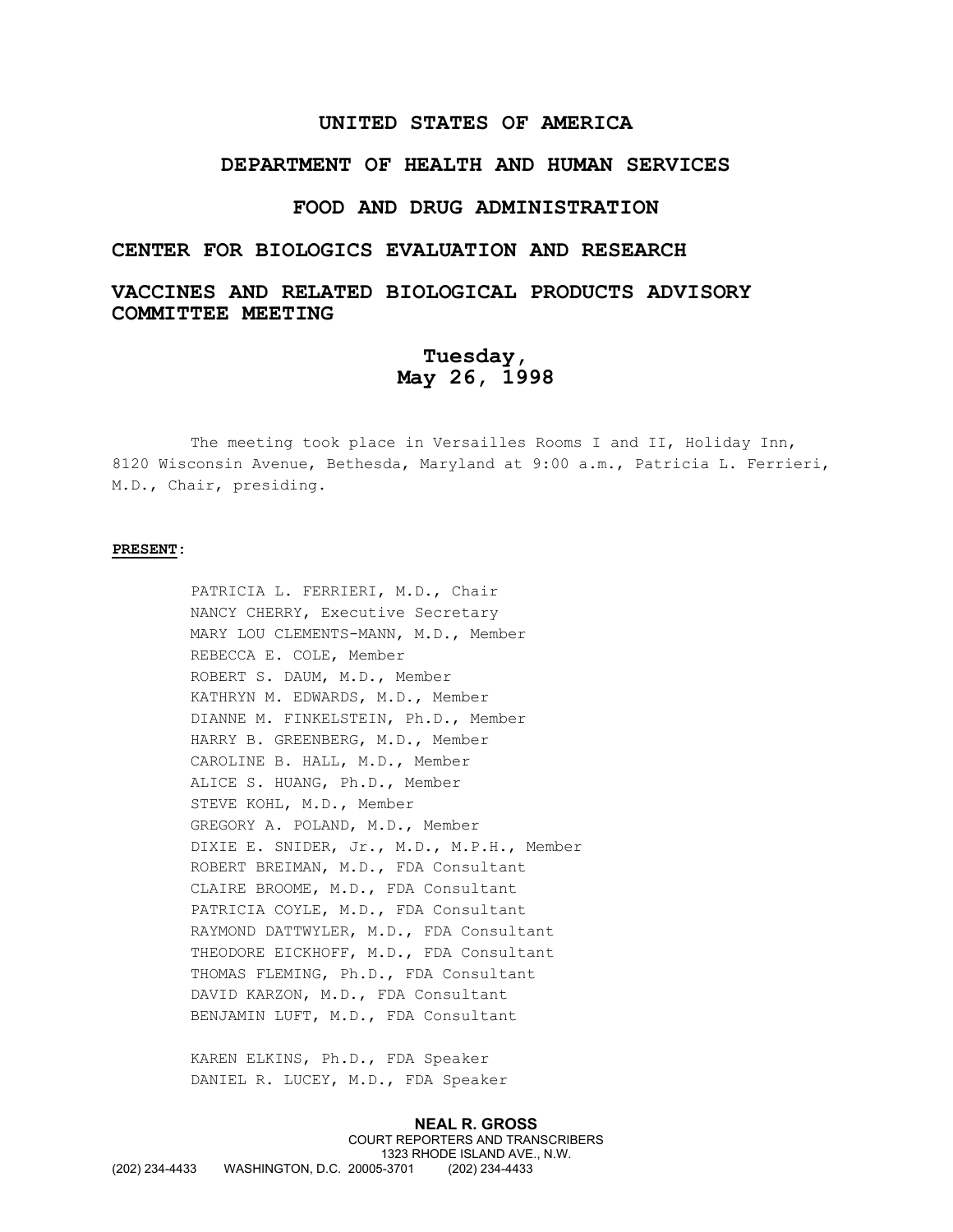### **PRESENT: (Cont'd.)**

YVES LOBET, Ph.D., Sponsor Rep DENNIS PARENTI, M.D., Sponsor Rep ROBERT PIETRUSKO, Pharm.D., Sponsor Rep ROBERT SCHOEN, M.D., Sponsor Rep VIJAY SIKAND, M.D., Sponsor Rep ALLEN STEERE, M.D., Sponsor Rep

 HOWARD R. SIX, Ph.D., Public Comment KAREN VANDERHOOF-FORSCHNER, MBA, MS, CLU, CPCU

#### **ALSO PRESENT:**

 DANI DeGRAVE CAROLYN HARDEGREE, M.D. DAVID KRAUSSE, M.D. FRANK ROCKHOLD, Ph.D. ELKE SENNEWALD, Dr. rer.pol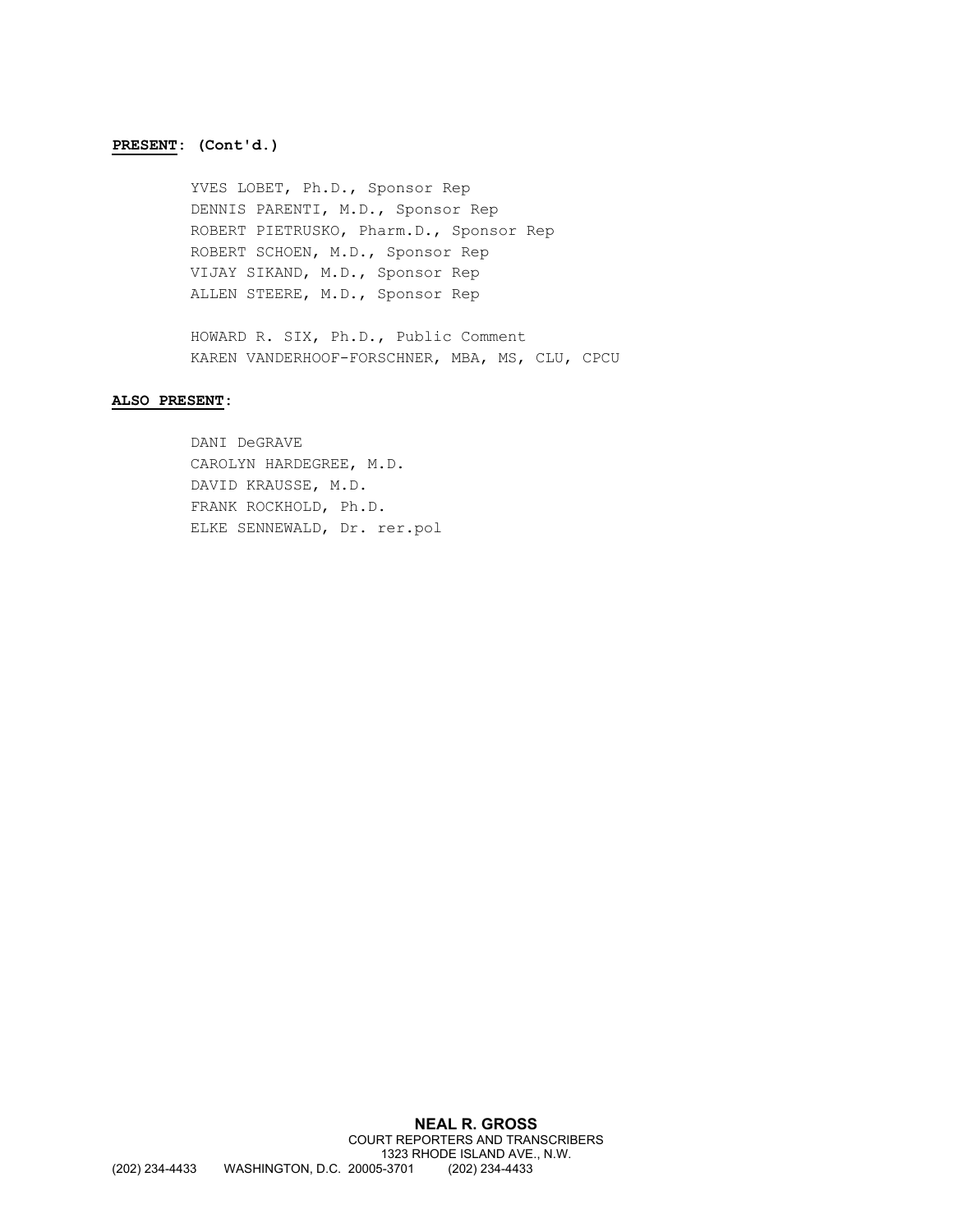## **AGENDA**

**Administrative Matters/Introductions** 4

#### **Open Public Hearing**

Dr. Howard R. Six 10 Karen Forschner 14

**Session 2 - Open Session - LYMErixtm, Recombinant Lipoprotein OspA Lyme Vaccine from SmithKline Beecham Pharmaceuticals**

#### **Introduction and Questions**

Dr. Karen Elkins, FDA 18

## **Sponsor's Presentation**

 Dr. Robert Pietrusko 25 Dr. Robert Schoen 32 Dr. Vijay Sikand 38 Dr. Yves Lobet 48 Dr. Allen Steere 67 Dr. Dennis Parenti 79 Dr. Robert Pietrusko 122

#### **FDA Presentation**

Dr. Dan Lucey 124

## **Open Public Hearing**

Nancy Cherry (Letters) 152

**Committee Discussion** 157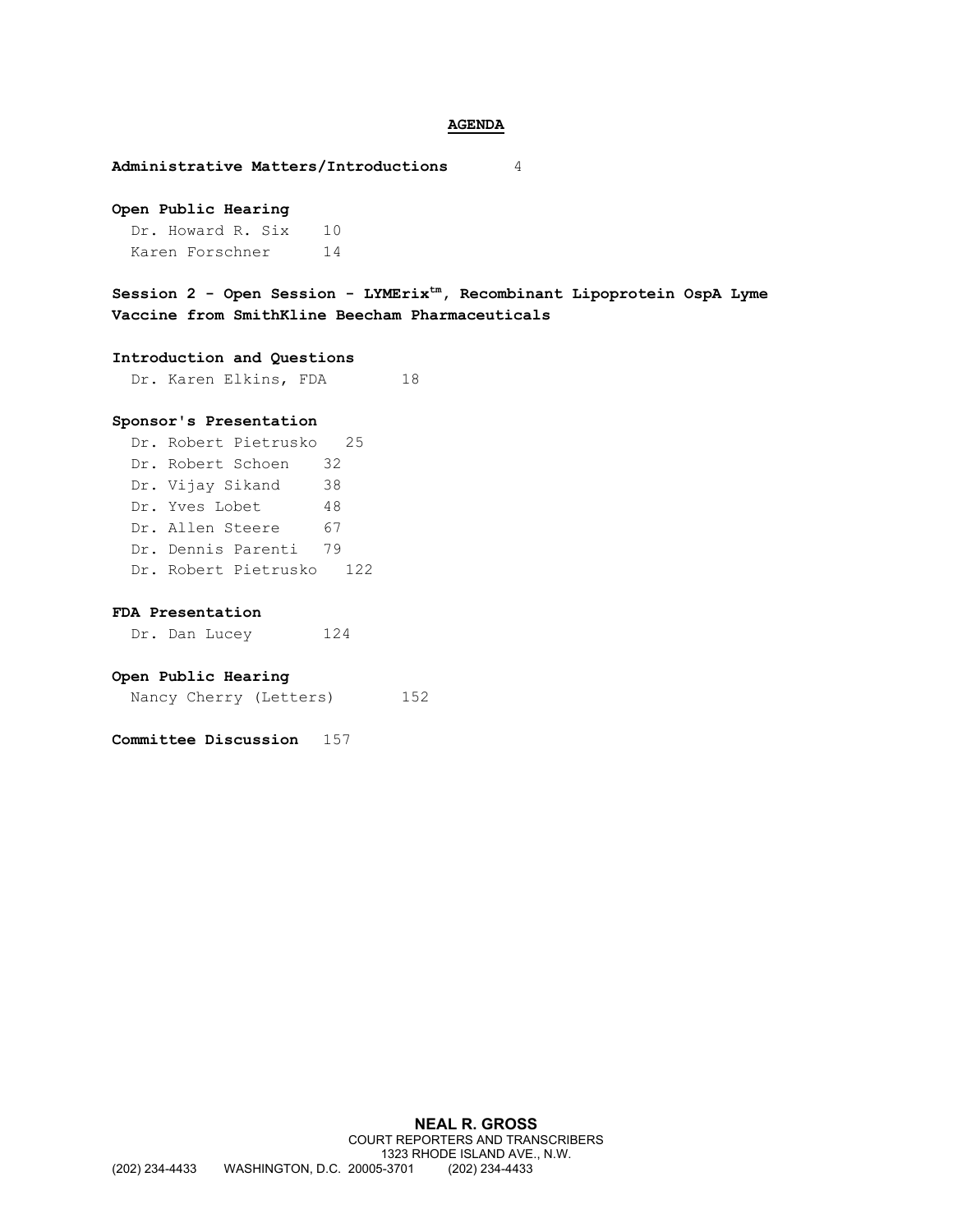$P-R-O-C-E-E-D-I-N-G-S$ 

2 9:03 a.m.

 CHAIRPERSON FERRIERI: Good morning, everyone. 3 I would like to bring the meeting to order. I am Patricia Ferriefi from the University of Minnesota Medical School and the Chair of the Vaccines and Related Biological Products Advisofly Committee. We have a very busy agenda for the whole day. To begin, I would like to turn the meeting over to Nancy Cherry 9from CBER for various administrative issues. Nancy?

10 MS. CHERRY: Good morning, and I would add my welcome to Dr. Ferrieri's. I have a conflict of interest statement or a meeting statement to read, and it includes some announcements. This announcement is made a part of the record at this meeting of the Vaccines and Related Biological Produdt5s Advisory Committee on May 26-27, 1998. First, we would 1 bike to acknowledge and welcome the new members of the commitfee, Drs. Robert Daum, Dianne Finkelstein, Steve Kohl and Di%ie Snider. Another new member, Dr. Kwang Sik Kim, was not able to be here today but will join us at the table tomoriow. Two other members of our committee, Dr. Ada Adimora and Many Estes are absent from this meeting.

22 Second, you may wonder why your agendas start with Session 2. It was because there had been a closed sessi $@A$  planned for early this morning, that was Session I. When that was canceled, everything else had already been numbered Session 2, Session 3, and Session 4, so we did not go

**NEAL R. GROSS** COURT REPORTERS AND TRANSCRIBERS 1323 RHODE ISLAND AVE., N.W. (202) 234-4433 WASHINGTON, D.C. 20005-3701 (202) 234-4433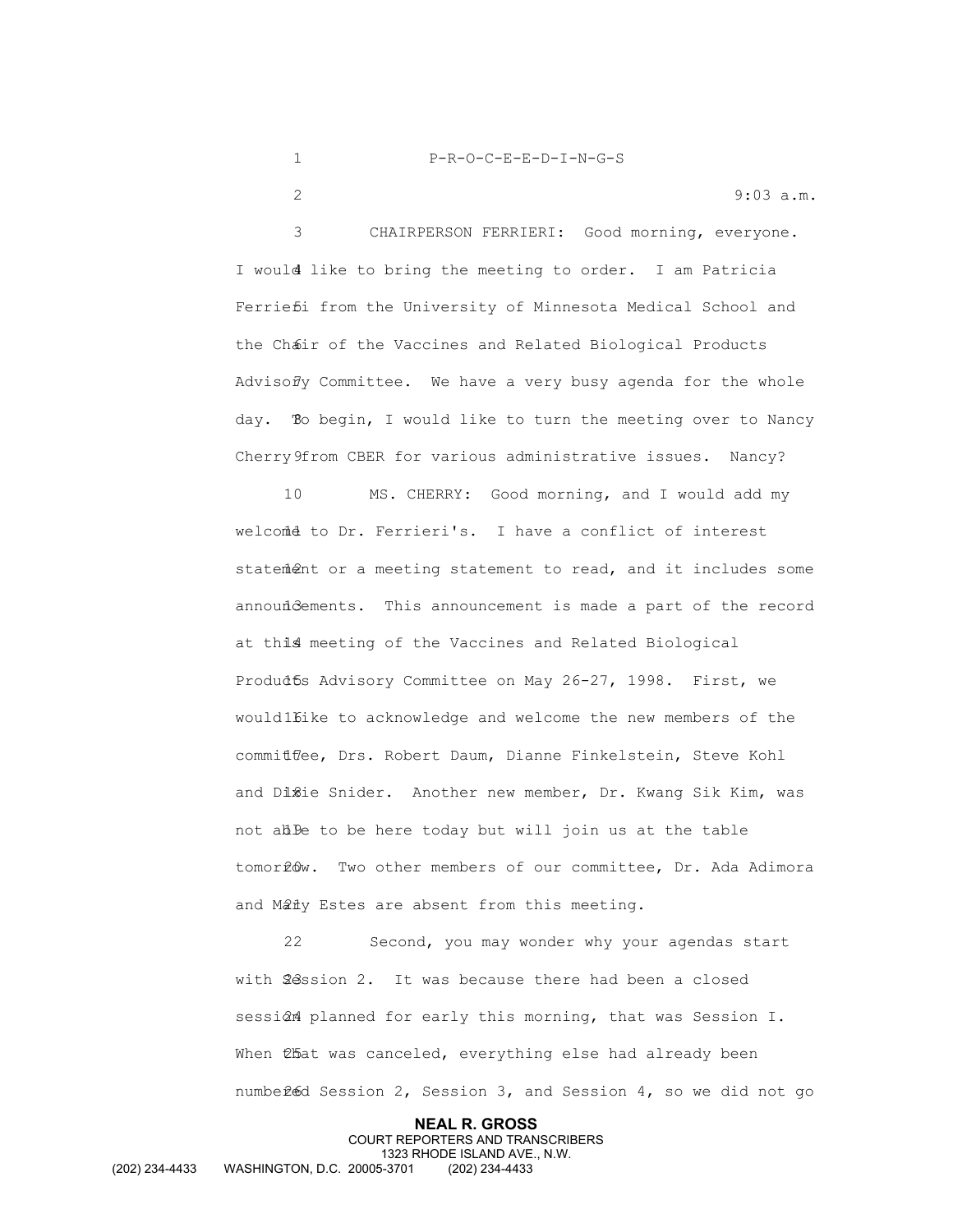back. 1So, I apologize if you are confused by your agenda.

2 Then, under the authority granted under the committee charter, the Director of FDA's Center for Biologics Evaluation and Research, or CBER, has appointed the following individuals as temporary voting members for all committee discussions: Drs. David Karzon, Theodore Eickhoff, Thomas Fleming, and Robert Breiman. Additionally, the Director of CBER has granted voted privileges to Drs. Claire Broome and Benjamin Luft for the session on Lyme disease. In addition, the land Deputy Commissioner of FDA has appointed Drs. Patridia Coyle and Raymond Dattwyler, who are consultants in the Canter for Drugs Evaluation and Research, as temporary voting 3members for the discussion on Lyme disease. Finally, Drs. Charles Carpenter, Randall Holmes, Alison O'Brien and Nathand Fierce have been granted voting privileges during the session on cholera vaccine. During the discussions on oral polio vaccine labeling, we will be joined at the table by Drs. G&offrey Evans of HRSA and Ms. Sandy Rovner, who has been appointed as a patient representative for the session.

 Based on the agenda made available and on 20 relevant data reported by participating members and consultants, all financial interests in firms operated by CBER

**NEAL R. GROSS** COURT REPORTERS AND TRANSCRIBERS 1323 RHODE ISLAND AVE., N.W. (202) 234-4433 WASHINGTON, D.C. 20005-3701 (202) 234-4433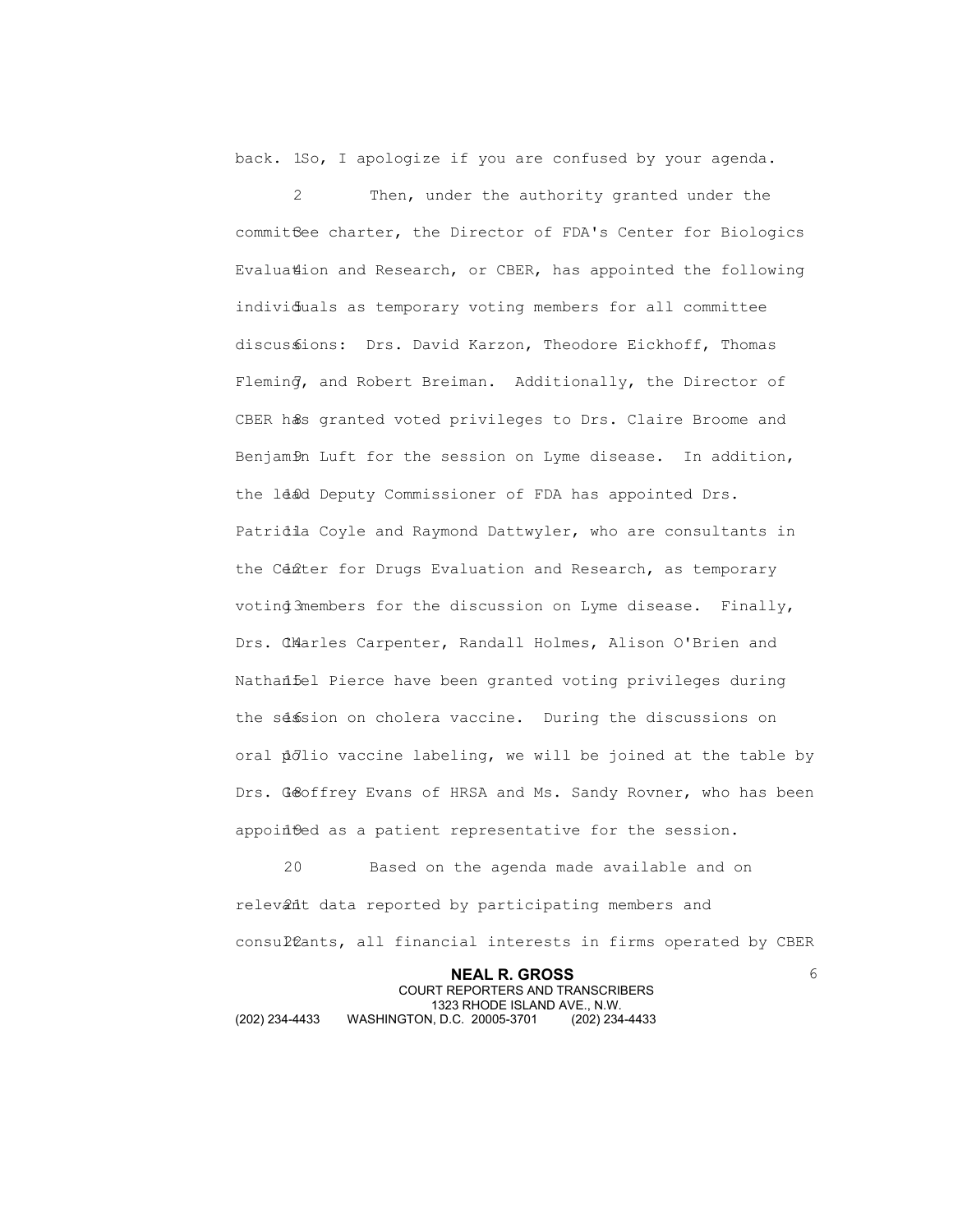that may be affected by the committee's discussions have been considered. In accordance with federal law, the following individuals have been granted waivers which permit them to participate fully in the committee discussions on the inclusfon of a boxed warning on package inserts for vaccines: Drs. Clements-Mann, Edwards, Ferrieri, Greenberg, Hall, Poland, Finkelstein, Kim and Daum. In addition, Dr. Daum has disclosed a potential conflict of interest which has been deemed 9by FDA as not requiring a waiver, but does suggest an appeait@nce of a conflict of interest. A written appearance determine under  $5 \text{ C.F.R. } 2635.502$  of the Standards of Ethical Condudt has been granted to permit Dr. Daum to participate in the discussions of Lyme disease and on the discussion on inclusion of a boxed warning on package inserts for vaccines.

15 The Food and Drug Administration Modernization Act of 61997, Section 505, included a new description of conflict of interest. Accordingly, the following individuals have been granted waivers which permit them to participate fully 19n the committee discussions: Drs. Edwards and Daum for Lyme @10sease, cholera, and inclusion of boxed warning for vaccines, and Dr. Greenberg for the discussion on cholera and for the boxed warning on package inserts for vaccines.

**NEAL R. GROSS** COURT REPORTERS AND TRANSCRIBERS 1323 RHODE ISLAND AVE., N.W. (202) 234-4433 WASHINGTON, D.C. 20005-3701 (202) 234-4433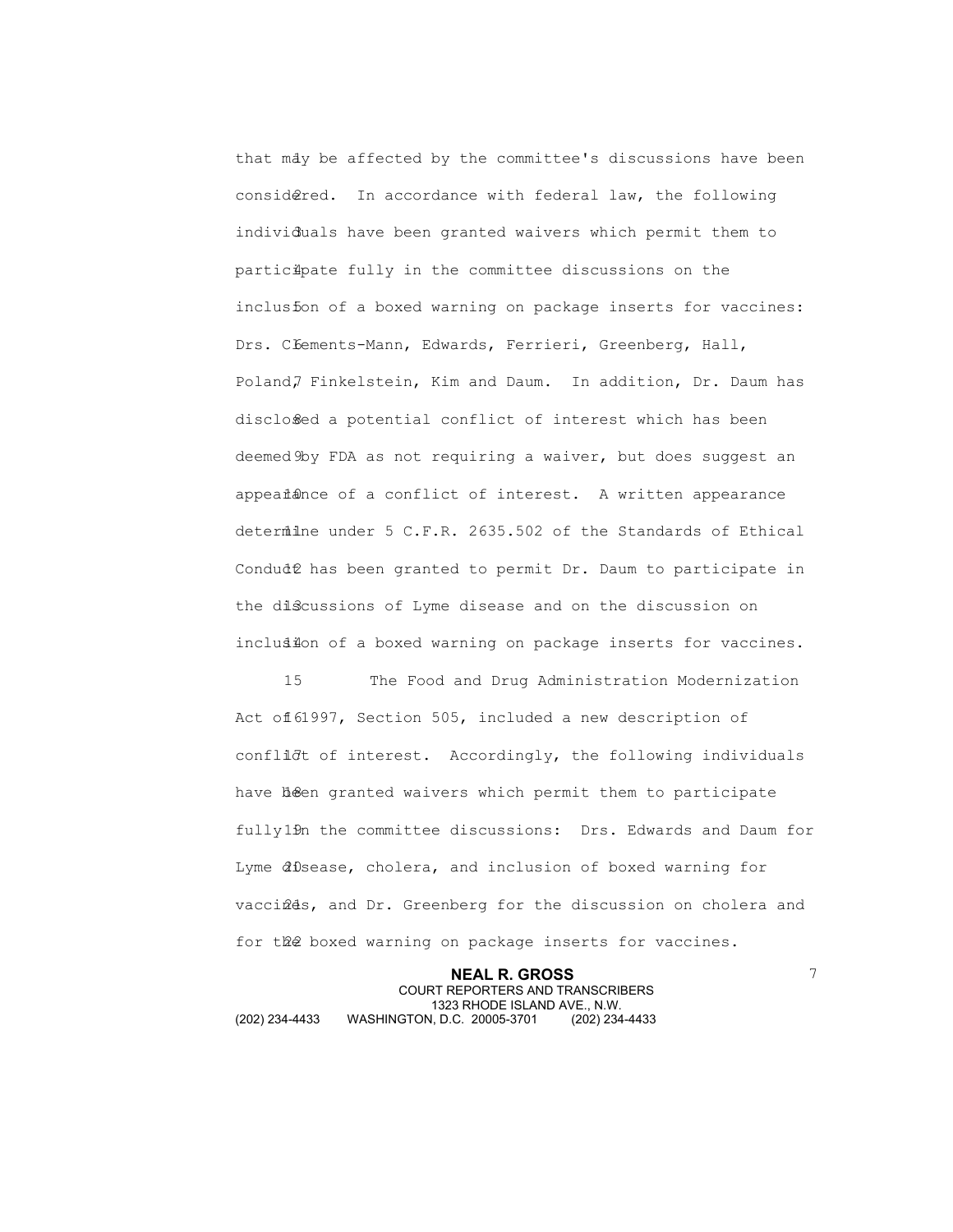Additionally, it should be noted for the record that Dr. Raymond Dattwyler is negotiating to present a general lecture on Lyme disease supported by SmithKline. We should also note that DA. Patricia Coyle consulted on one occasion with SmithK Line in 1995. At that time, she reviewed monkey data pertinent to the vaccine which is not expected to come before this committee. She did not review human vaccine data.

8 Regarding FDA's invited quest, Ms. Sandy Rovner 9 the Agency has determined that her services as a patient representative are essential to the discussions on the inclusion of a boxed warning on package inserts of vaccines includ2ng oral polio. Ms. Rovner has no financial interests to report.

 In the event that the discussions involve 14 specifibc products or firms not on the agenda for which FDA's partidipants have a financial interest, the participants are aware 1df the need to exclude themselves from such involvement and their exclusion will be noted for the public record. Screent Dngs were conducted to prevent any appearance, real or apparent, of conflicts of interests of statements, and appeafdnce determinations addressed in this announcement are available by written request under the Freedom of Information

**NEAL R. GROSS** COURT REPORTERS AND TRANSCRIBERS 1323 RHODE ISLAND AVE., N.W. (202) 234-4433 WASHINGTON, D.C. 20005-3701 (202) 234-4433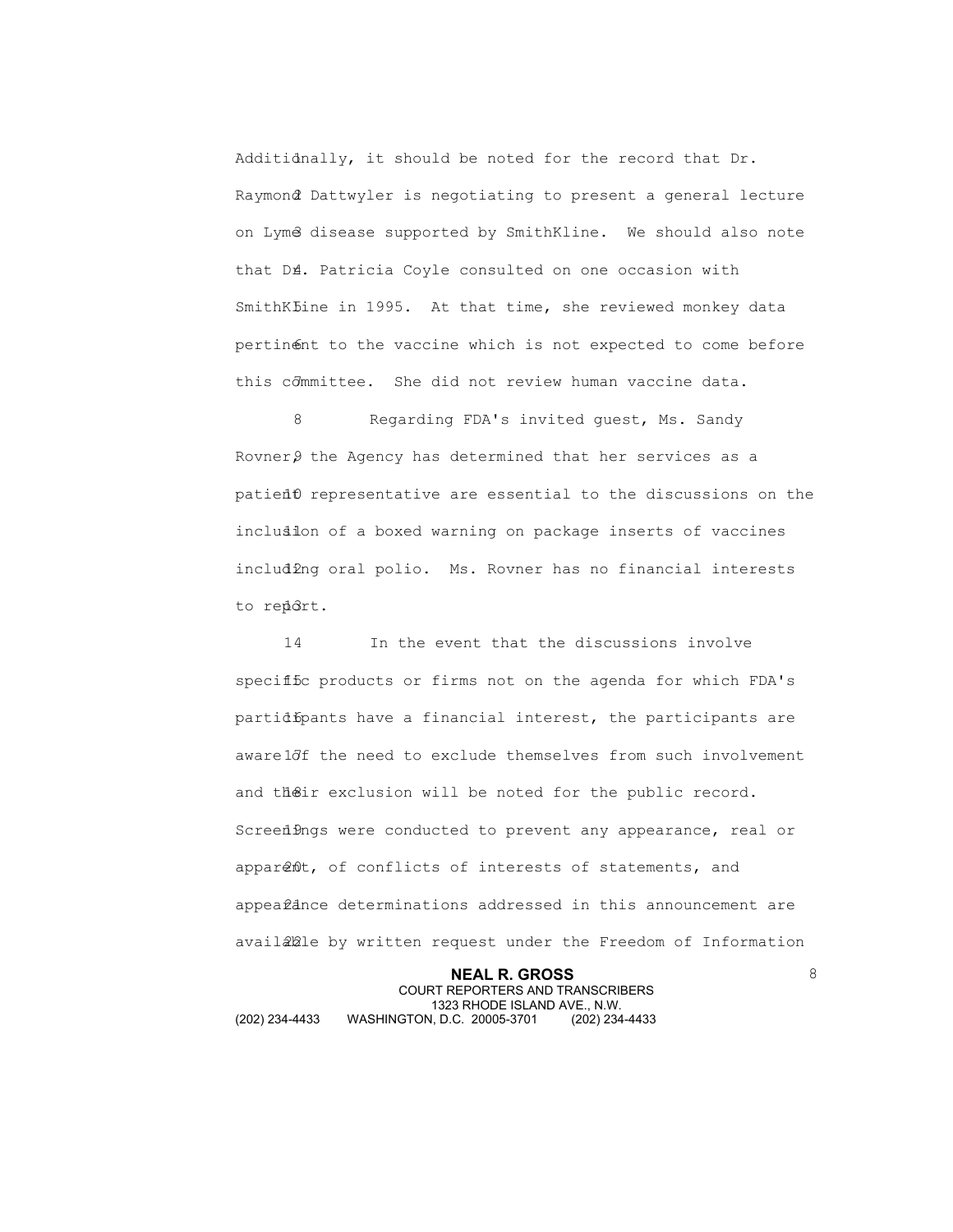Act. With respect to all other meeting participants, we ask in the 2interest of fairness that they address any current or previous financial involvement with any firm whose products they wish to comment on. Dr. Ferrieri?

5 CHAIRPERSON FERRIERI: Thank you very much. I would bike to start then by introductions from the committee members. If we could start on my very far right with Dr. Poland8 Give your institution, please.

9 DR. POLAND: Greg Poland, Mayo Clinic, Rochester.

11 DR. EDWARDS: Kathy Edwards, Vanderbilt University, Nashville.

13 DR. HUANG: Alice Huang, CalTech.

14 DR. SNIDER: Dixie Snider, Centers for Disease Control and Prevention.

16 DR. GREENBERG: Harry Greenberg, Stanford Univeisity and the Palo Alta VA Hospital.

18 DR. CLEMENTS-MANN: Mary Lou Clements-Mann, Johns 199 opkins University.

20 DR. DAUM: Robert Daum from the University of Chica@d.

22 MS. COLE: Rebecca Cole, Consumer

**NEAL R. GROSS** COURT REPORTERS AND TRANSCRIBERS 1323 RHODE ISLAND AVE., N.W. (202) 234-4433 WASHINGTON, D.C. 20005-3701 (202) 234-4433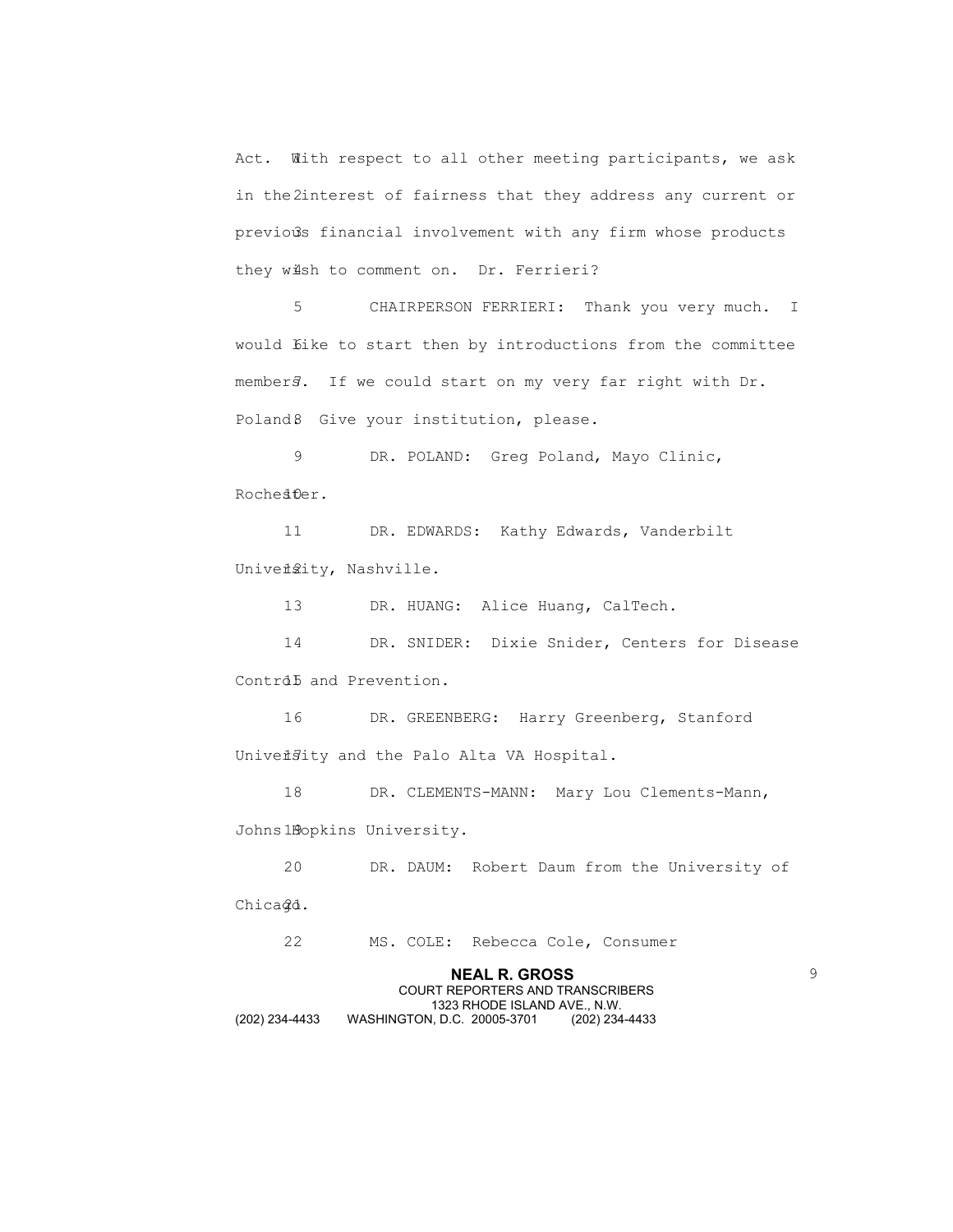Representative, Chapel Hill, North Carolina.

 CHAIRPERSON FERRIERI: Patricia Ferrieri, 2 University of Minnesota, Minneapolis.

DR. KARZON: David Karzon, Vanderbilt. 4

5 DR. KOHL: Steve Kohl, University of California, San Francisco.

7 DR. FLEMING: Thomas Fleming, University of Washin&ton, Seattle.

9 DR. EICKHOFF: Ted Eickhoff, University of Colorado.

11 DR. BREIMAN: Rob Breiman, National Vaccine Program Office.

13 DR. LUFT: Ben Luft, State University of New York at Stony Brook.

15 DR. BROOME: Claire Broome, CDC.

16 DR. COYLE: Pat Coyle, SUNY at Stony Brook.

17 CHAIRPERSON FERRIERI: Thank you very much. We may have another committee member join us who is not here yet. We will start the program, then, with the open public meeting. I would like to caution everyone what the rules of the committee are. You have to raise your hand to be recognized and then you will be called upon. Please give your name

**NEAL R. GROSS** COURT REPORTERS AND TRANSCRIBERS 1323 RHODE ISLAND AVE., N.W. (202) 234-4433 WASHINGTON, D.C. 20005-3701 (202) 234-4433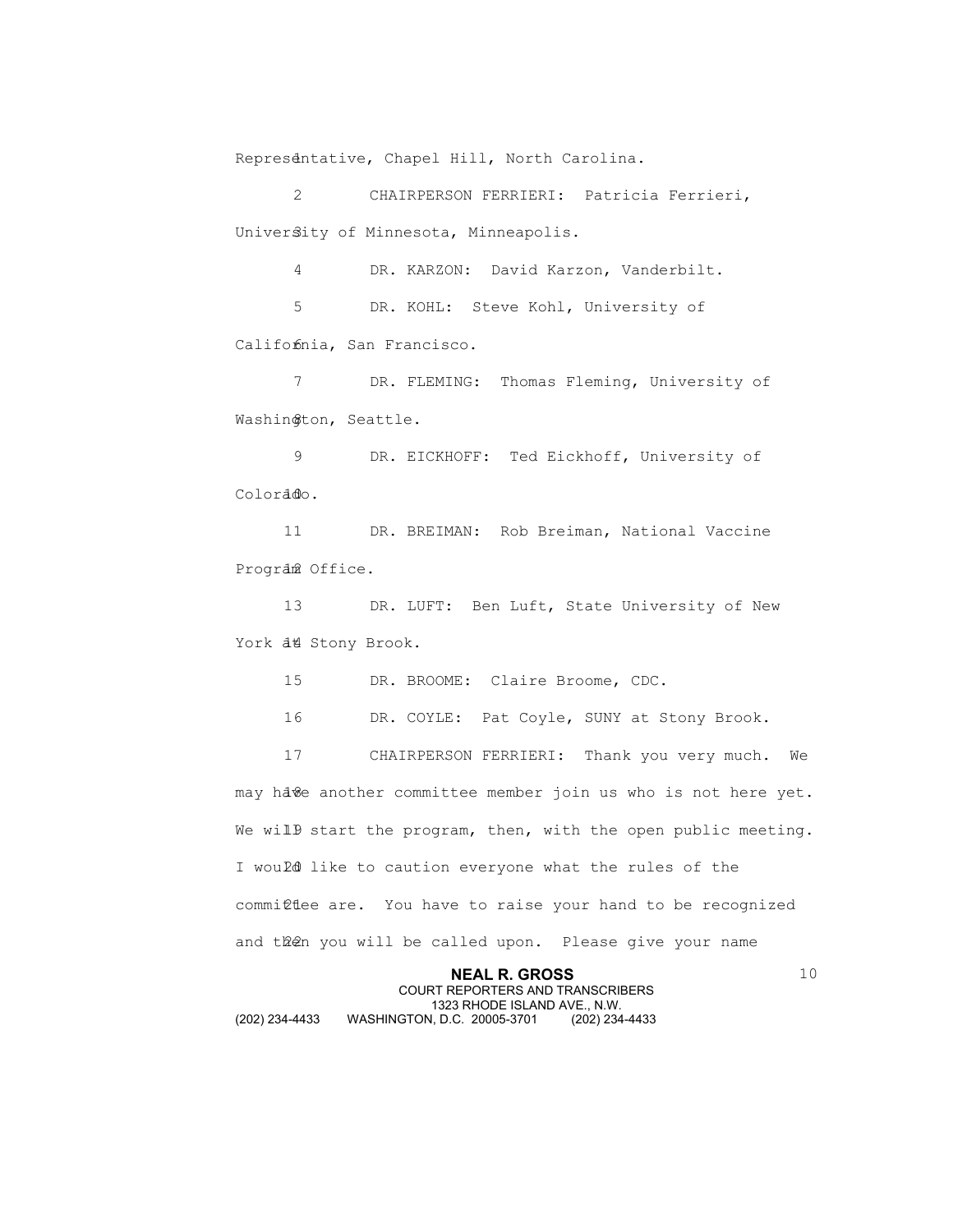before lyou speak because everything you say is recorded here today, 2whether you wish it or not.

 MS. CHERRY: Your name and your affiliation. 3 CHAIRPERSON FERRIERI: Yes, thank you, Nancy. 4 So we will start then with a request to speak by Dr. Howard Six from Pasteur Merrieux Connaught. Dr. Six, could you come forward, please? 7

8 DR. SIX: Good morning, members of the committee, members of the FDA, and ladies and gentlemen. Over the next few minutes, it will be my pleasure to update you of the pidgress of Pasteur Merrieux Connaught in the development of a dandidate vaccine for the prevention of Lyme disease.

13 The vaccine carries a trade name called ImuLymd. It is composed entirely of the outer surface protein, which is the OspA or outer surface protein A. The protein in the vaccine is indistinguishable from that found in Borreliza burgdorferi, the agent that causes Lyme disease. The protein is cloned from or is produced by cloning from the B31 strain 9 Each half ml liquid dose is formulated to contain 30 microgfams of protein, and the protein is dissolved in a  $solut2dn$  of phosphates and  $.03$  percent saline.

22 Over the course of the last several years, we

**NEAL R. GROSS** COURT REPORTERS AND TRANSCRIBERS 1323 RHODE ISLAND AVE., N.W. (202) 234-4433 WASHINGTON, D.C. 20005-3701 (202) 234-4433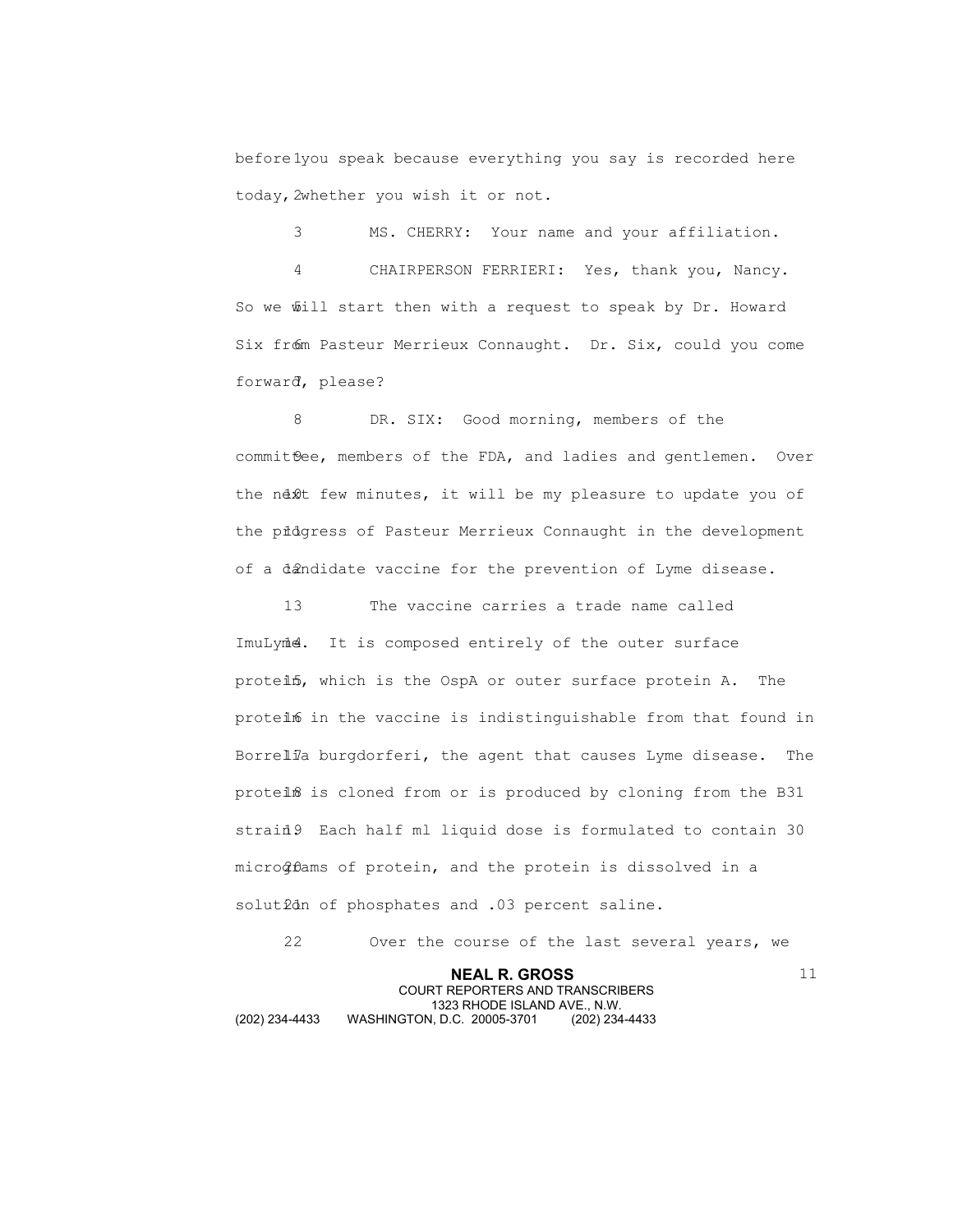have conducted five large clinical trials. We have had one Phase  $\Sigma$  and three that were considered to be Phase II. The first of those was in serum negative individuals and the second 4was in individuals who had a history of lyme disease, some of which were antibody positive at the time of vaccination and some of which were not. There was a large consisfency lot trial and a Phase III trial, which I will describe in detail in just a couple of moments.

9 In each of these trials, we have followed the individuals for a full 24 months, as was the consensus of the 1994 Advisory Committee Meeting to assess the safety of Lyme vaccines. Also consistent with the recommendations from that meeting, we have restricted our assessment to individuals greated than 18 years of age.

15 The pivotal trial was a large, randomized, double-blind placebo control trial, multi-centered involving 14 sites in the northeast and the upper midwest. The recipients or volunteers either received two doses of 30 microd Bams of OspA in the spring of 1994 or a placebo which consigted of phosphate buffered saline. At one year after the first 21mmunizing dose, a booster dose was administered and blood 2draws were obtained before dose 3, after dose 2, after

**NEAL R. GROSS** COURT REPORTERS AND TRANSCRIBERS 1323 RHODE ISLAND AVE., N.W. (202) 234-4433 WASHINGTON, D.C. 20005-3701 (202) 234-4433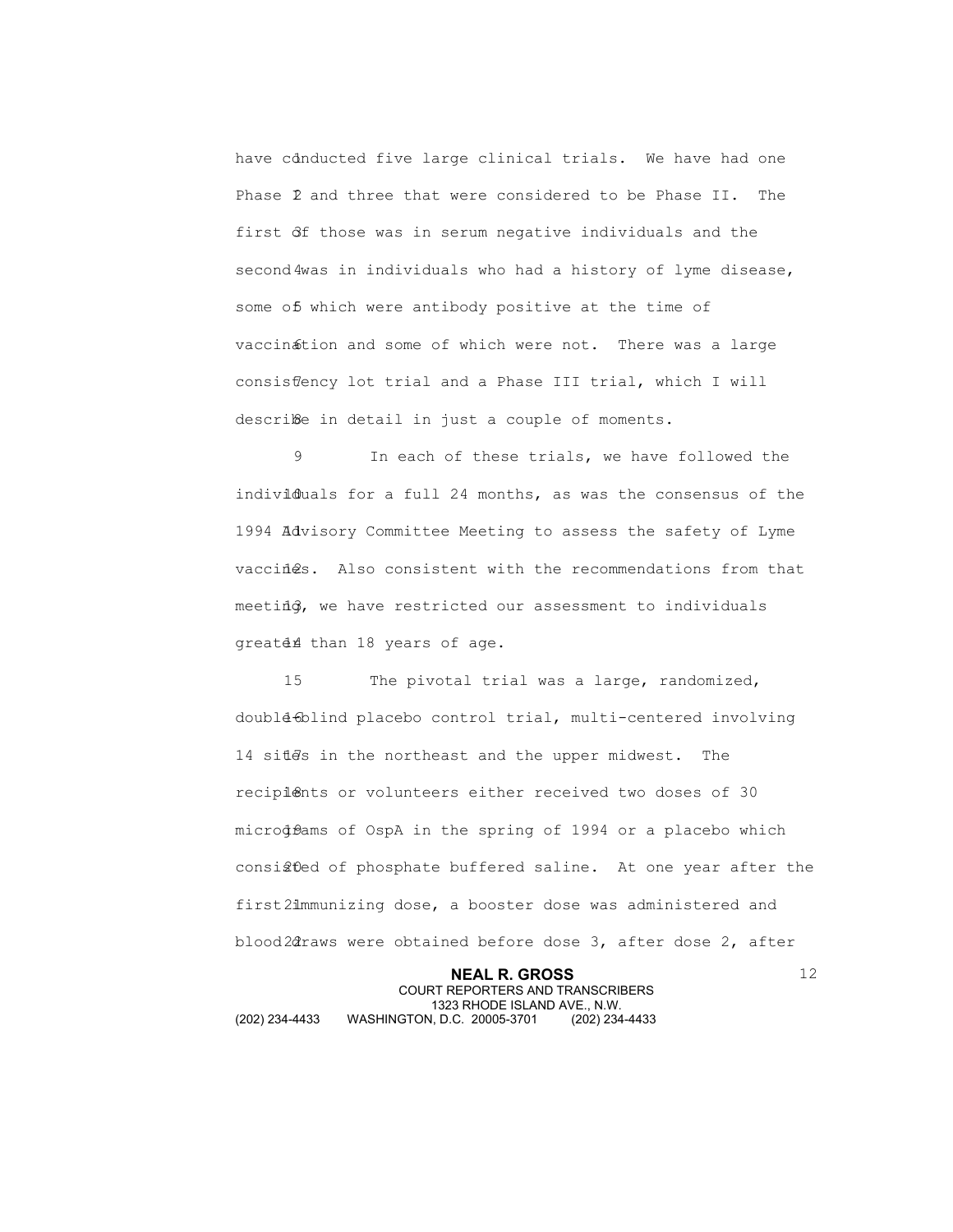dose 31 and an acute and convalescent sera was obtained from individuals suspected of having Lyme disease. The primary endpoint was the prevention of Lyme disease.

 Inclusion criteria were individuals who were 18 4 years of age or older and in good health at the time of enrollment, and individuals who were considered to be at high risk of acquiring Lyme disease. That is, they lived in an area known to be endemic for Lyme disease, and they also had reason§ for being outside either through their job or through hobbids so that they would be expected to be exposed.

11 The case definition was essentially that that was agreed 2to by the Advisory Committee Meeting in 1994 and finalized by agreement with the FDA. In essence, this meant that a 4person to be considered a definite case of Lyme disease had to 5have clinical symptoms at the time they were seen by a physidfan. Usually these were manifestations of early Lyme diseasd, primarily erythema migrans. Also, it required labord fory confirmation of the infection, either through a positive skin biopsy culture or through Western blot serology using 2the Dearborn criteria of sero conversion.

21 Shown at the bottom of the slide are a synopsis of th $\ell$  reactions that were seen from the more than 10,000

**NEAL R. GROSS** COURT REPORTERS AND TRANSCRIBERS 1323 RHODE ISLAND AVE., N.W. (202) 234-4433 WASHINGTON, D.C. 20005-3701 (202) 234-4433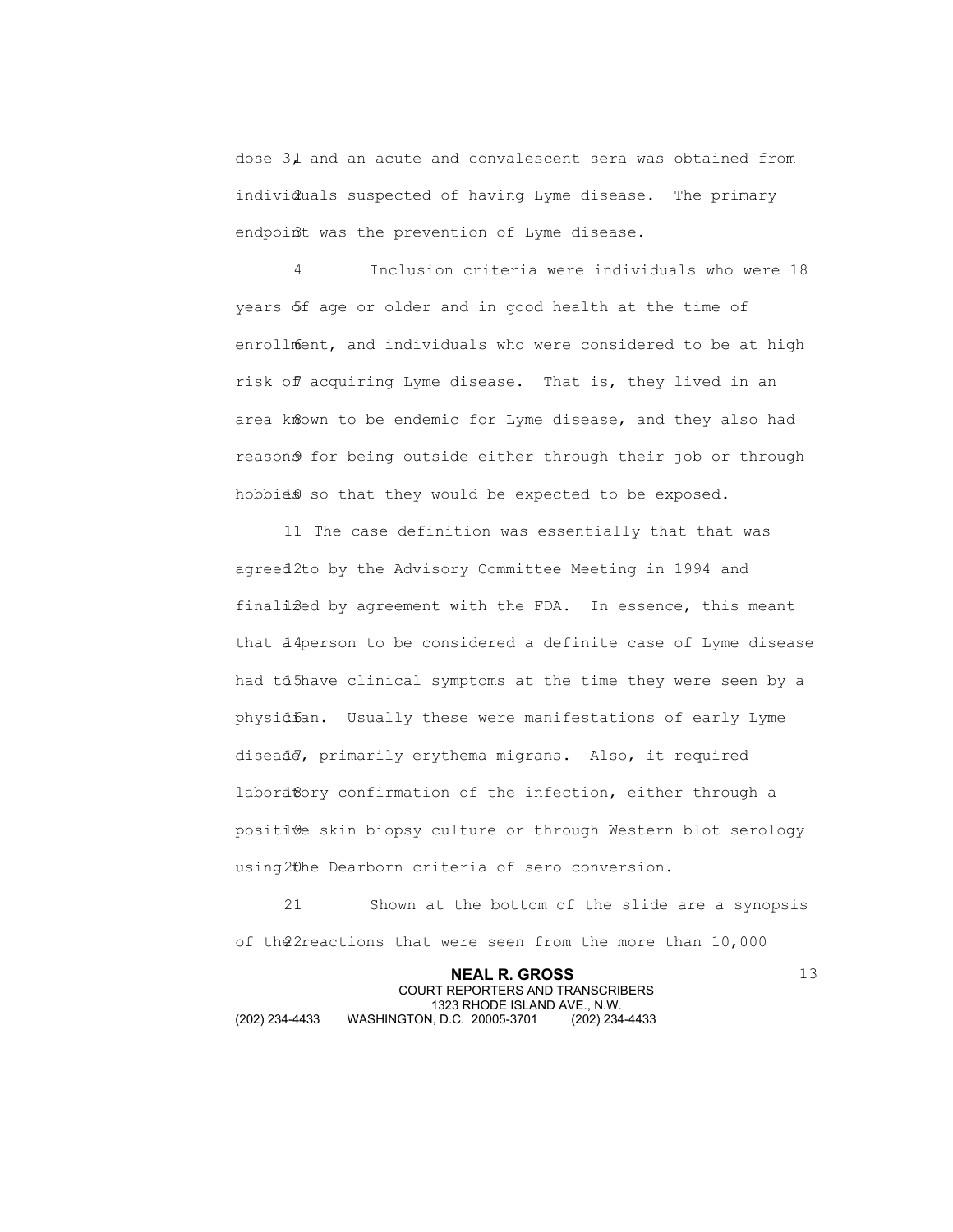individuals that were followed over the two-year period. Briefl $\varphi$ , the administration of the vaccine was not associated with and increased frequency in serious adverse events  $-$ vaccine adverse events. There was an increase in frequency in the lo<sub>b</sub>al and systemic reactions which were generally transient and mild and resolved completely within 72 hours. There Was no increase in the frequency of serious adverse events 8associated with either the first two doses or the booste<sup>p</sup> dose.

 5,868 volunteers received the first two doses 10 of thé lvaccine. 3,755 received three doses of the vaccine. As mentlioned previously, the local reactions were mild to moderate and usually resolved within 72 hours after administration of the vaccine. Serious adverse events -there 1were 6 percent incidence after ImuLyme and 7 percent after lplacebo. None of these were felt to be vaccine-related. Thank 170u very much.

18 CHAIRPERSON FERRIERI: Thank you, Dr. Six. We will move on with the program them.

20 MS. CHERRY: We have on other, Ms. Forschner. CHAIRPERSON FERRIERI: Our next presenter is 21 Ms. Katen Forschner from the Lyme Disease Foundation. Would

**NEAL R. GROSS** COURT REPORTERS AND TRANSCRIBERS 1323 RHODE ISLAND AVE., N.W. (202) 234-4433 WASHINGTON, D.C. 20005-3701 (202) 234-4433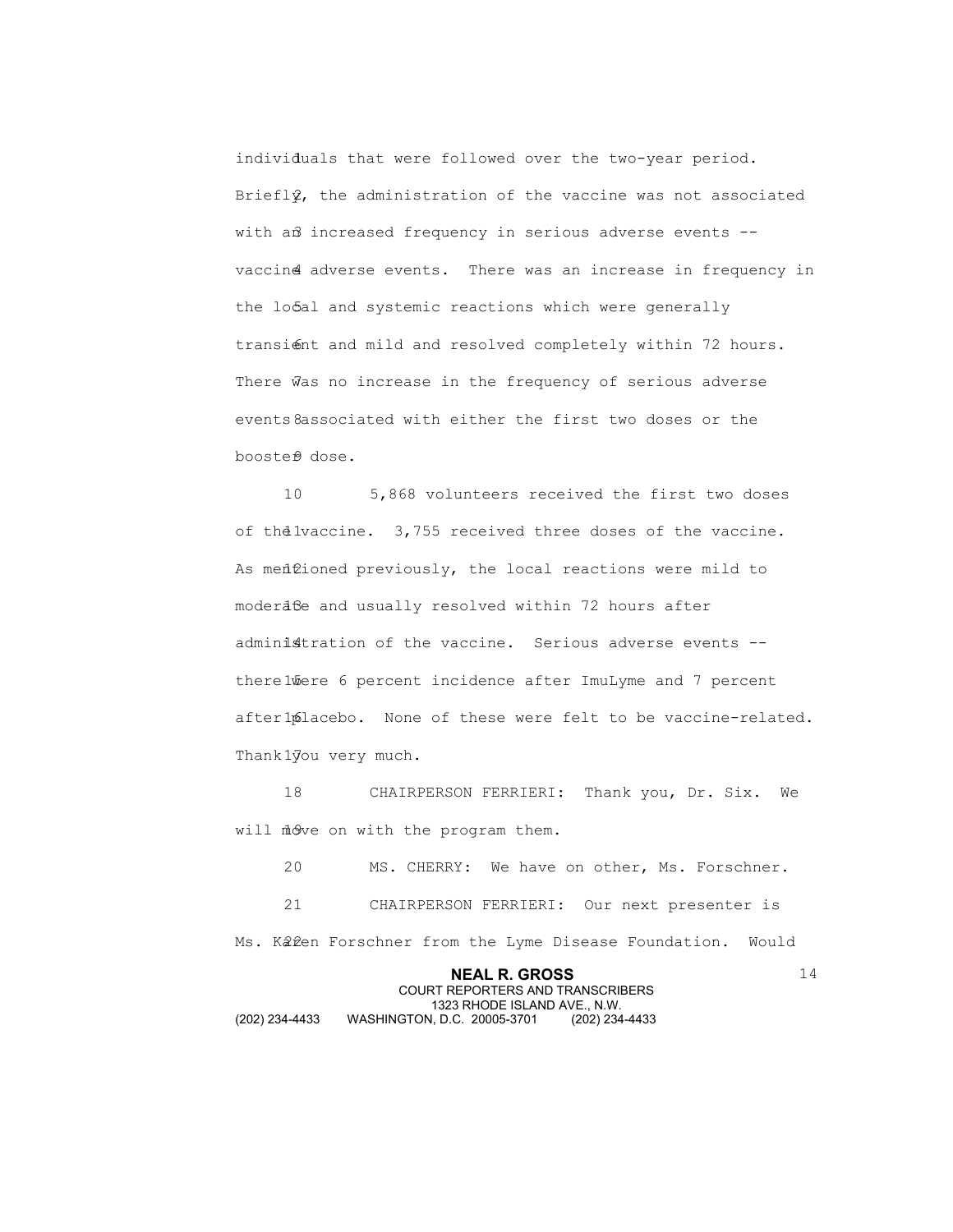you come forward, please?

2 MS. FORSCHNER: Good morning, everyone. I am Karen Vanderhoof-Forschner. I chair the Board of Directors of the Lyme Disease Foundation. The Lyme Disease Foundation is the fifst and largest scientific non-profit dedicated to findin $6$  solutions to Lyme disease and other tick-borne disorders. Our Board of Directors includes a former Congressman, the scientist who discovered the causative agent  $a$ gains $\theta$  Lyme disease, business leaders, public health officials, and patients. 1998 marks our 10th year annivéisary.

12 As you know, Lyme disease is a serious multisystemic infection transmitted by the bite of several ticks. Lyme disease is a world-wide problem and was first discovered and described over 100 years ago in Europe. The first U.S.acquified case was medically published in 1970 by Dr. Scrimenti in Wisdonsin. 49 states have reported  $112,000$  Lyme disease cases 160 the CDC since 1980. Published articles prove that the ad $\theta$ ual numbers are 13 to 15 times higher or 1.5 million cases 20 This excludes those cases that fall outside reporting crite<sub>21a.</sub>

Lyme disease is a country-wide problem not 22

**NEAL R. GROSS** COURT REPORTERS AND TRANSCRIBERS 1323 RHODE ISLAND AVE., N.W.<br>1323 RHODE ISLAND AVE., N.W.<br>I, D.C. 20005-3701 (202) 234-4433 (202) 234-4433 WASHINGTON, D.C. 20005-3701 (202) 234-4433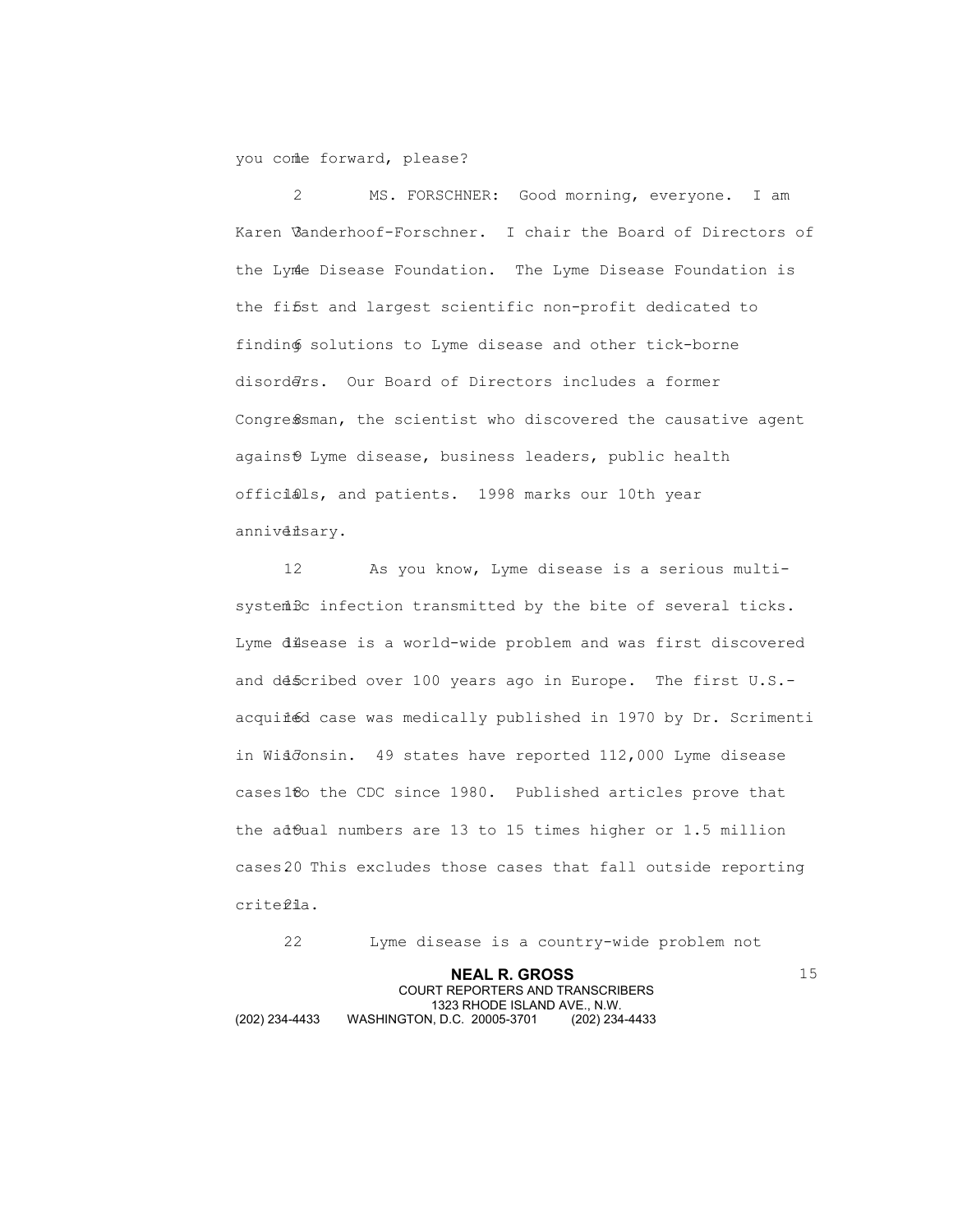limited to just hot-spots. As a matter of fact, by 1 misportraying the disease as limited to a few northeast/upper midwest states and California, people in other parts of the countr¢ feel they are not at risk for Lyme disease until it is too lafe. Taking a look at one year's case reports, you can find that North Carolina, California, Texas, Tennessee, Ohio, Oklahoma, Oregon, Missouri, West Virginia, Alabama, Kansas, Nevadaß Mississippi, Florida, Georgia, Illinois, Iowa and Kentucky counties in those states have more cases than some counti@s in hyper-endemic areas in New York and New Jersey.

 Lyme disease causes both diagnostic problems, 11 as the 2bull's-eye rash which is most distinctive we now know is not 3the most common, and testing is an iffy use for diagndsis. A study by the Society of Actuaries in the New York University Stern School of Business shows that Lyme diseadé can be very costly to society as well as individual families. A survey of 1,000 patients with difficult cases shows 18 hat it took on average 5 doctors to get diagnosed with Lyme disease at a cost of  $$60,000.00$ . To select out that group 200 those who just had the EM rash, it took on average 5 doctofd and \$60,000.00. So the hallmark rash didn't help those 2patients get diagnosed any more rapidly. 70 percent had

**NEAL R. GROSS** COURT REPORTERS AND TRANSCRIBERS 1323 RHODE ISLAND AVE., N.W. (202) 234-4433 WASHINGTON, D.C. 20005-3701 (202) 234-4433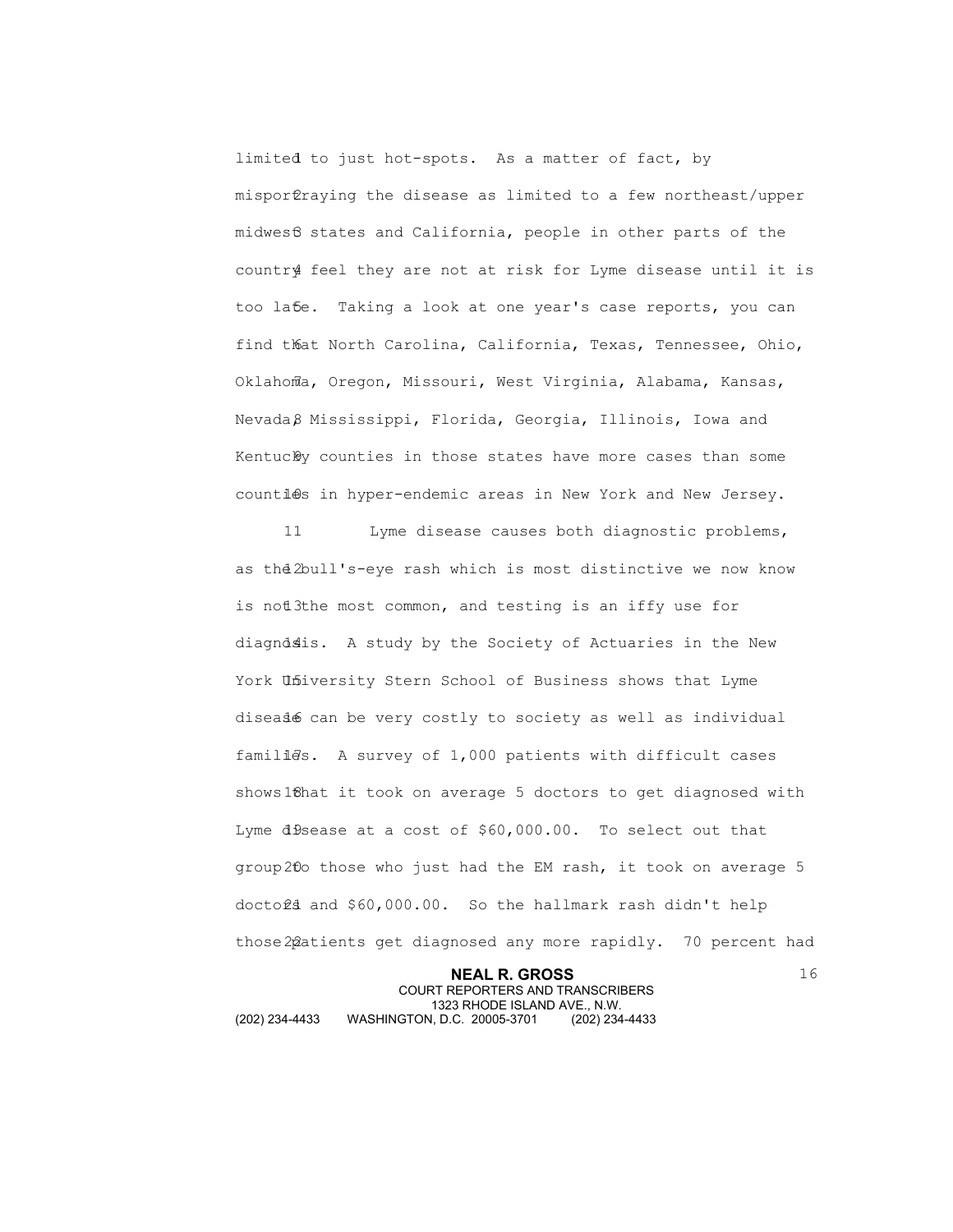a known tick bite, 46 percent had a rash, 41 percent had a rash and a bite.

 Lyme disease can be very costly. With the 3 average case of \$60,000.00 for this group, it comes to a total cost of somewhere between \$1.5 to \$2 billion per year. 23 percent of that is in lost income, 24 percent is in medical testing before the diagnosis, and then half is in the testing and treatment after diagnosis. 89 percent of that population were not symptom-free. Lyme is a multi-system disease with patients having an average of four organ systems involved. Equal linvolvement in this group was neurologic and rheumatologic problems being number one and two. Severe fatigue, ophthalmologic problems and cardiovascular problems follow-4up. The majority of patients had non-cash losses, those 15hat are never measured for most of the published studies. 71 percent suffered mental anguish. 41 percent had physidal damage, either neurologic or rheumatologic. 19 percent lost time at work and 17 percent lost time at school. 2.5 pafcent divorced and 1 percent died. Another study showed that 20 percent of new cases were severe enough to need IV medic<sub>ations</sub>.

22 At its worst, Lyme disease has shown amongst

**NEAL R. GROSS** COURT REPORTERS AND TRANSCRIBERS 1323 RHODE ISLAND AVE., N.W. (202) 234-4433 WASHINGTON, D.C. 20005-3701 (202) 234-4433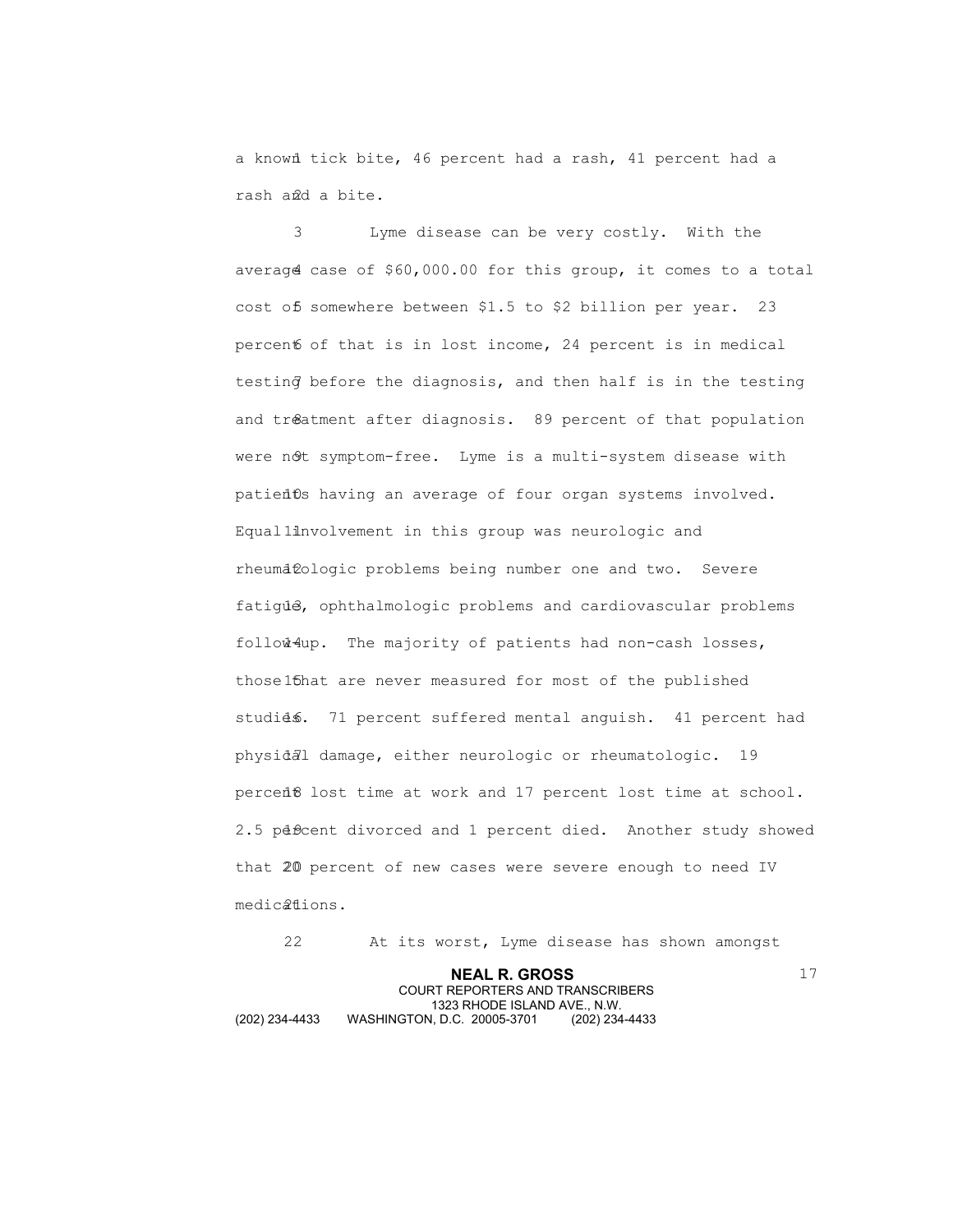some of these patients physicians that are either uncaring or so fru£trated that the patients themselves are sometimes blamed 3for their ongoing problems. In reverse, sometimes patients are so frustrated that they accuse the doctors of underdfagnosing for personal profit.

6 In face of these many controversies and as a result 7of no perfect test, insurance companies are cutting off access 8to both diagnostic tests and treatments. 1998 and 1999 will b $\Theta$  banner years for Lyme disease and other tick-borne disord@rs. El Niño and other factors will keep this disease in the 1headlines.

12 The alternative is now here, a safe and effective vaccine. One that holds the potential for substantially reducing case of Lyme, the cost to society, and the subfering not only amongst patients but the physicians too. 16 urge you to review the data and make a rapid and fair decision. I look forward to the day when additional makers of vaccines will jump in and start a very strong competition with a secdmed and third generation vaccine and driving the price down. 20

21 I know that we all want to preserve good health2 If you want to see the impact that Lyme disease has

**NEAL R. GROSS** COURT REPORTERS AND TRANSCRIBERS 1323 RHODE ISLAND AVE., N.W. (202) 234-4433 WASHINGTON, D.C. 20005-3701 (202) 234-4433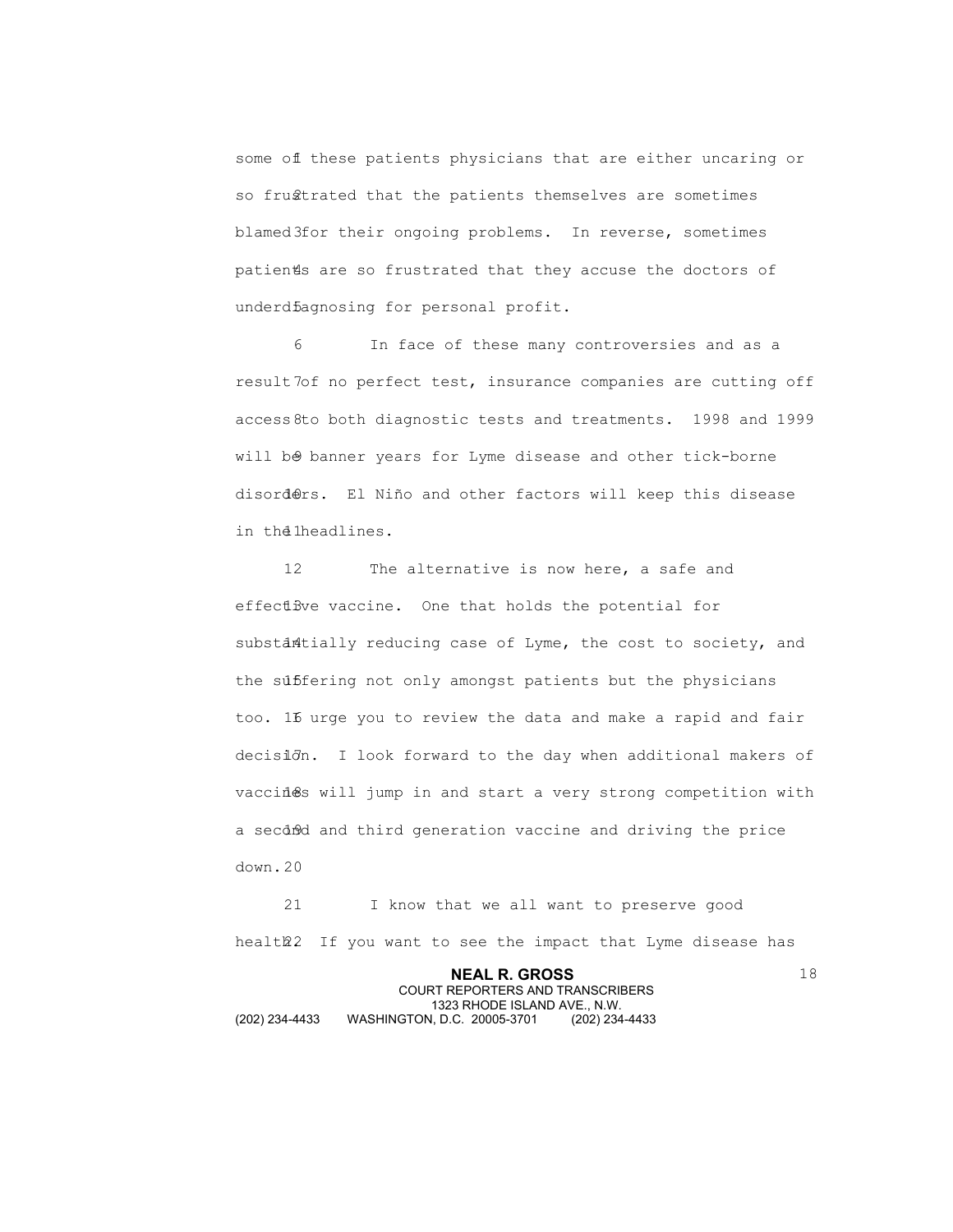on man $\oint$  families, I encourage you to watch the TV documentary that is airing on Saturday, May 30, this weekend, on the Lifetime Network channel at 10:30 Eastern and Pacific, 9:30 Central, and  $8:30$  Mountain Time. I thank you for your time and admire those that have both been in the vaccine trials and that have monitored and been involved in that. I consider you heros Dong-term. Thank you.

8 CHAIRPERSON FERRIERI: Thank you, Ms. Forschier. I extend the committee's sympathy to you and your  $famil\psi$  Oon the loss of your child from Lyme disease. We will move fldw to the open session on LYMErix, the recombinant lipopidtein OspA Lyme vaccine from SmithKline Beecham Pharmaceuticals with the introduction by Dr. Karen Elkins from the FDM. And following her presentation, we will move on then to the 5sponsors presentation.

16 DR. ELKINS: Good morning. On behalf of the Resea*idh* and Review Division at CBER, I would like to add my welcome to today's session, which promises to be very interesting. We would like to ask the committee members to consi $d\mathcal{Q}$ r the safety, efficacy, and seasonal use of a new Lyme vaccine from SmithKline Beecham, and to provide advice on use in peffons over 70 and on any additional studies that should

**NEAL R. GROSS** COURT REPORTERS AND TRANSCRIBERS 1323 RHODE ISLAND AVE., N.W. (202) 234-4433 WASHINGTON, D.C. 20005-3701 (202) 234-4433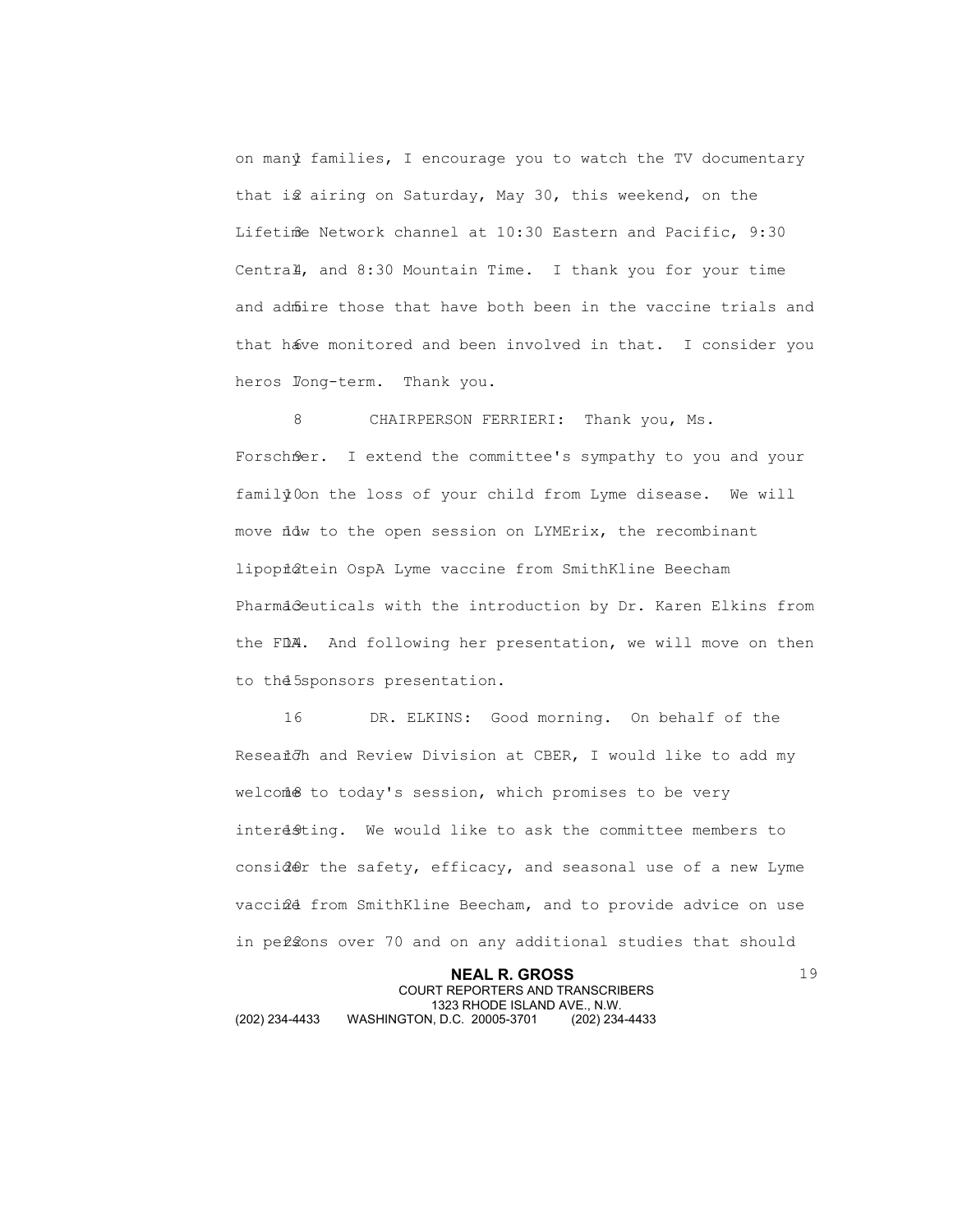be considered. My particular purpose is to provide a brief overview to the subject at hand.

 Borrelia burgdorferi is the causative agent of 3 Lyme disease. There are three major species, all of which cause disease with somewhat different manifestations in Europe6 However, in the United States disease is caused almost 7exclusively by Borrelia burgdorferi sensu stricto. This is a vector-borne disease transmitted by tick bites, typicaBly the deer tick. In the natural history of infection, it is 1 fotable that previous infection does not necessarily provide protection against a subsequent exposure to Lyme disease.

13 As with all bacteria, there are a number of outer lsurface proteins, and one of the earliest to be charadferized from this particular bacteria was designated outer 1 furface protein A or OspA. This is a major component of the badterial cell surface, and it has a number of biological functions. It has been reported to be a plasminogen receptor, and this property is thought to be important in the pathog@nesis of the disease. OspA is also highly immunogenic and itlis an immunomodulator being reported to cause B-cell proliferation and cytokine secretion in both animal and human

**NEAL R. GROSS** COURT REPORTERS AND TRANSCRIBERS 1323 RHODE ISLAND AVE., N.W. (202) 234-4433 WASHINGTON, D.C. 20005-3701 (202) 234-4433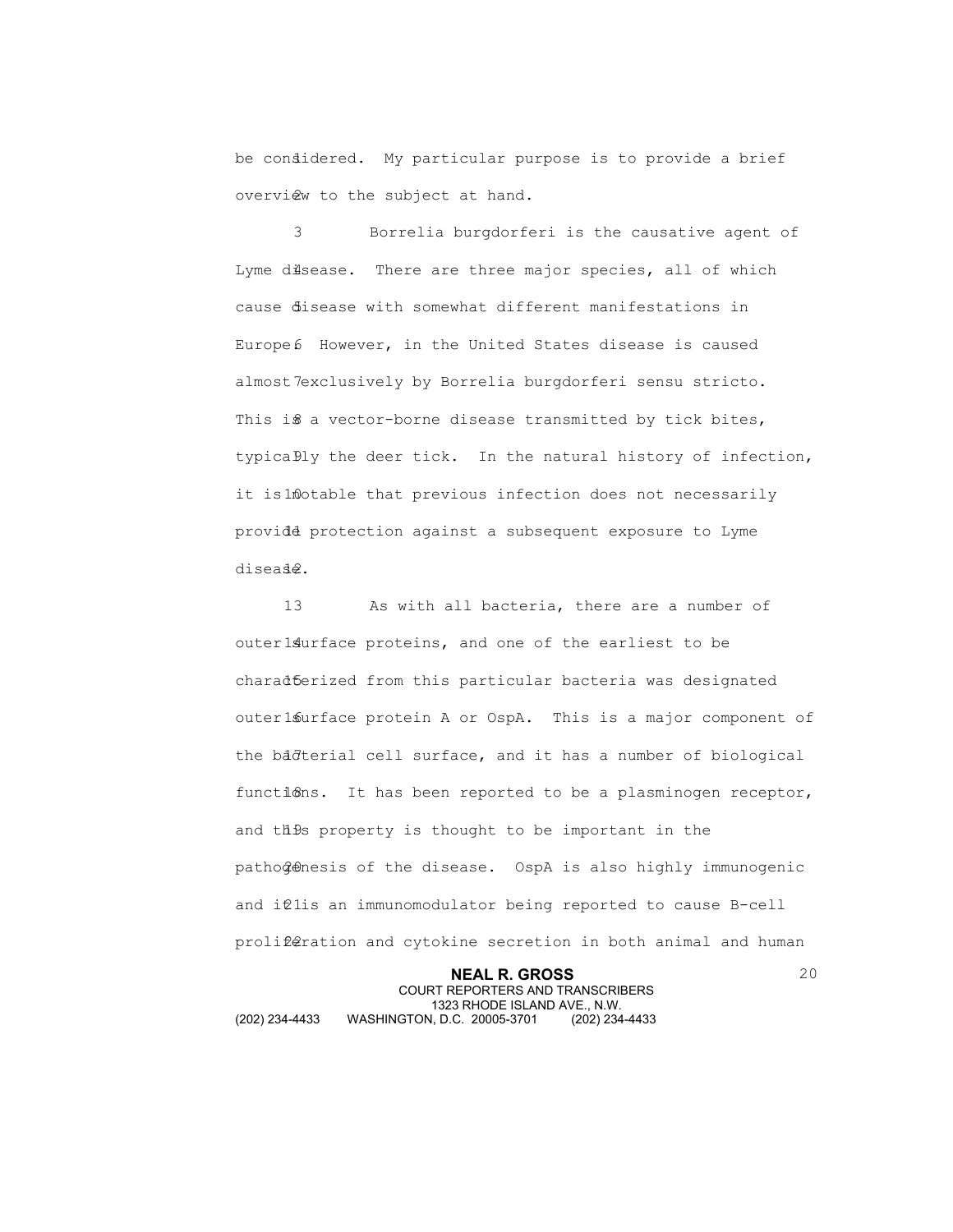cells. 1 This is a lipidated molecule and the lipidation is critical in immunogenicity and immunomodulatory activity of OspA, But not apparently in its function as a plasminogen receptdr.

 OspA appears to be a highly conserved molecule. 5 Minimaß sequence variation has been reported in OspA gene sequende to date from Borrelia burgdorferi sensu stricto isolat $s$  on the order of  $1$  to  $4$  amino acids being noted. Most intere tingly, the expression of the molecule is locally regulated. OspA is expressed in high quantities on the surfade of the bacterium when the bacterium is located in the mid gut of the tick, but is apparently down-regulated as the bactefibum transverses to the salivary glands of the tick and the tidk takes a blood meal, and further down-regulated as the bacterium enters the host.

16 In the literature, an association between anti-OspA immune responses and the development of Lyme arthritis has béen noted. Specifically, this association appears operative in treatment-resistant chronic Lyme arthritis, a rare 20mplication of late Lyme disease, in which patients treated apparently appropriately with antibiotics to the point of eradication of the bacterium nonetheless continue with a

**NEAL R. GROSS** COURT REPORTERS AND TRANSCRIBERS 1323 RHODE ISLAND AVE., N.W. (202) 234-4433 WASHINGTON, D.C. 20005-3701 (202) 234-4433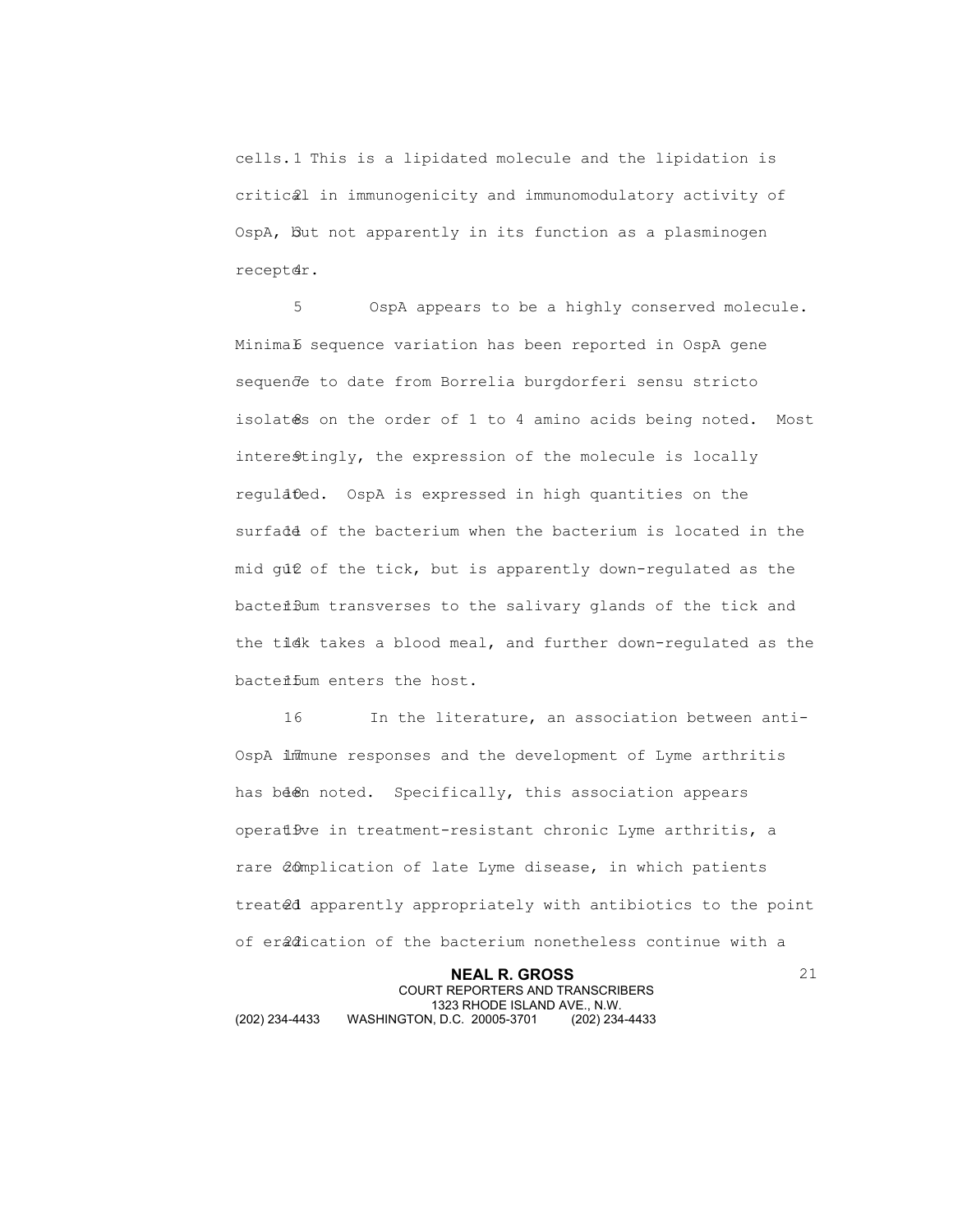course lof arthritis. This has led to the suggestion that the arthritis has moved from an anti-bacterial response to an autoimmune response.

 Treatment resistant chronic Lyme arthritis has 4 been associated with anti-OspA antibodies as well as with certain Class II major histocompatibility genes, particularly certain DR4 and DR2 alleles. And this observation would be more consistent with a role for cell-mediated immunity in the pathog@nesis of late Lyme arthritis.

10 FDA is aware of very recent data that further suppoits the hypothesis that cell-mediated immunity may be involued in the pathogenesis of treatment resistant late Lyme arthritis. In data that the sponsor will discuss in further detail 4today, it has been observed that synovial T cells from some pople with treatment-resistant Lyme arthritis respond to full length OspA, particularly a particular peptide from OspA. This peptide binds to certain DR4 alleles, namely the same ones pifeviously associated with late Lyme arthritis, providing a moldoular explanation for the recognition of OspA. Further, the peptide shares sequence identity to some sequences in a human 2drotein, leukocyte function antigen 1 or LFA-1, which is expressed on human T cells, particularly activated human T

**NEAL R. GROSS** COURT REPORTERS AND TRANSCRIBERS 1323 RHODE ISLAND AVE., N.W. (202) 234-4433 WASHINGTON, D.C. 20005-3701 (202) 234-4433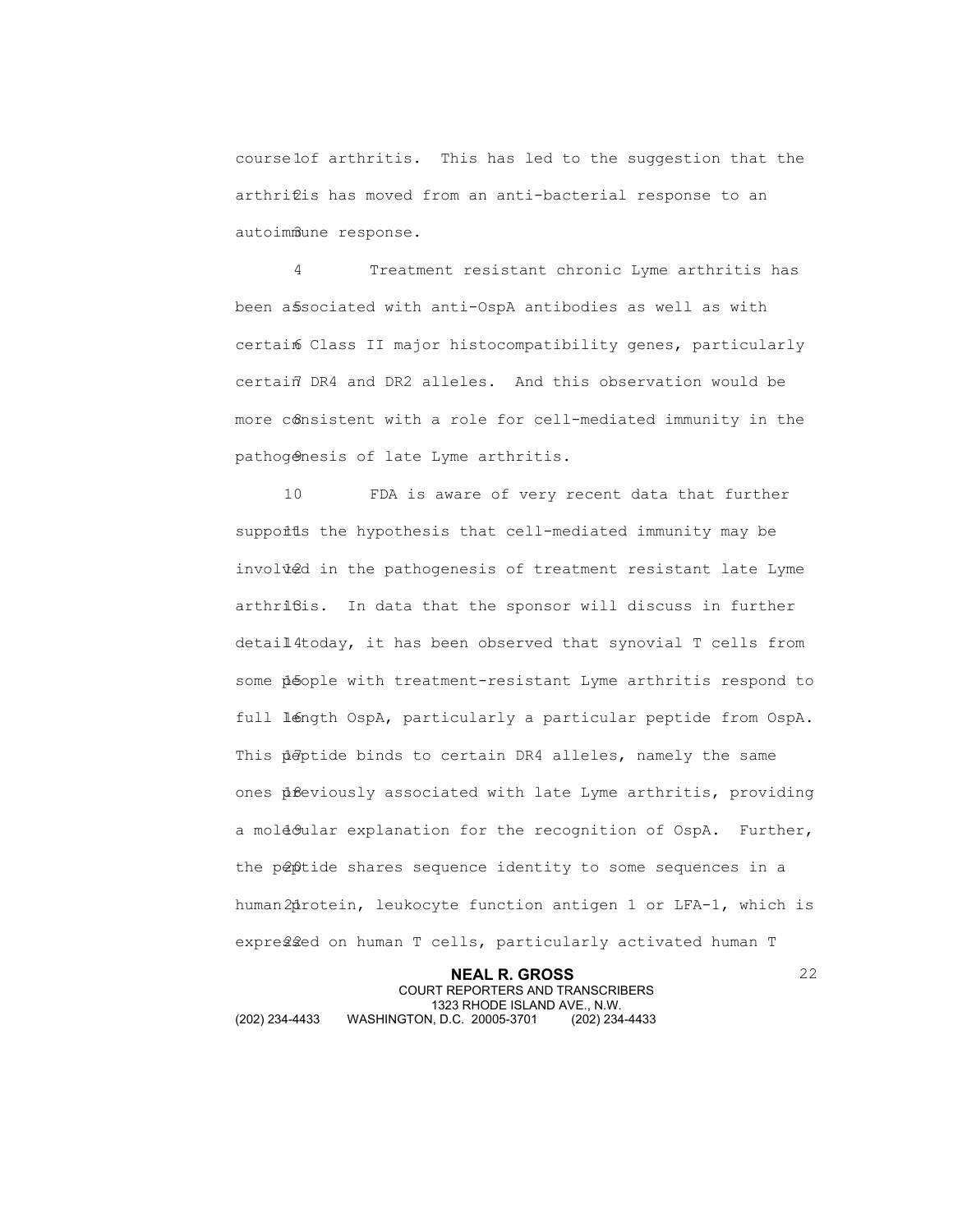cells such as might be present in an inflamed joint. Furthe $\hat{z}$ , the synovial T cells from some patients with treatment-resistant late Lyme arthritis appear to respond to LFA-1 itself, leading to the hypothesis that LFA-1 is a candidate autoantigen, explaining the pathogenesis of this phase of the disease. On the other hand, it is not clear what,  $\overline{u}f$  any, implications these data, which relate to the naturaB history of disease, have for vaccination with OspA itself9

10 FDA has also recently become aware of preliminary data concerning T cell responses of vaccinees. In a small subset of patients, peripheral blood was collected to study løroliferative and cytokine responses to OspA after the conclusion of the pivotal efficacy trial. In these patients, T cell 5responses to full length OspA and to the peptide in question have been detected. However, T cell responses to LFA-11Ttself have not yet been studied. And it should be noted 18hat in the pivotal efficacy trial, no apparent increase in the 9frequency of arthritis was noted in vaccinees as compared to placebo recipients. And this safety data will be discu&ded in further detail today as well.

OspA has also long been of interest for its 22

**NEAL R. GROSS** COURT REPORTERS AND TRANSCRIBERS 1323 RHODE ISLAND AVE., N.W. (202) 234-4433 WASHINGTON, D.C. 20005-3701 (202) 234-4433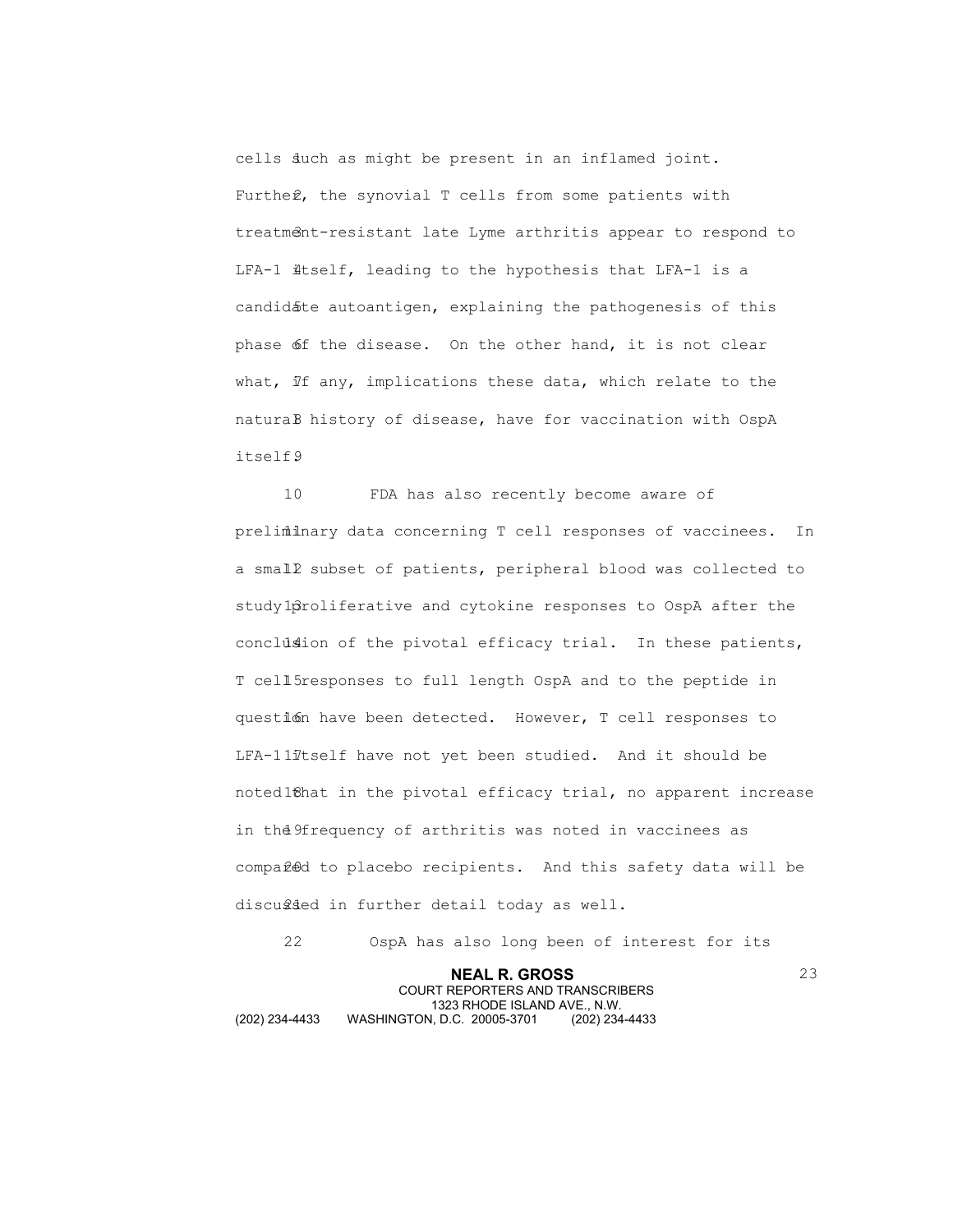role as a protective antigen. Mice, dogs, guinea pigs and other animals vaccinated with OspA are protected against a subsequent challenge with virulent Borrelia burgdorferi, whethei introduced by needle or by exposing vaccinated animals to Borfielia infected ticks. Further, human sera with anti-OspA amtibodies are able to transfer protection to mice against a virulent Borrelia challenge, whether introduced again  $\mathcal E$ ither by needles or by exposure to infected ticks.

9 So on the basis of pre-clinical studies as well as eaflDy clinical studies in Europe, SmithKline selected the partidular formulation of OspA to be discussed today. The US IND fd2 Phase II studies was initiated in 1994. The pivotal Phase 1BII efficacy trial began in early 1995 and was completed in late 1996. After analysis of the data, the product license applidation and the companion establishment license amendment were submitted in 1997, and bridging studies for the final manufadturing scale-up were initiated in 1997, completed and added 180 the PLA in 1998, bringing us here today.

 A note about the implication of vaccination 19 with @\$pA for a diagnosis of subsequent Lyme disease itself. Many 2dmmercial ELISA kits use plates that are coated with whole 22orrelia burgdorferi, and whole Borrelia grown in-vitro

**NEAL R. GROSS** COURT REPORTERS AND TRANSCRIBERS 1323 RHODE ISLAND AVE., N.W. (202) 234-4433 WASHINGTON, D.C. 20005-3701 (202) 234-4433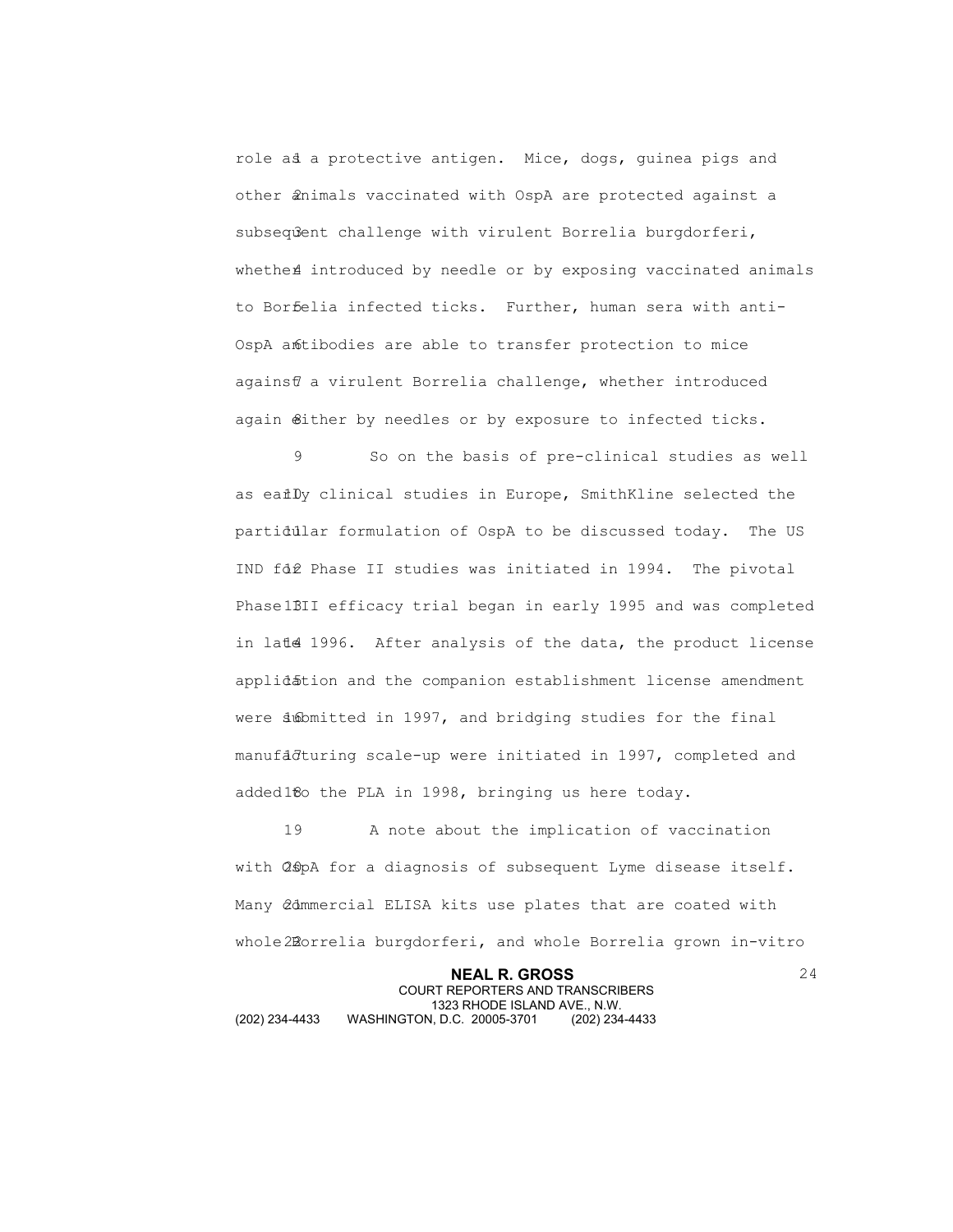do expiess OspA on their cell surface. Thus, vaccination with OspA may lead to false positive ELISA results when this method is used for detection of disease. However, the OspA band is not pait of the standard criteria for interpretation of Westerf blots, and thus vaccination should not lead to false positive Western blot results when these criteria are applied. Furthef generation ELISA kits that will avoid this confusion are also under development.

9 So the formulation to be considered is 30 microdfams of recombinant lipidated OspA in .5 ml of phosphate buffeidd saline absorbed to aluminum hydroxide and containing  $2$ -phendxyethanol as a bacteria static agent.

13 The questions that we would like the Advisory Committee to consider as the day progresses are as follows. Numbeit 5one, are the data sufficient to support the conclusion that the vaccine is safe for immunization of individuals 15 to 70 years of age? Number two, are the data sufficient to suppoit the conclusion that the vaccine is effective against definite Lyme disease in individuals 15 to 70 years of age when  $Q$ fven on a  $0-1-12$ -month schedule? Number three, please comment on the use of Lyme disease vaccine in persons over 70 years 2&f age. Number four, in the efficacy trial,

**NEAL R. GROSS** COURT REPORTERS AND TRANSCRIBERS 1323 RHODE ISLAND AVE., N.W. (202) 234-4433 WASHINGTON, D.C. 20005-3701 (202) 234-4433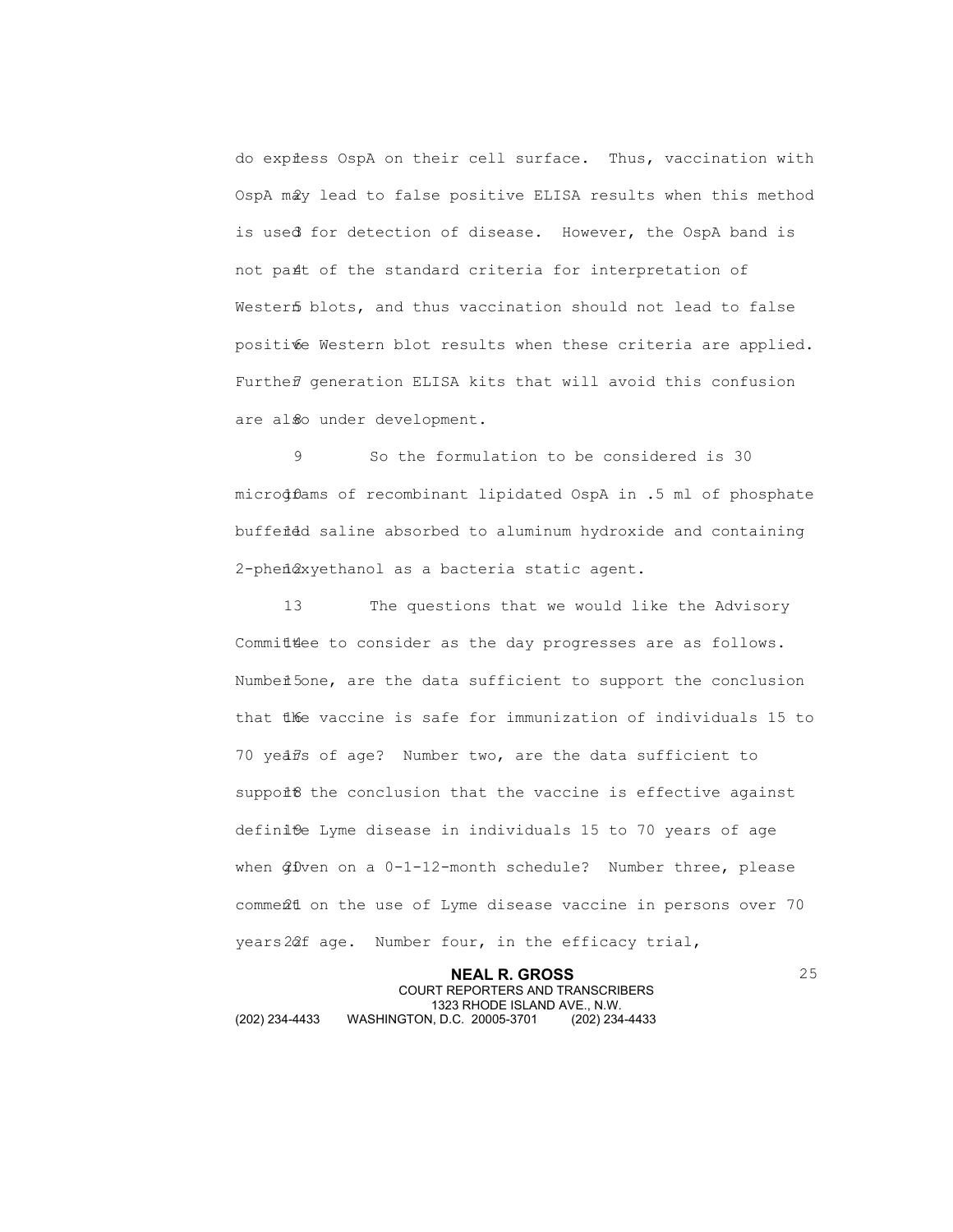vaccinations were given just before the Borrelia burgdorferi transmission season at 0 and 1 month between January 15 and April B5 and then 12 months later between approximately Februany 15 and April 30. Should a similar seasonal vaccination schedule be recommended in the package insert? Number 6five, are there any additional studies that should be performed by the sponsor? And unless there are any very general questions from committee members, I think we should proceed to the sponsors presentation.

10 CHAIRPERSON FERRIERI: Thank you.

11 DR. PIETRUSKO: Good morning. On behalf of Smith Kline Beecham Pharmaceuticals, I would like to thank the FDA and the Advisory Committee for allowing us the opportunity to rediew data on LYMErix, our new vaccine for the prevention of Lyme disease that is currently under review by CBER at this time. 16

17 The efforts of many researchers, investigators, and cdBleagues are appreciated as well as the family support in bringing this product forward at this time. SmithKline Beecham now also would like to publicly recognize the fine efforts of the CBER review team under the leadership of  $Dr.$ Karen 201kins. Oftentimes, the truly remarkable efforts of the

**NEAL R. GROSS** COURT REPORTERS AND TRANSCRIBERS 1323 RHODE ISLAND AVE., N.W. (202) 234-4433 WASHINGTON, D.C. 20005-3701 (202) 234-4433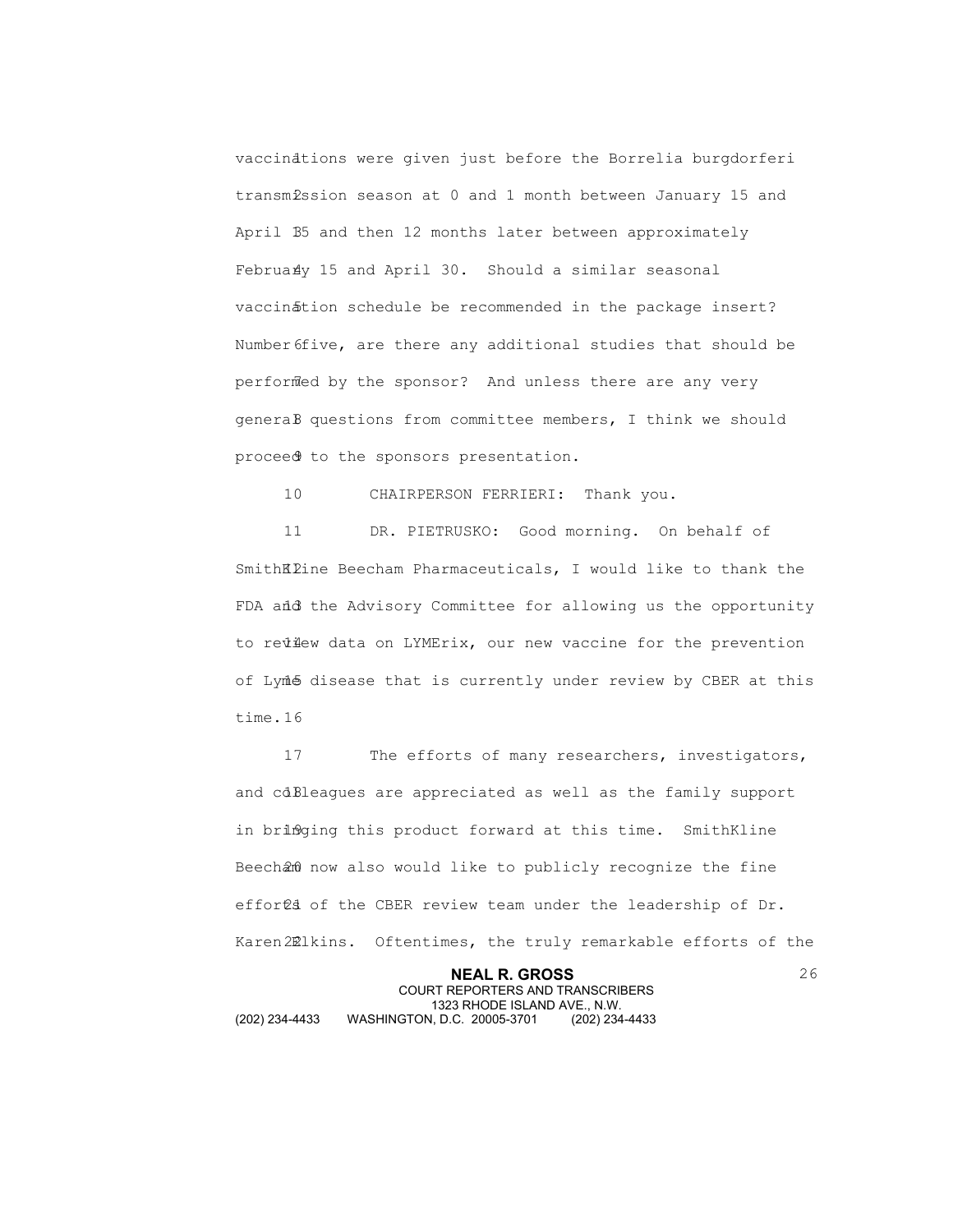Agency 1go unrecognized. This team worked diligently and provided valuable scientific input as well as prompt feedback during 3the review process.

 Lyme disease is a medically important 4 conditfon. LYMErix is a novel vaccine for the prevention of this emferging infection. It also has a unique postulated mechanism of action working in the mid gut of the tick. You will hear more about this later on in the discussions by  $Dr.$ Yves Lobet.

10 The presentation by SB will take approximately 90 minutes or less, and it is requested that questions be held by the 2committee until all presentations have been made since many duestions may be answered during latter presentations. The adenda is outlined as follows. After a brief introduction and oterview, Dr. Robert Schoen, clinical professor of medicine from Yale University School of Medicine, will describe Lyme disease with emphasis on the epidemiology of this dm&erging disease.

 Following Dr. Schoen's presentation, Dr. Vijay 19 Sikan $d\rho$  who is primarily a family practitioner from East Lyme, Connecticut, will describe the need for the vaccine. Dr. Sikand 2sees many patients and a variety of medical conditions

**NEAL R. GROSS** COURT REPORTERS AND TRANSCRIBERS 1323 RHODE ISLAND AVE., N.W. (202) 234-4433 WASHINGTON, D.C. 20005-3701 (202) 234-4433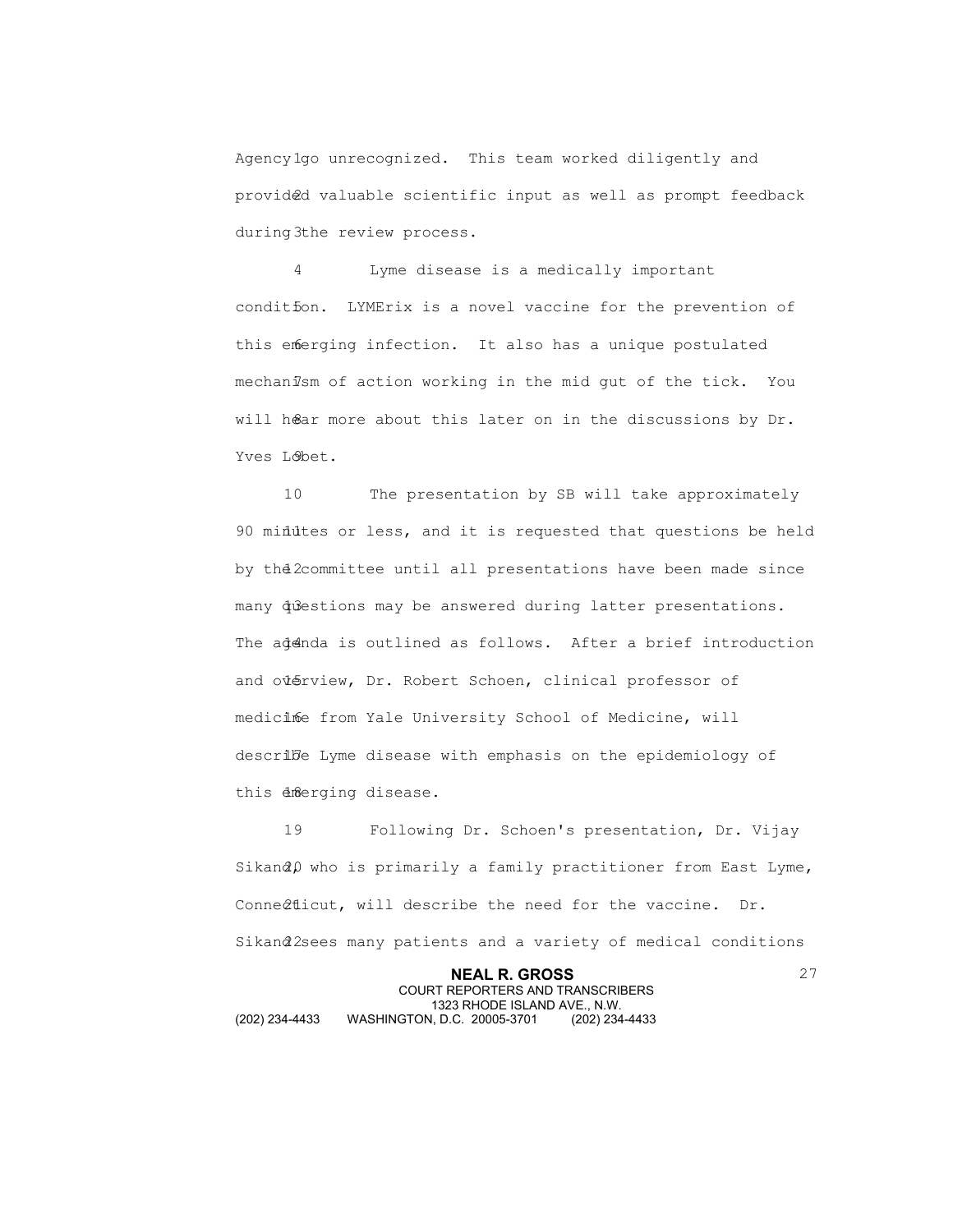including Lyme disease. He is also adjunct Assistant Professor of Medicine at Tufts University School of Medicine, and was one of the investigators who participated in the large controlled clinical trials.

5 Following Dr. Sikand, Dr. Yves Lobet, a senior scientist in R&D, SmithKline Beecham Biologicals in Rixensart, Belgium, will discuss the preclinical development of the vaccin&, including how the vaccine possibly may work.

9 The next topic on the agenda is a discussion of the clinical experience with LYMErix from the large, doubleblind, 1 randomized clinical trial that was conducted in the U.S. in more than 11,000 subjects. This will be presented by Dr. AllBen Steere, who is very well known to this committee and reseaftdhers in the field of Lyme Disease. Dr. Steere served as the 5coordinating investigator for this clinical trial and is thé 6Zucker professor of rheumatology and immunology at Tufts 1University School of Medicine in Boston.

18 This will be followed by a presentation by Dr. Dennis 9Parenti, Director of Clinical R&D within SmithKline Beecham Biologicals. Dr. Parenti will discuss the immun@denicity and the safety data primarily from the pivotal study 22

**NEAL R. GROSS** COURT REPORTERS AND TRANSCRIBERS 1323 RHODE ISLAND AVE., N.W. (202) 234-4433 WASHINGTON, D.C. 20005-3701 (202) 234-4433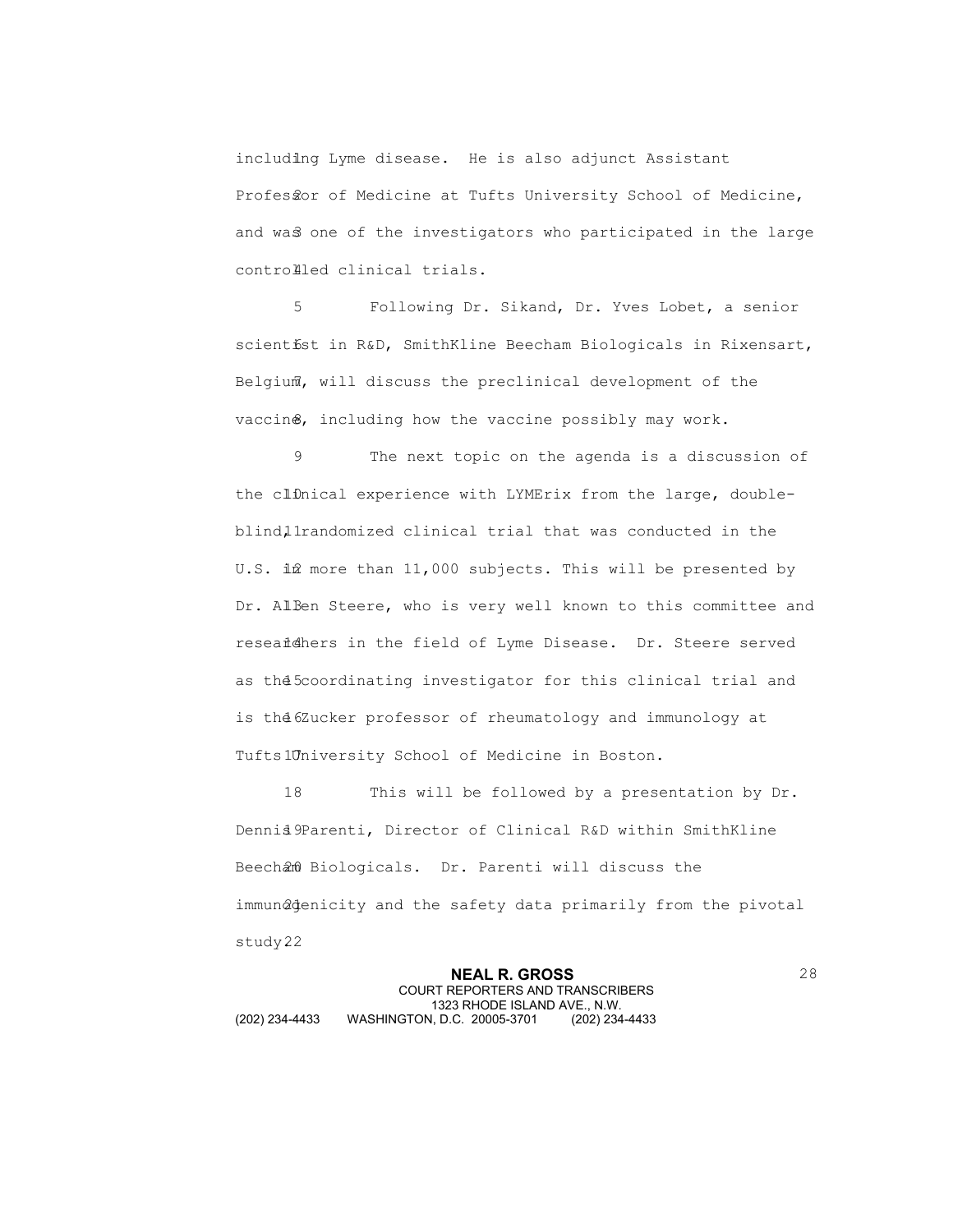1 After Dr. Parenti's presentation, I will make a few brief concluding remarks and any questions from the committee will be fielded at that time.

 As mentioned previously, LYMErix vaccine 4 contains recombinant DNA-expressed lipoprotein outer surface protein A that is commonly abbreviated as OspA. It is expressed in E.coli and transformed with OspA gene from Borrelßa burgdorferi sensu stricto species. Dr. Lobet will go into further detail during his presentation.

10 The production process is relatively standard for a liecombinant DNA vaccine product. As can be seen by the flow  $d$ lagram, the antigen is expressed in E.coli and undergoes a separation and purification process. LYMErix vaccine itself contains a single 30 microgram dose of lipoprotein OspA antigen per 0.5 ml. In addition, aluminum hydroxide is includ $\mathcal{C}$ d in the dose of 0.5 mg as an adjuvant. A phosphate buffei7is employed and 2-phenoxyethanol is included as a bacteiBa static agent.

 SmithKline Beecham Biologicals in Rixensart, 19 Belgium is responsible for quality control release testing of the p<sub>2dduct</sub>. This includes tests for identification, potency, purit $2$  and stability of the product. This is a listing of

**NEAL R. GROSS** COURT REPORTERS AND TRANSCRIBERS 1323 RHODE ISLAND AVE., N.W. (202) 234-4433 WASHINGTON, D.C. 20005-3701 (202) 234-4433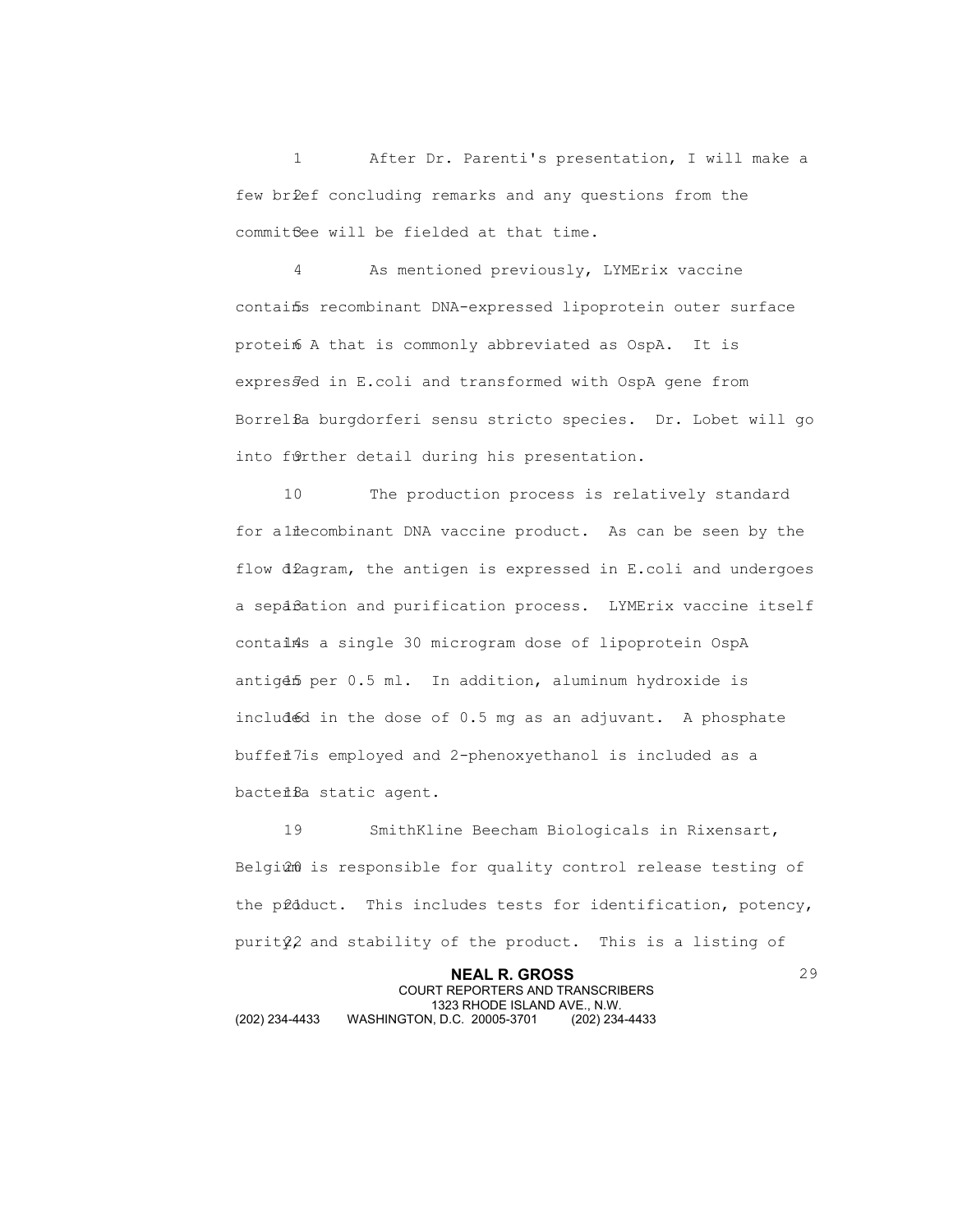all the tests that are done in the final container in Rixensart prior to release.

 As mentioned previously, the IND for LYMErix 3 was filled in the U.S. in February of 1994. Shortly thereafter, there was an FDA advisory committee meeting that was held in June of that year to discuss a clinical trial design 7for the efficacy and safety of a Lyme disease vaccine. All recommendations discussed at this meeting were subsequently incorporated into the clinical trial protocol that was initiated in January of 1995. Another advisory committee was held in April of 1996 to address criteria for evaludtion of the vaccine in the pediatric population. The PLA was filed in 1997, and this was the first totally electidnic submission for a preventive vaccine within the Office 5of Vaccines and Related Biological Products.

16 I just mentioned the June 1994 Advisory Meeting discussed various issues regarding clinical trial design. This included the case definition of Lyme disease, and at that time it was determined that the CDC case definition would not be sufficient for the clinical trial evaluation. The definitions of primary and secondary endpoints were discussed as well as a determination that safety and efficacy data

**NEAL R. GROSS** COURT REPORTERS AND TRANSCRIBERS 1323 RHODE ISLAND AVE., N.W. (202) 234-4433 WASHINGTON, D.C. 20005-3701 (202) 234-4433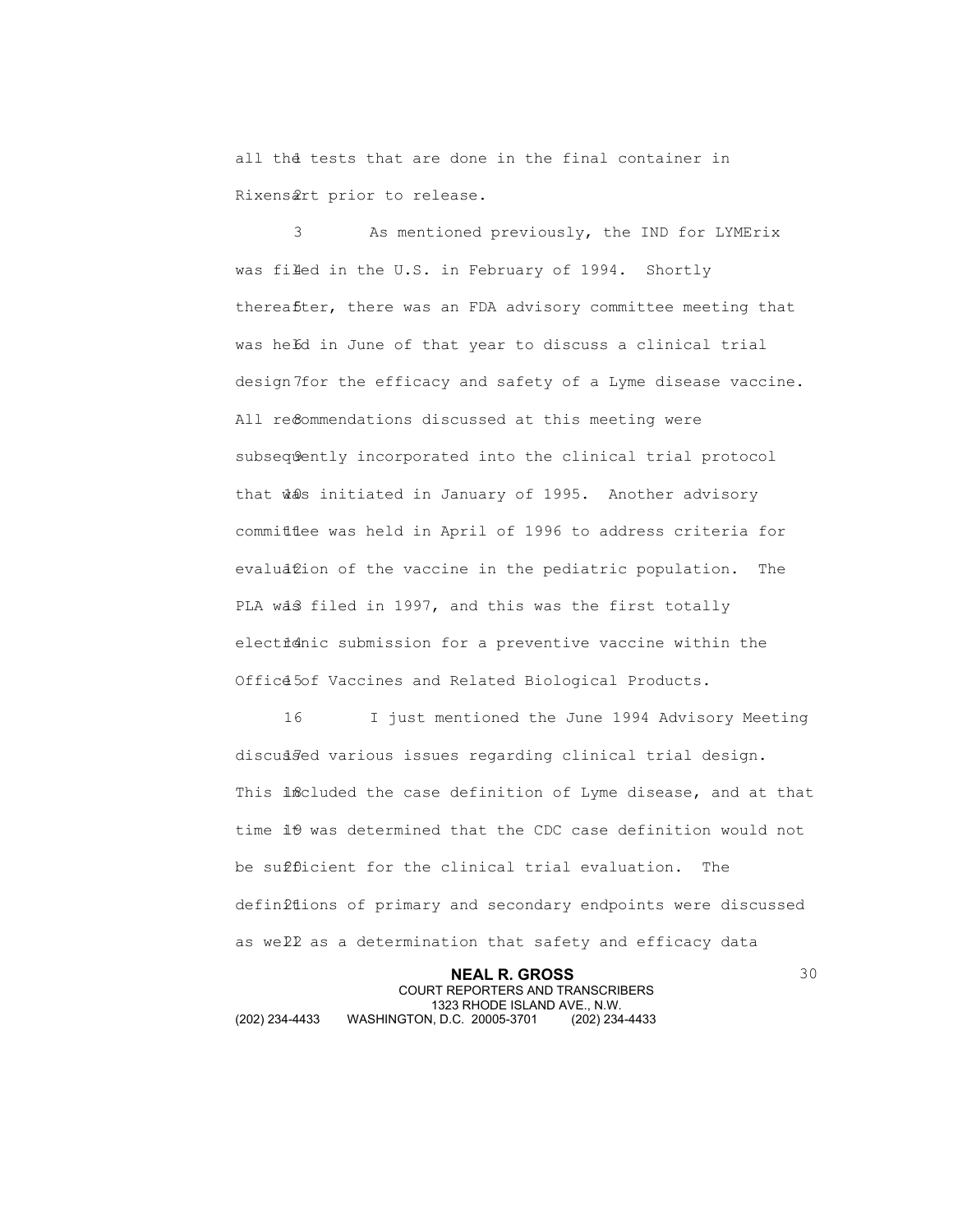should lbe followed for a period of two years. Collection of data if subjects with a previous history of Lyme disease also was sudgested. The committee's specific recommendations were incorporated into the study design. The efficacy criteria, case définitions, and results will be discussed by Dr. Steere in his 6presentation.

 Another major focus of the April 1996 Advisory 7 Committee Meeting was on the pediatric development of the vaccine. In addition, there were three theoretical issues that where discussed. This included exacerbation of Borrelia burgddiferi pathology in individuals that had a previous histofi? of Lyme disease; alteration or attenuation of a diseade presentation, a theoretical concern that the vaccine may cdreern the presentation of the presenting symptoms or actuallby mask the presentation with resultant asymptomatic infection, the disease going underground; and the third issue of condern was the induction of autoimmune arthritis due to produdtion of anti-OspA antibodies.

19 Currently, the application is under review at the FDA. In addition, this year a filing was made in Canada. This 12ds received priority review status and is currently under 22eview.

**NEAL R. GROSS** COURT REPORTERS AND TRANSCRIBERS 1323 RHODE ISLAND AVE., N.W. (202) 234-4433 WASHINGTON, D.C. 20005-3701 (202) 234-4433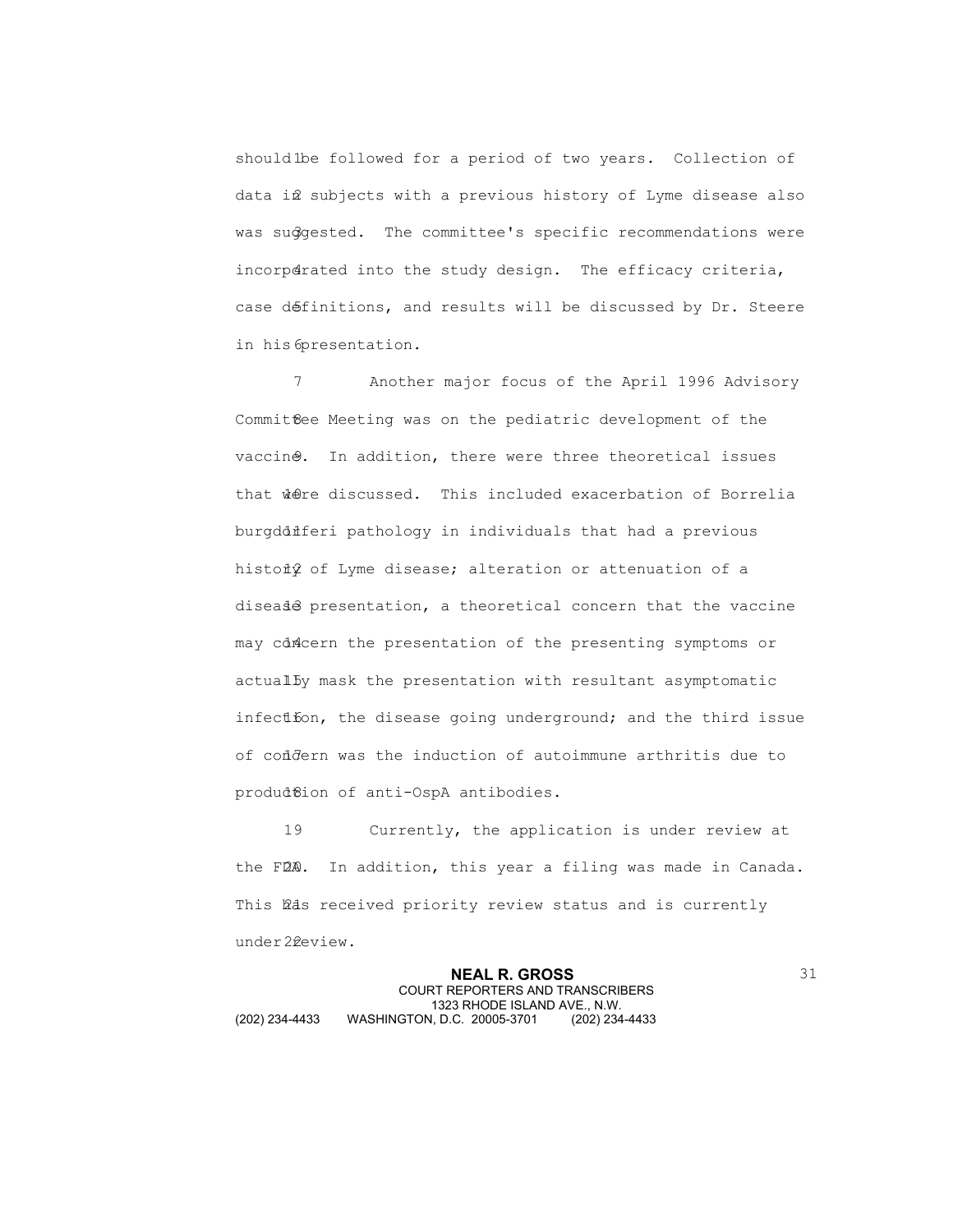1 Regarding the clinical experience with LYMErix, as of floday more than  $12,000$  subjects have received at least one dose of the vaccine. This includes the approximately 5,000 subjects who received LYMErix in the controlled clinical trial  $\delta s$  well as the placebo subjects who have been crossed over. 6In addition, 28,000+ doses have been administered. Over 300 children ages 15 to 18 years of age have been vaccinated in the controlled clinical trial and more than 1,200 Subjects with a previous reported history of Lyme disease have also been included in those particular studies.

11 Based upon the results of the efficacy trial and these data, SmithKline Beecham is proposing the following indication. LYMErix is being proposed to be indicated for the preventtion of Lyme disease and asymptomatic infection caused by stimains of Borrelia burgdorferi endemic to North America. It will be indicated in adults and children 15 years of age and above, including individuals with a history of Lyme disease. The dosing regimen being recommended is a 30 microd  $\beta$ am dose administered intramuscularly at 0, 1, and 12  $month$0$  and the same dose is being recommended for adults and childfdn 15 years of age and above.

22 In summary, the manufacturing process by which

**NEAL R. GROSS** COURT REPORTERS AND TRANSCRIBERS 1323 RHODE ISLAND AVE., N.W. (202) 234-4433 WASHINGTON, D.C. 20005-3701 (202) 234-4433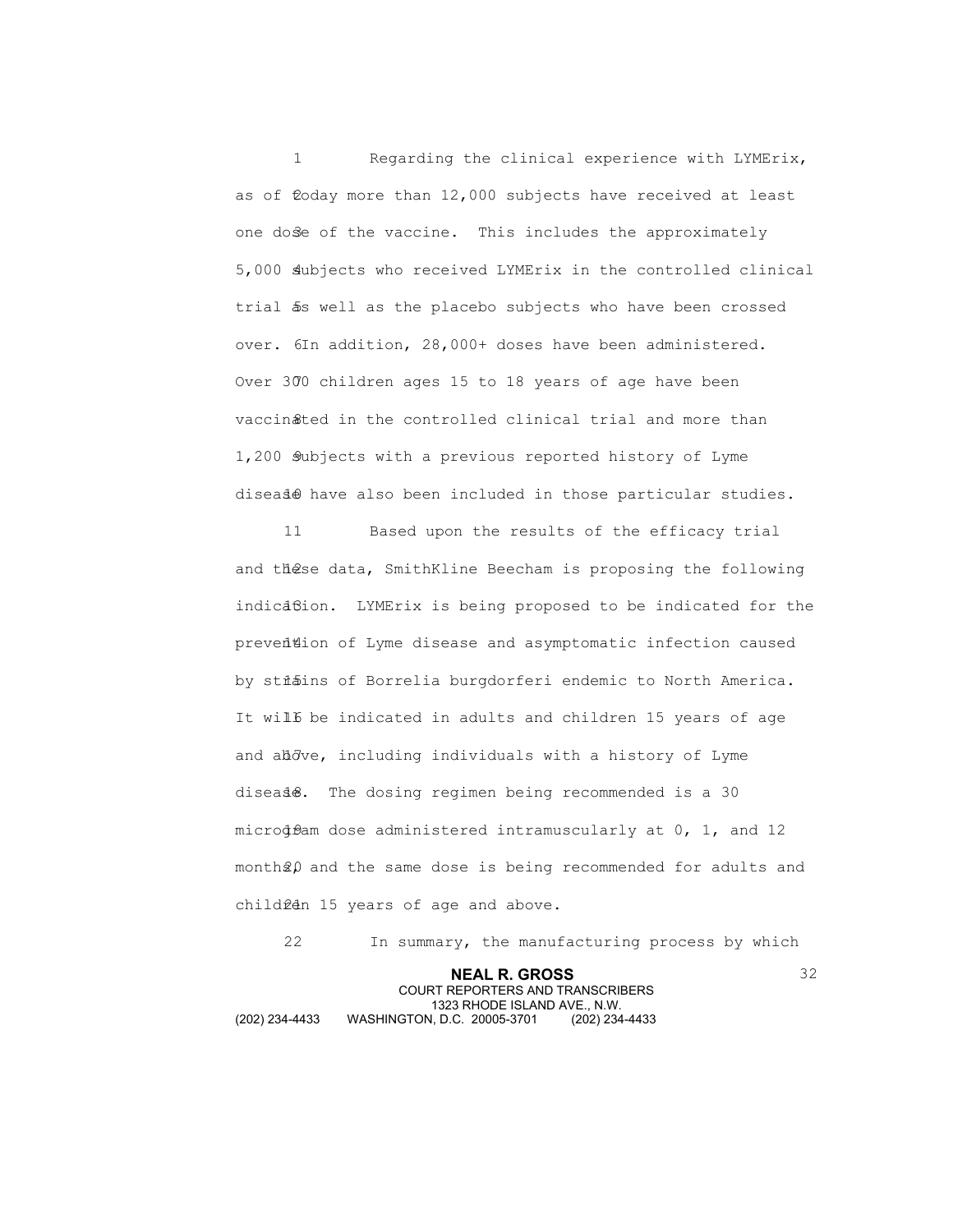LYMErix is produced is both consistent and validated. It is produced in a facility whose experienced staff has produced vaccines for the U.S. market for many years. You will hear data piesented this morning from Dr. Allen Steere that demonsfrate LYMErix is efficacious. You will also hear data presented by Dr. Parenti, who will show that LYMErix also is highly 7immunogenic, safe, and well-tolerated. Now I would like t& introduce Dr. Robert Schoen, clinical professor of medicine at Yale University School of Medicine, who will discuss Lyme disease and its epidemiology. Dr. Schoen?

11 DR. SCHOEN: Thank you, Bob. It's a pleasure to haile an opportunity to appear before this advisory committee. My name is Robert Schoen. I am a rheumatologist in New 4Haven, Connecticut. I participated in the pivotal Phase 15II Lyme disease study that you will be hearing more about 16s an investigator at a site at Yale University where we enrolled approximately 1,000 volunteers as subjects.

18 Lyme disease is now the most common vectorborne 1911ness in the United States. Lyme disease is both a new disease and a newly recognized disease. And to get a sense 2df what has happened over the past 20 years, I thought I would 22egin with a picture taken from Joshua Town Road. I

**NEAL R. GROSS** COURT REPORTERS AND TRANSCRIBERS 1323 RHODE ISLAND AVE., N.W. (202) 234-4433 WASHINGTON, D.C. 20005-3701 (202) 234-4433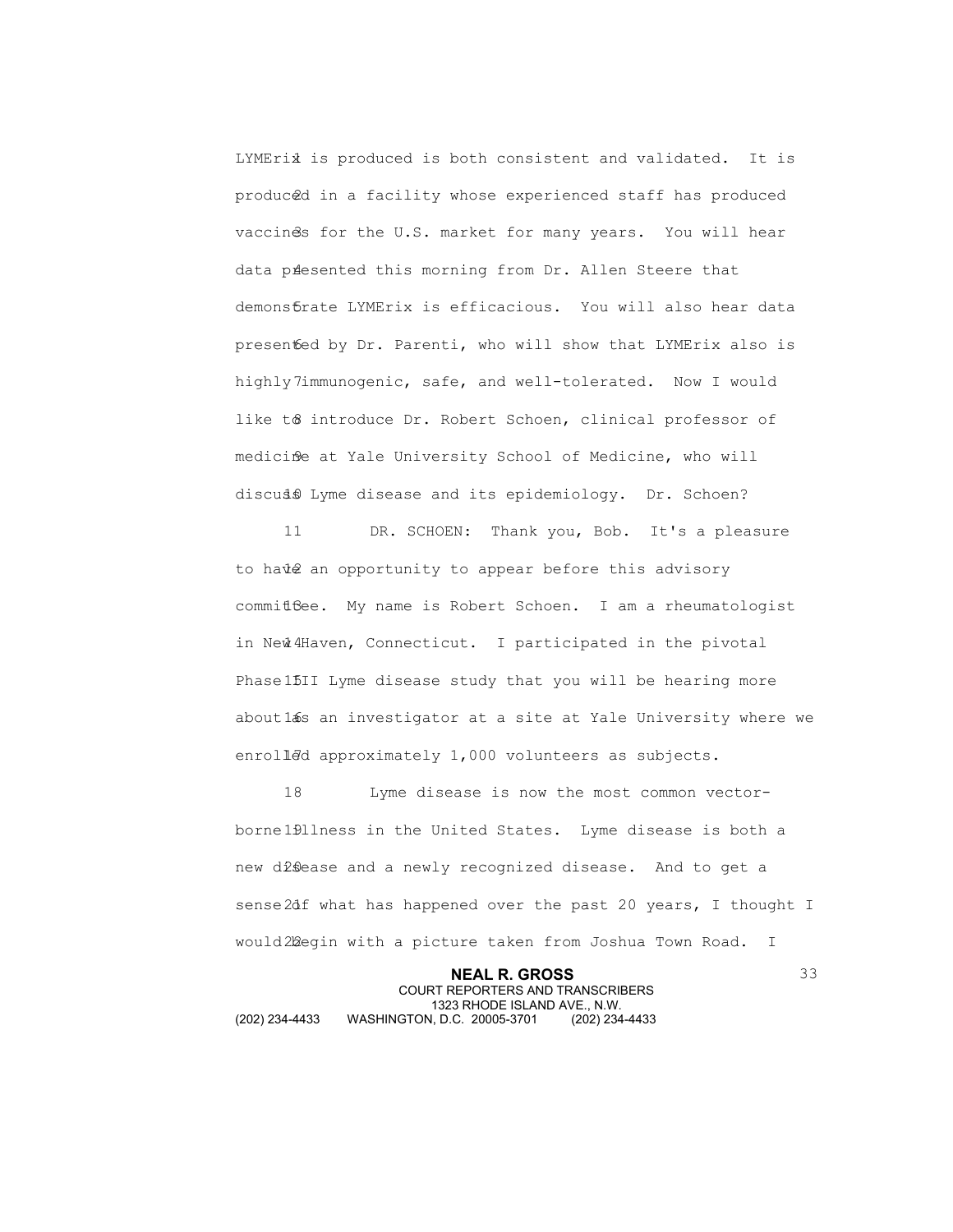hope that you can see this decaying barn in a field which at one time was pasture. There was intensive farming in this area which has largely been abandoned. The forest is taking over again both in rural and suburban areas throughout the northeast, and this is perhaps seen better here than elsewhere, but this is a phenomenon throughout the area. This is a pfleferred habitat for deer and therefore deer ticks. So one aspect of the rise of Lyme disease in the United States is not mysterious. It is this change in habitat which is leading to an 1@mergence of deer throughout much of the northern United States1

12 As you have already heard, there has been a very aßgnificant increase of cases of Lyme disease as reported by the 4Center for Disease Control beginning in the early 1980'45 What I would like to do to give you a sense of backgiound is to try to look a little bit behind this data to get a 15ense of the factors that are responsible for this increase in Lyme disease cases, which seems to continue right to the 9present time.

20 It is important to understand the ecology of the tldk vector. One of the questions before you relates to the seasonal nature of this illness, at least in terms of the

**NEAL R. GROSS** COURT REPORTERS AND TRANSCRIBERS 1323 RHODE ISLAND AVE., N.W. (202) 234-4433 WASHINGTON, D.C. 20005-3701 (202) 234-4433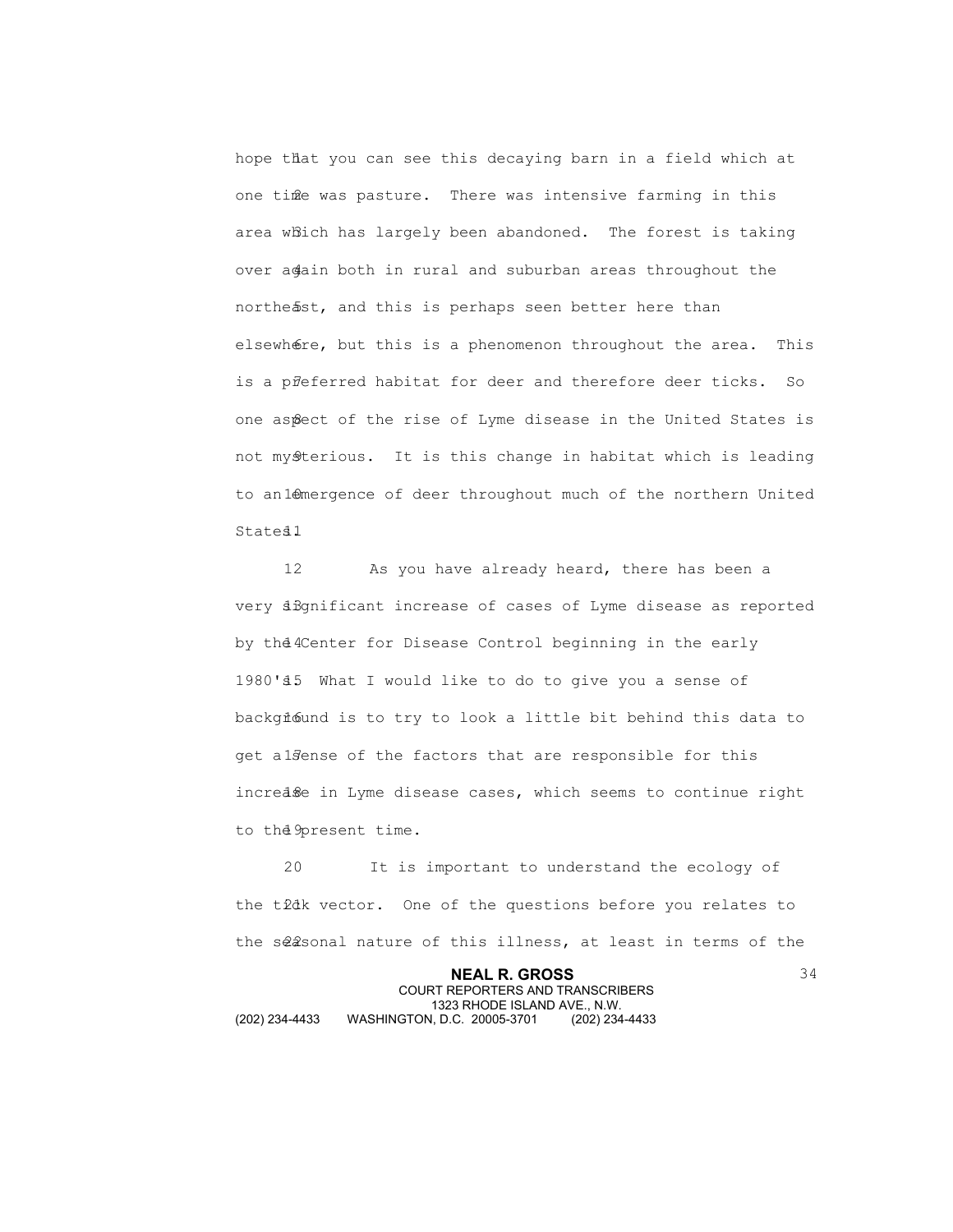onset df early disease. And as I think most of you are aware, multiple studies have shown data like this in which most cases of Lyme disease occur in the late spring and early summer. I have been looking at pictures like this for years, but it really 5 came home to me at our site in New Haven, where we had almost 61,000 volunteers, as to how many individuals we would see dufling the period beginning right about now and extending into the early summer. This is because it is at this time that the nymphal tick Ixodes scapularis is active and feeding. We and Oour pets are innocent bystanders in this life cycle.

 Another feature of the epidemiology of Lyme 11 disease worth commenting on is this apparent bimodal distribution of early cases. One can see that children are certainly affected by Lyme disease. There seems to be not only ib this data from Connecticut but in national data as well a 6falling off, perhaps these people are hard at work or at school, and then later in life in the middle years, both recreational and vocational activities presumably take people back dutdoors and back out to Lyme disease exposure.

20 So are there factors that we can examine briefly behind the CDC data to give you a sense about what has happened with respect to Lyme disease over the past 20 years?

**NEAL R. GROSS** COURT REPORTERS AND TRANSCRIBERS 1323 RHODE ISLAND AVE., N.W. (202) 234-4433 WASHINGTON, D.C. 20005-3701 (202) 234-4433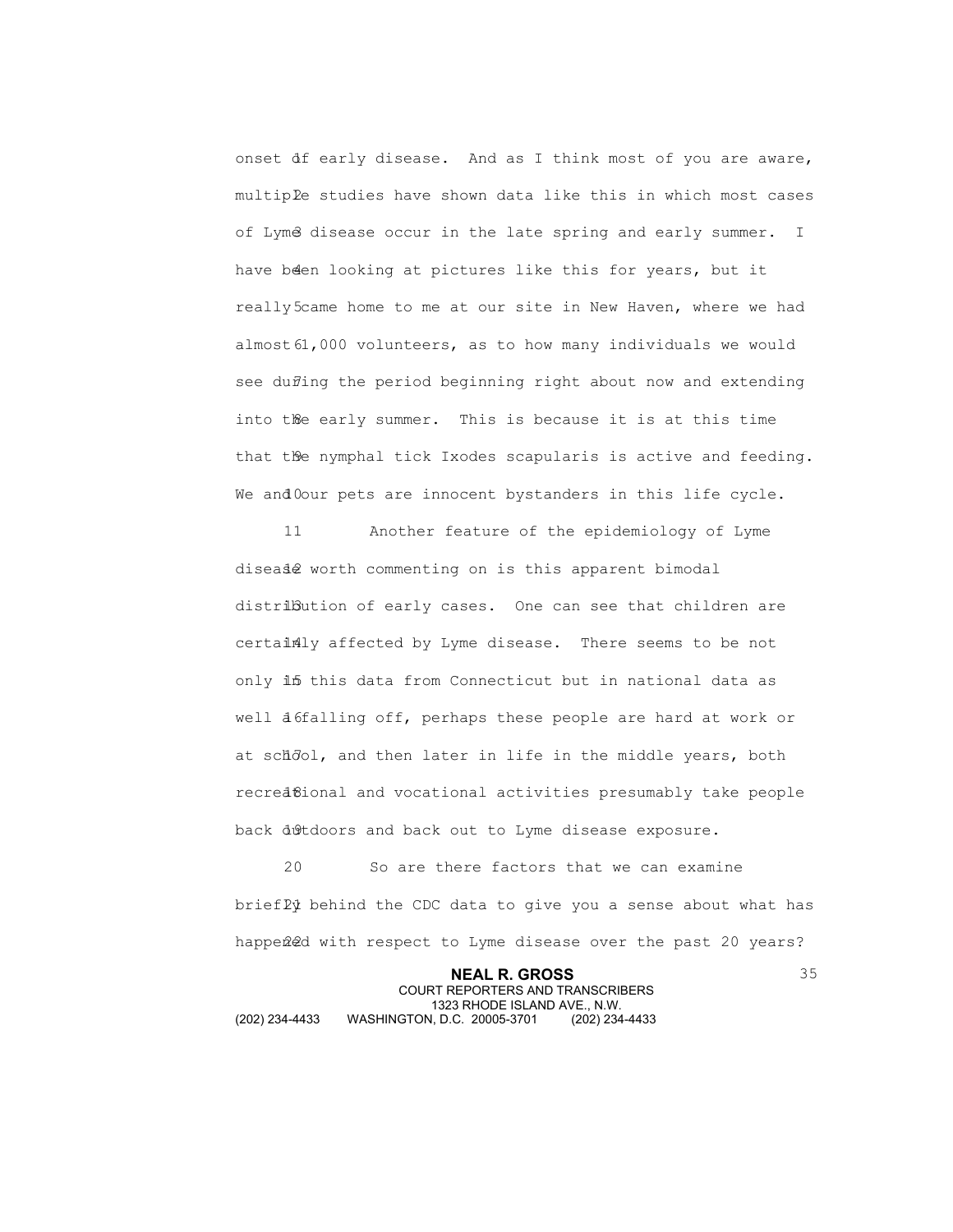We havd already talked about these environmental trends and the fact that the emergence of Lyme disease parallels the reemergence of deer in many habitats throughout the United States.4 There has also been a geographic expansion of diseasé. Clearly there has been an increasing public awareness, an awareness by physicians as well as a degree of over-diagnosis. And finally, as has been mentioned earlier, while this factor has received attention, less attention has been received to perhaps the more important problem of physidDan under-reporting, and I will touch on that.

11 Lyme disease has been reported in 48 states, but about 80 to 90 percent of the cases occur in this very populdus northeastern corridor beginning about Cape Ann, MassadMusetts down to this area. In addition, Lyme disease for sdmfe time has been recognized in the midwest in Minnesota, Wisconsin, and perhaps parts of Michigan. There are other case fleports throughout northern California and adjacent states 8as well as, as has been mentioned, more scattered reports throughout the entire country.

 Most of the increase in cases seems to occur 20 not sølmuch in highly endemic areas but in adjacent geographic regions. For example, in Connecticut in a 12-town region

**NEAL R. GROSS** COURT REPORTERS AND TRANSCRIBERS 1323 RHODE ISLAND AVE., N.W. (202) 234-4433 WASHINGTON, D.C. 20005-3701 (202) 234-4433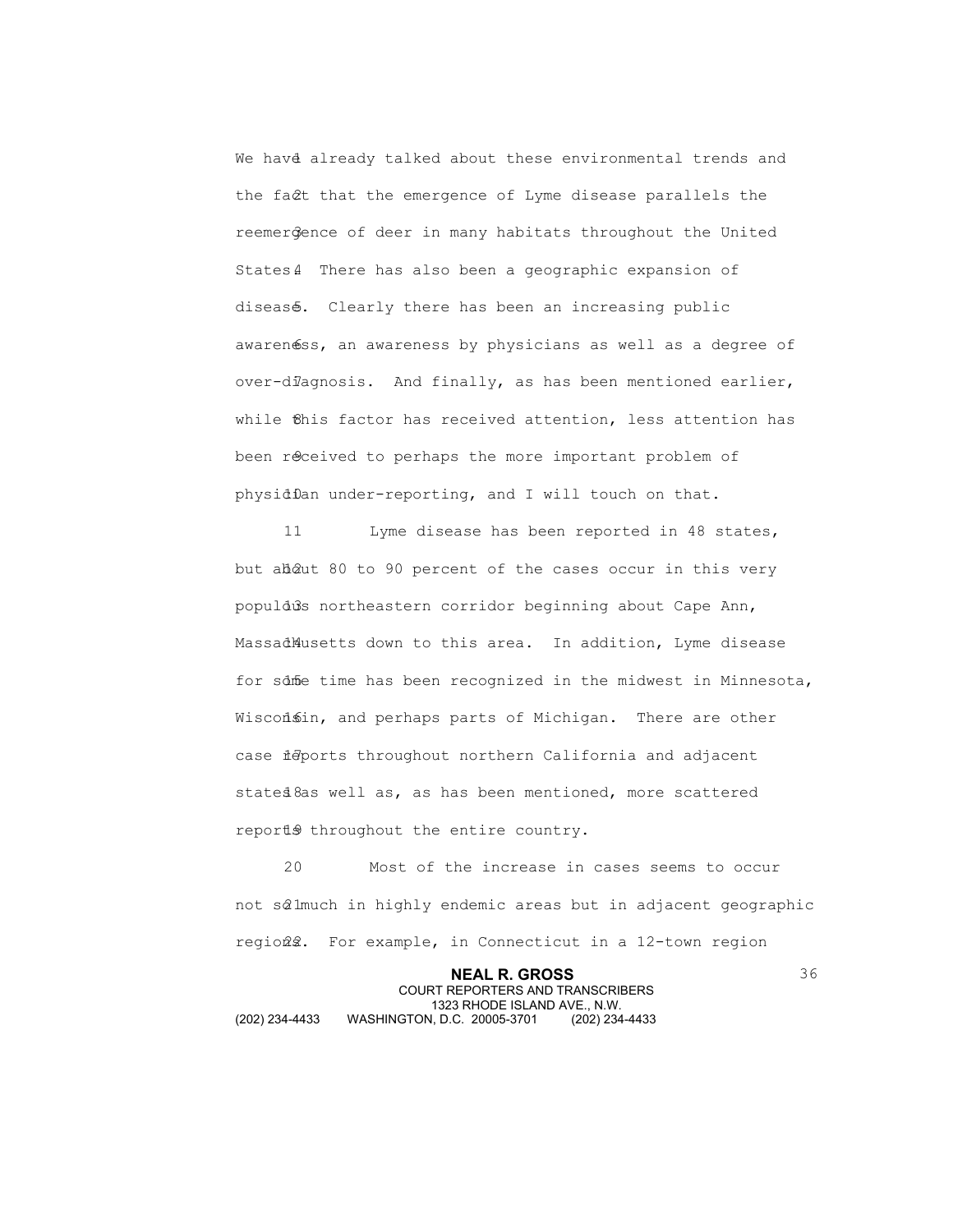around 1Lyme, which is highly endemic for the disease, the number 2of cases over the past five years or so has been fairly stable3 But throughout the rest of the state, we see many more cases in other counties such as Fairfield County, Connecticut, Litchfield County, and New Haven County. And it is this geographic spread of the disease which seems to result in these additional cases.

8 Now as with any newly recognized disease, there has be $\Theta$ n increasing physician awareness of the illness and awareness by patients through conventional channels. But in addition, Lyme disease has generated intense attention within the média and within the public. And some of this attention has béen quite anxiety-provoking. For example, in this article which is now almost 10 years old, Lyme disease is described as a mysterious illness. And I think that probably all off 6the members of the Advisory Committee have a sense of this aspect of Lyme disease which has occurred over the past 20 years. But clearly this has some role in the tremendous interest in this illness as well as in its reporting.

 Several lines of evidence suggest that Lyme 20 disea gd is very much under-reported. Data from Maryland as well  $22$  this study from Connecticut all point to the fact that

**NEAL R. GROSS** COURT REPORTERS AND TRANSCRIBERS 1323 RHODE ISLAND AVE., N.W. (202) 234-4433 WASHINGTON, D.C. 20005-3701 (202) 234-4433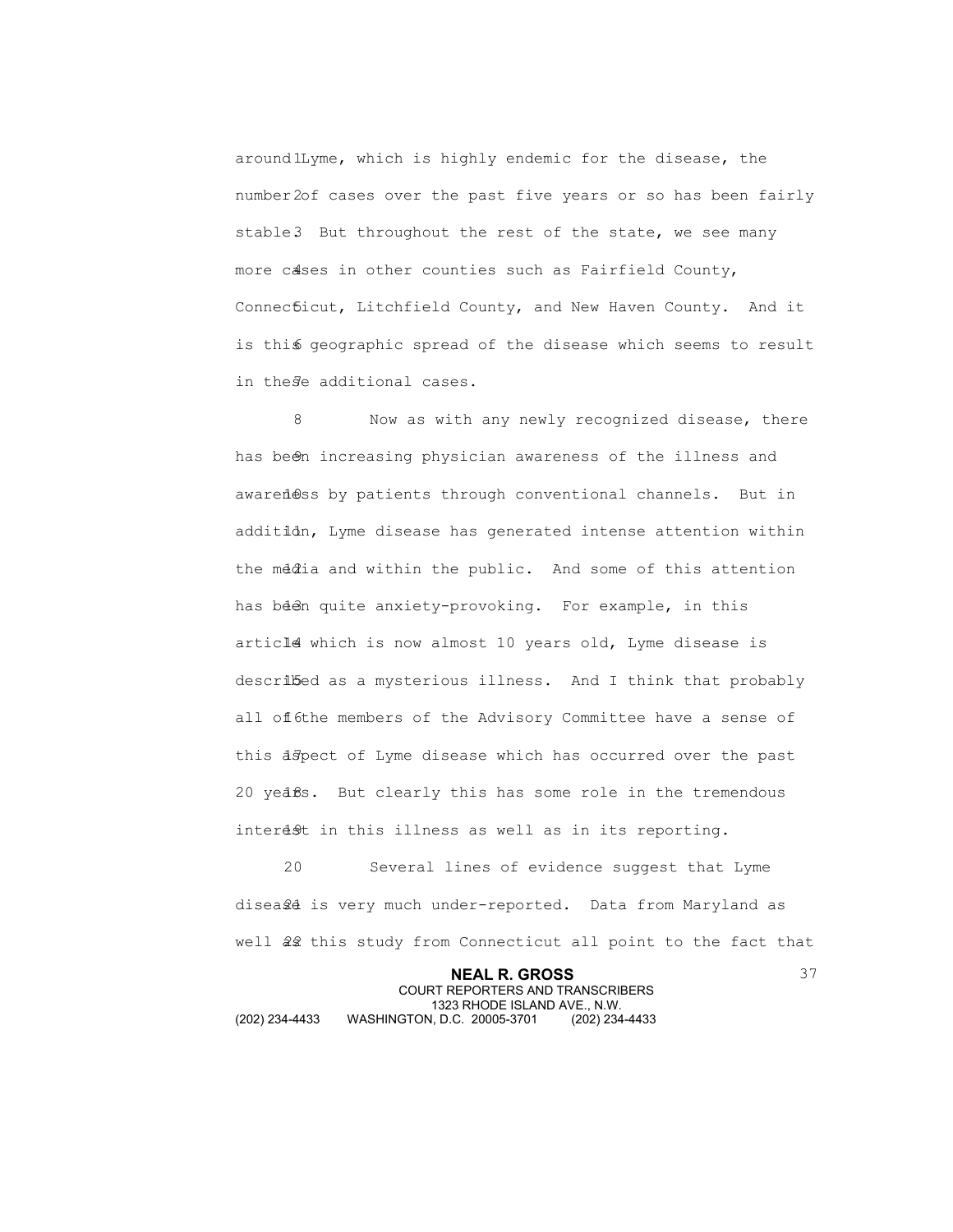perhaps only about 10 percent of cases or so are actually reported by physicians unfortunately. In this study done by Matthew Carter and associates at the Connecticut Department of Health $\beta$  you can see that through an active surveillance, they identified about  $1,000$  cases among 400 physicians who maintain an active Lyme disease surveillance. With almost 11,000 practi $\vec{q}$ ing physicians in Connecticut, the number of cases report&d was only about 10 percent of the expected reporting.

9 So in summary, Lyme disease is a rapidly emerging infection. It is already the most common vectorborne lillness in the United States, and yet the incidence continues to increase. The illness is spreading geographically, primarily from highly endemic areas to adjacdnt regions. A number of factors influence CDC data, but one to 5keep in mind is this phenomenon of under-reporting, which lmay therefore underestimate the true health burden in terms lof morbidity and cost of Lyme disease. Thank you for your *a*<sup>8</sup>tention.

19 DR. PIETRUSKO: Next we will have Dr. Vijay Sikand Owith a presentation on the need for a vaccine.

21 DR. SIKAND: Thank you. I am not sure -- I have 22number of slides which are pictures, and if they don't

**NEAL R. GROSS** COURT REPORTERS AND TRANSCRIBERS 1323 RHODE ISLAND AVE., N.W. (202) 234-4433 WASHINGTON, D.C. 20005-3701 (202) 234-4433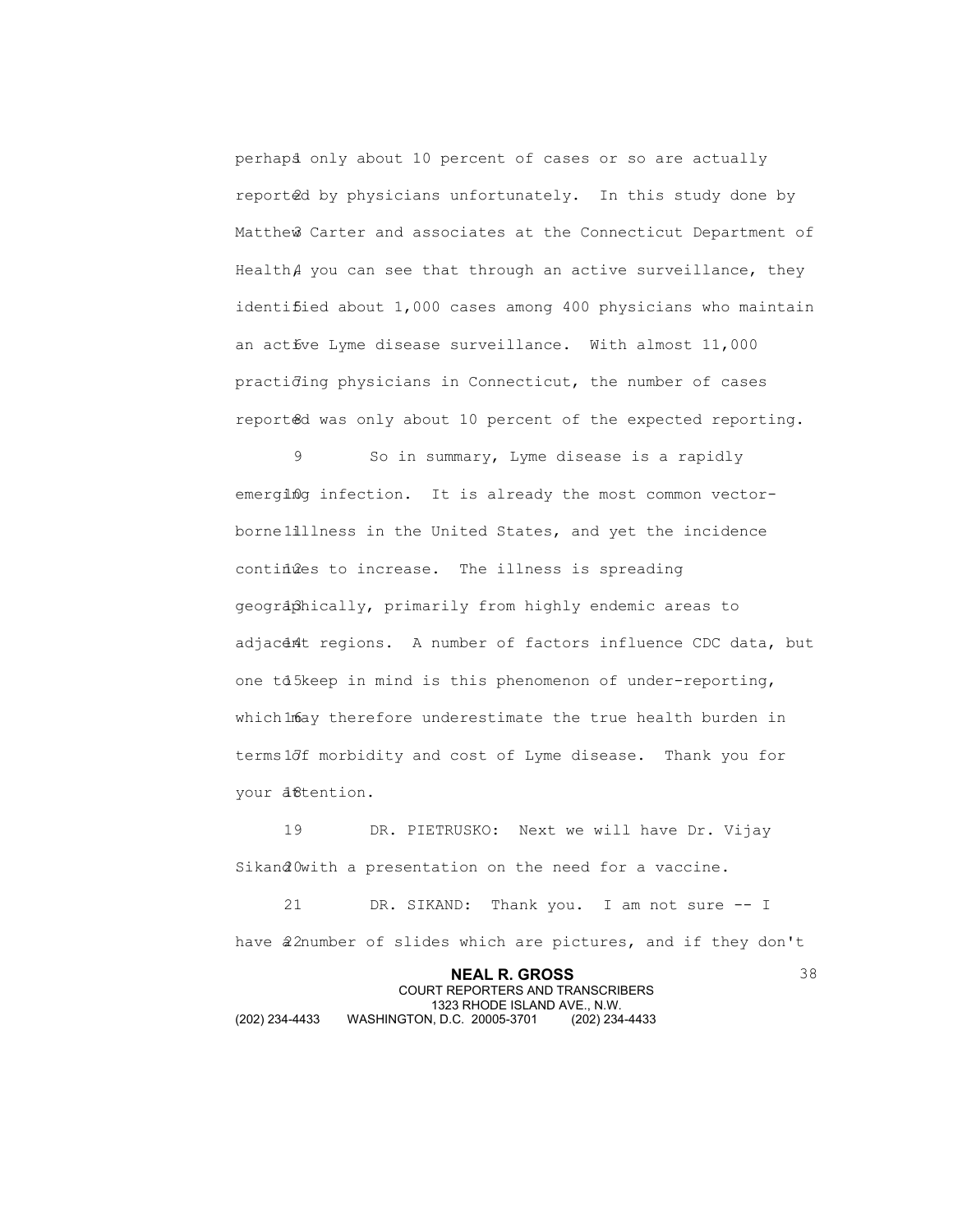come out clearly, may I ask the person who is controlling the lights 2to turn them down just a little bit if that is true. My name is Vijay Sikand. I am a family physician in the Lyme, Connecticut area, where I have been for approximately 15 years. 5 During that time, I have included academic research in Lyme disease as part of my primary care practice.

 CHAIRPERSON FERRIERI: Excuse me, Dr. Sikand. 7 Can yow please use the microphone? Our recorders are having problems. 9

10 DR. SIKAND: Thank you for pointing that out. As I was just saying, I included research in Lyme disease as part df a primary care practice for a number of years. In early  $1B995$ ,  $1,200$  volunteers came to my office to enroll in the SmithKline Beecham vaccine trial which we are discussing today15 Almost three and a half years later now, greater than 92 peicent of those patients are still providing me with clinidal follow-up.

18 Why do we need a vaccine for Lyme disease? It has bém almost a quarter century since Lyme disease was first described as an emerging infection in this country. During these 2 years a number of factors, epidemiologic factors and clinical factors, have resulted in considerable morbidity in

**NEAL R. GROSS** COURT REPORTERS AND TRANSCRIBERS 1323 RHODE ISLAND AVE., N.W. (202) 234-4433 WASHINGTON, D.C. 20005-3701 (202) 234-4433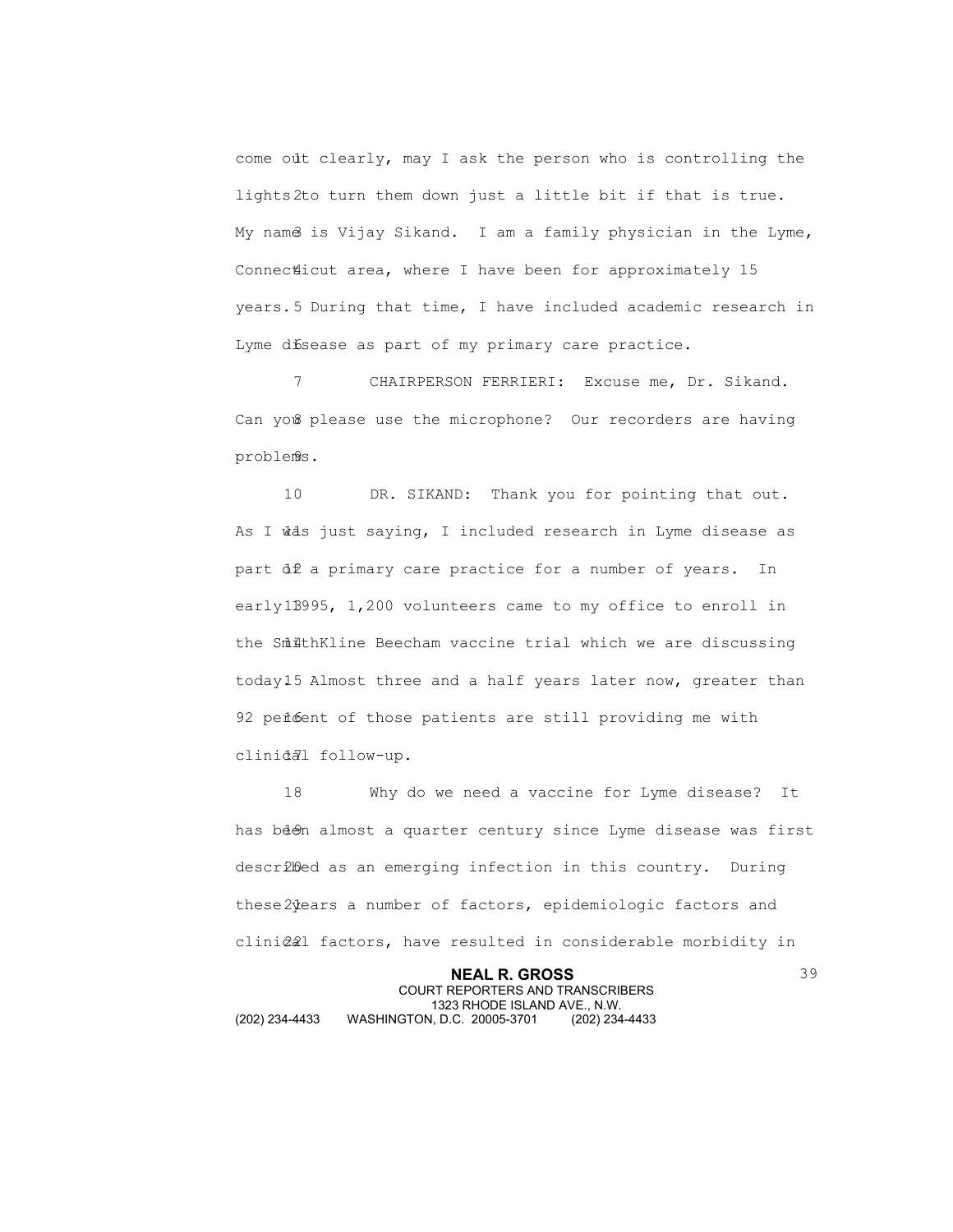burgeoning numbers of patients. This burgeoning load of disease as well as the increasing number of patients thus set the stage for prevention of this disease with a vaccine. Today, 4I will present to you some of the factors in a brief synops5s illustrating the need for a vaccine for Lyme disease. The ilfustrations which I will present to you, some of them are from my private practice and some of them are from the vaccin<sup>&</sup> study.

9 The first factor is an epidemiologic factor, and this has already been discussed by Dr. Schoen. And that is that there is indeed a progressive increase in incidence of Lyme disease. The second factor also epidemiologic is the relentlBess geographic spread of this disease. There are new endemid areas being created annually and the disease burden is indeed 5growing.

16 The ineffectiveness of preventive measures which lwe attempt to practice is another important factor. We have fibied various chemical and other means. Why have prevent bive measures, which are indeed important, not been effectlve in preventing an increase in cases of Lyme disease? And before I answer that question, let me underline the fact that  $2$  2 indeed believe it is important that we continue to

**NEAL R. GROSS** COURT REPORTERS AND TRANSCRIBERS 1323 RHODE ISLAND AVE., N.W. (202) 234-4433 WASHINGTON, D.C. 20005-3701 (202) 234-4433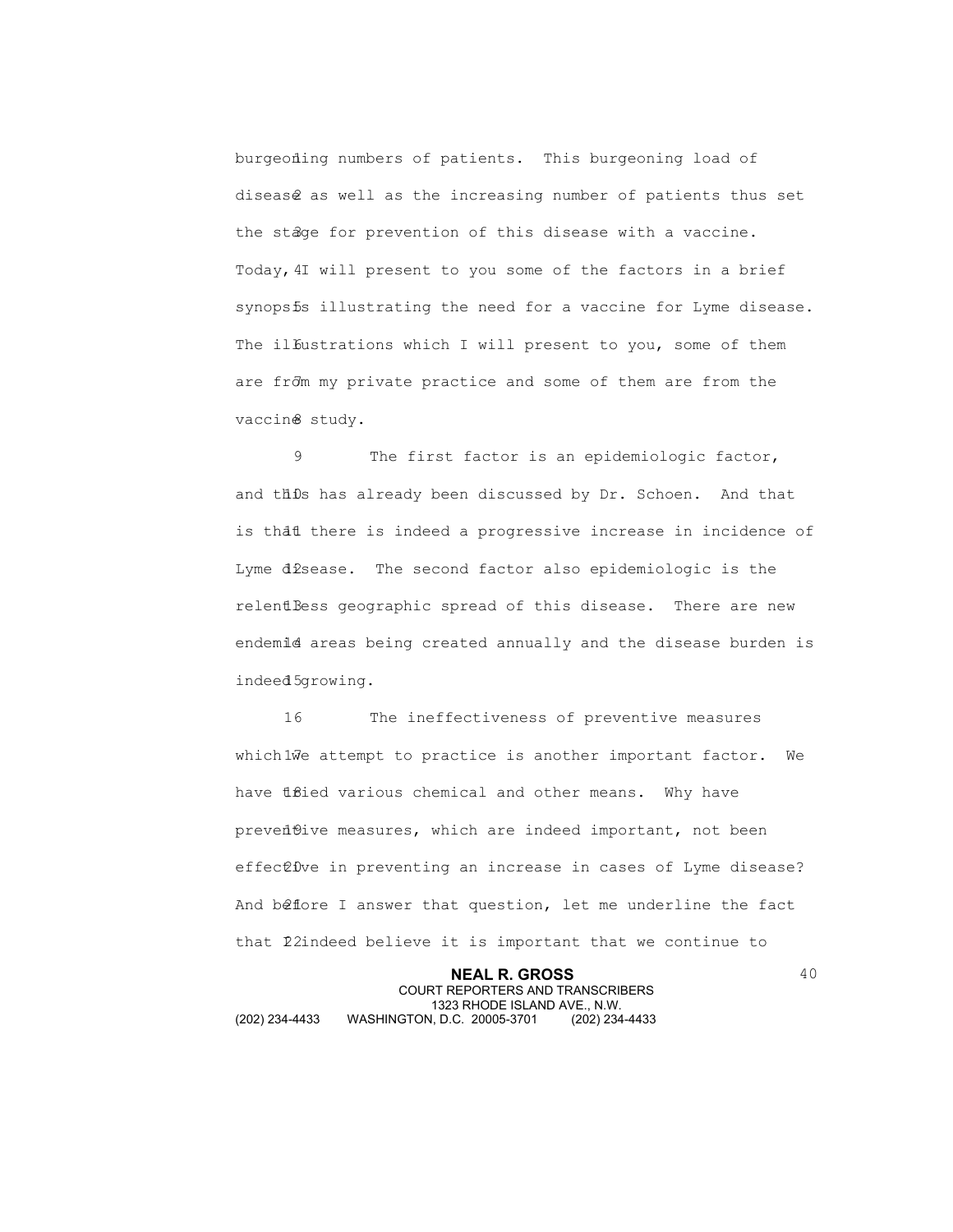practide preventive measures because of co-infection with other fllnesses besides Lyme disease. One obvious reason is that if is very impractical to practice certain protective measures. This individual in the Lyme, Connecticut area desire\$ to do some outdoor work and does not want to be bitten by a tick. But the point is it is very difficult to ask children or anybody else for that matter to tuck pants into socks, 8et cetera, in the middle of July and August when the ticks  $\theta$ re questing. We can certainly check our pets, but checking one's dog is indeed a Sisyphean task when the dog goes in and out of the house all day long. Probably the best protedtive measure, I think, in preventing Lyme disease is checking for ticks. Unfortunately, kids will only allow you to do 1this up to a certain age. And of course one must be vigilant with oneself.

16 More specifically, I think one of the important reasong to consider when thinking about why protective measures are difficult to utilize and be effective in prevent fing this disease is simply the nature of the Ixodid tick 20the itself. The bite of this tick when it is infected transmilts not only saliva infected with Borrelia burgdorferi, but the saliva also contains certain anti-inflammatory

**NEAL R. GROSS** COURT REPORTERS AND TRANSCRIBERS 1323 RHODE ISLAND AVE., N.W. (202) 234-4433 WASHINGTON, D.C. 20005-3701 (202) 234-4433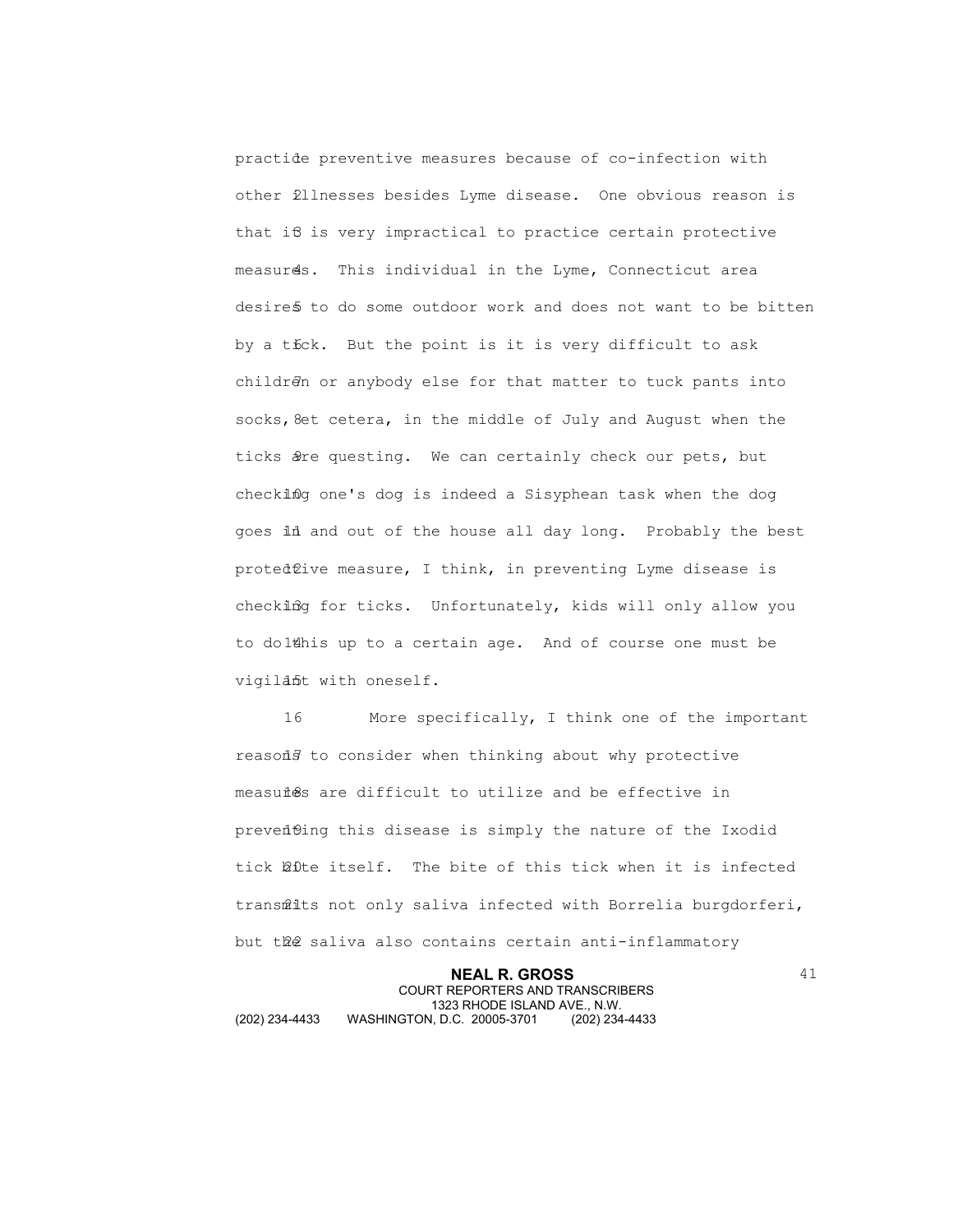substances which have an anesthetic effect. The end result of that is that tick bites in general are not noticed. In one study, 3over 80 percent of the patients who presented with definite Lyme disease did not remember a tick bite. It is therefore very hard to correlate the incidence of definite Lyme disease cases with preceding tick bites, and this is well known. 7

8 Furthermore, as has been eluded to earlier, the recurrence of disease in individuals is also well known. Unfortunately, in the majority of patients, the vast majority of patients, natural infection with Borrelia burgdorferi does not cdifer protective immunity. Difficulties in clinical diagndsis of this disease are also well known, and it is not my plade today to give you an overview or detailed presentation of the clinical aspects of Lyme disease. Howevén, a couple of issues that do spring up and which I would llike to address are as follows. In particular, the  $spectd\mathcal{B}$  of asymptomatic infection is something that troubles me a dietat deal and troubles a great number of my colleagues who need to treat Lyme disease. The obvious analogy with syphilis infection with Treponema pallidus is there to consider. It is well known that Borrelia burgdorferi indeed

**NEAL R. GROSS** COURT REPORTERS AND TRANSCRIBERS 1323 RHODE ISLAND AVE., N.W. (202) 234-4433 WASHINGTON, D.C. 20005-3701 (202) 234-4433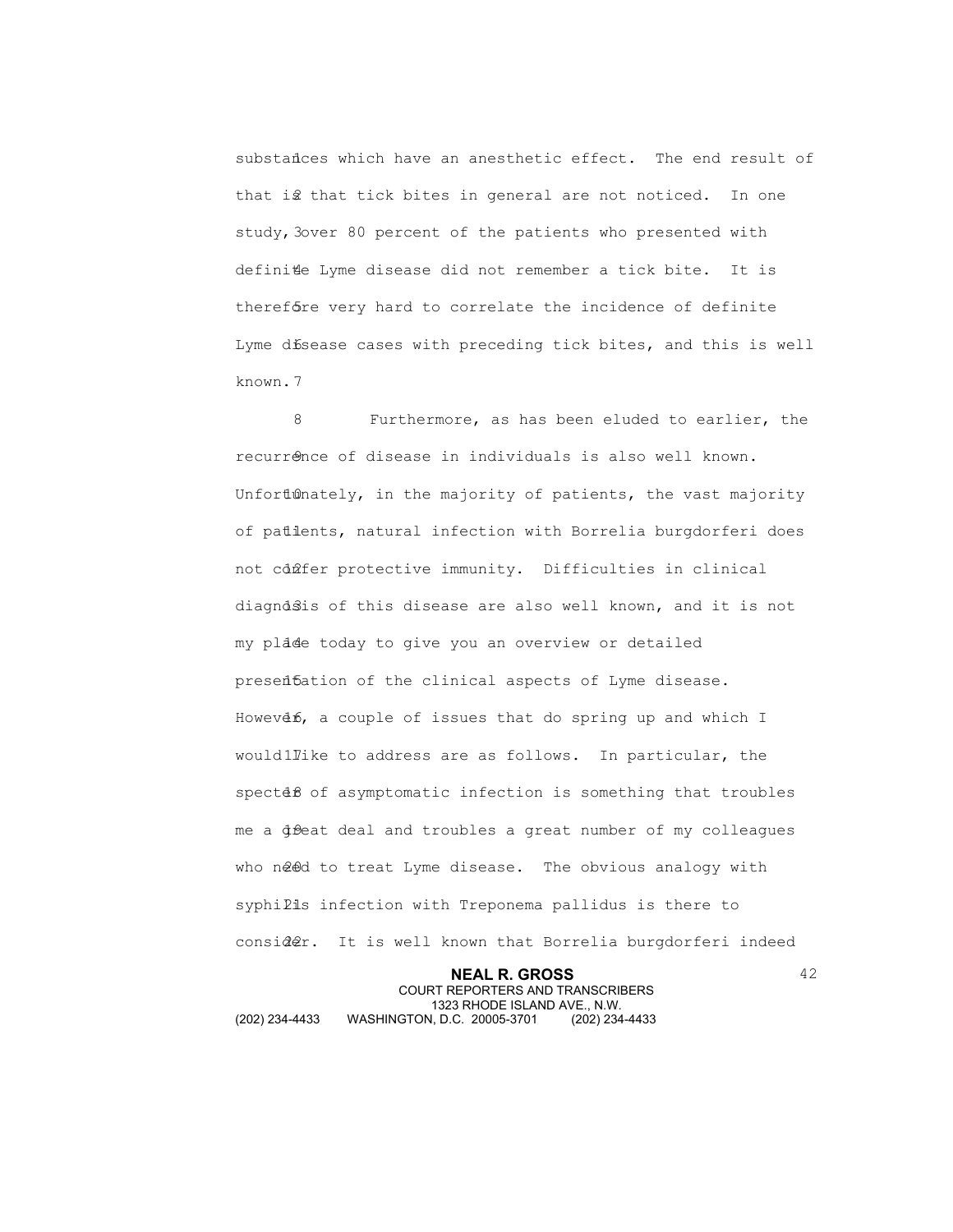after dsymptomatic infection can lurk or secrete itself in certai $a$  areas of the body, perhaps the central nervous system or perßaps the joint spaces, only to reappear months or maybe years later in the form of late stages of illness which are harder 5to diagnosis and treat.

 In terms of the variability of Lyme disease, it 6 is indeed a very variable infection, if not a very complex infectBon. In its very simplest form, it is erythema migrans, well localized, which we can all recognize and which we can all easily treat and from which most patients can get better. Howevdi, erythema migrans is not a single beast. Certainly this is the one which we easily recognize and which I just referied to. Before I continue with further slides, let me point lout that the erythema migrans lesions you are about to see aib all biopsy lesions which were laboratory proven to be caused 6by Borrelia burgdorferi. Sometimes erythema migrans can pidsent as a pustular lesion as is this one in the poplit&al fossa inviting the scalpel of a surgeon. Sometimes the lasions are vesicular in nature, inviting a diagnosis perhaps of herpes simplex infection. Sometimes our round lesioflis actually triangular. Sometimes it doesn't even look round 20r red at all and invites a diagnosis of an

**NEAL R. GROSS** COURT REPORTERS AND TRANSCRIBERS 1323 RHODE ISLAND AVE., N.W. (202) 234-4433 WASHINGTON, D.C. 20005-3701 (202) 234-4433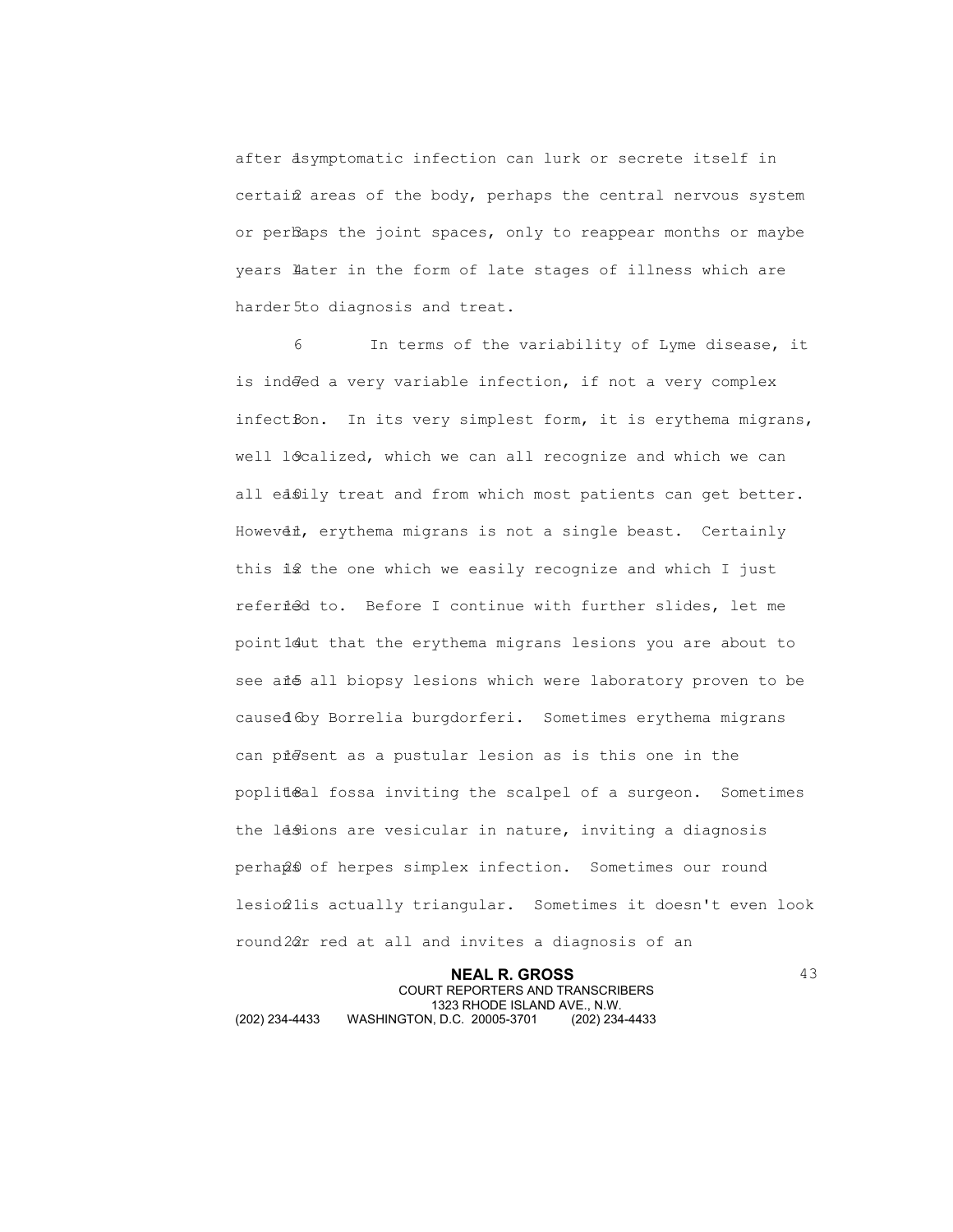intertiiginous fungal infection in the groin of this patient who was biopsied and proven to have Lyme disease. Sometimes the lestion is more plaque-like, inviting diagnosis of nummular eczemaA psoriasis, or other similar lesions. Sometimes it is in unusual locations. Sometimes it is large like this one. Sometimes it is small with satellite areas. Sometimes it is multiple, appearing almost like urticaria or erythema multif&rm. Sometimes, as in this individual who was a placebo recipi@nt in the Lyme 008 SmithKline Beecham trial, it presents with other manifestations of early dissemination. This individual came in mainly because he was concerned about his face and it felt kind of funny and it was weak on one side. 13When I asked him whether he had had any unusual rashes, he said oh do you mean this one, and he showed me his arm with that EM. This is simply to illustrate the infranuclar 7th nerve lpalsy with which he presented. This patient, by the way, had no history of a tick bite or any unusual antecedent illness which he could remember.

19 The next slide is the electrocardiographic tracing of a 37-year-old mom from Lyme, Connecticut, mother of three 21 Generally healthy and no medical problems. Early on the  $d2\hat{y}$  that this electrocardiogram was taken, she went to her

**NEAL R. GROSS** COURT REPORTERS AND TRANSCRIBERS 1323 RHODE ISLAND AVE., N.W. (202) 234-4433 WASHINGTON, D.C. 20005-3701 (202) 234-4433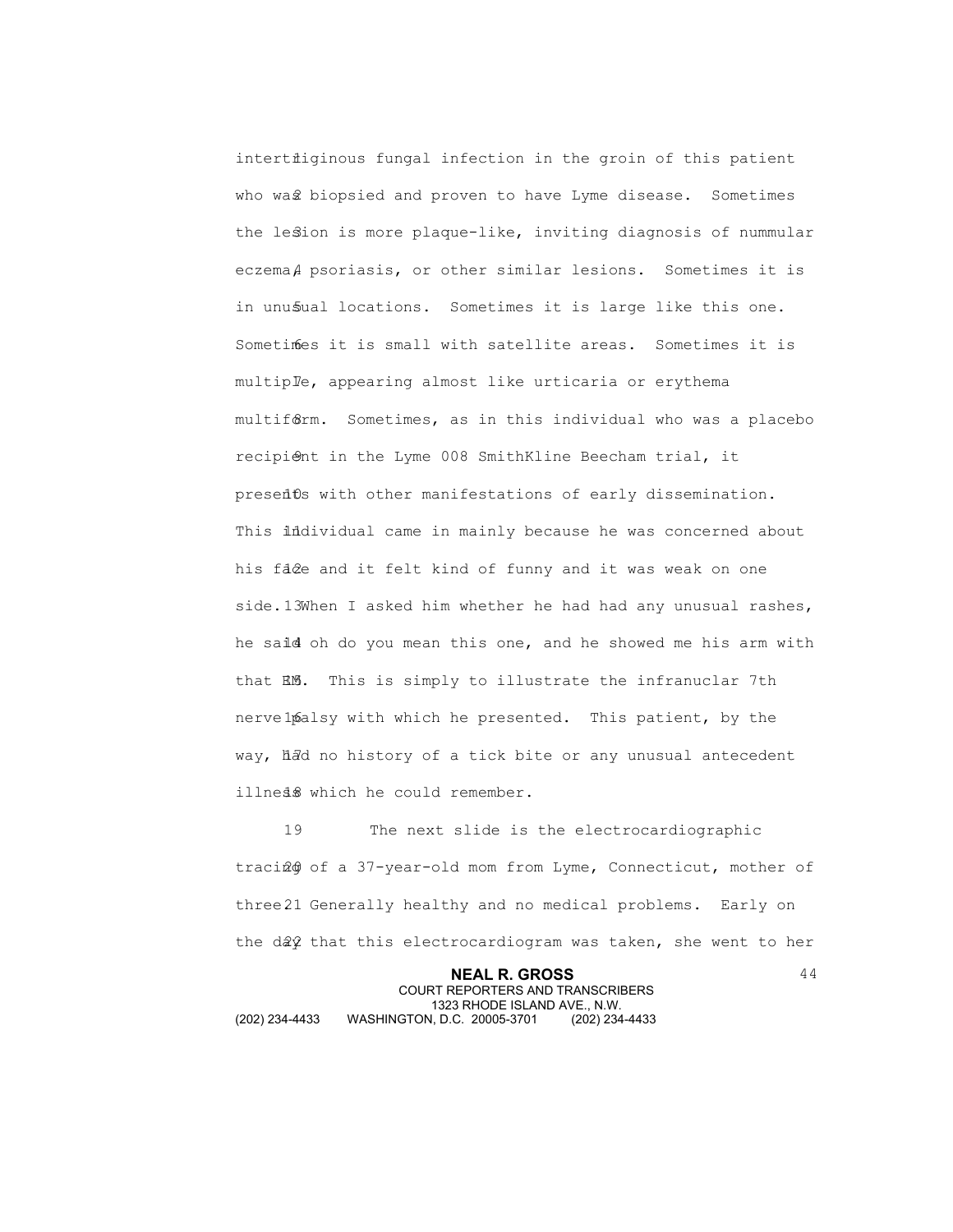local health club and did her usual work-out, which went fine. Howeve $\hat{z}$ , when she came home that day, she noticed that she had some palpitations, a little shortness of breath, malaise, and things 4 just didn't seem quite right, but she wasn't sure what. When her husband came home, she told him that maybe she had worked 60ut a little bit too hard at the club. A few minutes later, The was reading the newspaper in an armchair and he heard  $\delta$  thump on the floor above. He ran up the stairs to find h $\frac{1}{2}$  wife unconscious briefly on the floor and called 911. On aridual at the emergency department, the patient presented with this tracing, which in retrospect was a superventricular tachydârdia representing an escape rhythm. There was fortunately a very vigilant emergency physician who didn't understand quite why a 37-year-old healthy woman had completely passed out, and she had what was a relatively benign 6rhythm at that point. But he was wise and admitted her to the 7coronary care unit for further monitoring. Late that night land the early hours of the following morning, the CCU nurse lioted that the patient had gone through progressive degrees of AV block culminating in complete atrial ventricular dissociation. A cardiologist was summoned. He inserted a tempofary transvenous pacemaker. The patient was started on

**NEAL R. GROSS** COURT REPORTERS AND TRANSCRIBERS 1323 RHODE ISLAND AVE., N.W. (202) 234-4433 WASHINGTON, D.C. 20005-3701 (202) 234-4433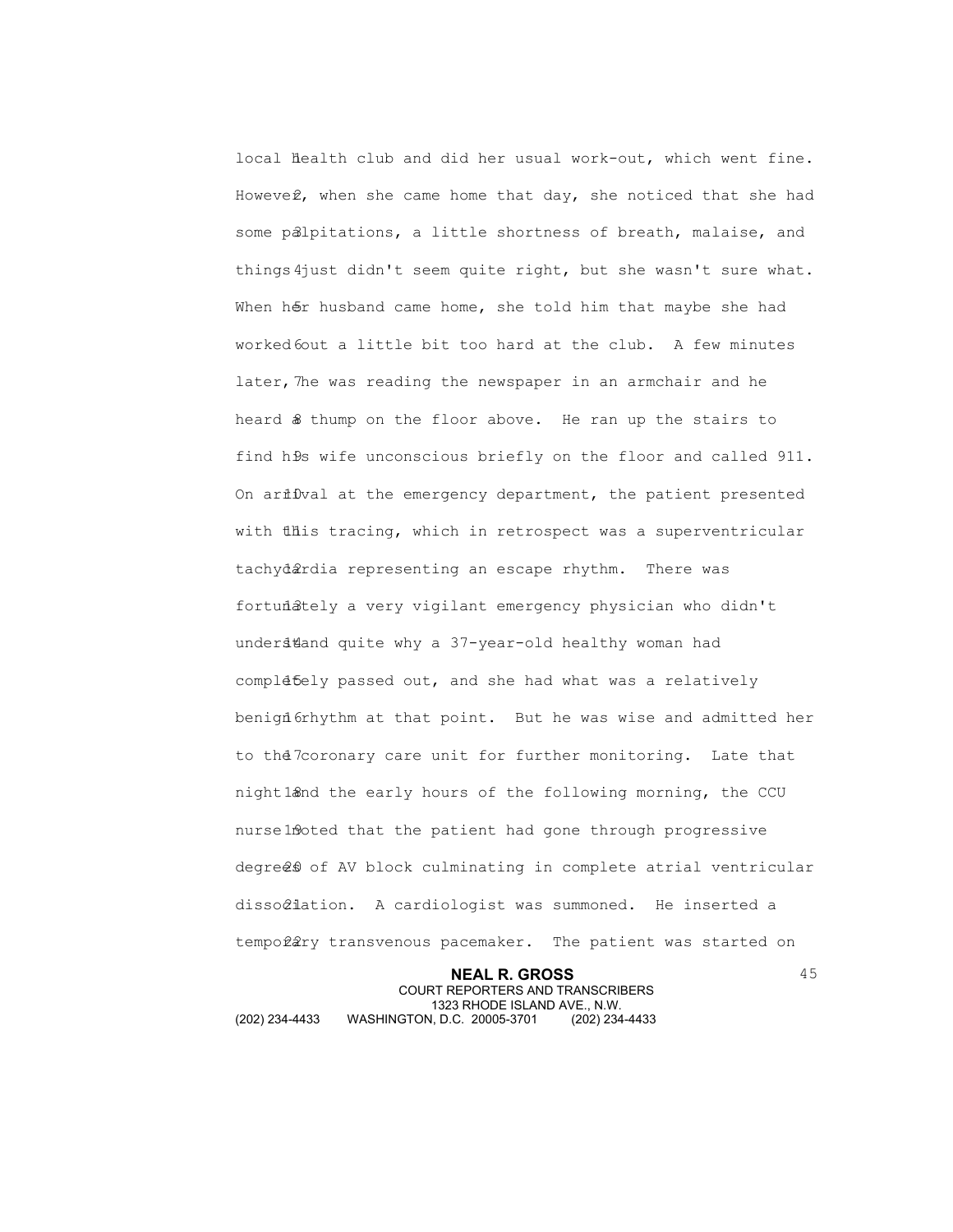intravenous antibiotics for about a week in the hospital followed by a few more weeks as an outpatient. This patient also had no history of a tick bite.

 Besides the difficulties in clinical diagnosis, 4 we are 5all aware that quandaries in laboratory diagnosis are rife. 6We rely pretty much on serologic testing in the United States 7today to assist us in diagnosing Lyme disease. Unfort $\mathcal{C}$ nately, serologic testing, as with other infectious diseas $\Theta$ s, provides only indirect evidence of infection. When we ord $\theta$ r a serologic test, it just tells us that the patient has béen exposed to Borrelia burgdorferi and doesn't tell us whetheff the infection is active or whether it is a past infection. It is probably worth noting, since I have learned a lot, 14that we don't have the clinical luxury in private practice that we had in the SmithKline Beecham trial in which we had 6baseline sera on all the patients who enrolled so that when they presented with symptoms, we could draw acute and convalescent serologies so as to compare them with each other and with baseline to better understand what symptoms they are presenting with. But your average physician in the office just 2dn't do this. A patient comes in with symptoms or signs of Lym2 disease and you have to make a clinical diagnosis and

**NEAL R. GROSS** COURT REPORTERS AND TRANSCRIBERS 1323 RHODE ISLAND AVE., N.W. (202) 234-4433 WASHINGTON, D.C. 20005-3701 (202) 234-4433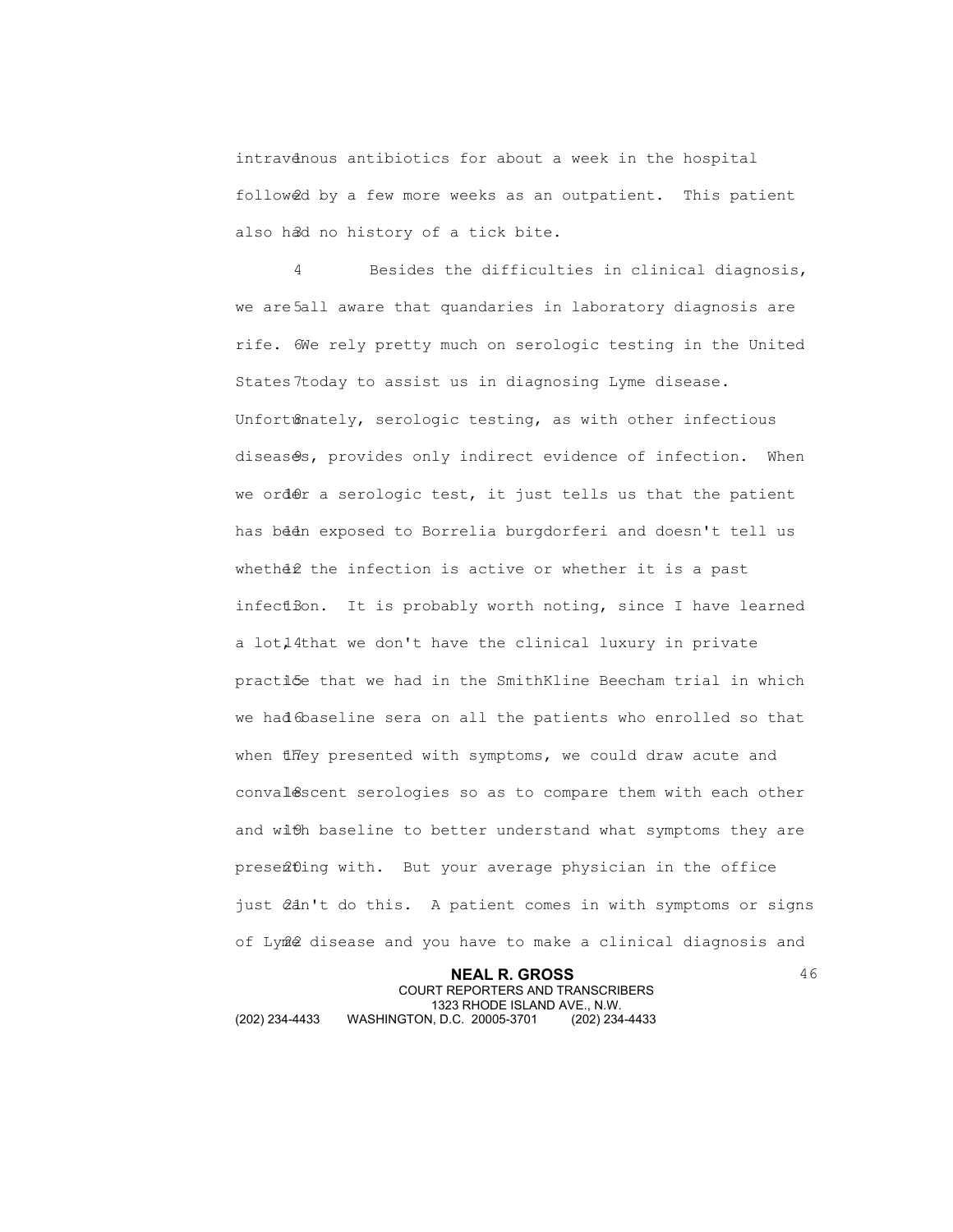it is flot always easy and serology doesn't help. The fact that if particular the ELISA creates a great deal of false positive results is also problematic. In particular and commonly in infectious mononucleosis and other spirochetal disorders, even healthy people, juvenile rheumatoid arthritis and other autoimmune disease all can produce false positive results. Indeed, even with Western blotting recent reports have shown that infection with the agent of human granulocytic Ehrlichiosis can cause false positive Western immuno- blots. The false negatives that we deal with are generally caused by use offlserology testing in patients who have early Lyme disease and in whom the serologic response with immunoglobulin M has lifot occurred to the extent to which it can be measured.

14 What do we have in the way of direct testing to try to 5see if the organism itself is actually there or evidence of it? Well, culture and PCR are what are out there right lnow. However, these are unreliable and impractical. Cultui& and PCR are certainly not warranted for the diagnosis of erithema migrans. The polymerase chain reaction is indeed sensitive in joint fluid. However, the diagnosis of Lyme arthritis does not require PCR testing since serology is almost2invariably positive at that stage. Clinical conditions

**NEAL R. GROSS** COURT REPORTERS AND TRANSCRIBERS 1323 RHODE ISLAND AVE., N.W. (202) 234-4433 WASHINGTON, D.C. 20005-3701 (202) 234-4433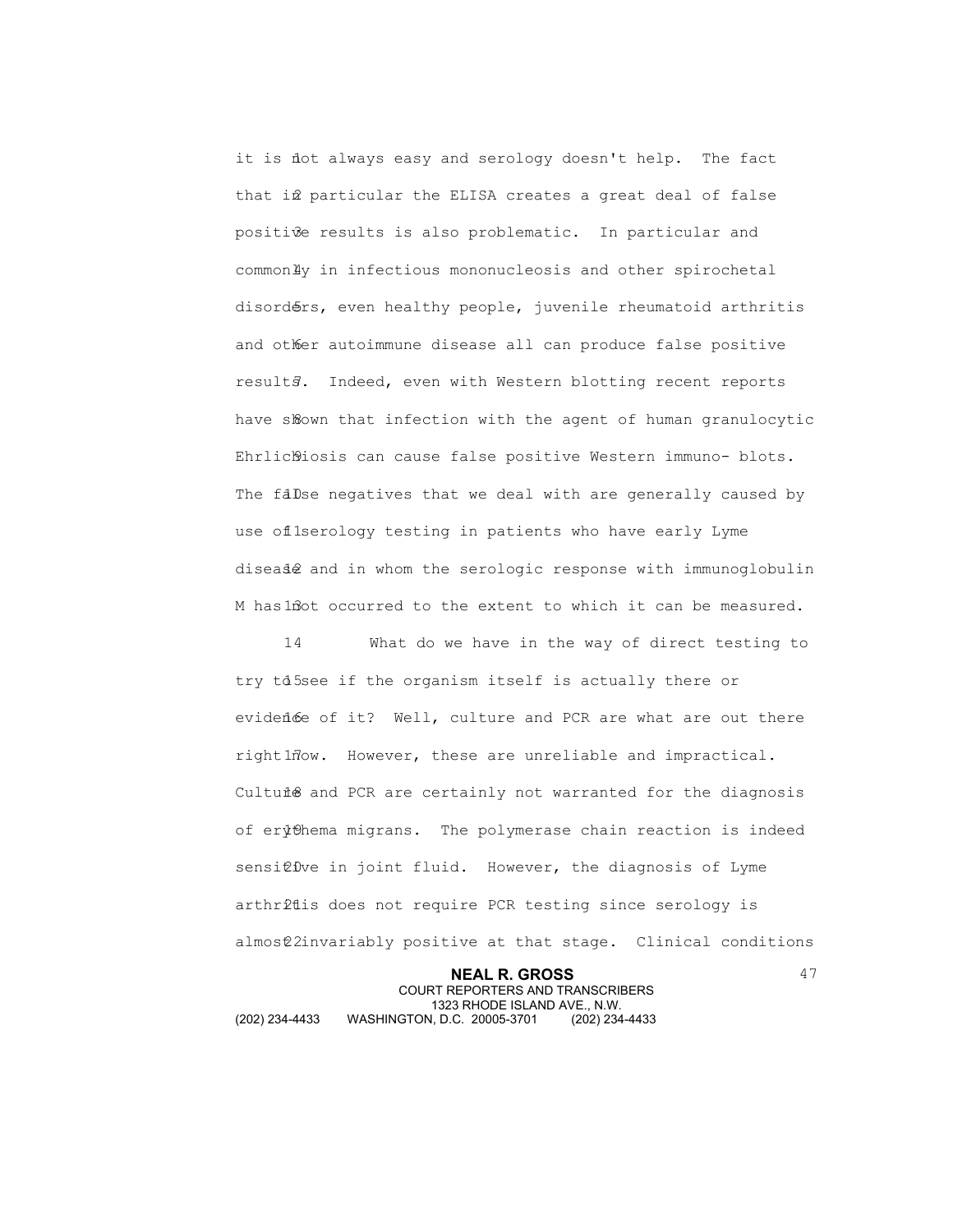such as complex neurological conditions when a test like sensitive PCR would be useful, unfortunately cannot be diagnosed that way because PCR and indeed culture are not sensitive for cerebrospinal fluid, nor are they sensitive for urine, 5blood, and other body tissues when later in the disease one might care to employ these techniques.

 Finally, there are indeed many dilemmas in 7 therap . In particular, untreated or inadequately treated Lyme dBsease may lead to the chronic morbidity with which we are veopy familiar. Most commonly arthritis and the not common but complex neurological syndromes are what often result and which 12onfront the primary care physician in the office diagnd Stically and therapeutically. These particular outcomes result4in much more intensive, long-term expensive therapy, often 15n the form of long-term intravenous antibiotics. These are the patients who often are refractory to treatment. Indeed,7 these are the patients in whom symptoms seem to persist despite what we have given in terms of adequate antibiotic therapy by any known measure.

20 In conclusion, we need a vaccine for Lyme disea& because it is increasing in incidence and geographic  $spread2$  We need a vaccine for Lyme disease because there are

**NEAL R. GROSS** COURT REPORTERS AND TRANSCRIBERS 1323 RHODE ISLAND AVE., N.W. (202) 234-4433 WASHINGTON, D.C. 20005-3701 (202) 234-4433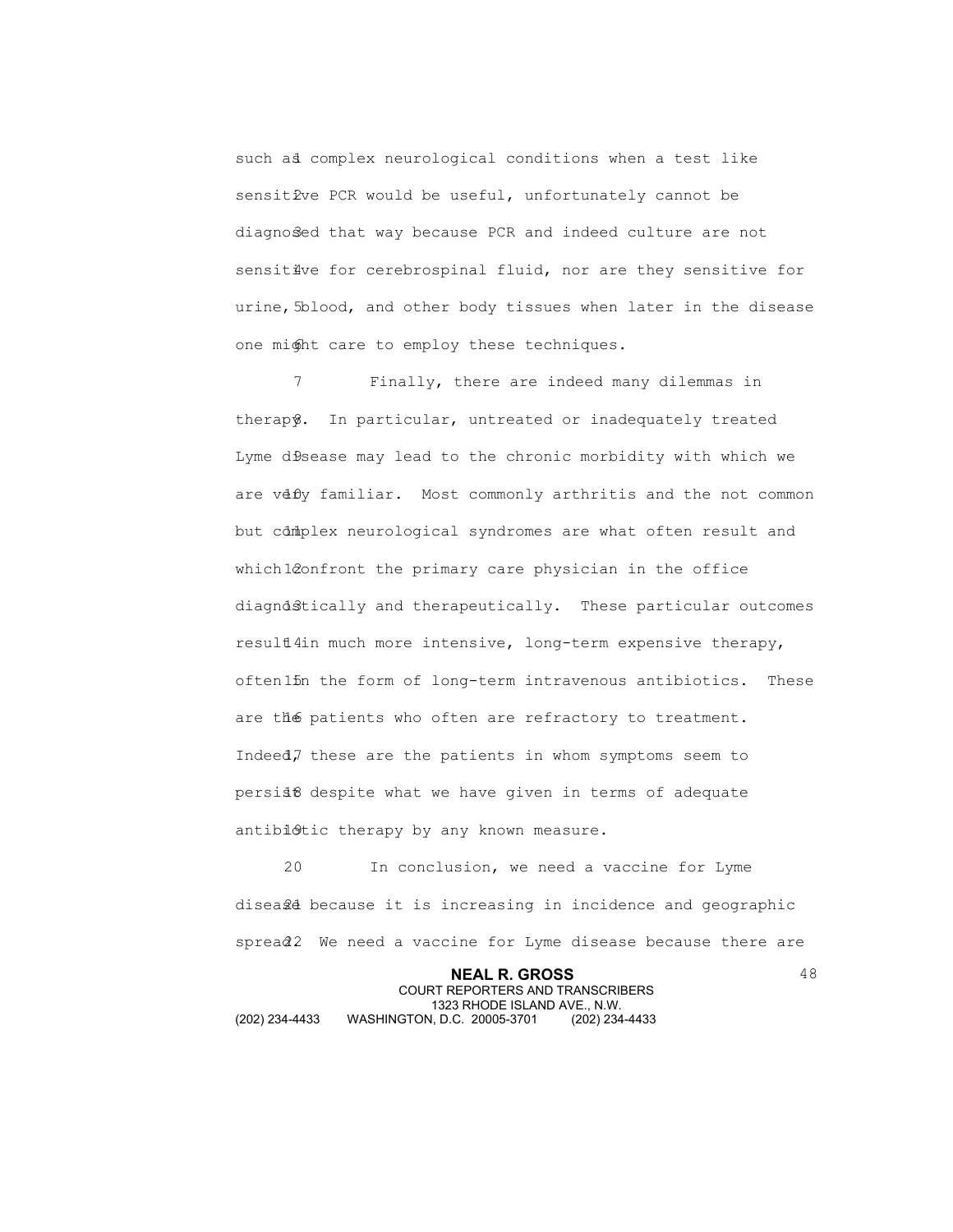problems in clinical diagnosis, its laboratory evaluation, and its treatment. We need a vaccine for Lyme disease because preventive measures are unfortunately ineffective. Lyme disease is indeed vaccine preventable. Availability of this vacciné would lead to a significant reduction in chronic sequelae and substantive morbidity. Lyme vaccine is thus a critical new public health approach to the primary prevention of Lym& disease in the United States. Thank you very much.

9 DR. PIETRUSKO: Next we will have Dr. Yves Lobet10who will discuss the treatment rationale for the develdpment of Lyme vaccine. Dr. Lobet?

12 DR. LOBET: What I would like to do now is to introduce you to the practical data we have obtained in the develdpment of an OspA-based vaccine. What is the initial rationale that led us to the development of the Lyme vaccine based 16n OspA. And finally I will explain to you in a little bit mdfe detail what we think is the possible mechanism of proted Bion with this vaccine.

19 First, let's take a look at the main actor in this £fory. Borrelia burgdorferi is a bacteria that belongs to the 1family of the spirochetes, to which also belongs Treponema pallidus, that is as has already been mentioned the

**NEAL R. GROSS** COURT REPORTERS AND TRANSCRIBERS 1323 RHODE ISLAND AVE., N.W. (202) 234-4433 WASHINGTON, D.C. 20005-3701 (202) 234-4433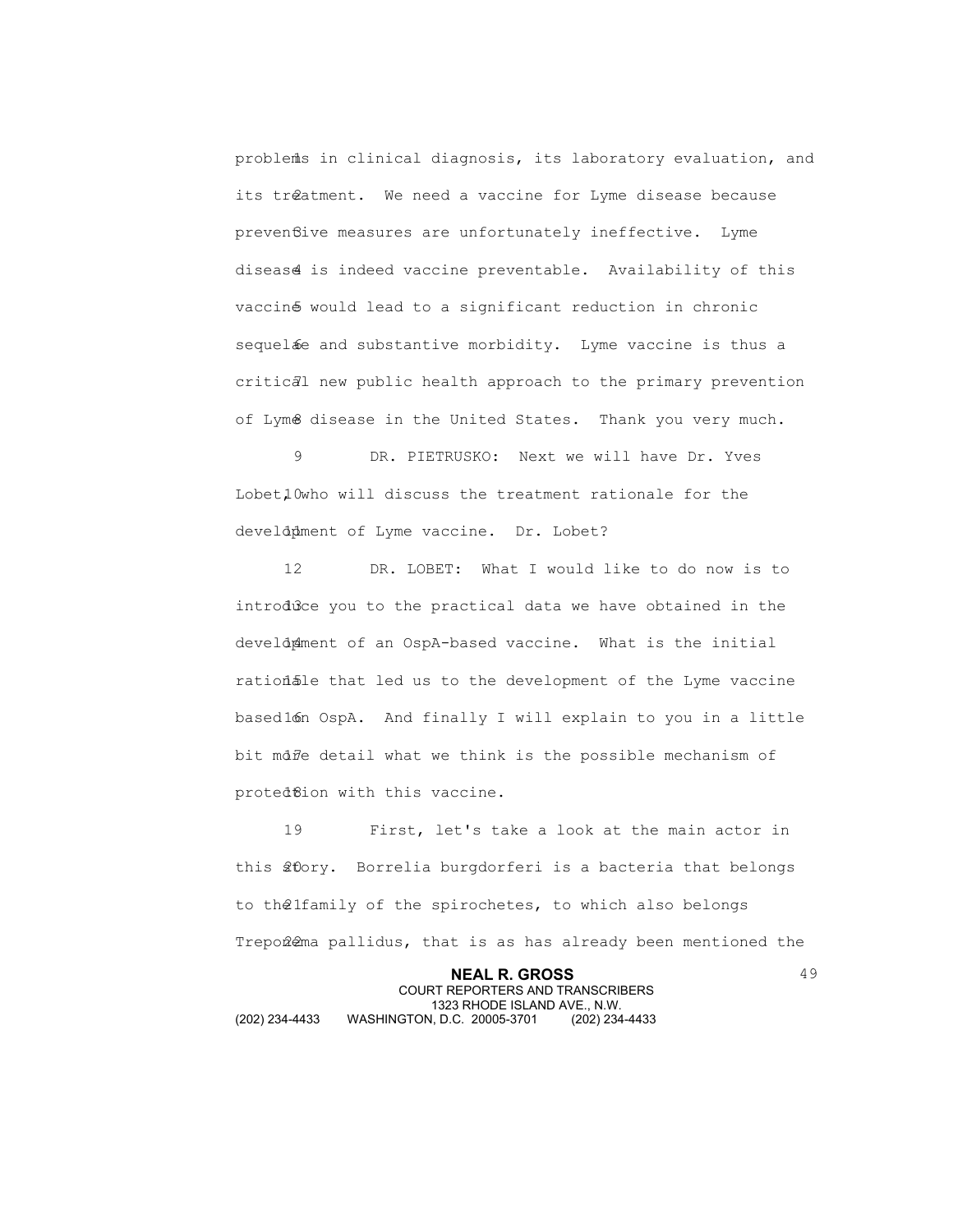agent df syphilis. It has been isolated in 1982 by Willy Burgdoffer, and since then at least three different species has been shown to be pathogenic for humans. In the United StatesA however, only one species, Borrelia burgdorferi sensu stricto, has been found to be responsible for the disease.

 Not much is known so far on how this bacteria 6 induce $S$  Lyme disease. Most probably this disease and those symptoms are due to an inflammatory process that will occur locall $\emptyset$  in different parts of the body and where probably Borrella is located. Usually very small numbers of spirodhetes are found and are detected during an infection, and also Borrelia is able to persist completely undetected for several months to several years.

 Our interest to develop an OspA-based vaccine 14 was tibsqqered in 1990 by the seminal work of two groups. The first 16ne was the group of Marc Simon at the Max-Planck Institute in Freiberg in Germany that showed that you could proted 8 immunocompromised mice, the skid mice, with the passive transfer of monoclonal or polyclonal antibodies again 20 OspA. Very shortly later, Dick Flavell and Erol Fikrig lat the Yale University in New Haven have shown that you can also protect those mice, but in this case immuno-competent

**NEAL R. GROSS** COURT REPORTERS AND TRANSCRIBERS 1323 RHODE ISLAND AVE., N.W. (202) 234-4433 WASHINGTON, D.C. 20005-3701 (202) 234-4433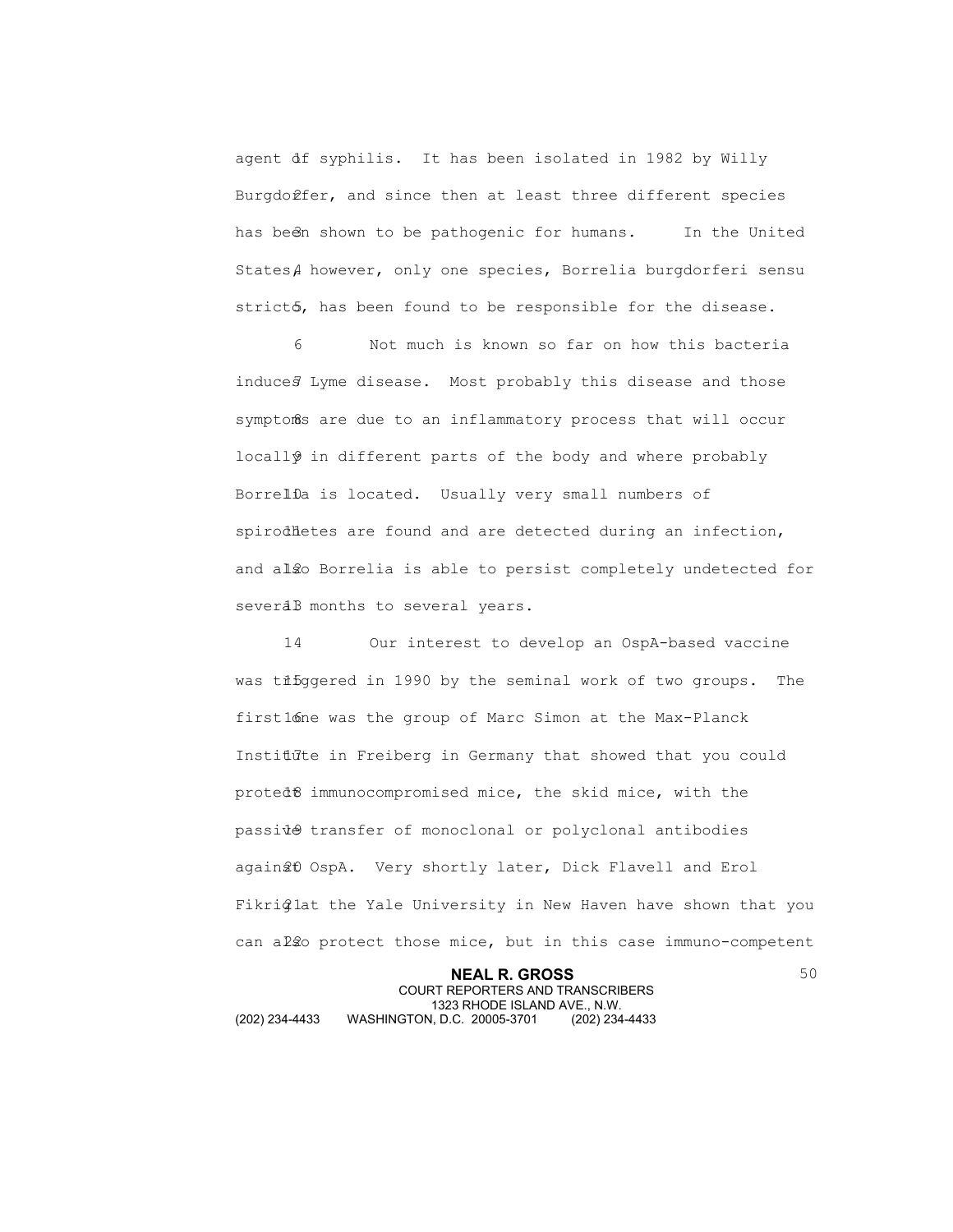mice, by actively immunizing them with an recombinant form of OspA. 2

3 But what is OspA? As has already been mentioned earlier today, OspA is the major protein of Borrelia burgdofferi sensu stricto when you grow it in-vitro, as you can see on this slide here. It is a lipoprotein, that is, it is modified during its natural production by the addition of lipids 8at the end terminal end. It is surface exposed on the bacter $\mathcal{B}$ a, and maybe more importantly it is present on the surfad $\Theta$  of the bacteria when the bacteria is within the tick.

11 Although a lot of work has been done around this molecule, it is largely unknown so far.

13 A possible concern about the use of OspA in the vaccine is its potential variability. In this graph, you see this is a comparison of the sequence of many different OspA's that have been obtained from different strains of Borrelia burgddfferi sensu lato, that is from the different afzelii, gariniß, and sensu stricto strains, with the sensu stricto straing being the strains that you find in the United States. You see that here this scale indicates the variability or the furthed differences between the strains. Those other strains that ale found and the Borrelia burgdorferi sensu stricto

**NEAL R. GROSS** COURT REPORTERS AND TRANSCRIBERS 1323 RHODE ISLAND AVE., N.W. (202) 234-4433 WASHINGTON, D.C. 20005-3701 (202) 234-4433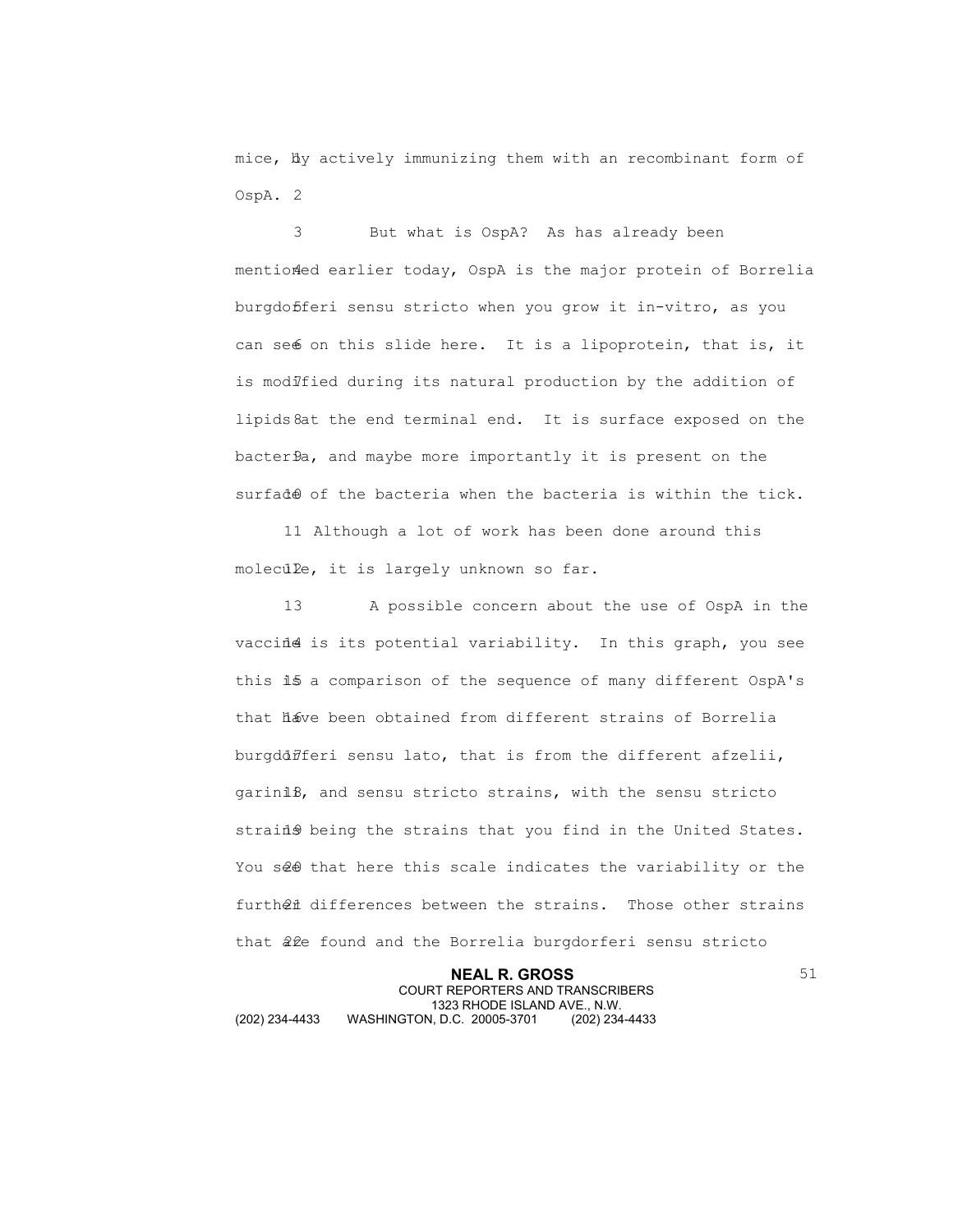species are very closely related and vary by only one, two, three  $\hat{a}$ r four amino acids. The strain we have used to develop our va<sub>ccine is</sub> zs7.

 We have initially produced three forms of OspA 4 in E.c5li. The first form is what is called -- in its final state, 6it is a mature part of OspA fused to AE1 amino acid of an unrelated protein. And the P-OspA is similar to pure OspA. The fussion is made with free immunoassay. And finally the lipo-OspA is the one that is similar to the Borrelia burgddfferi expressed protein. These three proteins have been initially compared for their immunogenicity, and very rapidly it ocdûrred that MDP OspA was largely non-immunogenic or  $poorl$  $ij$ immunogenic, and that those two molecules would remain to be lflurther tested in challenge experiments or protection experiments. The lipoprotein OspA in all of the experiments we performed at that point and later on were always shown to be moid immunogenic than NS1-OspA.

18 So in protection studies that we utilized in mice in collaboration with Erol Fikrig and Sam Telford at Harvaid University, we vaccinated mice with OspA, both NS1 and the lipoprotein, and we challenged them with ticks that had been 22llected in an endemic area of Lyme disease on the East

**NEAL R. GROSS** COURT REPORTERS AND TRANSCRIBERS 1323 RHODE ISLAND AVE., N.W. (202) 234-4433 WASHINGTON, D.C. 20005-3701 (202) 234-4433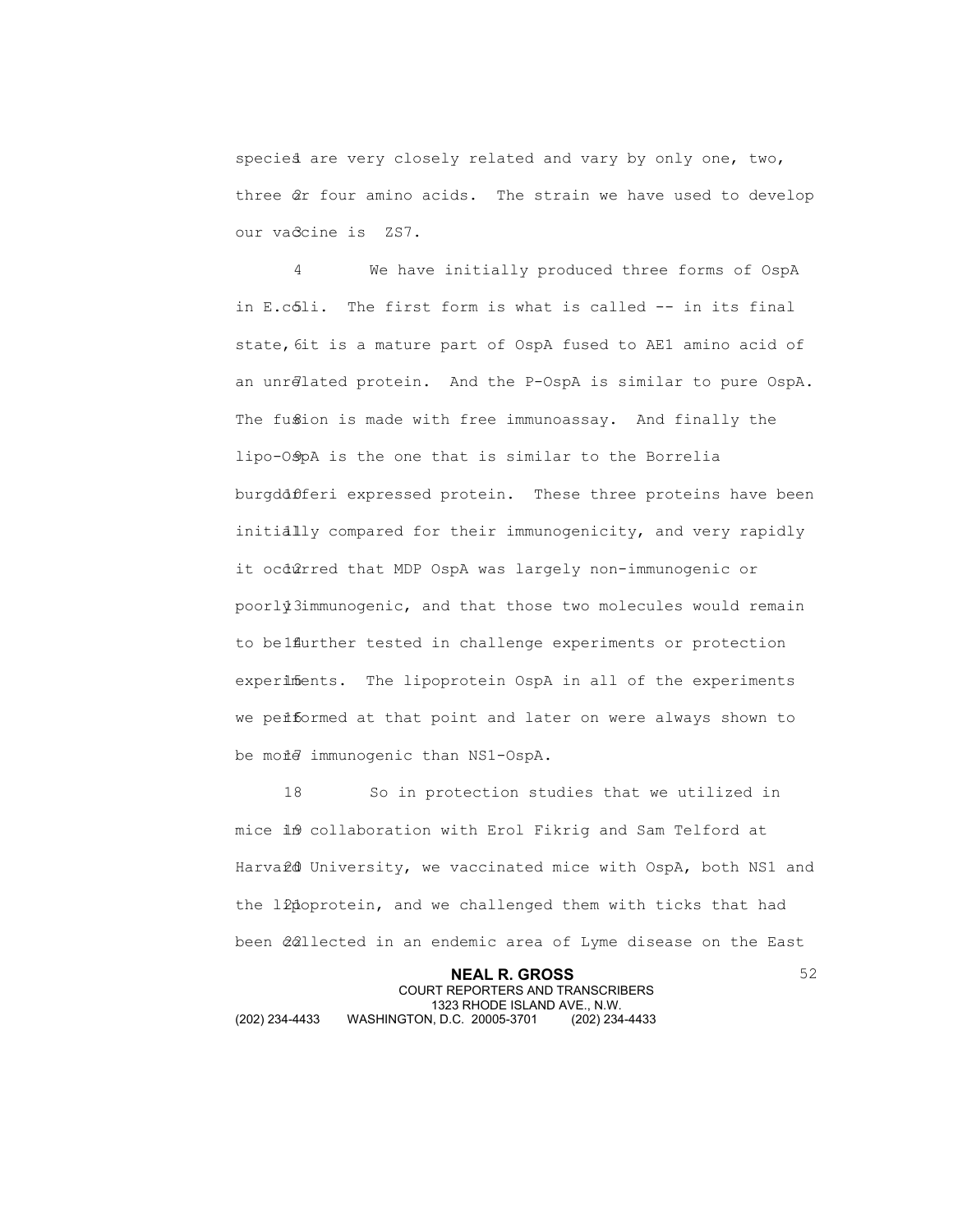Coast. 1 Then we followed those mice by several criteria. The sero c $@n$ version to B39 is a way to monitor  $--$  a very easy way to monßtor for an infection. B39 is a protein against which the antibodies are developed very early in the infection. If you infect mice with killed Borrelia, you never develop anti-B39 antibodies, indicating that those specific antibodies are representative of an active infection.

8 As we see here, the non-vaccinated mice are, at least  $\theta$  large proportion of them, sero converted to B39. The ones fl $\delta$ at did not sero convert were probably not infected -carried ticks that were not infected, as all of the ticks that you cdllect in nature are not infected. In the animals that were *daccinated, none of them sero converted to B39. Further,* if you 4evaluate the protection by trying to cultivate Borrelia out off5skin biopsies made in the ear, you find that again in the ndm-vaccinated group some of the mice were carrying Borrelia burgdorferi in their skin, while in none of the mice of the 8vaccinated groups were we able to find any spirochetes.

19 More interestingly, when we looked in the tick that  $f$  $\theta$ d on those vaccinated and non-vaccinated mice, we found that 21 the non-vaccinated mice 30 percent of the ticks were still 22nfected after they dropped -- after the blood meal on

**NEAL R. GROSS** COURT REPORTERS AND TRANSCRIBERS 1323 RHODE ISLAND AVE., N.W. (202) 234-4433 WASHINGTON, D.C. 20005-3701 (202) 234-4433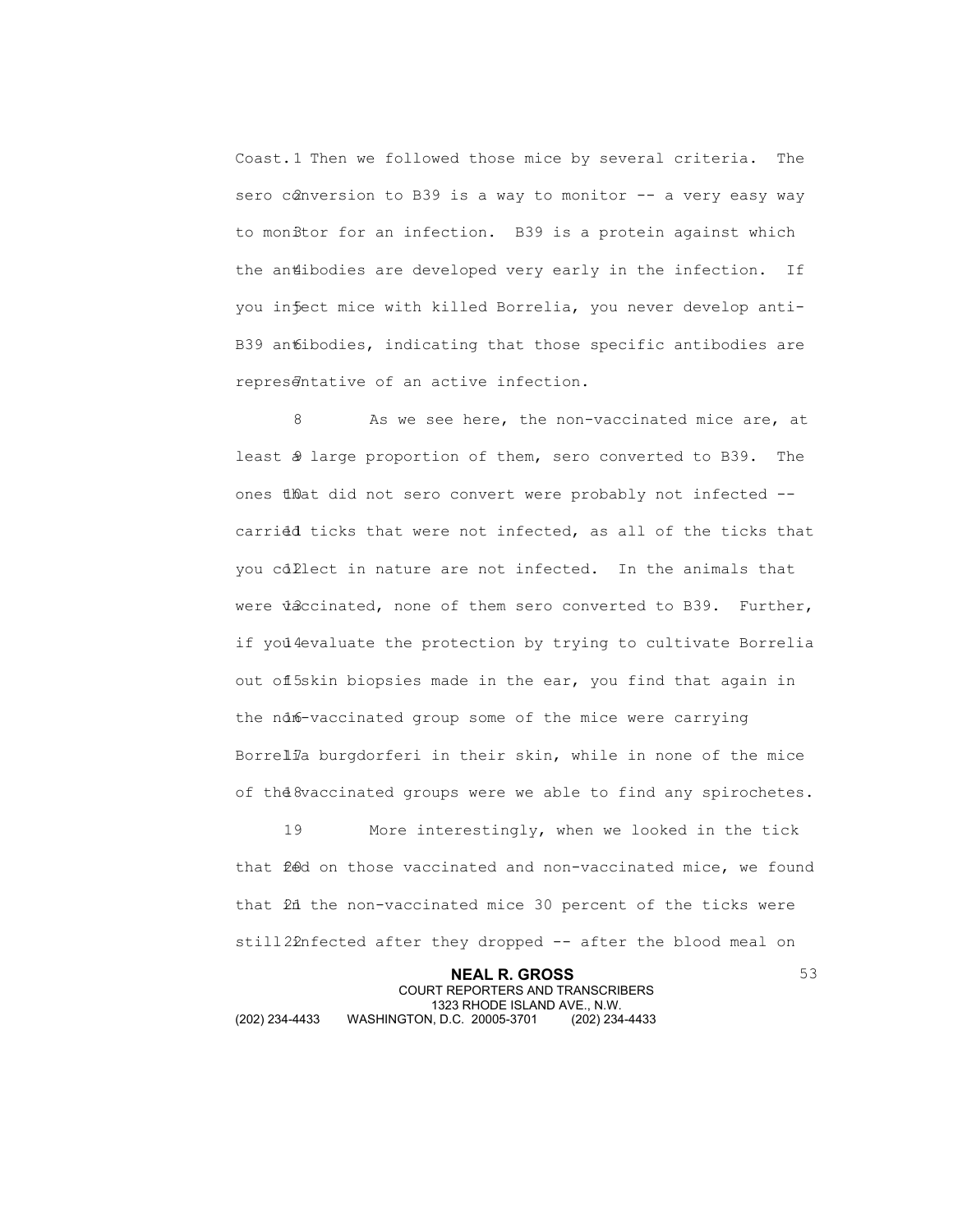those dnimals, and 30 percent representing more or less the infectlon rate found in nature. While if you look in those vaccinated mice, you see the dispersement rate of infection decreases to 12 percent and in fact to zero in the lipoprotein vaccinated mice. If you go further and try to evaluate the average number of spirochete that you find in those different still infected ticks, you find in this one that is the only tick it was that fed on a vaccinated animal, the number of spirochetes was dramatically reduced. Together those results indicate that anti-OspA antibodies are able to decrease the numbeilof spirochetes within the tick.

12 We performed a similar experiment in monkeys where lmonkeys again received both NS1 OspA and the lipoprotein OspA. 14They were followed to 42 weeks. Again, the lipoprotein OspA was shown to be more immunogenic than the NS1 OspA. And upon dhallenge, again all the ticks but one -- so 100 ticks -all off 7the ticks that fed on the vaccinated animals, all of those lucks were cured of that infection, indicating again that QSpA was able to kill Borrelia within those ticks. And also  $n$  one of the vaccinated animals sero converted to a nonvaccinal antigen. Just to make sure we are not dealing with a healing infection, we immunosuppressed those animals for

**NEAL R. GROSS** COURT REPORTERS AND TRANSCRIBERS 1323 RHODE ISLAND AVE., N.W. (202) 234-4433 WASHINGTON, D.C. 20005-3701 (202) 234-4433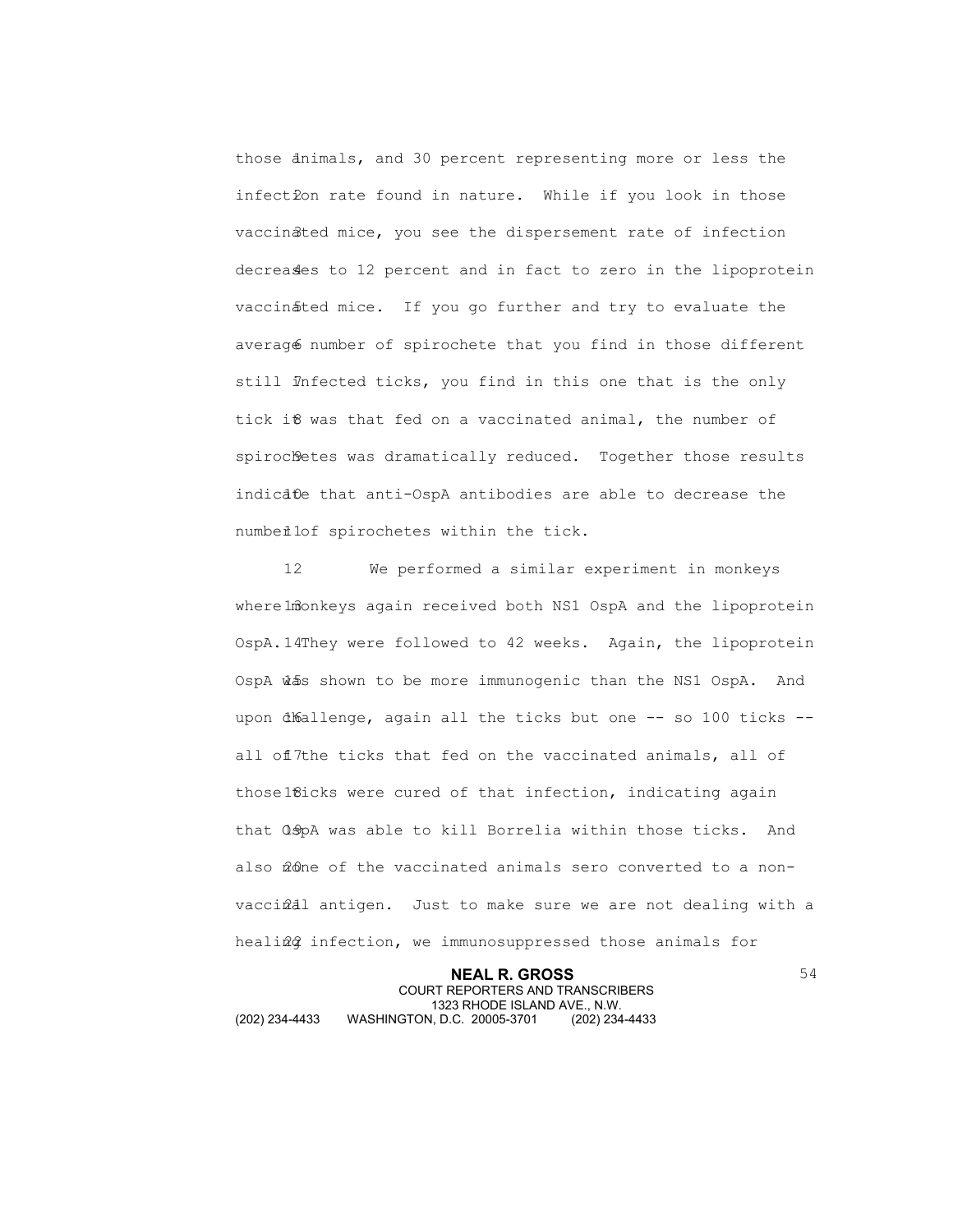several weeks and we were unable to detect the appearance of spirochetes in any of the vaccinated and subsequently immunosuppressed animals.

 Together, as I have already mentioned, those 4 result5 show that anti-OspA antibodies are able to kill Borrelfa within the tick. And I would like to explain to you in two 7slides now how we think this could occur. Let me first show you what happens in the natural transmission of Borrelia. First  $\hat{x}$ s a legend to this graphic here. Here is the tick. On the laft side here, this white bar, is the mid gut. The left part is the mid gut and the right part is the salivary gland. And this blue thing here is the spirochete. When the tick comes 1 from an infected host, Borrelia is present exclusively in the 4mid gut and it expresses OspA. When it begins to feed, Borrelba is still in the mid gut and expresses OspA and is not transmibuted directly from the mid gut to the host. In the next *dflep, when the tick begins to feed, it ingests some blood* and at 8that point the Borrelia receives a signals that induces two different things. First, it migrates into the salivary gland\$0 And secondly, it stops expressing OspA. Once in the salivaty glands, here Borrelia is able to be transmitted to the hast. Now what happens when the ticks feed on a

**NEAL R. GROSS** COURT REPORTERS AND TRANSCRIBERS 1323 RHODE ISLAND AVE., N.W. (202) 234-4433 WASHINGTON, D.C. 20005-3701 (202) 234-4433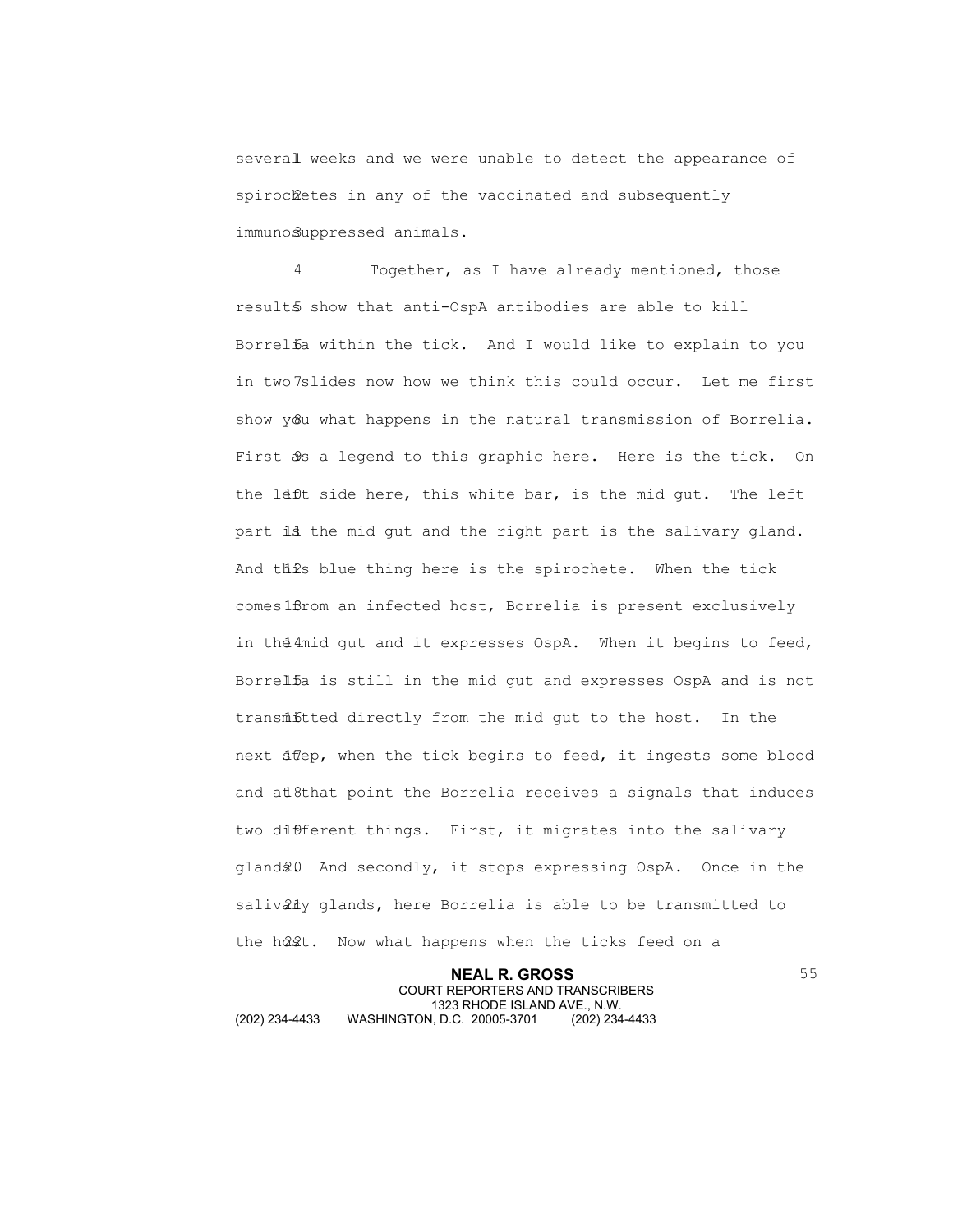vaccinated mammal? The two first steps are obviously the same. 2And then at this point when the tick ingests the blood, it ingests at the same time some anti-OspA antibodies. And those anti-OspA antibodies are able to kill Borrelia within the ti6k mid gut. And at this point, there is no Borrelia to be tramsmitted to the host anymore.

7 So in summary, we have expressed three different forms of the recombinant OspA. Two of them are able to induce a significant amount of bactericidal antibodies. And  $t$  immunization produced by those recombinant forms are able flå protect against tick challenges as well as syringe challdiges. The lipoprotein version of OspA is the most immundoenic form. And finally, the immunization of OspA protedts with a very novel and unique mechanism, that is, it blocks 5the transmission of Borrelia from the tick to the host. I thank you.

17 DR. PIETRUSKO: Now, Dr. Allen Steere -- do you want flo take a break now or would you like to go on?

19 CHAIRPERSON FERRIERI: I would prefer that we had a 2moment for any quick questions. We have five minutes beforelour break and then we will have Dr. Steere come up after 2the break. So committee members, any questions for this

**NEAL R. GROSS** COURT REPORTERS AND TRANSCRIBERS 1323 RHODE ISLAND AVE., N.W. (202) 234-4433 WASHINGTON, D.C. 20005-3701 (202) 234-4433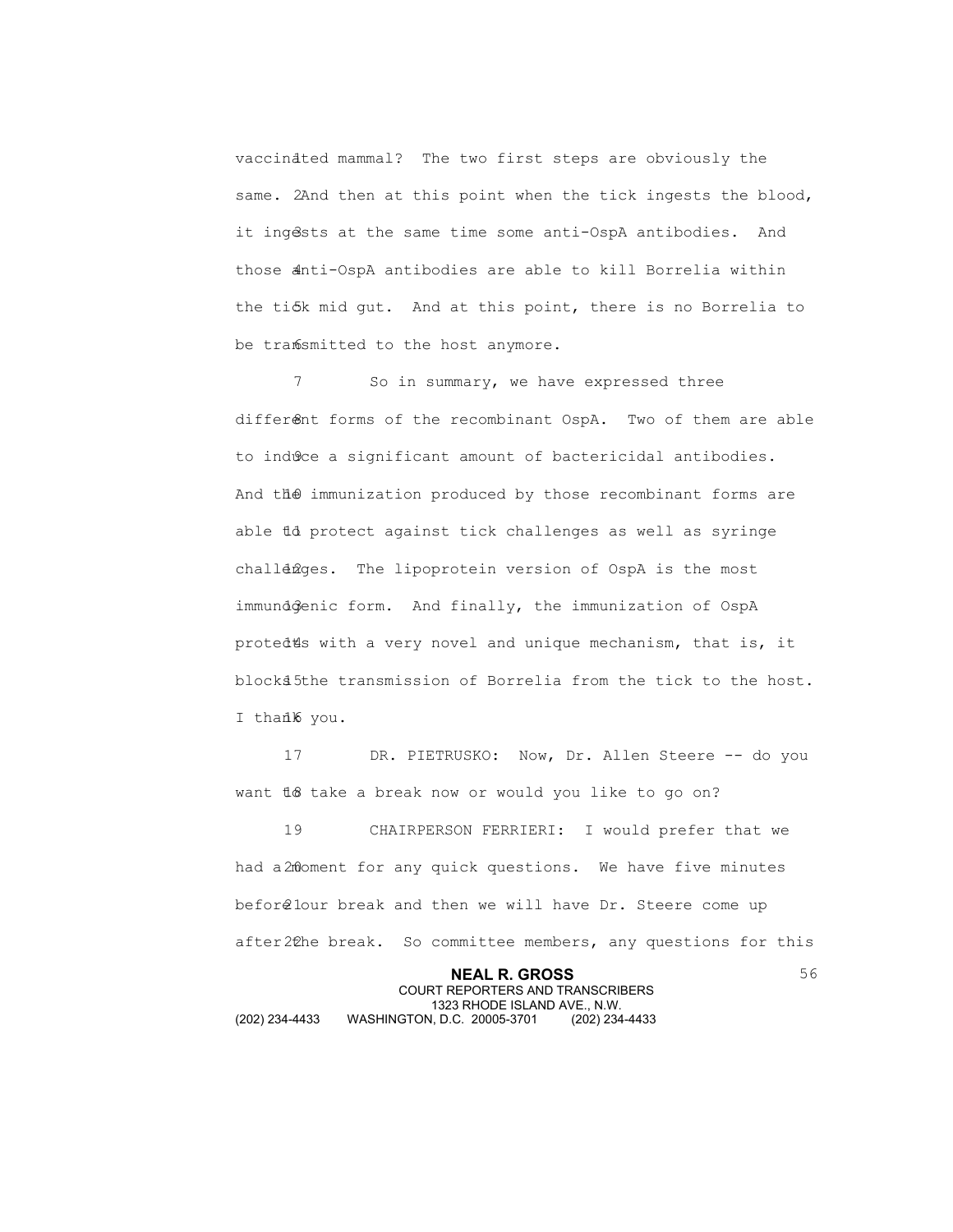part off the sponsors presentation? As I mentioned earlier, some of you may not yet have arrived. If you raise your hands, 3I will call upon you in the turn in which I have recognized your question. Dr. Snider, and I see several other hands. 5 I will get to all of you in a moment. Dixie?

 DR. SNIDER: Thank you. Dixie Snider, CDC. I 6 remembered. With regard to the proposed mode of action, could someone elaborate a bit on the time it takes for these events to occur?

10 DR. PIETRUSKO: On a preclinical basis within the tidk?

12 DR. SNIDER: Yes.

13 DR. PIETRUSKO: Okay. Dr. Lobet will answer the question.

15 DR. LOBET: Yes. The time between the moment the tick attaches to the mammal and it transmits Borrelia to the hdst. During this time it begins to feed and Borrelia goes fiftom the mid gut to the salivary glands and then it can be transmitted is at least equal to 24 or probably 36 hours. So the 0antibody has plenty of time to work in the mid qut. It takes 24ome time for Borrelia to initiate and migrate from the mid gut to the salivary.

**NEAL R. GROSS** COURT REPORTERS AND TRANSCRIBERS 1323 RHODE ISLAND AVE., N.W. (202) 234-4433 WASHINGTON, D.C. 20005-3701 (202) 234-4433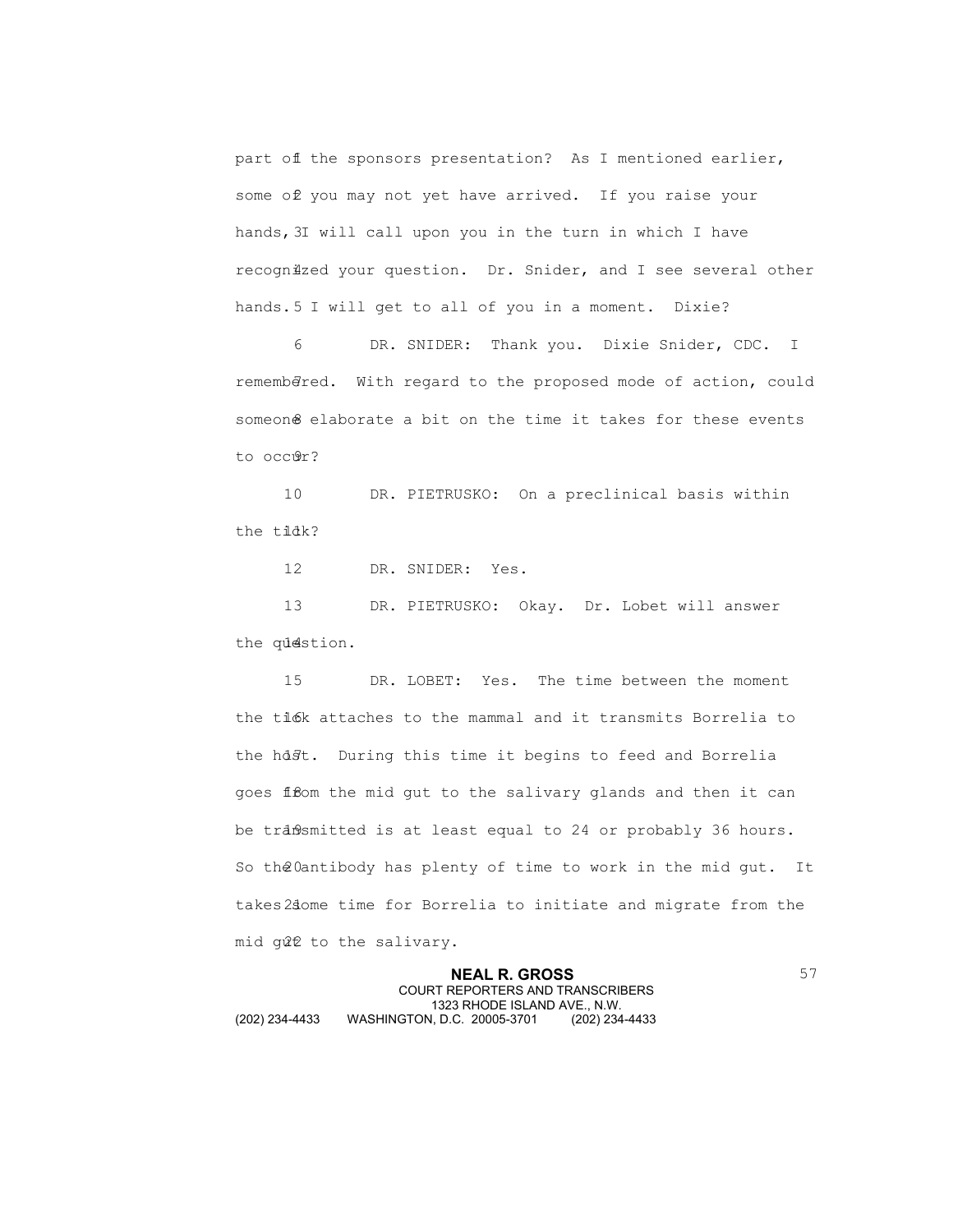1 DR. SNIDER: And if I could just follow-up, what d& you think the mechanism of killing bactericidal activity?

 DR. LOBET: Both complement mediated and non- 4 complemented mediated bactericidal activity has been found. Now yow may also envision a different mechanism which is not bactericidal in which you may block somehow the function of OspA in the tick mid gut. Because you may very well speculate that as OspA is expressed almost exclusively in the mid gut of the tilok -- that is the only place in the cycle that Borrelia is expiessed. It may play a role or should play a role there, and maybe non-bactericidal antibodies could also block the transmißssion.

14 DR. SNIDER: Thank you.

15 CHAIRPERSON FERRIERI: As an extension of that, have  $\psi$  shown in-vitro lysis of the organism or some other mechanism of kill in-vitro?

18 DR. LOBET: Yes. There are bactericidal tests that *show* that you can kill the bacteria in-vitro definitely.

20 CHAIRPERSON FERRIERI: Dr. Daum next, please. 21 DR. DAUM: My name is Bob Daum from the University of Chicago, and probably a question that just

**NEAL R. GROSS** COURT REPORTERS AND TRANSCRIBERS 1323 RHODE ISLAND AVE., N.W. (202) 234-4433 WASHINGTON, D.C. 20005-3701 (202) 234-4433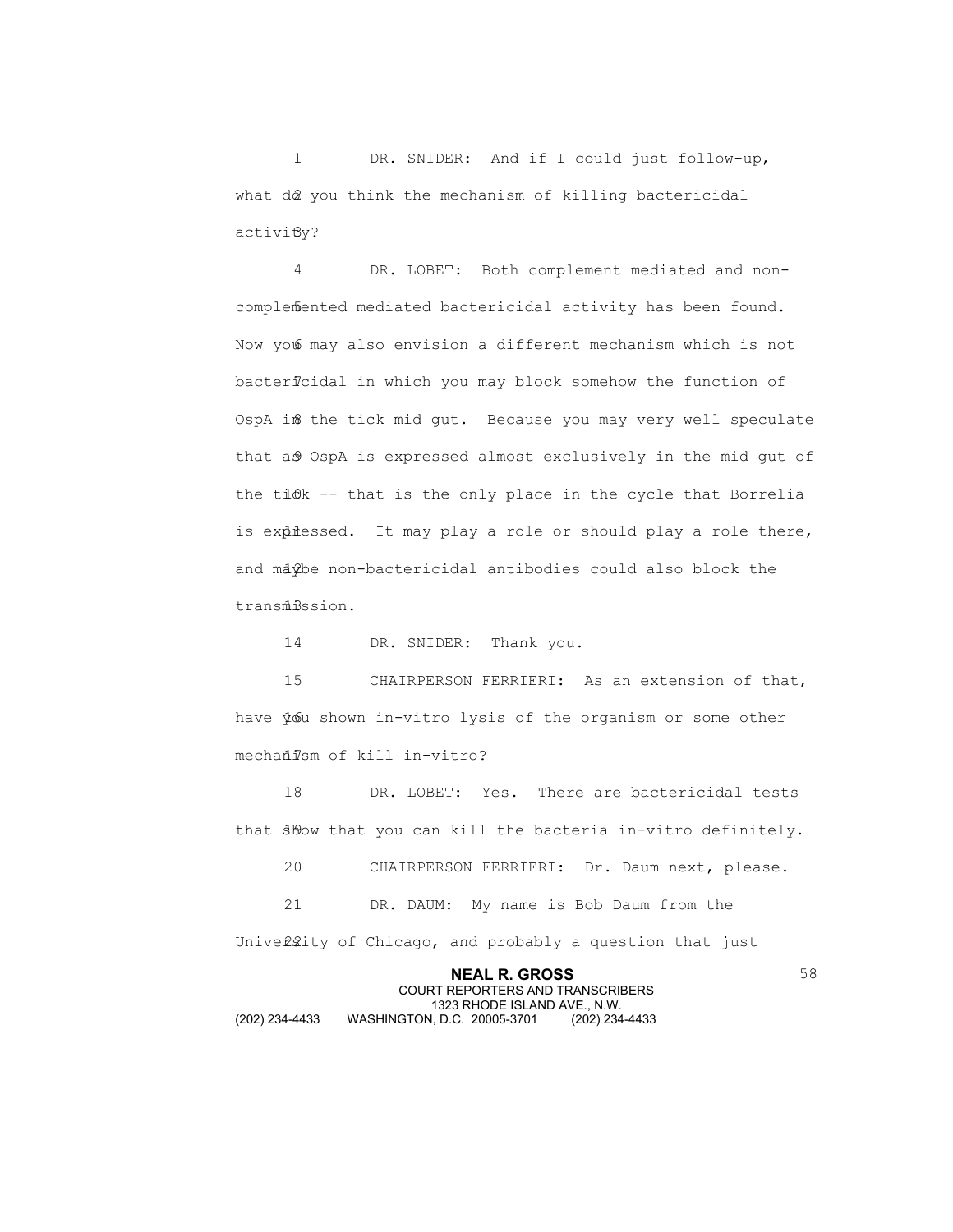reflects my lack of understanding of the situation. But if OspA i£ primarily expressed in the mid gut of the tick, I presume it survives there and isn't normally killed there and probably doesn't see these kinds of antibodies very often. I was infrigued by the comment that it is a surface protein of the orcanism and has very little amino acid heterogeneity. that is not usual for surface proteins that interact with the immune 8system because usually antibody pressure makes them quite Beterogeneous. So I presume the lack of heterogeneity reflects the fact that it hasn't seen in its natural situation antibddy very much in the mid gut of the tick. So what we are proposing here or what you are proposing here in a way is to introduce a large segment of the population that will become antibddy positive. And I quess I would ask you if you would be willbing to comment on the theoretical concern that if there were *subch* a large group of people or a large prevalence of antibddies in the population that this would begin to apply selectBve pressure against this protein and that it would becomé 9quite heterogeneous indeed.

20 DR. LOBET: Okay. Humans should be considered as a *f*idn-entity -- an unusual host for the bacteria. The vast major22y of those bacteria are found in mice and in deer and

**NEAL R. GROSS** COURT REPORTERS AND TRANSCRIBERS 1323 RHODE ISLAND AVE., N.W. (202) 234-4433 WASHINGTON, D.C. 20005-3701 (202) 234-4433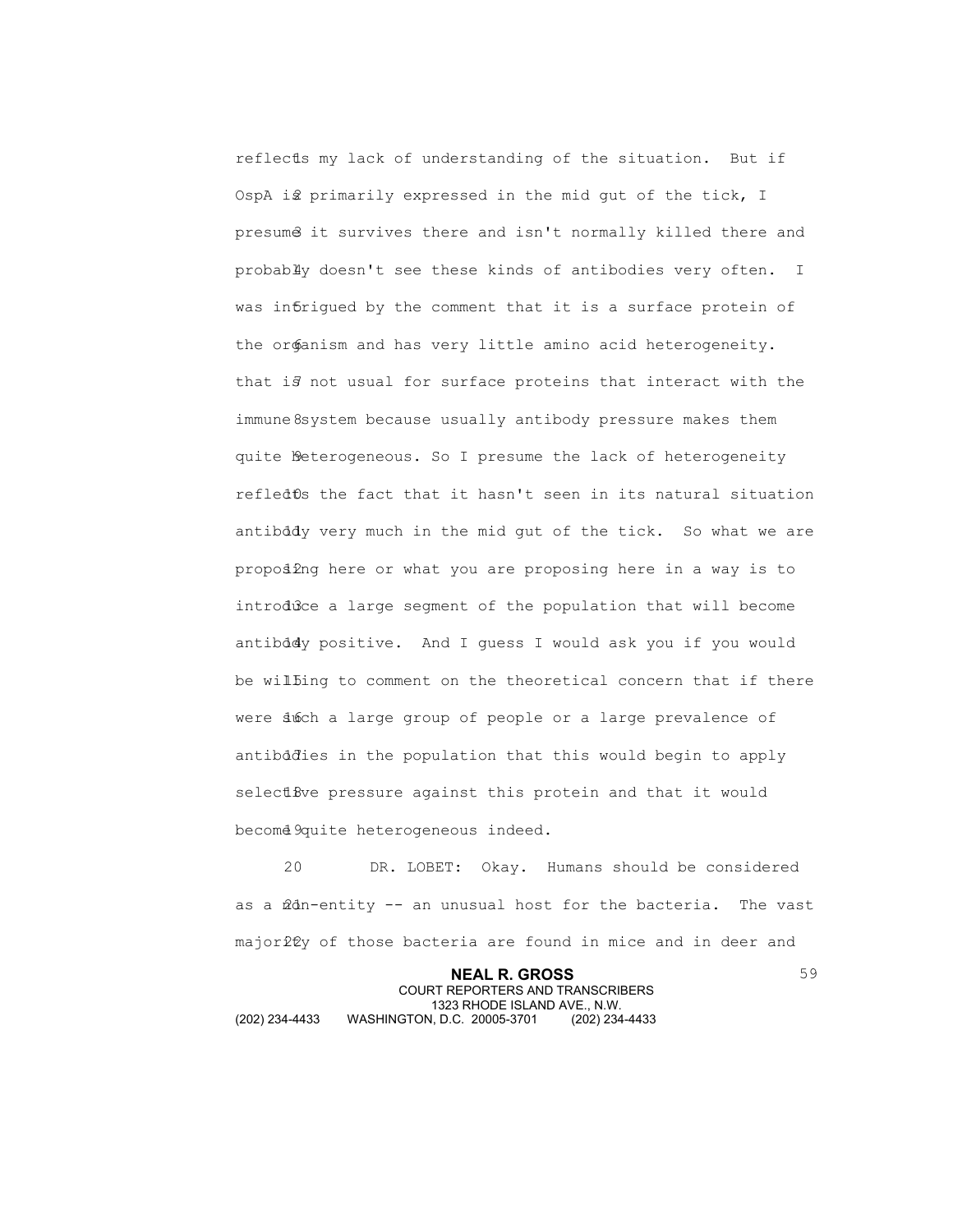that is one aspect. So the number of bacteria you would find in humans would present a very small percentage.

3 The second aspect is that it would be unlikely that those  $-$ - even if you ever induced  $-$ - and with data showin $\Phi$  that is not the case so far -- even if you induced some escape mutants, it would be very difficult for them to go back into nature and be propagated there. And even if they did, there is no pressure to select for them in nature as mice have not been vaccinated with OspA.

10 CHAIRPERSON FERRIERI: Dr. Edwards, did you have *i*dur hand up? No. Okay. Dr. Kohl first. The members of the 2panel here do not have to keep announcing where they are filôm but just your name.

14 DR. KOHL: Steve Kohl. The monkey studies were mentidfied. I believe it is also the case that in the placebo monke $\oint$ s there was no disease, and I wondered if the placebo monket7blood was able to exert some sterilizing effect or anti-spirochetal effect?

19 DR. PIETRUSKO: Okay. Dr. Lobet. 20 DR. LOBET: In the monkey study, indeed we haven2d seen any disease. We haven't seen any disease, but all the placebo sero converted to multiple antigens of

**NEAL R. GROSS** COURT REPORTERS AND TRANSCRIBERS 1323 RHODE ISLAND AVE., N.W. (202) 234-4433 WASHINGTON, D.C. 20005-3701 (202) 234-4433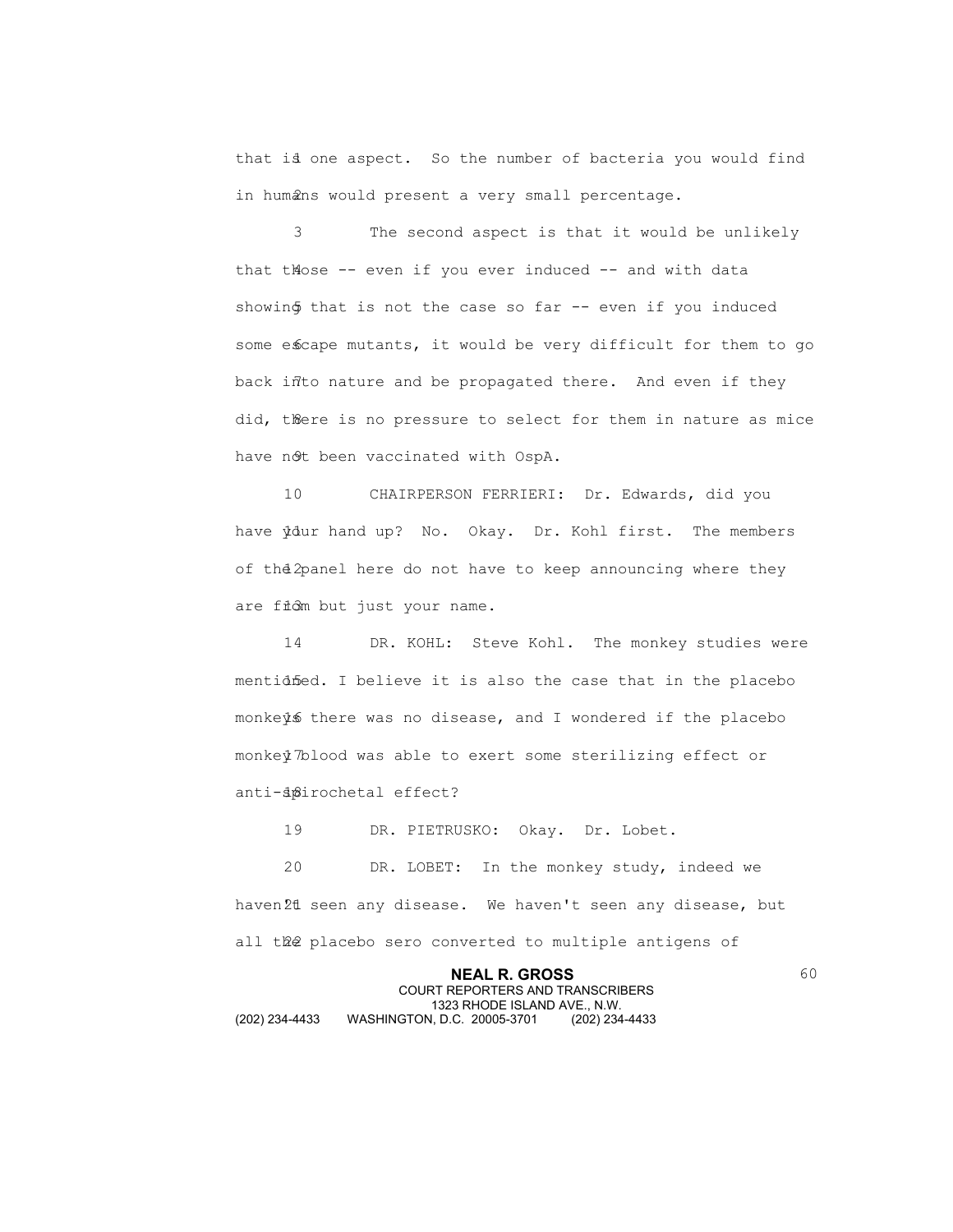Borrelia. I mean, it was very clear that even after 42 weeks, new antigens or new antibodies were still appearing indicating an active infection. That is one. Now those sera had no sterilizing effect because the ticks that fed on those animals were all virtually infected after the blood meal.

 CHAIRPERSON FERRIERI: Dr. Kohl and then Dr. 6 Luft and then Dr. Breiman, and then we will have to close. Sorry, 8Dr. Breiman next.

9 DR. BREIMAN: Thank you. It is Rob Breiman. Someone had made the comment that natural infection does not induce 1protective immunity, and yet it was my understanding that late infection does or is assumed to produce protective immunity, and that perhaps early infection when treated early does flet. What is actually going on? Is there some protedbive immunity that occurs at some point?

16 DR. PIETRUSKO: That will be answered by Dr. Sikand7

18 DR. SIKAND: I made that comment. It is a good point19 Unfortunately, this has never been prospectively studied. But anecdotally it has been said by many clinicians and researchers who have dealt with Lyme arthritis that patients who have a history of Lyme arthritis haven't been

**NEAL R. GROSS** COURT REPORTERS AND TRANSCRIBERS 1323 RHODE ISLAND AVE., N.W. (202) 234-4433 WASHINGTON, D.C. 20005-3701 (202) 234-4433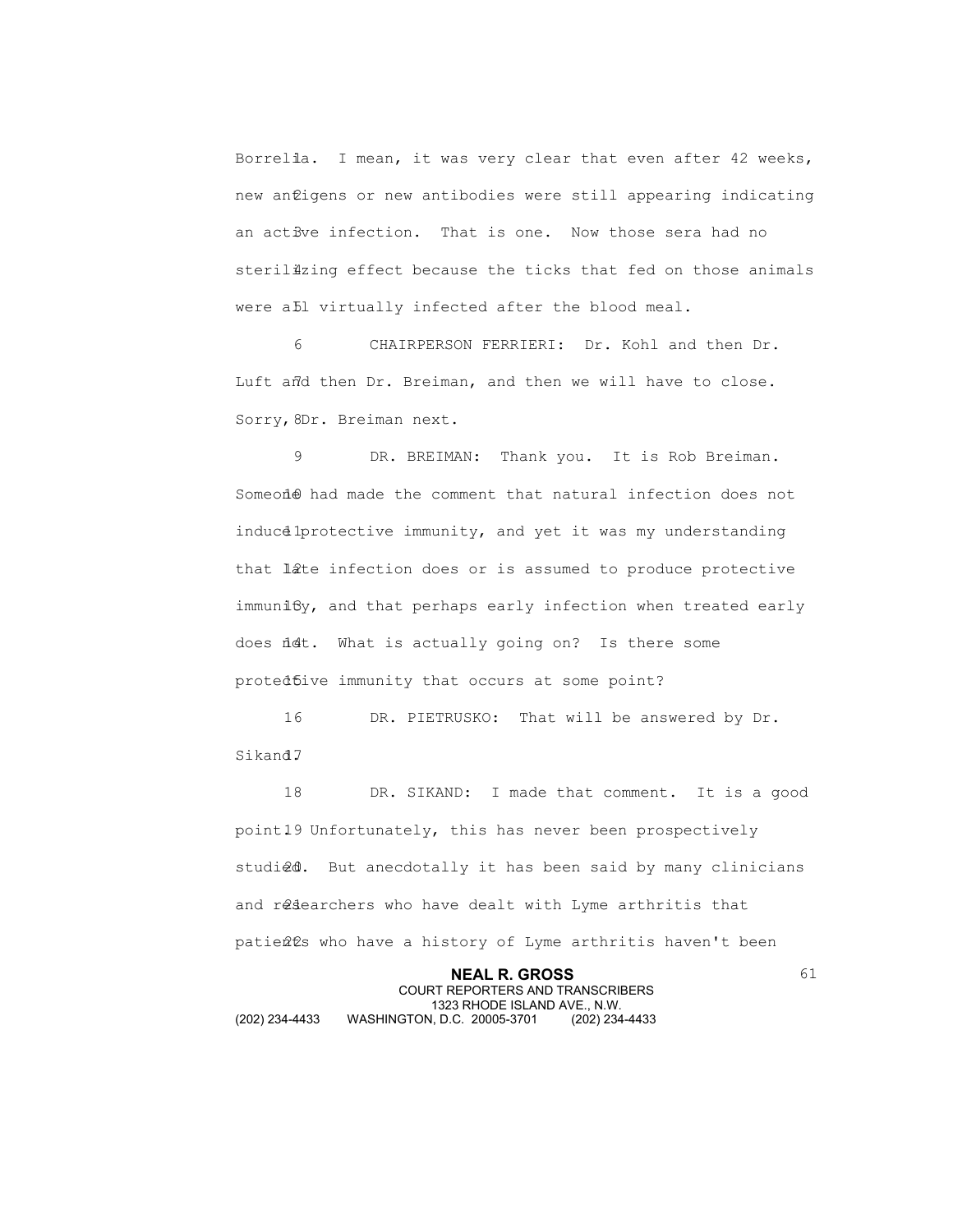known flo develop Lyme disease clinically again. Presumably this is because they have presented with a very widely expanded antibody response. That is why I prefaced my remark with the statement that almost all patients or generally speakifig patients don't get immunity from infection. Perhaps patients with Lyme arthritis or other late manifestations have a degree of immunity, but they are in the minority, number one. And number two, indeed this unfortunately has not been studied prospectively.

10 DR. GREENBERG: Go to Dr. Luft next, please.

11 DR. LUFT: I just want to comment on the issue of the 2heterogeneity. I noticed that you had presented the phylld@enetic mouse of the B31, 297, and N40 strain. Do you think luthat the same -- these are all strains, I believe, that were ascertained in the northeast, in particular in Connedficut and New York. Do you think that there is the same level 18f homogeneity in strains acquired throughout the United States 8or even within New York State? That is my first question.

20 DR. LOBET: Okay. There are only a very few data  $@1$  sequences of OspA from Borrelia collected in Califatnia, for example. But you see maybe a slightly higher

**NEAL R. GROSS** COURT REPORTERS AND TRANSCRIBERS 1323 RHODE ISLAND AVE., N.W. (202) 234-4433 WASHINGTON, D.C. 20005-3701 (202) 234-4433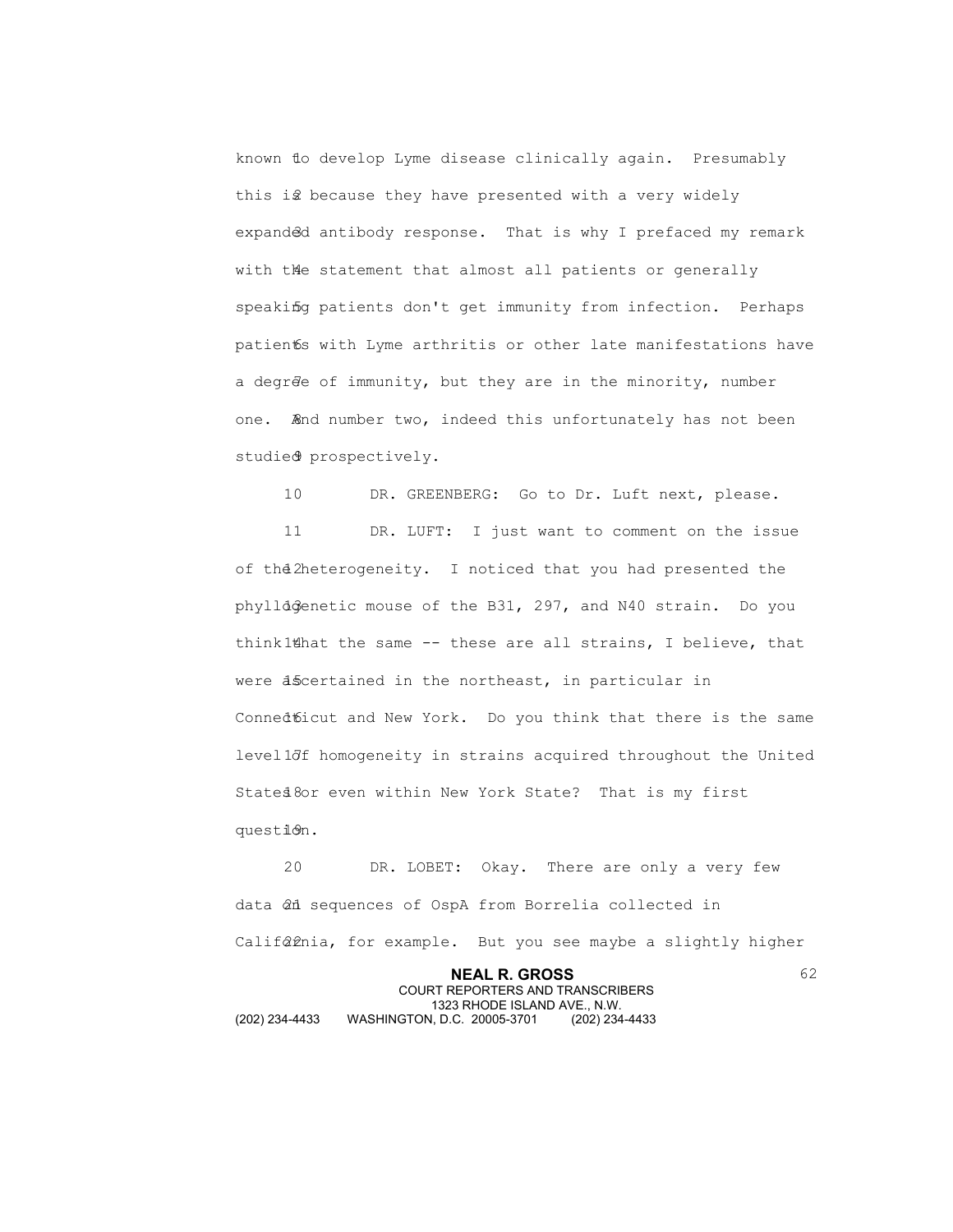heteroqeneity, maybe one or two more as a difference. But again there are only very few data available. That is one thing. 3 The second aspect, I can answer this. Erol Fikrig with Sam Titfall has also conducted some tick chain studies with tficks that have been collected in California, and they show a 6similar level of protection with DS7 as has been shown with those ticks collected on the East Coast.

8 DR. LUFT: But there is more heterogeneity at the amino acid level?

10 DR. LOBET: A little bit, yes.

11 DR. LUFT: The other issue that I just wanted to ha $\theta$  some clarification on is, I believe, having read the primate model paper that was by Mario Philipp, he had in his -- in the paper he had mentioned that in some of the immunized animals that although they do not have serologic evidence of infection or clinical evidence of infection, that by PCR he was able to identify DNA specific for Borrelia within those animal\$. Is there --

19 DR. LOBET: Those PCR -- those are cases where you get a PCR positive result and none on the triplicates. In each 2dse for each sample, you have most of the time one or somethies two or three of the triplicates that were positive.

**NEAL R. GROSS** COURT REPORTERS AND TRANSCRIBERS 1323 RHODE ISLAND AVE., N.W. (202) 234-4433 WASHINGTON, D.C. 20005-3701 (202) 234-4433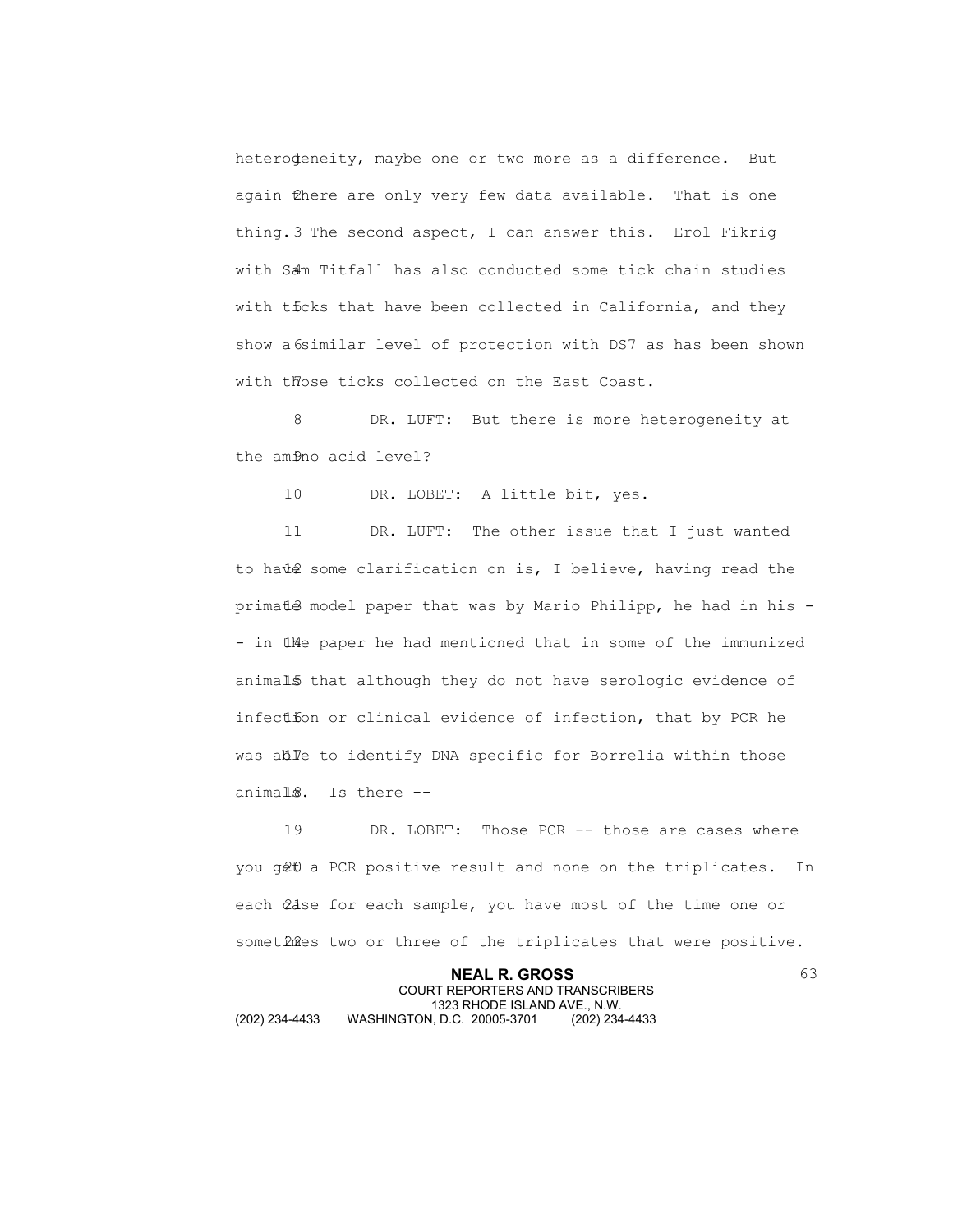While if you go back in the control animals, they were all  $$ when they were positive, all three triplicates were positive. So I am not sure this really represents Borrelia DNA. There is still a question there, I agree.

5 DR. LUFT: So your interpretation is that it is perhaps a laboratory error and as far as any difference in the quantifly of DNA with in the

sample 8--

9 DR. LOBET: This would be my easiest explanation for this.

11 DR. LUFT: Thank you.

12 CHAIRPERSON FERRIERI: One last short question. Dr. KdBl, did you have your hand up again?

14 DR. KOHL: Yes. I was getting back to the question of prior protection induced by Lyme disease. Are we then  $t\delta$  believe that there have been no studies showing that peopld 7with EM have either a decreased risk or the same risk of EM 1& ompared to people who have never had EM in endemic areas? 19

20 DR. SIKAND: Perhaps one way to start to answer that  $q$  destion is to say that  $--$  well, there are two parts to my answer. First of all, in terms of EM, in the SmithKline

**NEAL R. GROSS** COURT REPORTERS AND TRANSCRIBERS 1323 RHODE ISLAND AVE., N.W. (202) 234-4433 WASHINGTON, D.C. 20005-3701 (202) 234-4433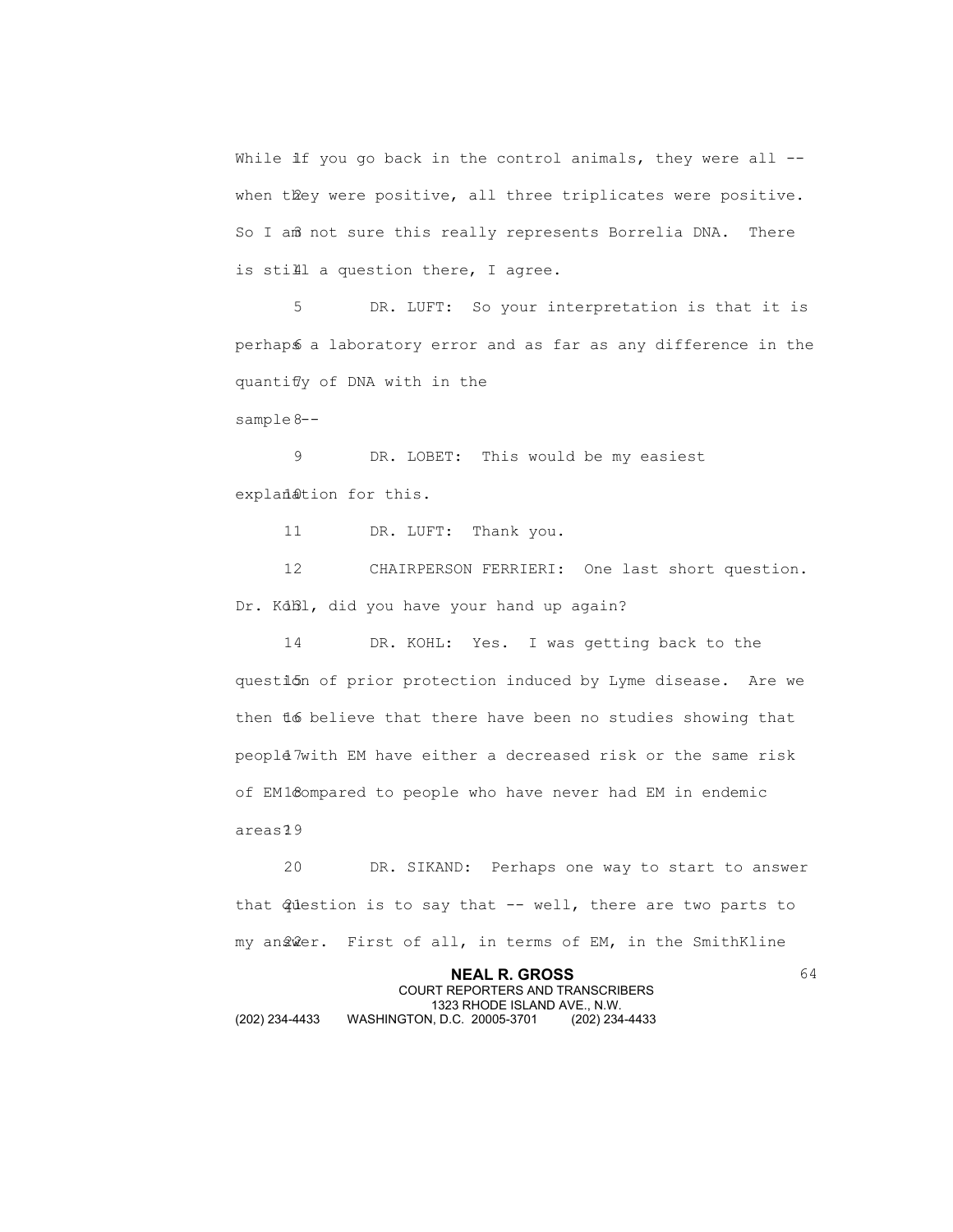Beecham study itself, there was one patient who developed erythema migrans, which was biopsied and laboratory proven to be caused by Borrelia burgdorferi in year one of the study. And the same patient indeed presented with erythema migrans in year two of that study and was biopsied again and proven to have Borrelia burgdorferi infection.

The second part of my answer to your question, which Bs indeed an excellent one because it is important in our addressing this issue, is that a certain percentage of the patients in the SmithKline Beecham study were sero positive at baseline by Western blot criteria. Amongst those patients, there liere indeed patients who developed biopsied, laboratoryproved 3Lyme disease during the course of the study. So even if you 4have an antibody response to Borrelia burgdorferi as measuited by Western blot criteria, you indeed can develop Lyme diseasté. So in answer to your question of has it ever been studied, yes, it has within this study. But when I said that there liave not been studies in the past, I mean we have not taken 10 umbers of patients with Lyme arthritis and followed them  $\hat{\alpha}$  vears and seen how many of them developed Lyme disea 24.

22 DR. KOHL: Those patients who were sero

**NEAL R. GROSS** COURT REPORTERS AND TRANSCRIBERS 1323 RHODE ISLAND AVE., N.W. (202) 234-4433 WASHINGTON, D.C. 20005-3701 (202) 234-4433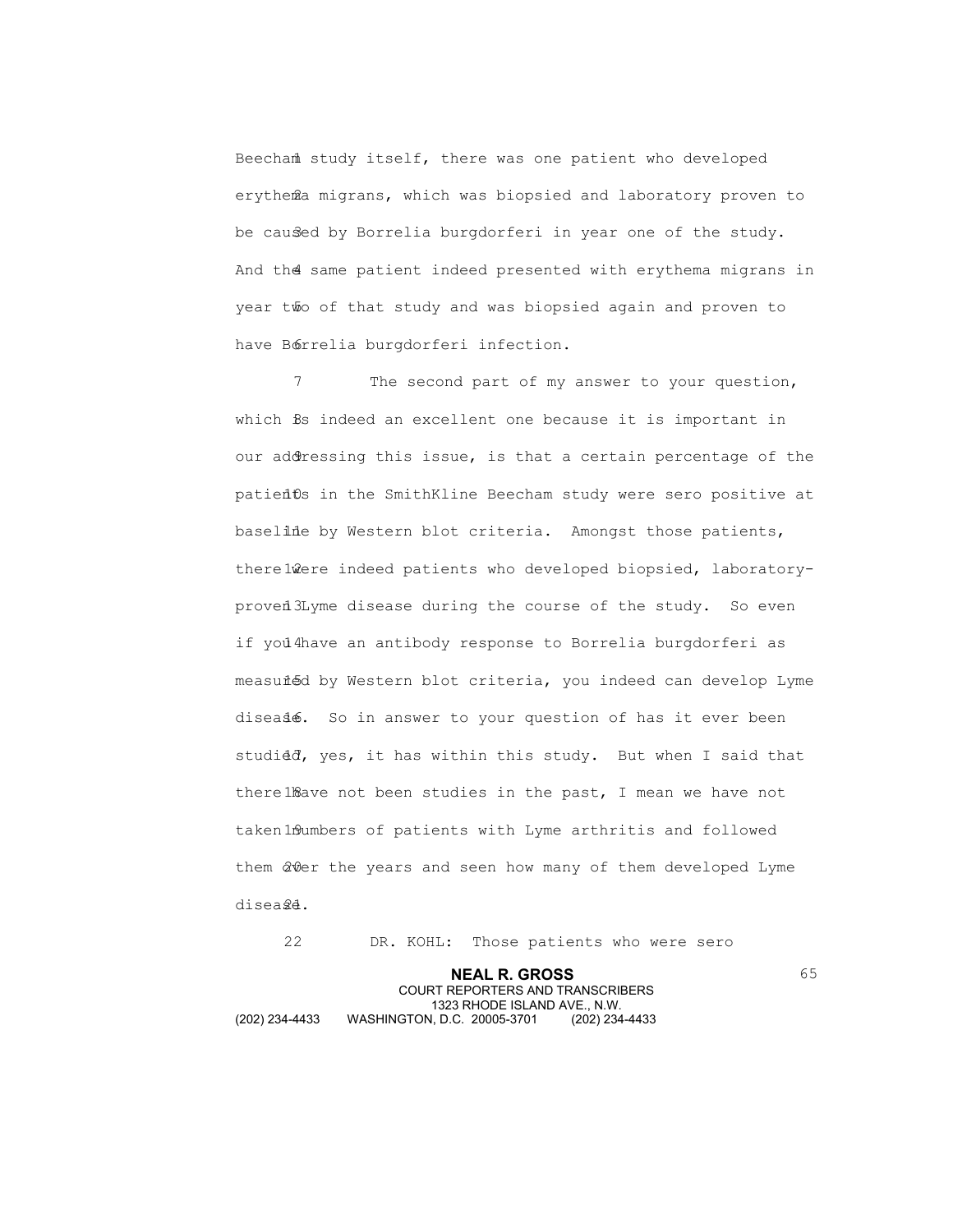positive or Western blot sero positive, were they OspA sero positive?

3 DR. SIKAND: I am sorry, the question -- were they anti-OspA?

DR. KOHL: Correct. 5

CHAIRPERSON FERRIERI: Is that data available? 6

7 DR. SIKAND: I am not sure I understand the question. I am sorry.

9 DR. KOHL: The patients who were sero positive by Western blot and then developed Lyme disease, looking at the Wéstern blots, did they have a band showing that they had antibddy against OspA?

13 DR. SIKAND: Well, the band against OspA is thé 431 kilodalton band. They did not have that. And indeed5 that is not one of the criteria which were used in the interpifetation of the Western blot. So the 31 kilodalton band was ndf present. Indeed, one would also not have been able to determine if that band was present because that information was nd<sup>+</sup> available to investigators in order to keep them blinded.

21 CHAIRPERSON FERRIERI: Thank you very much. We are going to break. Before we do, I want to acknowledge two

**NEAL R. GROSS** COURT REPORTERS AND TRANSCRIBERS 1323 RHODE ISLAND AVE., N.W. (202) 234-4433 WASHINGTON, D.C. 20005-3701 (202) 234-4433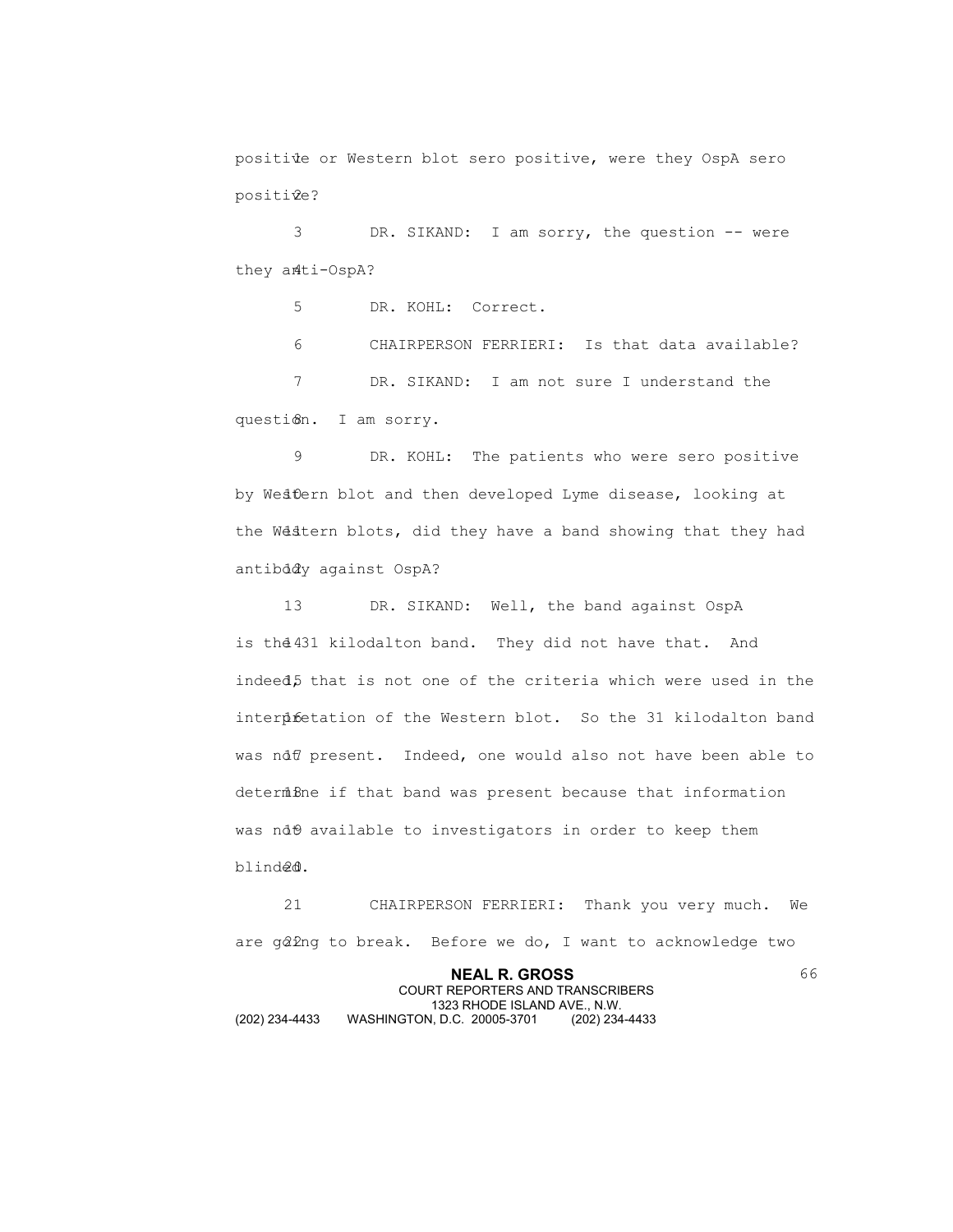other members of our panel who joined us after our introductions, Dr. Dattwyler sitting at my very far left. He is from SUNY Stonybrook. And on my right is Dr. Carolyn Hall, University of Rochester Medical School. We will reconvene promptly at  $10:45$ .

 (Whereupon, at 10:36 a.m. off the record until 6  $10:51 \text{ } \bar{a} \text{.m.}$ 

8 CHAIRPERSON FERRIERI: We are continuing with the sponsors presentation for the next hour essentially before an FDA Opresentation. I believe we will start then with Dr. Steerd1 Again, we are continuing the sponsors presentation with D2. Allen Steere.

13 DR. PIETRUSKO: I would just like to make one brief  $1$  domment. There were questions on the immunogenicity, and that will be covered in the presentation by Dr. Parenti at a laten time. So we will be able to go over that in much more detail 7for you. Now I would like to introduce Dr. Steere.

18 DR. STEERE: Thank you and good morning. It is my pleasure to report the results of the efficacy portion of the Sm2DthKline Beecham Phase III Lyme disease vaccine trial #008.21In this study, my role was that of coordinating investlgator. All of the laboratory tests related to Lyme

**NEAL R. GROSS** COURT REPORTERS AND TRANSCRIBERS 1323 RHODE ISLAND AVE., N.W. (202) 234-4433 WASHINGTON, D.C. 20005-3701 (202) 234-4433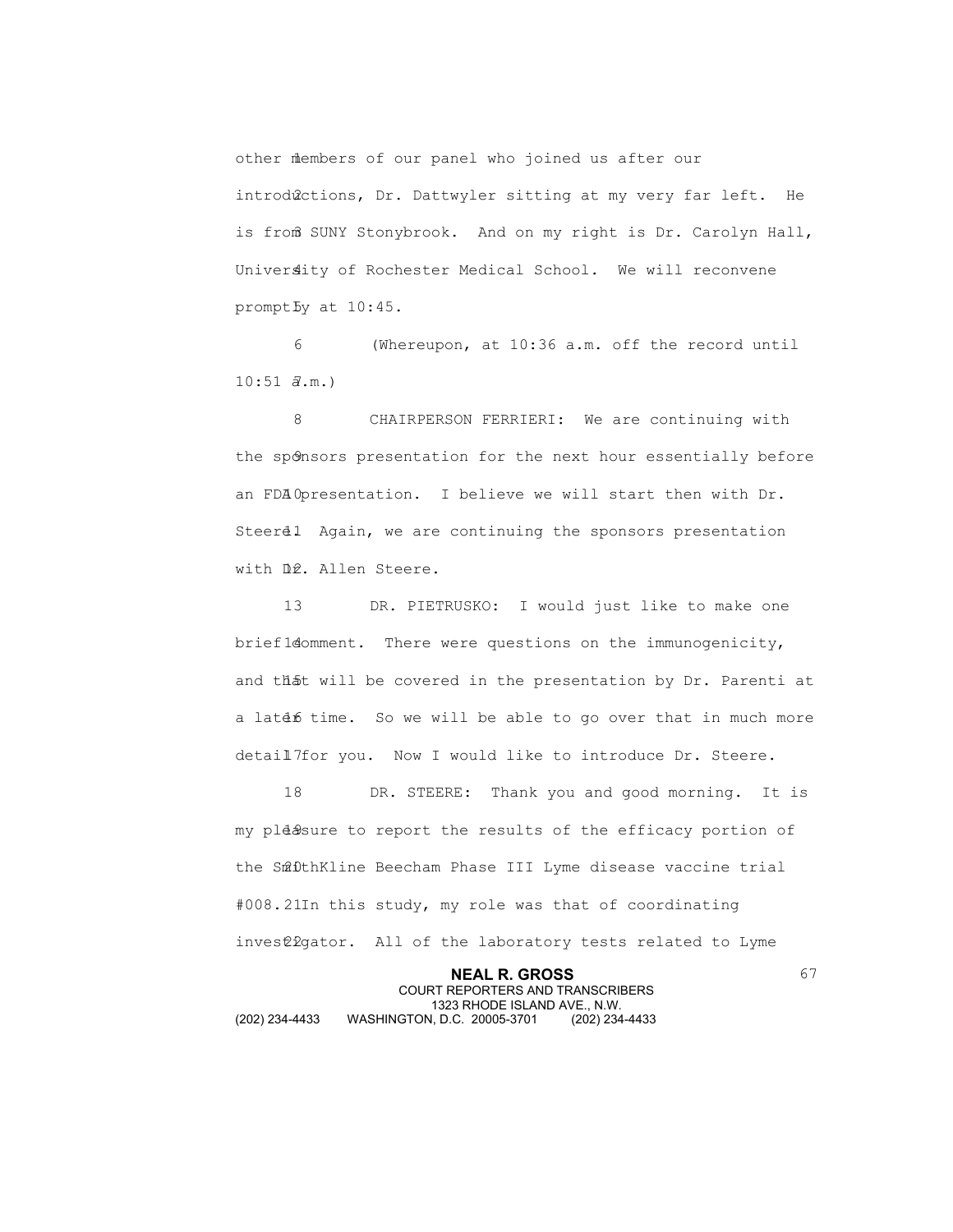disease were performed in my laboratory at New England Medical Center2 I also saw some patients clinically to help in the assessment of difficult problems. But subjects were not entered into the study at New England Medical Center.

5 The study was a multi-center, randomized, double-blind, placebo control trial of 10,936 subjects who were enrolled by investigators at 31 sites in highly endemic locations for Lyme disease in 10 New England, Mid-Atlantic, and Midwestern states. These sites represent all intensely endemi $\theta$  regions of Lyme disease in the United states. The study luarticipants were randomized to receive either placebo or the 2vaccine candidate which was administered on a  $0$ , 1, and 12-month schedule.

 Inclusion criteria included that the study 14 subjed5 must be healthy and 15 through 70 years of age. In addition, they must be at risk of acquiring Lyme disease becausd they reside in an endemic area for the infection or have fifequent outdoor activities in summer in such an area.

19 Subjects were excluded if they had active Lyme disea 20 or recent Lyme disease treated with antibiotics within three 2mionths prior to study entry. In addition, they were excluded if they had other illnesses that might interfere with

**NEAL R. GROSS** COURT REPORTERS AND TRANSCRIBERS 1323 RHODE ISLAND AVE., N.W. (202) 234-4433 WASHINGTON, D.C. 20005-3701 (202) 234-4433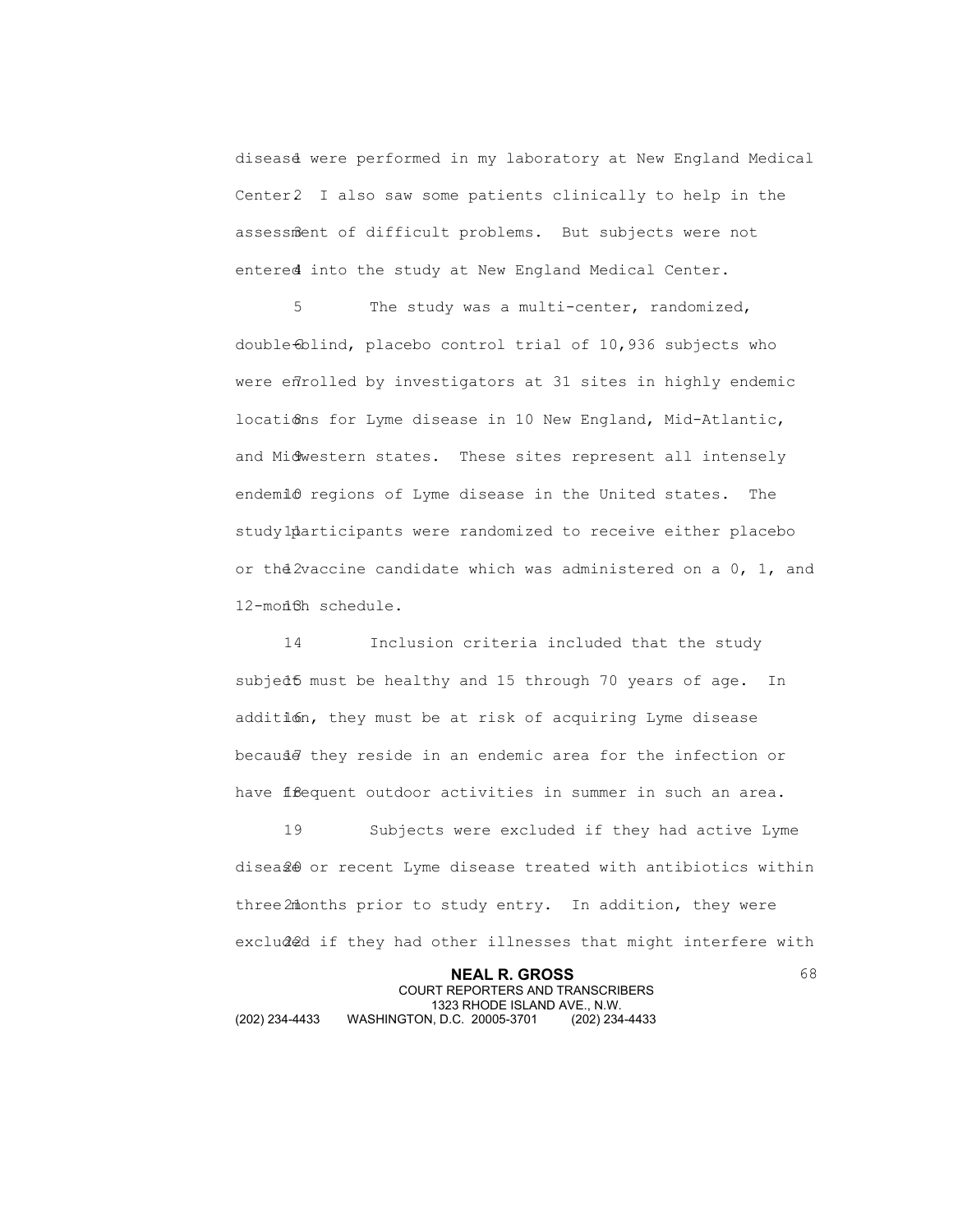the assessment of Lyme disease including those associated with joint £welling or musculoskeletal pain. They were also excluded if they took medications that might interfere with the evaluation of Lyme disease such as chronic antibiotic therap . However, individuals with a past history of Lyme diseasé were not excluded.

The first two injections were given in the winter 8 and spring of 1995, prior to the 1995 tick transmission season 9 In addition, during the transmission season, they receited monthly postcard reminders about safety and Lyme diseadd symptoms. This was during year one of the vaccine study12 The third injection was given in the winter or spring of 1916, and they received three postcard reminders about  $s$ afet $\frac{d}{d}$  4 and Lyme disease symptoms during the 1996 tick transmitssion season.

 Four blood samples were drawn on all subjects 16 at  $0$  d $\bar{y}$  baseline, month  $2$ , month  $12$ , and month  $20$ . The study end-date was November 15, 1996. Thus, the duration of the study 1for individual subjects was 20 months.

20 The primary study endpoint was based on vaccine efficady for the prevention of definite cases of Lyme disease in year one. For reactogenicity and immunogenicity

**NEAL R. GROSS** COURT REPORTERS AND TRANSCRIBERS 1323 RHODE ISLAND AVE., N.W. (202) 234-4433 WASHINGTON, D.C. 20005-3701 (202) 234-4433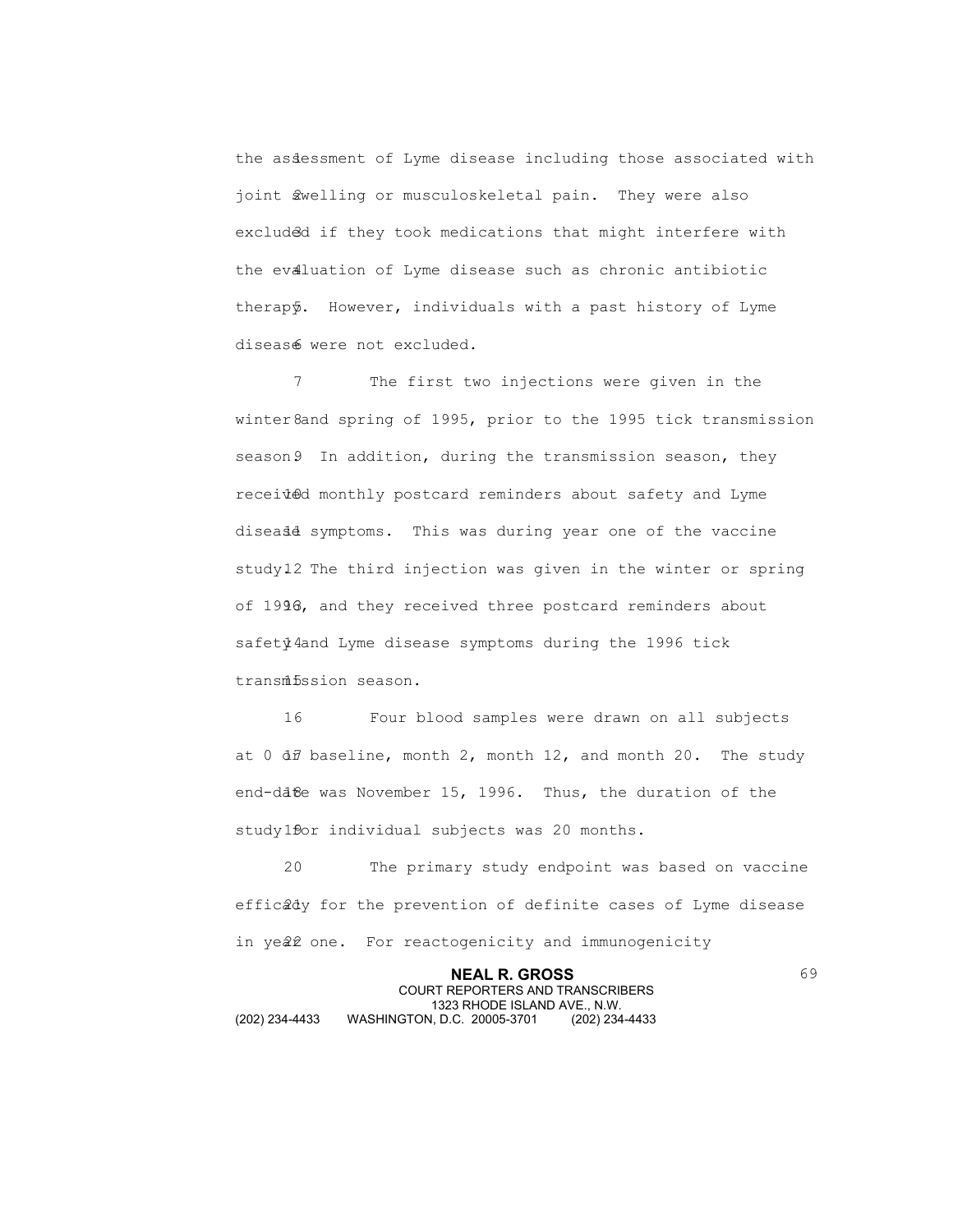determinations, all 938 subjects at one site, the Yale Univer£ity site, completed four-day diary cards after each dose of vaccine or placebo. In addition, these same subjects had blood samples drawn at five time points, including at month 53, so that OspA antibody titers could be determined prior to vaccination and after each injection.

 Demographic characteristics included that the 7 mean ade of the study subjects was 46 in both the vaccine and placeb $\Theta$  groups. 58 percent were men and 42 percent were women in both groups. At study entry, 11 percent of the subjects reported a history of Lyme disease. Subsequently, we determined that 2.3 percent had serologic evidence of previous Borrella burgdorferi infection at study entry.

 Compliance with the study protocol was 14 excellent. 99 percent completed the second visit and 95 percent completed all visits.

17 In an effort to detect all cases of Lyme disease, study subjects were encouraged to contact the investBqator if they developed any symptoms that might concelvably be due to Lyme disease. Amazingly, during the first 2 $\frac{d}{dx}$  of this study, 10 percent of the study participants were & Caluated for suspected Lyme disease. In 89 percent,

**NEAL R. GROSS** COURT REPORTERS AND TRANSCRIBERS 1323 RHODE ISLAND AVE., N.W. (202) 234-4433 WASHINGTON, D.C. 20005-3701 (202) 234-4433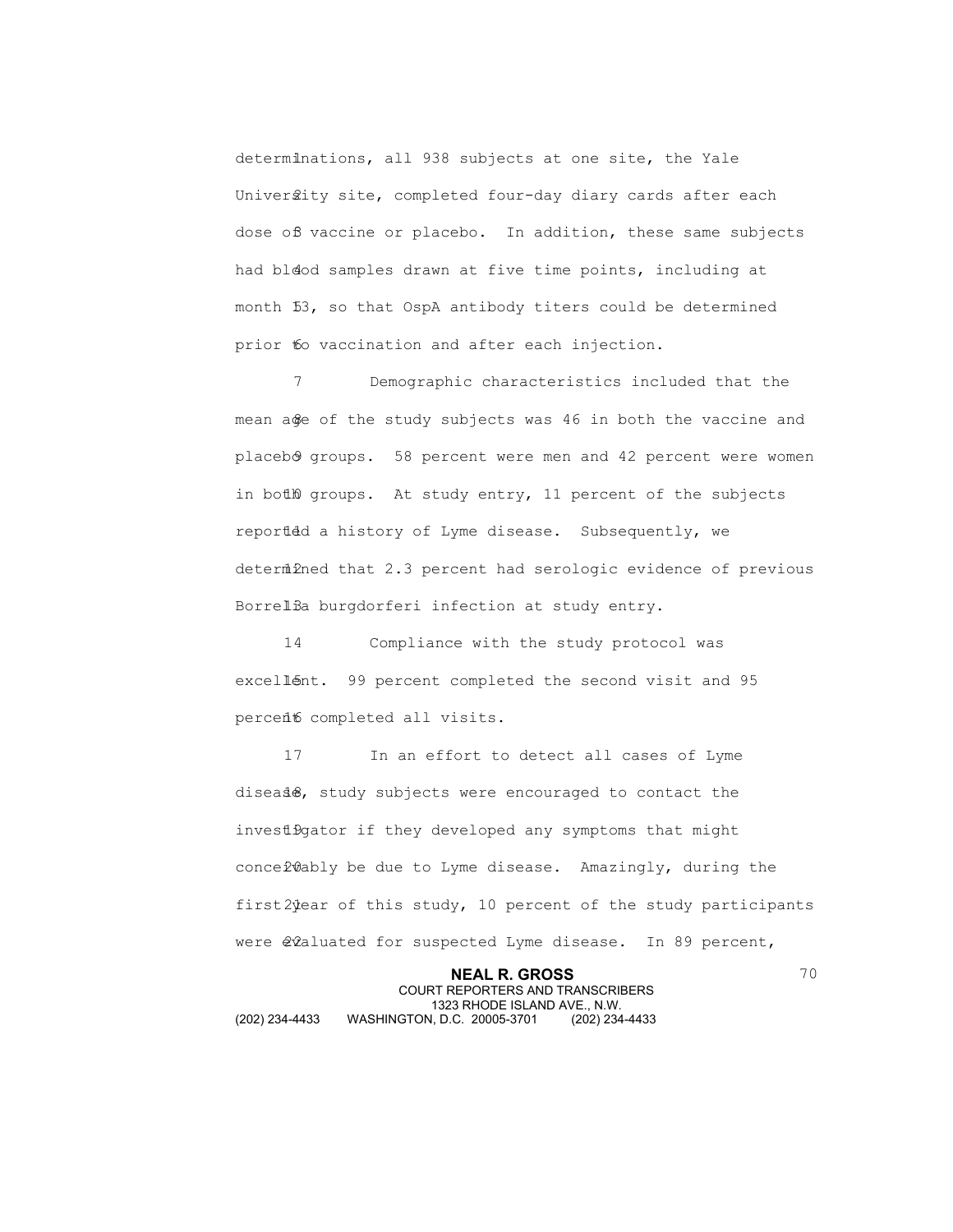Lyme disease was ruled out and other diagnoses were made. The remaining 11 percent met Lyme disease case definitions.

 Extensive laboratory testing, including 3 culture, PCR, and Western blots was done in a central laboratory at New England Medical Center. Similarly, in the second 6year, 6 percent of the study participants were evaluafed for suspected Lyme disease. In 82 percent, other diagnoses were made. During that year, 18 percent of that population met Lyme disease case definitions.

10 Patients who met the criteria for Lyme disease were dlassified in three general categories: definite, possible, or asymptomatic infection. In order to meet the case definition for category 1, definite Lyme disease, patients were required to have one or more of the following clinidal manifestations: erythema migrans, meningitis or craniaß neuritis, musculoskeletal involvement requiring objective pain and swelling of a joint, cardiovascular involuement with a high degree atrioventricular block, and at least 10ne confirmatory laboratory test. In subjects with erythema migrans, a photograph of the lesion was required.

21 This is similar to the CDC case definitions for Lyme disease, but we expanded upon their definitions because

**NEAL R. GROSS** COURT REPORTERS AND TRANSCRIBERS 1323 RHODE ISLAND AVE., N.W. (202) 234-4433 WASHINGTON, D.C. 20005-3701 (202) 234-4433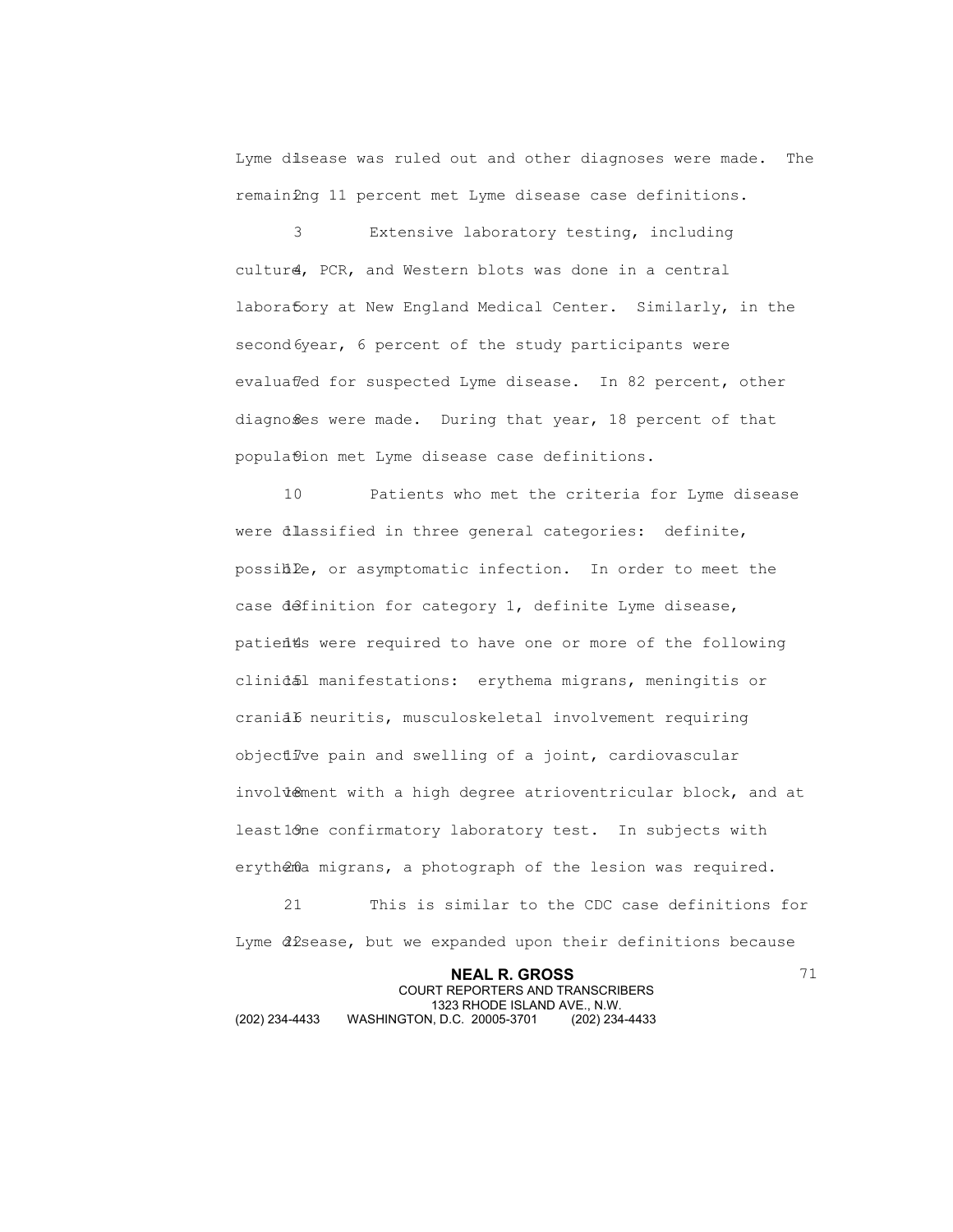of the lability to do more extensive laboratory testing and a prospective study than is the case in clinical practice. For example, in practice it is recommended that physicians treat erythema migrans without doing laboratory testing. Therefore, for subveillance purposes, the CDC case definition accepts physicfan-diagnosed erythema migrans without laboratory confirmation as a case of Lyme disease. In contrast, we required that erythema migrans be accompanied by laboratory confirmPation of culture, PCR, or serology to be counted as a definite case. I should also point out that the availability of baseline serum samples allowed greater assurance of seropd Sitivity, since sero conversion was always required for serold $\hat{q}$ ic support of the diagnosis.

 Laboratory confirmation consisted of a positive 14 cultuit for Borrelia burgdorferi from a skin biopsy sample, a positive PCR result for Borrelia burgdorferi DNA from skin biopsi7 CSF, or joint fluid, or Western blot sero conversion which 10as defined as a negative result followed by a positive IgM of 9IgG blot. Serologic testing was done exclusively by Western blot since the standard ELISA test would be expected to give false positive results in subjects vaccinated with OspA. 22The blots were read by experienced technicians

**NEAL R. GROSS** COURT REPORTERS AND TRANSCRIBERS 1323 RHODE ISLAND AVE., N.W. (202) 234-4433 WASHINGTON, D.C. 20005-3701 (202) 234-4433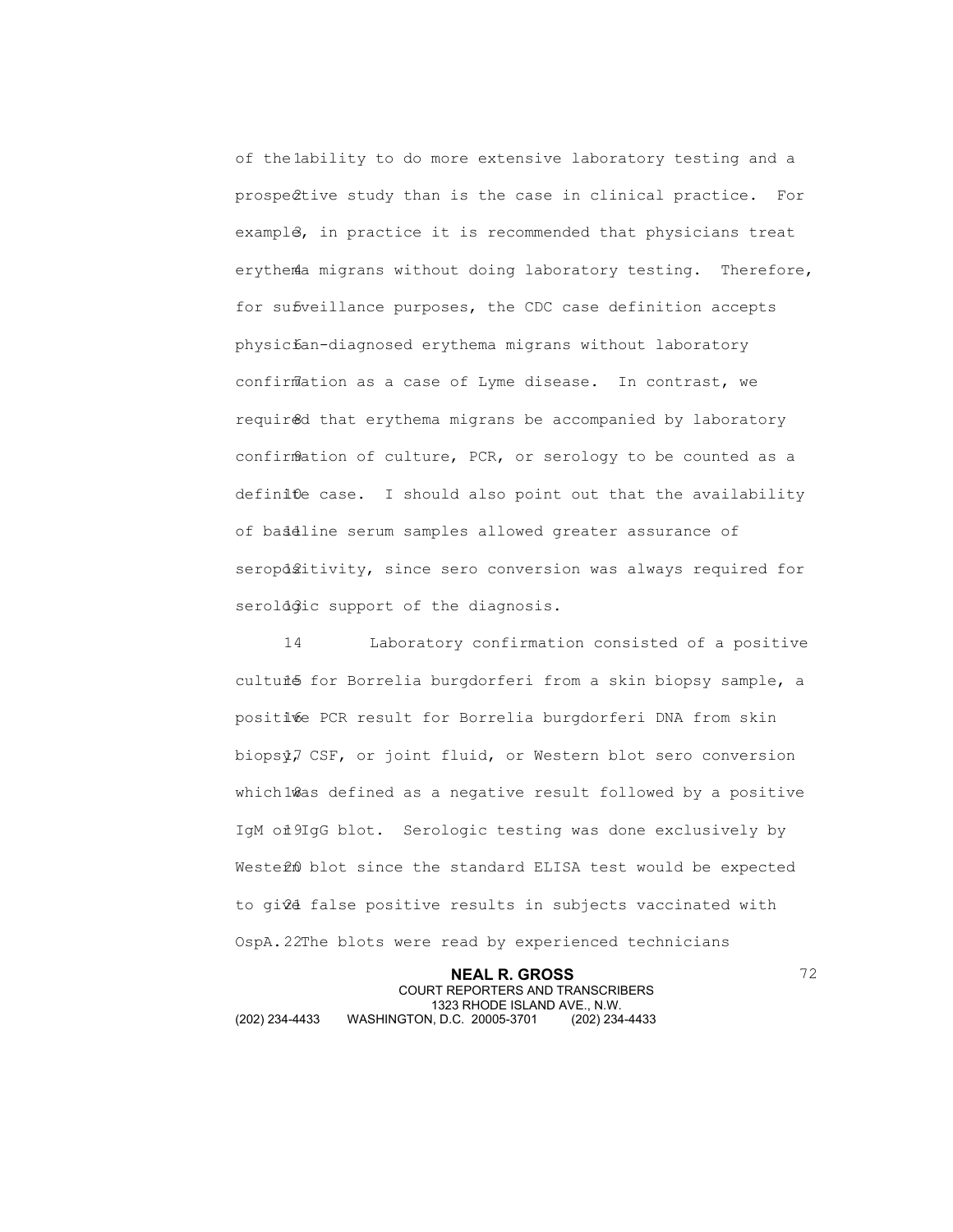according to the CDC criteria. Reactivity with the 31 kd OspA band was not reported so that investigators remained blinded.

 Category 2 consisted of subjects with possible 3 Lyme disease. This included participants with physiciandiagnosed erythema migrans without laboratory confirmation and patients with flu-like illness accompanied by IgM or IgG Western blot sero conversion. This category was called possible Lyme disease because of the potential for 8 misdiagnosis. 9

 Category 3 included subjects with asymptomatic 10 Borrelia burgdorferi infection as determined by IgG sero conveision by Western blot between baseline and month 12 during 3the first year or between month 12 and month 20 in the second 4year without symptoms suggestive of Lyme disease. I would lpoint out that doing serologic testing on all subjects also allowed a check on our surveillance system. If subjects did ndf come to our attention when they had symptoms of Lyme disease, we would still learn who had sero converted that year, 12nd all subjects were asked if they had had symptoms compatible with Lyme disease during the past year.

21 Category 0 non-cases were subjects who were evaluated sufficiently and did not meet any case definitions.

**NEAL R. GROSS** COURT REPORTERS AND TRANSCRIBERS 1323 RHODE ISLAND AVE., N.W. (202) 234-4433 WASHINGTON, D.C. 20005-3701 (202) 234-4433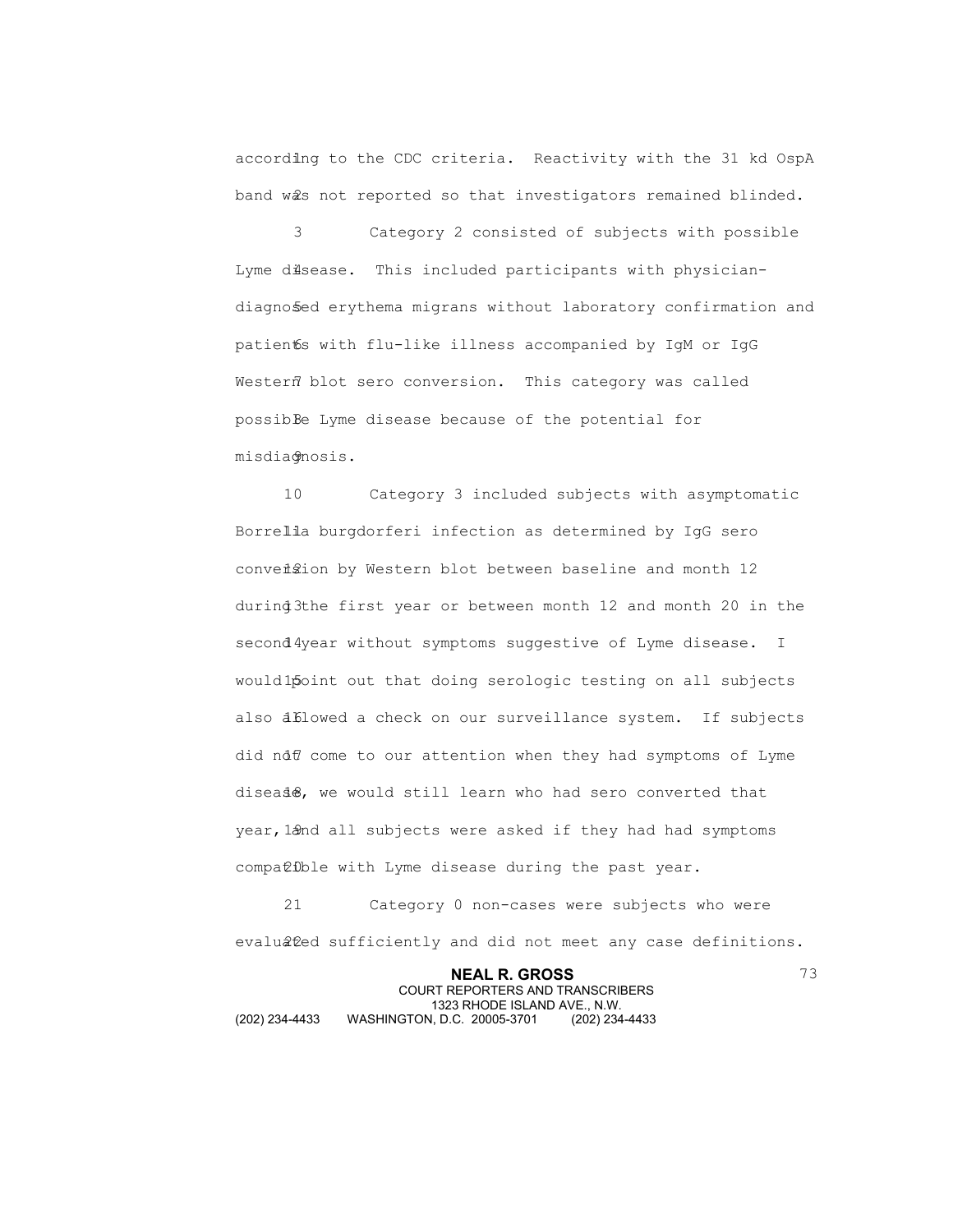Categoiy 9 were subjects in whom the evaluation was incomplete and data were insufficient to make an assessment. For example, a subject would be classified in Category 9 if they came for an evaluation of acute symptoms, did not meet criterfa for Lyme disease, and did not return for follow-up as required by the protocol.

 A data safety monitoring board provided 7 oversight of the study. The board was chaired by Dr. Neal Halsey 9of the Johns Hopkins School of Public Health. The Board 10ncluded experts in Lyme disease, vaccinology, and statistics. It monitored reports of possible adverse effects and they confirmed prior to unblinding the categorization of all cases. In addition, at the conclusion of the study they recommiended that the placebo group be crossed over to receive vaccine.

16 Both an according-to-protocol and intent- totreat lanalysis were performed. To finish the study according to prifocol, subjects had to receive all three injections, compl $\psi$  with the protocol criteria, and complete all follow-up examinations. The intention to treat population received at least 2the first dose of vaccine or placebo. The results of the two analyses were quite similar. The according-to-

**NEAL R. GROSS** COURT REPORTERS AND TRANSCRIBERS 1323 RHODE ISLAND AVE., N.W. (202) 234-4433 WASHINGTON, D.C. 20005-3701 (202) 234-4433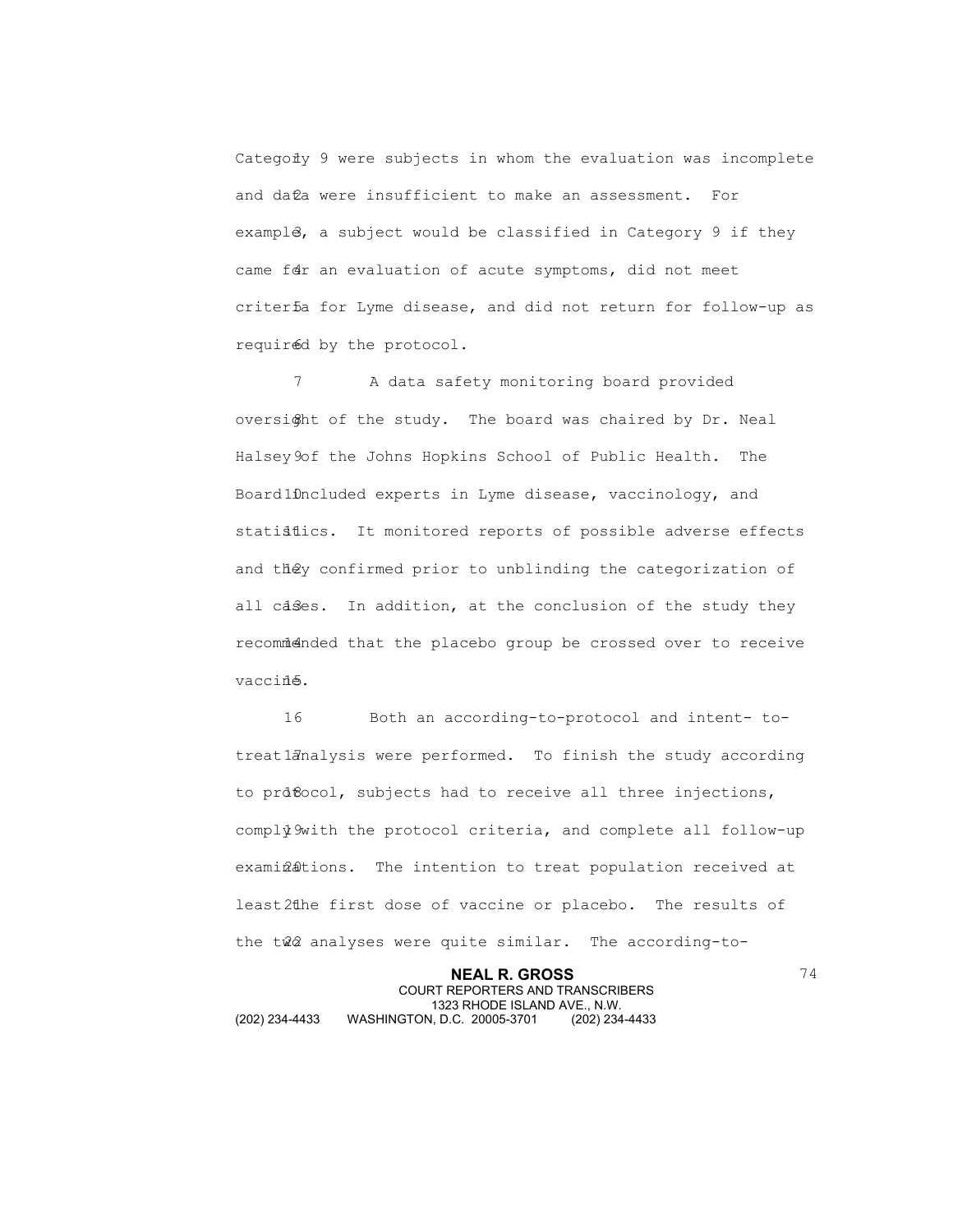protocdl or ATP analysis will be presented here.

2 In year one, 60 subjects had definite Lyme disease manifested as erythema migrans in all but one case, though 4two participants with erythema migrans also had facial palsy. 5 The final definite case had a trigeminal neuropathy. Altogether, there were 20 definite cases in the vaccine group and 407in the placebo group. Thus, the point estimate of vaccin& efficacy was 50 percent and the lower limit of the 95 percent confidence interval was 14 percent.

10 In year two, 74 subjects had definite Lyme diseasd, again manifested in most cases as erythema migrans, 13 in  $1$ the vaccine group and 61 in the placebo group. Thus, following three injections, the point estimate of vaccine efficady was 79 percent and the lower limit of the 95 percent confidence interval was 61 percent.

 It is important to note that Borrelia 16 burgddiferi was isolated from skin biopsy samples of erythema migrans lesions in the majority of definite cases. In both years, 19the spirochete was recovered from approximately 70 percent of participants in both the vaccine and placebo group\$1 Thus, this is the first treatment study of Lyme disea&2 in which the diagnosis was confirmed by culture in the

**NEAL R. GROSS** COURT REPORTERS AND TRANSCRIBERS 1323 RHODE ISLAND AVE., N.W.<br>1323 RHODE ISLAND AVE., N.W.<br>I, D.C. 20005-3701 (202) 234-4433 (202) 234-4433 WASHINGTON, D.C. 20005-3701 (202) 234-4433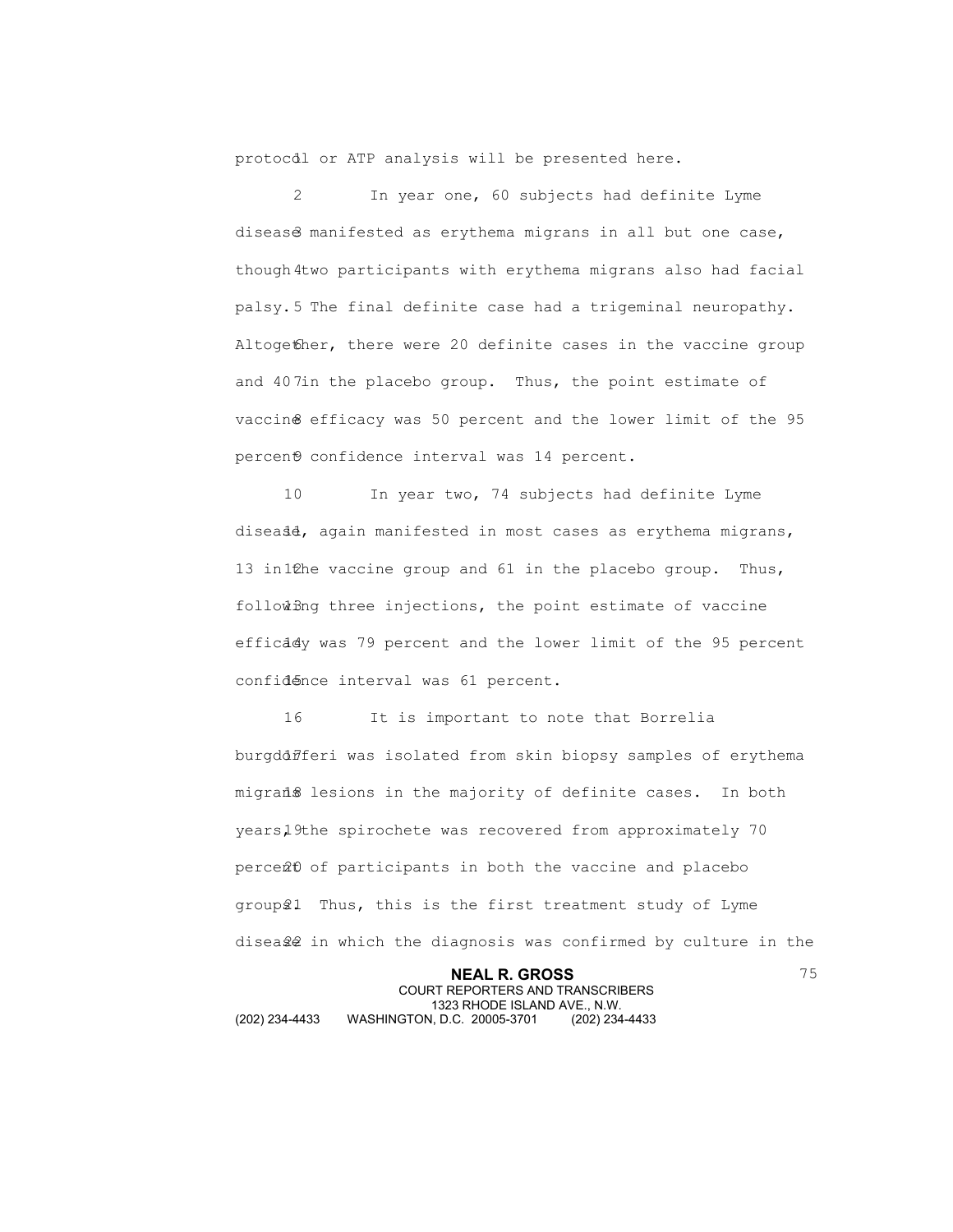majority of patients. 1

2 In an effort to identify factors that might explain breakthrough cases in vaccinated subjects, a post-hoc analysis was done in which vaccine efficacy was analyzed in definite cases according to age, sex, and geographic location using Cox regression analysis with time of onset as the outcome variable. In this analysis, no significant variation was found in vaccine efficacy in either year according to age, sex, geographic location or time of onset of disease.

 In an effort to determine whether vaccination 10 altered the course of erythema migrans, the duration of the lesion 2was compared in vaccine and placebo recipients. During both  $\psi$ Bars, the median duration of erythema migrans was similar in both the vaccine and placebo groups, suggesting that flibe vaccine did not alter or attenuate this clinical expression of Lyme disease.

17 Regarding possible Lyme disease cases, 7 subjedts in the vaccine group and 9 in the placebo group were or had 9physician-diagnosed erythema migrans without laboratory confi $x$ 0 ation in year one. Similarly in year two, five subjects in the vaccine group and six in the placebo group had this manifestation. Thus, in this category vaccine efficacy

**NEAL R. GROSS** COURT REPORTERS AND TRANSCRIBERS 1323 RHODE ISLAND AVE., N.W.<br>1323 RHODE ISLAND AVE., N.W.<br>I, D.C. 20005-3701 (202) 234-4433 (202) 234-4433 WASHINGTON, D.C. 20005-3701 (202) 234-4433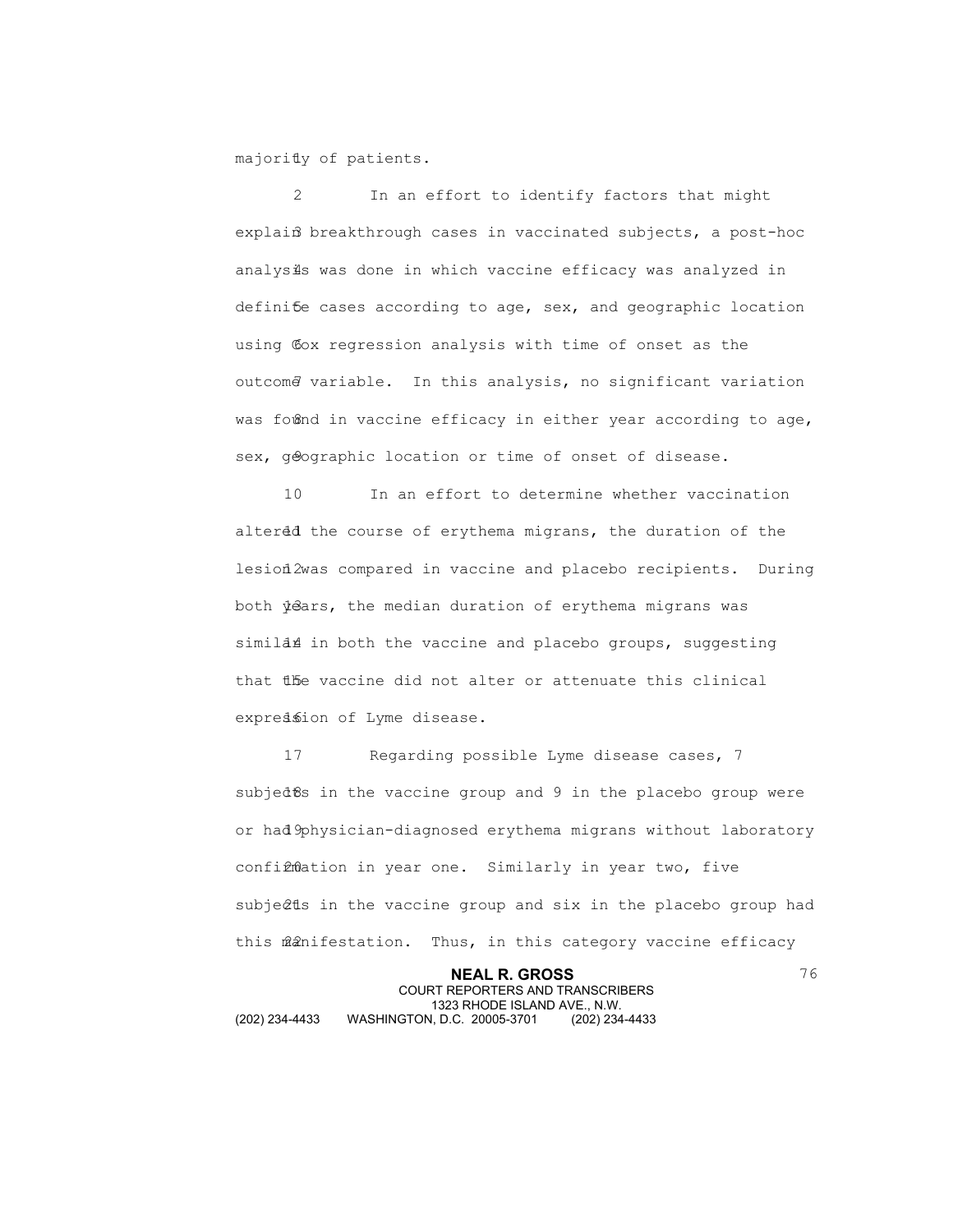was low during both years of the study. Although erythema migrans often has a characteristic clinical appearance, it may be mistaken for other dermatologic entities. This is presumably the reason that vaccine efficacy was not 4 demonsfrated in subjects who were thought by the investigator to have erythema migrans but lacked laboratory confirmation.

7 In year one, 27 subjects had flu-like illness accomp&nied by sero conversion as did 27 subjects in year two. For th $\beta$ s category, the point estimate of vaccine efficacy was 21 peident in year one and it was 41 percent in year two. Let me point out that there is a mistake on this slide. The P value 12ere is .01 and not .5.

13 Infection with Babesia or Ehrlichia, which are carried by the same tick that transmits Borrelia burgdorferi, may cause flu-like symptoms, and Ehrlichia may cause false positive IgM or IgG Western blots for Lyme disease. It is likeli7that some patients with flu-like illness and sero conveision had these other tick-borne infections in addition to or 19nstead of Lyme disease.

 Because of the propensity of spirochetes to 20 establish latent infection, we made a concerted effort to identify subjects who developed asymptomatic sero conversion,

**NEAL R. GROSS** COURT REPORTERS AND TRANSCRIBERS 1323 RHODE ISLAND AVE., N.W. (202) 234-4433 WASHINGTON, D.C. 20005-3701 (202) 234-4433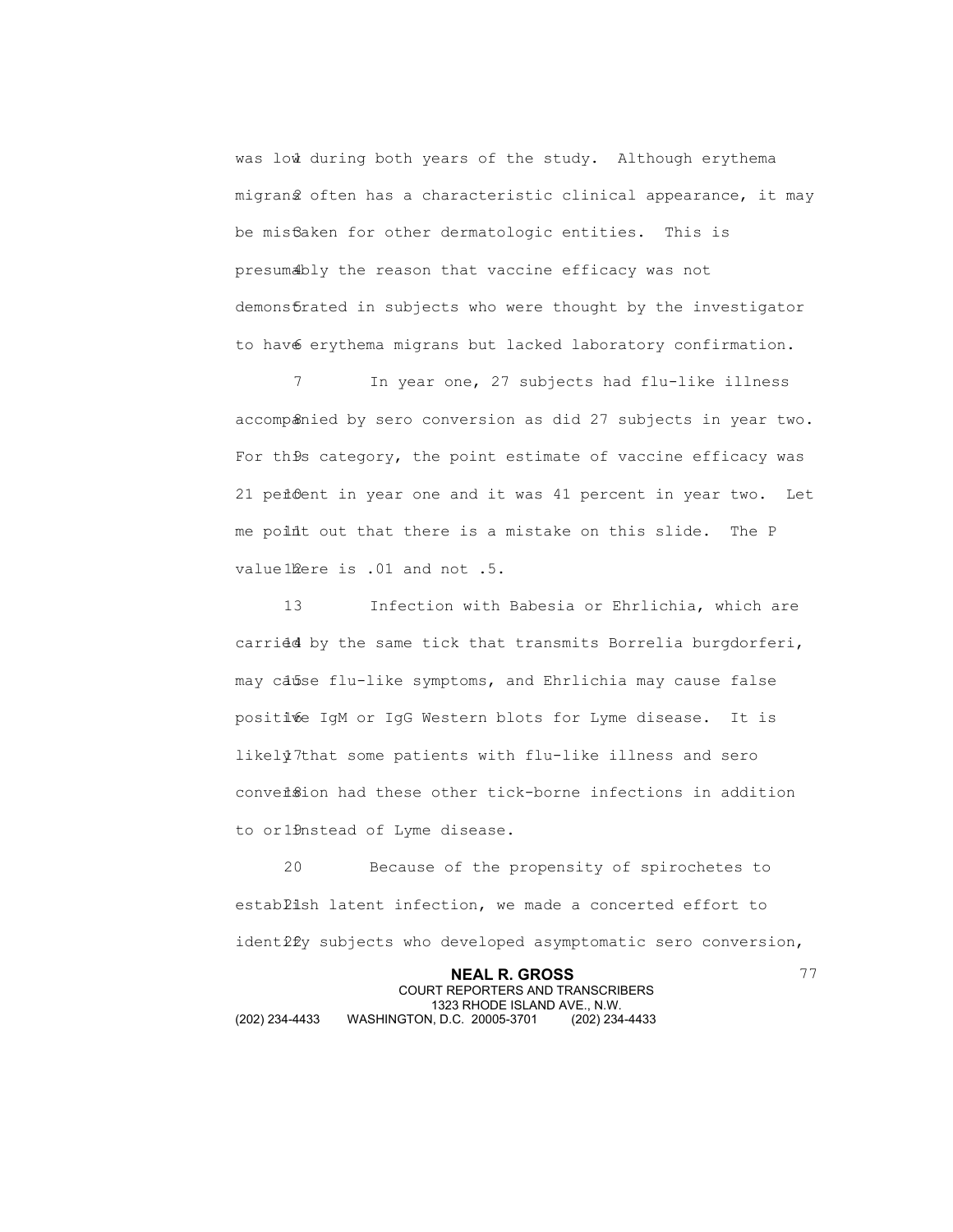some of whom might subsequently develop active late infection. In the 2first year, two subjects in the vaccine group and 12 in the placebo group had asymptomatic Borrelia burgdorferi infection as determined by IgG Western blot sero conversion between baseline and month 12. Thus, the point estimate of vaccine efficacy was 83 percent that year.

7 In year two, all 13 subjects with this outcome were in the placebo group and the point estimate of vaccine effica@y was 100 percent.

10 This was a unique study. First, all the intensily endemic areas for Lyme disease in the United States were included in the study. Second, the occurrence of Lyme diseade in the study population was documented by culture in the ma<sup>4</sup>ority of cases. In fact, obtaining skin biopsy samples for culbture and PCR was critical. Not only does this provide the best proof of infection, but 30 percent of cases would have *heen missed if suspected Lyme disease had been assessed* by seidlogy alone. Finally, we believe that all cases of Borrella burgdorferi infection were detected in the ATP population, including both symptomatic and asymptomatic cases. It shauld be noted that approximately 30 percent of the cases were listed as having asymptomatic Borrelia burgdorferi

**NEAL R. GROSS** COURT REPORTERS AND TRANSCRIBERS 1323 RHODE ISLAND AVE., N.W. (202) 234-4433 WASHINGTON, D.C. 20005-3701 (202) 234-4433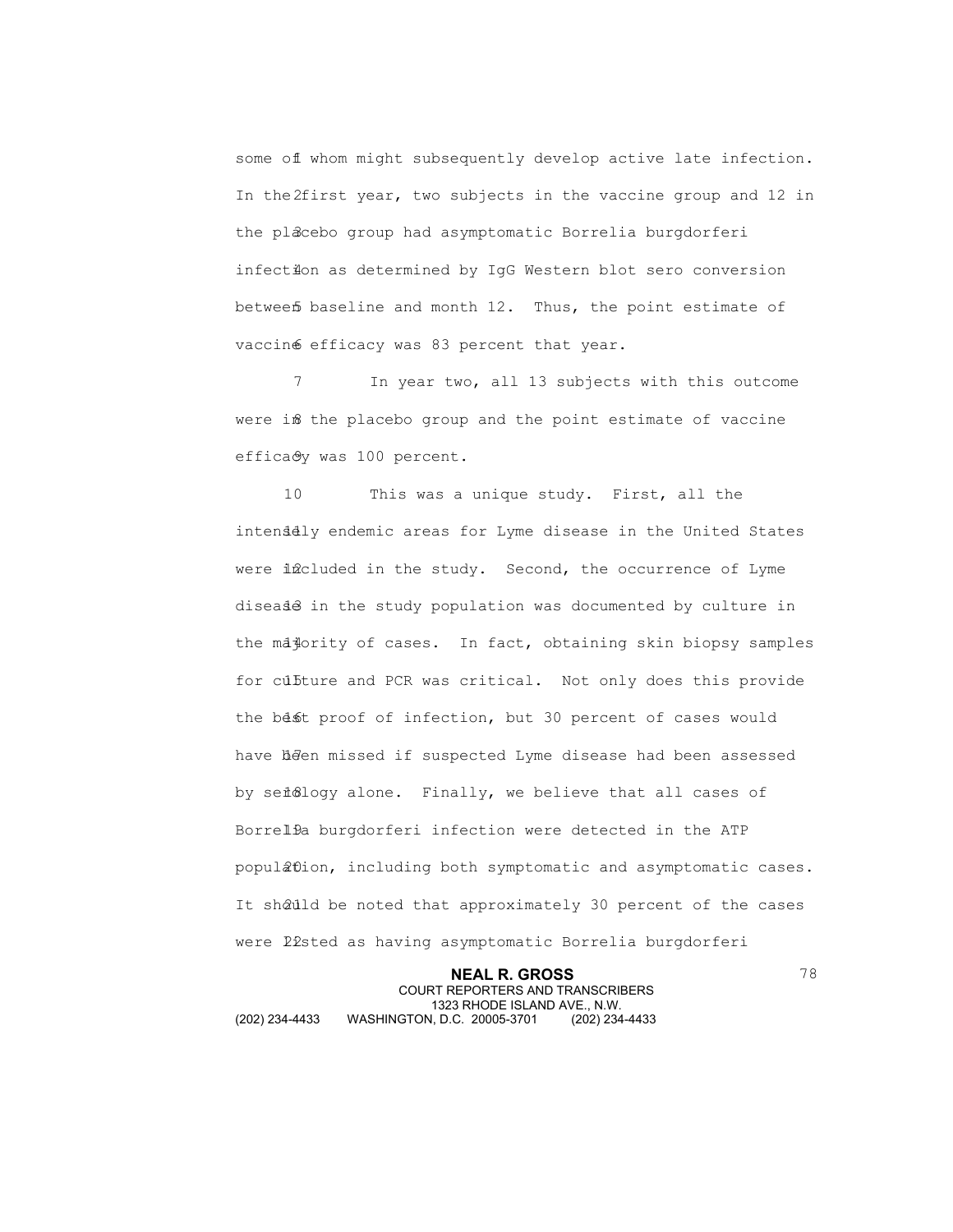infection. However, after the conclusion of the study, two patients with asymptomatic infection who declined antibiotic treatment at that time subsequently developed Lyme arthritis. This experience confirms that patients may present with late manifestations of Lyme disease and proves that they have sero converssion prior to the development of symptoms. Vaccination appear $S$  to be particularly helpful in the prevention of this type of disease.

9 There were theoretical concerns that vaccination might change or attenuate Lyme disease and make diagndsis more difficult. This study shows that vaccination does flat interfere with the ability to confirm the diagnosis of Lyme disease by culture, PCR, or Western blot. Moreover, vaccination did not mask, attenuate, or alter the clinical presentation of Lyme disease. It did not induce asymptomatic infection and it did not affect the duration of erythema migrang.

18 In conclusion, this study shows that a high level 10f protection from Lyme disease and symptomatic Borrelia burgdafferi infection can be achieved with three injections of the candidate vaccine. Following two injections, vaccine efficacy among definite cases of symptomatic Lyme disease was

**NEAL R. GROSS** COURT REPORTERS AND TRANSCRIBERS 1323 RHODE ISLAND AVE., N.W. (202) 234-4433 WASHINGTON, D.C. 20005-3701 (202) 234-4433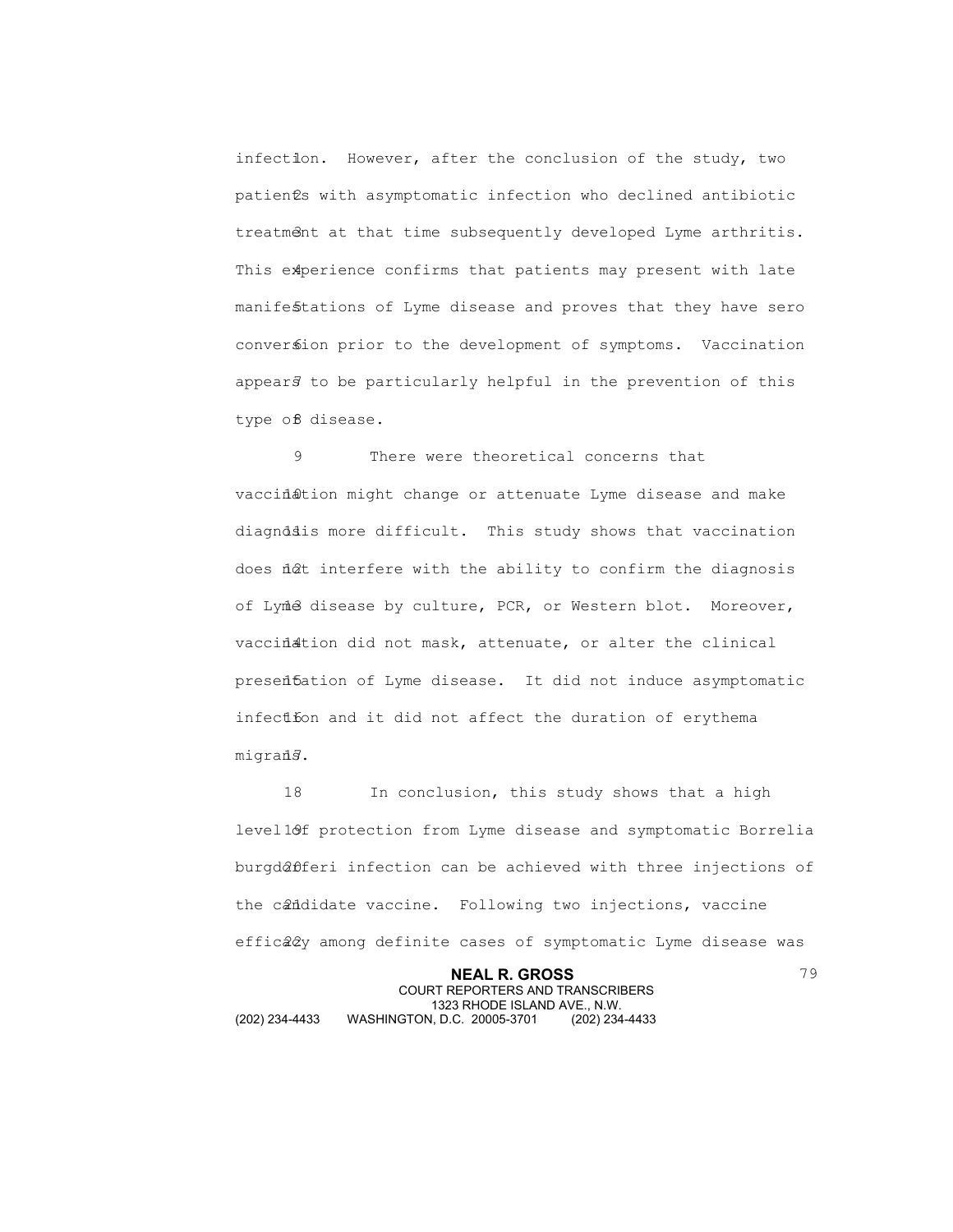50 perdent, and following year two, it was 79 percent. Among subjects with asymptomatic Borrelia burgdorferi infection, vaccine efficacy was 83 percent during the first year and 100 percent during the second year. Thus, we believe that this vacciné was highly successful in the prevention of Lyme diseasé. Thank you very much.

7 DR. PIETRUSKO: Next we will hear from Dr. Dennis 8Parenti.

9 CHAIRPERSON FERRIERI: Dr. Pietrusko, when you introduce your speakers, could you please use the microphone? Our néxt speaker is Dr. Dennis Parenti.

12 DR. PARENTI: Thank you. This morning I will be presenting the immunogenicity data followed by a very brief discussion of our consistency and bridging trial data, and then 15 will complete my discussion by presenting the safety data. 16

17 As has previously been mentioned, the immund@enicity subset is comprised of all subjects from one site  $\hat{w}$  were willing to undergo blood sampling at months  $0$ , 2, 122013, and 20. Throughout the course of the project, we have & taluated two antibodies, total IgG anti-OspA and LA-2 equivalents. Today I will be presenting the IgG data for the

**NEAL R. GROSS** COURT REPORTERS AND TRANSCRIBERS 1323 RHODE ISLAND AVE., N.W. (202) 234-4433 WASHINGTON, D.C. 20005-3701 (202) 234-4433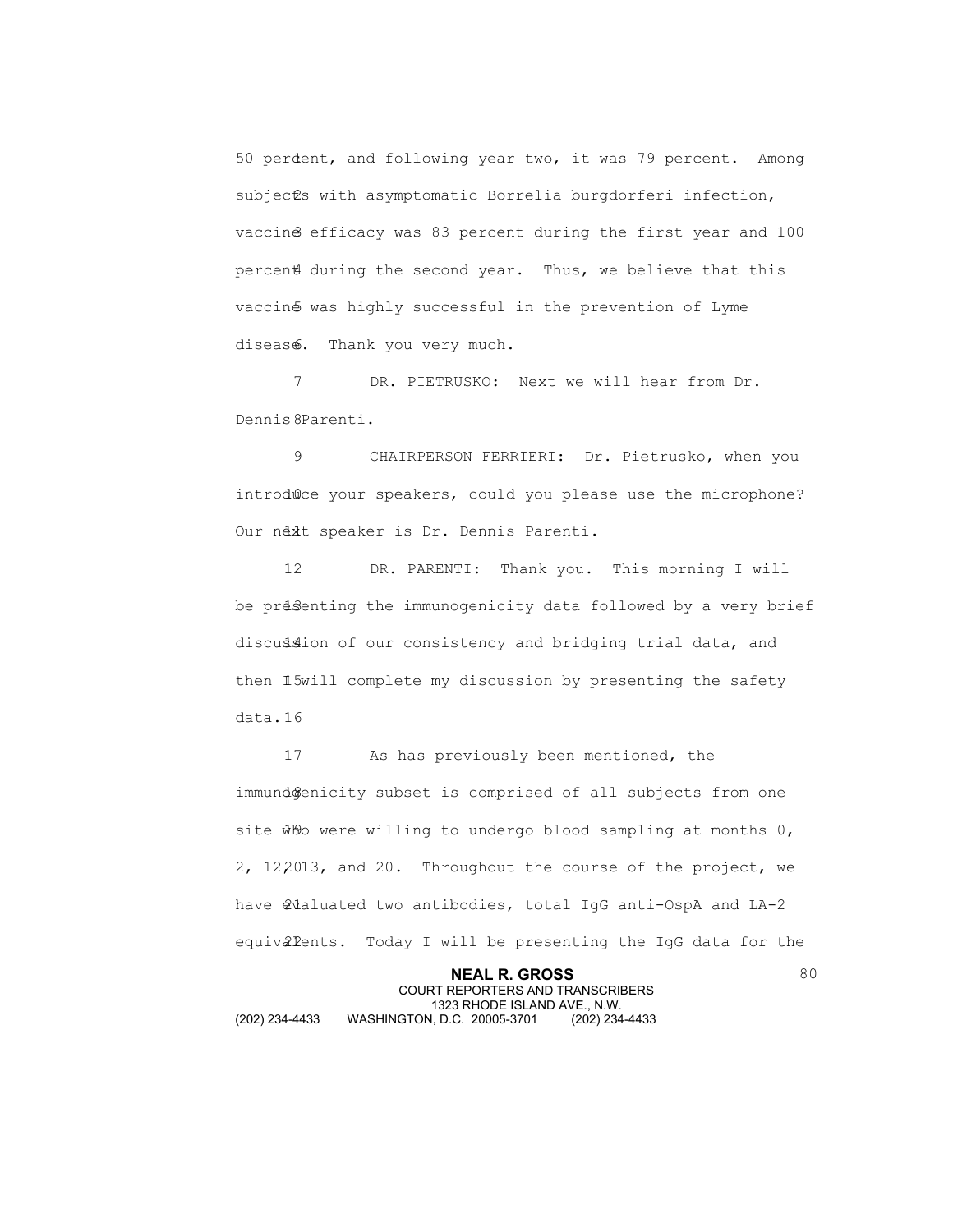according-to-protocol population for subjects with evaluable data. 2

 This next slide presents the sero positivity 3 rates and GMTs of IgG anti-OspA in subjects who were sero negative at baseline. Sero positivity was defined as having a titer direater than the cut-off of the assay of 20 ELISA units per ml.7 As you can see, at month two 98 percent of the subjects were sero positive with a GMT of  $1,227$ . At month  $12$ , as expected, the titers had declined. But at month 13, one month lafter the third dose, all the subjects were sero positive and they had attained a titer of  $6,005$ . am going to skip down to month 24 here, which is one year after 16he third dose. At that time, you can see that 98 percent of the subjects are still sero positive with a GMT of 1,324,15which is virtually identical to that which was obtained at month two, one month after the second dose.

17 This next slide is a reverse cumulative curve of month two IqG titers from three different subsets. The 20 vaccine failures from year one are in blue. The yellow line represents the subjects whose GMTs I just described for you. This 24 the immunogenicity controls from the one center. The third 2Pine in orange represents subjects who were considered

**NEAL R. GROSS** COURT REPORTERS AND TRANSCRIBERS 1323 RHODE ISLAND AVE., N.W. (202) 234-4433 WASHINGTON, D.C. 20005-3701 (202) 234-4433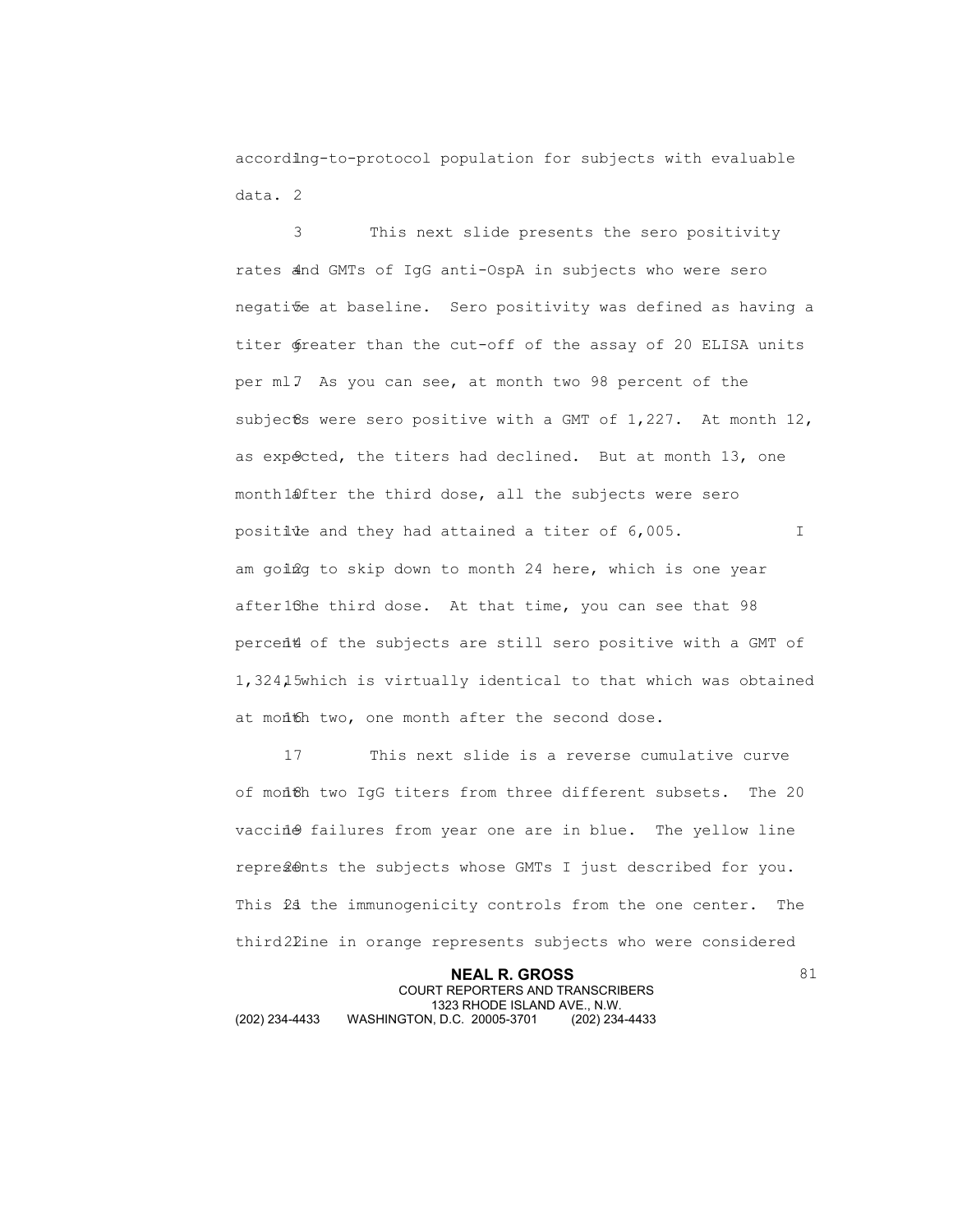non-cases. These were subjects who were evaluated for suspect Lyme disease but not found to be cases during the study.

As you can see, the non-cases in orange and the immunogenicity subset in yellow have virtually identical  $curves$   $5$  suggesting that the immunogenicity subset is representative of the entire study population. The other point that I would like to bring out is that the vaccine failur&s here in blue are obviously different than these other two groups.

10 In summary, there was a high degree of protedtion in year two which was associated with higher titers which liere attained after three doses. The year one vaccine failuies, as I have pointed out, have significantly lower titers4than the controls. And at month 24, the titers were essentially equal to those attained at month two.

16 Before leaving the immunogenicity portion of my talk,  $1\mathbb{I}$  would like to point out that we have ongoing and some recentlBy completed studies which specifically address the issue 10f alternative schedules, which would allow for increased flexibility and help to address the issue of seasoffality. I have brought data on these studies and reverse cumulative curves if the committee would like to see those

**NEAL R. GROSS** COURT REPORTERS AND TRANSCRIBERS 1323 RHODE ISLAND AVE., N.W. (202) 234-4433 WASHINGTON, D.C. 20005-3701 (202) 234-4433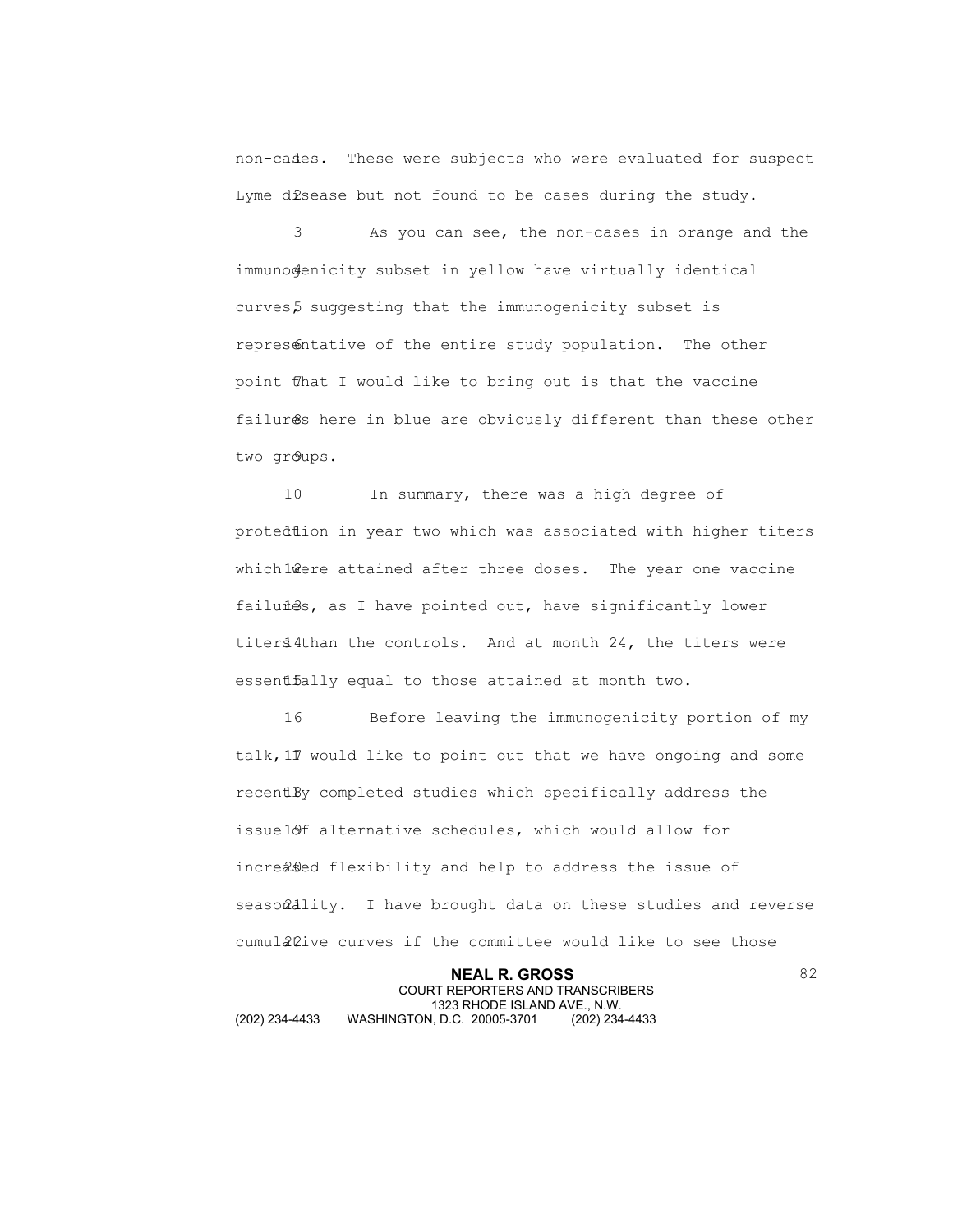during 1the question and answer period.

 I would now like to briefly discuss our process 2 scale effort. A clinical lot utilizing a 20 liter fermentation scale and a 2 liter purification scale was used in the 5Lyme 008 or pivotal efficacy trial. In study line  $14$ , pilot Lots consisting of a 20 liter fermentation scale and a 20 liter purification process were found to be consistent and equivaBency was shown between these lots and the clinical lots. 9So on line  $14$ , we created a bridge between these two. In line  $19$  -- I am sorry, the process was subsequently increased to 75 liters for commercial use, and in study line 19, wé 2showed that those lots were consistent and again equivalent to the pilot lot studies. So in essence we have made an indirect bridge from commercial back to the clinical efficaby material.

 I would like to switch now from immunogenicity 16 and to 7present the safety component. The Lyme safety data base d&nsists of data from the solicited Reacto Card population with all unsolicited events in year one. During year two, we collected medical conditions requiring a subspedialist evaluation. And during the entire study, including a four-month extension, we collected data on all

**NEAL R. GROSS** COURT REPORTERS AND TRANSCRIBERS 1323 RHODE ISLAND AVE., N.W. (202) 234-4433 WASHINGTON, D.C. 20005-3701 (202) 234-4433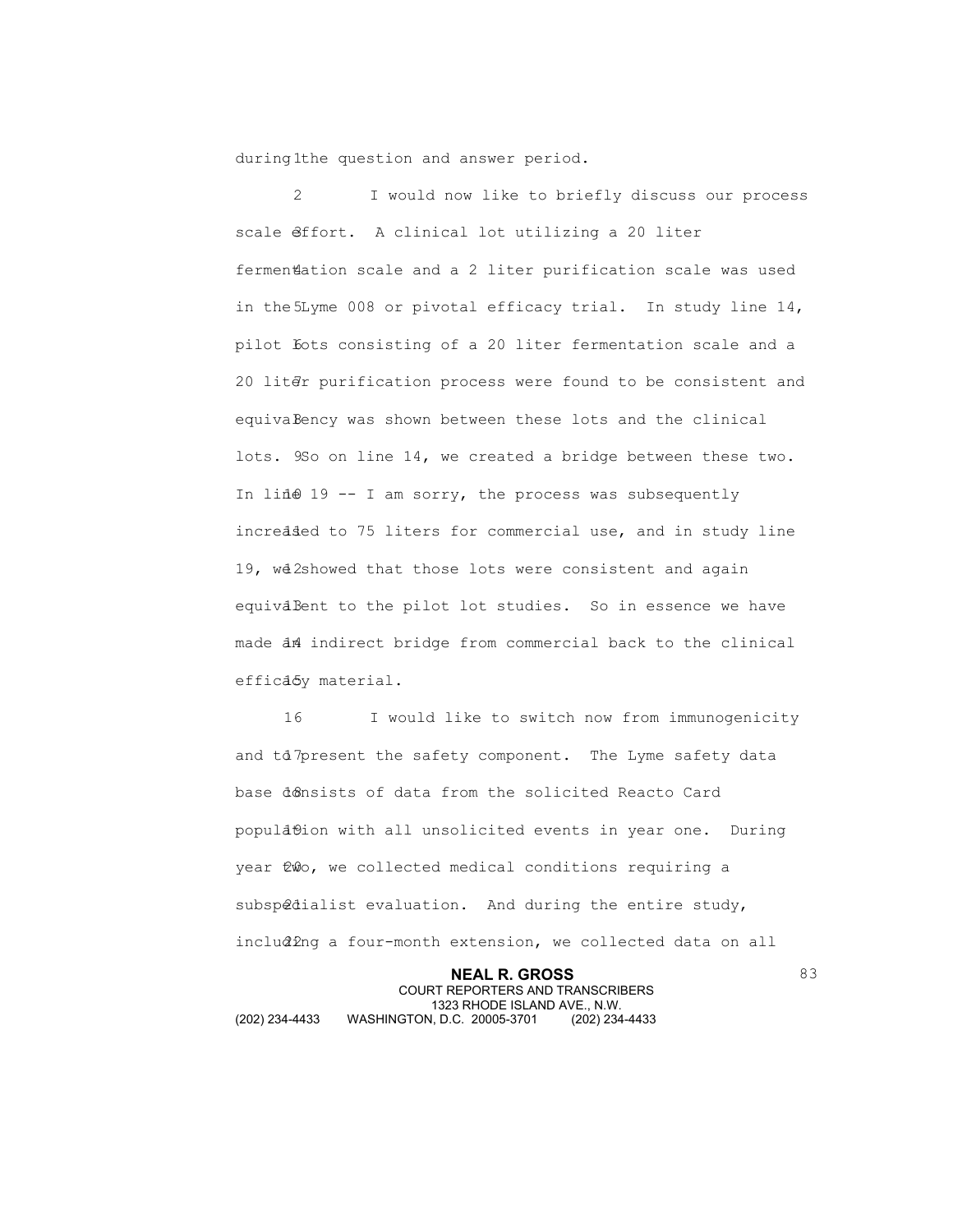serious adverse events or SAEs.

 SAEs were defined as any event which was fatal, 2 life-tBreatening, disabling, resulted in hospitalization -and I should add that that included outpatient or one-day surger -- any condition which was associated with a congen&tal abnormality, with cancer, or just in the opinion of the investigator was a significant hazard. I should also add that w& had asked that pregnancies and subjects who developed arthri $\theta$ is or arthralgia lasting more than 30 days in duration be considered as SAEs for the purpose of tracking these event<sub>31</sub>

12 Again the solicited reactogenicity population consisted of 938 subjects at one site and they filled out diary 1dards on the day of and for three days following each vaccination. We specifically solicited for the symptoms of redness, soreness, and swelling and for general symptoms of arthrallgia, fatigue, headache, rash, and fever.

18 The data that I am going to be presenting is the intention-to-treat data or population. It is almost ident20al to the according-to-protocol data which is in your briefling document. As you can see, there is a statistically highef2incidence of local injection site reactions in the

**NEAL R. GROSS** COURT REPORTERS AND TRANSCRIBERS 1323 RHODE ISLAND AVE., N.W. (202) 234-4433 WASHINGTON, D.C. 20005-3701 (202) 234-4433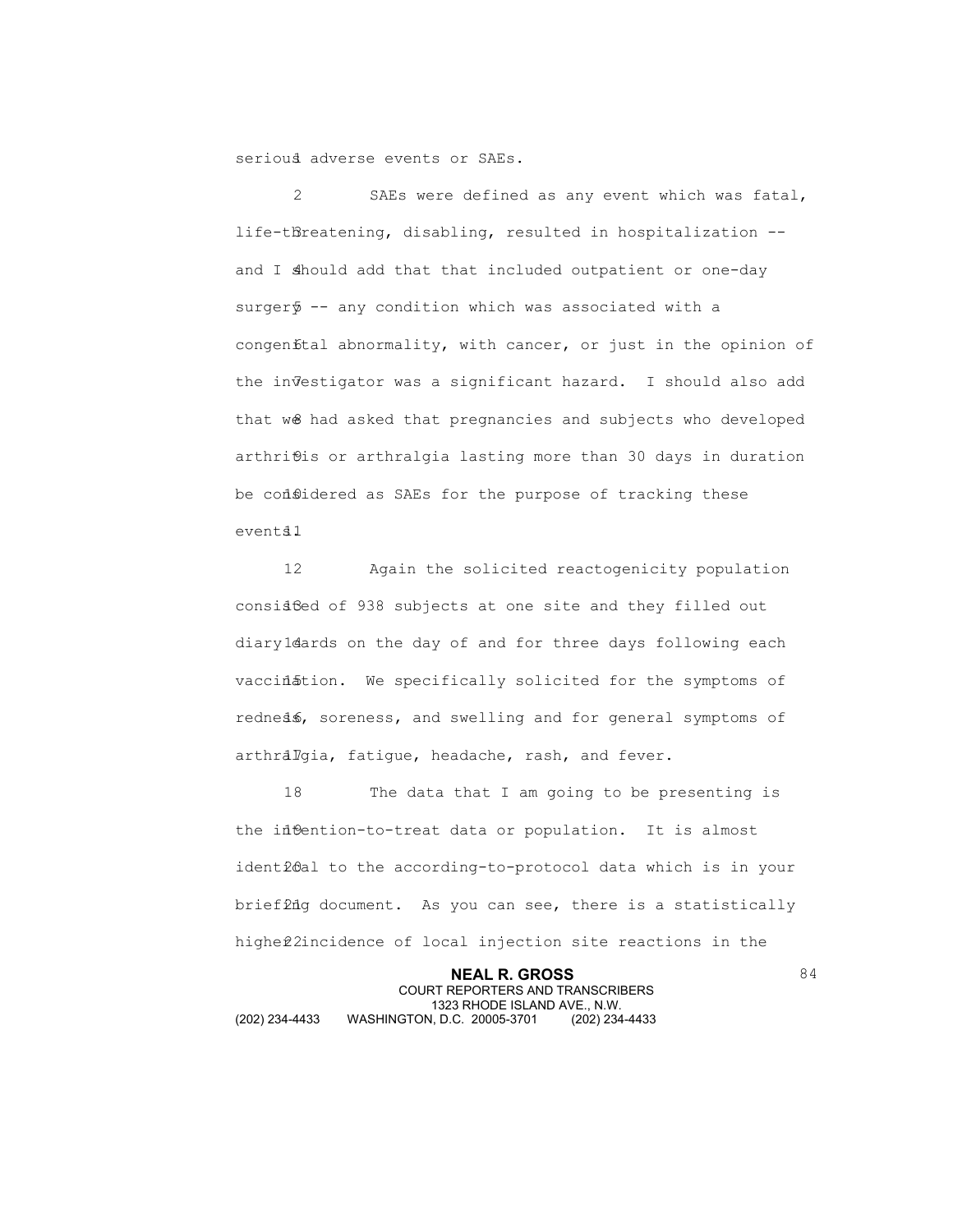vaccind group as expected. For the general symptoms of arthralgia, fatigue, and rash, there was a statistically higher 3rate in the vaccine group, but that was not true of the events 4of headache or fever. I should mention that the vast majority of these events were mild to moderate in severity, and the median duration of these events was two days.

7 1 If we next turn our attention to the frequent unsoli&ited events occurring within 30 days of vaccination from the entire study cohort. You will see here also that there  $logas$  a higher incidence of local injection site reactions in the lvaccine group and also a higher incidence of frequent events 2of myalgia, fever, and flu-like symptoms of fever,  $chill3,$  and myalgia. You will also note that there was a higher 4incidence of rash in this population as well. I should note flbat the incidence of arthralgia, which was significantly higheit6in the solicited diary card group was not significant in this particular population.

18 Moving from early events to late events, that is, those that occurred more than 30 days after vaccination. You w2D1 see that there was no difference in the incidence or naturelof these events. There was no statistical difference for fiequent adverse events, frequent being defined as those

**NEAL R. GROSS** COURT REPORTERS AND TRANSCRIBERS 1323 RHODE ISLAND AVE., N.W. (202) 234-4433 WASHINGTON, D.C. 20005-3701 (202) 234-4433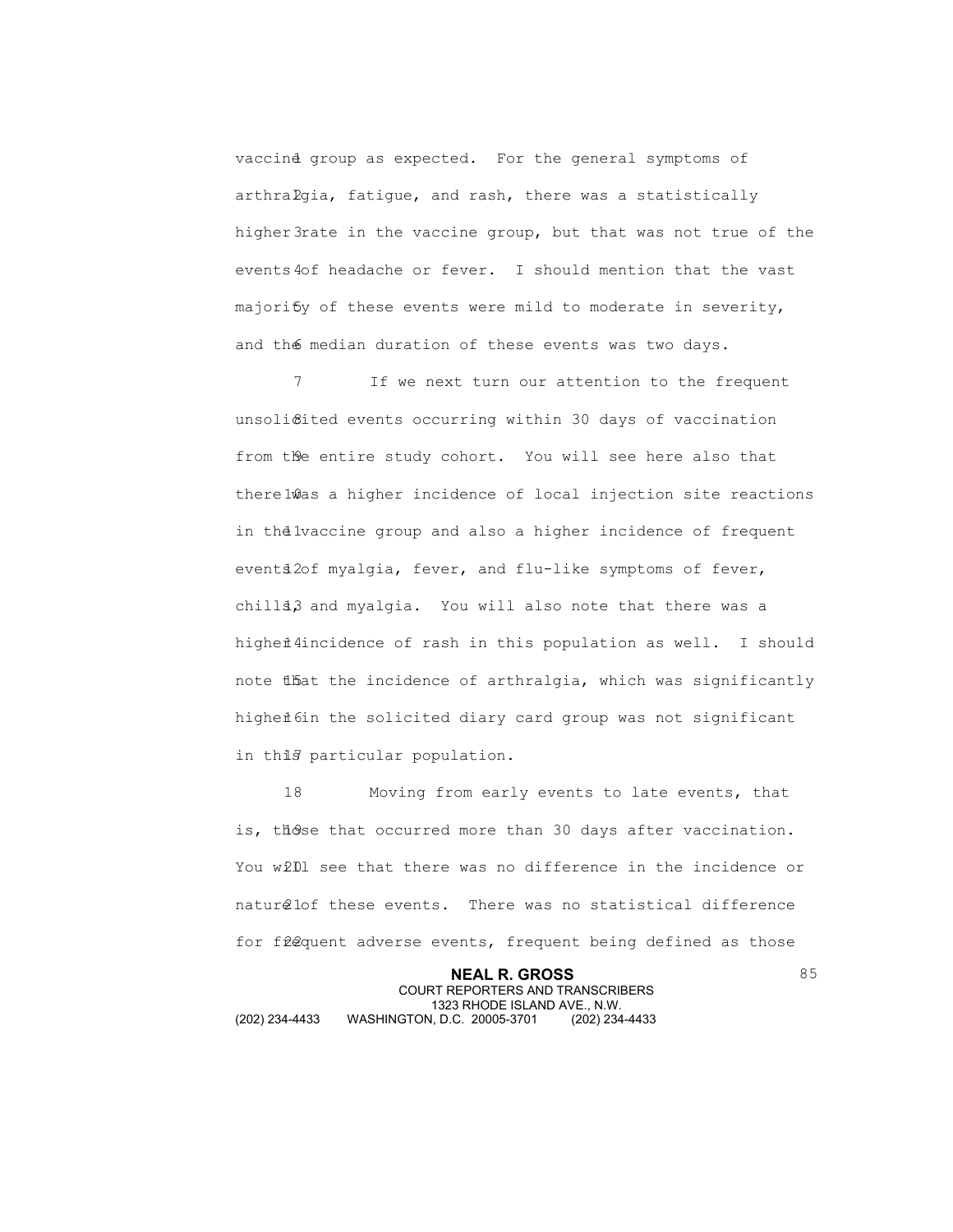that odcurred with an incidence of greater than 1 percent. And there was also no statistical difference for late events as anaByzed by body system.

 As recommended by the committee, we collected 4 24 months of safety data. For serious adverse events, there were almost equal numbers of subjects, 581 vaccinees and 586 placebo subjects who reported SAEs. Although the number of SAEs reported is large, I would just like to remind you that again this included events such as outpatient surgeries, pregnancies, and this arthritis/arthralgia category of data that we had additionally requested. I would also mention that the number of SAEs is independent of attribution. The nature and incidence of these events were similar between the two groups4 There were, again, no differences by body system, and an equal number of subjects experienced serious adverse events that were deemed either related or possibly related.

17 There were also no episodes of immediate hypersensitivity in the vaccine group. We noted no unusual patteins of adverse events, and there were no deaths that were attributable to the vaccine.

21 We felt it was very important to investigate whether subjects with previous Lyme disease were at any

**NEAL R. GROSS** COURT REPORTERS AND TRANSCRIBERS 1323 RHODE ISLAND AVE., N.W. (202) 234-4433 WASHINGTON, D.C. 20005-3701 (202) 234-4433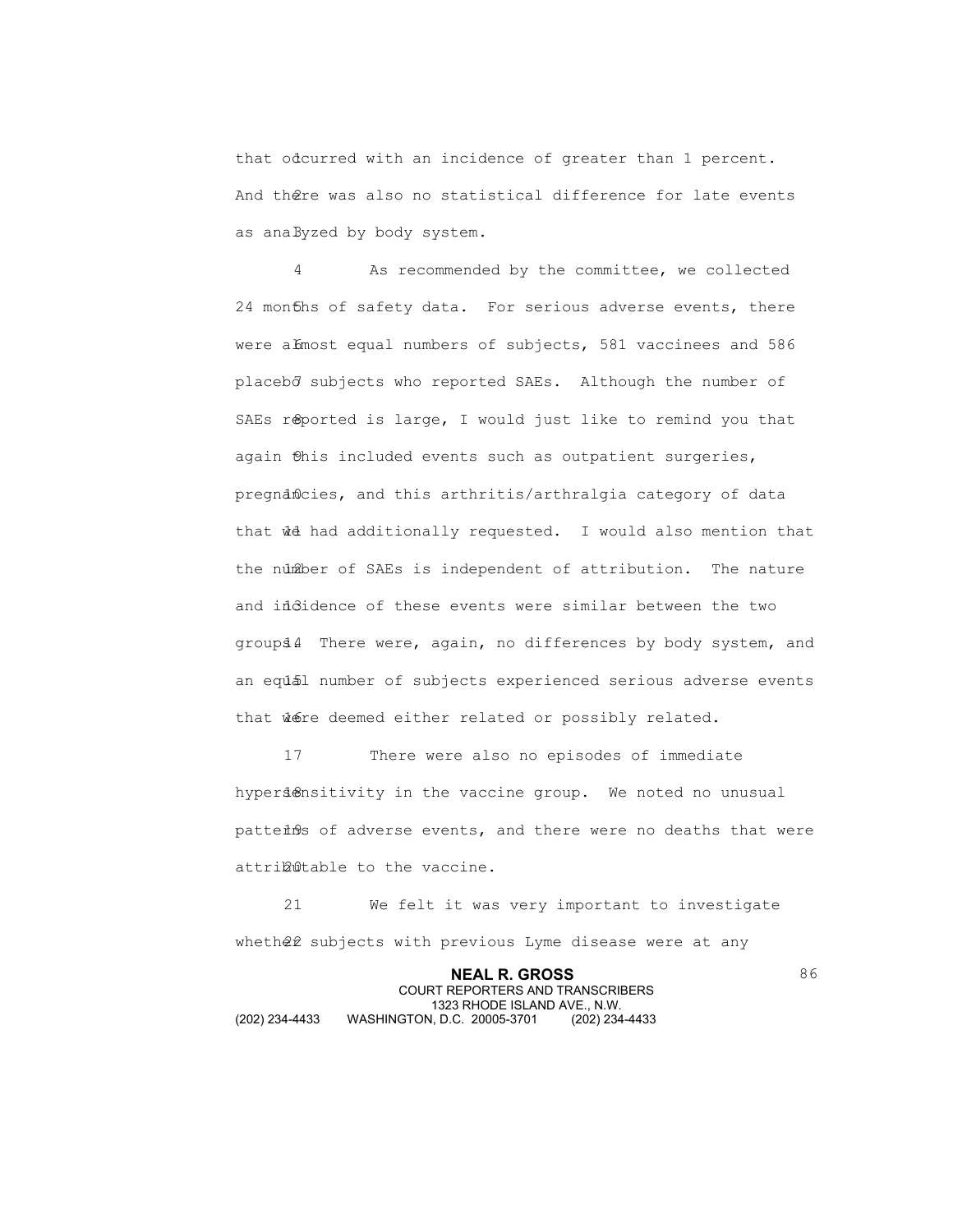increased risk for adverse events and we addressed this in two ways. 2We identified a subset of subjects who had a selfreported history of Lyme disease and compared their adverse events 4to their counterparts in the same treatment group who did nof have such a history. We also performed the same analysis by evaluating subjects who had a positive Western blot af baseline and again comparing their adverse events from the same treatment group to a population whose Western blot was negative at baseline. The results of this analysis indicate that vaccine and placebo recipients who had a selfreported history of Lyme disease reported more frequent AE's than  $d\hat{u}$  piects who did not. And just to paraphrase this, again, 13 subjects with previous Lyme disease, whether they were in the 4vaccine group or the placebo group, reported a higher rate d5 adverse events. The interesting thing to note is that they included multiple body systems including GI and psychiatric and other body systems as well.

18 When we look at subjects with a more objective criteiBa of having a positive baseline Western blot, vaccinees who webe positive at baseline experienced adverse events with a simillar frequency as those who had a negative Western blot.

22 At this time, I would like to return to the

**NEAL R. GROSS** COURT REPORTERS AND TRANSCRIBERS 1323 RHODE ISLAND AVE., N.W. (202) 234-4433 WASHINGTON, D.C. 20005-3701 (202) 234-4433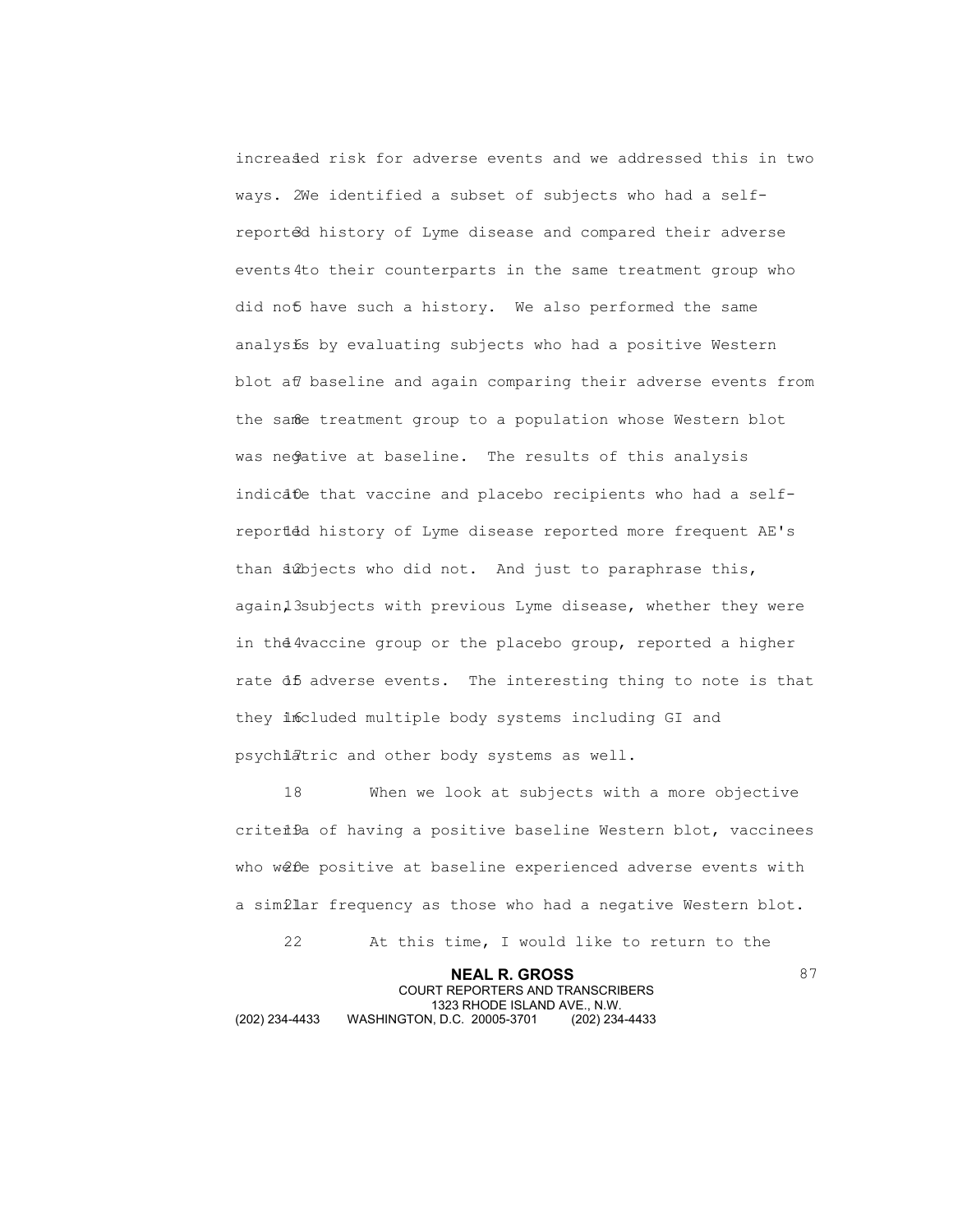three theoretical concerns which had been mentioned earlier. These 2oncerns have been around since the inception of the concept of vaccination with OspA and have been previously discussed both with the agency and at the advisory committee. I would like to review these concerns since our pivotal effica6y trial was specifically designed to address these issues7 The three concerns are whether vaccination would exacerbate Borrelia burgdorferi induced pathology, whether vaccination altered or attenuated the disease manifestations, or whether vaccination would induce an autoimmune arthropathy.

11 Let me address these one by one. Let me start by addfessing the issue of exacerbation of Borrelia burgddßferi induced pathology. In a Phase II study conducted at Yald, patients who had previously well-diagnosed Lyme disease were vaccinated and monitored for adverse events. The study 1demonstrated that there was no evidence that the vaccindes activated their previous Lyme disease symptoms, and there  $logas$  no evidence that they developed Lyme-like pathology. In Lyme 008 again, I just recently discussed with you that subjects who had a positive Western blot at baseline were not at anglrisk of either early or late adverse events.

22 The second issue is whether or not vaccination

**NEAL R. GROSS** COURT REPORTERS AND TRANSCRIBERS 1323 RHODE ISLAND AVE., N.W. (202) 234-4433 WASHINGTON, D.C. 20005-3701 (202) 234-4433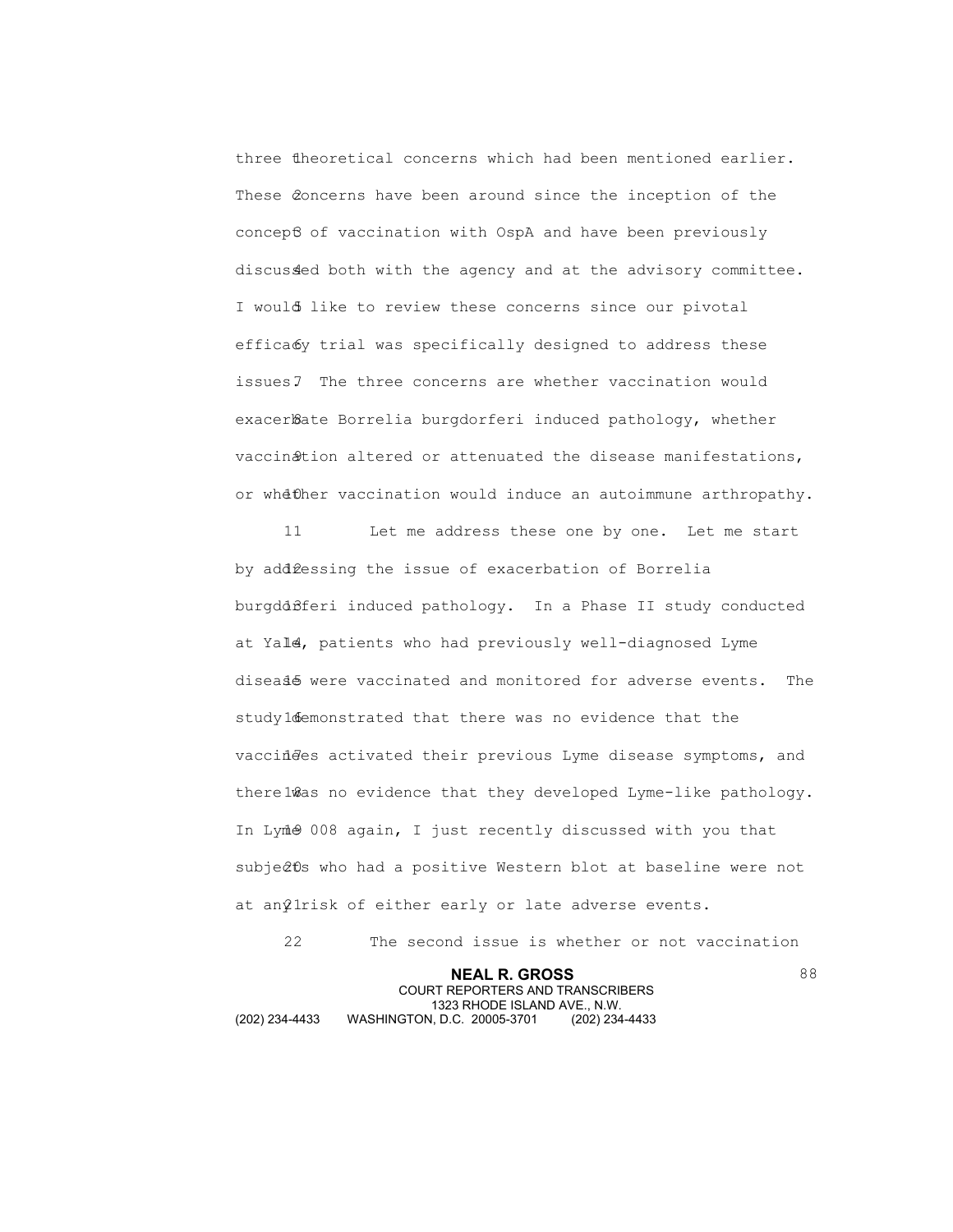may alfler or attenuate disease. You have just recently heard from D2. Steere that there was no difference in the presentation of Lyme disease or the duration of erythema migrans in the vaccine group and that there was no increase in the indidence of asymptomatic infection. In fact, it was fairly 6 protective against that particular entity. And again there Was no effect of vaccination on the onset of disease nor did it 8increase late Lyme disease manifestations.

9 The third issue is whether or not vaccination would 10nduce an autoimmune arthropathy. Again, it has been well known that Lyme disease patients rarely develop a chronic treatment resistant arthropathy associated with HLA DR4 or DR2 and that these subjects are somewhat unique in that they generate measurable anti-OspA titers. So the question that has béen around for a long time is does anti-OspA cross-react with dm6dogenous synovial proteins leading to an inflammatory arthriflis in a small percentage of genetically predisposed patients. At this time, I am not going to answer this question right away, but I will ask Dr. Steere to discuss some recent Olaboratory work in this area.

21 DR. STEERE: Thank you. I have had a long interest in the study of Lyme arthritis. Particularly

**NEAL R. GROSS** COURT REPORTERS AND TRANSCRIBERS 1323 RHODE ISLAND AVE., N.W. (202) 234-4433 WASHINGTON, D.C. 20005-3701 (202) 234-4433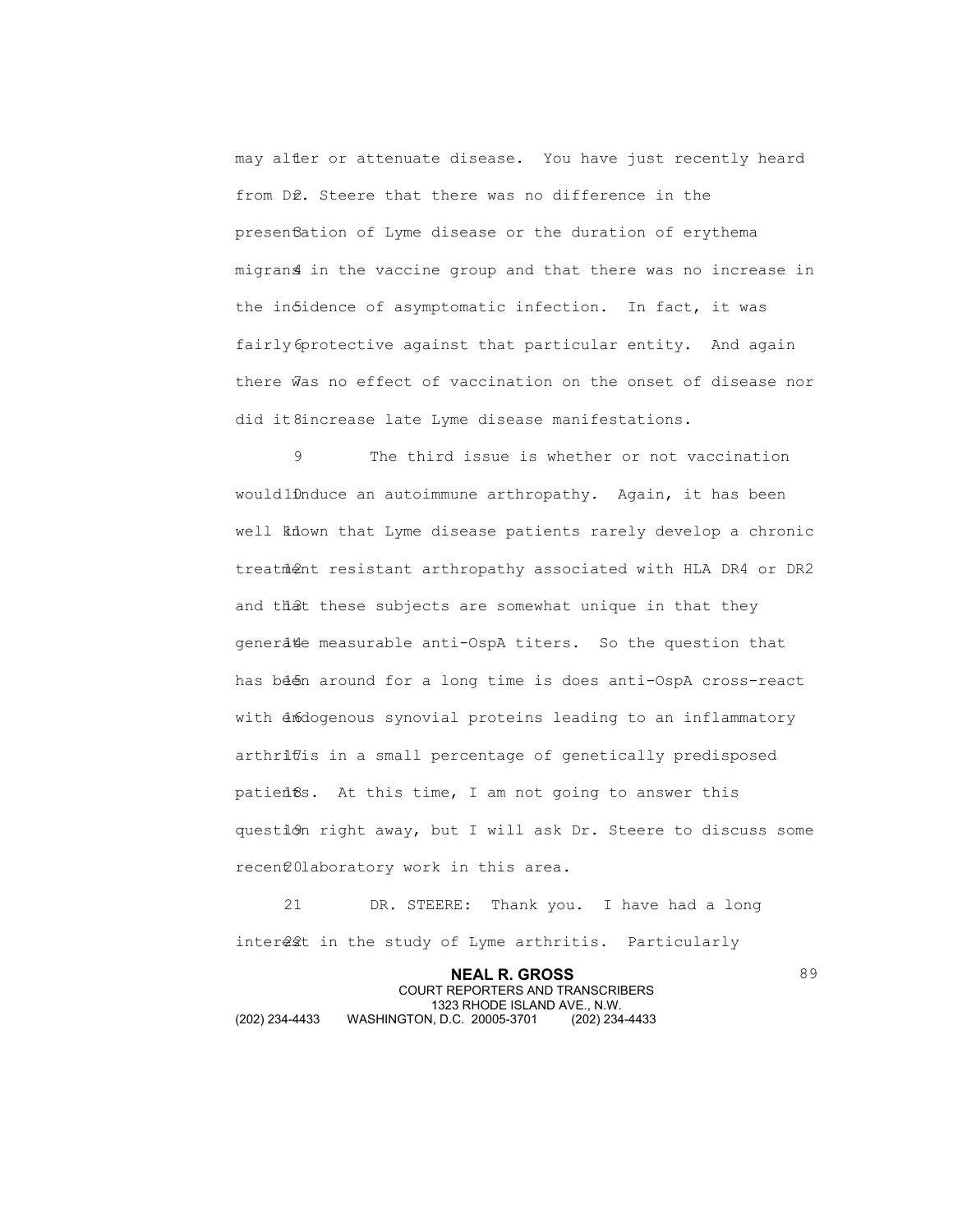puzzling has been the observation that a small percentage of patients with Lyme arthritis have persistent joint inflammation most commonly affecting a knee after prolonged courses of antibiotic therapy. In rare instances, this joint inflammation may persist for more than one year after antibiotic treatment. We have called this chronic treatment resistant Lyme arthritis. 7

8 In our experience, such patients have negative tests for Borrelia burgdorferi DNA and joint fluid after antibi $\theta$ tic therapy, suggesting that joint inflammation may persist after the apparent eradication of the spirochete from the jd2nt with antibiotic treatment. We have identified immund@enetic and immune markers in patients with treatment resistant Lyme arthritis. These include an increased frequency of alleles associated with severe rheumatoid arthritis, particularly HLA DR-beta 10401 alleles. In addition, in a recent study of 32 patients with Lyme arthritis, the only significant difference between treatment responsive or treatment resistant patients was in reactivity with dominant epitopes of outer surface protein A. In these patients, OspA reactive T cells in the joints produced prima£2ly interferon gamma and a pro-inflammatory response was

**NEAL R. GROSS** COURT REPORTERS AND TRANSCRIBERS 1323 RHODE ISLAND AVE., N.W. (202) 234-4433 WASHINGTON, D.C. 20005-3701 (202) 234-4433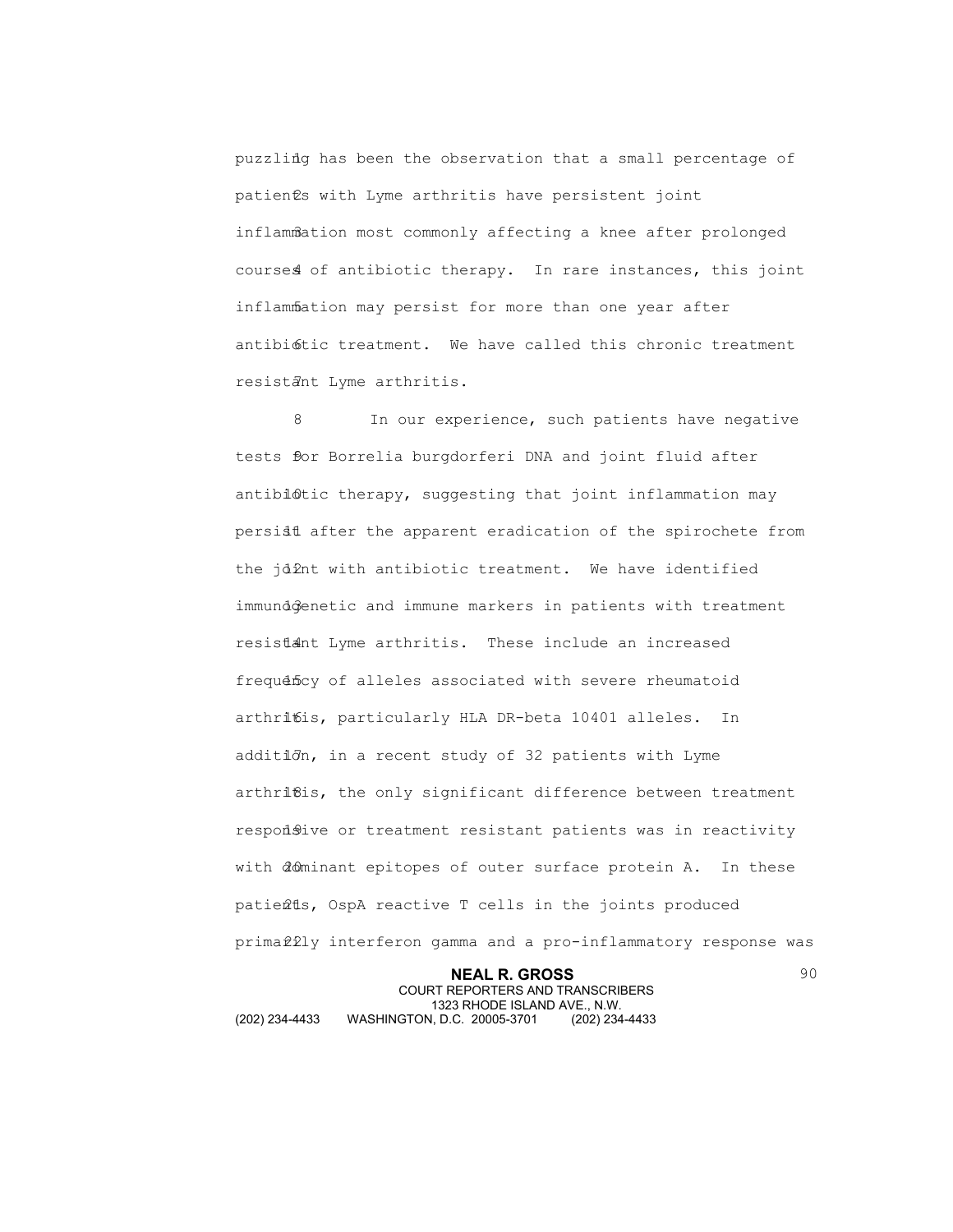dominant in the joint.

2 We have considered whether chronic treatment resistant Lyme arthritis results from persistent infection in a protected niche in the joint or from the development of autoimmune phenomena within the joint. Our recent studies give a Gpotential biologic mechanism in support of the autoimmune hypothesis. We identified that the dominant epitop& of OspA presented by the 0401 molecule is located within 9amino acids 165 to 173 of OspA. A homology search and binding algorithm identified only human lymphocyte function associated antigen as a candidate autoantigen. LFA-1 induced T helper reactivity in most patients tested with treatment resistant Lyme arthritis, but it did not induce activity in those luith other forms of chronic inflammatory arthritis. Molecular mimicry between this dominant OspA epitope and LFA-1 would lprovide an explanation for persistent joint inflammation after 1the apparent eradication of the spirochete from the joint 100ith antibiotic therapy. The question is  $w$ heth $d\theta$  this potential for an autoimmune response within the localized pro-inflammatory milieu of the joint would ever be duplicated in vaccinated subjects. As part of the 008 vaccine study 22we did cellular immune testing in two subgroups of

**NEAL R. GROSS** COURT REPORTERS AND TRANSCRIBERS 1323 RHODE ISLAND AVE., N.W. (202) 234-4433 WASHINGTON, D.C. 20005-3701 (202) 234-4433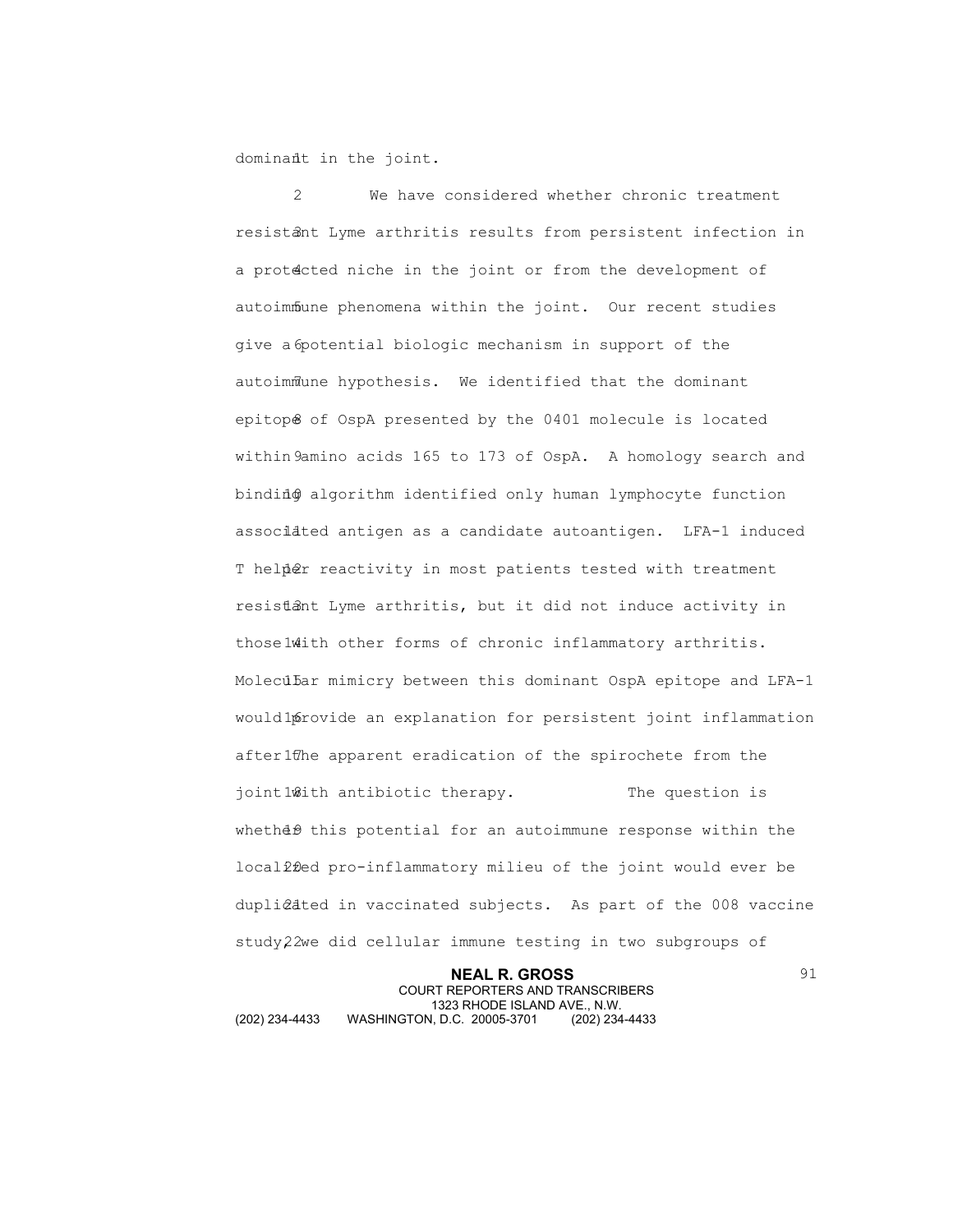subjects. One was 100 consecutive subjects from one site. They were not selected because of symptoms. In these subjects, the T cells were obtained two weeks after the third injection at the time of the maximal recall response. The other group was 12 subjects in the entire study population with umexplained arthritis or tendinitis following injections in whom cells were sent for study at the time of symptoms. Howeveß, in all subjects, the cells were frozen and testing was not done until after the code was broken to maintain blinding of the study.

11 After the end-date of the study, we learned that 42 of the 100 subjects had received vaccine and 53 had been 4Bven placebo. Enough viable cells were available to do testing in 41 of the 47 vaccine recipients and in 44 of the 53 placebo recipients. In these subjects, T cell responses were determined to whole unlipidated OspA -- in fact, I would undersdore that the preparation we used for this was unlipidated OspA, because one is wanting to see the T cell antiganic response without a mitogen response -- and to synthetic OspA peptides by proliferation assay. In addition, the supernatant fluids from these cultures were analyzed for Interferon gamma and IL-4 production by ELISA. To date, this

**NEAL R. GROSS** COURT REPORTERS AND TRANSCRIBERS 1323 RHODE ISLAND AVE., N.W. (202) 234-4433 WASHINGTON, D.C. 20005-3701 (202) 234-4433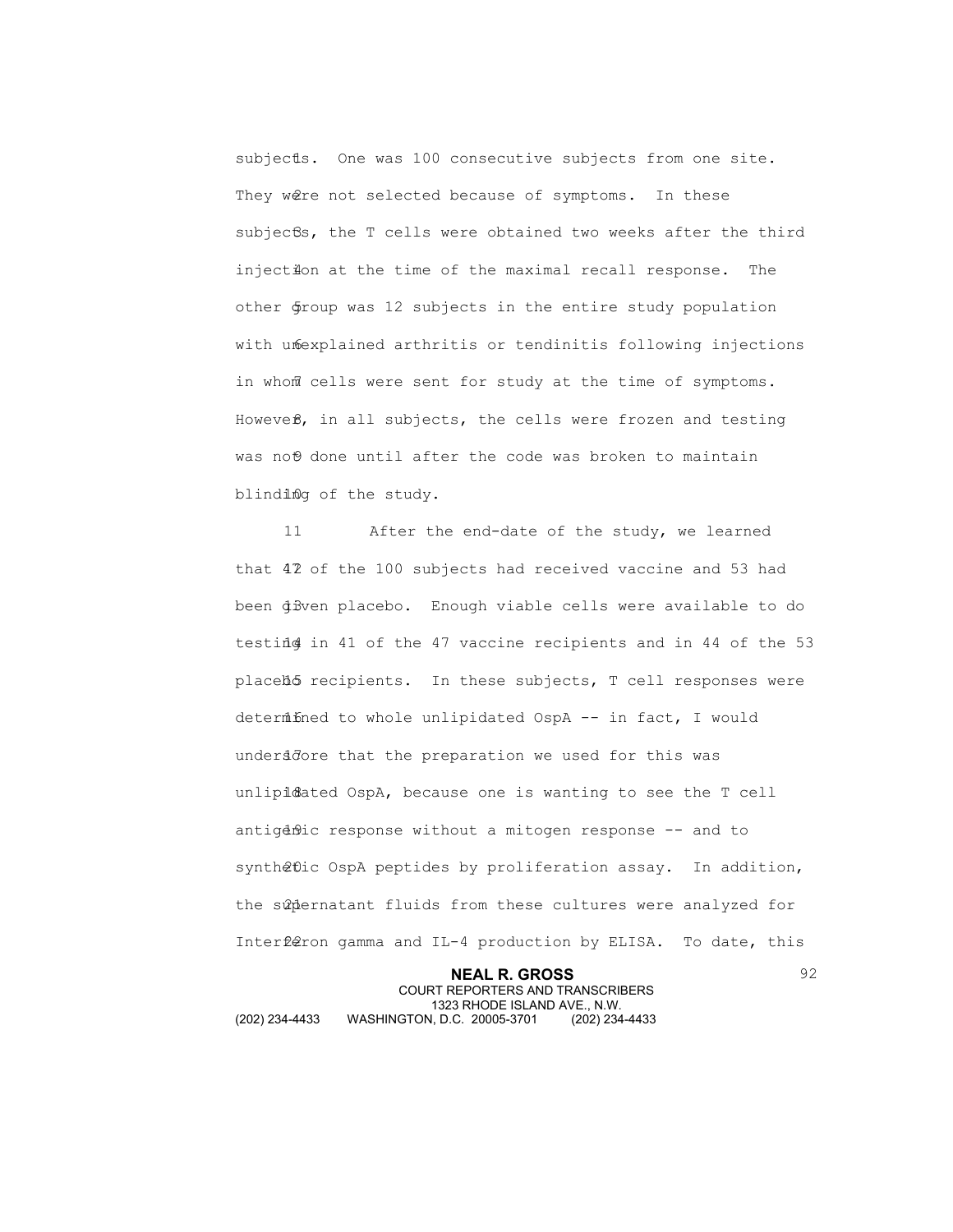work has been completed in 39 vaccine and 24 placebo recipients. In addition, HLA typing has been completed in 40 vaccinated subjects. Thus, work has not yet been completed in all placebo recipients.

5 As shown in this figure, the magnitude of the T cell résponses were usually quite low, both by proliferation assay shown here and by Interferon gamma production shown here. 8Nevertheless, I think that these responses are real becaus $\Theta$  greater mean responses are seen with the dominant epitopes of OspA, both by proliferation and cytokine assays. In paiticular, let me point out peptide  $8$ , which is the one that dantains the cross-reactive sequence with human lymphdôyte function antigen. Interferon gamma production could like detected in only a few subjects, and only one subjed<sub>5</sub>, a vaccinee, produced high levels of Interferon gamma to peptbide 8. The value in that subject was off the scale shown 1Here. It was 2,317 nanograms per ml.

18 For presentation here, the subjects were groupd $\theta$  according to the presence of DR-4 or DR-11 alleles, which 20 orrelate with the greatest and least risk of chronic Lyme atthritis. Six subjects with 0401 or 0404 alleles or had these 2211eles, and they had a higher mean response to whole

**NEAL R. GROSS** COURT REPORTERS AND TRANSCRIBERS 1323 RHODE ISLAND AVE., N.W. (202) 234-4433 WASHINGTON, D.C. 20005-3701 (202) 234-4433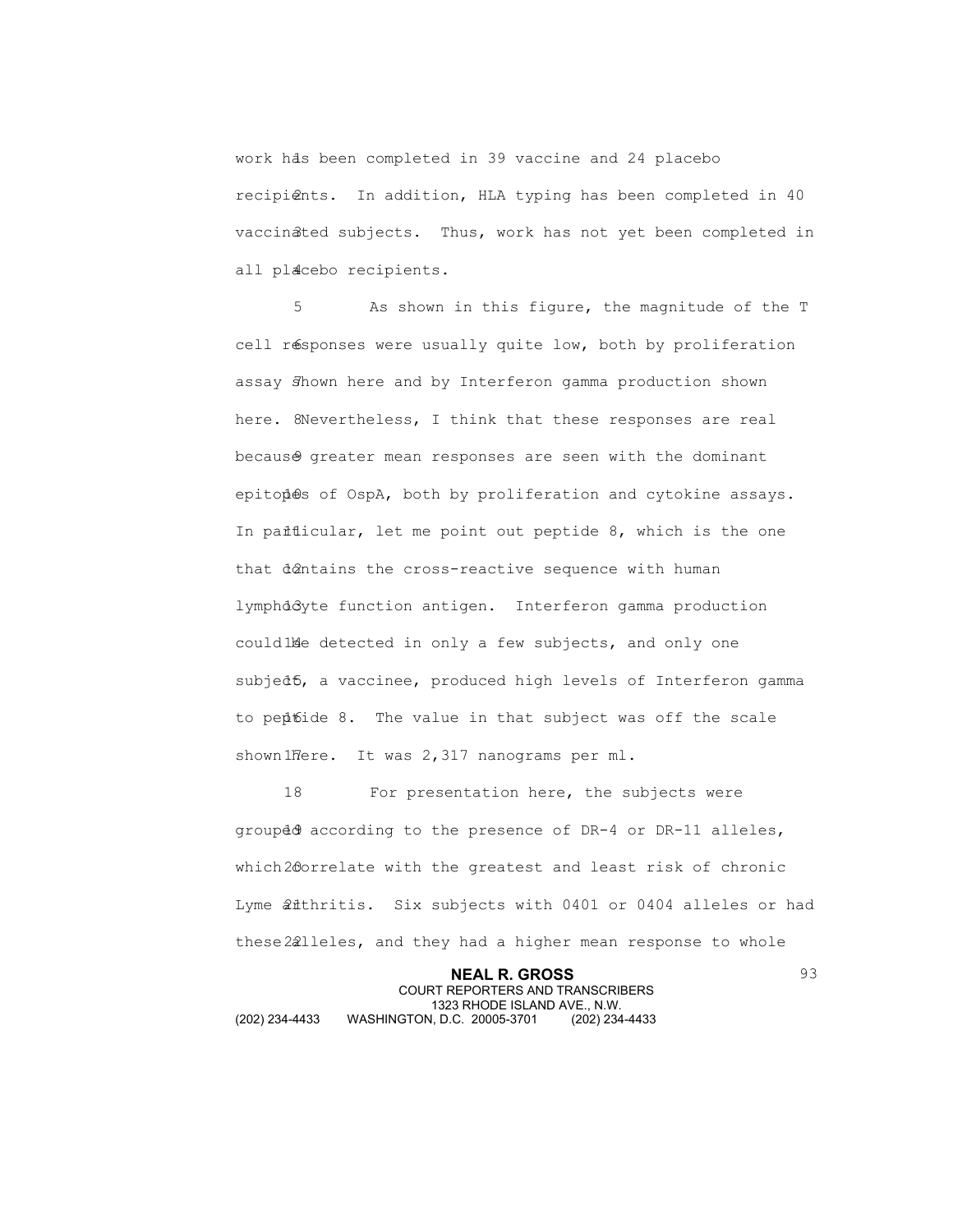OspA and to peptide 8 compared with the 34 subjects with the other alleles. Conversely, nine subjects had HLA DR-11 alleles, and they had significantly lower mean responses to OspA and to peptide 8 than did the subjects with other alleles.

 The T cell responses to OspA were then 6 correlated with clinical information about adverse reactions in the 8100 consecutive subjects from one site. Of the 41 vaccin@ recipients, 17 were reported to have had an adverse experience, most commonly pain at the injection site, compared with 21of the 53 placebo recipients. However, the magnitude of T dell response to OspA or to each of the OspA peptides was ndß significantly different according to the presence or absende of these clinical symptoms. However, one subject in the vacine group had a somewhat different clinical picture in that il he had pain in the left shoulder, elbow, and wrist for three lmonths following the second injection and paresthesias in that arm for 12 months. When this information was correlated with the laboratory findings, it was learned that she had the 0401 allele and that she was the one whose T cells produ $d\ddot{a}$ d high levels of Interferon gamma to peptide 8, the one with the cross-reactive sequence. However, she did receive

**NEAL R. GROSS** COURT REPORTERS AND TRANSCRIBERS 1323 RHODE ISLAND AVE., N.W. (202) 234-4433 WASHINGTON, D.C. 20005-3701 (202) 234-4433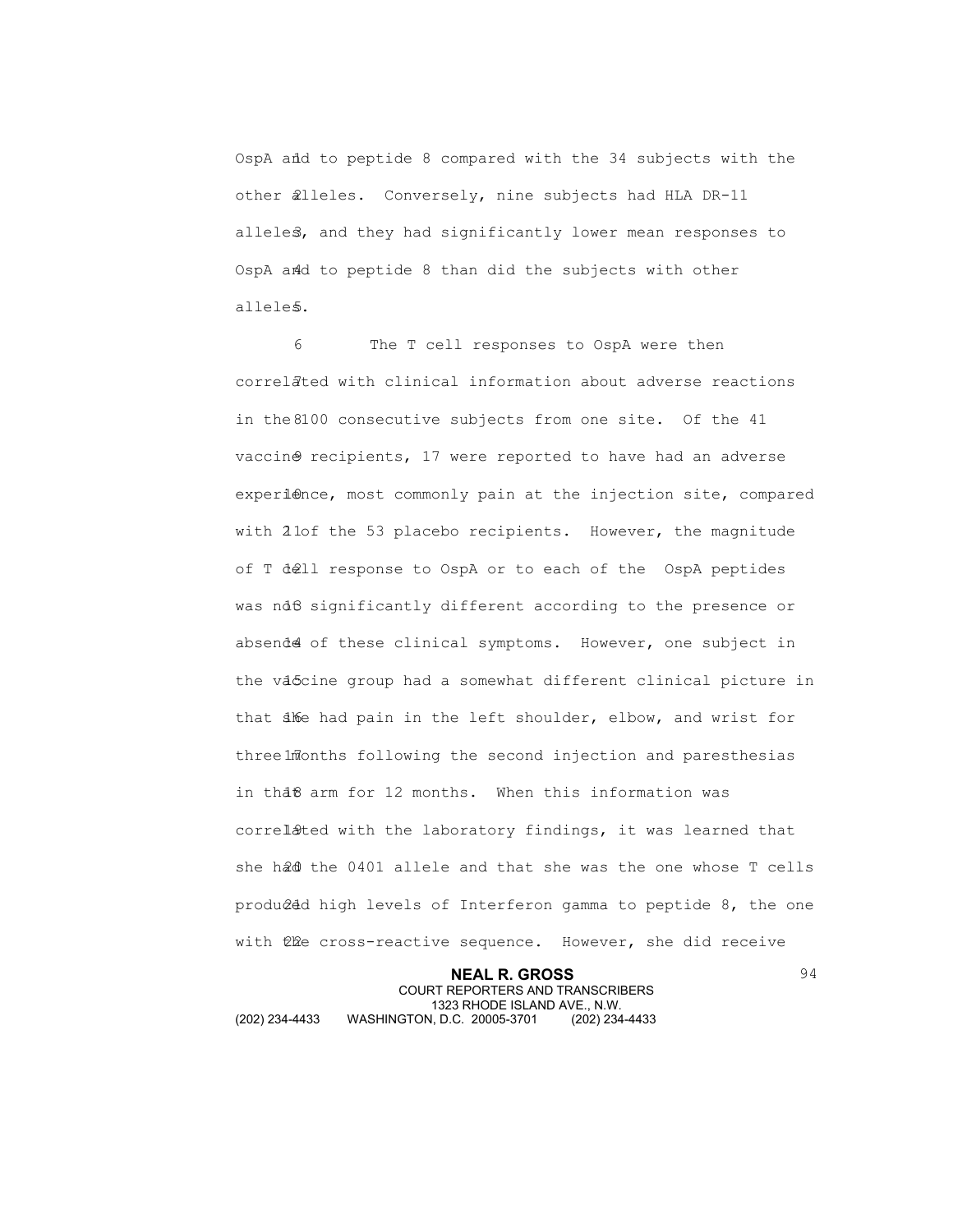the third injection and her joint symptoms did not recur and her pafesthesias did not worsen.

3 When the code was broken, it was learned that 12 sub $4$ ects in the vaccine group  $-$ - I am sorry, that the 12 subjects who had unexplained tendinitis or arthritis were evenly 6divided between the vaccine and placebo groups. Two subjects, one in each group, had arthritis or arthralgia and paresthesias after the first or second injection lasting throughout the subject. The subject in the vaccine group had the 0401 allele and T cell responses to peptide 8 with Interfidron gamma production. These laboratory tests have not yet béên completed in the placebo recipients.

 In summary, Borrelia burgdorferi infection of 13 the joint may lead to autoimmune arthritis in genetically susceptible individuals apparently because of molecular mimicity between the dominant T cell epitope of OspA and human lymphddyte function antigen 1 within the pro-inflammatory cytokine milieu of the joint. Would such conditions ever be duplidated in vaccinated subjects? In the 008 study, no patte $\ell$ n of vaccine-induced rheumatologic symptoms could be discefied by comparison of the vaccine in placebo groups. However, with laboratory markers including HLA typing and OspA

**NEAL R. GROSS** COURT REPORTERS AND TRANSCRIBERS 1323 RHODE ISLAND AVE., N.W. (202) 234-4433 WASHINGTON, D.C. 20005-3701 (202) 234-4433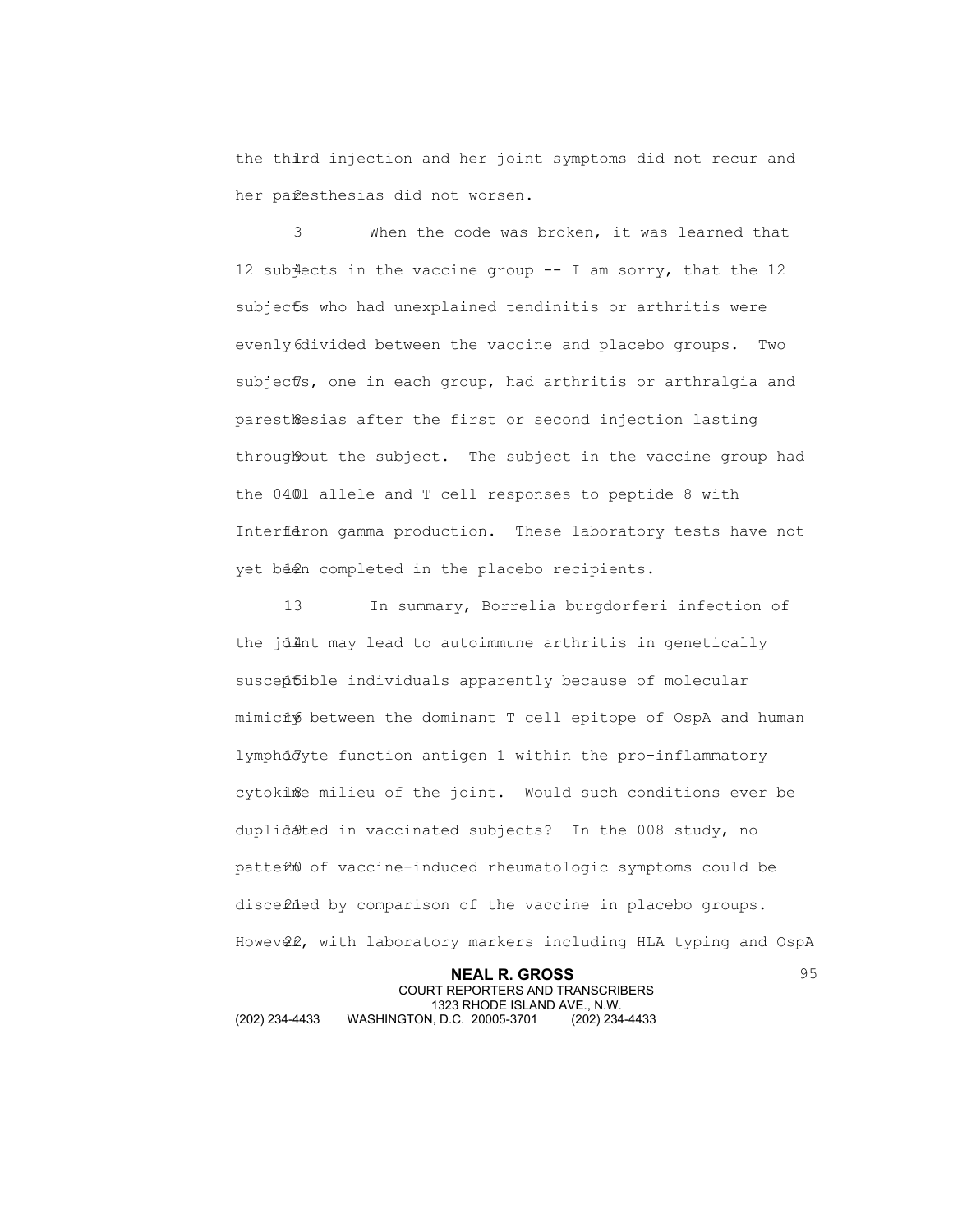epitopa mapping, two subjects were identified who had the 0401 allele 2and T cell reactivity with peptide 8 resulting in gamma Interferon production, and both had joint pain and parestMesias lasting for months. If OspA vaccination induces joint Symptoms, the clinical picture based on these two subjects may be one of self-limited arthritis, arthralgia, or paresthesias. Moreover, if OspA vaccination induces joint symptoms, it must be a rare phenomenon, much rarer than the geneti $\Theta$  susceptibility itself. Thank you.

10 DR. PARENTI: As I mentioned previously, we addressed these issues in our study design, and we addressed them pleospectively along with our DSMB, and I would like to present some of that data.

14 In the first year after two doses, the DSMB reviewed those subjects who had developed arthritis or arthraligia within 30 days of injection and lasting more than 30 da $\sqrt{13}$ . The DSMB, after unblinding this by AE code, found that fliere was an equal distribution of the groups. At that point 19n time, they recommended that no further action need be taken 20nd that the study continue. So subjects were offered dose  $31$ 

22 The DSMB again reviewed this at the end of the

**NEAL R. GROSS** COURT REPORTERS AND TRANSCRIBERS 1323 RHODE ISLAND AVE., N.W. (202) 234-4433 WASHINGTON, D.C. 20005-3701 (202) 234-4433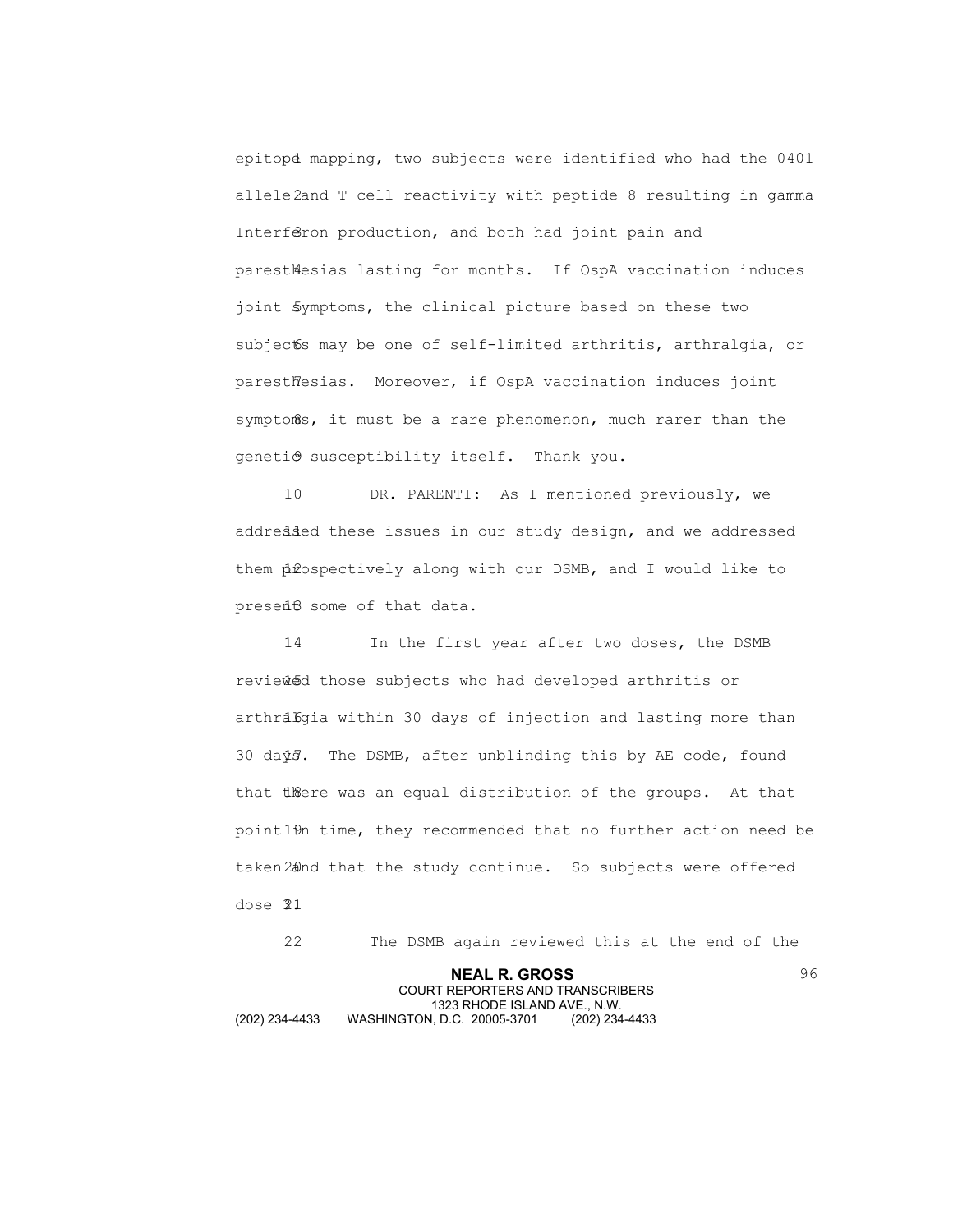study after it had been unblinded when they reviewed all the statisfical adverse event comparisons, and again concluded that there was no difference in the late onset of arthritis or arthralgia.

5 DR. FLEMING: Will you be showing us that last line -6 the data for that last line?

7 DR. PARENTI: The data from the last -- oh, yes. This was also addressed for a third time just prior to the placebo subjects receiving open label vaccine. So the study l $\beta$ ad been unblinded, but the DSMB members had not been unblinded to individual subjects, and the DSMB realized that it was 2very important to address this topic again before the placebo subjects got open label vaccine, otherwise we would lose dur control. So the DSMB created a subset of subjects of interest and they rerandomized them and their data were reevaluated in a blinded fashion by three DSMB members. The resulf 7again was that there was no statistical evidence for an inflammatory arthropathy.

19 The DSMB addressed this concern for yet a fourth Otime after reviewing the data that Dr. Steere has just presented, and once again found that there was no evidence of an autaimmune arthritis.

**NEAL R. GROSS** COURT REPORTERS AND TRANSCRIBERS 1323 RHODE ISLAND AVE., N.W. (202) 234-4433 WASHINGTON, D.C. 20005-3701 (202) 234-4433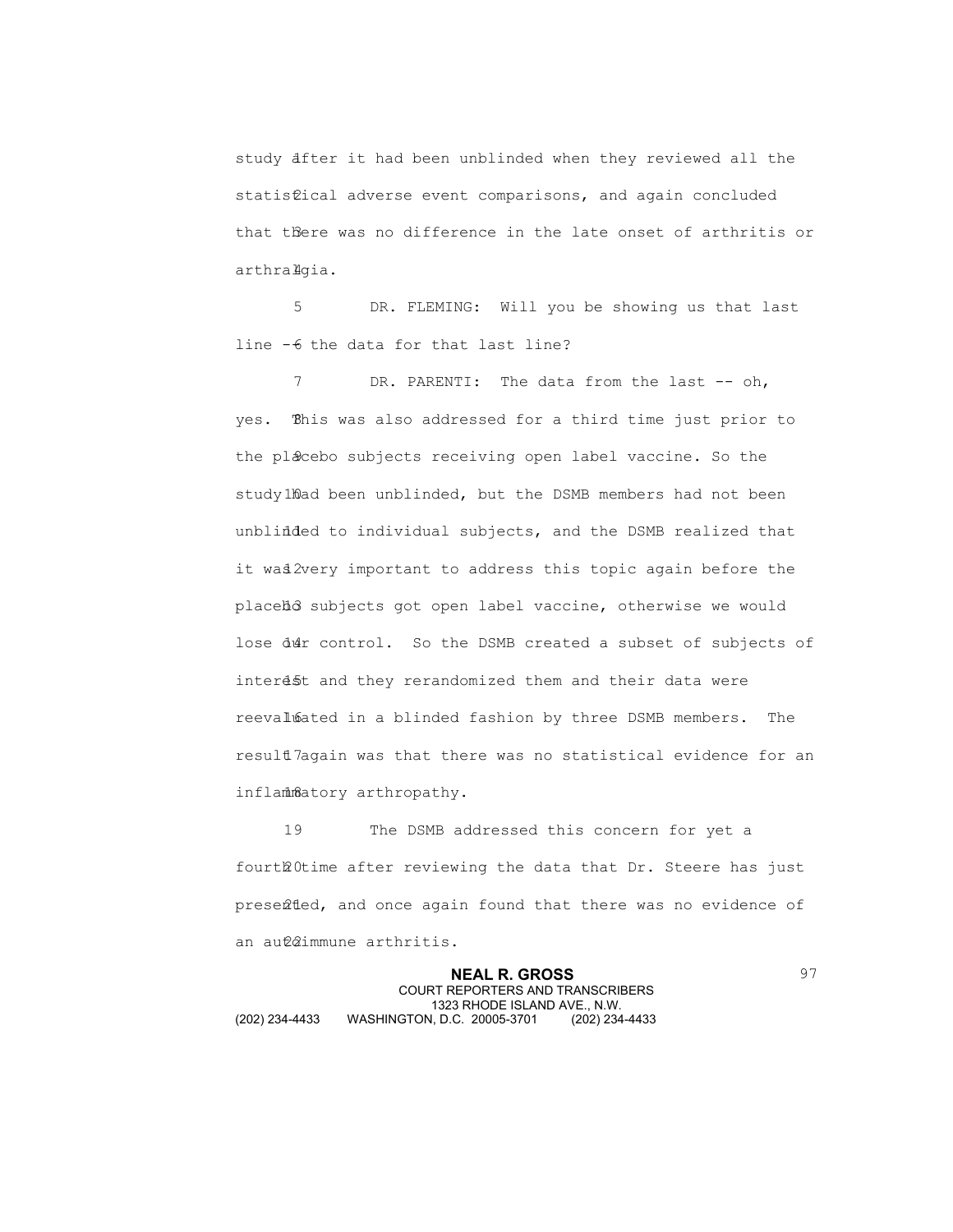In summary, we believe that the vaccine has a 1 very acceptable safety profile, that after the four-day diary card observation period adverse events are similar to placebo, and that there is no clinical evidence to support any of the theorefical concerns. Thank you.

 CHAIRPERSON FERRIERI: Thank you, Dr. Pietrusko 6 and your colleagues. We have time before Dr. Lucey's presentation for FDA if you could stand available. We will start With Dr. Edwards.

10 DR. EDWARDS: I am slightly confused about the expression of OspA in patients that have natural disease and wondered maybe if Dr. Steere could comment on the antibody responses that are generally seen in patients that have natural disease, whether there are differences in immune responses in late disease in patients that have the susceptible HLA locus, and finally whether patients that were immunized or patients that have this late disease or this chroni $\&$  arthritis, if you could comment a little bit about the levels 9of antibody to OspA and their CTL responses.

DR. PIETRUSKO: Dr. Steere? 20

21 DR. STEERE: If I don't answer all of that, please 2ask me again. If I can remember it all. Only a

**NEAL R. GROSS** COURT REPORTERS AND TRANSCRIBERS 1323 RHODE ISLAND AVE., N.W. (202) 234-4433 WASHINGTON, D.C. 20005-3701 (202) 234-4433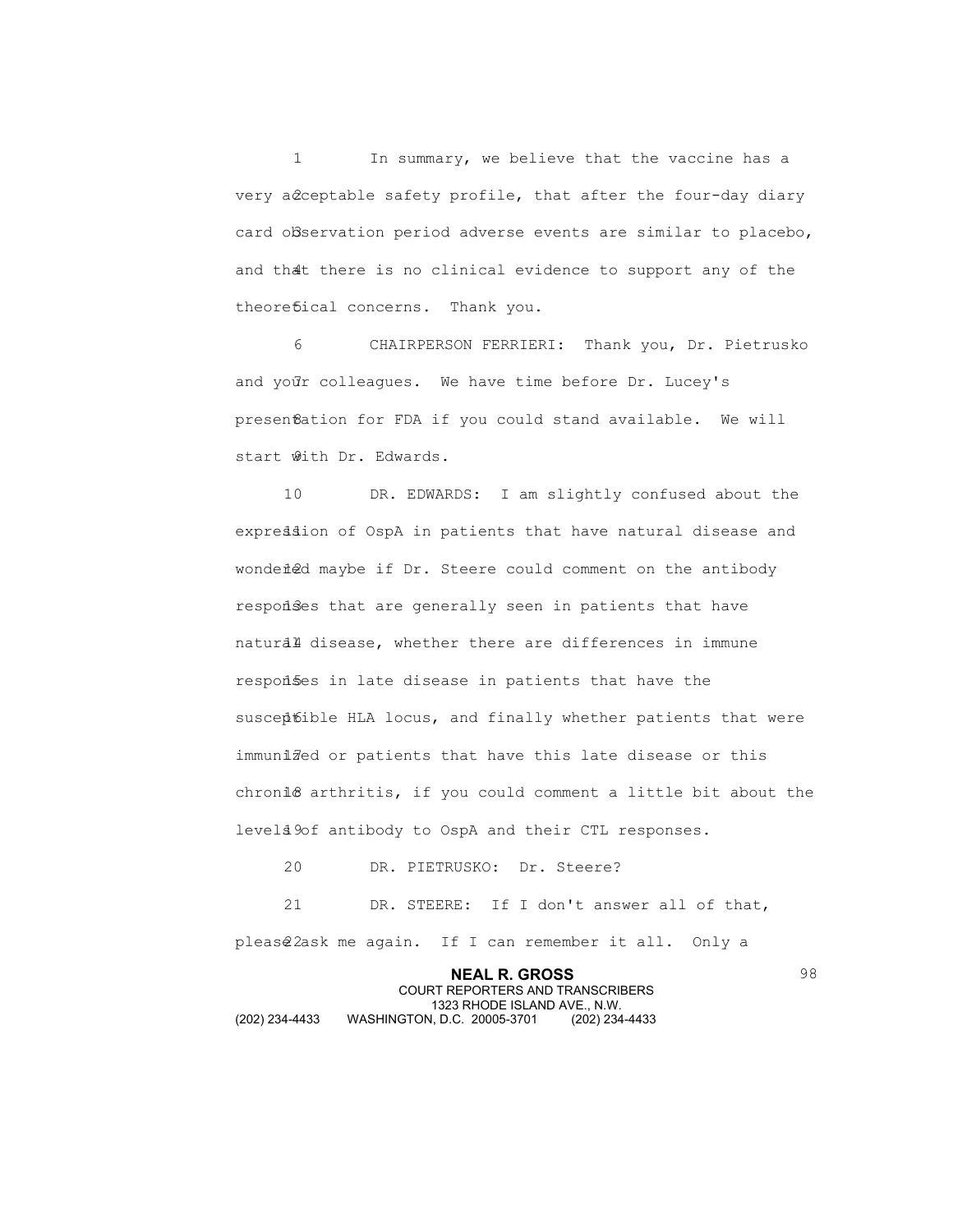minority of patients have an antibody response to OspA near the beginning of infection and usually low levels, an ephemeral response that disappears. So most patients do not have an antibody response to OspA early in the illness. Instead, it is later during the course of arthritis that about 70 percent of patients with arthritis develop a response to OspA. 7It usually occurs near the beginning of prolonged episodes of Lyme arthritis. So in other words, Lyme arthritis is usually intermittent. Particularly at the beginning there are short attacks, and some people never develop anything other 1than that even in the natural history of untreated infection. Whereas, some patients will then develop more prolonged episodes of arthritis, and that is usually when one sees  $dA$  antibody response to outer surface protein A.

 In the recent study that we did comparing T 15 cell flesponses in patients with Lyme arthritis, the only significant difference between the treatment resistant and the treatment responsive group was in reactivity to certain dominant epitopes of outer surface protein A. And antibody responses to OspA are usually the highest that you see in patients with treatment resistant disease.

22 DR. EDWARDS: So do you think the organism is

**NEAL R. GROSS** COURT REPORTERS AND TRANSCRIBERS 1323 RHODE ISLAND AVE., N.W. (202) 234-4433 WASHINGTON, D.C. 20005-3701 (202) 234-4433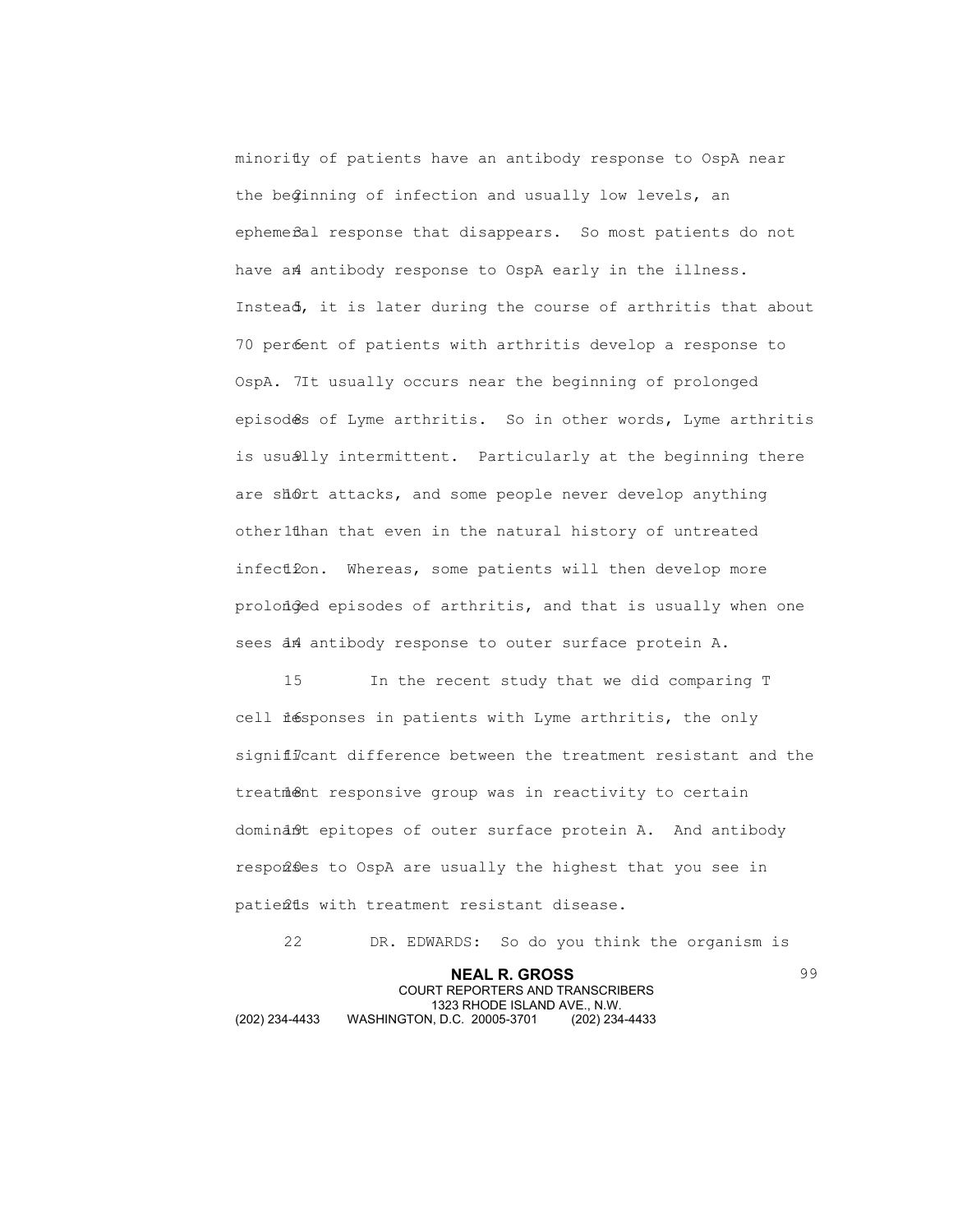turning that gene on in those patients that have arthritis?

2 DR. STEERE: Yes. I think most of us think that is the most likely explanation. We have never been able -- and 4no one else has either -- to culture the Lyme disease spirochete from a joint. It has been very difficult to show that if is there other than by PCR testing, and we don't know in the 7natural history of the disease what the spirochete is like. 8But certainly Erol Fikrig -- and you may want to commen $\theta$  on this -- has spearheaded work to show that the spirodMete can express different proteins at different locations in the body. So I think most of us would accept the hypothesis that at some point during the joint infection, the spirodBete may turn on production of outer surface protein A again. 14

15 DR. PARENTI: If I could just add to Dr. Steerd's comments. Allen discussed the late antibody response. In our study, when we looked at our immunogenicity subset 8and we looked at their baseline anti-OspA level, there were dily 6 out of 900 or so who had any kind of detectable anti- $@$ spA level. And of that, that represents less than one half  $\partial f$  1 percent. And when you look at those titers, they are bately above the assay level. So essentially within this

**NEAL R. GROSS** COURT REPORTERS AND TRANSCRIBERS 1323 RHODE ISLAND AVE., N.W. (202) 234-4433 WASHINGTON, D.C. 20005-3701 (202) 234-4433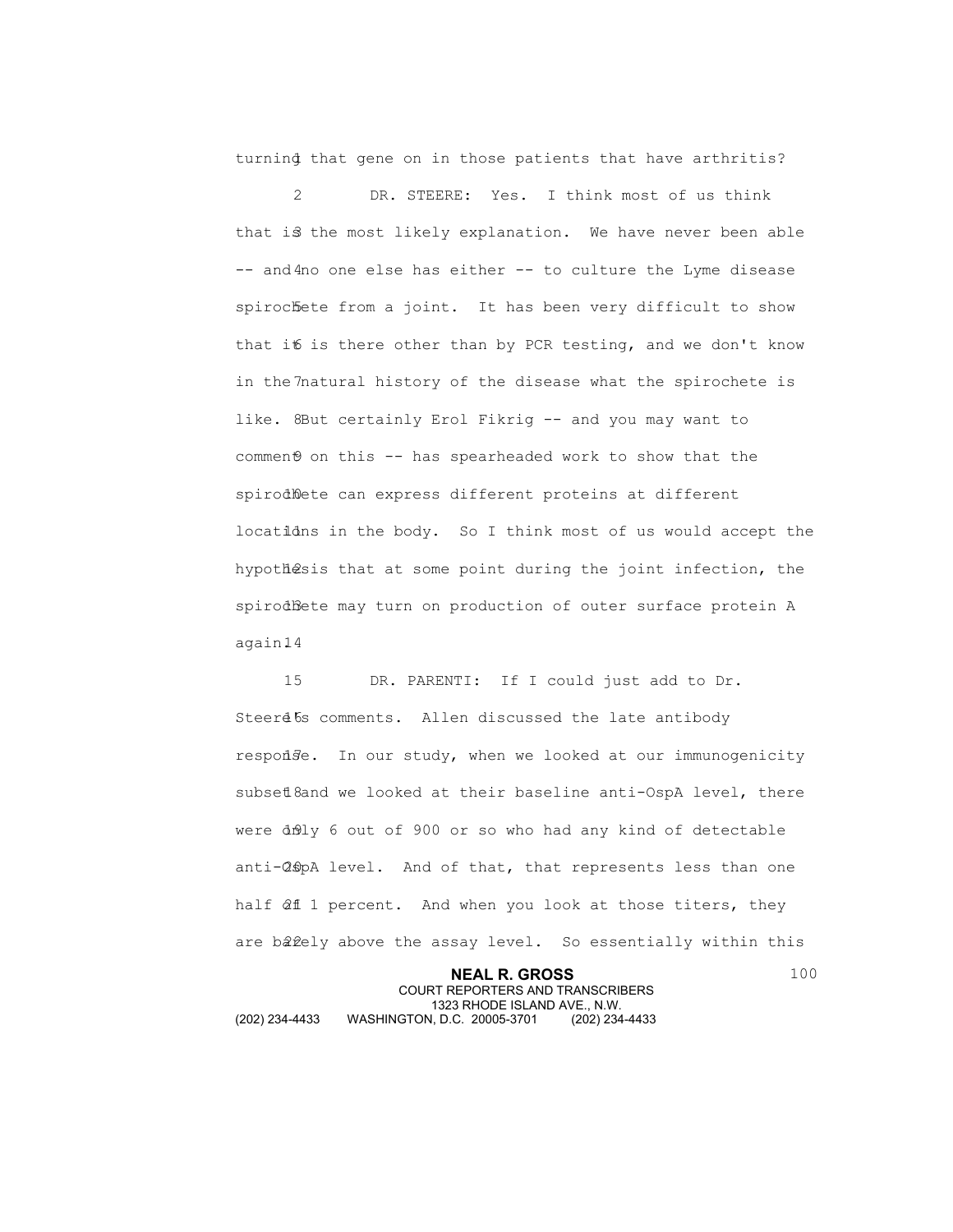cohort lof people in an endemic area, we could not find significant anti-OspA levels at baseline.

3 DR. EDWARDS: Were their antibody responses remarkably higher than those that had no antibody response?

5 DR. PARENTI: Their response was the same. They didn't show a booster effect, for example.

7 CHAIRPERSON FERRIERI: Dr. Tom Fleming next, please. 8

9 DR. FLEMING: Fleming. I would like to join the sponsor in thanking the investigators for a very informiative trial with 20 months of follow-up. I am trying right 120w to get a better sense of the clinical interpretation of what we found. And I am going back to your careful develdpments and your introductory material as you describe the clinical course of infection. You characterized three major 16 omponents or stages or steps. One is the early localized infection including the EM and constitutional complaints, and then early disseminated infection, and then late IDne disease including chronic arthritis and neurologic abnormalities. It is quite clear from the data that the vaccinated individuals seem to be benefitted in three specific categ@fies. Most notably in reduction in EM. There is also

**NEAL R. GROSS** COURT REPORTERS AND TRANSCRIBERS 1323 RHODE ISLAND AVE., N.W. (202) 234-4433 WASHINGTON, D.C. 20005-3701 (202) 234-4433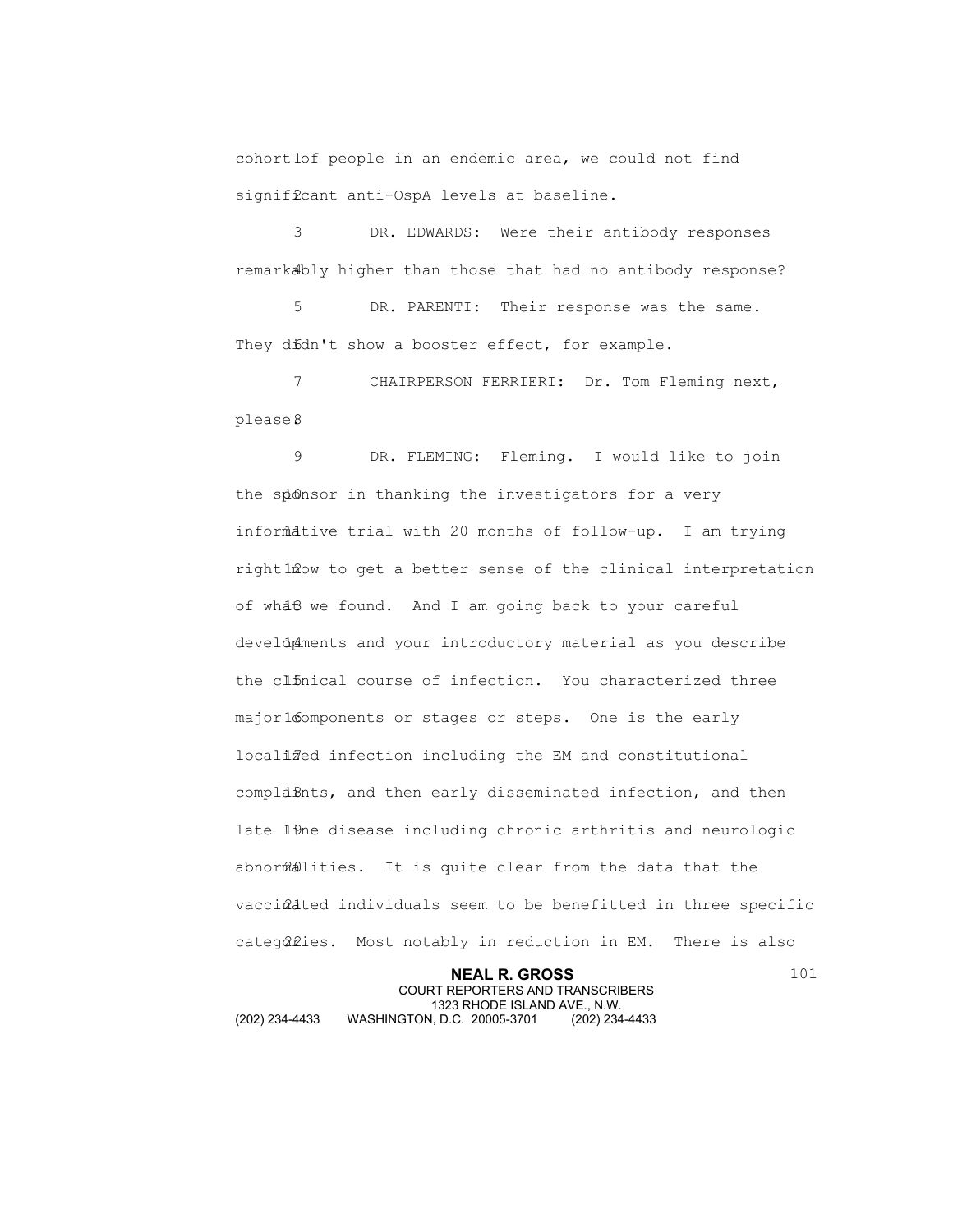some reduction in flu-like consequences or flu-like syndrome, and although I am not sure what the clinical relevance of this is, in 3asymptomatic disease.

 But the essence then is the EM reduction. And 4 looking through the data, it wasn't apparent that the placebo indiviouals through this 20-month period had documented cases of early disseminated infection or late Lyme disease. What is the timfing of late Lyme disease? These latter consequences I might Bave thought would be the ones of most clinical relevance to patients. So in essence it looks as though there is a dlear signal for reduction in this early localized infection EM manifestation. What can we glean from the data though 3beyond that?

14 DR. PIETRUSKO: Dr. Steere, would you like to talk about the late manifestations? I know you eluded to it earlief on in your presentation. Could you further elaborate?

17 DR. STEERE: The goal in terms of evaluating patients was to try to identify anyone who might conceivably have symptoms that could be Lyme disease. And I think showing that  $t$  fout was the case, that patients were trying to do that, that  $20$  percent of the study population  $-$  and there were more than  $22000$  people in the initial year  $-$ - were evaluated for

**NEAL R. GROSS** COURT REPORTERS AND TRANSCRIBERS 1323 RHODE ISLAND AVE., N.W. (202) 234-4433 WASHINGTON, D.C. 20005-3701 (202) 234-4433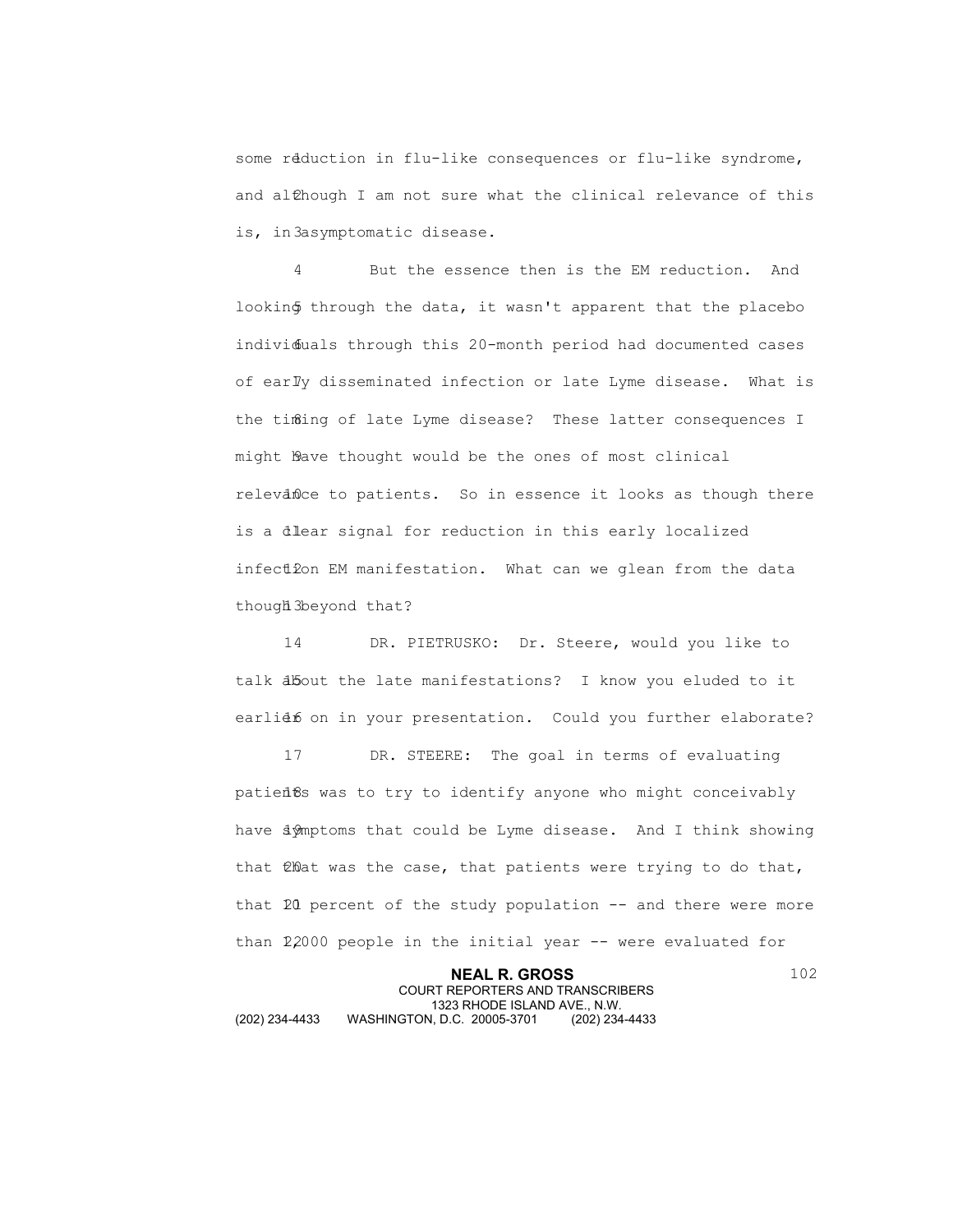suspected Lyme disease. And when people did have Lyme disease, they were usually very early in the course. This was a group of people who were prime to recognize Lyme disease or were interested in trying to do that. And it wasn't the sort of population where somebody might let symptoms go for months and momths before seeking evaluation for that problem.

7 What it suggests in this study population is that the great majority of patients do have erythema migrans as the 9initial manifestation of the illness and they were recognized and they were treated and nothing else happened in those lieople. There were a few exceptions. I mean, a person who pilesented with a trigeminal neuropathy. In the second year, 18here was a person who developed Lyme arthritis and met study lørotocol for being counted as a case though it was because of PCR positivity from joint fluid and that person was sero positive at baseline. So I think that he had the disease beford 7study entry, but it became apparent during the study.

 Lyme arthritis will usually develop within 18 months.9 What is months? 3 months, 6 months, 12 months, even 16 months if it is going to develop. So we would have expected within a 20-month study that anyone who was going to devel@@ Lyme arthritis would have. The same thing is really

**NEAL R. GROSS** COURT REPORTERS AND TRANSCRIBERS 1323 RHODE ISLAND AVE., N.W.<br>1323 RHODE ISLAND AVE., N.W.<br>I, D.C. 20005-3701 (202) 234-4433 (202) 234-4433 WASHINGTON, D.C. 20005-3701 (202) 234-4433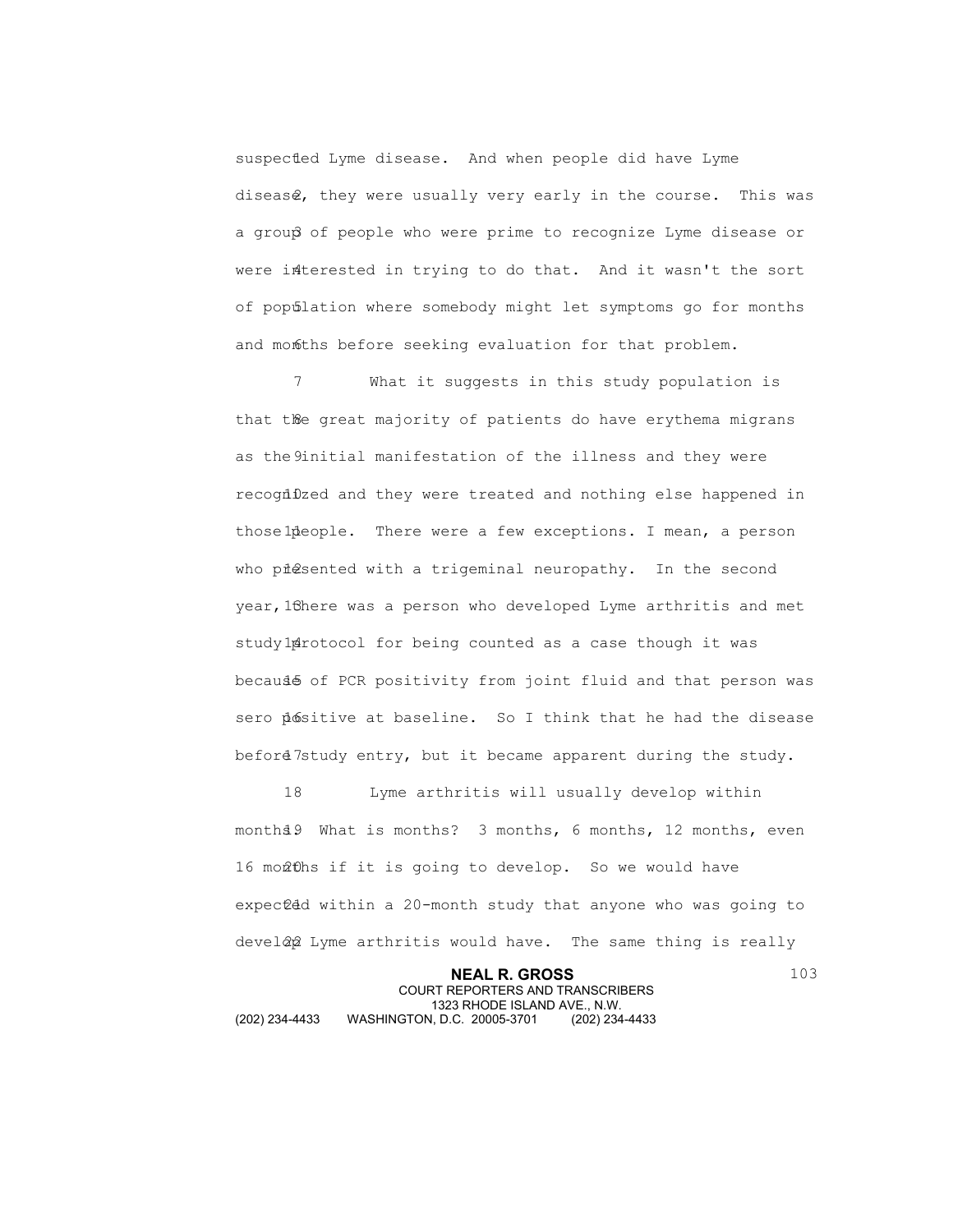true of neurologic involvement, but there is a greater range. It may 2start later in terms of the development of late manifestations of the disease, but still it would be the rare exception. So how I would look at it is that the majority of patients were recognized at the first clinical symptom of the diseas $6$ , were treated with antibiotic therapy, and did not develop later manifestations of the disease. And what is more, we were testing serologically at the end of 12 months  $-$ that i $\theta$  12 months after study entry, but it is more like 6, 5, or 4 mionths after the tick transmission season -- and we found out who was sero positive and had no symptoms yet. We would presume that some of them would have developed symptoms if they Had not been recognized at that time. In fact, patients were deunseled about you have undergone sero conversion to the  $spirod\text{fsete}.$  It is not really know how this should be treated, but mdst people are given a course of doxycycline and we are happy 1fo give you that. Most people accepted it and took antibi&tic therapy and nothing else ever happened. We do know of twd 9subjects who declined treatment at that time who subsequently in the next year developed Lyme arthritis.

21 DR. FLEMING: So in essence then in looking at the  $d\hat{z}$ a, there is approximately a 1 percent occurrence of

**NEAL R. GROSS** COURT REPORTERS AND TRANSCRIBERS 1323 RHODE ISLAND AVE., N.W. (202) 234-4433 WASHINGTON, D.C. 20005-3701 (202) 234-4433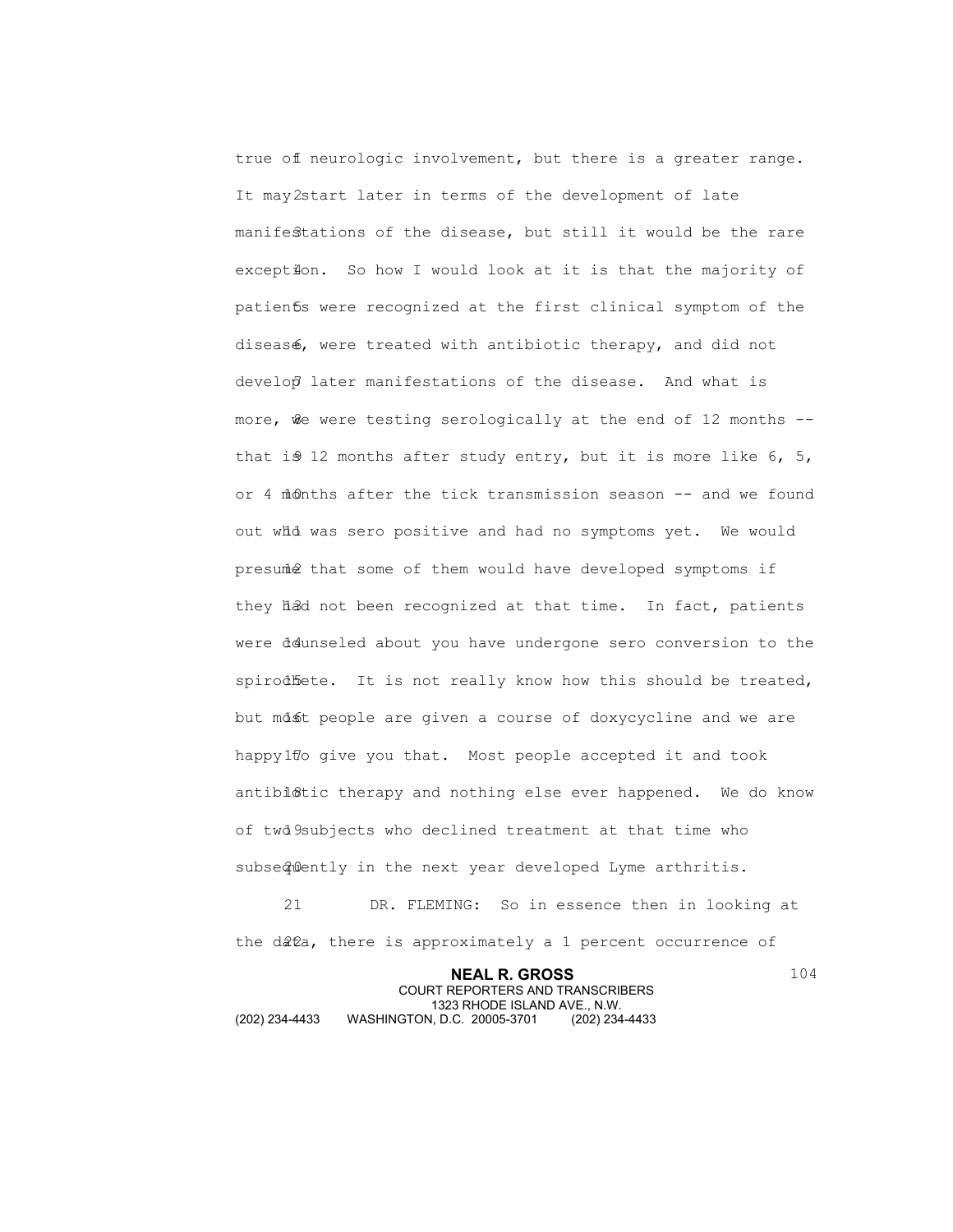Lyme disease diagnosis in the placebo, and the intervention has been effective in reducing the frequency of this by 50 to 80 perdent, but it is essentially EM, and there is no direct information, at least in this trial, that the vaccine was additionally beneficial beyond the way these placebo patients were managed in reducing disseminated infection or late Lyme diseasa?

8 DR. STEERE: We do know that other people in the study did not develop manifestations of late Lyme disease. So we libelieve by early recognition of erythema migrans and antibidtic treatment that we prevented later manifestations of Lyme disease in that group and that the development of it in the off er group, a number of them would have had asymptomatic sero denversion before they develop it and we recognized that. So the were treated with antibiotic therapy as well.

- 16 DR. FLEMING: Chair, just one last thing.
- 17 CHAIRPERSON FERRIERI: Yes, please.

18 DR. FLEMING: So to follow -- to make sure I am understanding, I think we are saying the same thing. Basically by careful surveillance and appropriate antibiotic thera $\beta \psi$ , even without the vaccine we are able, at least over a 20-morth period, to prevent the occurrence of disseminated

**NEAL R. GROSS** COURT REPORTERS AND TRANSCRIBERS 1323 RHODE ISLAND AVE., N.W. (202) 234-4433 WASHINGTON, D.C. 20005-3701 (202) 234-4433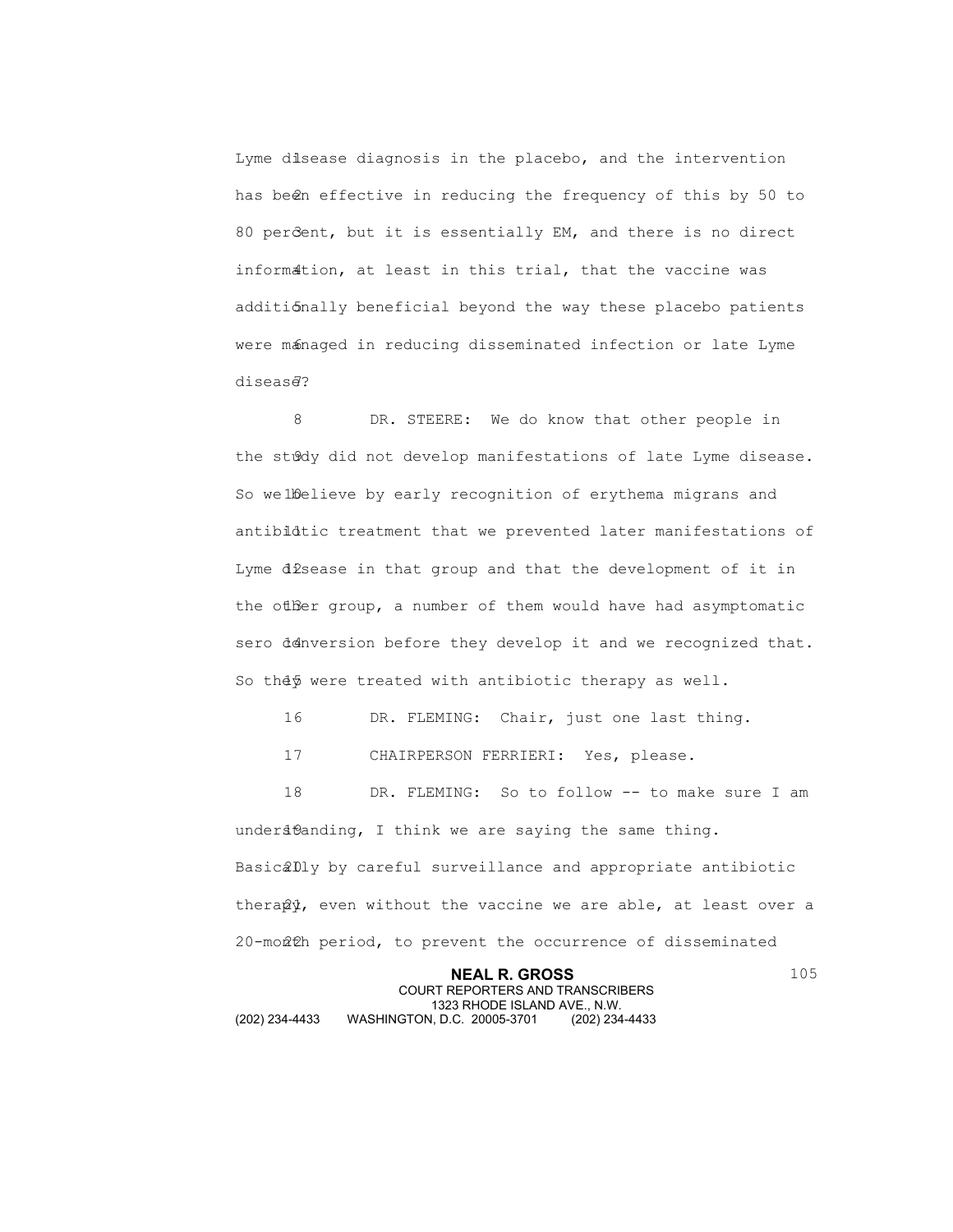disease and late conditions.

2 DR. STEERE: If one is surveying a population this carefully, yes.

 CHAIRPERSON FERRIERI: If I were a lawyer, I 4 would Say you are leading the witness.

6 DR. PIETRUSKO: I think an important point here is als $\bar{\sigma}$  that the asymptomatic sero conversion was identified as a p&rt of this particular study. Oftentimes that would not be recognized in normal practice because there are no symptoms and therefore the subject would not come in.

CHAIRPERSON FERRIERI: Dr. Greenberg? 11

12 DR. GREENBERG: You showed, I think, a correlation of antibody levels after two months and subsequent illness in the vaccine failures in the coming year. Do you have the same data for the second year?

16 DR. PIETRUSKO: Dr. Parenti will answer that.

17 DR. PARENTI: No. Unfortunately initially the protod&l was designed to look at the month two data and vaccine efficacy in year one. Unfortunately in year two the only data that we have after the third dose comes from the immun@denicity subsets. So it is a very, very small number of subjects.

**NEAL R. GROSS** COURT REPORTERS AND TRANSCRIBERS 1323 RHODE ISLAND AVE., N.W. (202) 234-4433 WASHINGTON, D.C. 20005-3701 (202) 234-4433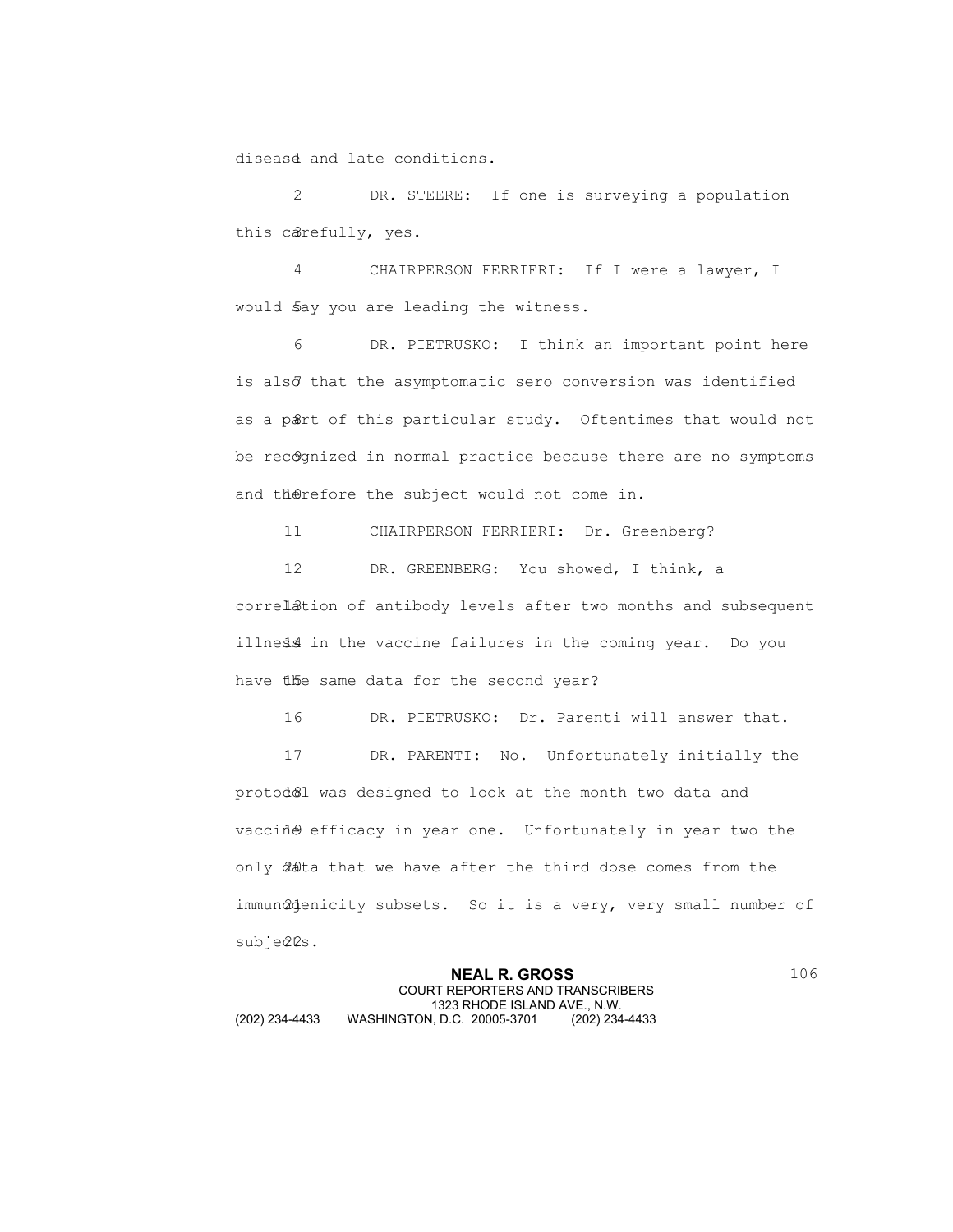1 DR. GREENBERG: One other question. Do you have any long-term follow-up subsequent to the end of year two that is on the maintenance of antibody level? You showed that at the 4end of year two it was just about the same as after the second 5month. Do you have anything like the end of year 3? Were patients followed?

7 DR. PARENTI: Yes. We obviously have a booster strate@y program, and we have continued to follow those initial vaccinees for a couple of years now. We also have two other 10 ohorts. One group has received an additional dose at month 124 and we are following them long-term. We have a group that afe now receiving yet a fifth dose and we plan to be following them for the next couple years. We will be following  $--$  we will be trying to determine the drop-off of antibddy kinetics or the drop-off of the curve, and obviously when pust together with a correlate, we hope to come up with a cogent 7booster strategy.

18 CHAIRPERSON FERRIERI: Dr. Claire Broome is next. 19

20 DR. BROOME: Two questions. One for Dr. Parenti. When you look at your two-month titers in the cases, have  $\hat{y}$ &u broken that out by the interval between the vaccine

**NEAL R. GROSS** COURT REPORTERS AND TRANSCRIBERS 1323 RHODE ISLAND AVE., N.W. (202) 234-4433 WASHINGTON, D.C. 20005-3701 (202) 234-4433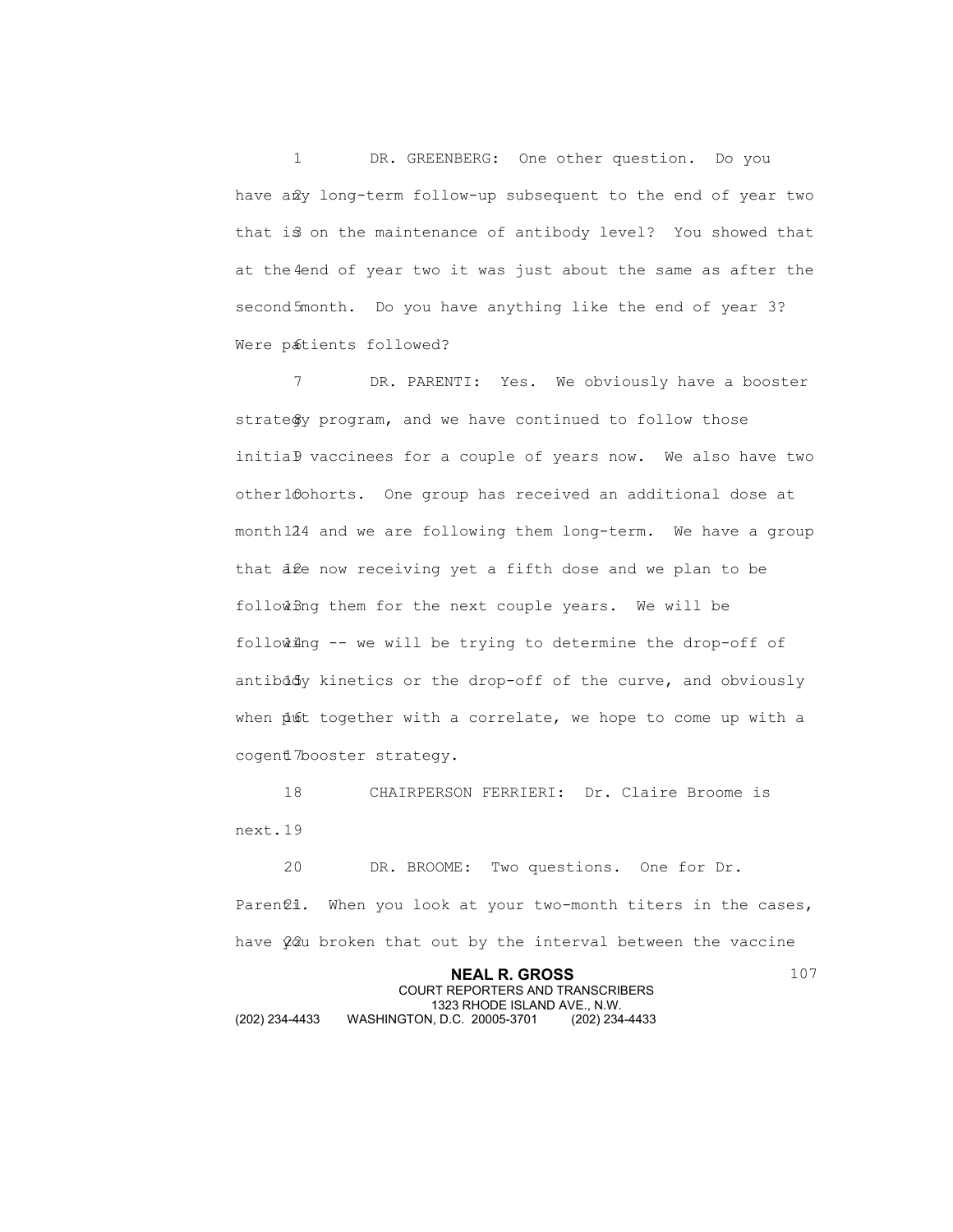reception and the onset of the case, i.e., do you see a furthef correlation between the post two-month titer and the timing 3of the case?

4 DR. PARENTI: We have looked at the onset of diseas6 in these subjects, and there is no tool. The onset of the diffease is the same. We have not specifically looked at  $-$ - 7

8 CHAIRPERSON FERRIERI: Use the microphone, please. 9

10 DR. PARENTI: We have also looked at their onset ldf titer at the time of disease as well. So we have looked 2at both what they had at month two and when they came in foi 3their acute evaluation, we looked at their titers there14 And we have also looked at when they came back a couple 5of weeks later for their convalescent titers -- when they dame back for their convalescent bloods as well.

17 DR. BROOME: But I would just be curious -- lodking at the two-month with the interval between vaccine and disease. Because I think once they come in with disease, it is 20ery difficult to interpret the titer level. My second question was to Dr. Steere, and it relates to your category of flu-like illness. I would like to know what were the

**NEAL R. GROSS** COURT REPORTERS AND TRANSCRIBERS 1323 RHODE ISLAND AVE., N.W. (202) 234-4433 WASHINGTON, D.C. 20005-3701 (202) 234-4433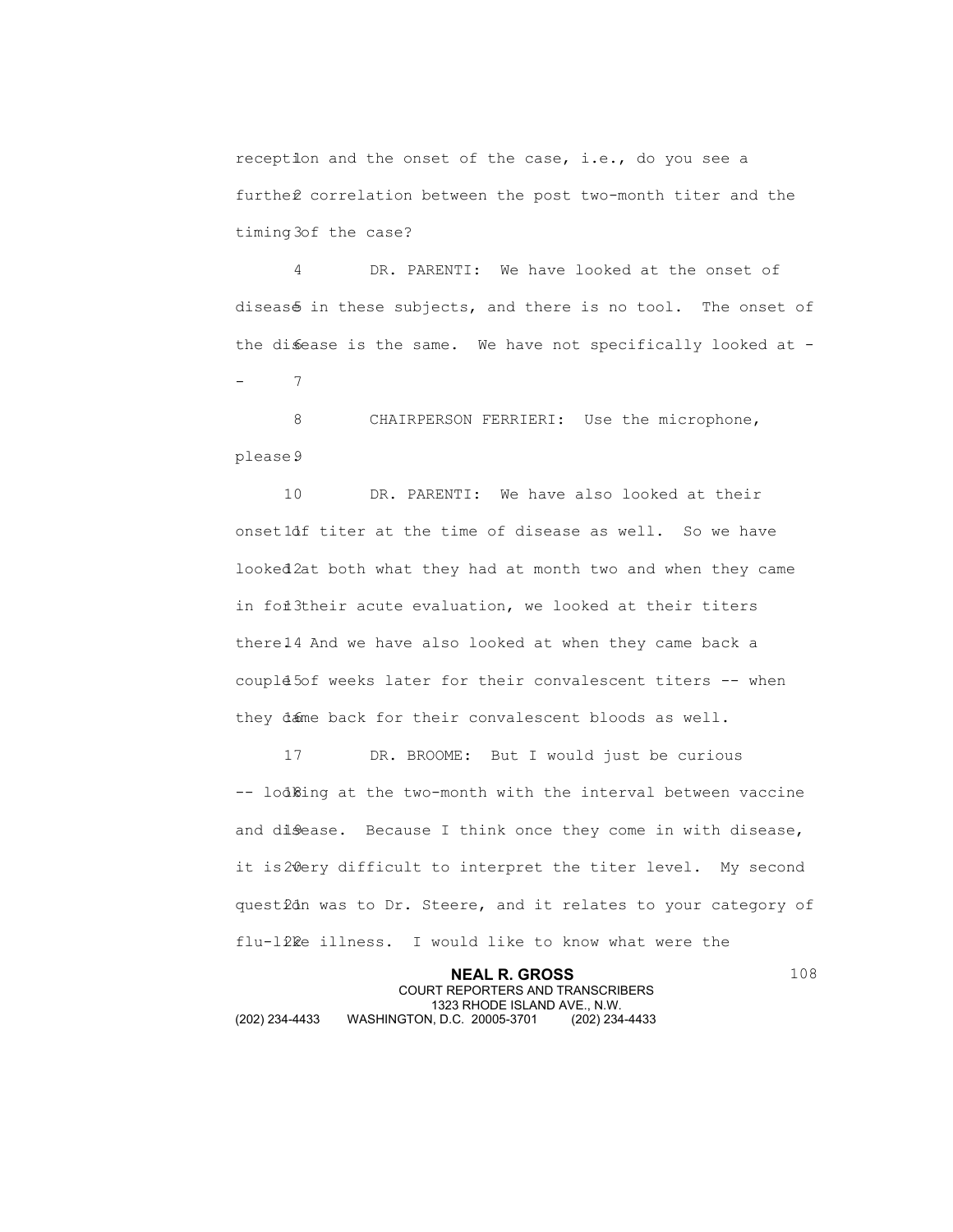intervals at which you obtained the sera to document sero convergion. As we all know, flu-like illness is a pretty nondesdript category. And I would like to be reassured that what you are looking at is sero conversion very tightly defined around the times of the flu-like illness as opposed to your category of asymptomatic sero conversion, which obviously relies 7on the difference between the two-month and the 12month Serology, as to whether those categories are really different.

10 DR. PARENTI: If I could go back to one of the comments that you made, you said that it would be difficult to asses d 2antibody levels once people are infected. But in fact the natural response to infection is not to have any anti-OspA. 14So when we looked at the placebo subjects who were cultuis positive, they developed no anti-OspA at all. When we looked 6at the vaccinees who were infected, they developed no boost 1at all. When we looked at the vaccinees who were vaccine failures later in the year, they again had no boost. So I flBink that the response, even at an acute specimen or even a0convalescent specimen, would be valid since we rarely essentially have not seen any boost in anti-OspA as a result of natural infection.

**NEAL R. GROSS** COURT REPORTERS AND TRANSCRIBERS 1323 RHODE ISLAND AVE., N.W. (202) 234-4433 WASHINGTON, D.C. 20005-3701 (202) 234-4433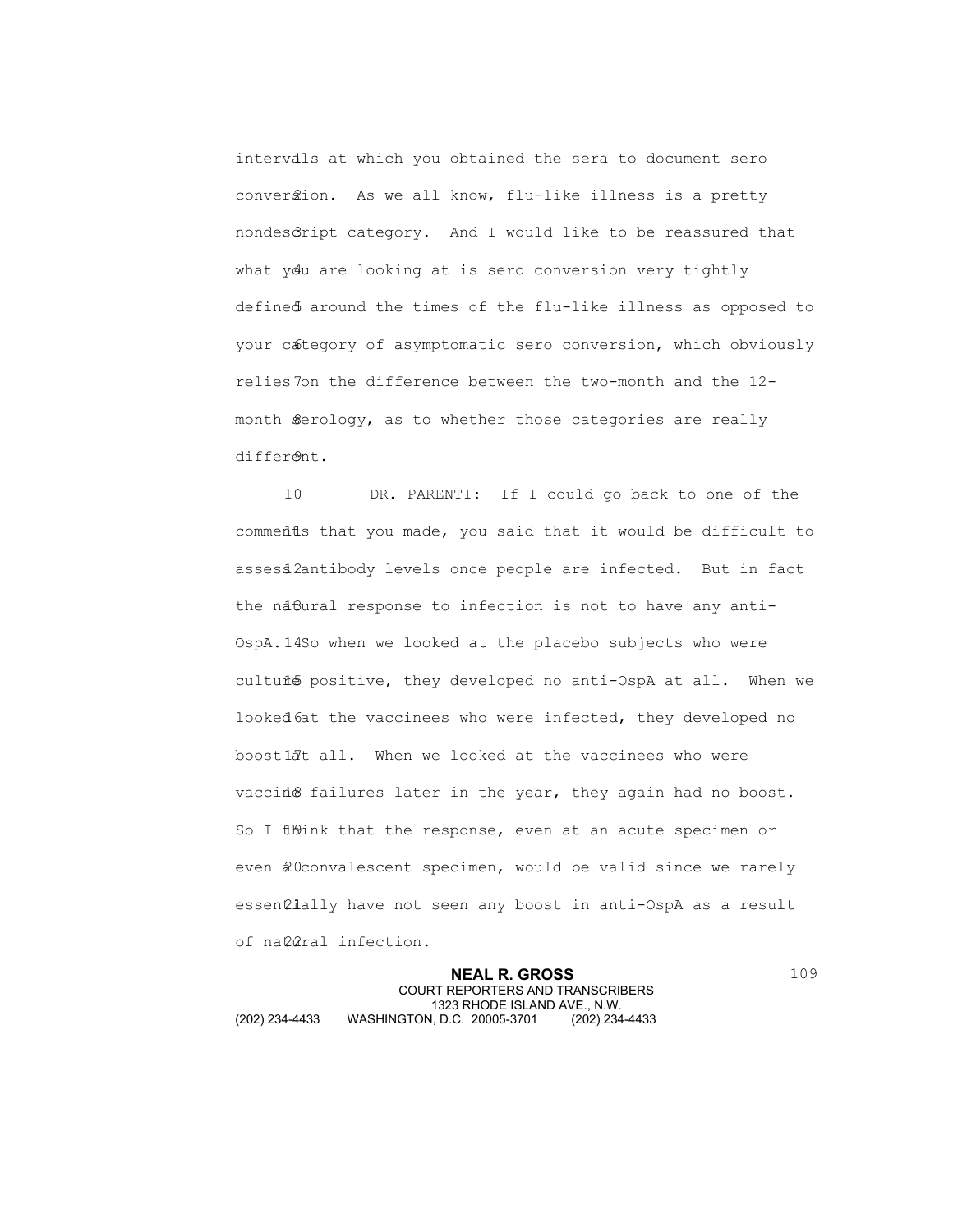CHAIRPERSON FERRIERI: We have several other 1 member & of the committee, and you will have your turn. We will sfart with Dr. Karzon.

4 DR. BROOME: Could I get an answer to my question on the flu-like illness?

CHAIRPERSON FERRIERI: I am sorry, Claire. 6

7 DR. STEERE: We had a baseline sample on everyome, and we also had a month-two sample on everyone. So that would have been obtained in the winter and spring of 1995. 10In year one, the flu-like illness was assessed usually within lone to two to three to four months after that second sampl $42$  And so we were -- the definition required that by Westein blotting the month two sample be negative, and that eithei4the acute or the convalescent sera be positive. There were dertainly a number of examples where the acute sample was negative, and it was the convalescent sample that was positive. And either the IgM or the IgG criteria would apply in callBing that a case. But I would emphasize that the reason this dategory was called possible Lyme disease was because of the patential for misdiagnosis based on those clinical sympt@mis and that laboratory diagnosis. And as I explained, we know that Ehrlichia infection can cause flu-like illness

**NEAL R. GROSS** COURT REPORTERS AND TRANSCRIBERS 1323 RHODE ISLAND AVE., N.W. (202) 234-4433 WASHINGTON, D.C. 20005-3701 (202) 234-4433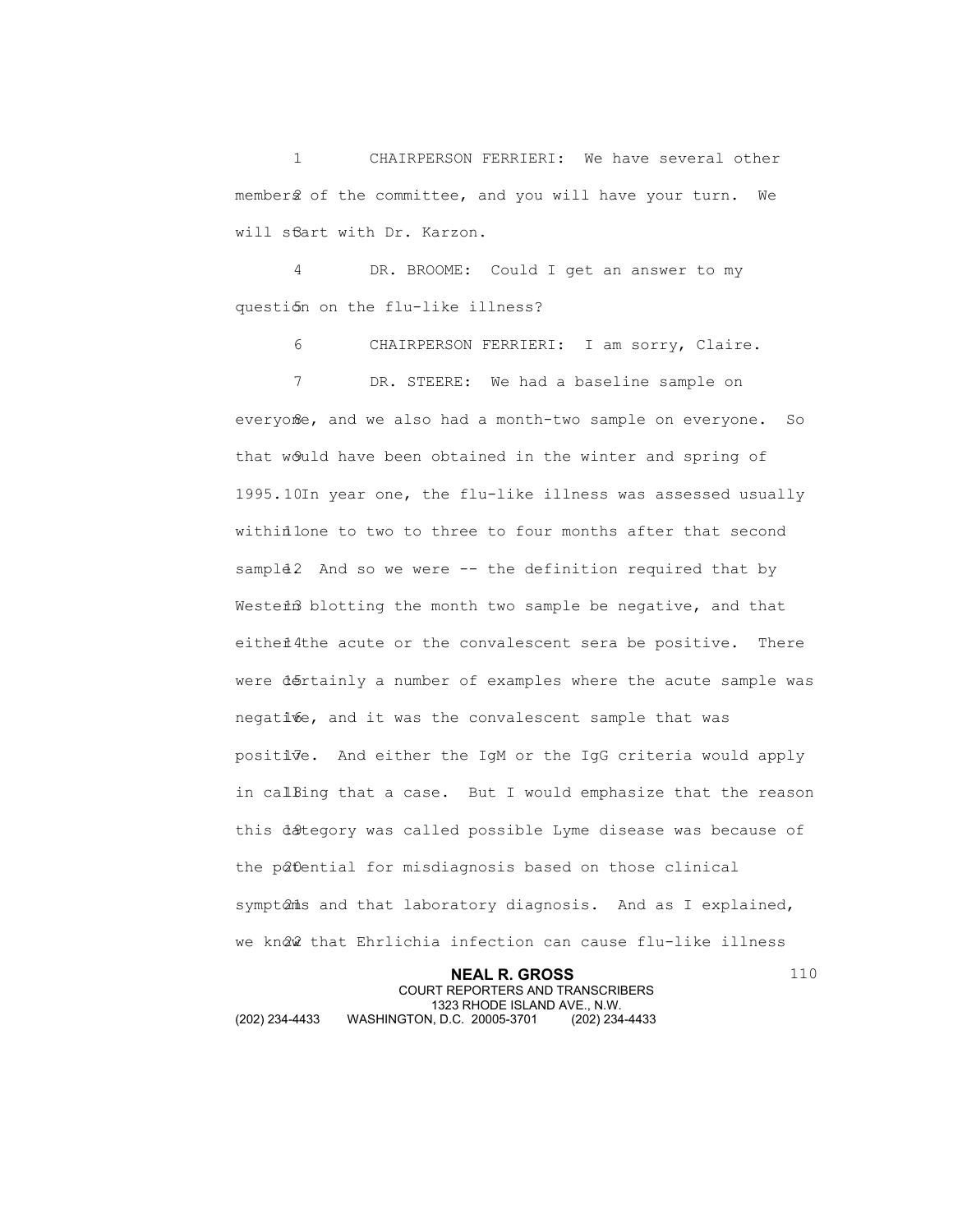and also give you a false positive Western blot for Lyme disease. As a matter of fact, we have done now serologic testing for Ehrlichia and Babesia as well as PCR testing, and when we excluded people in a sub-analysis who had evidence of co-infection, we found that in the people who had only evidence of Borrelia burgdorferi infection that vaccine effica $\partial y$  in year two was just as high in the flu-like symptom cases &s it was in the definite cases. That is what really makes mee think that the problem with that category is the coinfection, and that it was certainly the right thing to call that possible Lyme disease rather than definite Lyme disease.

12 CHAIRPERSON FERRIERI: As we proceed, the questions need to be brief and the answers brief. Dr. Karzon?

14 DR. KARZON: The availability of Western blot in the 5titer fashion makes me consider the titer itself and its rdBe in preventing infection or altering infection. There are many infectious diseases that we know about where antibody would lise singled out as useless unless we knew that a given titer 10r titer range more accurately is necessary to prevent infection. Respiratory syncytial virus is a good example of that. 21

22 The very nice curve that was draw of Western

**NEAL R. GROSS** COURT REPORTERS AND TRANSCRIBERS 1323 RHODE ISLAND AVE., N.W. (202) 234-4433 WASHINGTON, D.C. 20005-3701 (202) 234-4433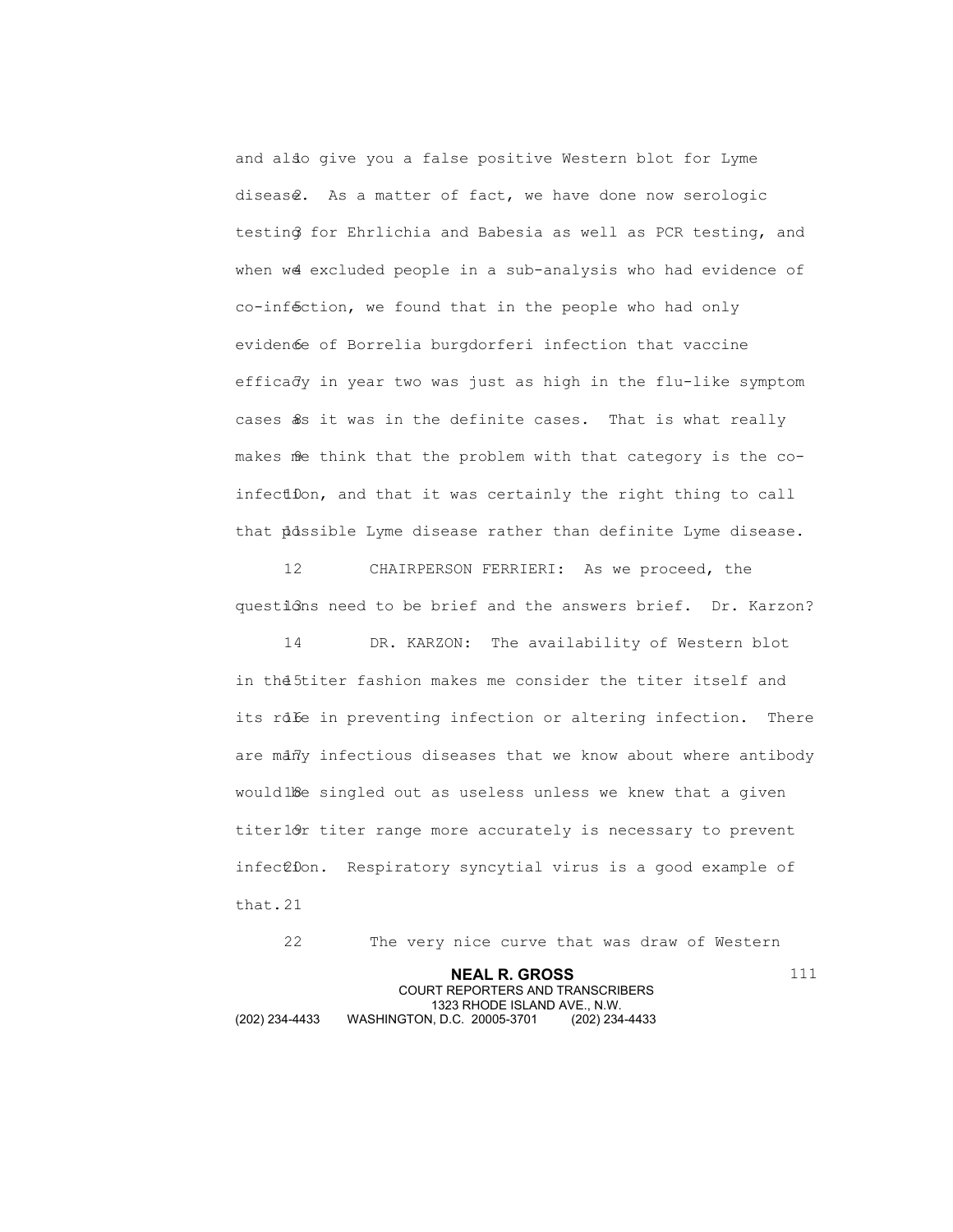blot titers would prompt me to ask if you did a scattergram of individual "breakthrough" and protection? Do you get a threshold titer that would be a quide to what sort of expectancy we should have for antibodies? But a part of that question is exactly what is the epitopic sequence that is seen by that antibody? How much substitution can you have? Are there Variable amino acids within that epitope? How does it compare to cross-reacting epitopes like LFA? There are questions that are put in the package because they pertain to the specificity of the titer. DR. PIETRUSKO: Okay, 1Dr. Karzon. I will have Dr. Lobet talk about the specificity response and then some of the other questions we will have Dr. Parenti respond to you also.

14 DR. LOBET: For the ELISA titers that have been shown libere, those were with polychromal antibodies, so recognizing only the epitopes on OspA. We don't expect to have  $d\vec{n}$  difference even with small variations. For instance, in the 8recognition of OspA even with the small differences in the saguence. That is one part.

 Even if you use LA-2 equivalents, LA-2 being a 20 monochiomal antibody that is known to be both bactericidal and prote&five in a mouse mother when you transfer it passively.

**NEAL R. GROSS** COURT REPORTERS AND TRANSCRIBERS 1323 RHODE ISLAND AVE., N.W. (202) 234-4433 WASHINGTON, D.C. 20005-3701 (202) 234-4433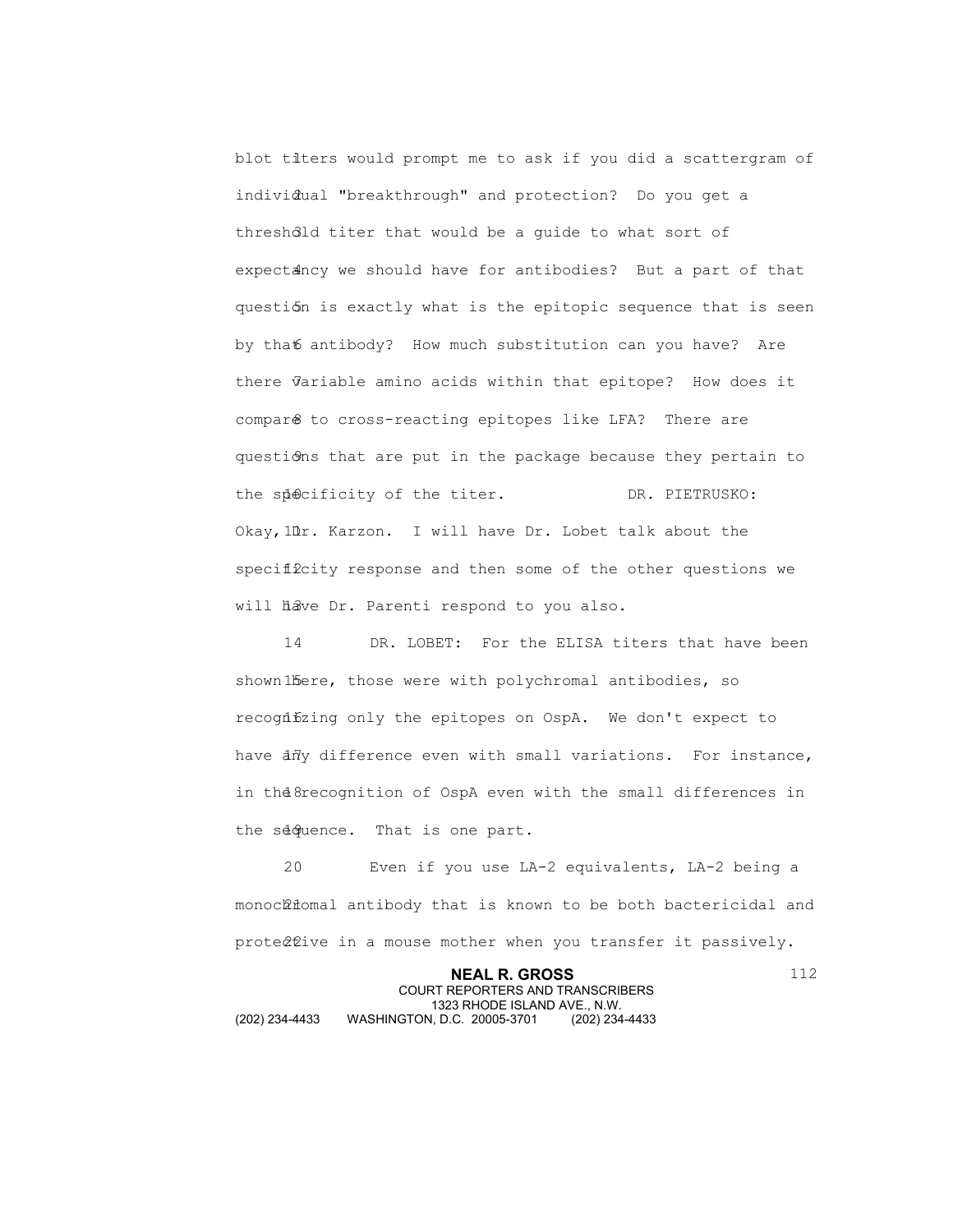And we lhave an assay that allows us to monitor the amount of  $LA-2$  equivalent you find in antiserum. I would not expect any difference in the recognition of the OspA you find in the United 4States for the following reason. All the isolates we have made from the clinical cases we have found here were similaf to other known U.S. strains of Borrelia burgdorferi sensu Stricto. And we know from previous experience that LA-2 will r&cognize all those different isolates. So we do not expect 9any modification of the response according to small variations in the OspA sequence.

11 DR. KARZON: Well, have you constructed epitopes and looked into this specifically? And I am probing this because there might be clues as to how you can make an antibddy exactly what you want it to recognize, which might be safer 15n terms of seeing other systems.

16 DR. LOBET: The LA-2 epitope is not known for now. 1The only thing we know is that it is located on the second 8half of the molecule, which is rather vague. But there is no lmore information. We know there is a confirmation on the epitope also.

21 DR. KARZON: You could even package that epitope differently so that you just have no possibility of

**NEAL R. GROSS** COURT REPORTERS AND TRANSCRIBERS 1323 RHODE ISLAND AVE., N.W. (202) 234-4433 WASHINGTON, D.C. 20005-3701 (202) 234-4433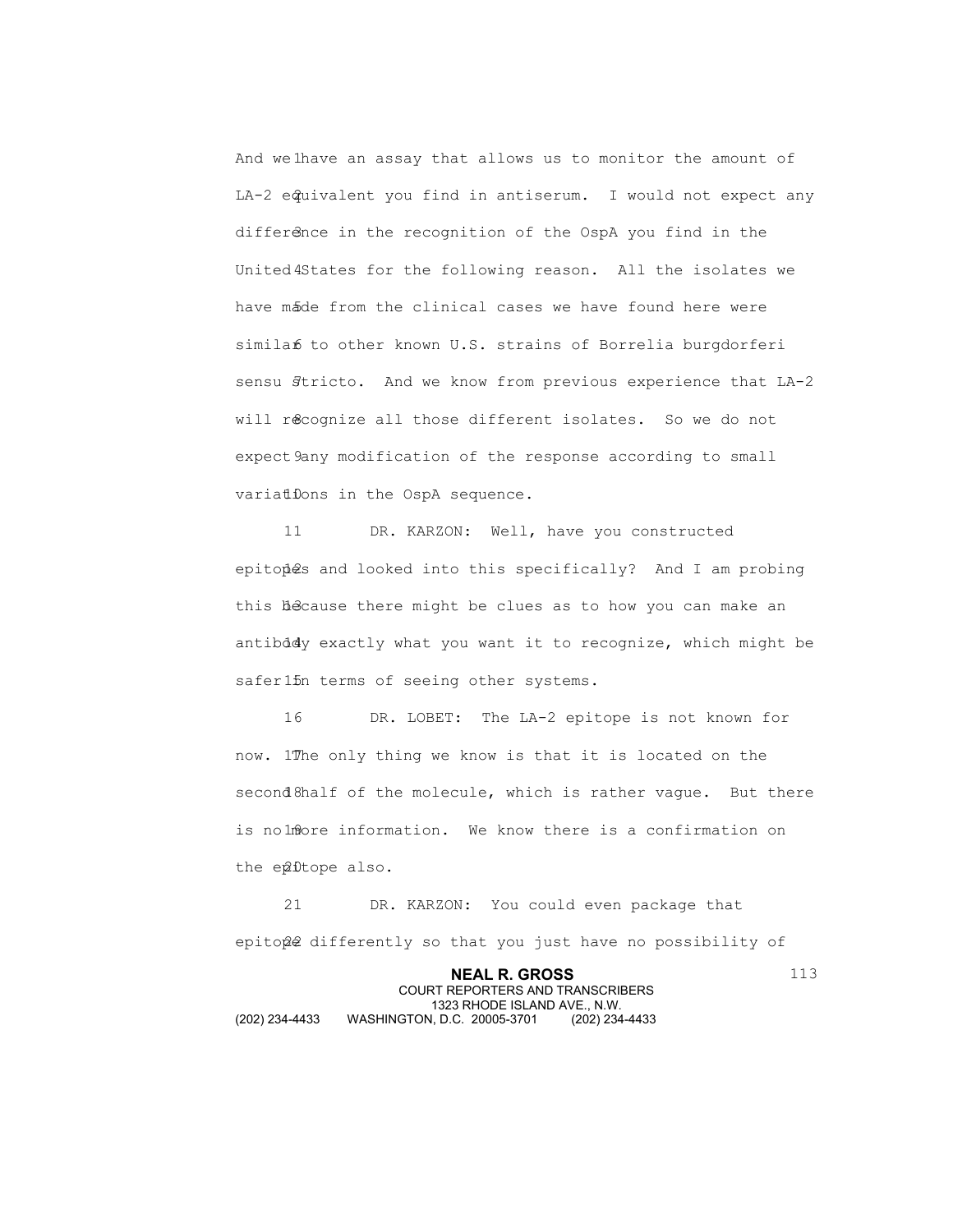interfaring with other systems.

2 DR. LOBET: By packaging, what do you mean  $exactly?$ 

4 DR. KARZON: Delivering it. You take an epitop $6$  in itself with the very short peptide chain  $-$ - a very limited chain. But you would have to do a variety of things, many of which are currently under study with other vaccines, to make it immunogenetic.

9 DR. LOBET: As I said, this is confirmation on  $epit$ o $\theta$ . So you cannot expect a peptide to mimic this epitope. So you need a structure of the protein to mimic this. 12That is one thing. The second thing is that apparently this *second half of OspA* is quite sensitive to any modifidations you could make around this. So if you truncated it, ydo may lose its epitope. So the most likely antigen to use of 6the most useful antigen to use so far is the full length 7protein.

18 CHAIRPERSON FERRIERI: I would like to have two of ouif 9 consultants go next, and then we may need to close befor@OLucey's presentation. Dr. Luft and the Dr. Dattwyler. Go ahedd, please.

22 DR. LUFT: In the data regarding the evaluation

114

**NEAL R. GROSS** COURT REPORTERS AND TRANSCRIBERS 1323 RHODE ISLAND AVE., N.W. (202) 234-4433 WASHINGTON, D.C. 20005-3701 (202) 234-4433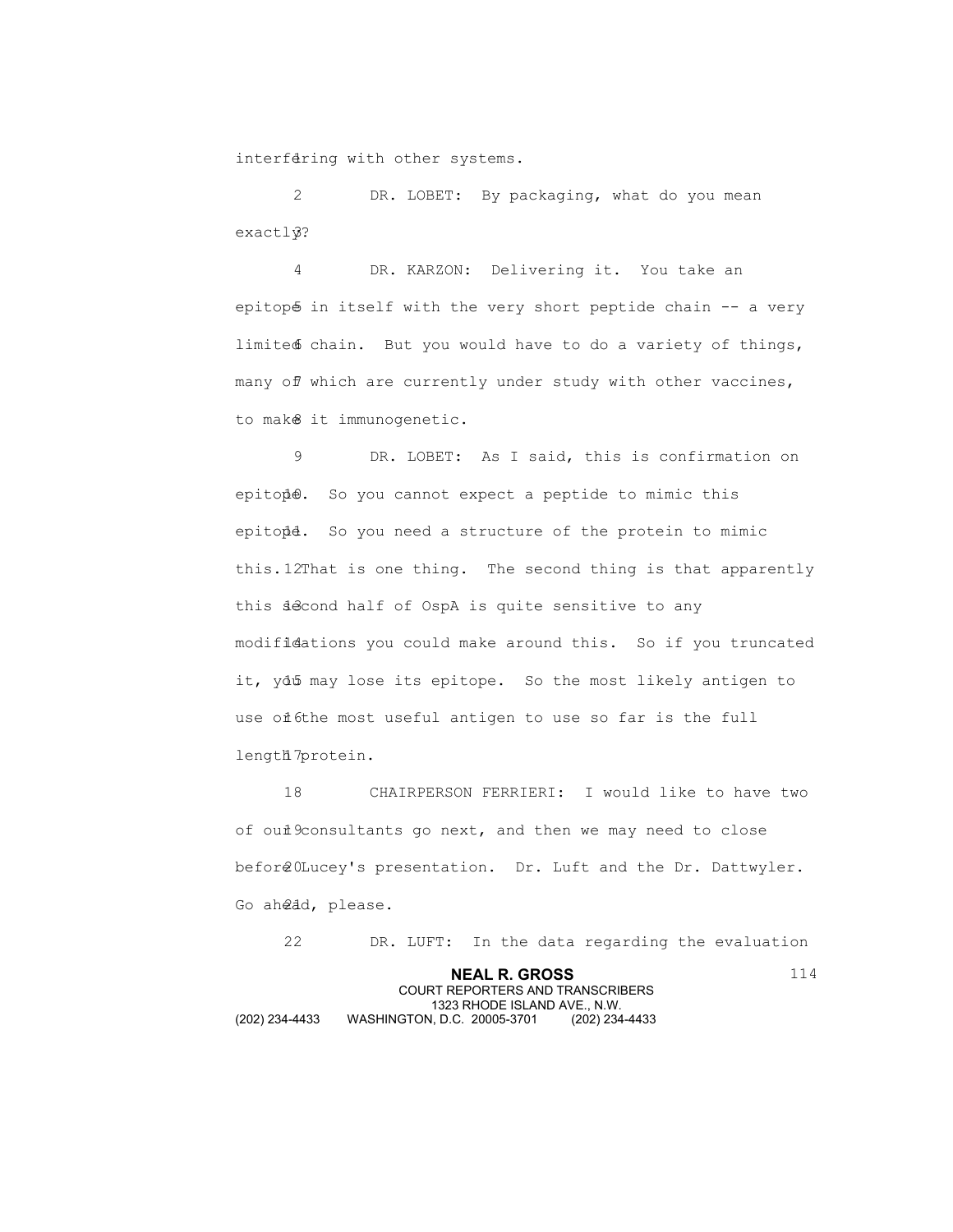for suspected Lyme disease that Allen presented, he said about 1,000 patients self-reported symptoms for Lyme disease, and then in the subsequent year it actually went down to about 690. What happened to these patients? What were their diseases and do they segregate it in any way according to vaccin&tion? And furthermore, why was there this very significant drop in the number of subjects that were selfreportBng symptomatology between year one and year two and was this a 9 vaccine effect?

10 DR. PIETRUSKO: Dr. Sikand will address that question.

12 DR. SIKAND: We specifically looked at the issue lôf what did these patients have. Let me back up by sayind 4that we actively solicited any possible symptom of Lyme diseast, including arthralgias. And as you are aware or as we are aware, arthralgia can become a very broad symptom in a patient<sup>1</sup>'s mind. If I sent a postcard out or spoke with a patient over the telephone about a joint pain, it could be to them iomething quite different from what we look at as arthralgia or arthritis. Indeed, we brought them in. What were these diagnoses? Very often they were tendinitis, osteoalthritis, bursitis, and various other syndromes relative

115

**NEAL R. GROSS** COURT REPORTERS AND TRANSCRIBERS 1323 RHODE ISLAND AVE., N.W. (202) 234-4433 WASHINGTON, D.C. 20005-3701 (202) 234-4433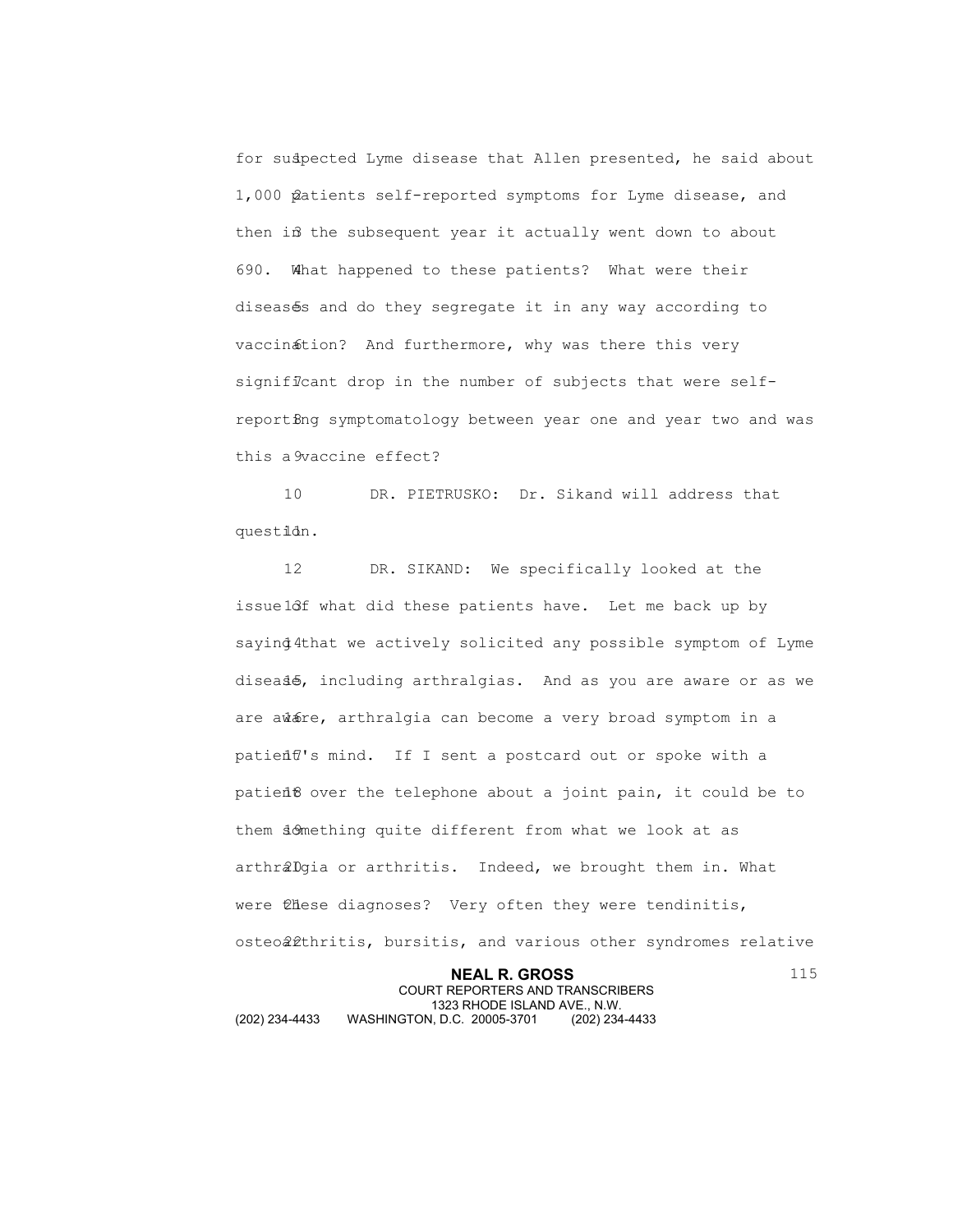to the ljoint. But in order to be completely certain that we were not missing manifestations of Lyme disease in these subjects, we indeed did acute and convalescent serologies on these patients so as to be sure that we weren't missing manifestations of Lyme disease. 5

6 In answer to your question about why there was a significantly smaller number of subjects in year two evaluated according to the same laboratory and symptom criter $\mathcal{B}$ a, I personally believe, and this is my subjective impression, that the reason is that these patients had already had vantious aches and pains evaluated in year one and they were ieassured that those aches and pains were not Lyme diseade. So when they had similar symptoms in year two, they felt a4little more comfortable in not calling me and saying that flbey thought they had Lyme disease.

16 DR. LUFT: I mean, I asked specifically whether these lpatients were evaluated as to their vaccine status and whethas they segregated in any particular way.

19 DR. SIKAND: There was no difference between vaccines and placebos in terms of those particular symptoms. Indeed,1 the data were presented earlier by Dr. Parenti regarding patients who were presented to the DSMB as having

**NEAL R. GROSS** COURT REPORTERS AND TRANSCRIBERS 1323 RHODE ISLAND AVE., N.W. (202) 234-4433 WASHINGTON, D.C. 20005-3701 (202) 234-4433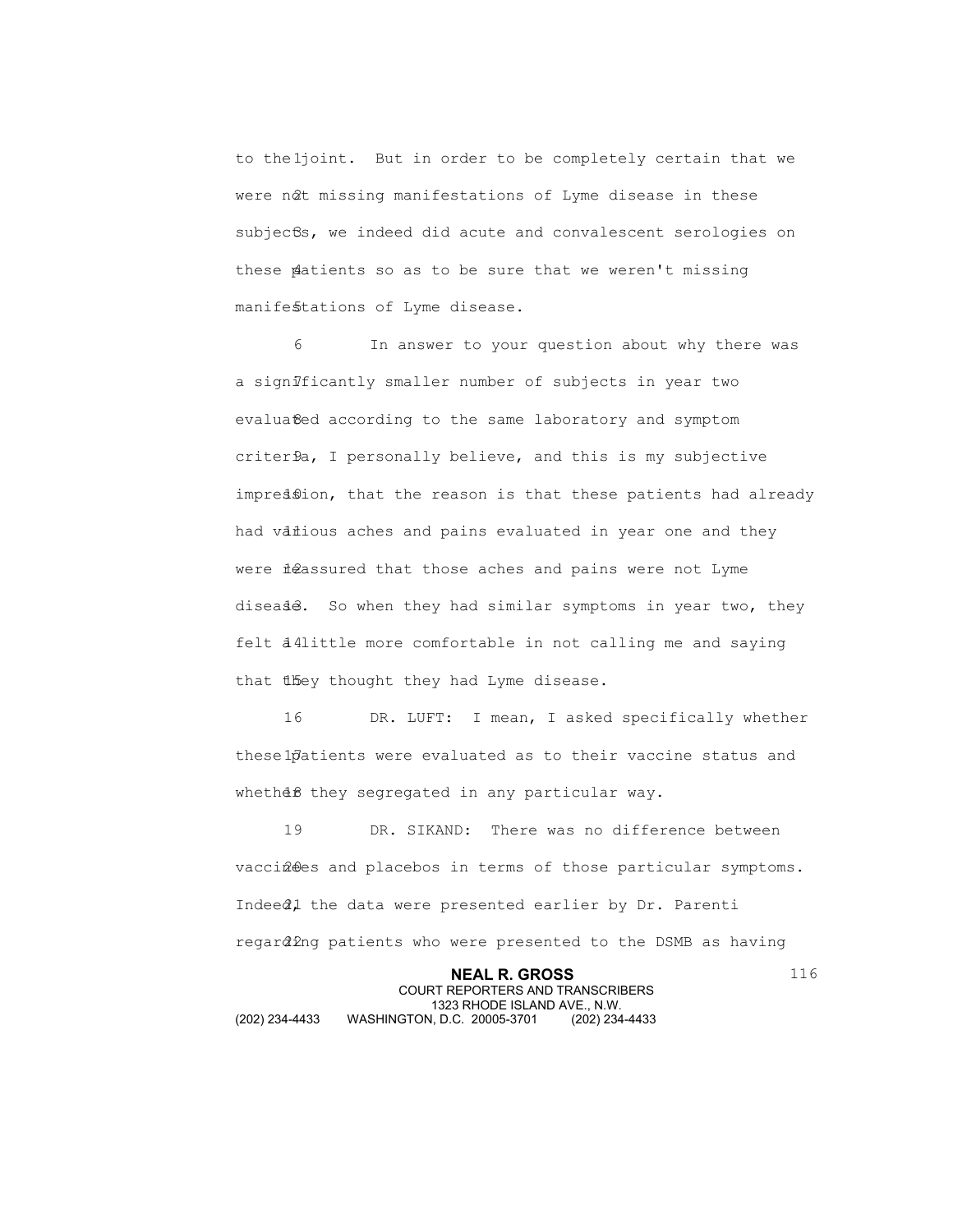had symptoms of arthralgia. I believe the symptoms needed to have persisted for longer than approximately a month before they entered that category. And when they were analyzed according to a system of A or B  $-$  i.e., they were not unblinded, they were A or B  $-$  there was no difference between vaccine and placebo in presenting with that symptomatology.

|  | DR. LUFT: Independent of serologic status? |
|--|--------------------------------------------|
|  | DR. SIKAND: I beg your pardon?             |

9 DR. LUFT: Independent of their serologic statu**s?** 

11 DR. SIKAND: Serologic for?

12 DR. LUFT: I mean, did you use the serology to be able to make that assessment as to whether they were Lyme disease or non-Lyme disease?

15 DR. SIKAND: Serology was indeed used to see whethes they had Lyme disease or if they did not have Lyme diseasd in terms of their work-ups. This is for suspected Lyme disease you are talking about?

19 DR. LUFT: No. I am just asking whether the 1,000 2 patients, were they segregated into the vaccine group versu£1the placebo group. That is all I am asking.

22 CHAIRPERSON FERRIERI: Could one of you address

**NEAL R. GROSS** COURT REPORTERS AND TRANSCRIBERS 1323 RHODE ISLAND AVE., N.W. (202) 234-4433 WASHINGTON, D.C. 20005-3701 (202) 234-4433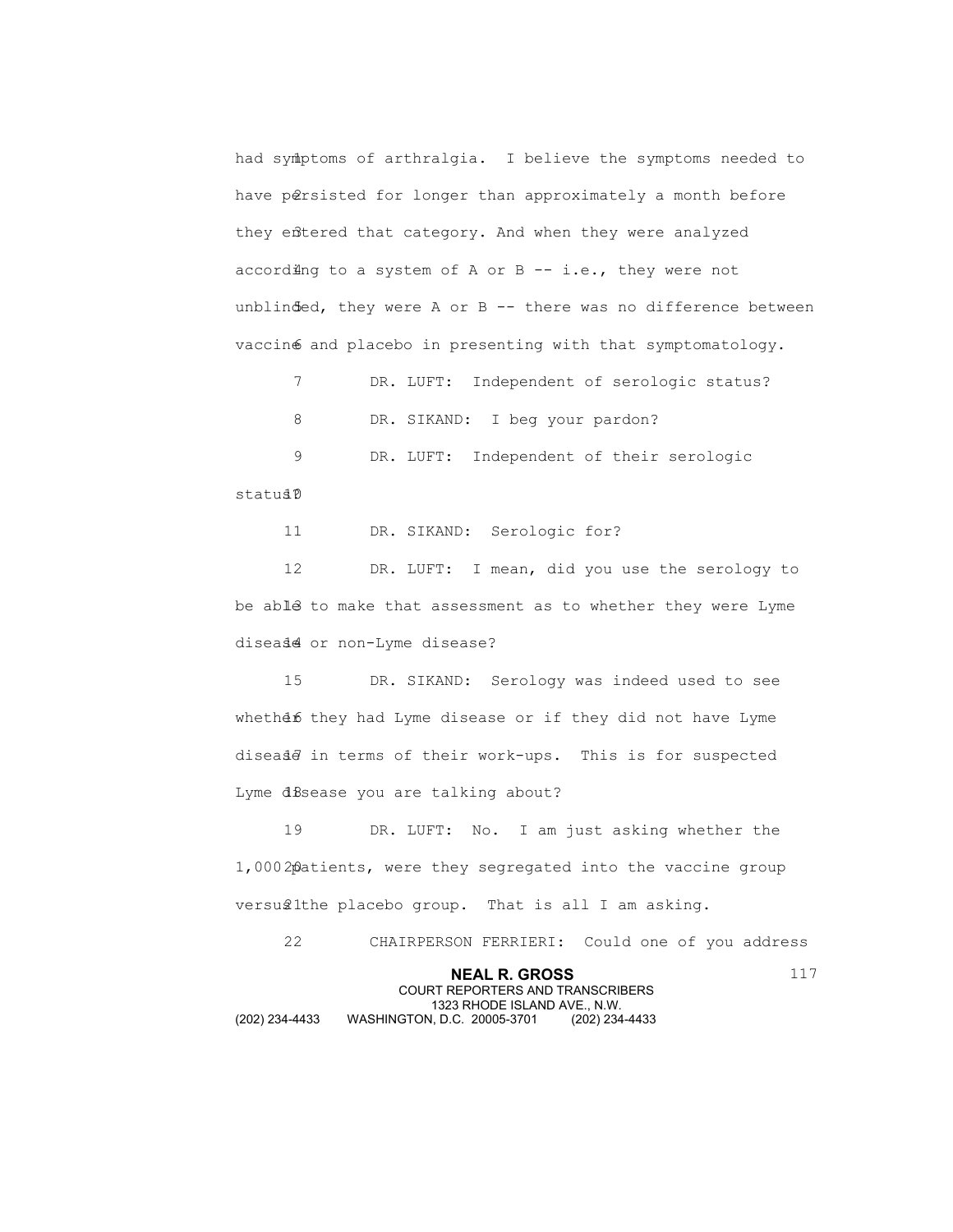that bilefly?

DR. PIETRUSKO: Dr. Parenti. 2

3 DR. PARENTI: Could you give me slide 38 and 39 in Dr. 4Steere's carousel, please? What these slides show is the attack rates in the non-cases, and we have separated them into -6 again, if you recall, Dr. Steere had described category  $0$  and category  $9$ , and then we combined them. So categoßy 0 were people who had the complete evaluation. We have all the data and you can make a full assessment. Categdfy 9 was basically a partial evaluation. As you can see -- I am sorry, this is for both years combined. You can see that *iftually* equal numbers were evaluated for category 0 and categdßy 9. There were slightly more people in the vaccine group 14 verall. Almost 660 versus 613 with a P value of .09.

15 Interestingly, we went back through these subjedts and looked at who might have actually been a sero conveiter, and if anything there is more potential cases in this  $\texttt{d}\texttt{Boup}$ , in the placebo group, than in the vaccine group. So I don't think that we are just having people come in and be evaluated and discounting their symptoms and kind of dumping them 2dto these categories and not counting them as vaccine failu22s. Is that your point, Dr. Luft? Is that your

**NEAL R. GROSS** COURT REPORTERS AND TRANSCRIBERS 1323 RHODE ISLAND AVE., N.W. (202) 234-4433 WASHINGTON, D.C. 20005-3701 (202) 234-4433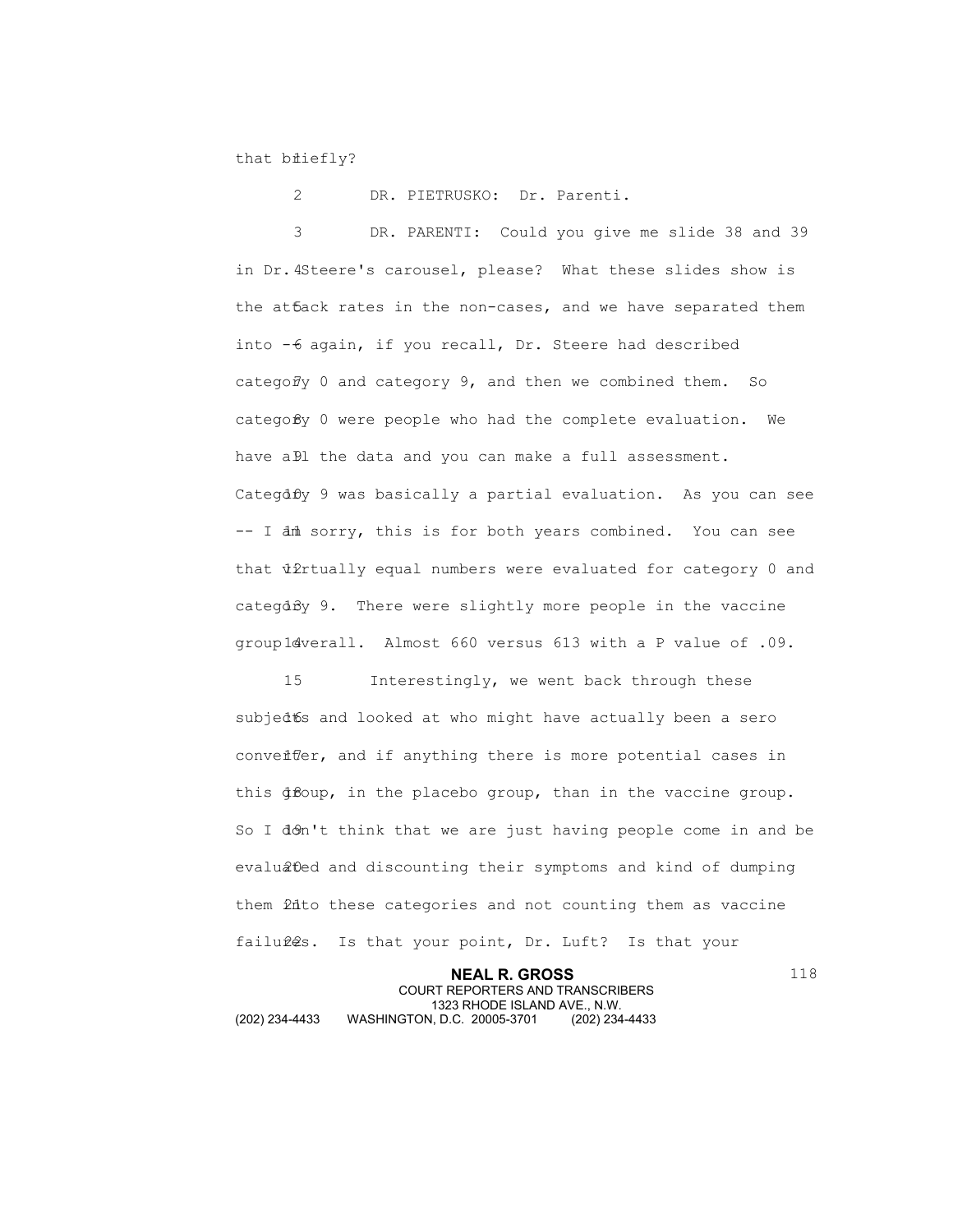questidn?

2 DR. LUFT: Yes, for the most part.

3 DR. PARENTI: The other thing I would just add to Dr. 4Sikand is Dr. Sikand had the largest number of subjects in this study, but in terms of what did people have as far as their  $\omega$ <sub>mptoms</sub> were concerned, I heard the same thing from other *investigators* as to year two and why weren't as many people 8evaluated. I heard this same theme from other investBgators. As soon as this study started, people took this as an opportunity to have their vague, long-standing symptoms evaluated and after that was done in year one, they didn't 2repeat that.

13 CHAIRPERSON FERRIERI: Do you have another slide, 14Dr. Parenti, or is that it? That is it?

15 DR. PARENTI: Yes, I think that makes the point clear. 16

17 CHAIRPERSON FERRIERI: Dr. Dattwyler, you had a question.

19 DR. DATTWYLER: It is along the same lines as Dr. Kafdzon's question. OspA has both protective and nonprotective epitopes. In the cases of vaccinated individuals who subsequently developed infection, was the LA equivalent

**NEAL R. GROSS** COURT REPORTERS AND TRANSCRIBERS 1323 RHODE ISLAND AVE., N.W. (202) 234-4433 WASHINGTON, D.C. 20005-3701 (202) 234-4433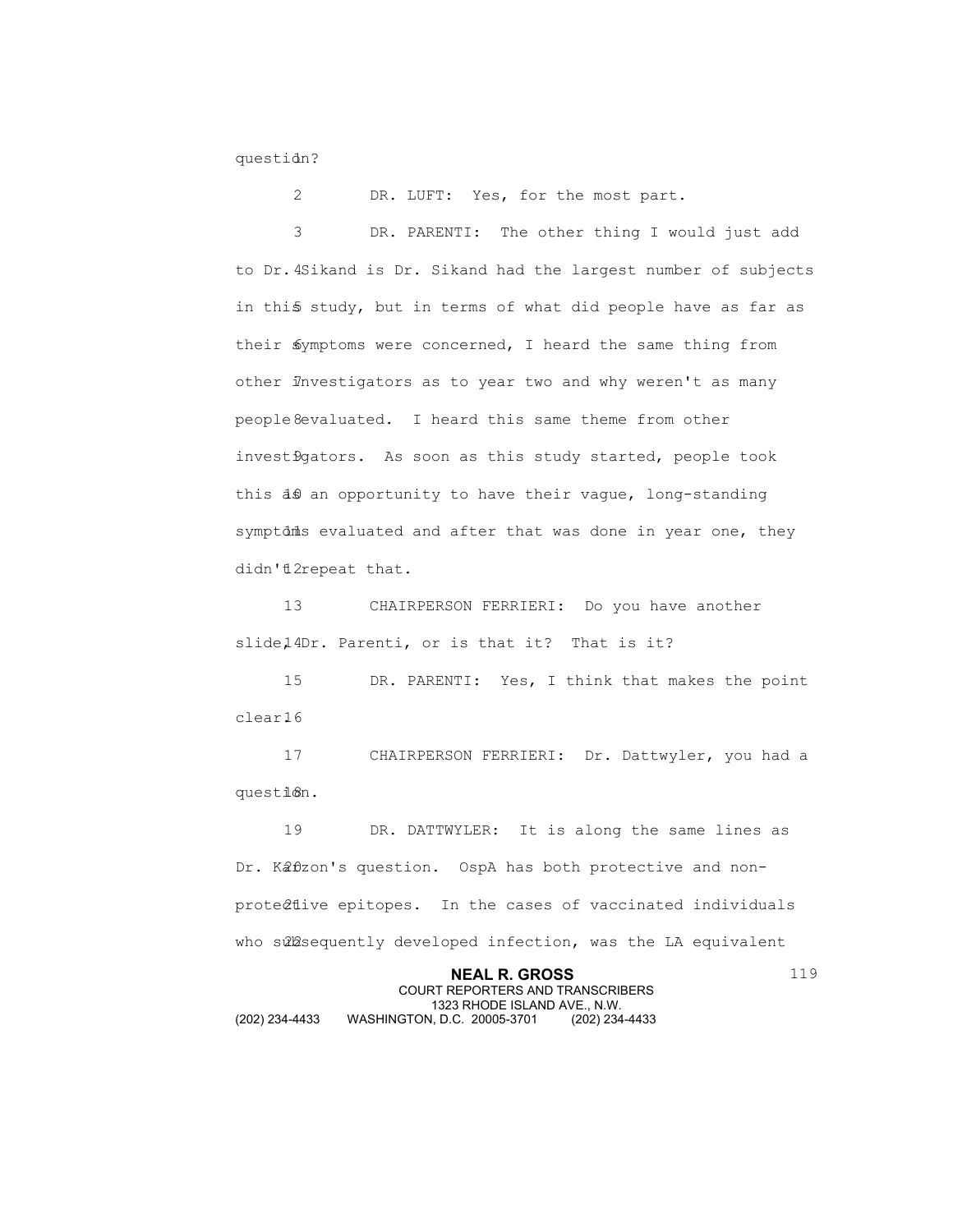significantly less than the people who were protected? And were there individuals who had reasonable titers of anti-OspA and yeß had low titers of the protective LA-2 equivalent?

 DR. PIETRUSKO: Okay, the correlation between 4 LA-2, Dr. Parenti will answer that.

6 DR. PARENTI: The reverse cumulative curve that I previously showed for IqG is virtually exactly the same for LA-2. 8So if you look at the year one vaccine failures where I had th $\Theta$  reverse cumulative curves, the data are virtually the same. 10

11 DR. DATTWYLER: But those are means. What I am askind 2is are there individuals who have reasonable titers of OspA  $\hat{\psi}$  at do not make enough anti-LA-2 equivalent?

14 DR. PARENTI: There is an excellent correlation between the two antibodies. We have previously  $-$ -

16 DR. DATTWYLER: In all cases?

17 DR. PARENTI: I can't say it is exactly all cases18 I mean, the correlation is very, very tight. If you want  $f\circledast$  hold on  $-$ -

20 DR. DATTWYLER: And then the other question is with 2dpeat immunization, does that still hold true? Because if yoû 2look at the LA-2, it is in the carboxy portion of the

**NEAL R. GROSS** COURT REPORTERS AND TRANSCRIBERS 1323 RHODE ISLAND AVE., N.W. (202) 234-4433 WASHINGTON, D.C. 20005-3701 (202) 234-4433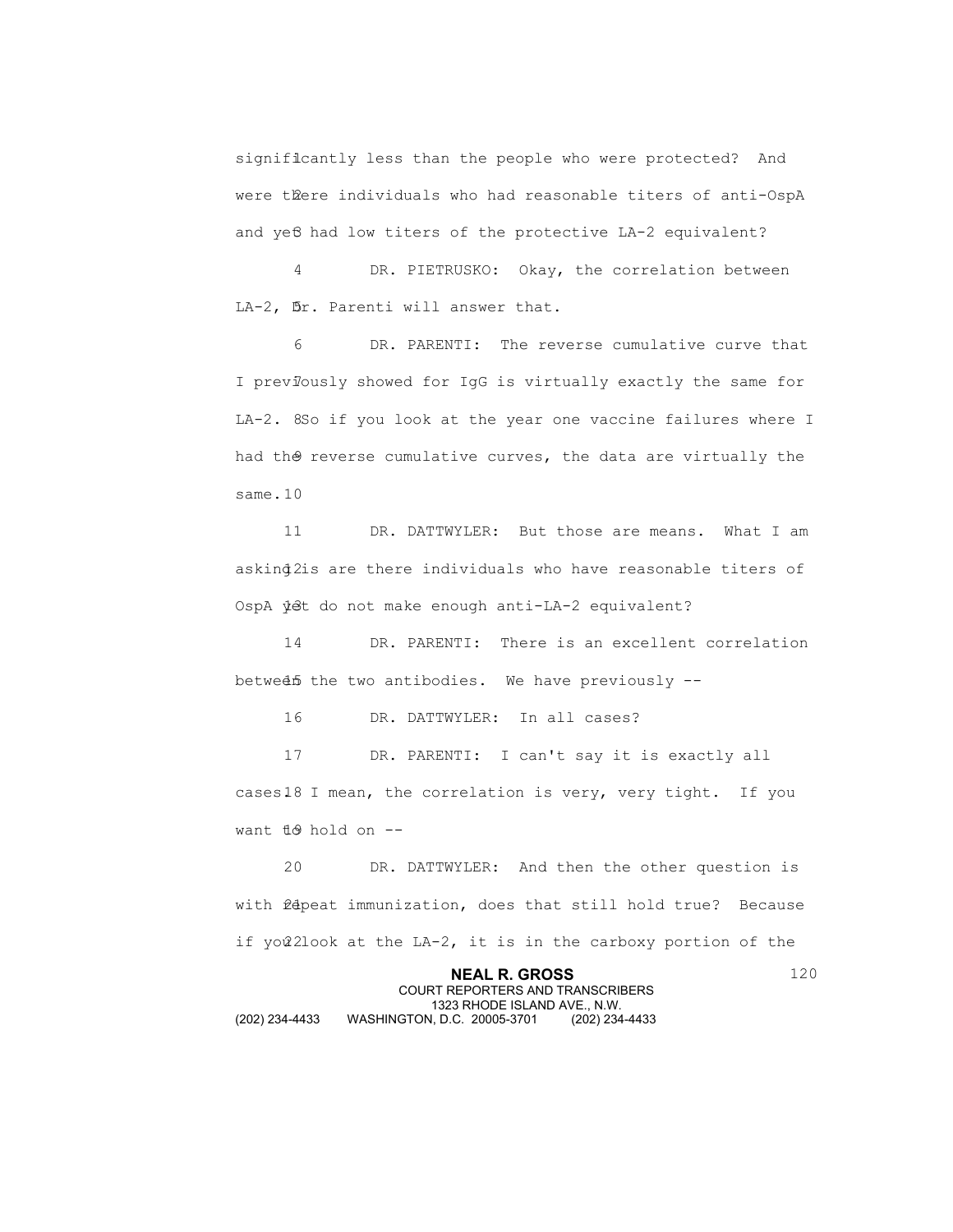molecule where the lipidation site is in the amino portion of the molecule, and that is more  $--$  is there non-protective epitopes which may be more antigenic and therefore with repeated immunizations give you higher and higher titers?

5 DR. PARENTI: Could you give me overhead number 43 and 644, please?

7 CHAIRPERSON FERRIERI: This will be the last question that will be answered. I have made note of other member\$ of the committee who want to comment, and we will do that after lunch before we have the presentation of questions. There lwill be a number of issues that we still need to ask the sponsdfs. Dr. Parenti, could you address this briefly now, pleas43

This is a very important question and I would like it addressed at this time, even though it is encroaching on  $Dr$ . Lucey's time.

17 DR. PARENTI: There is actually a series of overheads here. The first one shows a correlation between IgG and LA92. This is for month two.

20 CHAIRPERSON FERRIERI: Lights down a bit, please1

22 DR. PARENTI: I apologize, I don't see the R

**NEAL R. GROSS** COURT REPORTERS AND TRANSCRIBERS 1323 RHODE ISLAND AVE., N.W. (202) 234-4433 WASHINGTON, D.C. 20005-3701 (202) 234-4433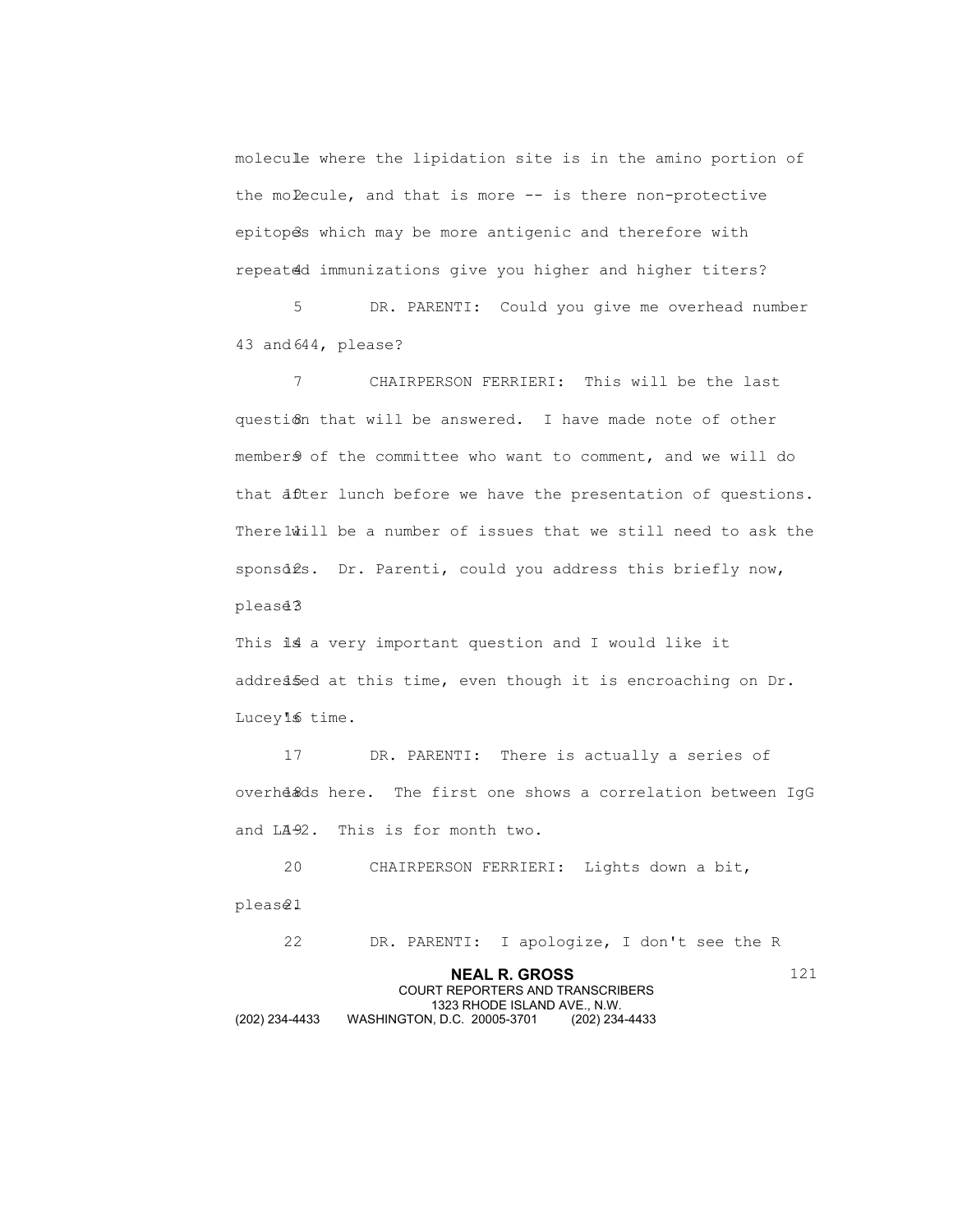value dn there. But you can see there is a very good correlation between the two. If you could put the next one up as welß. This is at month  $13$  -- again, one month after the third dose. You see basically the same correlation.

5 CHAIRPERSON FERRIERI: And these are ELISA units on the X axis?

7 DR. PARENTI: I am sorry, we have -- this is the Ig® ELISA units on this axis and this is the LA-2 on the Y axis. 9And the third time point that we have is month  $20$ , which 10s again towards the end of the study and titers have started to fade. If you could put number 45 on, please?

12 DR. DATTWYLER: There are some outliers there, though3 I mean, certain people have higher titers of anti-OspA flMat don't have high titers of anti-LA-2 on that previous slide<sup>15</sup>

16 DR. PARENTI: Right. It is not 100 percent, but génerally there is good correlation.

18 DR. DATTWYLER: I think that is an important point. 19

20 DR. PARENTI: And again, a similar pattern at  $month 220.$ 

22 CHAIRPERSON FERRIERI: Thank you. I know how

**NEAL R. GROSS** COURT REPORTERS AND TRANSCRIBERS 1323 RHODE ISLAND AVE., N.W. (202) 234-4433 WASHINGTON, D.C. 20005-3701 (202) 234-4433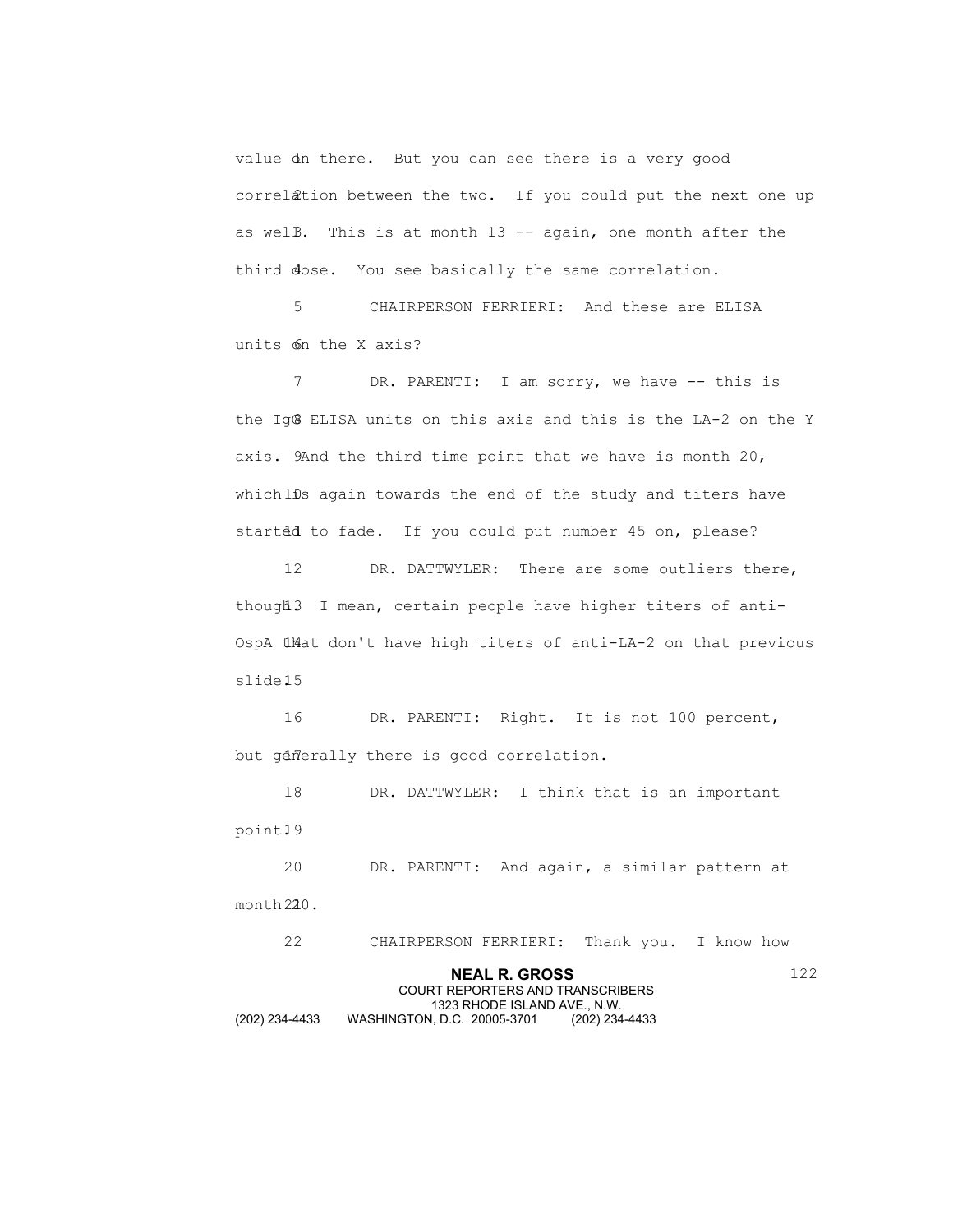anxious all of you are to get your questions out. They will emerge 21ater. Please don't forget them. Jot them down. We will môve to Dr. Dan Lucey from FDA, who will present now. When he is through, we will break for lunch.

5 DR. PIETRUSKO: Dr. Ferrieri, we have a few conclusion slides. 6

7 CHAIRPERSON FERRIERI: Oh, I am sorry. I thought you had concluded. Would you like to do that now?

9 DR. PIETRUSKO: Not quite. We are almost there 10

| 11 | CHAIRPERSON FERRIERI: Almost? You promise?    |
|----|-----------------------------------------------|
| 12 | DR. PIETRUSKO: It will be only a few minutes. |
| 13 | CHAIRPERSON FERRIERI: Apologies.              |

14 DR. PIETRUSKO: That is okay. I will give a few cdficluding remarks. Thank you, Dr. Ferrieri. In conclusion, Lyme 008 was a prospective, well-designed, randomized, controlled clinical trial. It was a truly remark&ble study. Why was it remarkable? For a number of reason<sup>9</sup>.

20 First, we had more than 22,000 person years of obser $\hat{z}$ dtion during the study. And as Dr. Parenti mentioned, it is 22urrently ongoing for those who have been involved in

**NEAL R. GROSS** COURT REPORTERS AND TRANSCRIBERS 1323 RHODE ISLAND AVE., N.W. (202) 234-4433 WASHINGTON, D.C. 20005-3701 (202) 234-4433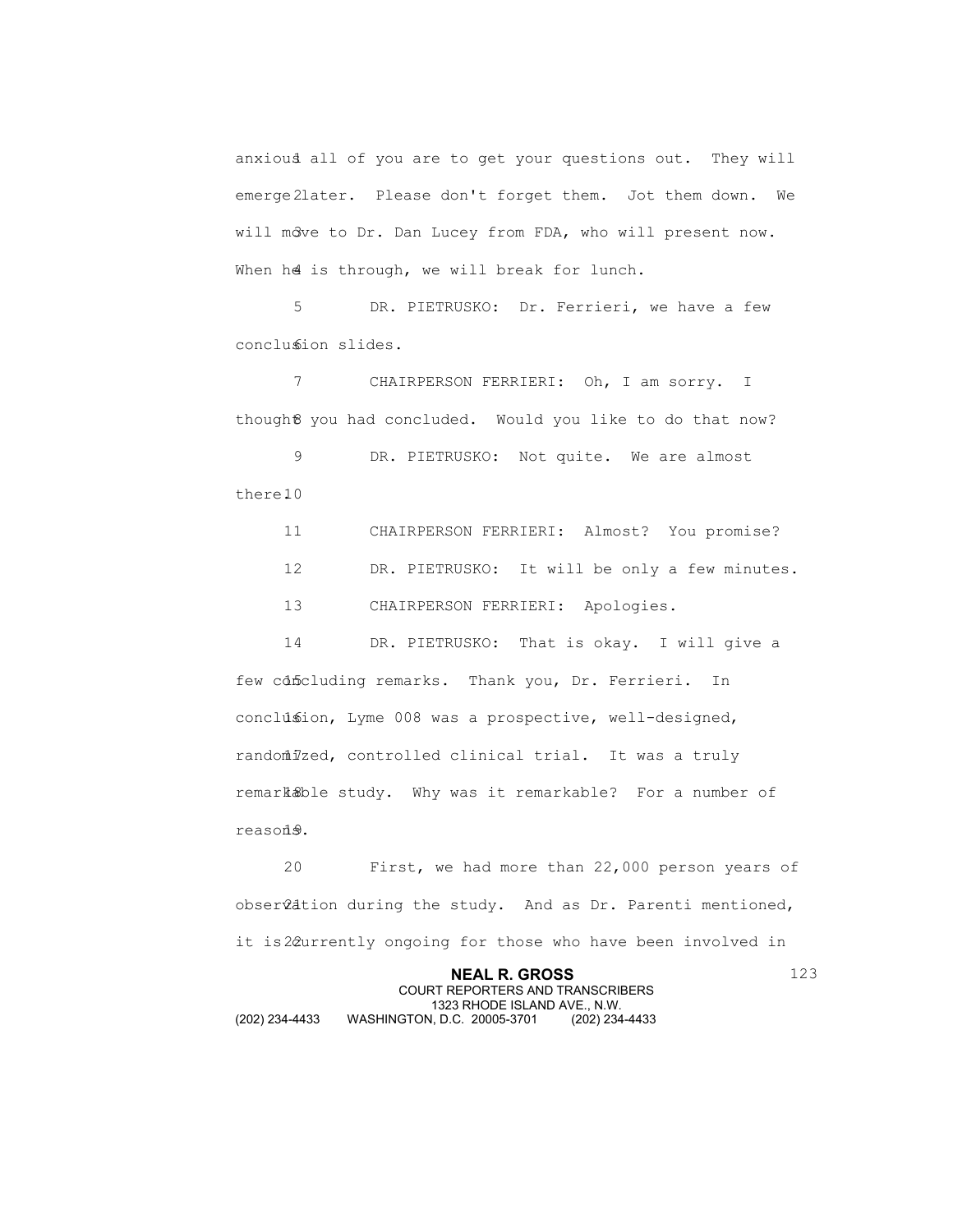that sfludy that were switched over from placebo and also those patients that were originally randomized to LYMErix vaccine.

3 Dr. Steere mentioned the impressive subject compliance. It was truly remarkable over this two-year period that there was 95 percent compliance with the visits and follow-up in these individual subjects. There was rigorous subject evaluation for suspected Lyme disease. Over 1,000 cases were evaluated and each case was independently evaluated in a bDinded fashion by the data safety monitoring board.

10 There was a large, unique data base regarding asymptimatic infection based upon the placebo population and the safology that was taken at the time. Serologic evaluation is avaßlable with baseline reference. It also provides access to seidepidemiology and there was an extensive and detailed safeti5data base both with solicited and unsolicited spontáméous adverse events.

 You have heard from Dr. Schoen and Dr. Sikand 17 that fliere is a definite need for such a vaccine against an emerging infection. You have heard from Dr. Lobet about the novel 200stulated mechanism of action in the mid gut of the tick. 21You have heard Dr. Steere present the data on the efficaciousness of this particular product as demonstrated in

**NEAL R. GROSS** COURT REPORTERS AND TRANSCRIBERS 1323 RHODE ISLAND AVE., N.W. (202) 234-4433 WASHINGTON, D.C. 20005-3701 (202) 234-4433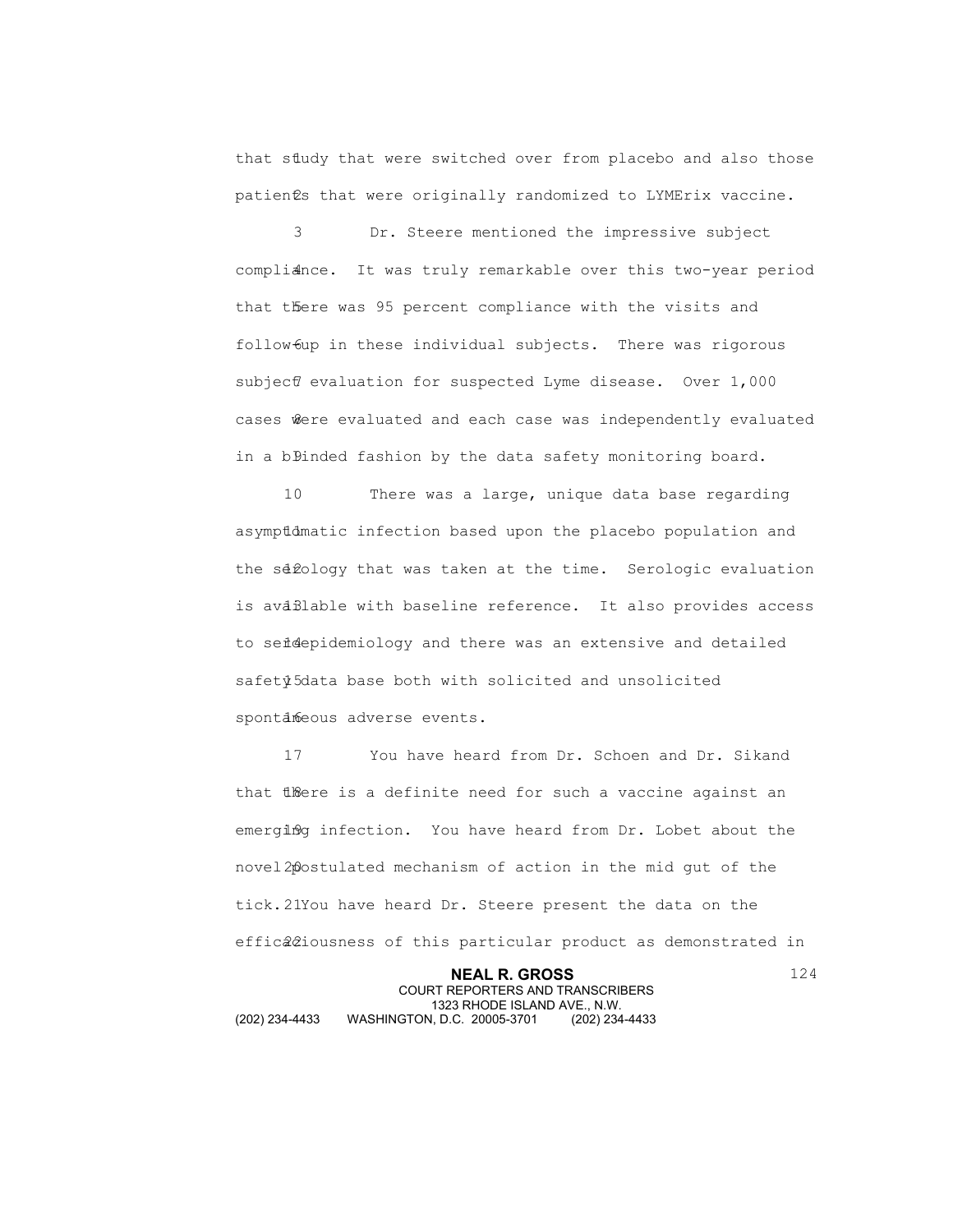Lyme 008, and you have heard from Dr. Parenti that this product is highly immunogenic, safe, and well-tolerated.

Based upon these findings, we believe that LYMErix is both safe and effective and will represent an important new public health approach for the prevention of Lyme disease, including asymptomatic infection. Thank you.

7 CHAIRPERSON FERRIERI: Thank you, Dr. Pietrusko. We will move on then to Dr. Dan Lucey from FDA. Please 9take the time that you need, Dan, that was allotted. Don't 1fleel that you need to truncate it.

11 DR. LUCEY: Thank you, Dr. Ferrieri.

12 CHAIRPERSON FERRIERI: The table has a copy of this piesentation to follow.

14 DR. LUCEY: Good afternoon. Between now and  $12:4515I$  would like to present the FDA's review on safety, efficacy, and immunogenicity of SmithKline Beecham's Lyme diseasd recombinant OspA vaccine.

18 First of all, I would like to address the issue of the 9safety data base. Overall, we have seen data on  $q$ reat $\mathcal{Q}$ f than 18,000 subjects who have received at least one dose  $d\text{f}$  this vaccine. 6,400 subjects ages 15 to 70. Most of these 2&ubjects were in the pivotal efficacy trial, Lyme 008.

**NEAL R. GROSS** COURT REPORTERS AND TRANSCRIBERS 1323 RHODE ISLAND AVE., N.W. (202) 234-4433 WASHINGTON, D.C. 20005-3701 (202) 234-4433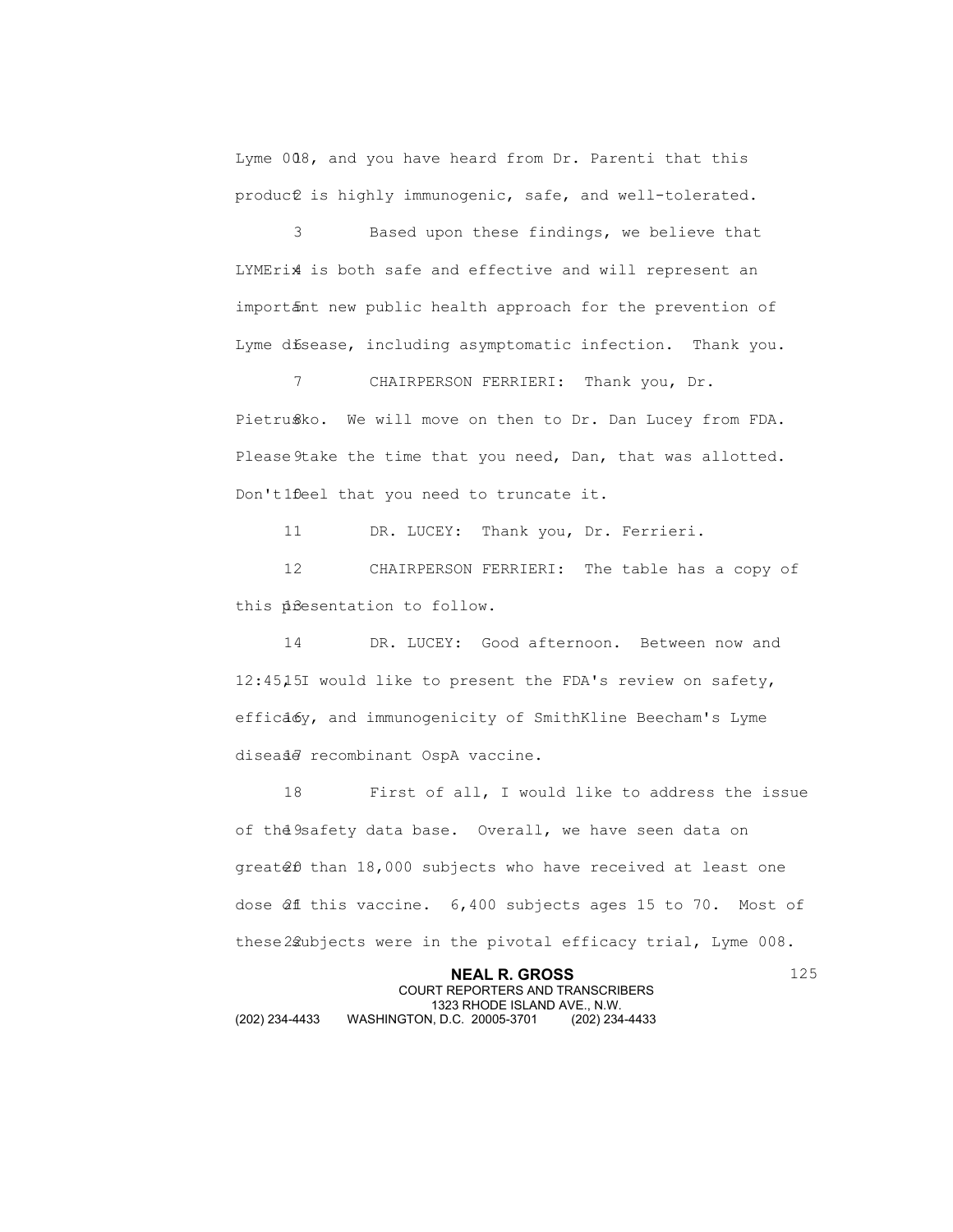15,902 lvaccine doses were given to 5,469 subjects. In additi $@n$ , there have been six other clinical trials involving  $2,180$  doses in  $1,009$  subjects who received at least one dose of this vaccine. The overall safety data is similar to that seen if the pivotal Phase III study Lyme 008.

6 As you heard from Dr. Steere, Lyme 008 was a randomized placebo controlled study involving 5,469 vaccinees and 5, 467 placebo subjects. The subjects were 15 to 70 years of age. They were vaccinated on a  $0, 1,$  and  $12$ -month schedulle, and there was 20 months of blinded follow-up.

11 With regard to safety monitoring, there was both stalicited and unsolicited adverse events. The solicited adverse events were done in a subset according to protocol of 402 vadcinees and 398 placebo subjects. The unsolicited adverse events of course involved all subjects.

16 Now I would like to present data first on solicifed and then later on unsolicited adverse events. This first 18able shows from Lyme 008 the incidence of solicited local 19ymptoms reported on days 0 to 3 by diary card after each  $\hat{z}$  accination dose. What I would like to call your attention to here is that for these three local solicited adver & events of redness, soreness, and swelling, there was a

126

**NEAL R. GROSS** COURT REPORTERS AND TRANSCRIBERS 1323 RHODE ISLAND AVE., N.W. (202) 234-4433 WASHINGTON, D.C. 20005-3701 (202) 234-4433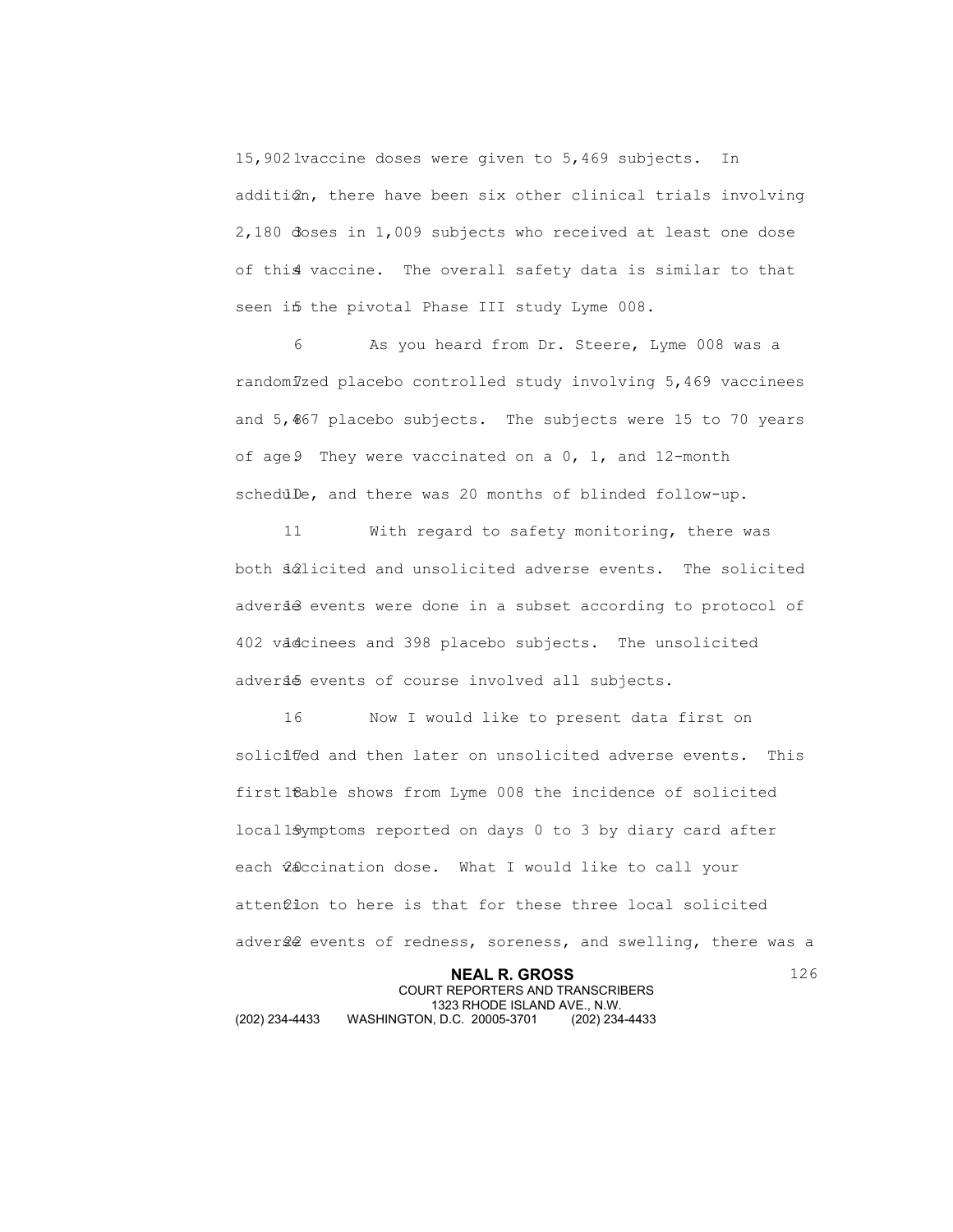higher lincidence in vaccinees compared to placebo. However, I would like to emphasize that going from dose one to dose two to dose three, there was no increase in the frequency of adverse events in vaccinees.

5 Next with regard to the incidence of solicited systemic symptoms, again reported on days 0 through 3 by diary card after each vaccine dose, you will see that as the sponsor earließ pointed out, there was a statistically significant increase in arthralgias, fatigue, and rash, that is, a higher frequency in vaccinees compared with placebo, and not for headadhe or fever. But again, going from dose one to dose two to dose three, there was no increase in the frequency of adverse events in the vaccinees.

14 Moving now to the incidence of specific unsolibited adverse events occurring at a frequency of at least 16 percent within 30 days post-vaccination. This involuds all subjects. It is intention-to-treat. You will see that the vaccinees had a higher frequency of injection site  $\beta\hat{a}$ in and injection site reactions, fever, influenza-like symptoms, myalgias, and rigors. There was no difference between vaccinees and placebo subjects in terms of arthralgias or ra\$12. And I would like to add that this table focuses on

**NEAL R. GROSS** COURT REPORTERS AND TRANSCRIBERS 1323 RHODE ISLAND AVE., N.W. (202) 234-4433 WASHINGTON, D.C. 20005-3701 (202) 234-4433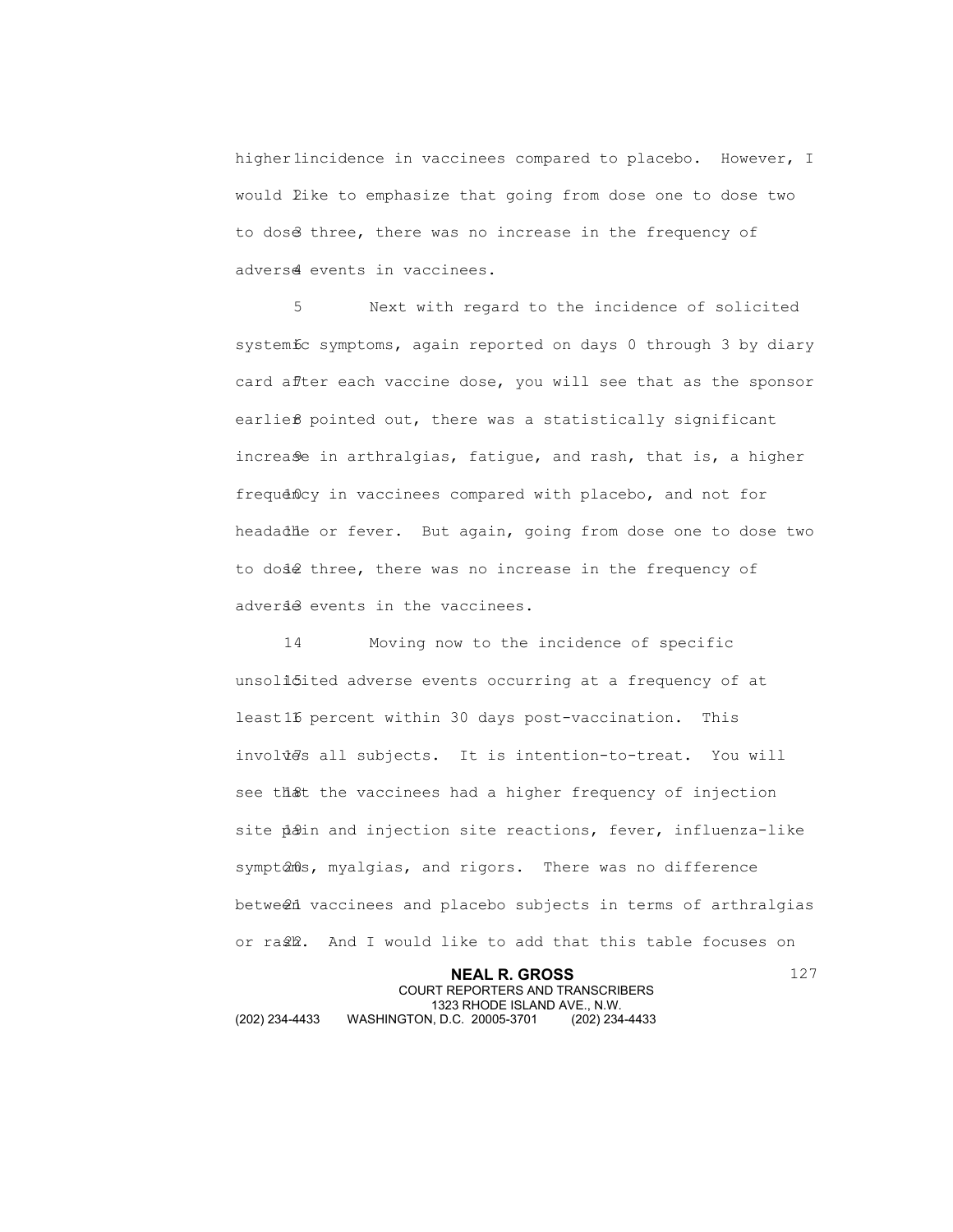frequencies of at least one percent. Arthritis occurred in both gloups, vaccinees and placebo, at a frequency of less than one percent. And specifically it was 0.9 percent in vaccindes and 0.8 percent in placebo subjects. So there was no difference in arthritis within the first 30 days of vaccination.

7 Moving now to unsolicited adverse events, again occurrBng at a frequency of at least one percent at greater than 30 days post-vaccination for all subjects. Here you will see that there were NSs for not significant. There was no statistically significant differences between vaccinees and placeba for any of the unsolicited adverse events which we showed 3on the previous slide, and those specifically include arthraldqias and arthritis and tendinitis.

15 Looking now specifically at the incidence of unsolicited musculoskeletal system disorders, and that included not only joint but also bone and muscle abnormalities under 18he rubric of musculoskeletal system disorders. For all subjedts less than 30 days post-vaccination on the top panel and g2@ater than 30 days post-vaccination on the bottom panel. What  $\hat{y}$ du will see is that there was a statistically signiffcant difference within 30 days post-vaccination, such

**NEAL R. GROSS** COURT REPORTERS AND TRANSCRIBERS 1323 RHODE ISLAND AVE., N.W. (202) 234-4433 WASHINGTON, D.C. 20005-3701 (202) 234-4433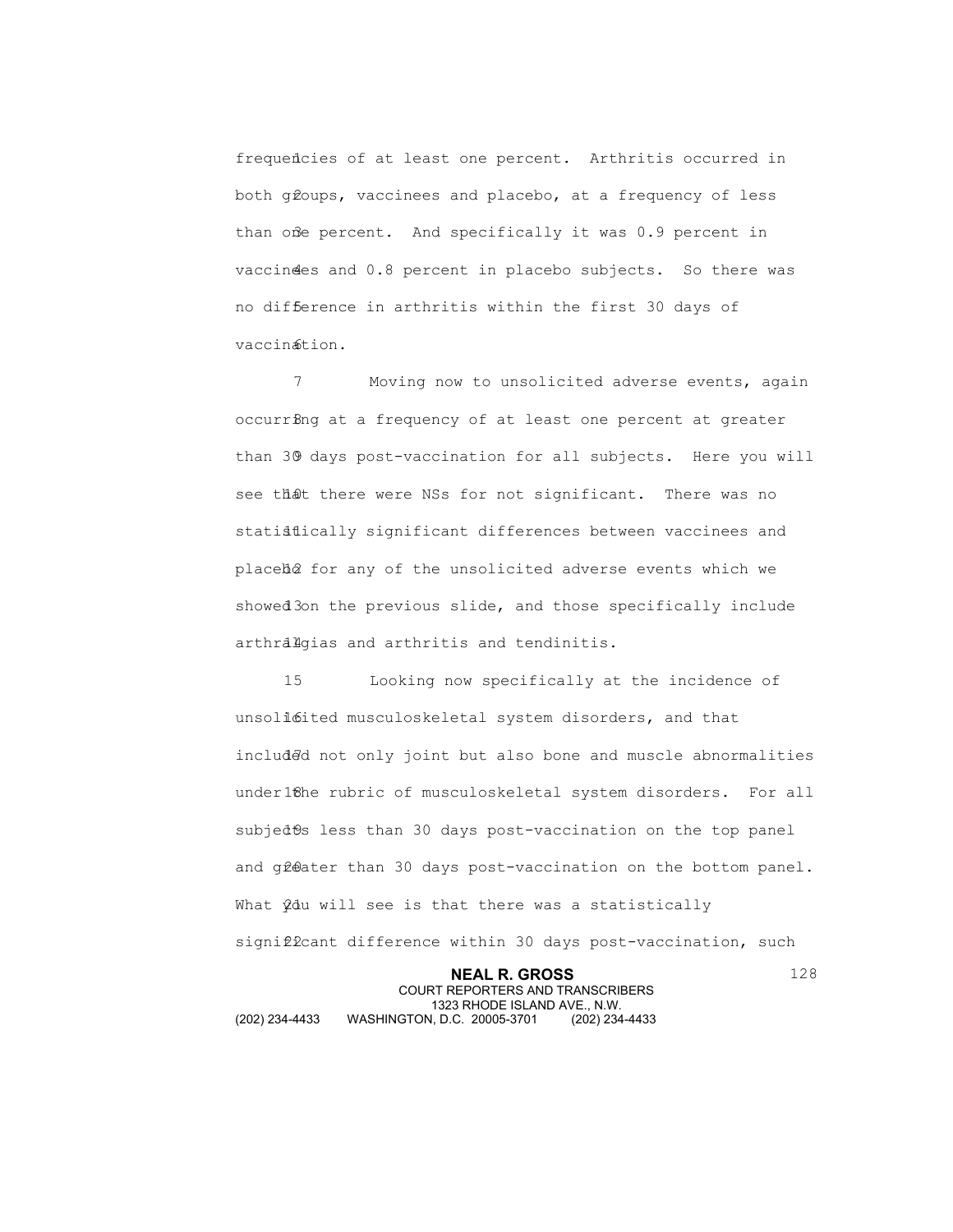that vaccinees had a higher frequency of unsolicited musculøskeletal system disorders than did the placebo subjects. At greater than 30 days post-vaccination, there was no statistically significant difference between vaccinees and placeb5.

 I am sorry you can't see the top of this slide. 6 This is the frequency of serious adverse events following any vaccine dose by body system. Here you will see numerous body system $\Theta$  listed on the far left part of this slide. You will note fl $\delta$ at again NS stands for not significant. There were no statistically significant differences between vaccinees and placeb2 for any of these multiple body systems, with one exception, metabolic and nutritional, where placebo had a statistically significant higher frequency,  $.13$  versus 0 in the vaccinees.

 In particular, musculoskeletal system disorders 16 is ind Duded in this table as are central and peripheral nervous system abnormalities and autonomic nervous system abnormilities, psychiatric and gastrointestinal as well as  $cardi\hat{\alpha}$ Wascular and myocardial, endocardial, and pericardial and valve abnormalities.

22 With regard to deaths in Lyme 008, there were

**NEAL R. GROSS** COURT REPORTERS AND TRANSCRIBERS 1323 RHODE ISLAND AVE., N.W. (202) 234-4433 WASHINGTON, D.C. 20005-3701 (202) 234-4433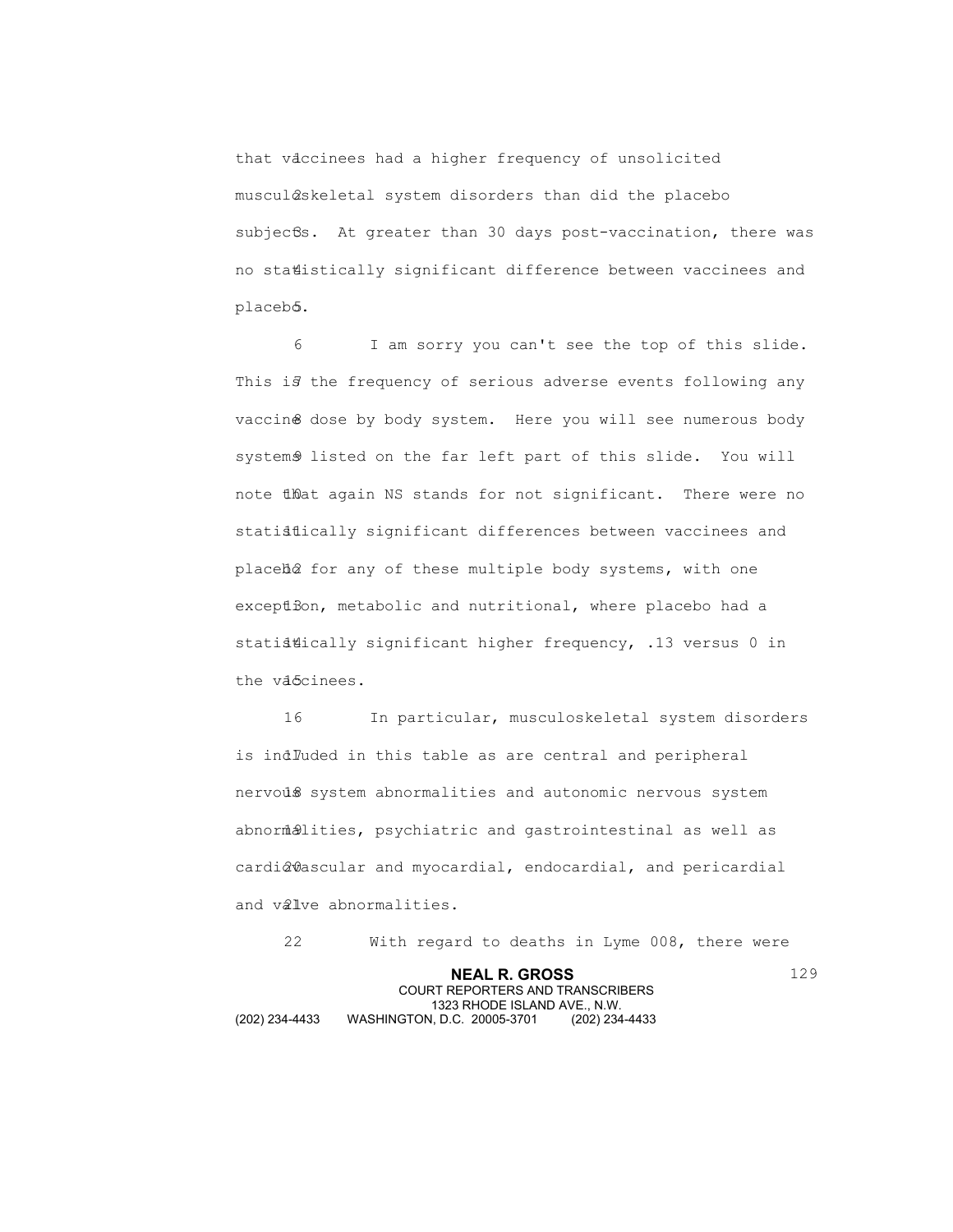15 deaths total. None, as was mentioned by the sponsor, are attribûted to the vaccine. There were 10 deaths in the vaccinees and 5 in the placebo. There was a total of six cancers, 5 in the vaccinees and one in the placebo. There were 55myocardial infarctions, MIs, or probable myocardial infarctions, MIs,  $4$  in the vaccine group and  $2$  in the placebo. In the 7placebo group, there was one subject who had sudden death  $\delta$ nd one subject who had septic shock and one subject who died of stabbing.

10 Again, as has already been mentioned, in the 1994 and to some extent in the following 1996 Vaccine Advisory Committee Meeting, there were three theoretical safety conceins raised with regard to vaccination with this OspA protein.

15 First was to assess the safety of vaccination in indibviduals who report a history of Lyme disease or have a positive Western blot to Borrelia burgdorferi prior to vaccination.

19 The second is to assess the effect of vaccination on the temporal onset and clinical manifestations of Lym<sub>2</sub>d disease.

22 The third was the occurrence of arthritis in

**NEAL R. GROSS** COURT REPORTERS AND TRANSCRIBERS 1323 RHODE ISLAND AVE., N.W. (202) 234-4433 WASHINGTON, D.C. 20005-3701 (202) 234-4433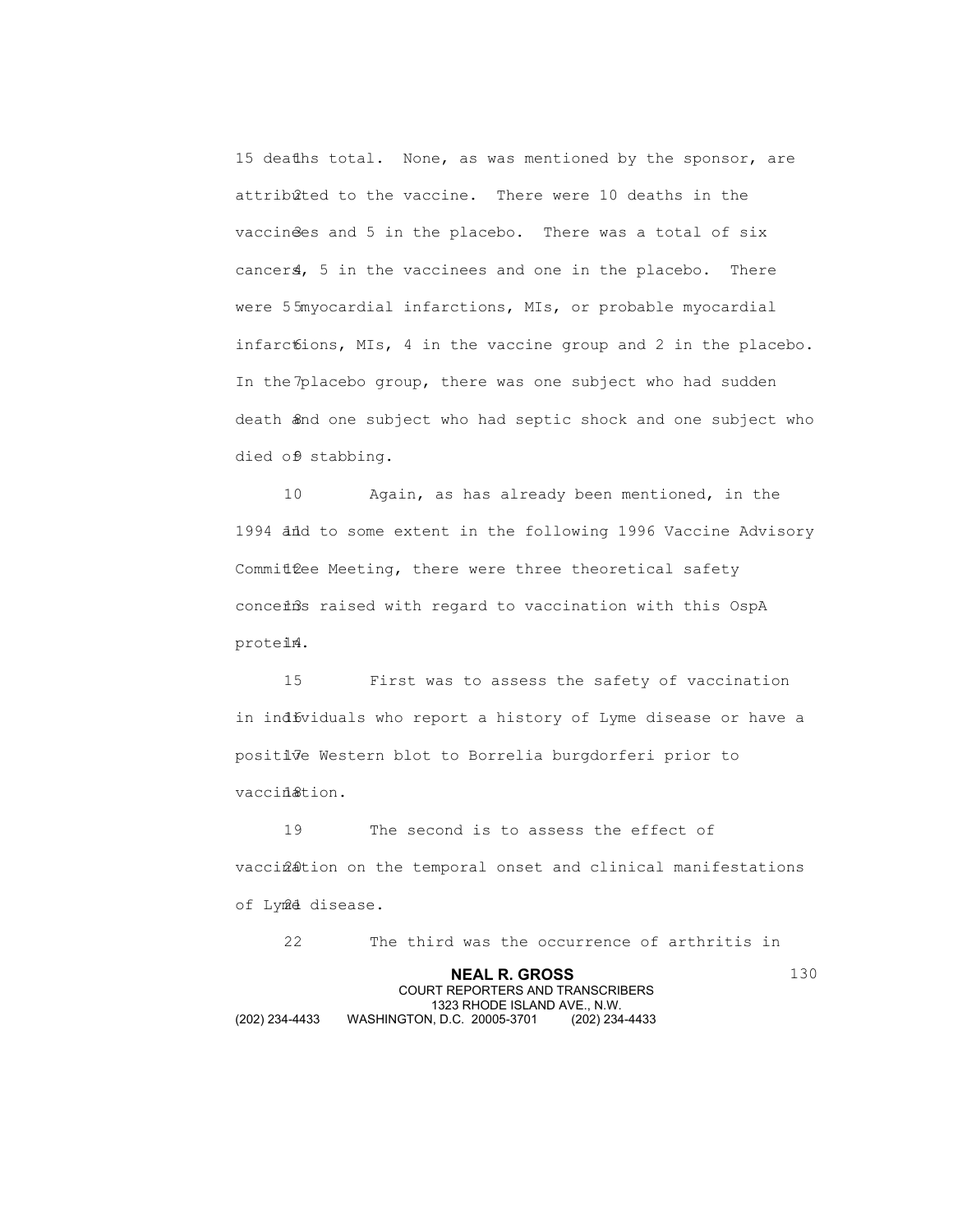study participants, in particular would vaccination with OspA induce autoimmune arthritis? 2

 Taking this first safety concern, that is, to 3 assess 4the safety of the vaccination in individuals who report a history of Lyme disease or have a positive Western blot to Borrelfa burgdorferi, data from Lyme 008, specifically the incidence of unsolicited adverse events reported within 30 days p&st-vaccination for subjects with a history of Lyme diseas $\Theta$ , there was a statistically significant difference in local lieactions such that vaccinees had more than placebo. Howevdi, there is no difference in systemic adverse events. So this is similar to what was seen with regard to all the enrolles in Lyme 008, that is, a higher frequency in vaccindes than placebo of local adverse events occurring within 530 days of vaccination.

 Looking now at the incidence of unsolicited 16 musculdskeletal system disorder for subjects with a history of Lyme disease. Again, the top panel is for less than 30 days post-*da*ccination and the bottom panel is for greater than 30 days post-vaccination. You will see that there was a stati &dically significant difference at less than 30 days post- $\hat{v}$ accination such that vaccinees had a higher incidence of

131

**NEAL R. GROSS** COURT REPORTERS AND TRANSCRIBERS 1323 RHODE ISLAND AVE., N.W. (202) 234-4433 WASHINGTON, D.C. 20005-3701 (202) 234-4433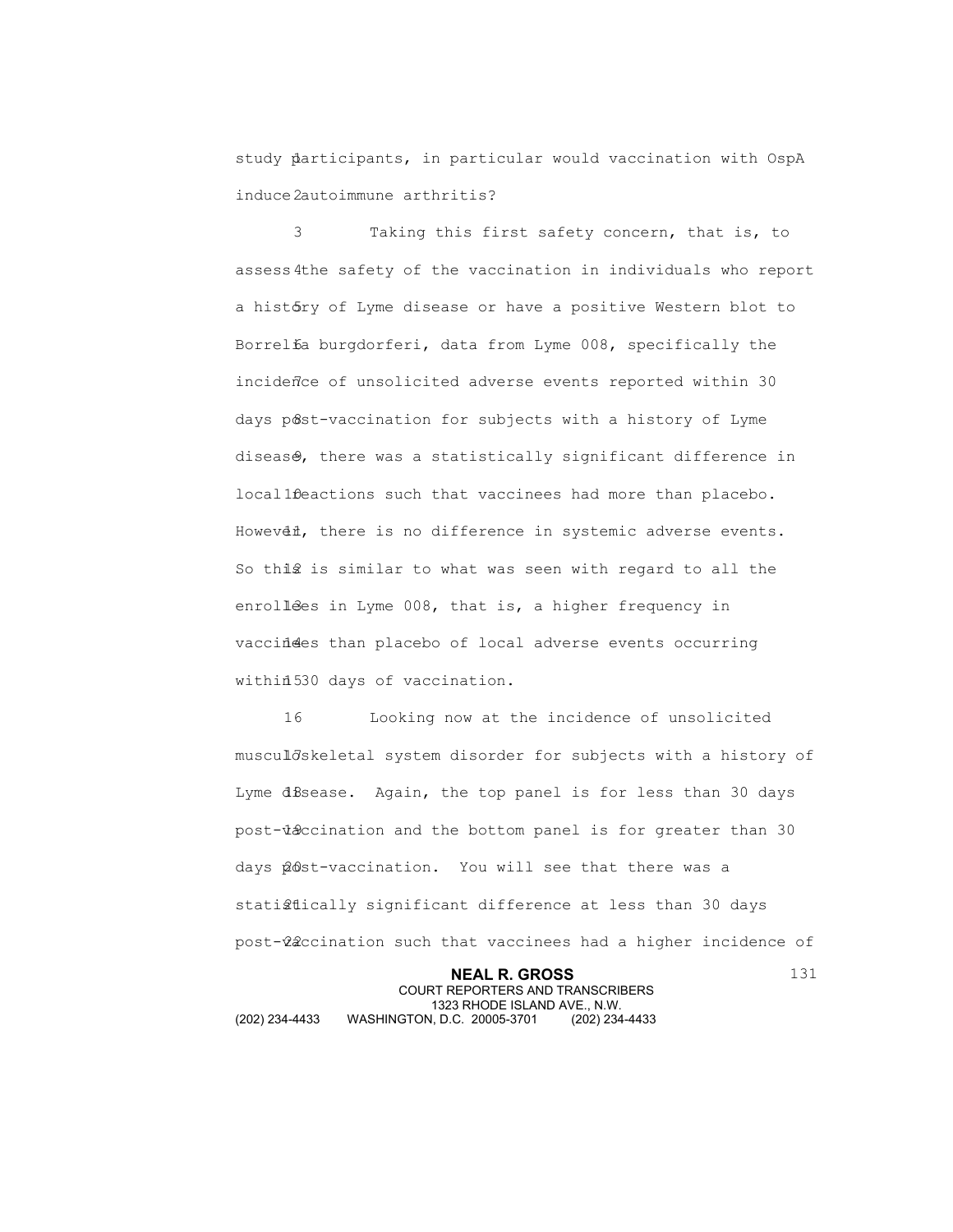unsolidited musculoskeletal system disorders than did the placeba subjects. However, at 30 days post-vaccination, there was no 3difference between the two groups.

 Turning now to persons who had a positive 4 Westerf blot at baseline. And again, looking at incidents of unsolicited adverse events reported within 30 days postvaccination for subjects with a positive Western blot. Again, there Was a statistically significant difference for local but not systemic adverse events, such that vaccinees had more local 1@dverse events than did the placebos.

11 Again now moving on to incidence of unsolicited musculøskeletal system disorders for subjects with a positive Westein blot at baseline. Again, the top panel shows less than di equal to 30 days post-vaccination data and the bottom panel lofreater than 30 days post-vaccination data. You will see that in this group of people who had a positive Western blot af baseline, there was no statistically significant diffenence between vaccinees and placebo either at less than  $30$  da $\overline{y}$  post-vaccination or greater than 30 days postvaccination with regard to unsolicited musculoskeletal system disordars.

22 The second theoretical safety concern is that

**NEAL R. GROSS** COURT REPORTERS AND TRANSCRIBERS 1323 RHODE ISLAND AVE., N.W. (202) 234-4433 WASHINGTON, D.C. 20005-3701 (202) 234-4433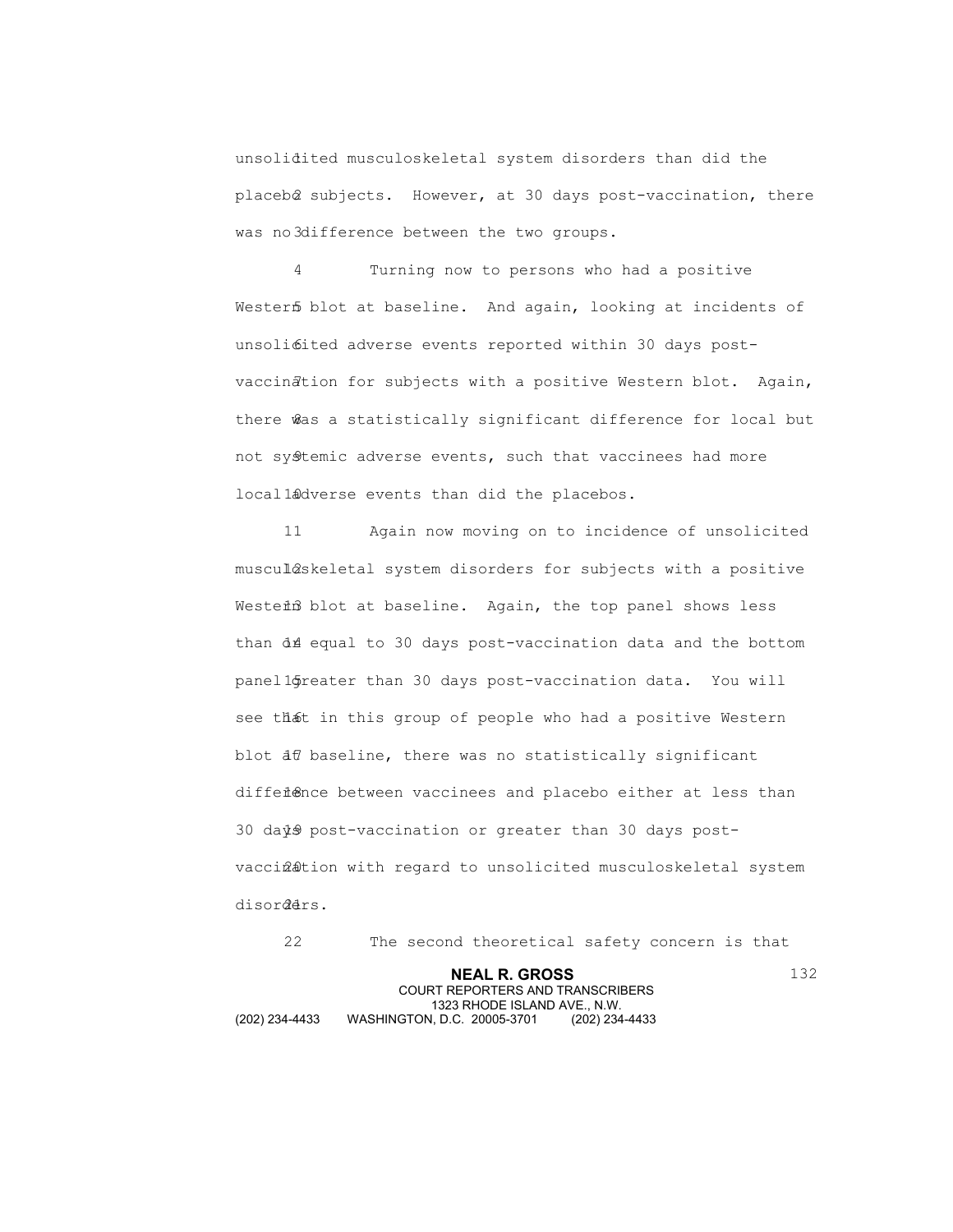of the leffect of vaccination on temporal onset and clinical manife fations in individuals who develop Lyme disease. There are three points that we would like to make in this regard, that is, the effect of vaccination on the clinical manifestations of Lyme disease in this study, Lyme 008. The majority of cases in both groups presented with erythema migrans, EM, in both years, year 1 and year 2, as has been discussed and presented earlier this morning. The onset and the dufation of erythema migrans did not differ between groups $0$  Again, that was true for year 1 and year 2, and the data has previously been shown. The proportion of cases diagnd fed by culture, PCR, for Borrelia burgdorferi or Western blot flor Borrelia burgdorferi was comparable between the two groups. 14

15 This table shows from Lyme 008, the month of  $onset$ <sub>1</sub>  $for$  category 1 cases, that is, definite Lyme disease, in year one according-to-protocol or ATP. You will see the column 8on the left is the month in which the subject in the study 10as diagnosed, the vaccine, number and the percent of cases, 20 and placebo, the number and the percent. What we would like  $t$ d emphasize is that nearly all persons diagnosed with Lyme  $d2$ sease, both in the vaccine group and the placebo group,

**NEAL R. GROSS** COURT REPORTERS AND TRANSCRIBERS 1323 RHODE ISLAND AVE., N.W. (202) 234-4433 WASHINGTON, D.C. 20005-3701 (202) 234-4433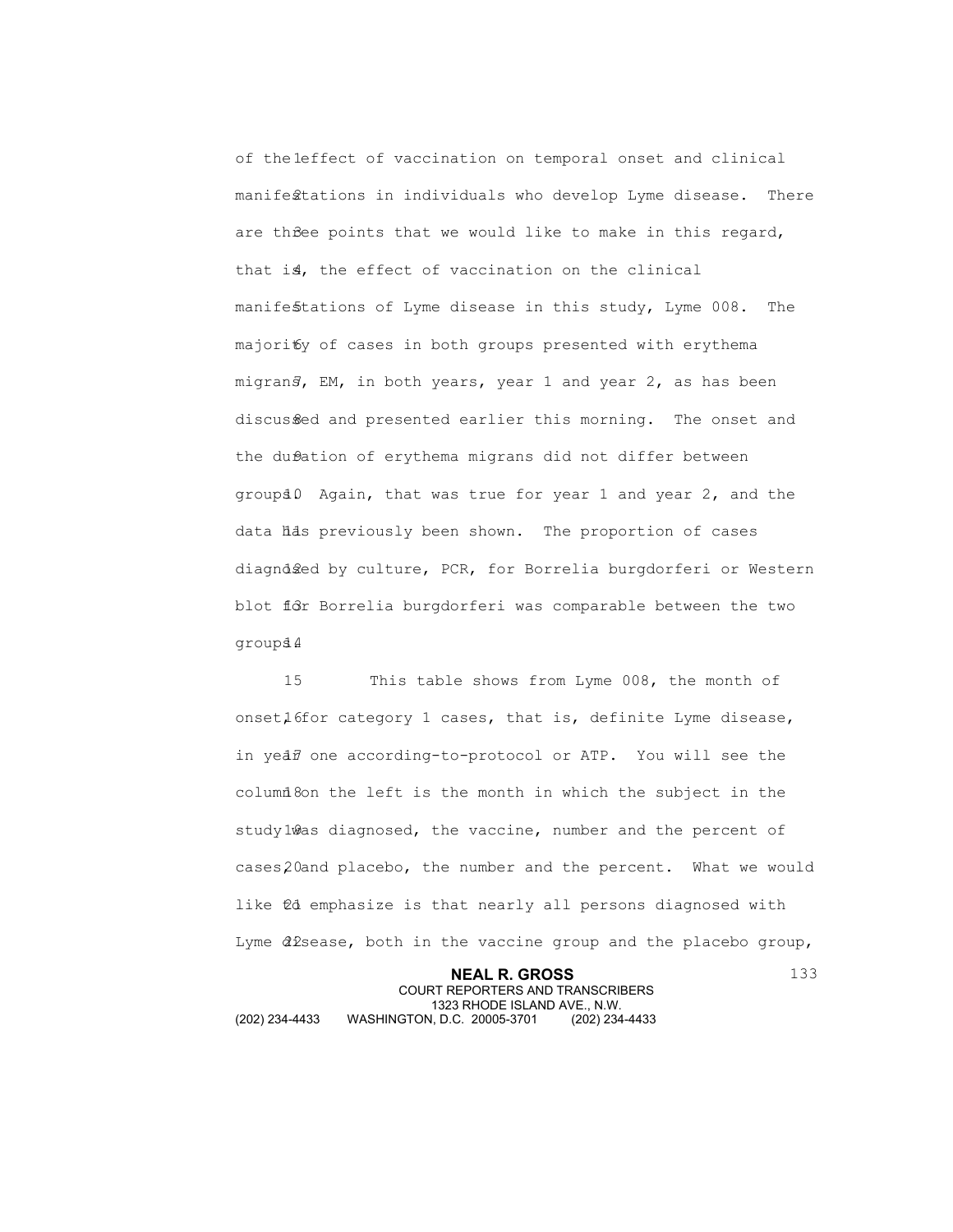presented and were diagnosed in either June, July, or August. I think there was only one person in the first year who was diagnosed after the end of August, and that was in September. The year two data is essentially the same, that is, no difference between the temporal onset of Lyme disease in vaccinees and placebo subjects.

The third theoretical safety concern that was raised 8in the 1994 Vaccine Advisory Committee was that of the occurr $\Theta$ nce of arthritis in vaccine study participants, specifically could OspA vaccination induce an autoimmune arthritis. As has been mentioned, there are several ways of looking at this data, and after this slide I would like to show a 3couple of overheads before moving on to additional slides4

 First of all, in the intention-to-treat 15 analyáfs for Lyme 008, looking at arthritis as a serious adversd event after any vaccine dose, the number of vaccinees and the number of placebo subjects was identical, that is, five  $il\vartheta$  each group for a frequency of 0.1 percent in each group20 Again as has been mentioned, the data safety monitating board analysis looked at both year one and year two to see 2if there was any evidence of an increased frequency of

**NEAL R. GROSS** COURT REPORTERS AND TRANSCRIBERS 1323 RHODE ISLAND AVE., N.W. (202) 234-4433 WASHINGTON, D.C. 20005-3701 (202) 234-4433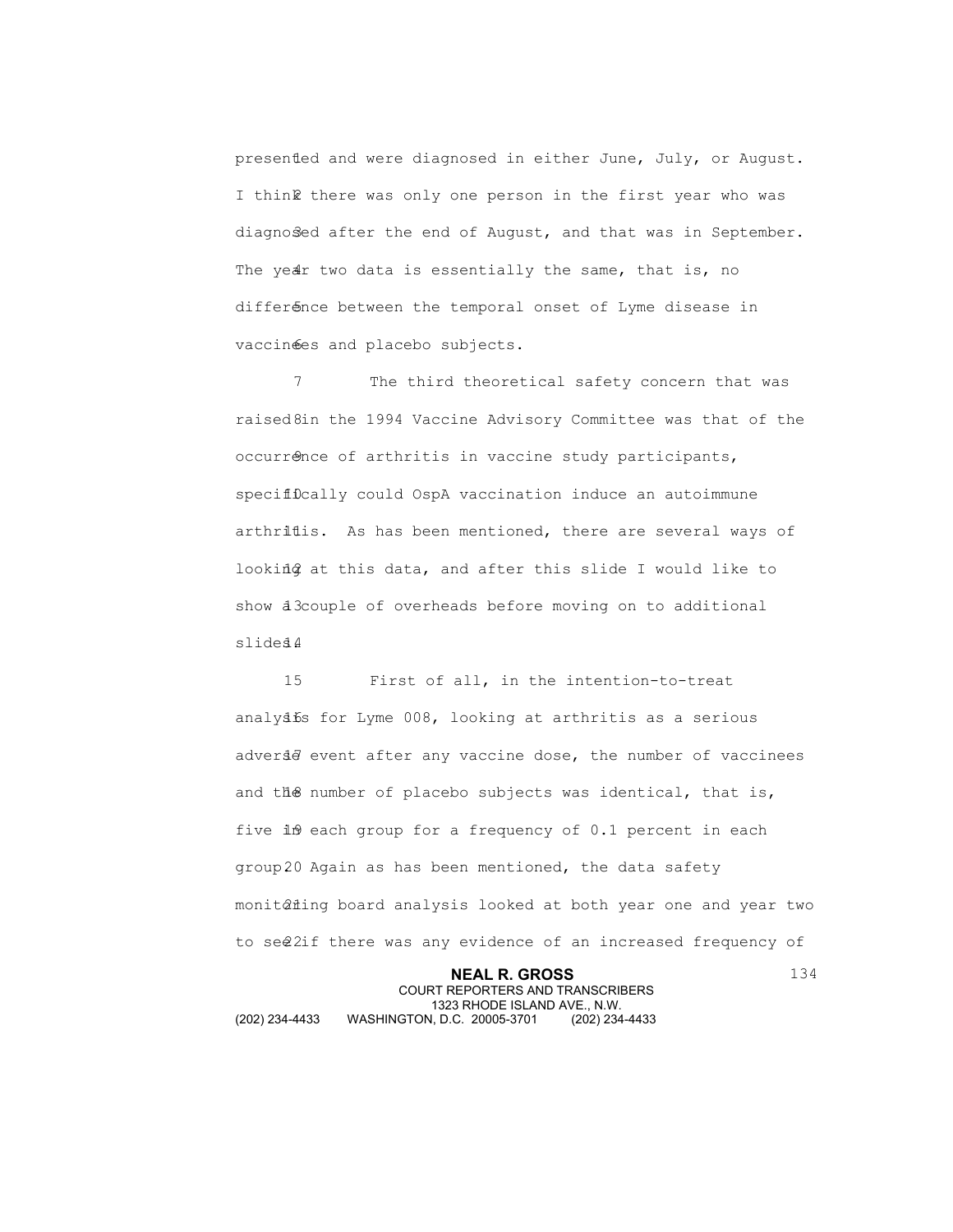arthritis in vaccinees. In year one, there were a total of 107 subjects who had symptoms that were attributable at all to arthraBgia that occurred within 30 days after vaccination and that persisted for at least 30 days. The DSMB did a blinded compar $5$ son  $-$  an A versus B comparison  $-$  and found no difference between vaccinees and placebo, that is, the number of vacdinees and the number of placebo in this group of 107 were identical. They were broken down in several ways. One was arthritis/tendinitis and another was alternative diagnosis and that could include fibromyalgia or over-use syndrome or other ldiagnoses. An additional group were people who had a totall $\hat{\varphi}$  normal physical exam performed by a physician. So there lwas no difference in year one between vaccinees and placebd in the 107 people that had symptoms that either were or sounded like arthralgias that persisted for at least 30 days after or occurring within the first month after vaccination.

18 Then looking at year one and year two, there was a 10otal of 304 persons who had an evaluation because of any adverse event that sounded like an arthritis. Again, there 2was no evidence of increased frequency of arthritis after 20accination. That was the DSMB analysis that was done

**NEAL R. GROSS** COURT REPORTERS AND TRANSCRIBERS 1323 RHODE ISLAND AVE., N.W. (202) 234-4433 WASHINGTON, D.C. 20005-3701 (202) 234-4433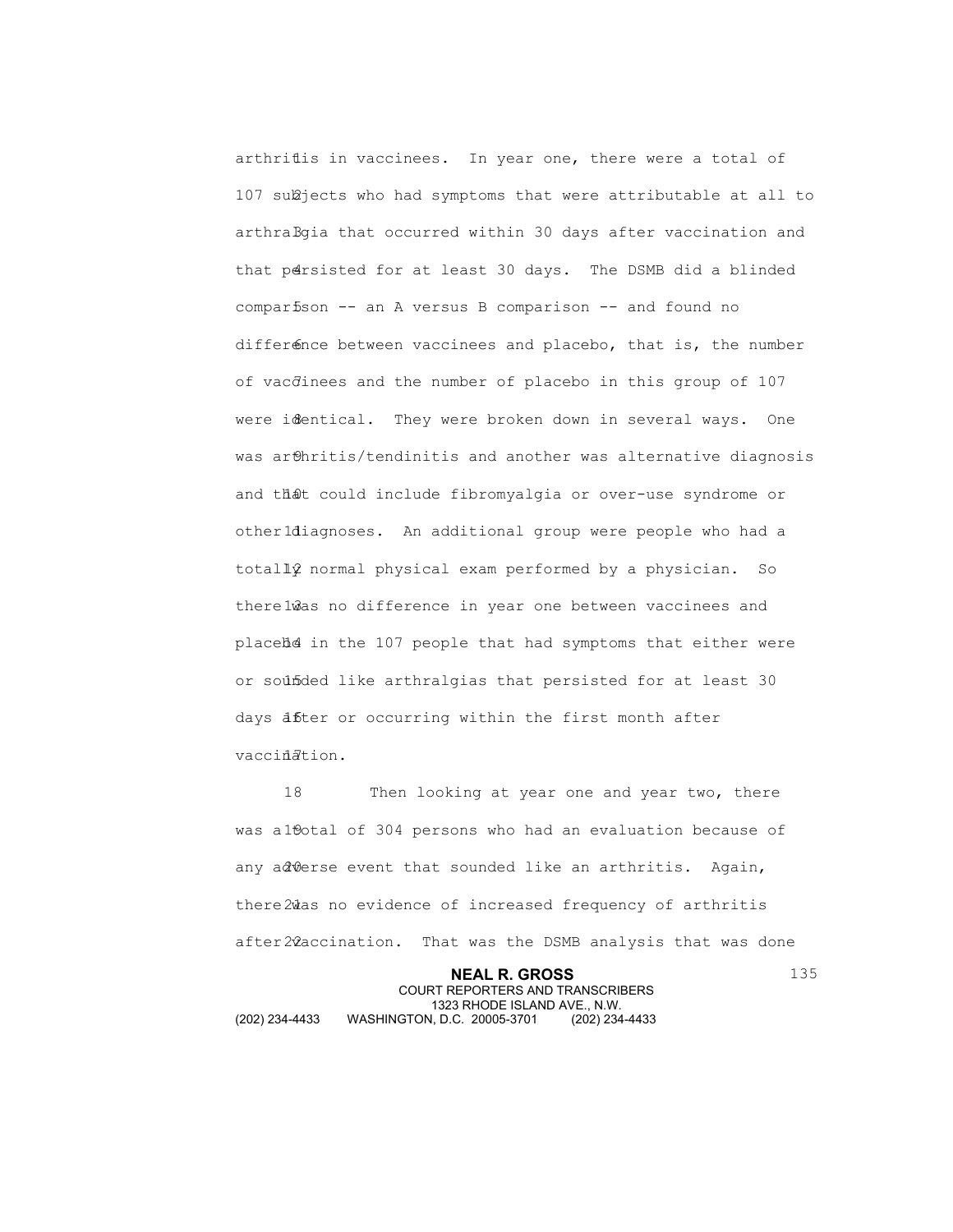separately by three members of the DSMB and then analyzed by the DSMB statistician independently. There are no differences found Between the vaccinees and placebo for any of the three individual independent DSMB member evaluations. 4

If we could have the overhead now? 5

6 DR. FLEMING: Are you going to show us the treatment breakdowns? Are you showing how that broke down by group? 8

9 DR. LUCEY: I do have an overhead that I can show flor the year one  $107$ . I have broken them down into vaccind and placebo, specific ones. Here we would like to show just a couple of overheads. This is fairly recent data that has come to light and has been addressed by Dr. Steere and Di4 Parenti in their presentations.

15 I want to emphasize first of all that up until now I lbave been talking about vaccinees, Lyme 008 in partidular. This overhead addresses not vaccinees but patients with treatment resistant Lyme arthritis. This is to set the context. Again, Dr. Steere has already presented this and D20 Parenti has amplified it. But I would like to start with this overhead that focuses on treatment resistant Lyme arthritis, not vaccinees.

**NEAL R. GROSS** COURT REPORTERS AND TRANSCRIBERS 1323 RHODE ISLAND AVE., N.W. (202) 234-4433 WASHINGTON, D.C. 20005-3701 (202) 234-4433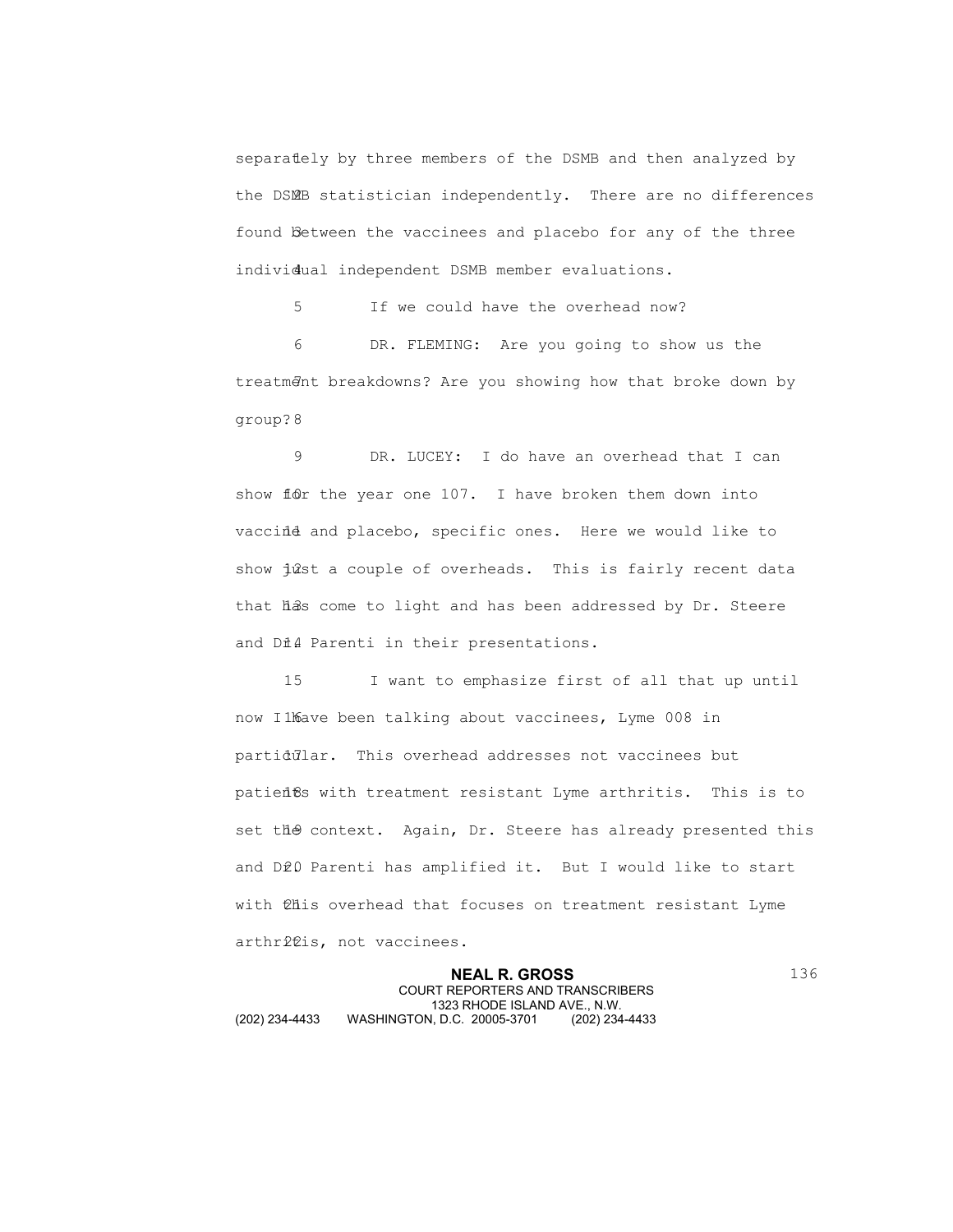1 There has been found an increased frequency of certain HLA DR alleles compared to treatment responsive Lyme arthrifis. There has been found an increased T cell proliferation to certain outer surface protein A peptides -what has been referred to as peptide  $8$  -- compared to treatment responsive Lyme arthritis. Dr. Steere and colleagues have found a homologous amino acid sequence identified between one of these OspA peptides and the human protein lymphocyte function antigen 1 or LFA-1. And he showed where 1the amino acid homology was located, between OspA amino acids 1165 to 173, and LFA-1 I believe is amino acids 332 to 340. 12n addition, LFA-1 induces T helper cell reactivity as determined by gamma Interferon production in 9 out of 11 patients who have treatment resistant Lyme arthritis. So that is the 5context looking at patients, not vaccinees, with treatment resistant Lyme arthritis.

17 With regard to Lyme 008 -- so moving now back to the 8vaccinees and to the study Lyme 008, the Phase III study19 There was a cell mediated immunity subset, or as we heard 20 arlier this morning in a sense two subsets. This was the main one of 100 consecutively enrolled study subjects from one study site. So this was independent of any symptoms.

**NEAL R. GROSS** COURT REPORTERS AND TRANSCRIBERS 1323 RHODE ISLAND AVE., N.W. (202) 234-4433 WASHINGTON, D.C. 20005-3701 (202) 234-4433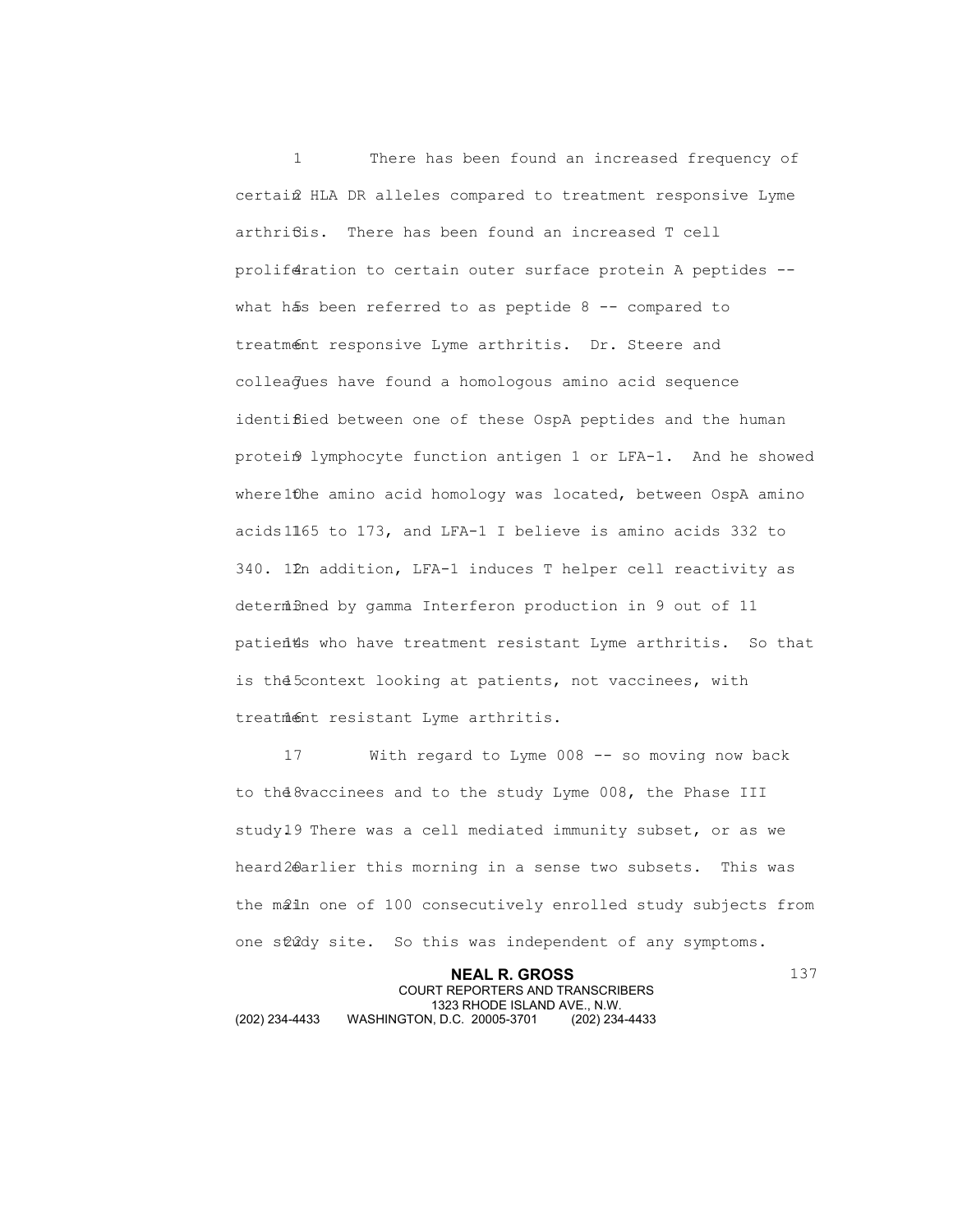Simply 1consecutively enrolled subjects. Of the vaccinees and placeba, there were 41 vaccinees and 44 placebo who had viable cells after the cells were thawed. They were frozen, drawn two weeks post third dose. And when they were thawed, there were v $5$ able cells for evaluation in 41 vaccinees and 44 placebo subjects. The T cell responses were measured to full length 70spA and SKB and OspA peptides, including the peptide 8 which Shares the homology with LFA-1. HLA typing has so far been completed on 40 vaccinees but no placebo subjects. So in a sense, this work is still in progress and that work on HLA typin $d$  lof the placebos is ongoing I understand.

12 What we know about the vaccinees from this CMI subset 3 from one study site are that T cell responses to full length 40spA and OspA peptide 8, that is, the peptide that contains the amino acid sequence homologous to LFA-1, were detected in peripheral blood lymphocytes or PBLs in a subset of vaddinees. Preliminary data suggests that T cells from vacciness with certain HLA DR alleles had greater reactivity to full Blength OspA and to OspA peptide 8. T cell responses to LF201 in vaccinees have not been studied.

21 In this overhead I would like to present some data that I believe Dr. Steere has presented perhaps in a

**NEAL R. GROSS** COURT REPORTERS AND TRANSCRIBERS 1323 RHODE ISLAND AVE., N.W. (202) 234-4433 WASHINGTON, D.C. 20005-3701 (202) 234-4433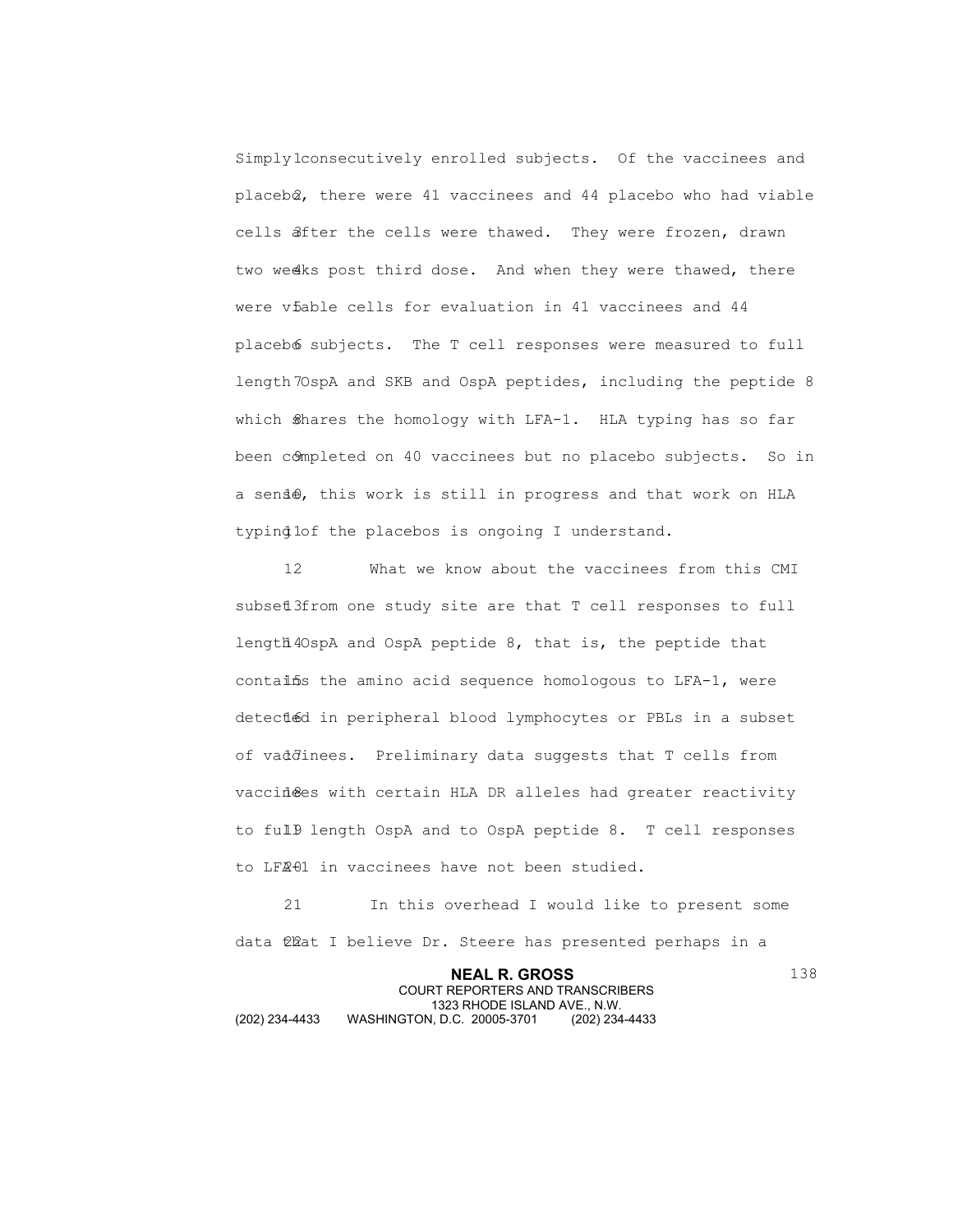graphid form. This is in text form. T cell responses to full length 20spA and then in the lower panel to OspA peptide 8. So in the 3upper panel, T cell responses to full length OspA by proliferation assay, that is, T cell proliferation, were found in, as 5I mentioned, a subset, that is, 13 of 41 vaccinees. So about @ne-third of vaccinees had T cells that proliferated invitro fo full length OspA. Versus only one out of 44 placebo subjects.

 Another read-out was gamma Interferon 9 produdtion in culture supernatant and this was assayed by ELISA11 Here 2 out of 39 vaccinees versus 0 out of 24 placebo subjedts were studied. And again, you will note that only 24 placeb3 subjects have been studied so far. So again that is work flMat I understand is still in progress to study the remainder of the placebo subjects.

16 T cell responses in the lower panel to OspA peptid $\theta$  8. Again, the proliferation assay, 9 out of 41 vaccines produced gamma Interferon in-vitro -- I am sorry, 9 out of 941 vaccinees proliferated -- T cells proliferated invitro 200 OspA peptide 8 versus only 2 out of 44 placebo subjects. Gamma Interferon production in the culture super $n2$ tant, 2 out of 39 in the vaccinees versus 1 out of 24

**NEAL R. GROSS** COURT REPORTERS AND TRANSCRIBERS 1323 RHODE ISLAND AVE., N.W.<br>1323 RHODE ISLAND AVE., N.W.<br>I, D.C. 20005-3701 (202) 234-4433 (202) 234-4433 WASHINGTON, D.C. 20005-3701 (202) 234-4433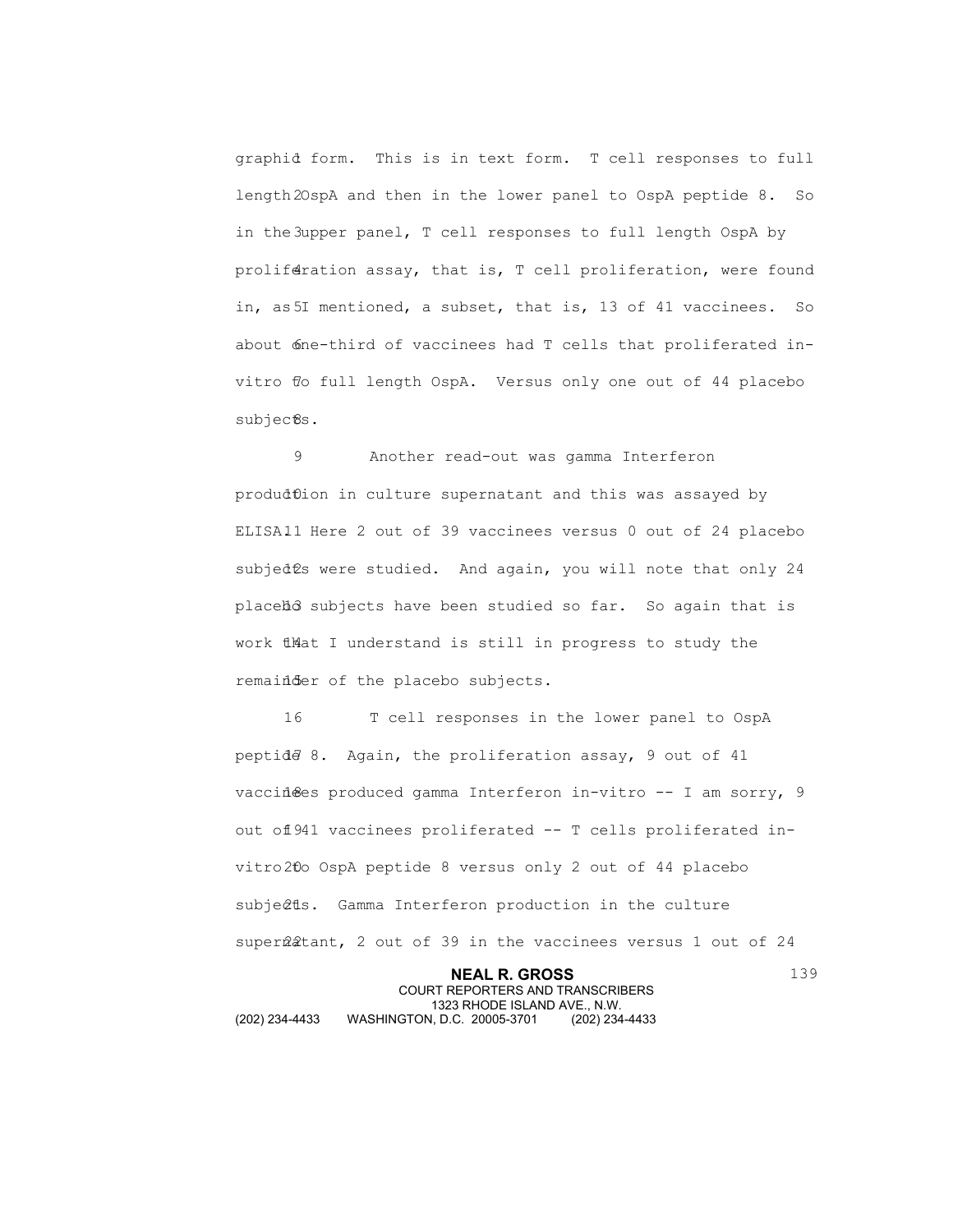placebd subjects produced gamma Interferon in-vitro.

2 The final overhead that we have is fairly detailed and I will go through it. This is the patient that Dr. Steere described to us in some detail. There is one point at the 5end that I think bears mentioning for completeness sake if no 6ther reason. That is the subject was a 61-year-old woman Who is the only vaccinee in the cell mediated immunity subset &with high gamma Interferon levels when stimulated with OspA poptide 8. This subject had HLA typing performed and it did raveal HLA DR-4 allele, particularly one that is associated with so-called rheumatoid arthritis allele. It is associated with the ability to present the OspA peptide in question. This subject received dose 1 and dose 2 in March and Apiil of 1995 respectively. Arthralgias began one day after 15he second dose, specifically pain in the left shoulder, elbow, l6and wrist. It was unresponsive to non-steroidal antiinflammatory drugs and steroid injection and persisted for at least 1three months. Paresthesias also occurred beginning one week after the second dose. Numbness and tingling in the fourth and fifth fingers. Nerve conduction studies were normalland these symptoms eventually resolved in April of 1996, 2that is, the paresthesias. The patient was evaluated

**NEAL R. GROSS** COURT REPORTERS AND TRANSCRIBERS 1323 RHODE ISLAND AVE., N.W. (202) 234-4433 WASHINGTON, D.C. 20005-3701 (202) 234-4433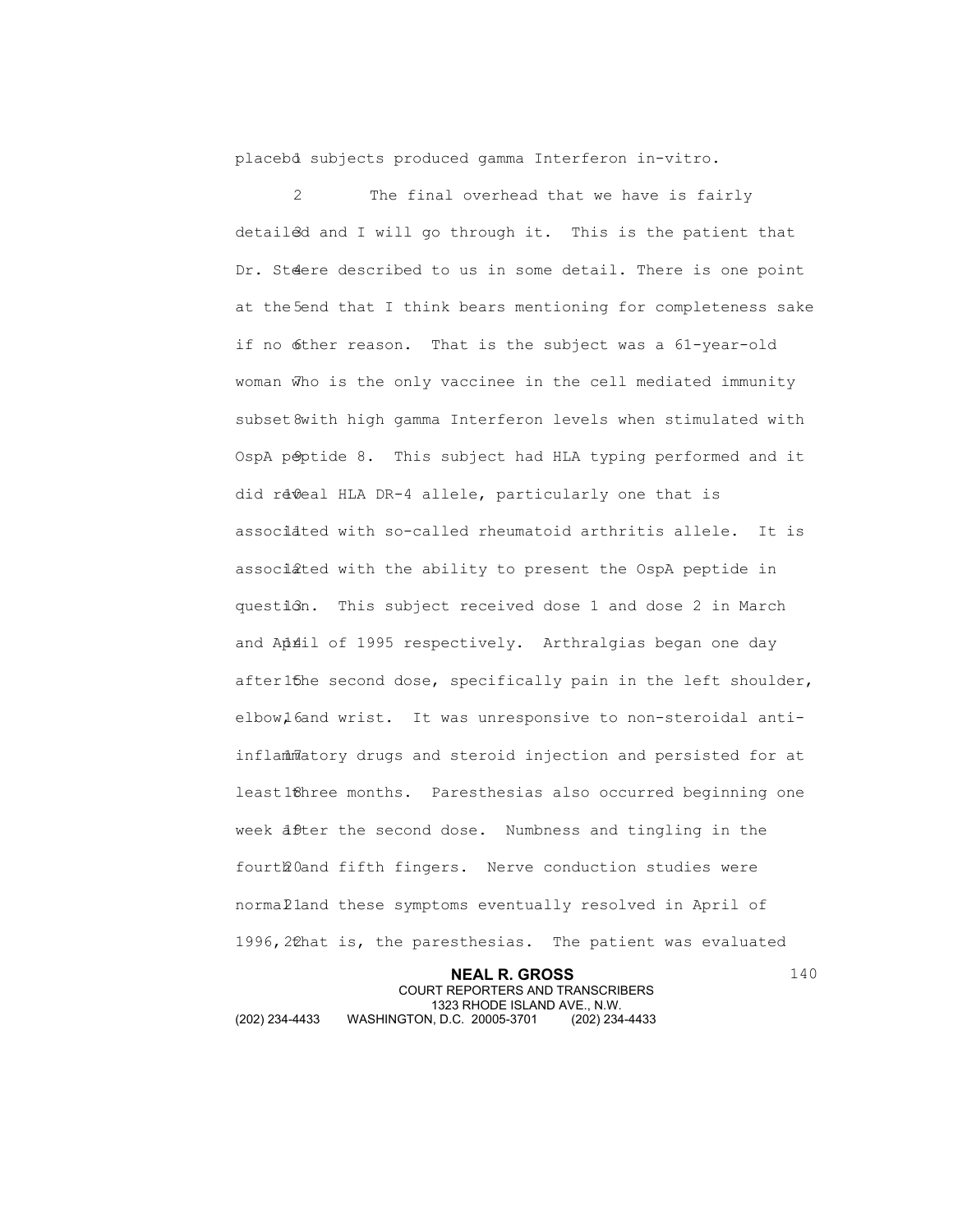for Boffrelia burgdorferi infection and the serology was negative. The subject did have the third dose in February of 1996 while the paresthesias were still present. However, the patient had no recurrence of her arthralgias and she had no worsen $b$ ng of her paresthesias.

6 In May of 1997, that is, 15 months after the third dose of vaccine given in April of 1996 -- in May of 1997, the patient was hospitalized with acute renal failure. It was 9of unknown etiology. It did require dialysis. Howeven, then her renal function returned to normal. In speaking with the sponsor, the patient was evaluated for the etiold $q$ y of her renal failure. To our knowledge, no renal biops & 3was performed. However, no etiology was determined for her renal failure occurring 15 months after her third dose of  $varci$ <sup> $A<sub>5</sub>$ </sup>

16 Now I would like to continue with the slides. In condluding the safety portion of this presentation, we would 1Bike to emphasize that from Lyme 008, there is limited safeti<sup>9</sup>data for several specific groups. Number one, subjects who a $2\theta$  15 to 18 years of age. We have seen data on 151 or 152 vadcinees, only 3 of whom were in the solicited adverse event 22ubset. But otherwise, the safety data base appears

**NEAL R. GROSS** COURT REPORTERS AND TRANSCRIBERS 1323 RHODE ISLAND AVE., N.W. (202) 234-4433 WASHINGTON, D.C. 20005-3701 (202) 234-4433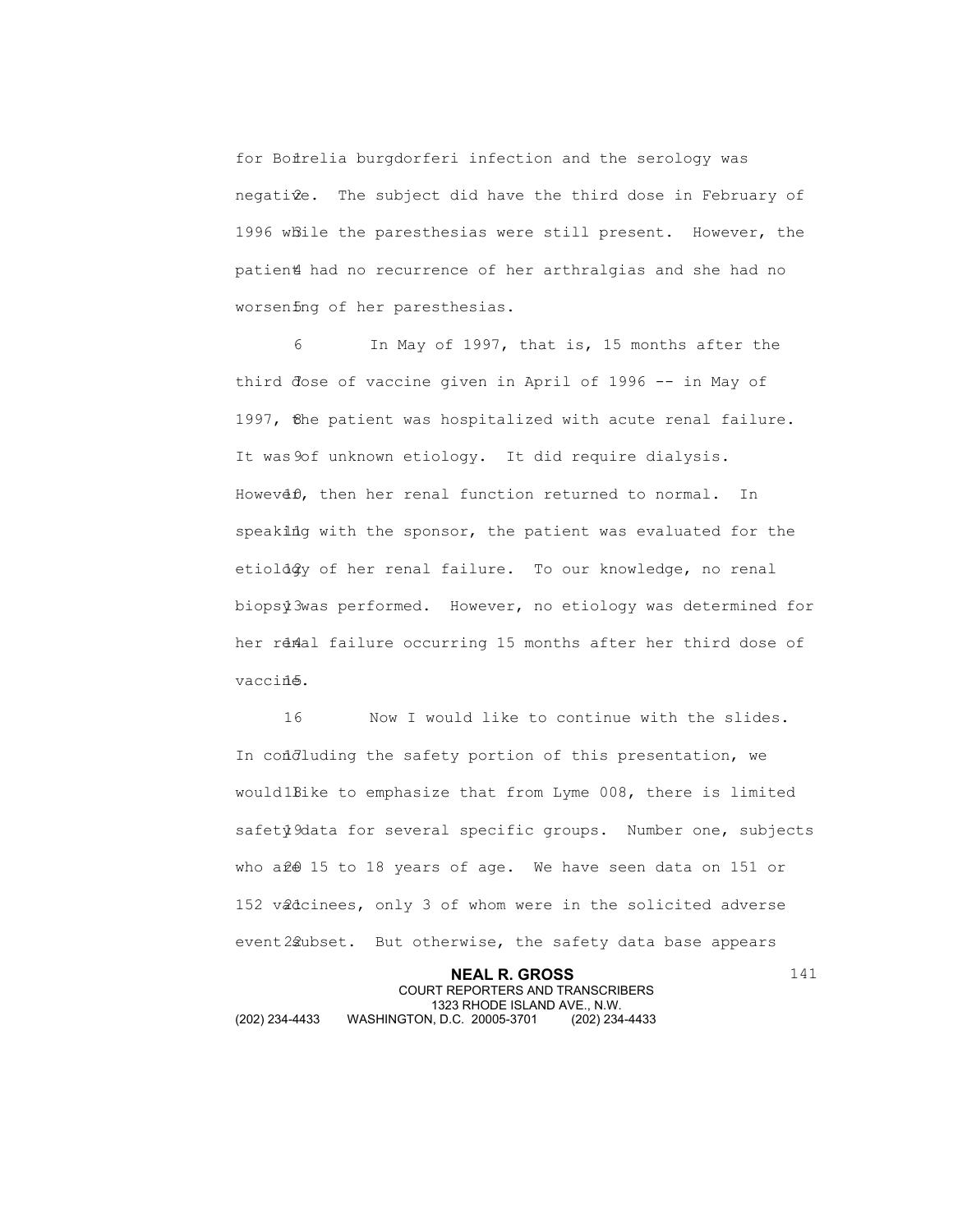similaf to vaccinees who are greater than 18 years of age for unsolictied adverse events. Subjects greater than 70 years of age were excluded from Lyme  $008$ , so we don't have data for safety 4or efficacy there from Lyme 008. Subjects with a histor 5 of chronic joint or neurologic illness related to Lyme disease or second or third degree AV block or with cardiac pacemakers were also excluded from the study, and subjects with a 8history of chronic joint disease due to other etiologies -- while this was not an exclusion criteria, it is unclear to what extent such subjects were enrolled in the study11

12 I would like to move now to efficacy analysis. I won'l 6 dwell excessively in areas that have already been presented. According-to-protocol analysis versus intentionto-treat analysis -- again in according-to-protocol year one involded all subjects starting four weeks post-second dose throudh month 12, and this was the primary cohort for analy is. Year two, all subjects starting immediately postdose flBree through month 20. This was the secondary cohort for analysis.

21 The intention-to-treat involved all subjects who réceived at least one dose of vaccine or placebo, and this

**NEAL R. GROSS** COURT REPORTERS AND TRANSCRIBERS 1323 RHODE ISLAND AVE., N.W. (202) 234-4433 WASHINGTON, D.C. 20005-3701 (202) 234-4433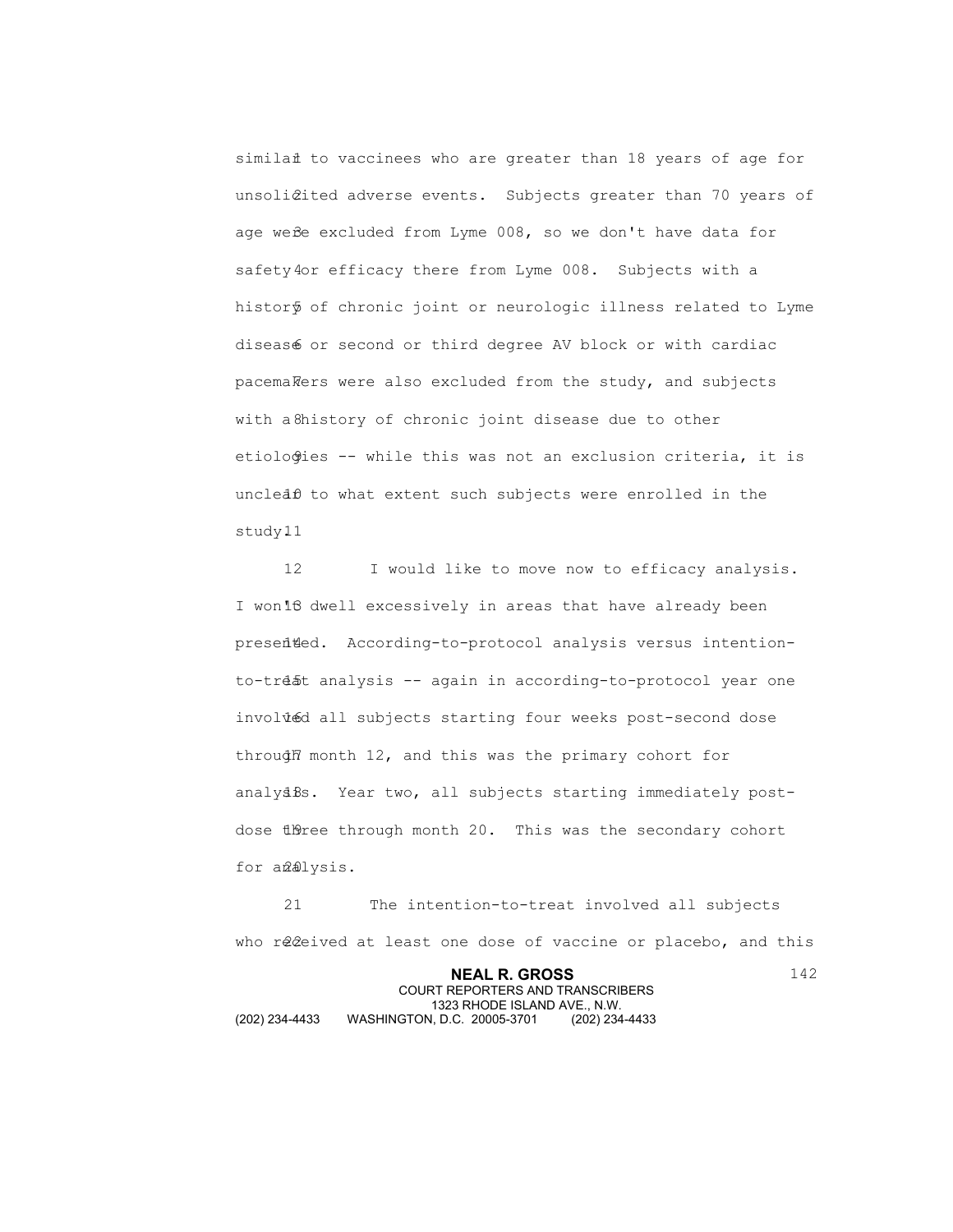was the secondary cohort for analysis. The primary efficacy endpoint for according-to-protocol, ATP, was definite Lyme disease category 1 in the first year of the study between four weeks flollowing the second dose of vaccine and month 12. As has been defined, category 1 was definite Lyme disease requiriong any of these four clinical manifestations, classic clinical manifestations of infection with Borrelia 7 burgdofferi, and at least one of the following laboratory confirm@ations, that is, either Western blot, PCR, or culture.

10 To emphasize, erythema migrans had to be physidian diagnosed, photographed, measured with a ruler and biopsied. The biopsy was split into two and half went for cultuie for Borrelia burgdorferi and half went for PCR for Borrelia burgdorferi.

15 Category 2, possible Lyme disease. There are reall $\sqrt[4]{6}$ subjects in only category 2.1 and 2.2. There is no one in 2.37 so I won't dwell on that. 2.2 is erythema migrans of at led\$t 5 cm in size but in whom the laboratory tests were performed and were negative. In category 2.2, flu-like illne&\$ with a Western blot sero conversion to Borrelia burgdatferi. Category 3, as mentioned, is laboratory confirmed asymptomatic infection with Borrelia burgdorferi and

143

**NEAL R. GROSS** COURT REPORTERS AND TRANSCRIBERS 1323 RHODE ISLAND AVE., N.W. (202) 234-4433 WASHINGTON, D.C. 20005-3701 (202) 234-4433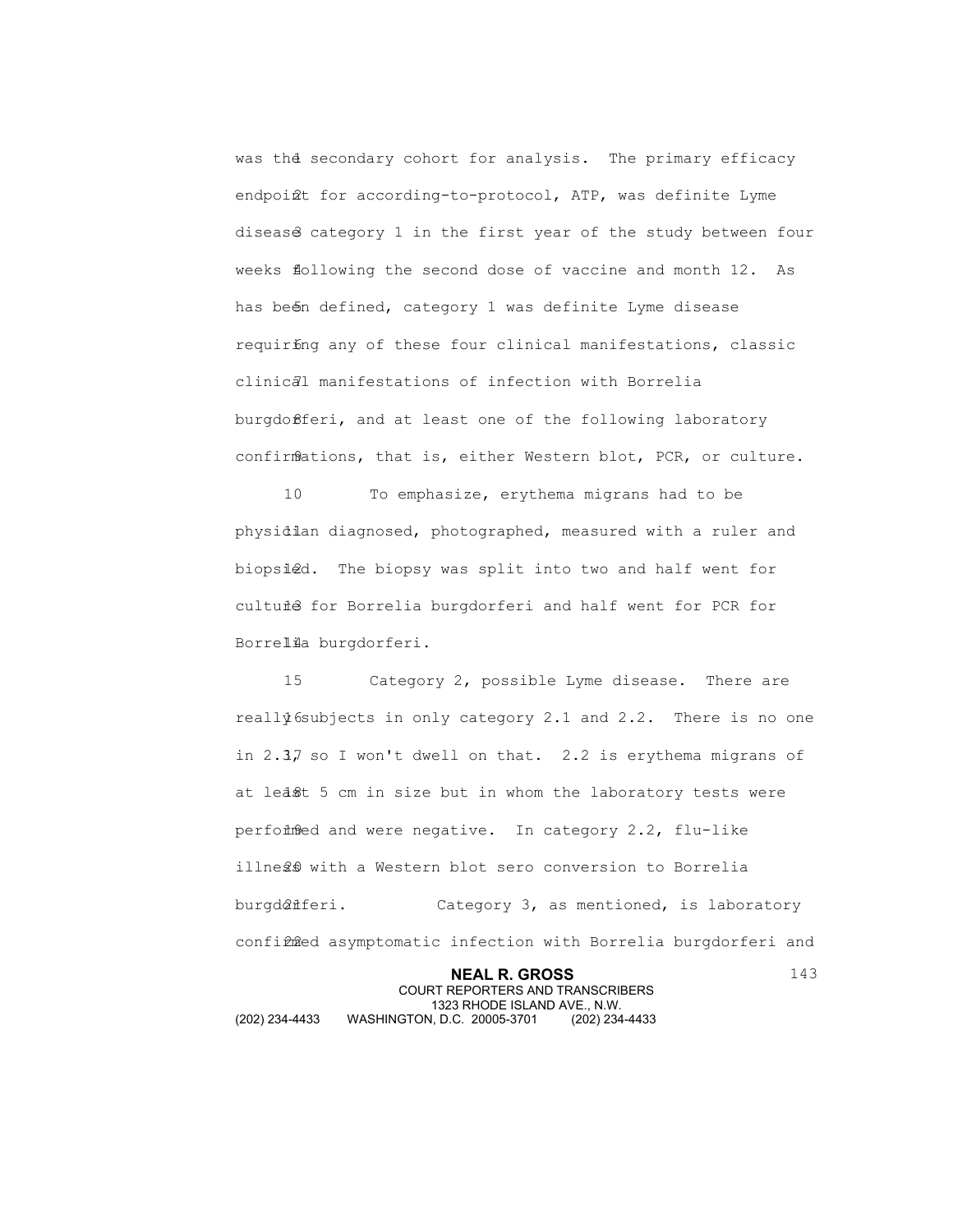here if involves sero conversion by Western blot IgG on prepared sera for year one or year two.

3 Inclusion criteria, just to emphasize, is health $%$  subjects ages 15 to 70 who are at risk of acquiring Lyme dfsease because of where they reside or if they had frequent outdoor activities in high risk Lyme disease endemic areas. 7

8 Selected exclusion criteria included physician diagnosed, chronic joint or neurologic illness related to Lyme disease, current disease associated with joint swelling, diffusd joint or muscular pain, Lyme disease treated with antibidtics within three months and known high degree AV block or pademaker.

14 This is the efficacy data for year 1. Vaccine efficaby per according-to-protocol analysis. Here we seen in the fan let categories 1, 2, and 3, vaccine versus placebo vaccing efficacy, point estimates and 95 percent confidence  $interval$ Sls. For definite Lyme disease, category 1, 20 cases in vaccinees versus 40 in placebo in year one to give a vaccine efficaOy point estimate of 50 percent with a lower bound in the 921 percent confidence interval of 14 percent. Category  $2$ , there 20as no statistically significant difference between

**NEAL R. GROSS** COURT REPORTERS AND TRANSCRIBERS 1323 RHODE ISLAND AVE., N.W. (202) 234-4433 WASHINGTON, D.C. 20005-3701 (202) 234-4433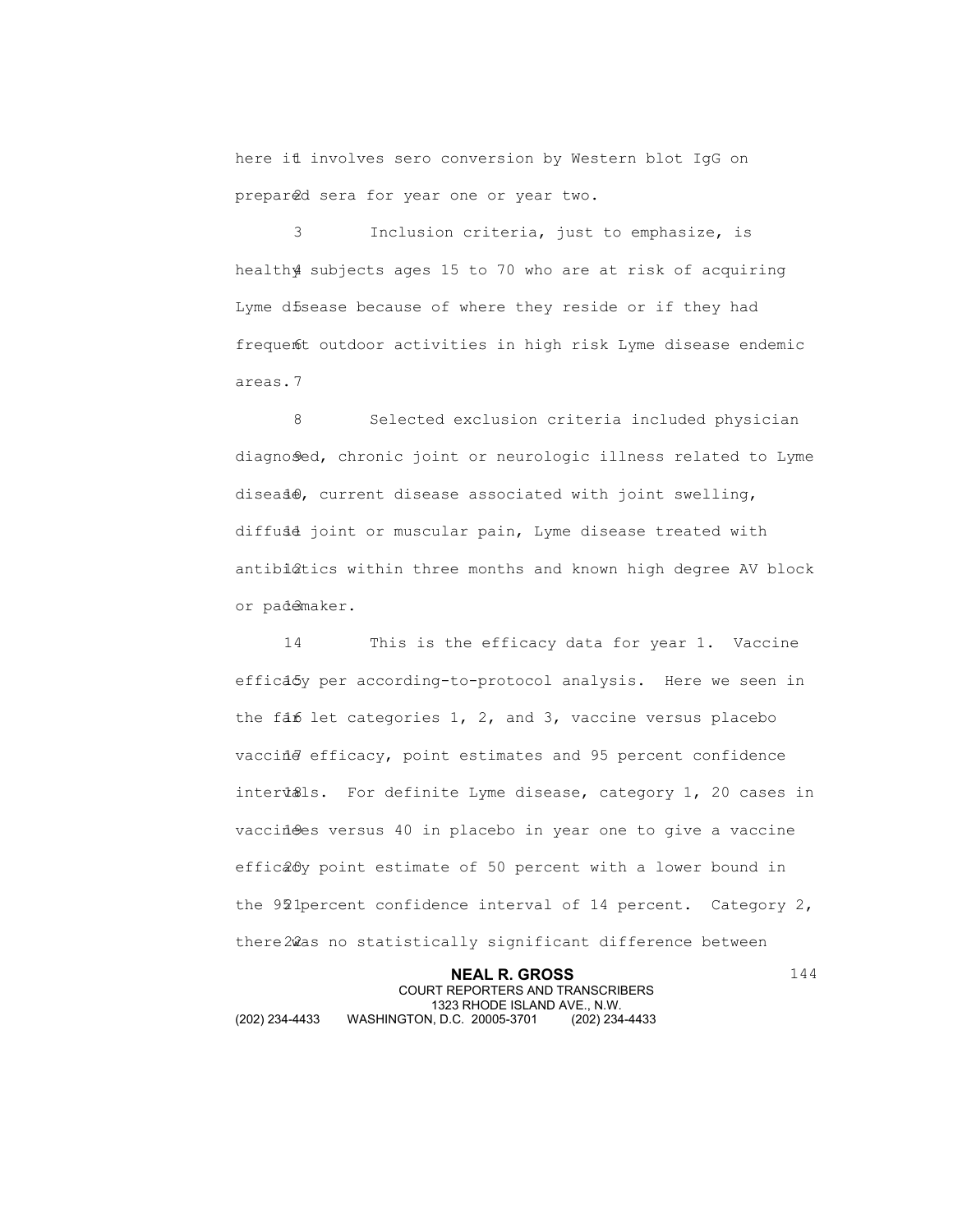vaccindes and placebo with a vaccine efficacy estimate of 21 percent. Category 3, asymptomatic sero conversion, two cases in vacôinees and 12 in placebo. Vaccine efficacy estimate of 83 perdent with a lower bound in the 95 confidence interval of 25 perdent.

 For year two, again according-to-protocol 6 analysis, same format. For category 1 definite Lyme disease, there were 13 cases in vaccinees versus 61 in placebo, yielding a vaccine efficacy estimate of 79 percent with a lower 10 ound of 61 percent. Again for category 2, possible Lyme disease, there is no statistically significant difference. And for category  $3$ , asymptomatic sero conversion, there lwere no vaccinees and 13 placebo subjects with a point estimate of 100 percent vaccine efficacy and a lower bound of 30 peident.

16 The intention-to-treat analysis, as has been mentidned, was very similar to according-to-protocol both for year die and year two. I will show that just briefly on the next floo slides. For category 1, 22 cases in vaccinees and 43 in pla0ebo. The estimate of vaccine efficacy is 49 percent with 211ower bound of 15 percent. Very similar to the accord2ng-to-protocol analysis.

**NEAL R. GROSS** COURT REPORTERS AND TRANSCRIBERS 1323 RHODE ISLAND AVE., N.W. (202) 234-4433 WASHINGTON, D.C. 20005-3701 (202) 234-4433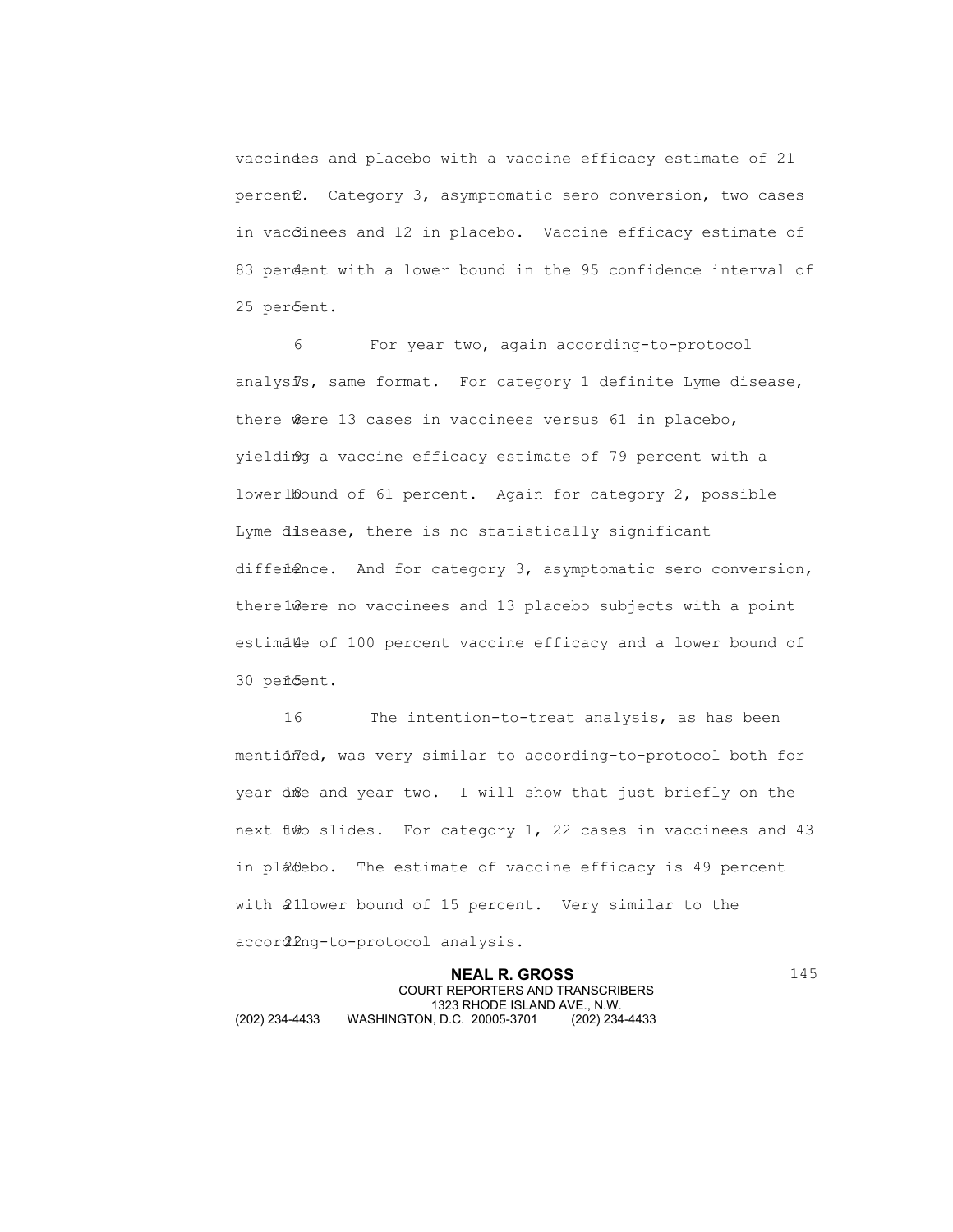For year two ITT analysis, again very similar 1 to acc@rding-to-protocol. So looking just at category 1 for example, 16 cases in vaccinees and 66 in placebo. The point estimate is 76 percent with a lower bound of 58 percent.

5 On this slide, we would like to emphasize that in Lym $6008$ , vaccine efficacy for category 2.2 -- and again that is asymptomatic Western blot sero conversion  $-$ - and categoßy 3, which is asymptomatic sero conversion, again requiring Western blot sero conversion. So both category 2.2 and category 3 required Western blot sero conversion. Categdiy 2.2 required flu-like symptoms. Category 3 required the absence of symptoms.

 Looking at vaccinees versus placebo for 13 categday 2.2 in year one, again there was no statistically signifibcant difference for category  $2.2$  comparing vaccinees and placebo. The vaccine efficacy point estimate is 20 percent. For category 3, as has been shown, there was a statistically significant difference. 83 percent was the point l@stimate for vaccine efficacy for category 3. Similarly in yearf two for category 2.2, there is no statistically significant difference between vaccines and placebo. The point  $2$  estimate was 50 percent. And for category 3,

**NEAL R. GROSS** COURT REPORTERS AND TRANSCRIBERS 1323 RHODE ISLAND AVE., N.W. (202) 234-4433 WASHINGTON, D.C. 20005-3701 (202) 234-4433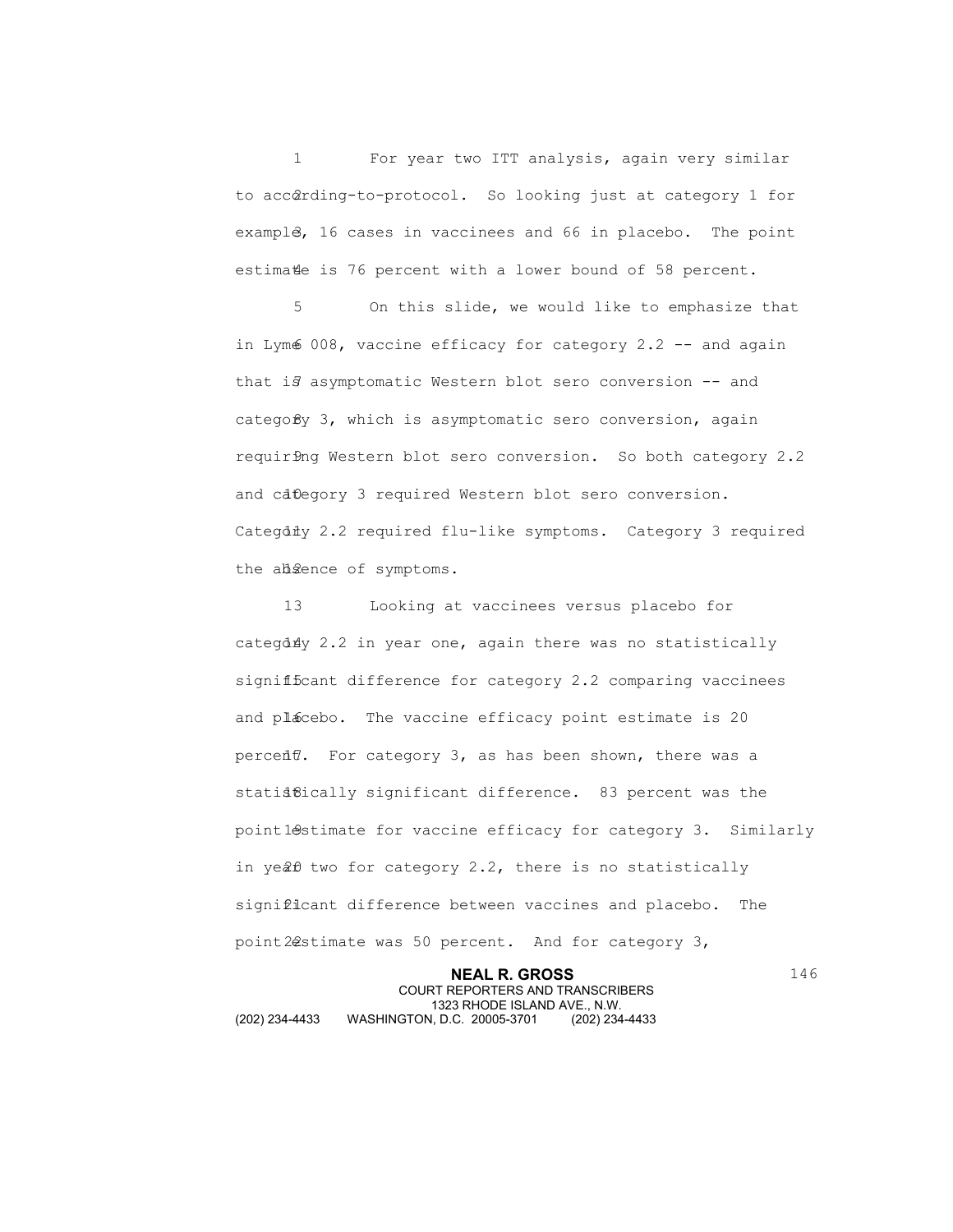symptomatic sero conversion, the point estimate was 100 percent with a lower bound of 30 percent.

 Moving to the final topic now, immunogenicity 3 subset 4results. This involves, as has been mentioned by Dr. Parent5, the Center 24 vaccinees. This was the immunogenicity subset 6in Lyme 008. This table is very similar to the one that Df. Parenti presented already. What you will see is the time at which the vaccine was given, the number of subjects, the geometric mean titers of total anti-OspA IgG in ELISA units lper ml, and the final column on the right is the percent of seid positivity which was defined as at least 20 ELISA units lper ml. What you will see is that at post-dose 2, that is, at 3month 2 in the study, the GMT was  $1,239$  and 99 percent of vaddinees were sero positive. By pre-dose  $3$ , that is, month 152, the GMT had declined by more than one log to 117 with 84 percent of vaccinees now being sero positive. Postdose  $37$  which was given at month  $12$  -- so now one month after post-d $\&$ se 3, that is, at month 13, the GMTs were now up to 6,033 12nd 100 percent of vaccinees were sero positive. And looki $x$ <sup>0</sup> out now at month 20, that is, 8 months after the third dose,  $2 \text{GMTs}$  had declined to  $1,997$  and sero positivity rate was 98 pe22ent.

**NEAL R. GROSS** COURT REPORTERS AND TRANSCRIBERS 1323 RHODE ISLAND AVE., N.W. (202) 234-4433 WASHINGTON, D.C. 20005-3701 (202) 234-4433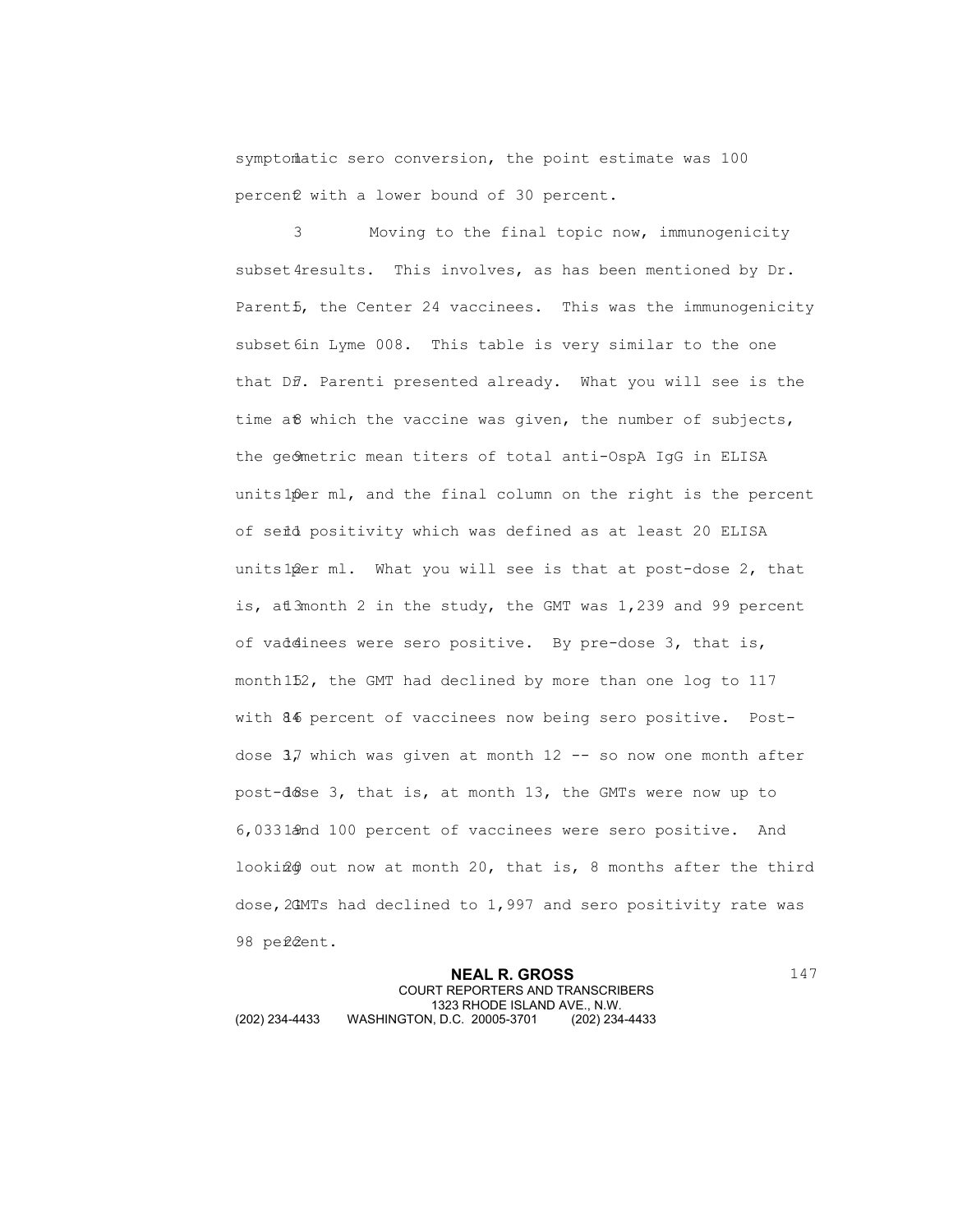In this figure which shows on the y axis the 1 IgG anti-OspA GMT and on the x axis the month of the study starting at month 2 and continuing out to month  $21$ , what are plotted are the time course of IgG anti-OspA antibody titers in vac5inees -- again, vaccinated on the Lyme 008 schedule of 0, 1, and 12 months. What you will see are antibody titers for two control groups. One, the GMTs for Center 24, abbreviated C24, and the 95 percent confidence intervals. That is this simple 9 Center 24 had anti-OspA titers measured at four time points0-- time zero, which is shown here. You can see the titers lare approximately  $1,200$ , which is what we saw in the previdûs table. And then at month 12 here, where the titers are approximately  $117$ , as you saw in the previous table. And then  $d\mathfrak{t}$  month 13, where the titers have gone up to about  $6,00015$  And then at month 20, where they have come down to about  $1\⊂>000$ . In-between what you see plotted in the solid lines 1donnected by the solid dots are the GMTs for the  $categoricalBy$  zero subjects, that is the subjects that were discussed earlier who were evaluated for possible Lyme disease but wefe ruled out for Lyme disease, both by physical exam and by labdratory test. Of course these category zero subjects could 2<sub>2</sub> resent at any time during the year, so we have antibody

**NEAL R. GROSS** COURT REPORTERS AND TRANSCRIBERS 1323 RHODE ISLAND AVE., N.W. (202) 234-4433 WASHINGTON, D.C. 20005-3701 (202) 234-4433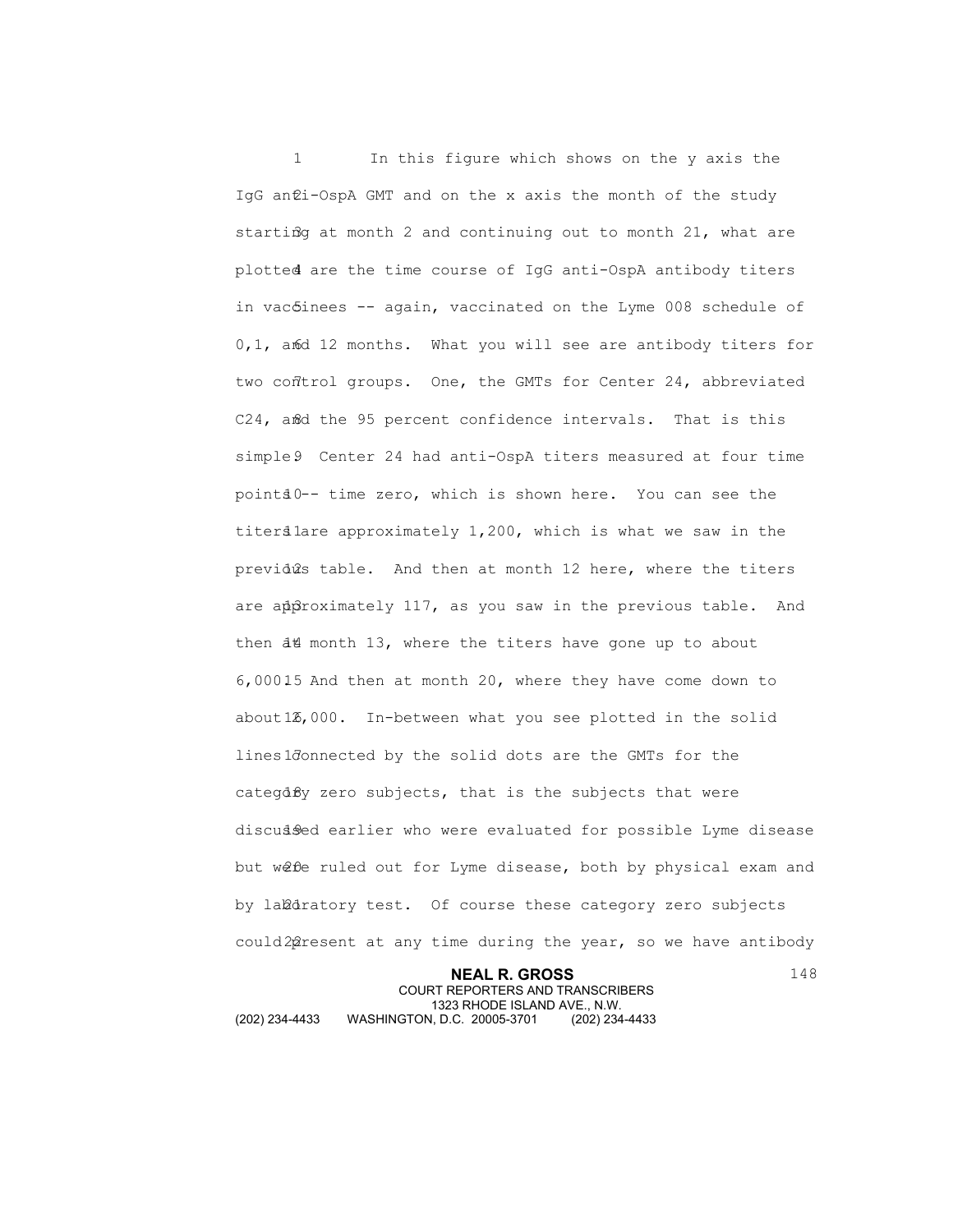titers 1throughout year one and then throughout year two. The dotted 21 ines are the 95 percent confidence intervals around the GMTs here for the category zero subjects.

4 What I would like to emphasize is that in year one of 5the study, nearly all cases of acute Lyme disease occurred by month  $6$  -- right here, by month  $6$  of the study. In fact, nearly all of them occurred between month 3 and month 6. As 8I showed you earlier, essentially in the summer  $--$ June, July, August. So what I would like to call your attention to is that at month 6 or by month  $6$ , at which time all the cases of acute Lyme had occurred during year one, the antib $d\partial y$  titers, which is the measurement that we have of the immund 3response as a whole for the vaccinees, had declined to this level from where they had started originally. They continued to decline, as we know, during the rest of the year prior 160 the third dose at month 12. And it is during this time,  $1$  after month 6 or between month 6 and month  $12$ , when the antibd&y titers continued to decline that there was essentibally no cases of acute Lyme disease. And that is most likel $\varphi$ Odue to the fact that the tick season, and therefore the transmission of Borrelia burgdorferi season had passed. So we don't 2know about the effectiveness of the immune response

**NEAL R. GROSS** COURT REPORTERS AND TRANSCRIBERS 1323 RHODE ISLAND AVE., N.W. (202) 234-4433 WASHINGTON, D.C. 20005-3701 (202) 234-4433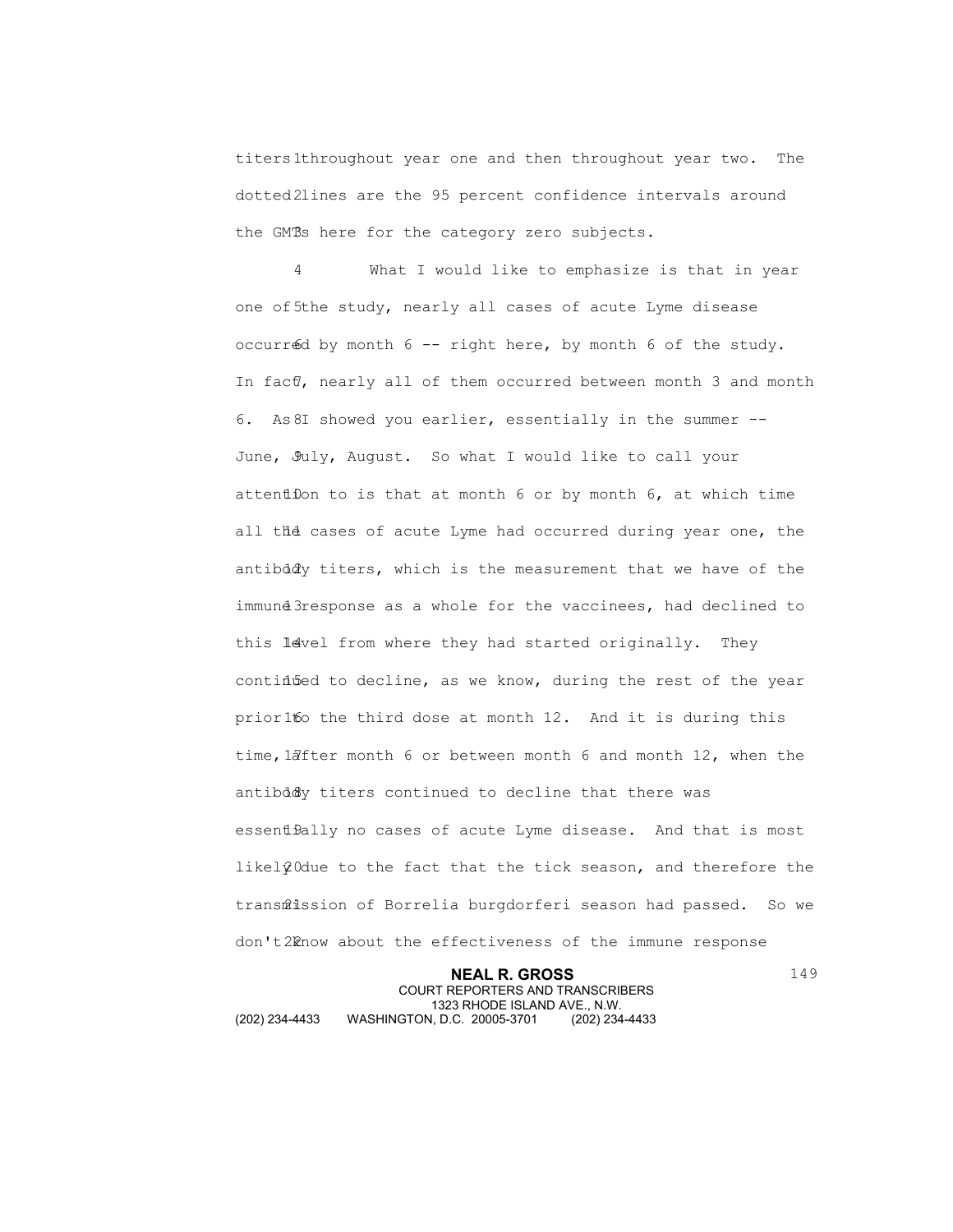represented here by antibody titers against OspA against acute infectlon with Borrelia burgdorferi. Because there were no ticks and therefore no risk of transmission of Borrelia burgdofferi. The pattern in year two was essentially the same, but for brevity's sake, I emphasize year one.

 So with regard to seasonality of vaccination, 6 there are several issues that we would ask you to consider. And ag&in to reiterate, essentially all the cases of category 1 occußred in the first year by month 6 and the pattern was similaf in year two. Anti-OspA IgG antibody titer is lowest between month 7 and month 12, as shown in the previous figure, when the season for tick transmission of the spirochete, Borrelia burgdorferi, is over. The efficacy of the vaccine given liust before the Borrelia burgdorferi transmission season, as was done in Lyme  $008$ , has been estimated and has been *shown*. However, the efficacy of the vaccine when given at other times with respect to this transmission season of BorrellBa burgdorferi is unknown.

 Finally I would like to close by emphasizing 19 again 20 hat Dr. Parenti has presented, and that is that there are additional studies ongoing. These include longer term follow2up. Approximately 1,600 vaccinees from Lyme 008 have

**NEAL R. GROSS** COURT REPORTERS AND TRANSCRIBERS 1323 RHODE ISLAND AVE., N.W. (202) 234-4433 WASHINGTON, D.C. 20005-3701 (202) 234-4433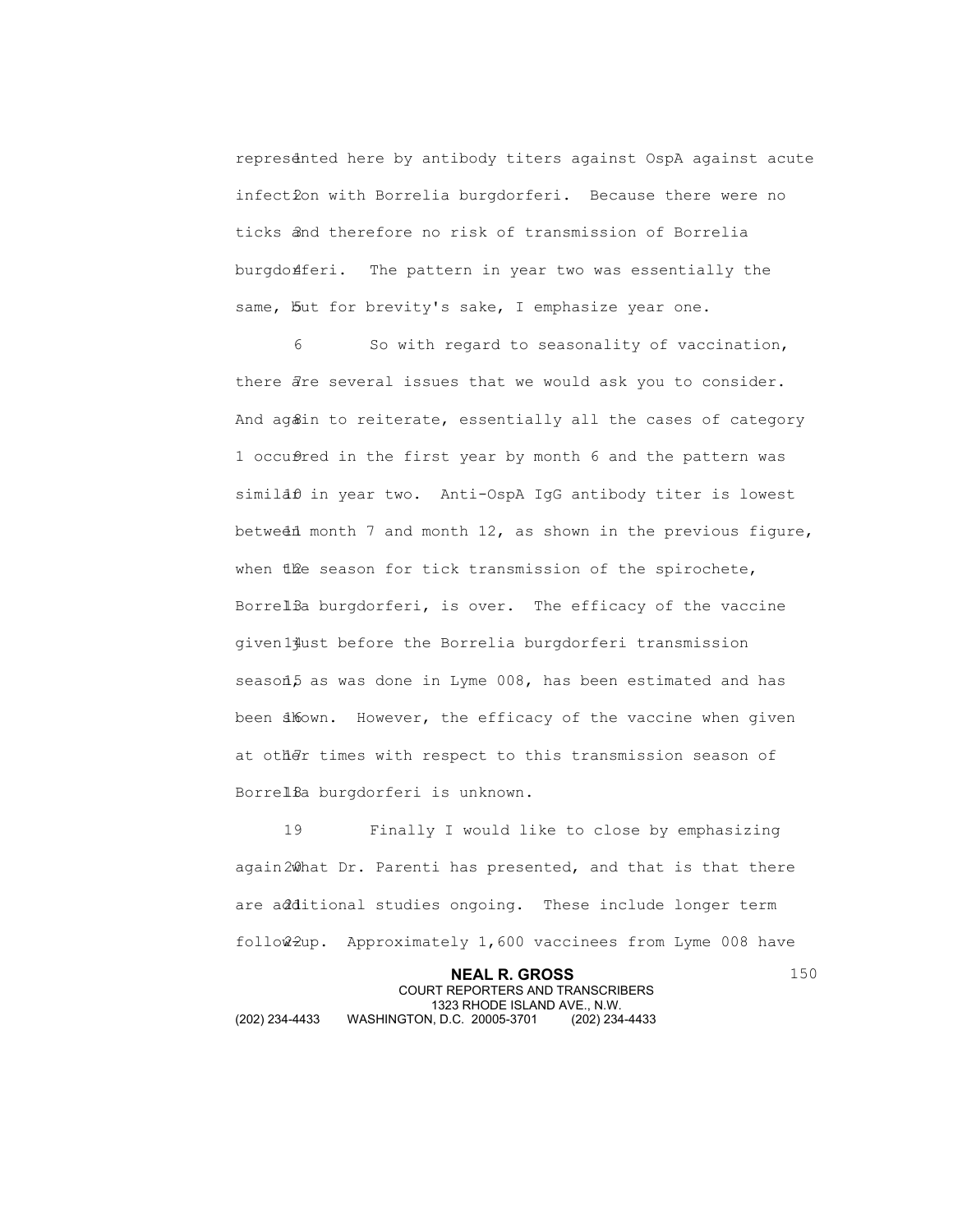been followed for ran additional 12 months so that they have a total  $\alpha$ f 36 months after their first vaccination for follow-up and evaluation. Persistence of antibody and the effect of a booste4 dose is being evaluated in approximately 350 Lyme 008 vaccines who were immunized at month 24 after getting three doses  $f$ time 0, 1, and 12 months. And at month 24, half were given Vaccine and half were given placebo. So 175 in each arm. Alternate schedules of vaccination are being studied, speciffically  $0, 1,$  and 6 months is being compared with  $0, 1,$ and  $120$ months. And  $0, 1, 2,$  and  $12$  months is being compared with  $0, 1$ , and 12 months. And finally, the pediatric population is also being studied. Thank you very much.

13 CHAIRPERSON FERRIERI: Thank you, Dr. Lucey. I would llike the panel to hold their questions until after lunch15 Please jot them down. We will adjourn now unless Mrs. Cherrishas any announcements. Just one second, please.

17 MS. CHERRY: Just one very minor thing. Is there 1& Dennis Dixon in the group? I have a message for you.

19 CHAIRPERSON FERRIERI: Thank you, Nancy. We will  $\ell$  $\Theta$ convene then in one hour, approximately 1:55. Thank you. 21

(Whereupon, the meeting was adjourned for lunch 22

151

**NEAL R. GROSS** COURT REPORTERS AND TRANSCRIBERS 1323 RHODE ISLAND AVE., N.W. (202) 234-4433 WASHINGTON, D.C. 20005-3701 (202) 234-4433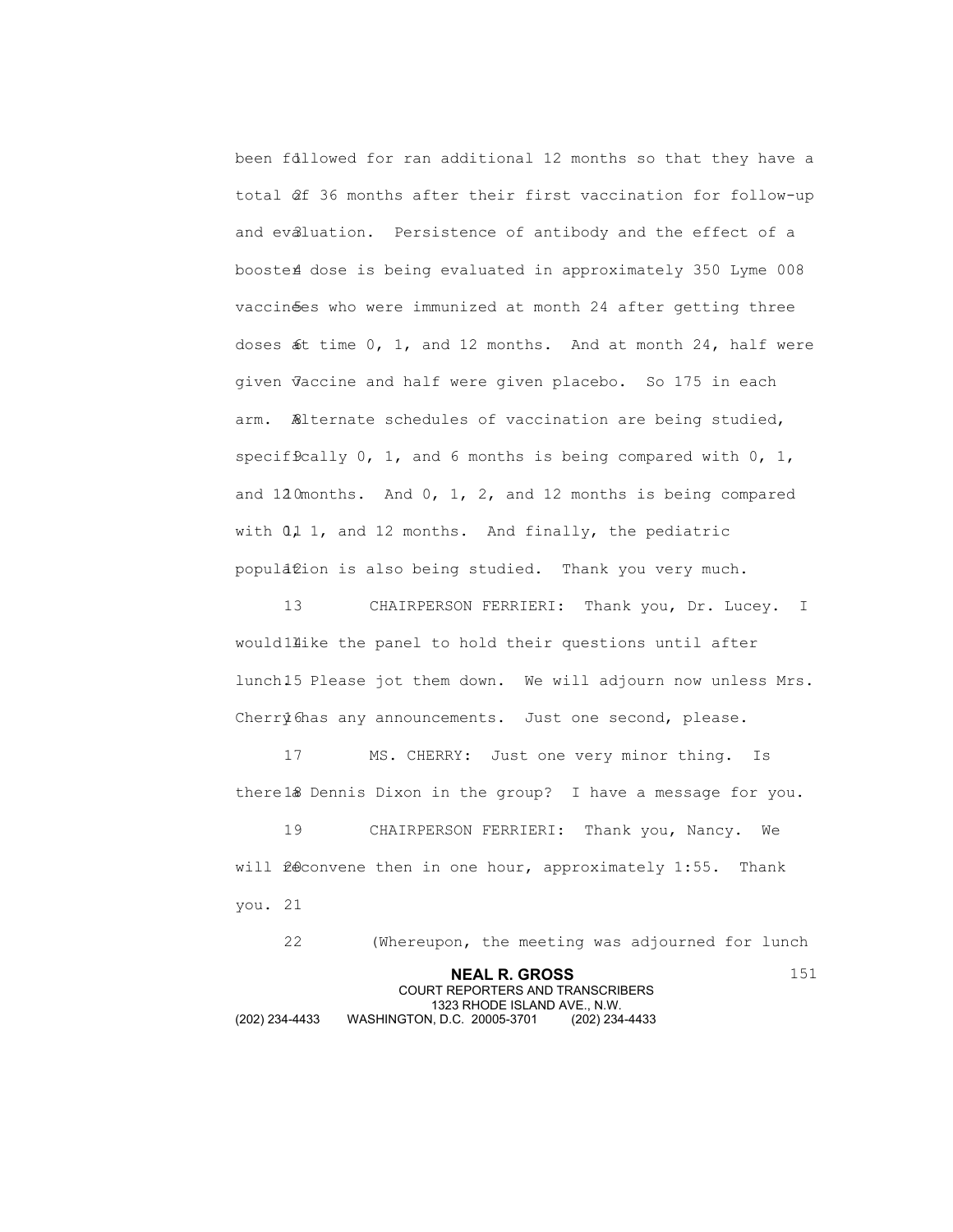at  $12:53$  p.m. to reconvene this same day at  $2:00$  p.m.)

(202) 234-4433 WASHINGTON, D.C. 20005-3701 (202) 234-4433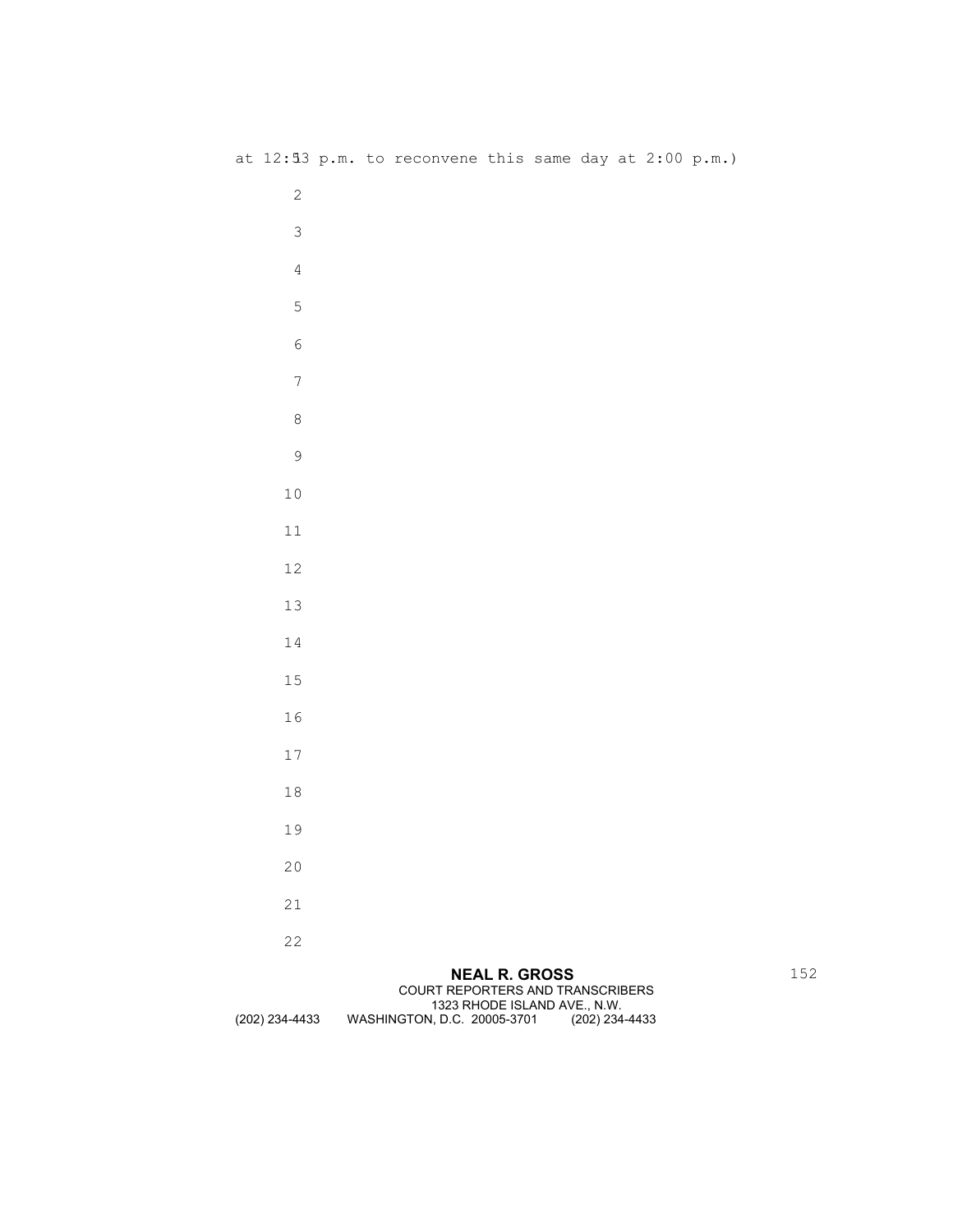1 A-F-T-E-R-N-O-O-N S-E-S-S-I-O-N 2 2:00 p.m.

 CHAIRPERSON FERRIERI: I'd like to call the 3 afterndon meeting to order. We will start the afternoon sessiof with the open public hearing. And then as I indicated, we will be reopening questions for the sponsor and FDA. If you could just be patient a few seconds, Ms. Cherry, our Executive Secretary, will open up the public hearing. May we have your attention, please? There is only one show going on. 10

11 MS. CHERRY: At this time, I have three letters that 12 received. Unless the individuals are in the audience, I will3read the letters.

14 The first is Anne Hirschberg from Cleveland, Ohio. 15This is the letter I received dated May 9. "Here is my opinidm and commentary on the proposed vaccines for Lyme diseade being discussed at the May 26-27 meeting of the FDA Vaccines and Related Biological Products Advisory Committee. Thank 190u for allowing my input on this matter. Until there is an 2Dnfallible test for Lyme disease proving that the person getting the vaccine does not already have the disease, it is too dangerous to give a Lyme disease vaccine to anyone. The

**NEAL R. GROSS** COURT REPORTERS AND TRANSCRIBERS 1323 RHODE ISLAND AVE., N.W. (202) 234-4433 WASHINGTON, D.C. 20005-3701 (202) 234-4433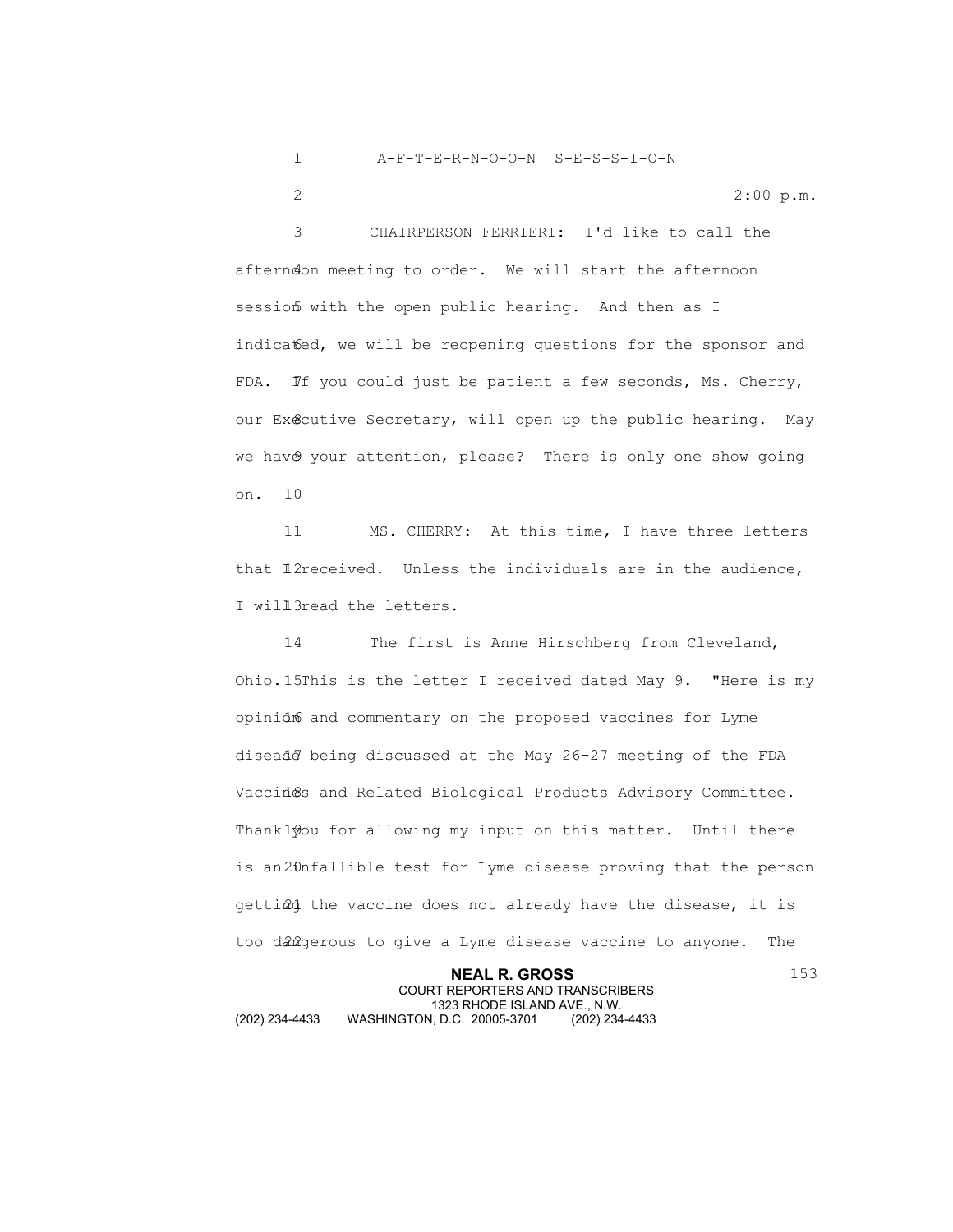effects of a vaccine on those already infected has not been discus fed. I am also concerned that the vaccine would mask the eaßly symptoms and lead to sero negative and chronic cases of Lyme disease. Until there is a vaccine which covers all the stfains of the organism and all the protein coatings of same, and which is proven effective and safe for all ages, I will not take the vaccine. Since Lyme disease is not known to be contagious, it would be very difficult to require this hypoth@tical perfect vaccine for children entering school. I beliet $\Theta$  the option for vaccination would have to be between the patient and the doctor or between the parent and the doctofi2in the case of children. The corporate decision as to whether workers should have a vaccination for Lyme disease would lMave to be worked out between employer and employees. I fear the Lyme disease vaccine would lull people into believing that fliey are protected against all tick-borne disease when they affe concurrently at risk for such diseases as human granul&cytic Ehrlichiosis, Babesiosis, and Rocky Mountain Fever, 19which may be passed on by the same ticks that carry Lyme disease. In my opinion, we do not know how hyperendemic some affeas are because the disease is under-diagnosed and under-leported presently. Since the vector can be carried in

**NEAL R. GROSS** COURT REPORTERS AND TRANSCRIBERS 1323 RHODE ISLAND AVE., N.W. (202) 234-4433 WASHINGTON, D.C. 20005-3701 (202) 234-4433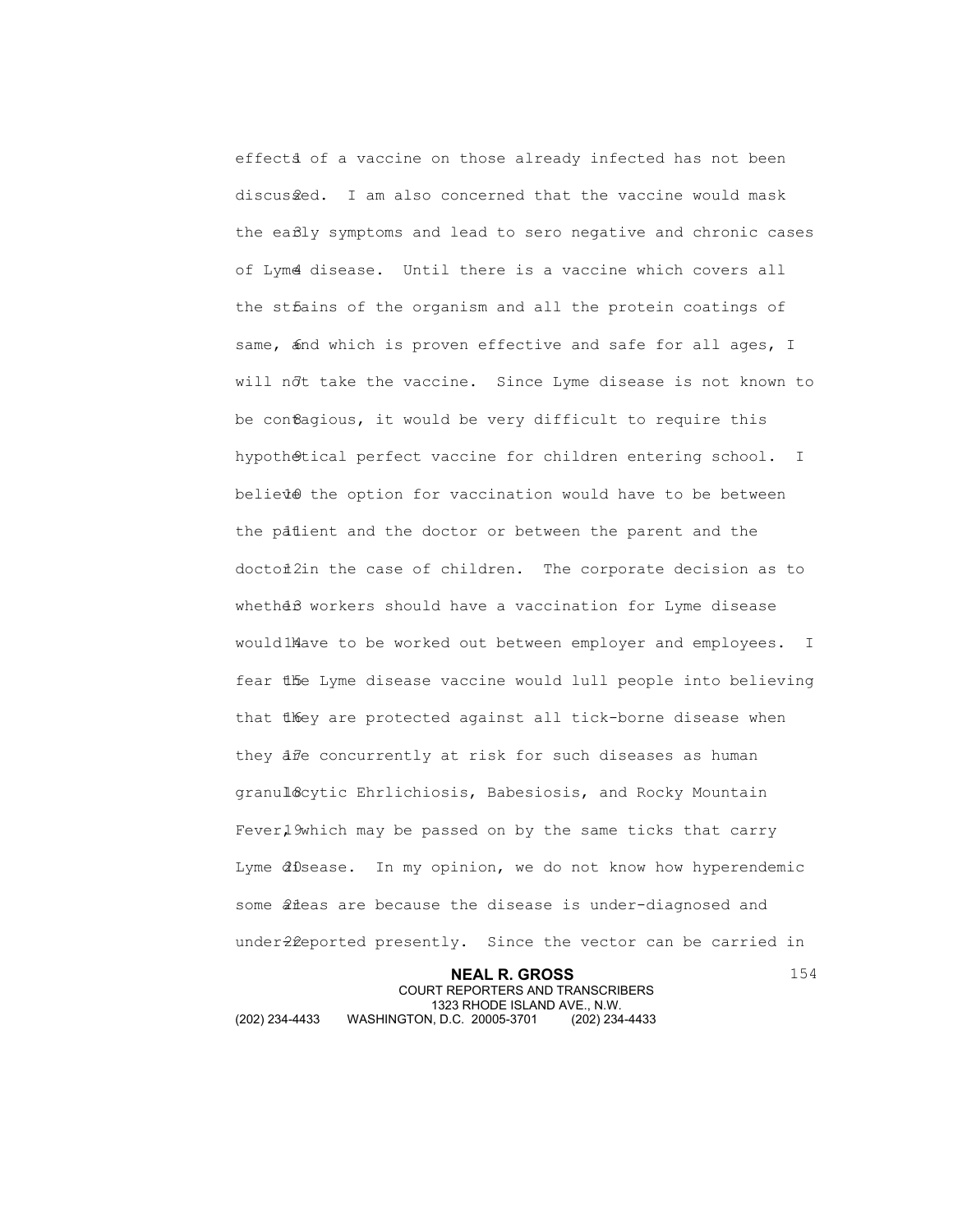any area by a migrating bird or a wandering mouse or deer, the scope  $\hat{a}$ f those at risk is more widely spread than has been theorized. Until we have a reliable test for the disease, vaccination is too dangerous. Thank you. Anne Hirschberg, Cleveland, Ohio."

 The second letter was from Carole Osborne of 6 West Lake, Ohio. Is Carole Osborne here? Okay. "Dear Sirs, I woul& like to offer my opinion and concern regarding the Lyme vaccine. What happens to the already infected person that may not know they have Lyme? Two, there are no perfect Lyme flasts. No one would know for sure if they have been exposed. Three, the vaccine was tested only for a few of the Lyme *i*Brains, what about the others? Four, I am afraid it will lull people into being careless outdoors. Five, what will flbe requirements be by schools and corporations in the epidemic area? Six, will boosters be required? Will people actually follow-up? Seven, what about all the other tickborne l&iseases? I am very fearful of this vaccine and do not feel dieough research has been done. I am also very concerned of the Odoctors involved in the drug study. Thank you for your attention of my concerns. Carole Osborne, West Lake, Ohio."

22 The third letter was from Ed Lewis of Garrison,

**NEAL R. GROSS** COURT REPORTERS AND TRANSCRIBERS 1323 RHODE ISLAND AVE., N.W. (202) 234-4433 WASHINGTON, D.C. 20005-3701 (202) 234-4433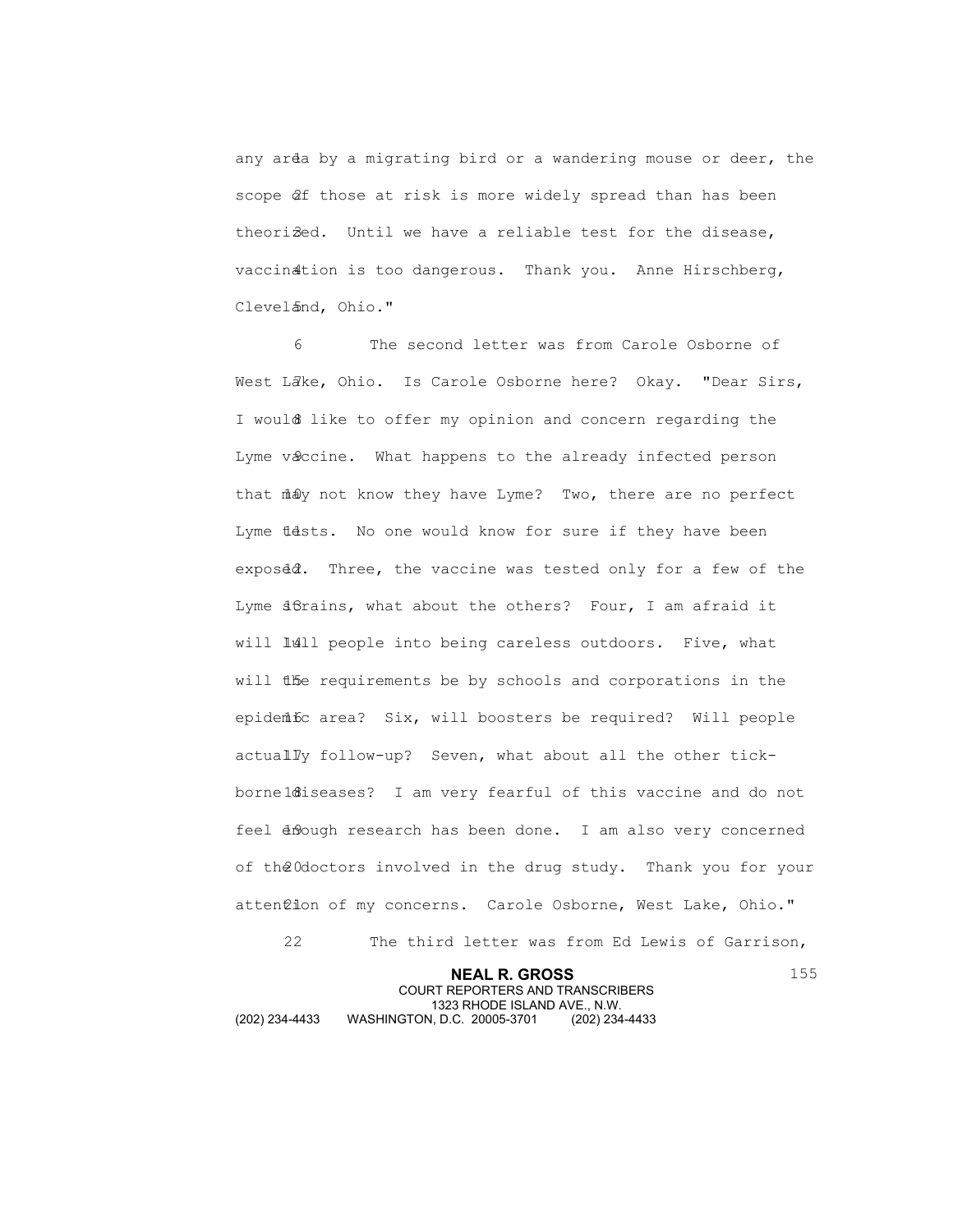New Yofk. Ed Lewis, are you here? Okay. This is to Ms. Nancy Cherry. Subject line is Vaccine. From the "Silent Majorify." "I received the SmithKline Lyme vaccine along with thousands of others. All volunteers who I encountered suffered no problems. I am glad that I volunteered even though I have 6 read the doom and gloom Internet stories of the possible failure of the vaccine. The Web people are likely sending you thousands of messages telling you not to approve the vaccine since the Web nuts are advertising to stop the vaccine. Most of their gripes are about MD's not detecting Lyme darly enough to treat it before it caused apparent irrevérsible problems. We volunteers were not a bunch of ignorant street people. I am an electrical engineer who retired from Consumer Reports testing labs. We were trained to cribicize after examining the facts without letting preconceived thoughts interfere. All of the other volunteers who I lmet seemed to be very intelligent people. I suggest that  $\psi$ &u approve a one million person Lyme vaccine test. There lare enough of us to accept the possible dangers because of the Ohorrible results of acquiring Lyme disease and not being 2dured early. I bet that if you asked the majority of people 2with Lyme disease who were late in detection of Lyme

**NEAL R. GROSS** COURT REPORTERS AND TRANSCRIBERS 1323 RHODE ISLAND AVE., N.W. (202) 234-4433 WASHINGTON, D.C. 20005-3701 (202) 234-4433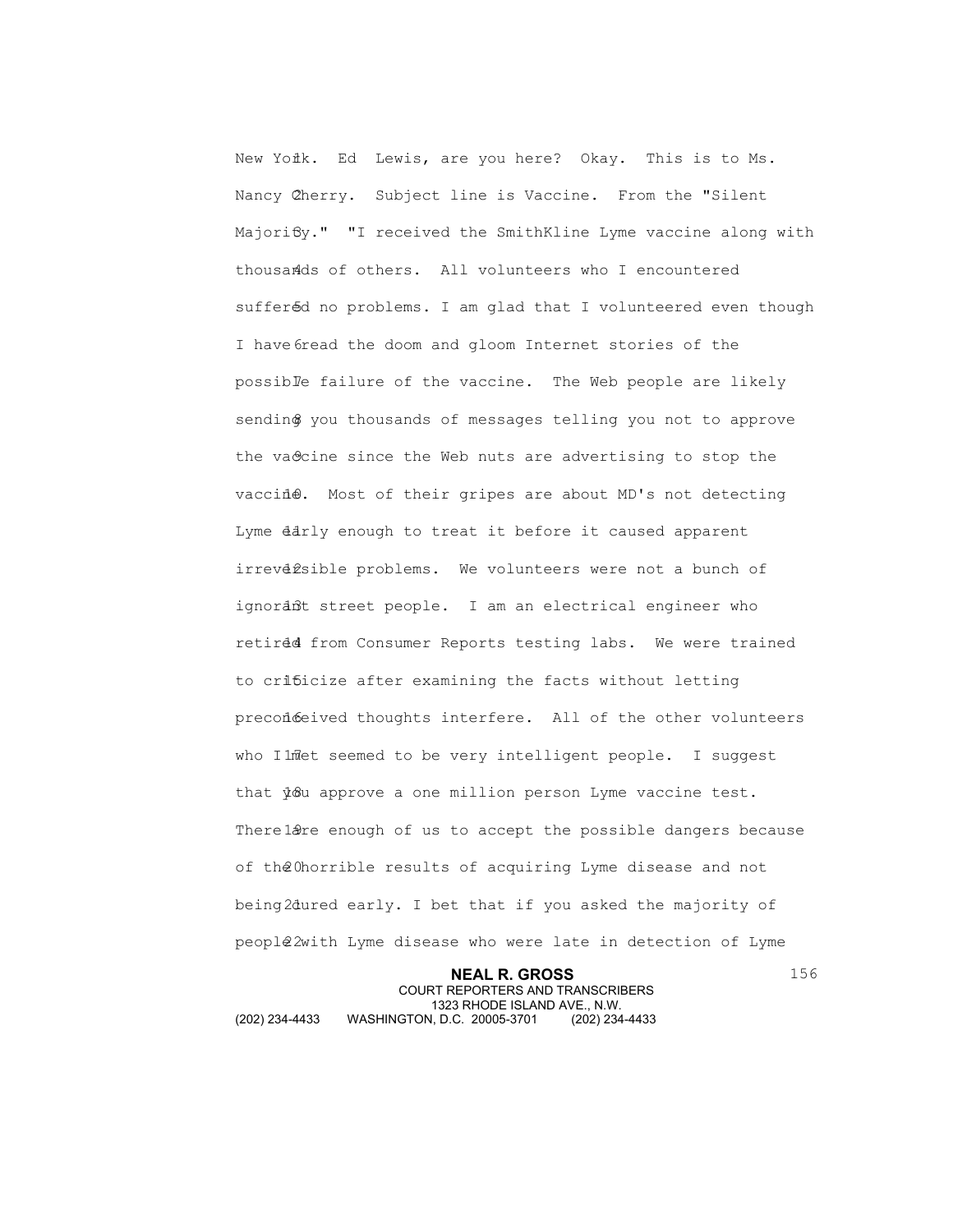and have developed horrible Lyme disease symptoms that they would fave tried the vaccine if these long-term Lyme sufferers could furn back the clocks to before they were infected. These sufferers would elect to take the chance of receiving the va6cine. Please do not let the crowd stop the progress that has already been achieved. Warn the one million volunteers that there might be problems. You will easily get a millBon volunteers. The polio vaccine had its problems and there  $\vartheta$ re many theories among scientists who would have prevented polio vaccine and many other vaccines from being released if they could have stopped these obviously good vaccines. Sincerely, Ed Lewis."

 Is there anyone else in the audience that would 13 like fld make a statement? If not, we will proceed with the meeting.

16 CHAIRPERSON FERRIERI: Thank you very much, Ms. Cherr $y$ 7 We are grateful for letters of this kind and they are real letters in case any of you had any doubt.

19 MS. CHERRY: Yes, they are.

 CHAIRPERSON FERRIERI: I have absolute 20 confidence that CBER/FDA would not ever fabricate letters. In their 20ay, these letters raise wonderful points that are

**NEAL R. GROSS** COURT REPORTERS AND TRANSCRIBERS 1323 RHODE ISLAND AVE., N.W. (202) 234-4433 WASHINGTON, D.C. 20005-3701 (202) 234-4433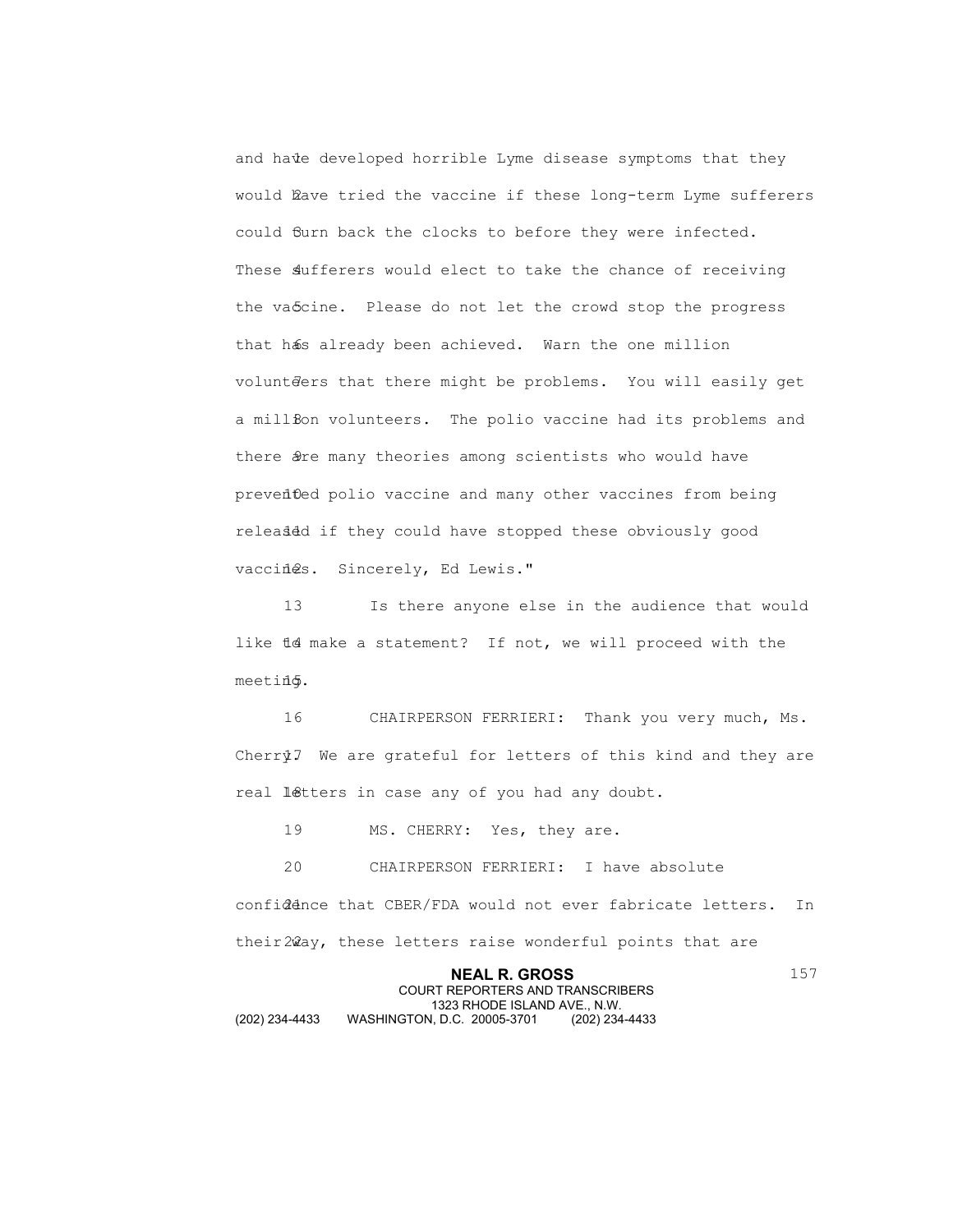highly 1sophisticated actually.

2 What we will do now is to pursue the questions that did not get a chance before lunch. I would like the sponsois and FDA to be prepared to respond and to be a succinot as possible. Dr. Edwards, you are first on my list if you 6still have a question. And if you could indicate to whom you want this addressed.

8 DR. EDWARDS: There was a slide that discussed data that had been compiled in 5 to 15-year-old children. It said flbat the study was completed. And I wondered if there could like some discussion of the serology, immunogenicity, and  $s$ afet $\sqrt{2}$ of that completed trial.

 CHAIRPERSON FERRIERI: While this is taking 13 place 14-

15 DR. PIETRUSKO: Dr. Parenti will answer that question.

17 CHAIRPERSON FERRIERI: Thank you. The following people might get their questions ready. Clements-Mann, 1Dr. Hall, Dr. Kohl, Dr. Daum. And then I will ask Dr. Fleming to restate a question that we have some data available. Dr. Parenti?

22 DR. PARENTI: This was a trial of 250 children

**NEAL R. GROSS** COURT REPORTERS AND TRANSCRIBERS 1323 RHODE ISLAND AVE., N.W. (202) 234-4433 WASHINGTON, D.C. 20005-3701 (202) 234-4433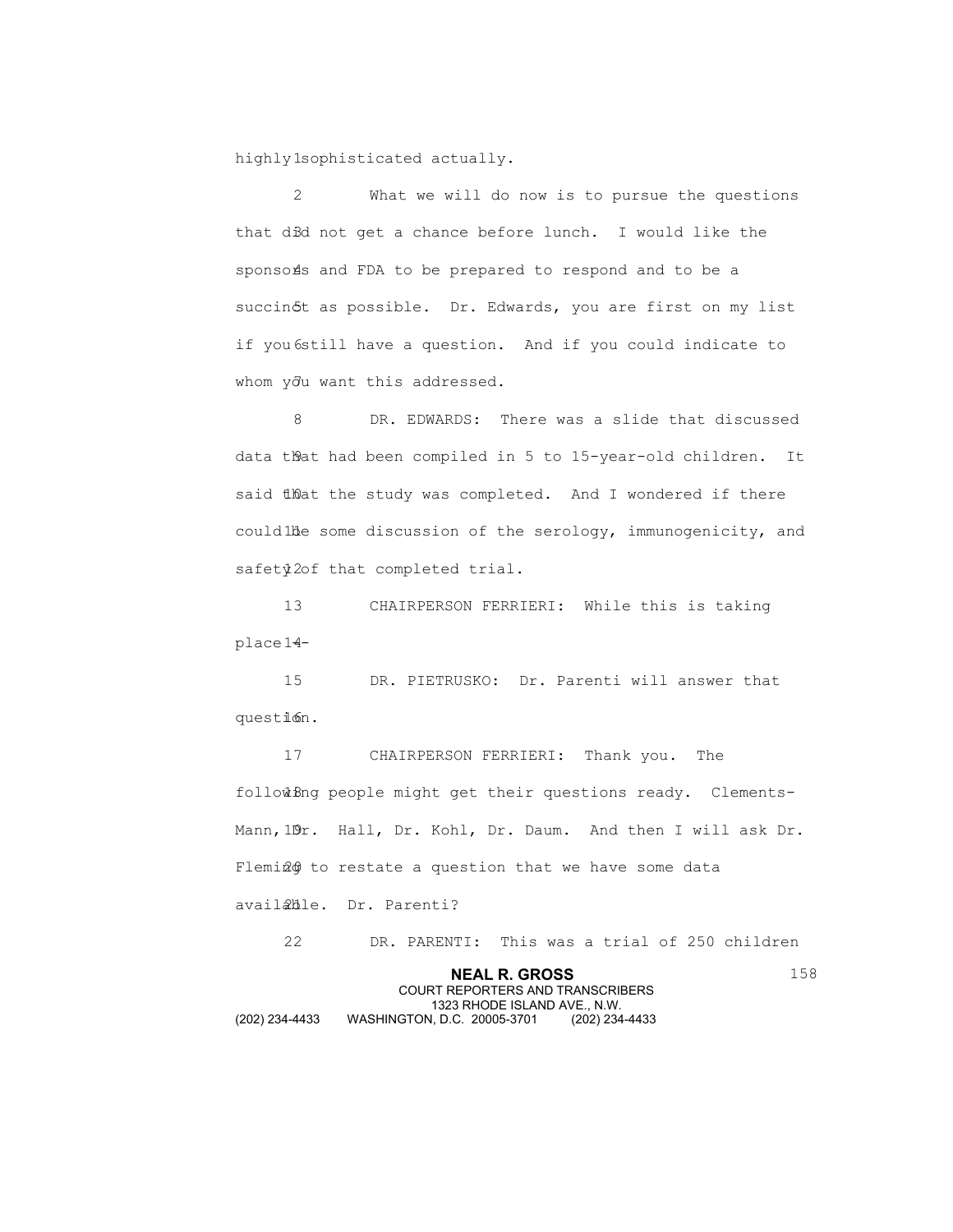age 5 to 15 that received vaccination on a  $0, 1, 2$  schedule. Half of the subjects received 30 mcg and half of the subjects received 15 mcq. And just as a form of summary data, there was no 4increase in incidence with subsequent injection of any adverse event over the three doses that they received. The only related unsolicited adverse events were again local injection site reactions. There were no related SAE's and there were no hypersensitivity reactions. The vaccine was very w@ll tolerated by these children.

 $10$  I should mention  $-$  I don't have the specific GMTs, lbut the children had a much better immune response than adults 2did.

13 CHAIRPERSON FERRIERI: Thank you. Dr. Clements  $--$  yes?

15 DR. ELKINS: It bears mentioning that the study just iteferred to was a non-IND study done in the Czech Republic and not a US IND study.

18 CHAIRPERSON FERRIERI: Thanks, Dr. Elkins. Dr. Mary Lou Clements-Mann?

20 DR. CLEMENTS-MANN: Yes. I was wondering since the efflicacy study included people up to 70 years of age,  $I$ was wandering if you had any -- I am not aware of the

**NEAL R. GROSS** COURT REPORTERS AND TRANSCRIBERS 1323 RHODE ISLAND AVE., N.W. (202) 234-4433 WASHINGTON, D.C. 20005-3701 (202) 234-4433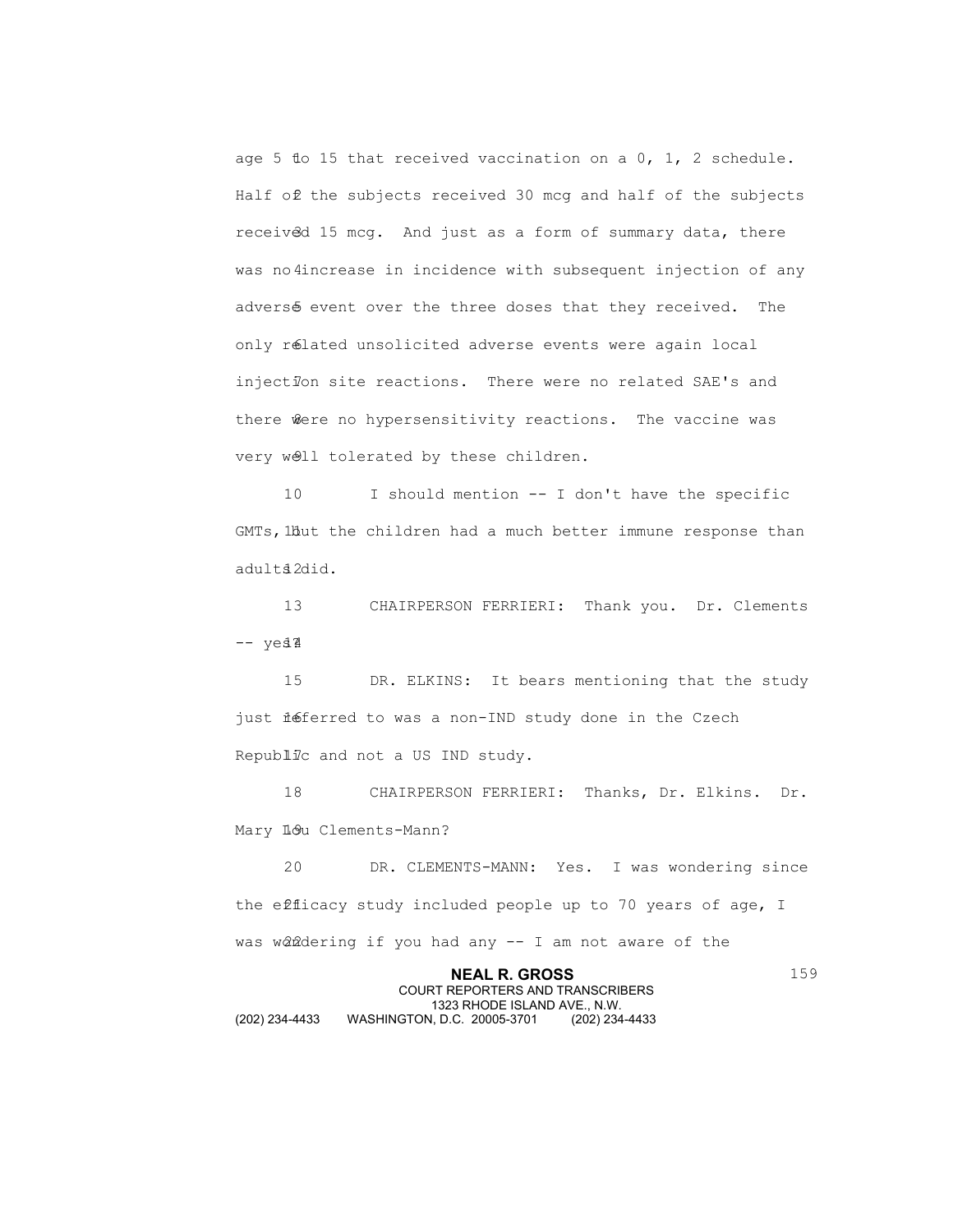immunoqenicity data in say people over the age of 60 or even 50, but is there an age-related immune response?

3 DR. PIETRUSKO: Dr. Parenti will answer that questidn. I believe he has an overhead on that one also.

5 CHAIRPERSON FERRIERI: We appreciate your being so welf-prepared.

7 DR. CLEMENTS-MANN: Could I just ask while we are waßting for that. In the people that turned out to be break-through cases who had lower levels of antibody, was there lany indication that they were in an older age group, as an example, that might not have responded as well?

12 DR. PIETRUSKO: He also will address that.

13 DR. PARENTI: This is an overhead. I don't know how well you can see the numbers, but I will walk you through this. We did look at GMT's by age and we looked at it by dedade. Let me tell you the bottom line here. The bottom line is that statistically there is no evidence of decreased immund 8response by age. So here we have 15 to 30-year-olds and then by decade. As expected, numerically the numbers are slightly lower in the older group. But statistically, if you apply 2statistical analyses across the board, there is no stati & tical evidence of decreasing titer with age. And again,

**NEAL R. GROSS** COURT REPORTERS AND TRANSCRIBERS 1323 RHODE ISLAND AVE., N.W. (202) 234-4433 WASHINGTON, D.C. 20005-3701 (202) 234-4433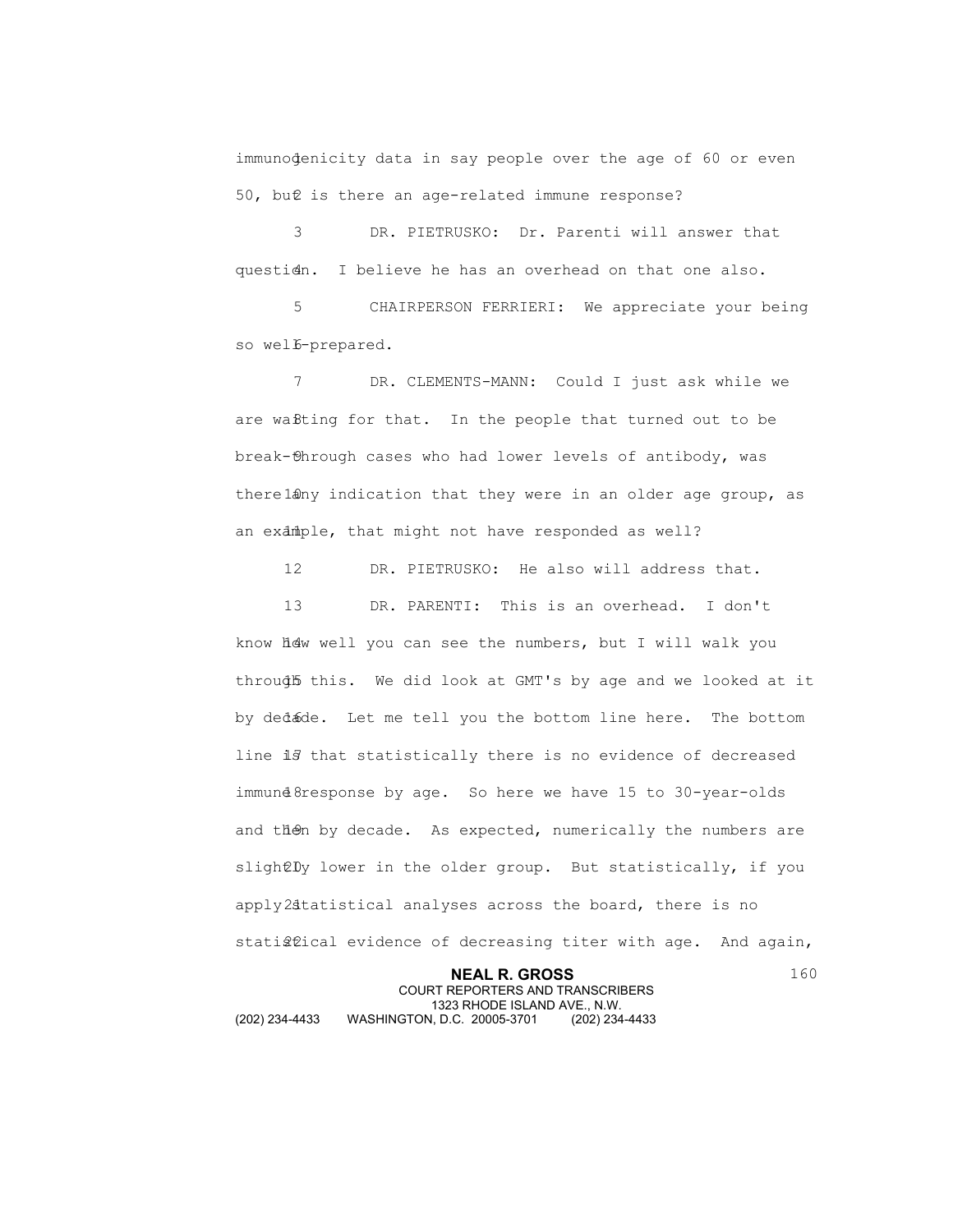that gdes for each of the four time points that we looked at.

And I am sorry, your second question? 2

3 DR. CLEMENTS-MANN: My second question is about the break-through cases, whether they were of any particular age group. I think initially you said there was no difference by age  $6$  but did they cluster more in an older age group?

7 DR. PARENTI: Statistically there was no difference by age. During year one, the subjects who were over 60, for example, were the same in both groups. In year two, however, we did notice that there were more subjects in the 651to 70-year-old age group in year two who had broken throud<sup>1</sup>2. We initially looked at that because we thought that there listight be this kind of as-expected immune response in older lieople that you see with vaccine. But we didn't see it in yeaf one, where interestingly you might actually have thought that you would see it because people generally have lower 1 fliters. But we did see it in year two. We subsequently looked 8at those -- I believe it is six people who are over the age of 965 who were vaccine failures, and it turns out that four aut of the six essentially were non-responders right from the flist two doses and had minimal if any response to the third 2dose. The other two had I think lower than average

**NEAL R. GROSS** COURT REPORTERS AND TRANSCRIBERS 1323 RHODE ISLAND AVE., N.W. (202) 234-4433 WASHINGTON, D.C. 20005-3701 (202) 234-4433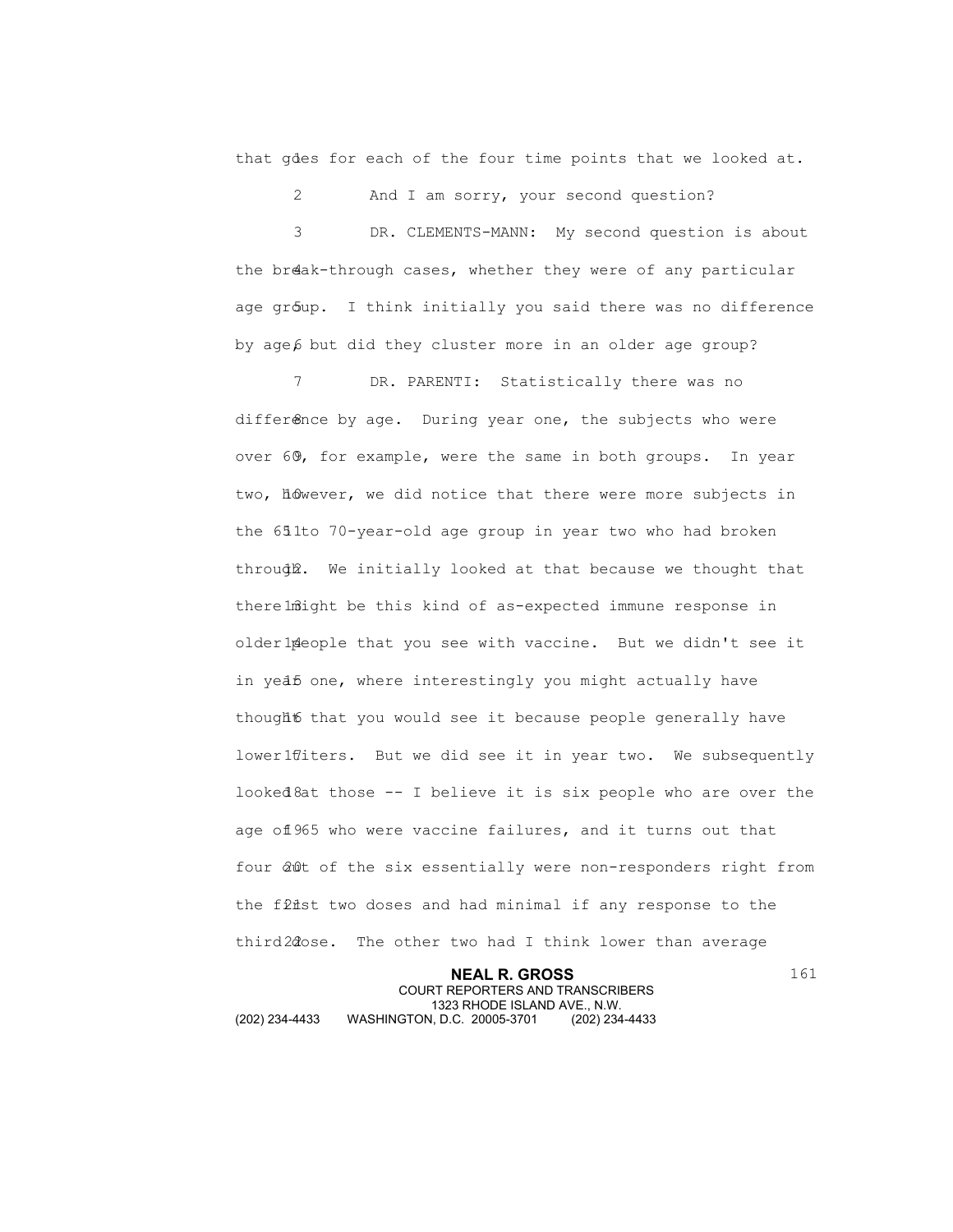response to the first two doses. So that group as a whole appeared to be non-responders, but they don't appear to be representative of the elderly as a whole. They don't appear to be flepresentative of the 65-year-olds. Because even over here after two doses, 98 percent of the subjects in the 60 to 70-yeaf-old group were responders.

7 CHAIRPERSON FERRIERI: We have a burning coroll&ry to this. Dr. Broome?

9 DR. BROOME: Yes, just a clarification. You said there was no statistically significant difference by age, but did you look at the hypothesis that Mary Lou is proposing that fliose over 60 had a poorer response as one might biolodBcally postulate?

14 DR. PARENTI: Again, I can tell you how the statisticians approached it. Perhaps one of them can give me some help right now. Dr. Sennewald?

17 DR. SENNEWALD: Can you please repeat the question?

19 DR. BROOME: The question is if you look at the group 20 ver 60 compared to under 60, is there a statistically significant difference in the post  $-$ - the two-month blood or -- the 20wo month blood?

**NEAL R. GROSS** COURT REPORTERS AND TRANSCRIBERS 1323 RHODE ISLAND AVE., N.W. (202) 234-4433 WASHINGTON, D.C. 20005-3701 (202) 234-4433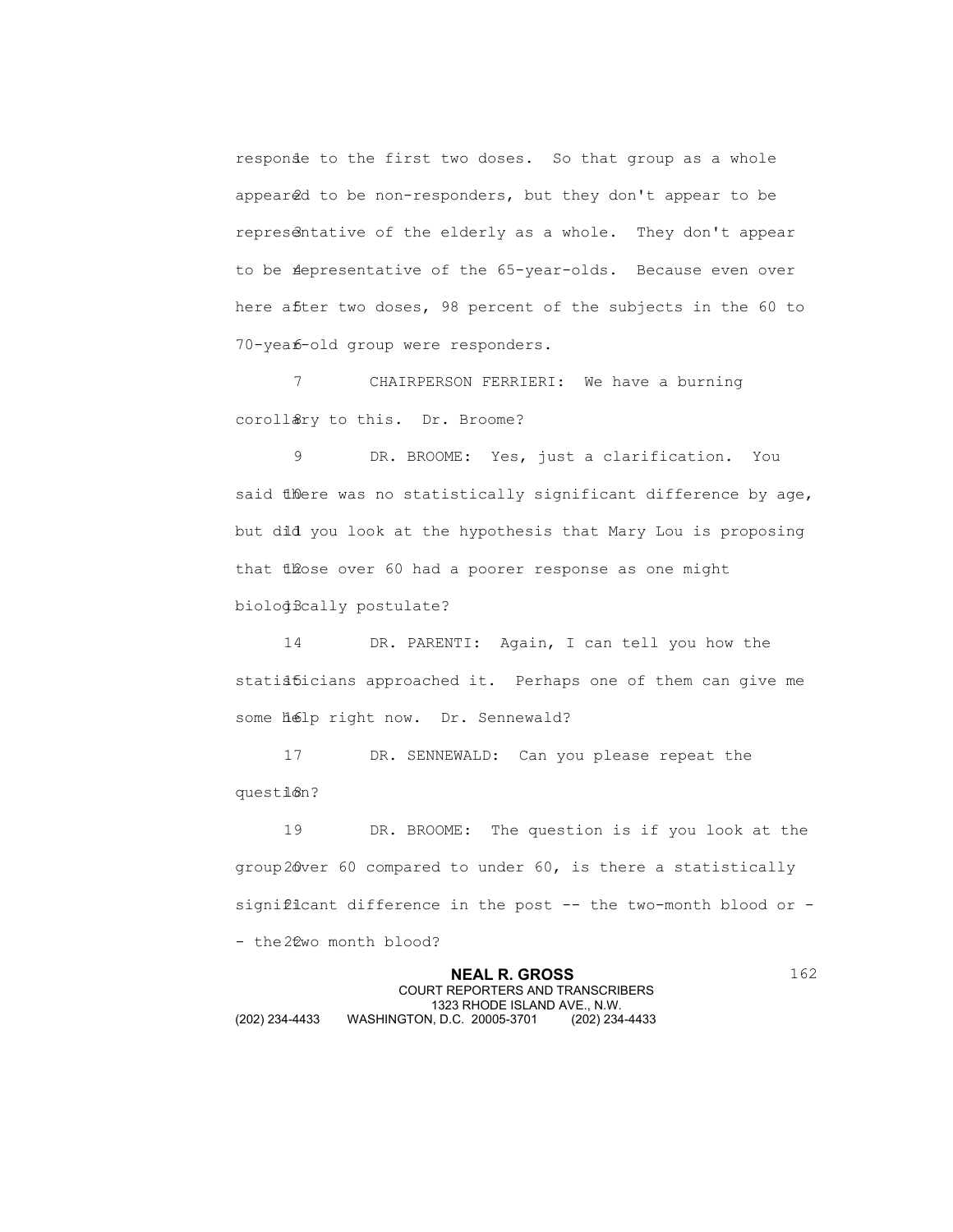1 DR. SENNEWALD: No.

 CHAIRPERSON FERRIERI: Excuse me, would you 2 give your name and origin?

 DR. SENNEWALD: Dr. Sennewald from Kendall GMI 4 in Munfich. The confidence intervals are overlapping, so there is no *Statistically significant difference between the --*

7 DR. FLEMING: I mean, the confidence intervals could be overlapping and it still could be statistically signiffeantly different. Were you doing any kind of a trend analyiDs by age?

11 DR. SENNEWALD: We did a correlation analysis by agé $2$ and we had correlation coefficients from about  $0.1$ , which lwere almost not statistically different. The P values were  $\Delta\text{Mmost about 5 percent.}$  It was just for  $-$ - I think that is  $-1$ for LA-2, we had at month two a statistically signifificant trend in age, but not in any other group.

17 DR. PARENTI: And that was at one time point only, 18f I recall.

19 DR. SENNEWALD: Yes, only at one time point. And a  $20I$  said, the correlation coefficient was  $0.1$ .

21 CHAIRPERSON FERRIERI: What is your reaction to that, 20x. Fleming?

**NEAL R. GROSS** COURT REPORTERS AND TRANSCRIBERS 1323 RHODE ISLAND AVE., N.W. (202) 234-4433 WASHINGTON, D.C. 20005-3701 (202) 234-4433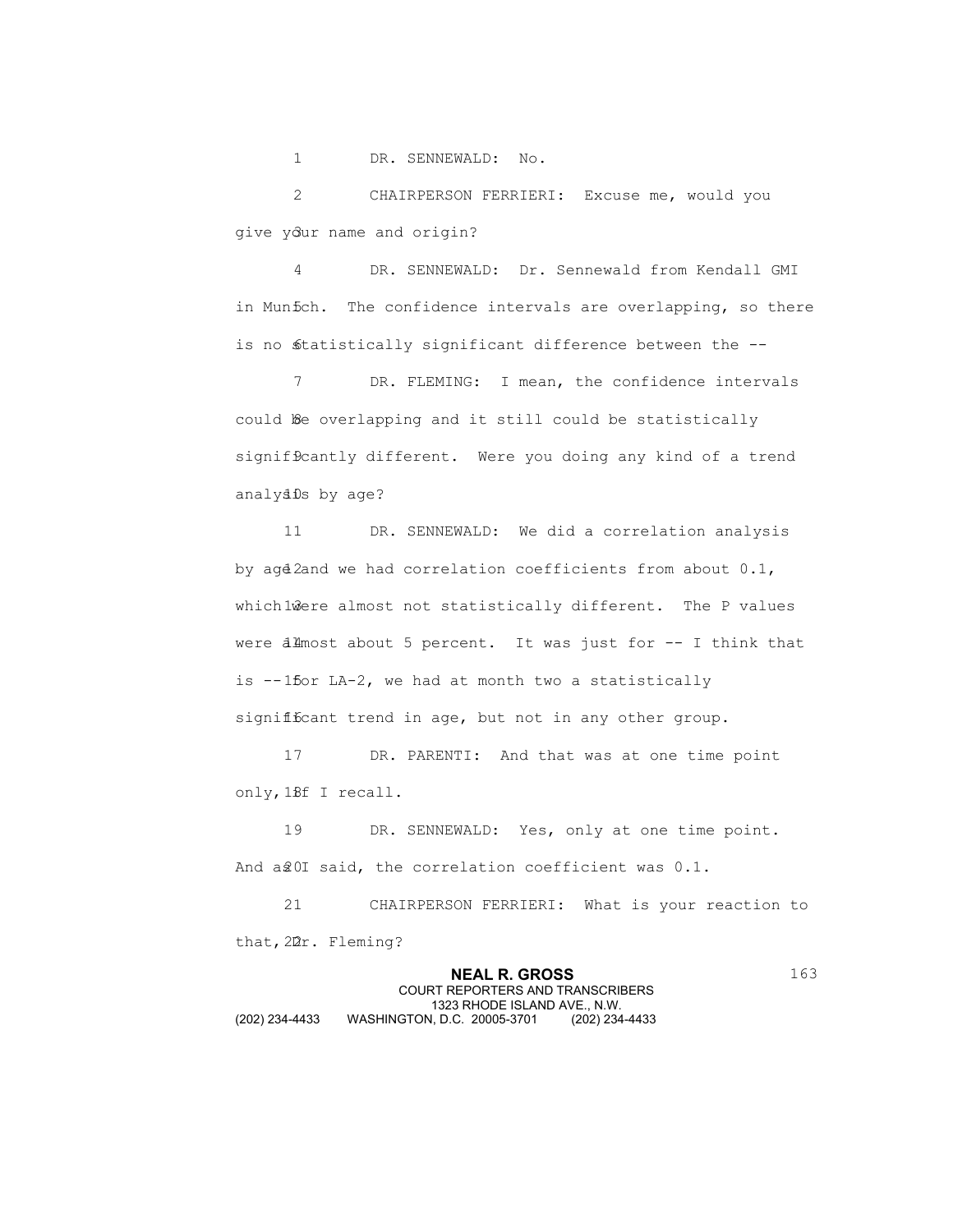1 DR. FLEMING: Well, looking at the data, it is obviously difficult to figure in the variability. There will be obviously with these GMTs a lot of variability.

DR. SENNEWALD: Yes. 4

5 DR. FLEMING: So I always have to caution that comment because I can't see the variability in the slides. But there certainly is a real pattern here that I would have anticipated would have shown up statistically. Where, as Claire 9says, particularly when you note the 60 to 70. But even fl0roughout there definitely does seem to be a pattern in the GMT's that seems age-related. So I am a little surprised, but I liave to say I can't see the variability in your data, which 18ould be clouding the significance.

14 CHAIRPERSON FERRIERI: Thank you. We will move ahead15 Dr. Hall, do you still have a question?

16 DR. HALL: Yes. If I may ask Dr. Steere, pleas47 I am Caroline Hall. If I may ask Dr. Steere, am I understanding that a possible explanation for conundrum betwedn the vaccine efficacy difference in category 2 and categ $d$ fy 3 could be Ehrlichia infection? And if so, how does that  $@x$ plain the difference in category 2.1?

22 DR. STEERE: Well, I think the explanation is

**NEAL R. GROSS** COURT REPORTERS AND TRANSCRIBERS 1323 RHODE ISLAND AVE., N.W. (202) 234-4433 WASHINGTON, D.C. 20005-3701 (202) 234-4433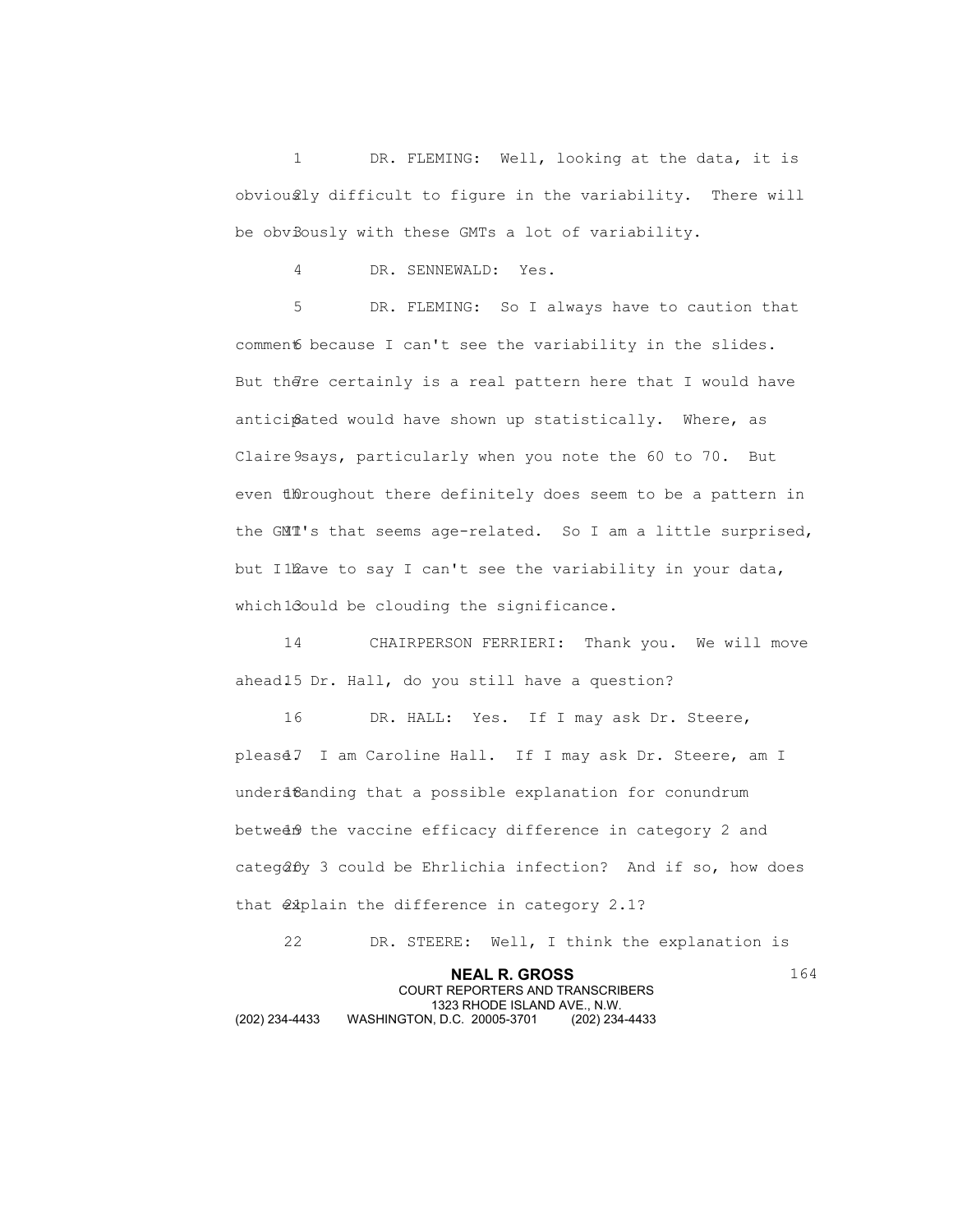different. Category 2.1 was physician-diagnosed erythema migrans without laboratory confirmation. 2

3 DR. HALL: Excuse me. Does that mean that they took the lab test but it was not confirmed? 4

5 DR. STEERE: Yes, and they were all negative.

6 DR. HALL: That doesn't mean nothing was known either way? 7

8 DR. STEERE: No. It means the former. The laboratory tests were done and they were all negative.

10 DR. HALL: Oh, okay.

11 DR. STEERE: So the physician set I think is erythema migrans. The laboratory test said negative. I think that flie explanation for that is that erythema migrans often has the characteristic clinical appearance, but not always. And therefore there is the potential for misdiagnosis of that skin lésion without laboratory data. And that would be my explandtion.

18 With category 2.2, which was flu-like illness with  $s$  $\theta$ ro conversion, yes I think that the Ehrlichia, parti $@$ Olarly the Ehrlichia infection, was the confounding variable. The same tick may transmit both Ehrlichia and Borrella burgdorferi, and for the moment let me stay with just

**NEAL R. GROSS** COURT REPORTERS AND TRANSCRIBERS 1323 RHODE ISLAND AVE., N.W. (202) 234-4433 WASHINGTON, D.C. 20005-3701 (202) 234-4433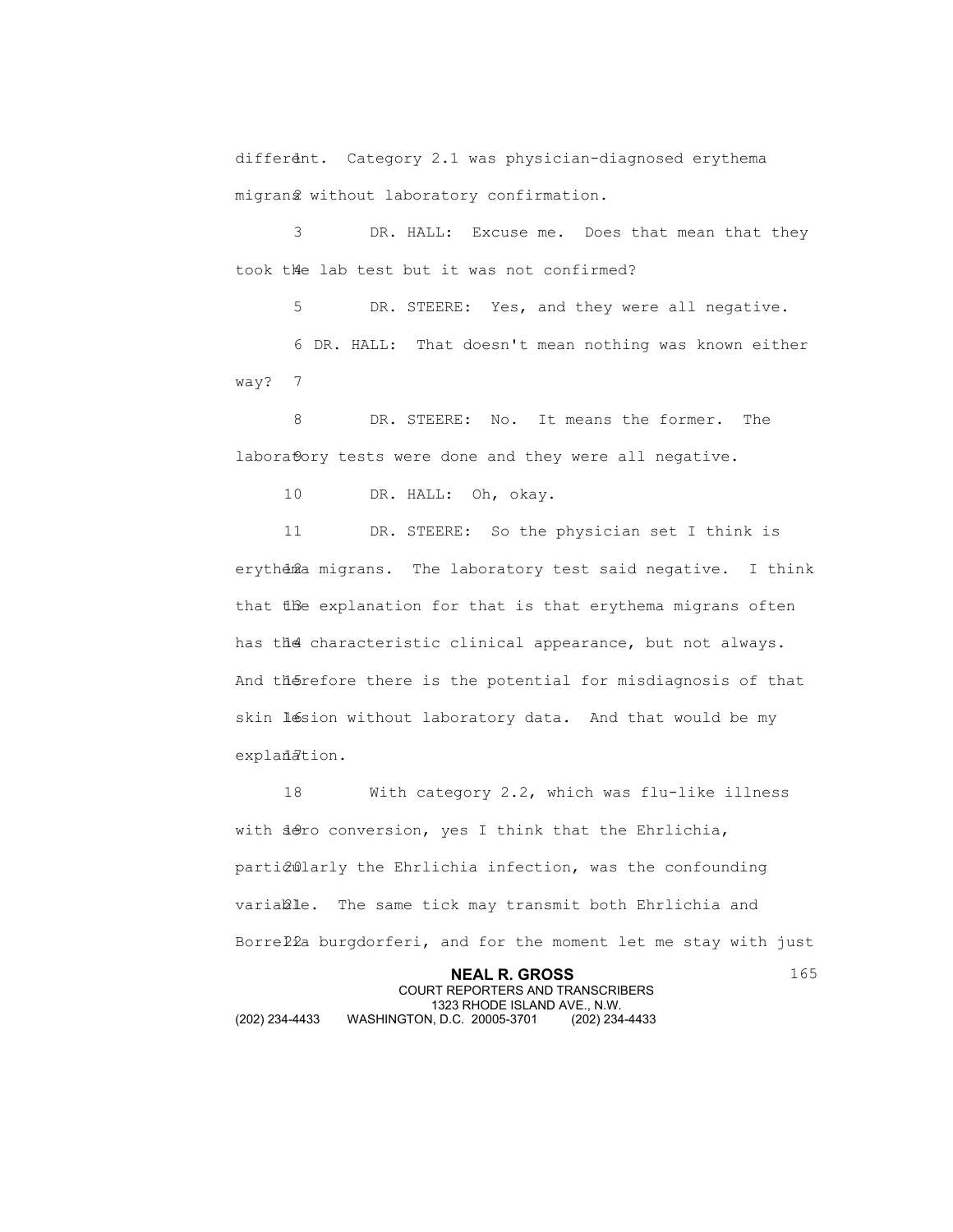those flwo infectious agents. And that they both may cause flu-like symptoms. And we also know that Ehrlichia infection alone dan give one a false positive Western blot for Lyme disease. We determined Ehrlichia titers as well in that group of people as well as looked at PCR results of blood, and anyone 6who had evidence of co-infection, we excluded and did a subgroup analysis where they only had evidence of flu-like symptoms and Borrelia burgdorferi infection. In that group in year two, vaccine efficacy was just as good as it was for definite cases.

11 DR. HALL: Thank you.

12 CHAIRPERSON FERRIERI: Dr. Steere, I would like to puisue that point. You indicated that you had data for EhrlidMia and Babesia, and I wondered if you had that data for categdby 3 to explain  $-$ - the subquestion of this is that there is inflomation to support the IqM reactions in people who may be simultaneously or who may be infected with Ehrlichia. But you stated that IgG may be positive for Borrelia burgdorferi as well<sup>9?</sup>

20 DR. STEERE: I think it can be, though it is not a£1clear. And if you ask me what bands you may see in both  $\hat{\ell}$  affections, I couldn't answer the question. We have --

**NEAL R. GROSS** COURT REPORTERS AND TRANSCRIBERS 1323 RHODE ISLAND AVE., N.W. (202) 234-4433 WASHINGTON, D.C. 20005-3701 (202) 234-4433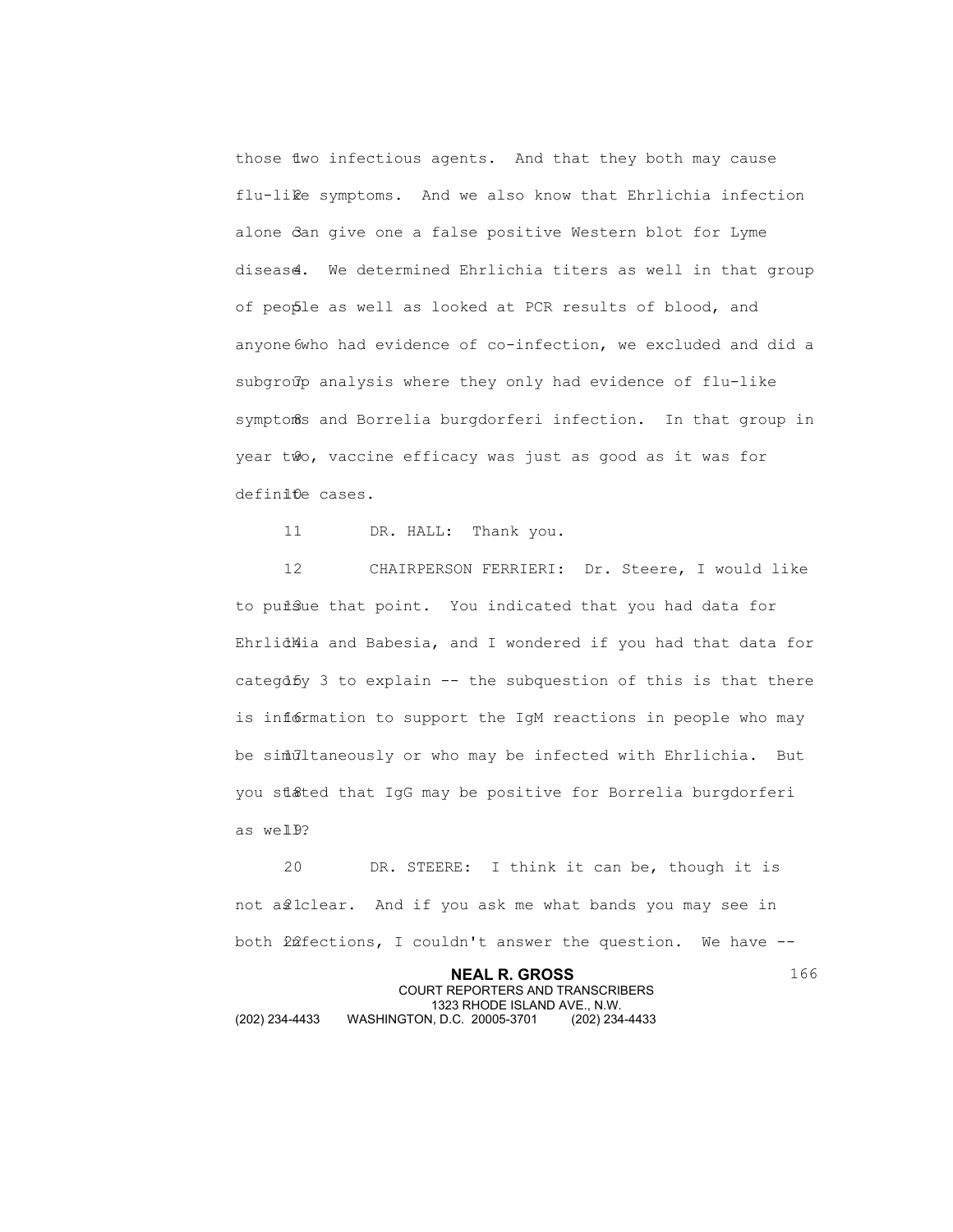but in lanswer to your question, we have not done yet the simila $\ell$  study in asymptomatic infection.

3 CHAIRPERSON FERRIERI: Okay. Fine.

 DR. PIETRUSKO: Do you have some additional 4 information? 5

 CHAIRPERSON FERRIERI: We would like to see 6 that data that you have.

8 DR. PIETRUSKO: Dr. Parenti can give you that.

 CHAIRPERSON FERRIERI: Yes, thank you. This is 9 on EhilDichia.

11 DR. PARENTI: Just to take one step back to remind 2you of the numbers. In year one, we had 12 versus 15 cases 1 flu-like illness. In year two, there were 9 versus 18. Just to show you the -- since this group had to have Westein blot sero conversion, I just want to review these numbeis with you as well. In year one, again you can see the predominance of IgM sero conversion. And in year two again, most dß the cases are predominantly IgM. We were also interested in these particular results, and initially we noted obviously that there was lower efficacy for this category than definite Lyme disease, and we noted this predominance of IgM. After 2the study was done, we also were made aware of the

**NEAL R. GROSS** COURT REPORTERS AND TRANSCRIBERS 1323 RHODE ISLAND AVE., N.W. (202) 234-4433 WASHINGTON, D.C. 20005-3701 (202) 234-4433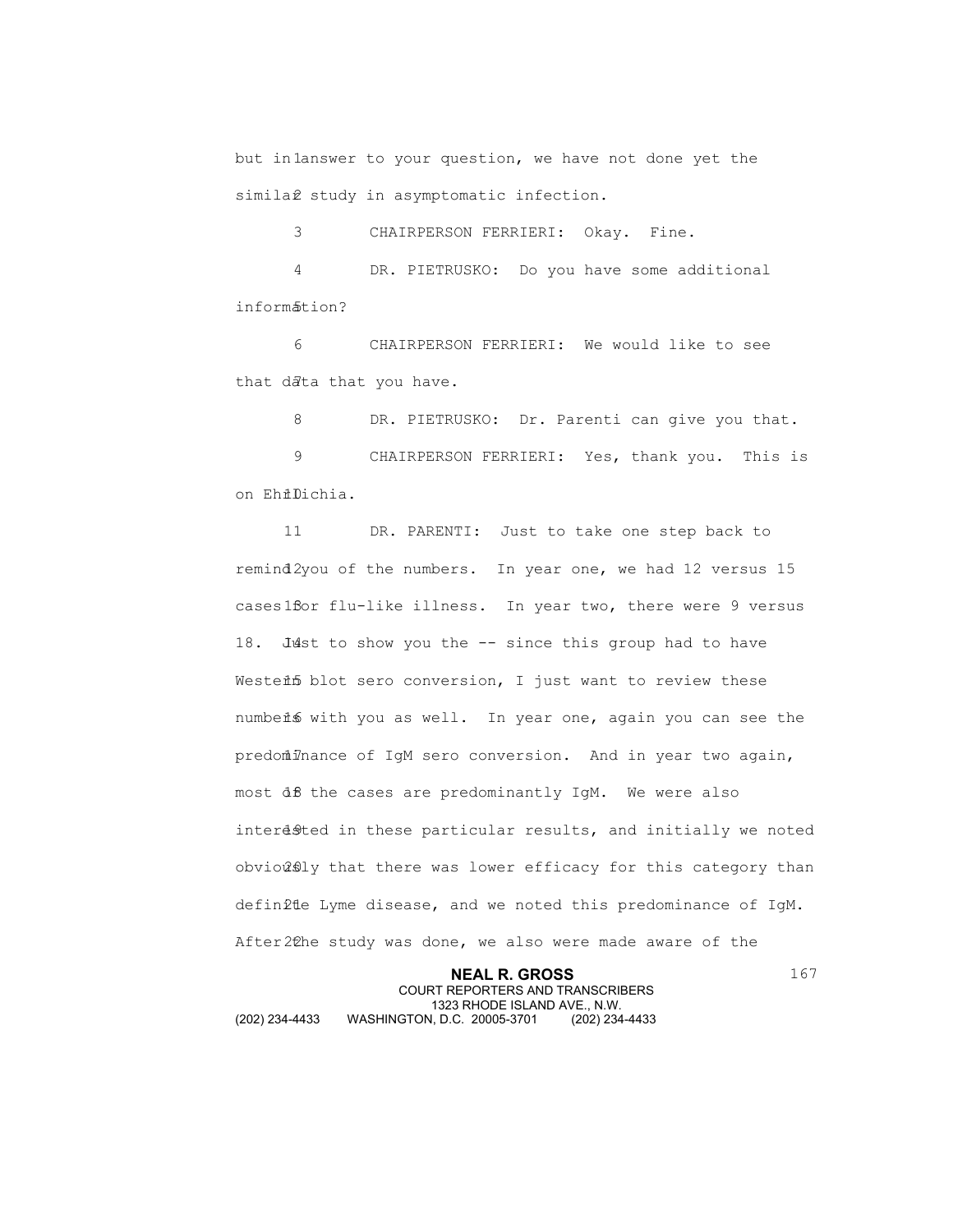results of blood PCRs that had been sent out to the Mayo clinic 2and became aware that we had 7 positive blood PCRs. At about the same time, we became aware of published reports in the literature suggesting that Ehrlichia may induce a false positive IgM.

6 So what we did was we took the baseline acute and convalescent sera on all subjects who had been evaluated for suspect flu-like illness, not just those that were cases. And we Went back and looked at all the subjects who were consid $\theta$ red definite Lyme disease based on their IgM's alone -that fillat is the only way they got into the definite category. We sent that sera in blinded fashion to Dr. Persing out at Mayo ClBinic and asked him to assay for Ehrlichia, Babesia, and also fidr Lyme disease. Dr. Persing has an IFA assay that he uses flor diagnosing Lyme disease after an immuno-absorbent. He claimed that he could get around this particular issue, so we asked him to pursue that. These are the results. First, the people who were considered definite Lyme disease had no evidence of Ehrlichia. So we felt comfortable that the definite cases were still definite cases. When we looked at the flu-like illness, there were 8 people who had positive HGE titer $2$ -- I am sorry, 8 positive sero conversions for

**NEAL R. GROSS** COURT REPORTERS AND TRANSCRIBERS 1323 RHODE ISLAND AVE., N.W. (202) 234-4433 WASHINGTON, D.C. 20005-3701 (202) 234-4433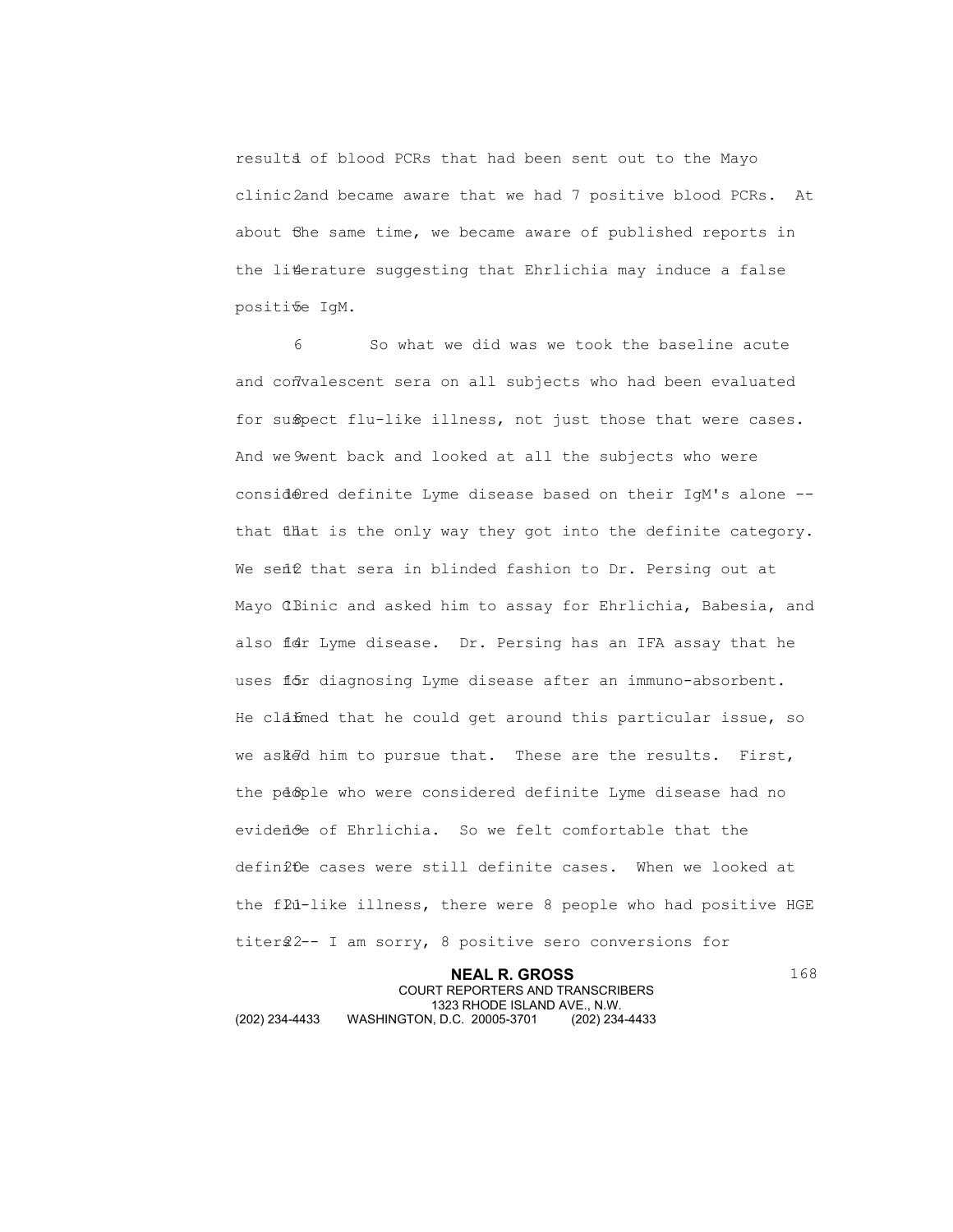Ehrlichia. They had new onset of Ehrlichia titers, either at their acute or convalescent sera. Two of those were in the first year. And as you can see, they were both in the placebo group. 4 Interestingly, both of them still had positive IgM's for Lyme disease. So we concluded that these people were coinfect&d. They had Ehrlichia and they had Lyme disease. And there Were no vaccinees who had Ehrlichia in the first year.

8 In the second year, there were six subjects who had positive titers for Ehrlichia -- two in the placebo group and four in the vaccine group. Now of the two that were in the placebo group, one of them still had a positive test for Lyme disease. So one of them looked like they were coinfected. The other person looks as if they have a false positive induced by Ehrlichia. When we get down to the vaccines, there were four vaccinees, none of whom had a positive IgM for Lyme disease. Now we would propose that those lare false positive Lyme Western blots induced by Ehrlid&ia. If you subtract these four cases and this one case here flom the original numbers that I had shown you for the numbe $\ell$ Oof cases in year two, then the vaccine efficacy for  $flu-l2Re$  illness in the second year is approximately 70 percent.

**NEAL R. GROSS** COURT REPORTERS AND TRANSCRIBERS 1323 RHODE ISLAND AVE., N.W. (202) 234-4433 WASHINGTON, D.C. 20005-3701 (202) 234-4433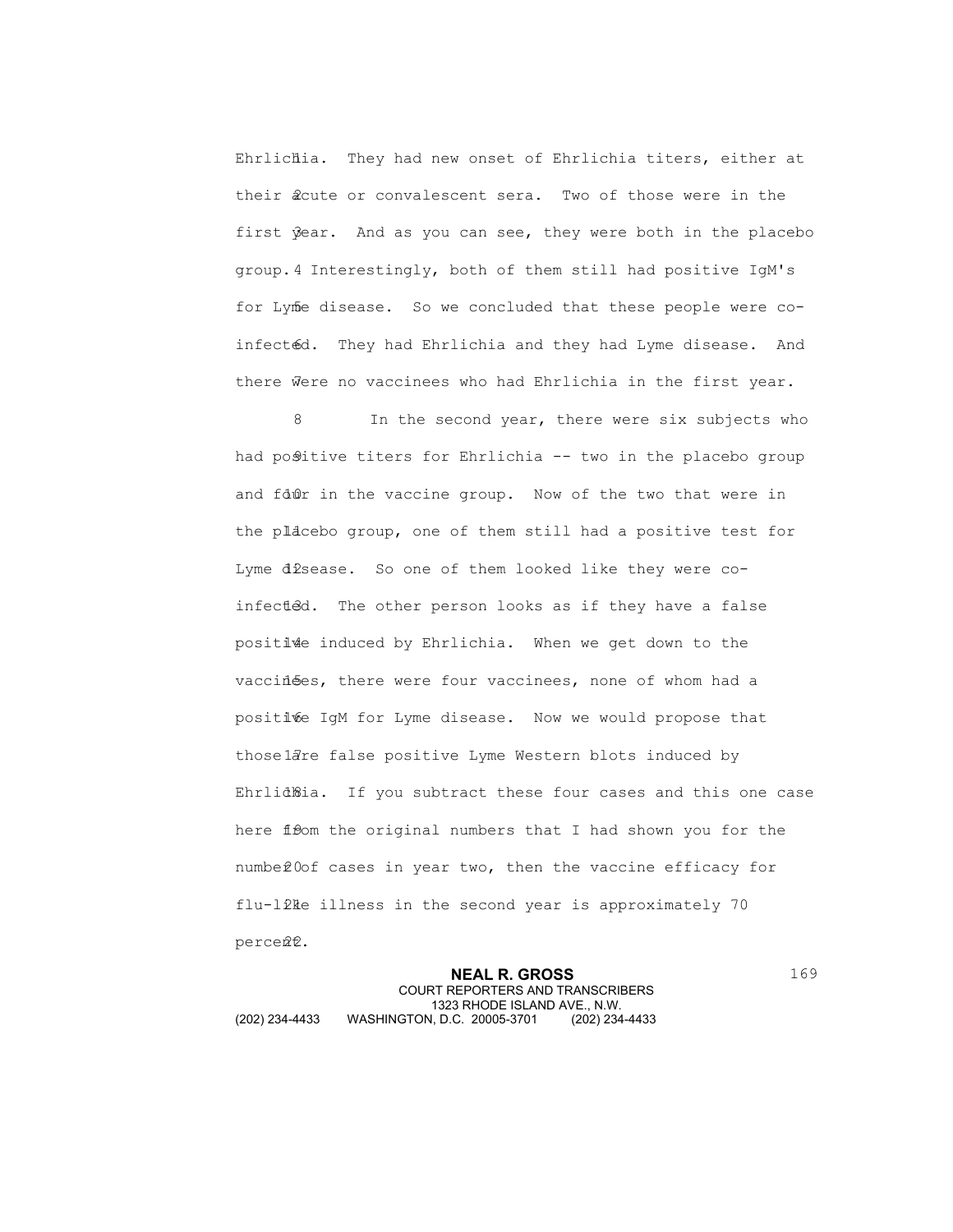CHAIRPERSON FERRIERI: Regarding this data, I 1 think there is someone who had a question. Dr. Snider?

3 DR. SNIDER: Well, it seems to get a little more confusing to me as we go along. But related to this case definition, I quess what I am hearing is that the possibles may not be actually Lyme disease. But if I look from year one to year two at the placebo group, I see that the number of definite cases went up from 40 to 61, which could mean there was mofe exposure in the placebo group the second year. If I look  $d\theta$  the possibles, that is 24 and 24, which kind of goes along luith a non-specific diagnosis. But then I am somewhat confounded by the fact that asymptomatic sero conversion remained the same from year one to year two -- basically the same, 112 and 13. And somehow I would have expected more asymptomatic sero conversions. In fact, approximately 50 percent more. And I don't know how to interpret this unless there lis also something about the serologies that is strange. But the specificity seems to be borne out by the decrease in numbei 9of asymptomatic sero conversions in the vaccine group. Does  $\hat{\mathbb{A}}$  flybody have any -- does the sponsor have any explanation for this phenomena?

22 DR. PARENTI: There are a couple of thoughts

**NEAL R. GROSS** COURT REPORTERS AND TRANSCRIBERS 1323 RHODE ISLAND AVE., N.W. (202) 234-4433 WASHINGTON, D.C. 20005-3701 (202) 234-4433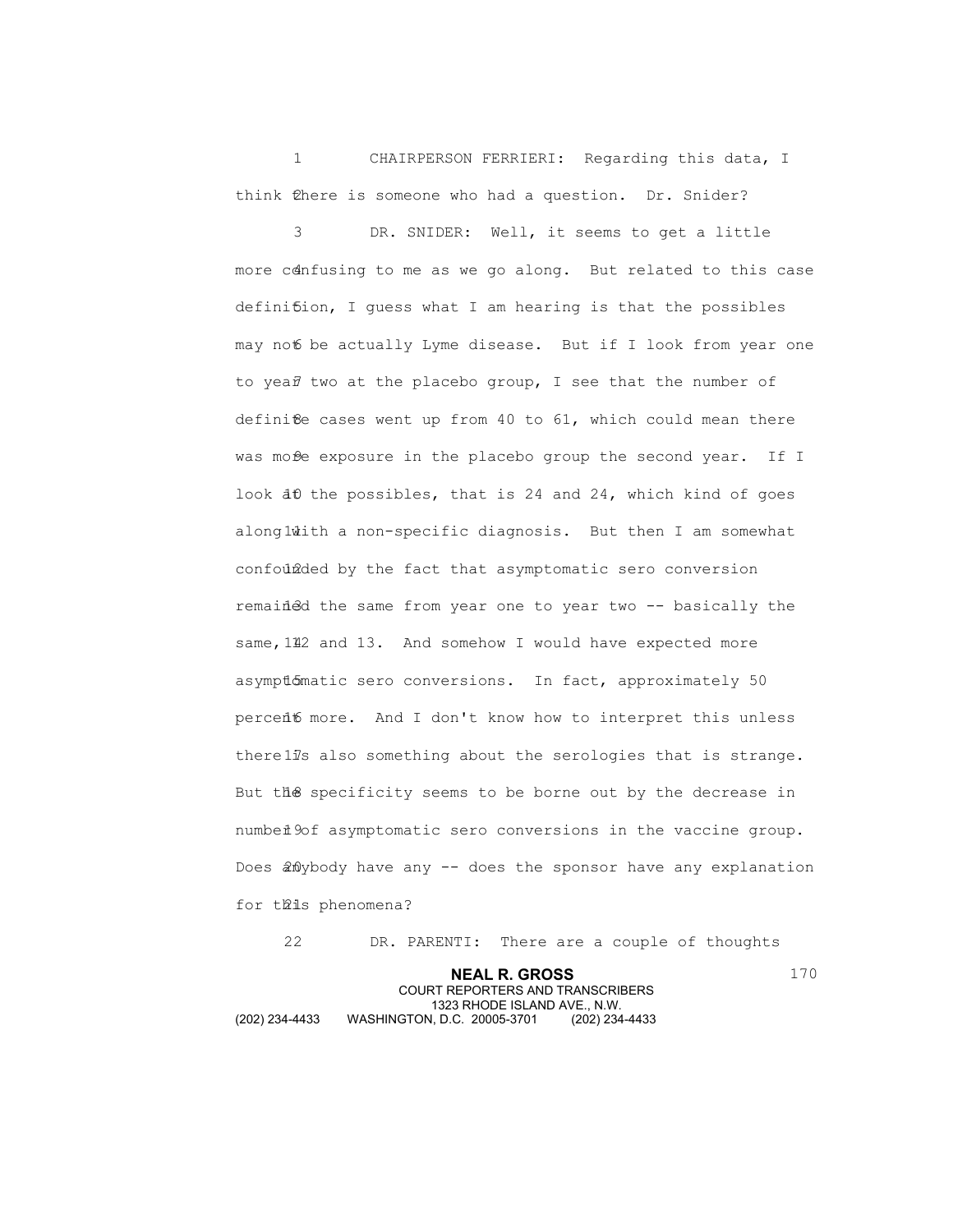there. 1 Number one, the CDC data suggested that in 1996, I quess the second year of this study, the rates of Lyme disease were definitely increased compared to 1995. So when we saw the indreased number of cases from year one to year two, it was prétty much in line with the CDC. I agree with you that the year two data don't go along with that. And again, what it is exactly that we are capturing in those possible Lyme diseas& and what some of these IqM only flu-like illnesses are, again we are not 100 percent sure.

10 As far as the asymptomatic sero conversions are conceined, there were a couple of additional asymptomatic sero conveisions in the placebo group. So I believe if you look at the intention to treat analysis, the number of cases of asymptidmatic sero conversions does go up in the placebo group.

 CHAIRPERSON FERRIERI: While you are gathering 15 that data, I wonder if one of you might respond to criticism that *do*me people levy at the commercial Western blot kits and pre-immobilized blots. You used a standardized protocol so that all sera, I gather, were run in the same laboratory using the same technique with the same  $--$  was it a commercial product that you were using?

22 DR. STEERE: Yes. The Western blot kit that

**NEAL R. GROSS** COURT REPORTERS AND TRANSCRIBERS 1323 RHODE ISLAND AVE., N.W. (202) 234-4433 WASHINGTON, D.C. 20005-3701 (202) 234-4433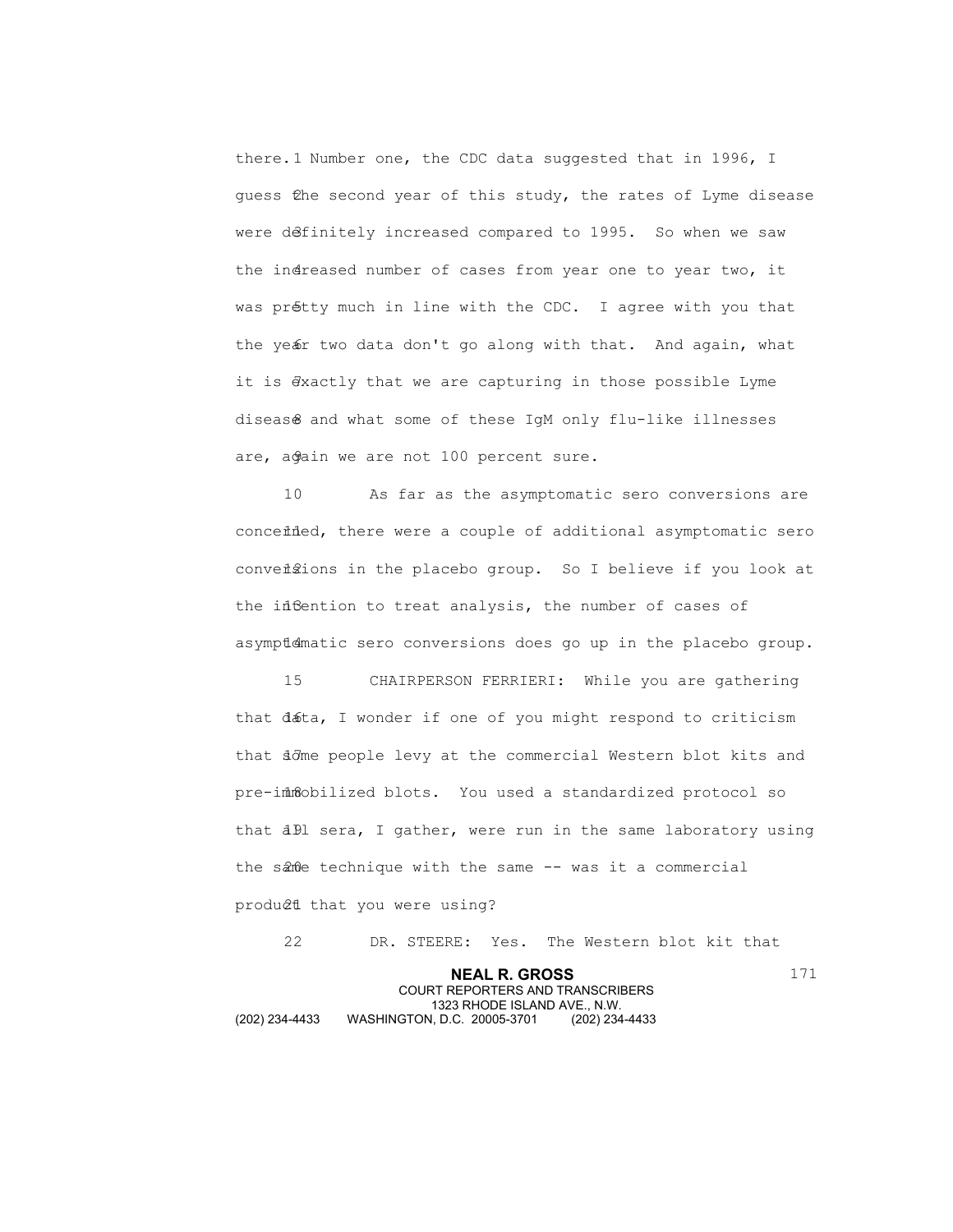was used was manufactured by Mardex. And all tests were run in the 2same laboratory. I would also say again that sero conversion was required to document sero positivity, a negative and then a positive. And those tests had to be run together at the same time.

6 CHAIRPERSON FERRIERI: Thank you. That is a very important point. Back to Dr. Parenti?

8 DR. PARENTI: Yes. The numbers are not as -the numbers in the placebo group in year one, we had 15 asymptomatic sero converters. The number goes up to 17. So there lutere two additional  $--$  no, I am sorry. They go from  $-$ this is year one. So this is  $-$  so there is a slight increase in asymptomatic sero conversion as well.

 CHAIRPERSON FERRIERI: Dr. Kohl had a question, 14 if we 15ould pursue that.

16 DR. KOHL: Well, it is sort of a follow-up of Dr. Kafzon's question and Dr. Dattwyler's question. We have been, 18 think, dancing around the point a little bit. We have been diown data that the patients or the volunteers who got Lyme albsease after being vaccinated, at least on a general curve, 21had a lower serological response after the second dose. We have also been shown data that there are some outliers who

**NEAL R. GROSS** COURT REPORTERS AND TRANSCRIBERS 1323 RHODE ISLAND AVE., N.W. (202) 234-4433 WASHINGTON, D.C. 20005-3701 (202) 234-4433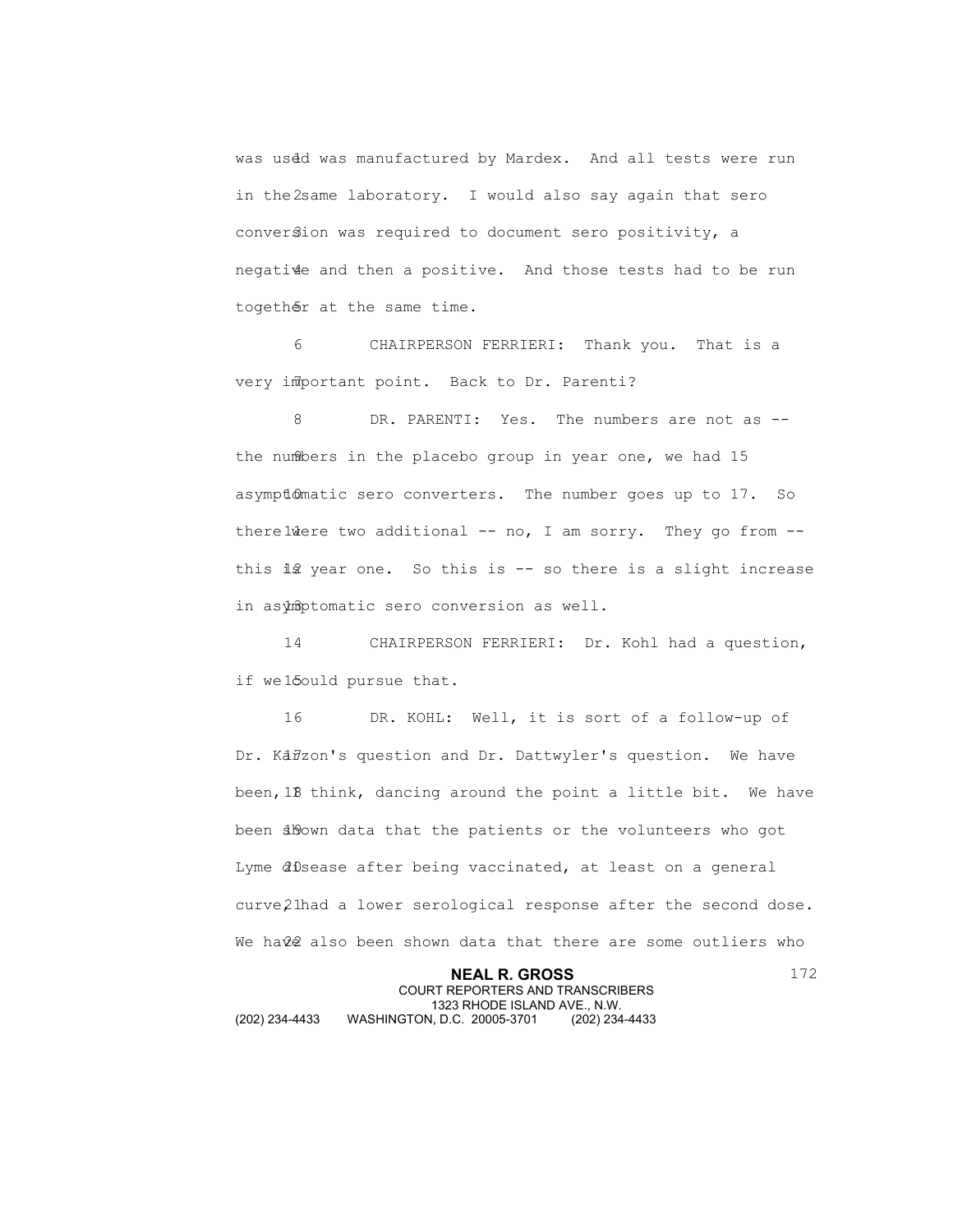have a ldisparity between the different types of antibody that you have tested. And I quess the basic question I would like you to 3answer is is there a protective level of either of these antibodies that we can hang a hat on, and then will that help us predict how often we will need to boost these individuals? 6

7 DR. PIETRUSKO: I would like to have Dr. Frank Rockhold come up to the speaker and answer that.

9 DR. ROCKHOLD: Frank Rockhold, SmithKline. That is something we are working on at the moment. We have certainly been able to show that the month two titer levels are piedictive of efficacy. We are evaluating by a number of models3 We are just trying to establish the level that you are séeking. Those data are currently under review by the FDA. 15

16 CHAIRPERSON FERRIERI: Thank you. It wasn't the plan today to review such data which apparently are still under losiscussion. So we won't have that benefit. Dr. Daum?

19 DR. DAUM: Thank you. My question is a variant on some of the other issues that have been touched on, but I would 2like to make sure that I understand it correctly. It has a&fually got three sort of interwoven parts. The first

**NEAL R. GROSS** COURT REPORTERS AND TRANSCRIBERS 1323 RHODE ISLAND AVE., N.W. (202) 234-4433 WASHINGTON, D.C. 20005-3701 (202) 234-4433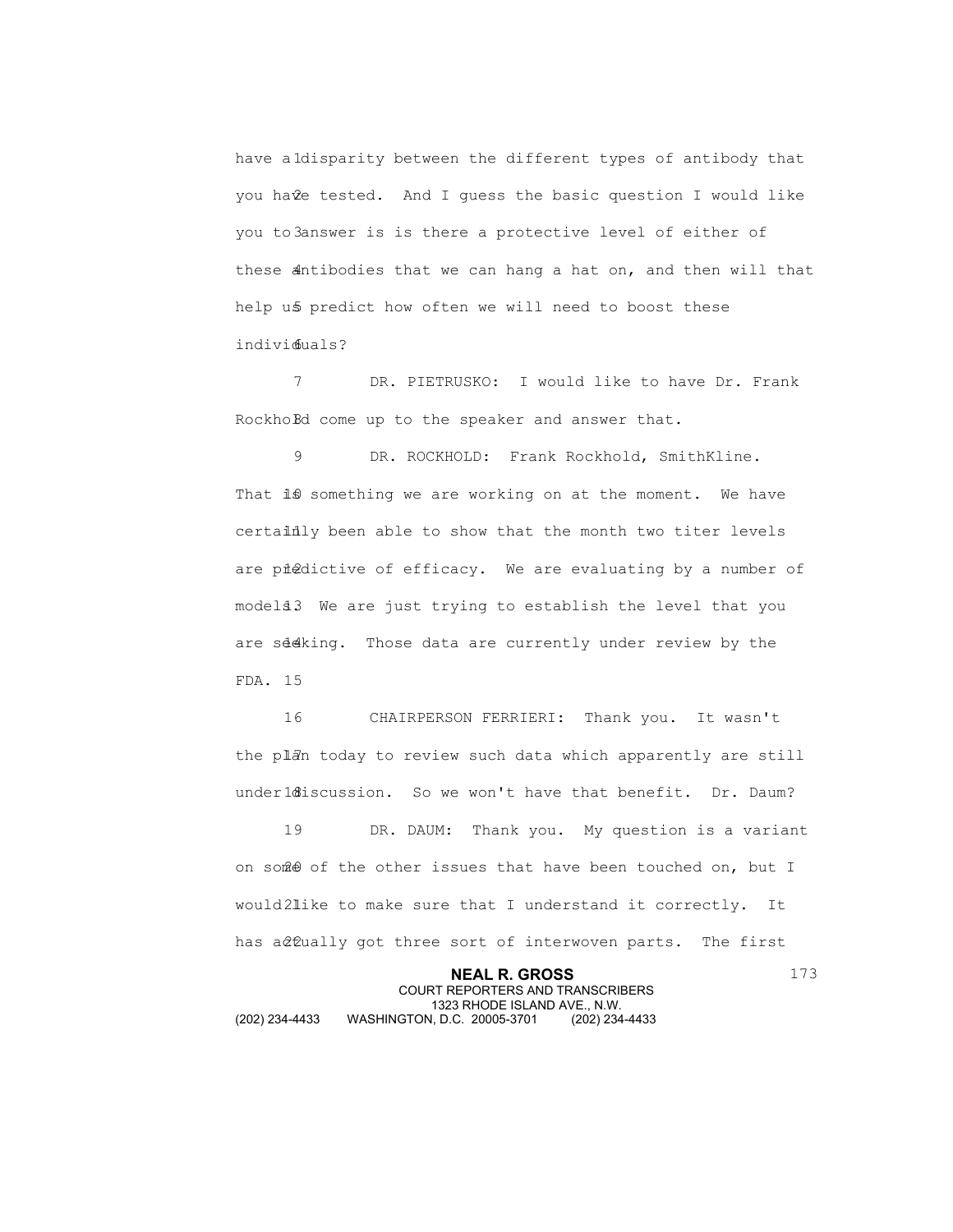one is las I understand everything that is being said so far, it is the belief of the company that it is antibody to OspA that protects you. And that the CMI may play some role perhaps in pathogenesis of an unwanted outcome of infection, but it 5 is antibody that protects you. So if you don't have antibo $\mathcal{L}_{V}$ , you are not protected. If you have antibody of some undefined certain level, you are. So question one is I would like that just clarified for sure.

 Then question two relates to how this antibody 9 works 100 protect you. I am just having a little trouble sorting things out in my mind. The tick bites you. It has got of ganisms in the mid gut that are expressing OspA. It has got of Ganisms in the salivary gland that presumably are not, from what we have heard this morning. So it is this antibody which 15hen leaves the human and goes to the tick and then prett $\oint$  6quickly, I would imagine, kills all the organisms in the mid qut. It probably doesn't do anything to the organisms in the 8salivary gland. And it therefore protects you against Lyme disease. I would like a comment as to whether that is a  $core@t$  view of what you think happens.

 And then the final question is I am struck by 21 the fact that the antibody curves, which are logarithmic in

**NEAL R. GROSS** COURT REPORTERS AND TRANSCRIBERS 1323 RHODE ISLAND AVE., N.W. (202) 234-4433 WASHINGTON, D.C. 20005-3701 (202) 234-4433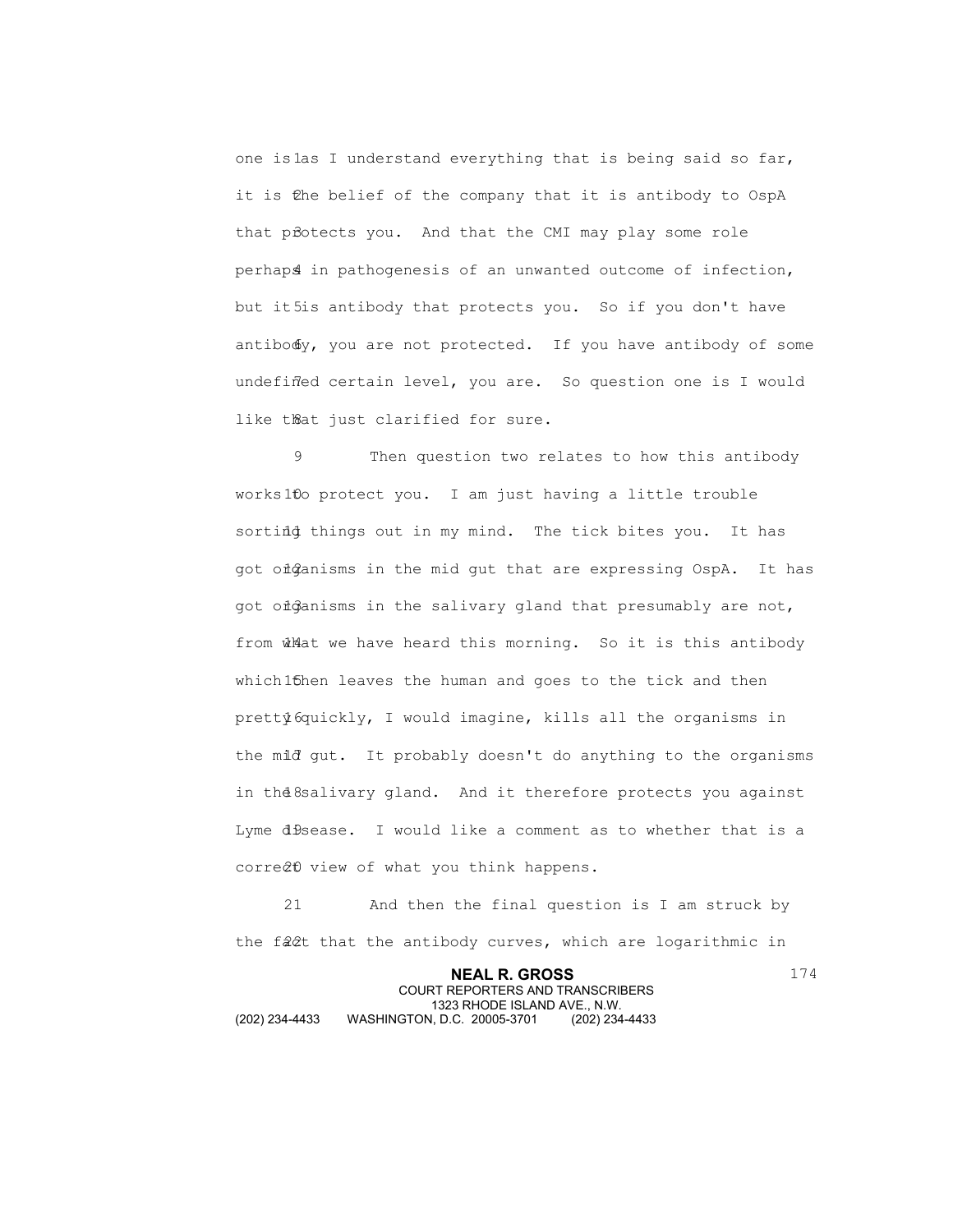the y axis, actually are quite steep in terms of their runoff. So if it is correct that no antibody no protection, then while it was 3touted that at 24 months you end up with antibody similar to that which you ended up post-dose two, it is also true that 12 months earlier you had four or five times that amount  $6$ of antibody, at least as judged by the geometric means, which admittedly don't give a feeling of the spread of the data. 8So it doesn't take long before you figure out that if all of 9these things I have said are correct  $-$ - and again I would 1Dike comment -- that you are going to need a lot of boostans here. Because it doesn't look like a lot of boosting is going on in nature as best you can judge by these geometric means lwithout the feeling for the spread of the data. So I will *stop* there, but I would really like to hear comment on those 15hree things.

16 DR. PIETRUSKO: Okay. I think the first question was concerning about the antibody, and I will have Dr. Lobet talk about that and the mechanism of action. And for ydur third point, I can address that part after that in the seduence.

DR. DAUM: Thank you. 21

22 DR. LOBET: Could you prepare the last slides

**NEAL R. GROSS** COURT REPORTERS AND TRANSCRIBERS 1323 RHODE ISLAND AVE., N.W. (202) 234-4433 WASHINGTON, D.C. 20005-3701 (202) 234-4433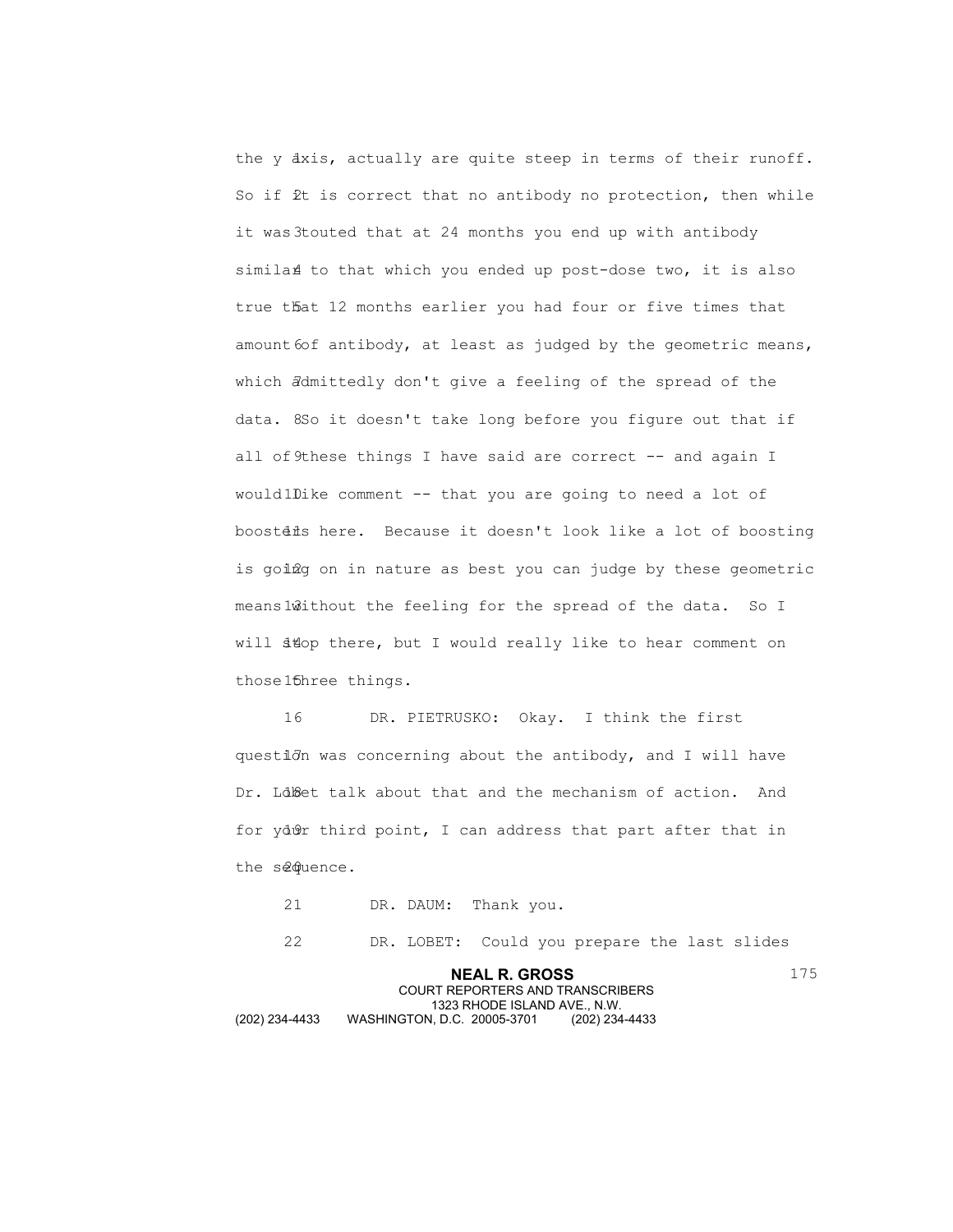of my presentation, please? Now to answer your first questi $\hat{a}$ n, indeed we expect that the antibodies will do the job. We do not expect CMI to do it  $-$  I mean the transferral cells, 4somehow, to do the job. It has been shown in preclifical studies very early on that if you transfer antibodies, you can protect mice against change, while if you transfer cells, you will not.

8 Now regarding your second question on the mechan $\beta$ sm of the protection by itself. At the time the tick feeds 10n the mammal, Borrelia burgdorferi is present in the mid gut. It is not present in the salivary glands. When it begins 2to feed there, it receives  $-$ - if you have no anti-OspA antibddies, it receives a signal from the blood. We don't know the origin or what is the nature of this signal. In this signal, we induce two things. The first is OspA will not be expressed any more by Borrelia burgdorferi. And the second thing 1Js Borrelia burgdorferi will migrate from the mid gut to the saldivary gland. So when you have anti-OspA antibodies, somehd $\emptyset$  it is too late for Borrelia burgdorferi to escape to the sallivary glands because they have already been in contact with the anti-OspA antibodies. Does that answer your quest<sub>22n?</sub>

**NEAL R. GROSS** COURT REPORTERS AND TRANSCRIBERS 1323 RHODE ISLAND AVE., N.W. (202) 234-4433 WASHINGTON, D.C. 20005-3701 (202) 234-4433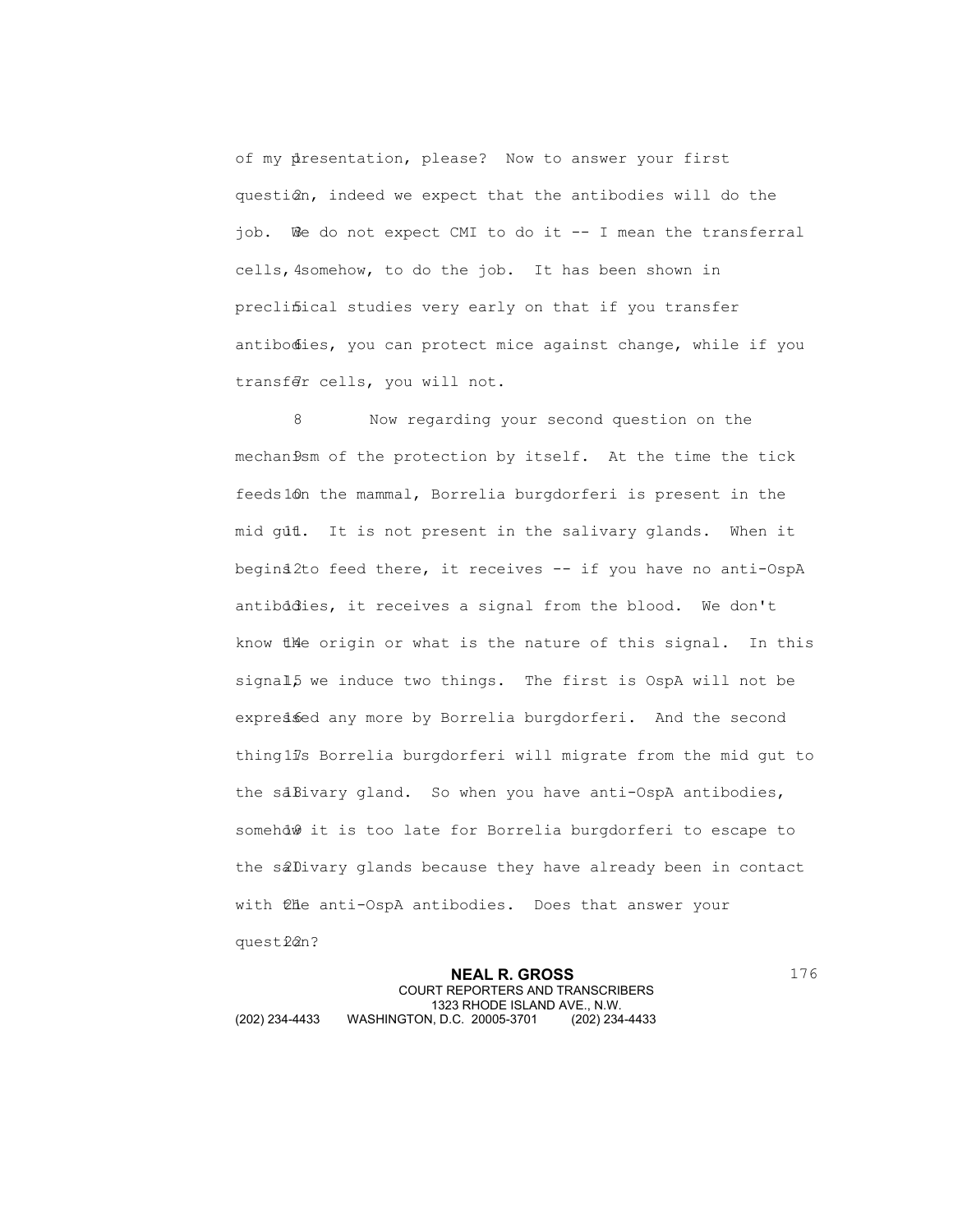1 DR. DAUM: Yes, it seems awfully quick. It has a little bit of a mushy feeling to it in that if they turn their anti-OspA off as quickly as you imply, then the antibody must also be acting more quickly than the bugs can. It is an awfully fast mechanism. 5

6 DR. LOBET: When I say -- well, I agree with you fof the expression of OspA. That doesn't mean that OspA is remove& from the surface of the bacteria.

9 DR. DAUM: I see. Okay.

 CHAIRPERSON FERRIERI: As part of Dr. Daum's 10 questidn, and please don't laugh -- have you done fine dissedflions then of the tick so that we know that the anatomy that  $\psi$ 3u have exposed here is correct and that there is nothing then in the salivary glands?

15 DR. LOBET: Could you repeat that?

 CHAIRPERSON FERRIERI: Yes. Have you dissected 16 a tick 7so you know that there are no bugs in the salivary glands?

19 DR. LOBET: We have not done this, but some group 20 have done this. And to show not only that Borrelia burgdatferi is present in the mid gut and not in the salivary gland\$2 but also to show that OspA is indeed expressed in the

**NEAL R. GROSS** COURT REPORTERS AND TRANSCRIBERS 1323 RHODE ISLAND AVE., N.W. (202) 234-4433 WASHINGTON, D.C. 20005-3701 (202) 234-4433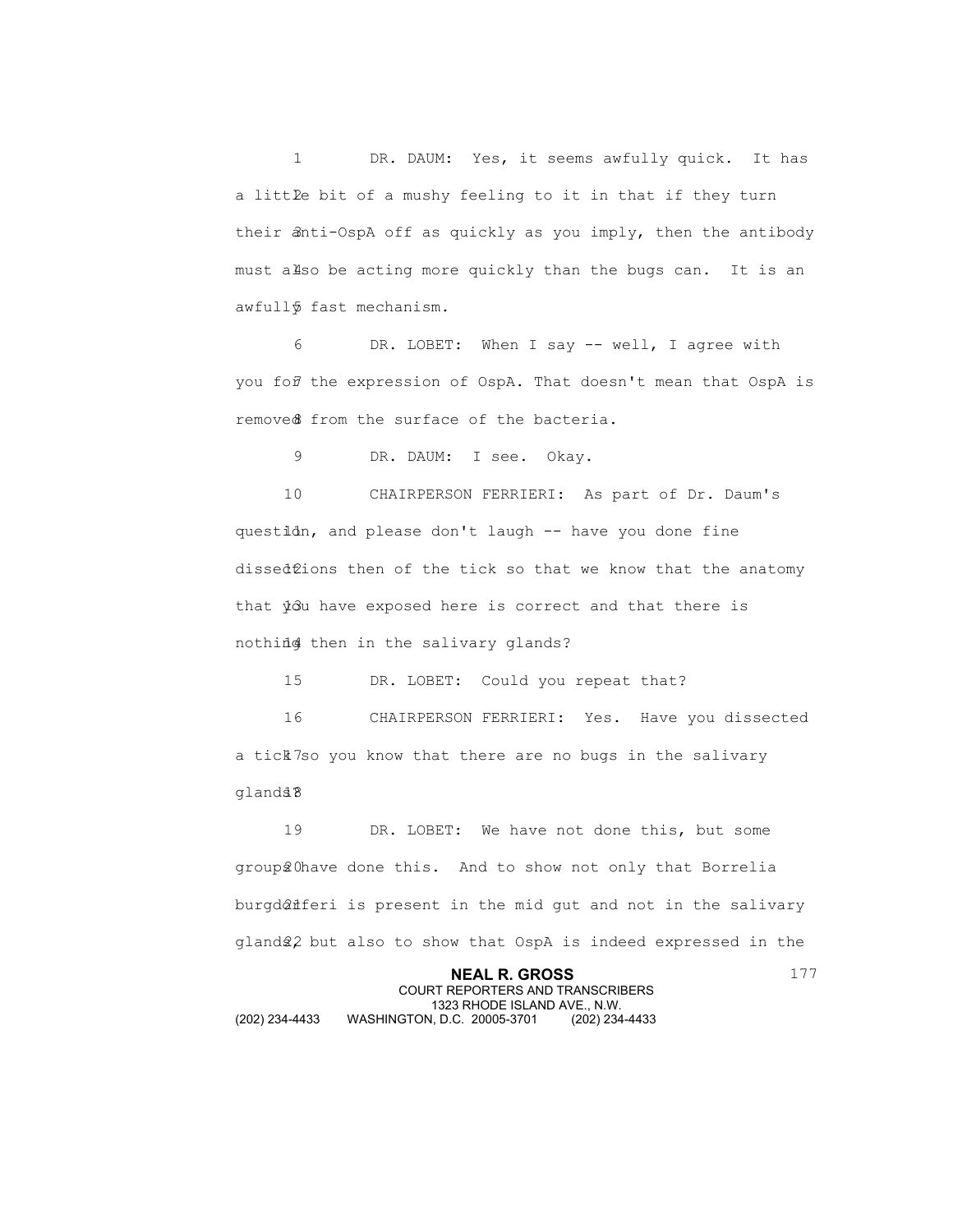mid gut and not in the salivary glands. 1

 CHAIRPERSON FERRIERI: Yes, please, Dr. Karzon. 2 3 DR. KARZON: Well, I am prompted at this point to bring up the question of neutralizing antibody. Amongst virologists, anyway, that is our golden path. This tick experiment is the closest thing to a neutralizing test that I have heard about today. But one could design a neutralizing antibo $dy$  because you have a very nice mouse model I gather, and you could give passive antibody to the mouse that protect the mounse.

11 DR. LOBET: Yes, absolutely.

12 DR. KARZON: Okay. And with that model, it seems 180 me, you could do a titration of neutralizing antibody and cdmipare that to the two binding titers that you now measuis in-vitro to see whether they parallel. Even if they did,  $\psi$  wouldn't be certain of carrying over the biological function when you measure something by a simple attachment test im the serum. Our concern about the nature of the antibd&y and its protective level with certainty I think is real. 20Now it is not anybody's fault. This is the state of the all is what I am saying. But I wonder if we can go from here with the data we have. We have lots of sera. And do

**NEAL R. GROSS** COURT REPORTERS AND TRANSCRIBERS 1323 RHODE ISLAND AVE., N.W. (202) 234-4433 WASHINGTON, D.C. 20005-3701 (202) 234-4433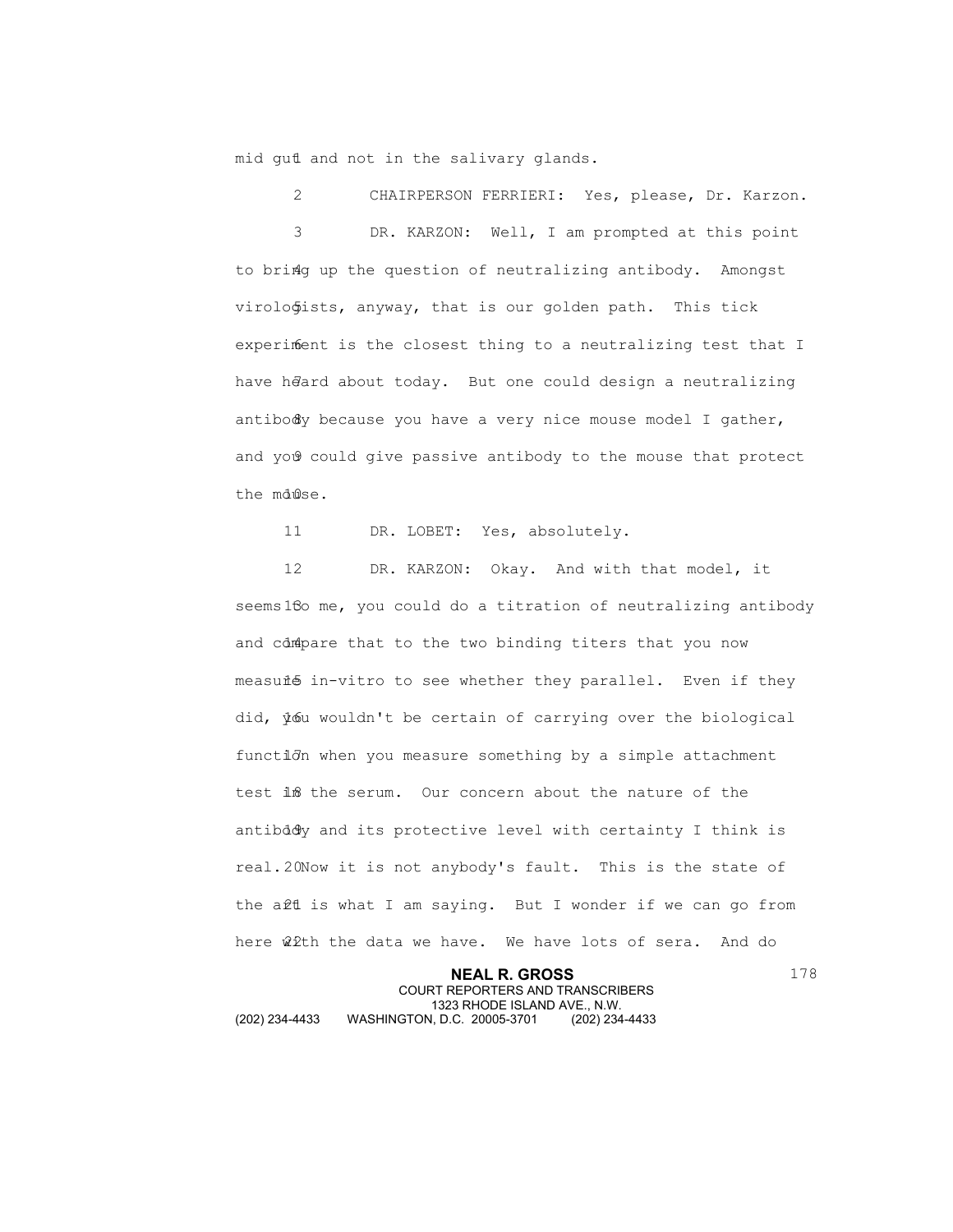enough lwork of a neutralization type to clear up some issues such as crossing with other antigens, which would cause confusion.

4 DR. LOBET: Could you repeat the end of your question?

6 DR. KARZON: The point I was just trying to make is that Ehrlichia antibody, for example, as measured in the test now, would this also be discerned in the neutralization test or can they be distinguished? 9

10 DR. LOBET: Against Borrelia burgdorferi?

11 DR. KARZON: I am looking for functional behavidr of the antibody.

13 DR. LOBET: Okay. The LA-2 antibody, as was mentidmed already several times here, is what you call a functional antibody because we know it is a bactericidal antibdoy, and also we know that if we transfer it to mice, we can piddtect those mice against subsequent challenge. So it shows 18 hat at least in most cases you have a good correlation betwedn total IgG, anti-OspA, and the LA-2 titer, indicating that  $\varphi$  ou have a good -- in most of the people, we have a good relatidnship between the two, total IgG and functional antib $@y$ . That is one thing. Now on the other side, the LA-2

179

**NEAL R. GROSS** COURT REPORTERS AND TRANSCRIBERS 1323 RHODE ISLAND AVE., N.W. (202) 234-4433 WASHINGTON, D.C. 20005-3701 (202) 234-4433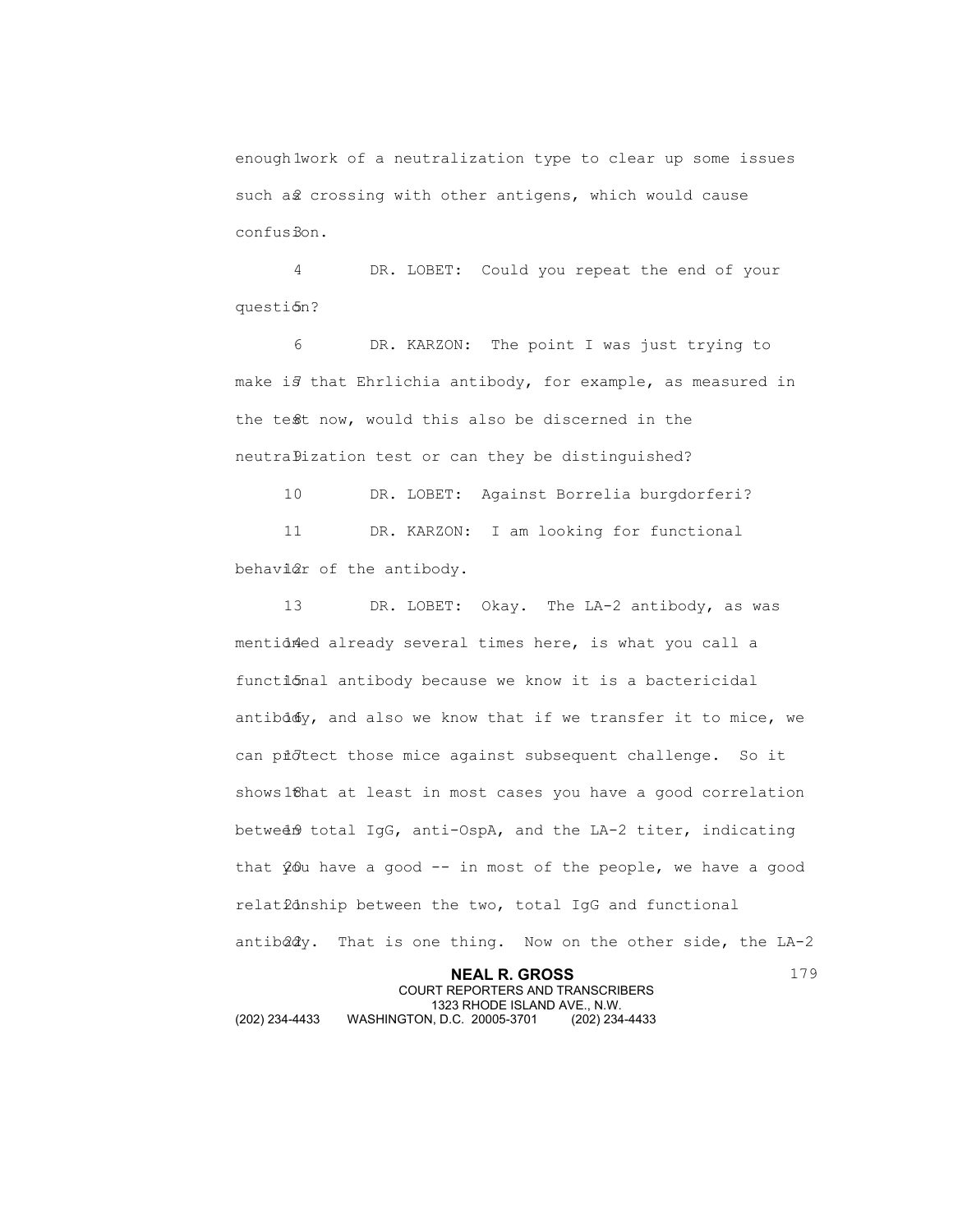antibody is only probably one of the epitopes that could be useful2 You cannot exclude that other epitopes could be useful 3as well either to kill or to block the transmission. So I would see the LA-2 measurement as a minimal measurement of the 5quality of the antibody and not as a perfect measurement of the quality. So even if you have a low LA-2 antibody, you can exclude that you have other epitopes that are recognized by other antibodies that may work as well.

 Now on defining the levels of antibody that is 9 requified, as has been mentioned earlier, this is under discussion right now with the FDA.

 CHAIRPERSON FERRIERI: We still need to address 12 Dr. Daum's third question, then. Bob, would you like to repeat 4it? The one on the antibody curves, the log scales, and pdssible need for multiple boosts.

16 DR. PIETRUSKO: Yes. And I think your point is well flaken. We are currently pursuing that. We are looking at the 8information we have from 008. We are looking to define the cdfrelative protection by various models, and we are looking also at differing dosing regimens to further answer that *q*uestion. I think it is very appropriate. We don't have the aû&wers now, but we are certainly looking at those.

**NEAL R. GROSS** COURT REPORTERS AND TRANSCRIBERS 1323 RHODE ISLAND AVE., N.W. (202) 234-4433 WASHINGTON, D.C. 20005-3701 (202) 234-4433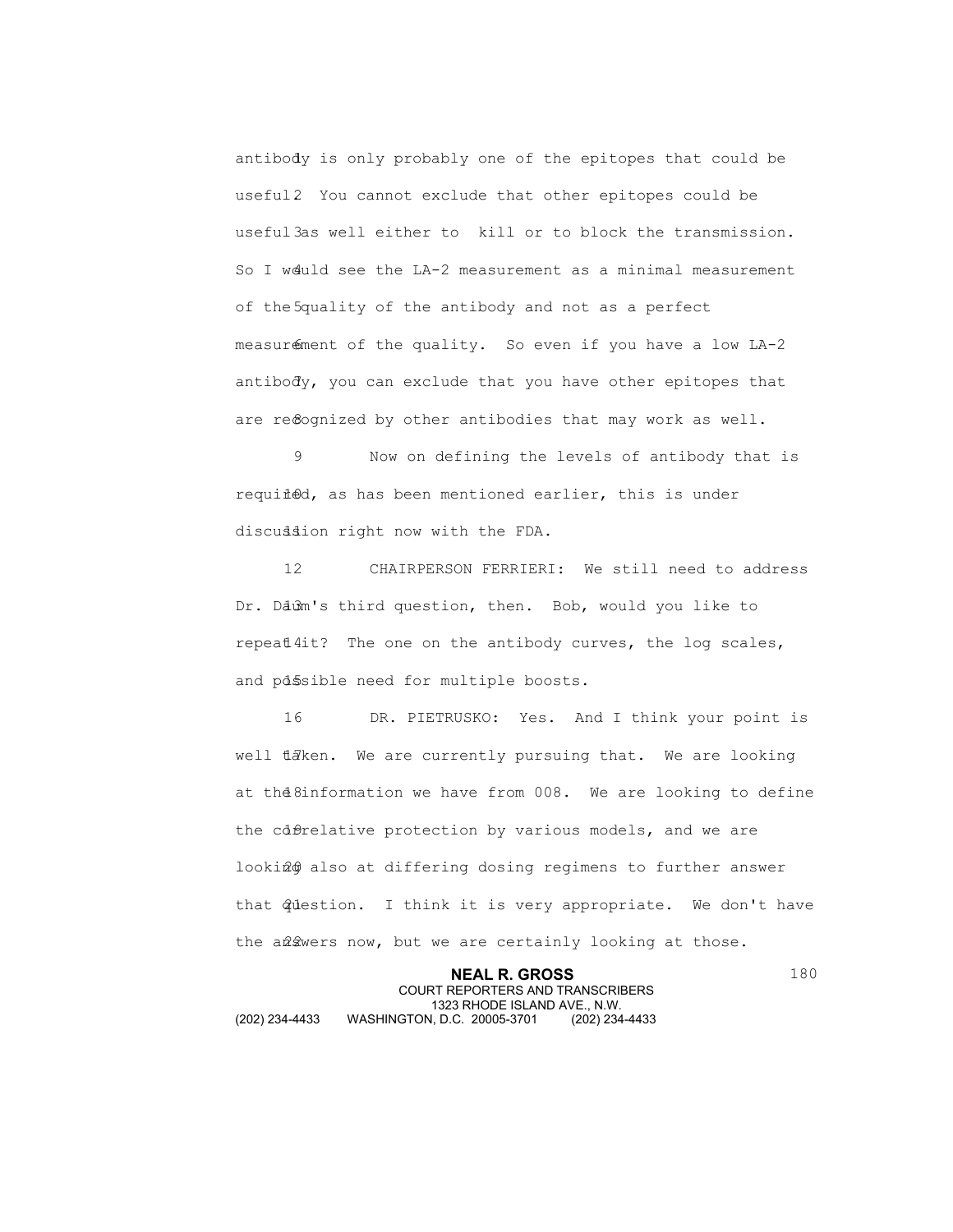1 DR. DAUM: But what is it exactly that you are pursuing. Because the data that runs off are pretty clear from the data you presented. So the question is only how often to maintain it. Or are there other issues that I didn't understand?

 DR. PIETRUSKO: We are currently responding to 6 various questions and we are working closely with the agency to act@ally come to a final determination of that particular inform<sup>2</sup>tion. We are looking at that.

CHAIRPERSON FERRIERI: Dr. Greenberg? 10

11 DR. GREENBERG: One of the theoretical questions was whether this vaccination could alter the course of wild type disease, and you said it didn't change the duration of EM. Did you look at your photographs and see whetheb it actually changed the look of EM? I assume since that is the diagnostic criteria most of the time, did it make more hull's eyes or less bull's eyes or however clinicians usuall\$ diagnosis this? Did it change the phenotype of the skin 10sion?

20 DR. PIETRUSKO: Dr. Parenti will answer the question.

22 DR. PARENTI: After the study was done and

**NEAL R. GROSS** COURT REPORTERS AND TRANSCRIBERS 1323 RHODE ISLAND AVE., N.W. (202) 234-4433 WASHINGTON, D.C. 20005-3701 (202) 234-4433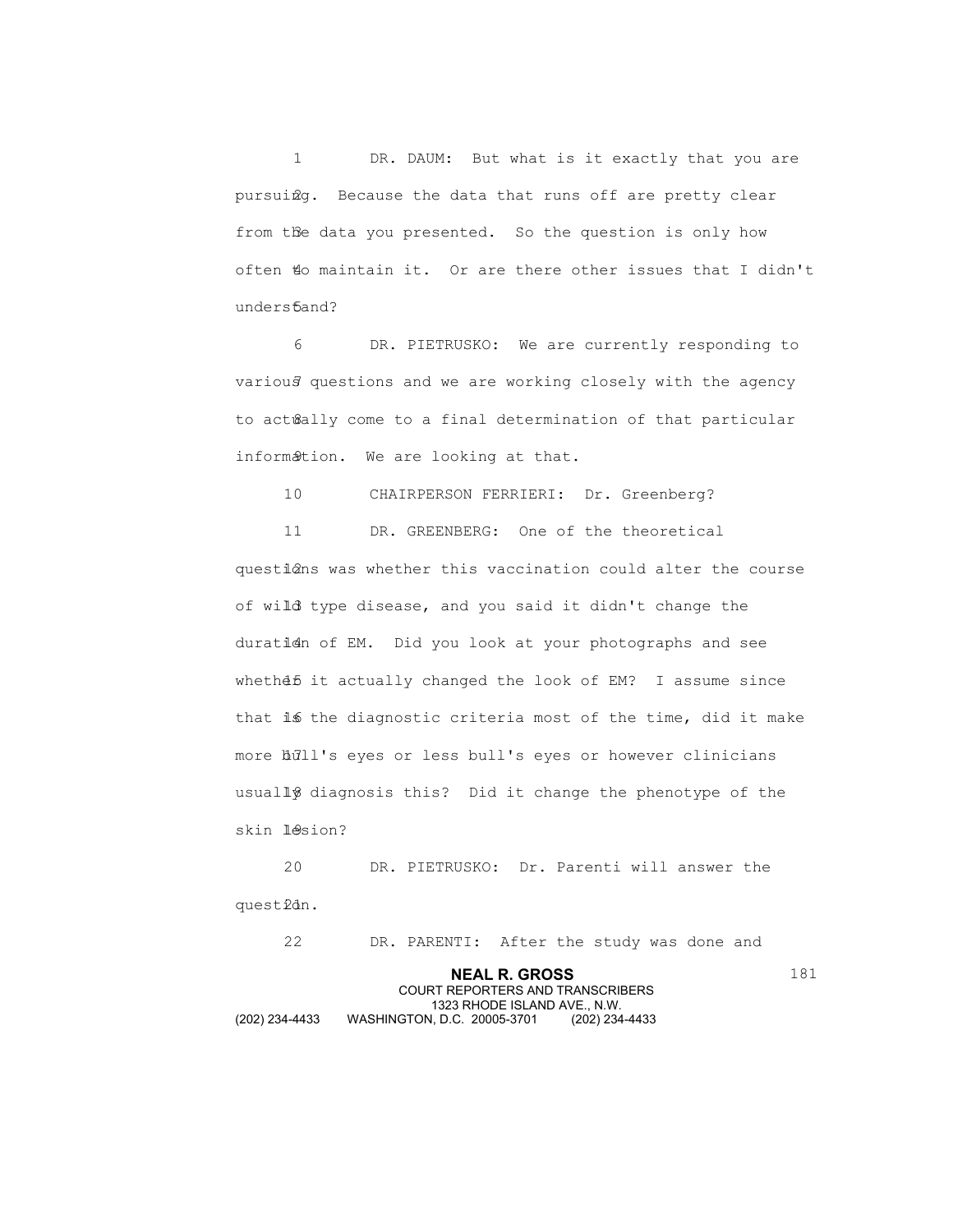unblinded, I gave a series of photos to several investigators to see 2if they could tell vaccinees versus placebo, and they could flot. We also went through a list with a couple of investigators of what they thought were some of the more atypical EMs. And Dr. Sikand had showed you a couple of those today. 6 Again, the number of "atypical" ones that some of the investigators thought that weren't typical bull's eye were pretty 8much split between the two groups. So just looking at the photos, no, you couldn't tell the difference between the two. 10

CHAIRPERSON FERRIERI: Dr. Snider? 11

12 DR. SNIDER: I just want to make sure I understand correctly. I believe some studies were done in mice using human anti-outer surface protein A antibody for passive immunity. I was wondering if there have been no studies looking at what amount or what titer of antibody is requified to sterilize the tick.

18 DR. PIETRUSKO: Dr. Lobet will present that information.

CHAIRPERSON FERRIERI: Good question. 20

21 DR. LOBET: Those experiments have been condu2ted indeed, and even with sera coming from Lyme 008. I

**NEAL R. GROSS** COURT REPORTERS AND TRANSCRIBERS 1323 RHODE ISLAND AVE., N.W. (202) 234-4433 WASHINGTON, D.C. 20005-3701 (202) 234-4433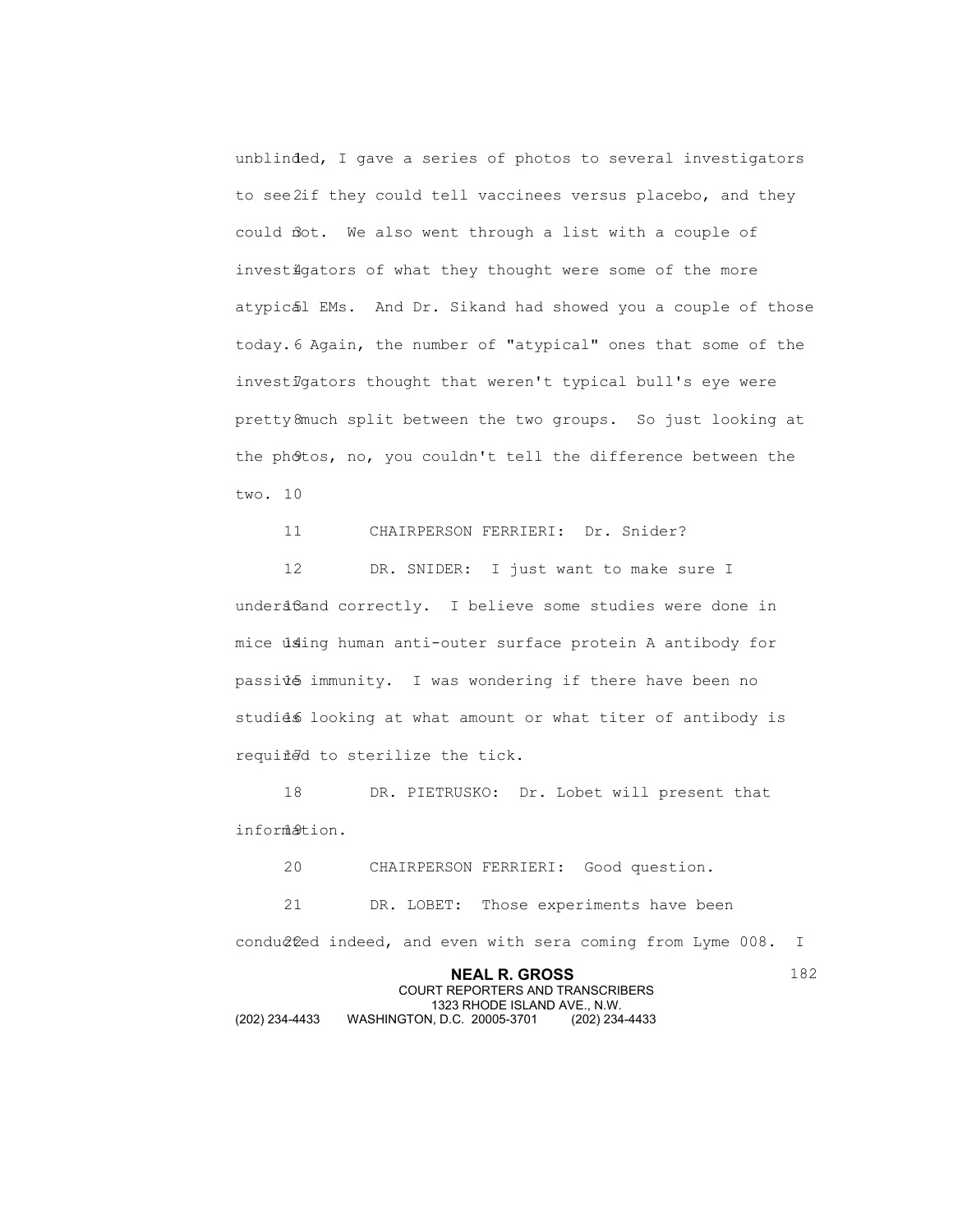don't flemember the titer by itself. It is clear that you can kill Barrelia burgdorferi and clear the Borrelia burgdorferi from the ticks. That is something that has been done in a very small number of animals because of technical difficulties. And that is the reason why I don't remember the titer 6n this. Now it is difficult to define the real titer on that basis because we don't know what is the behavior of the human serum in the mouse. So even if you had  $-$  I mean, if I remembered the specific titer, I am not sure this would be  $-$ -10t would be only vaguely indicative of what could happen in the 1human itself.

12 DR. SNIDER: But do you have or remember a ballpaßk figure? I think it would be interesting information to haid. If we knew what amount or what titer in mice would sterilbze ticks.

16 DR. LOBET: Frankly, no. If you want a range, I would say between .5 and 3. I cannot be  $-$ -

18 CHAIRPERSON FERRIERI: Could you please repeat those 100 umbers then?

20 DR. LOBET: Between .5 and 3 micrograms. CHAIRPERSON FERRIERI: Between .5 and 3 21

microcans.

**NEAL R. GROSS** COURT REPORTERS AND TRANSCRIBERS 1323 RHODE ISLAND AVE., N.W. (202) 234-4433 WASHINGTON, D.C. 20005-3701 (202) 234-4433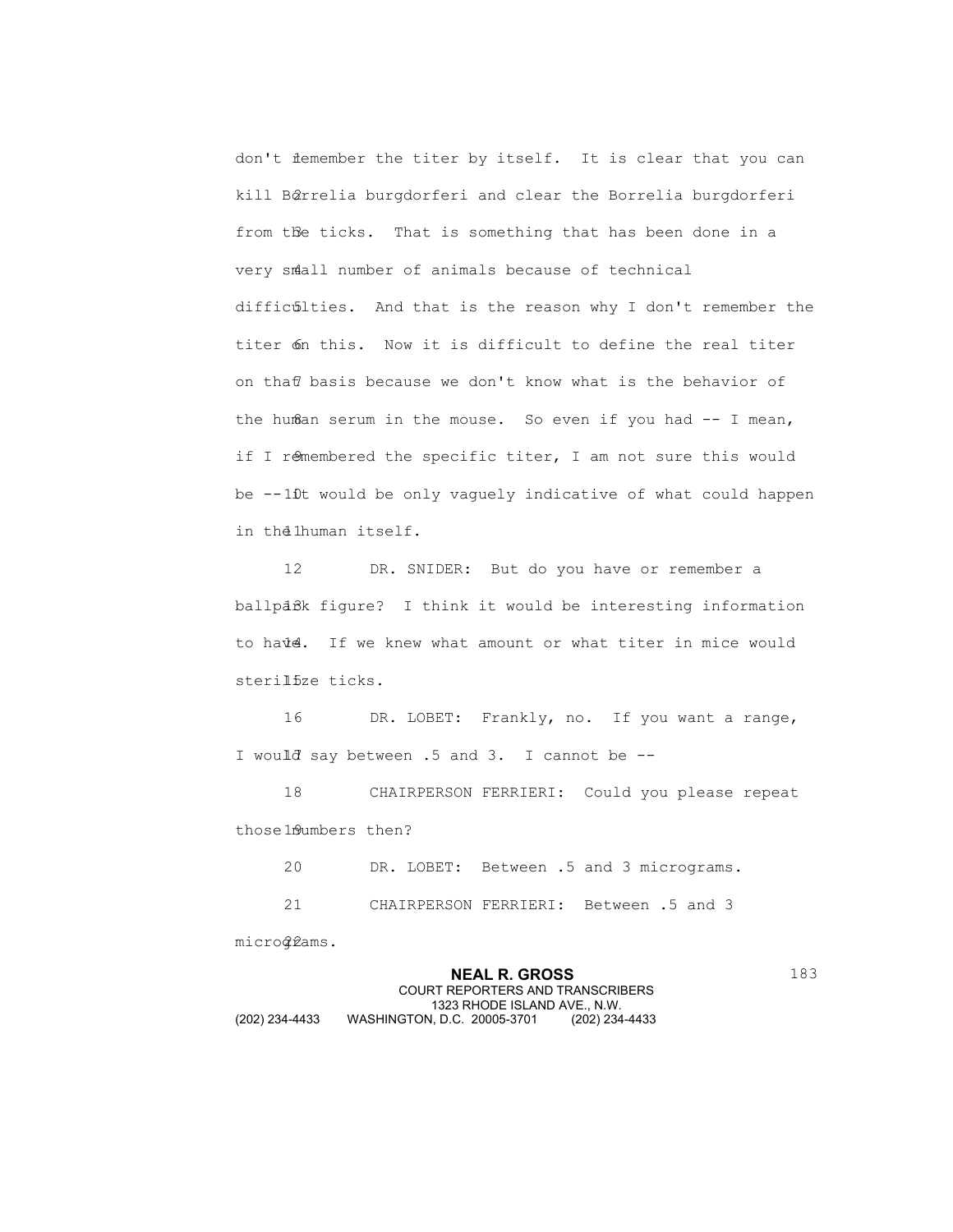1 DR. LOBET: But it must be verified.

2 DR. PIETRUSKO: Dr. Parenti, did you have some other Bnformation? It has been confirmed.

 CHAIRPERSON FERRIERI: Do you have something 4 else that you were going to add to that? Otherwise, I will move. 6I haven't forgotten those of you who have had your hand up. But Tom Fleming, could you repeat the question that led Dr. Pi&trusko to pull out some other data, if you can remember it? Of Dr. Pietrusko, you know what the data is. Go ahead, Tom. 10

11 DR. FLEMING: I think, Patricia, was it the issue lielating to the arthritis/arthralgias and tendinitis? We had 3107 in year one and then 304 in years one and two presented to the data safety monitoring board where the board had indicated that there was  $-$ 

16 DR. PIETRUSKO: That is the question. We have that information for you now.

18 DR. FLEMING: Okay. I have a related question to that, but do you want to go first with the answer?

20 DR. PIETRUSKO: Sure. We will show the information first. The question was whether it was balanced by placebo versus any groups.

**NEAL R. GROSS** COURT REPORTERS AND TRANSCRIBERS 1323 RHODE ISLAND AVE., N.W. (202) 234-4433 WASHINGTON, D.C. 20005-3701 (202) 234-4433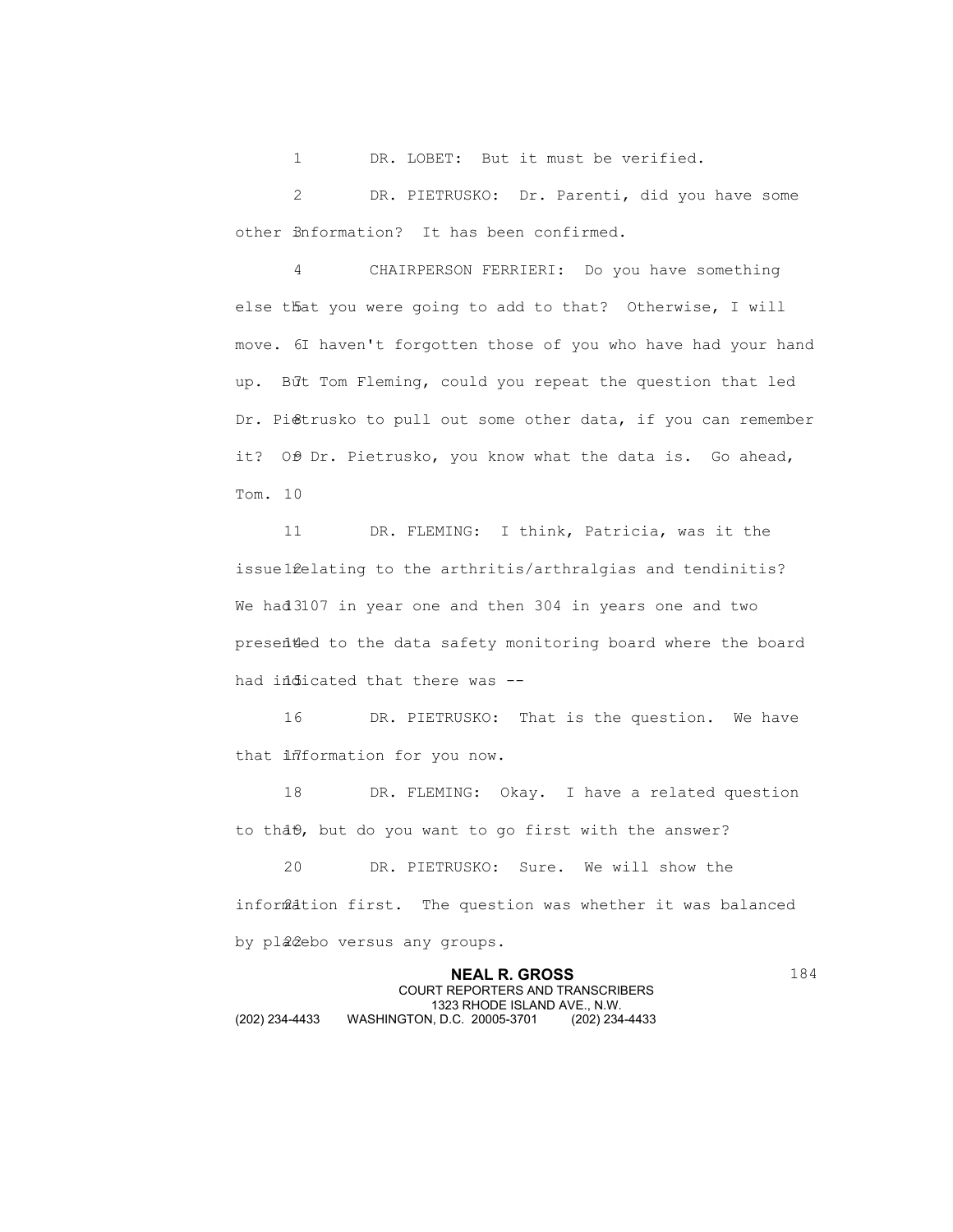1 DR. PARENTI: Dr. Steere had evaluated these subjects, and he had categorized this 107 subjects into the following category. Patients who had arthritis or tendinitis was one category. Patients in whom no physical exam was done. Patients with an alternative diagnosis for their joint symptom. And patients who had alternative diagnoses of osteoarthritis, overuse, fibromyalgia, et cetera. And I should 8point out here that there were 107 subjects in this analys $\frac{1}{2}$ s and this adds up to 102. There were three subjects for whom Dr. Halsey was not able to get the A/B envelope in time, land there were two subjects who were in this category but had been diagnosed as being a case of Lyme disease. So Dr. Halsey did not unblind those two. So that explains the 102 vérsus 107. As you can see, in each of these categories they affe virtually evenly split between the two groups.

CHAIRPERSON FERRIERI: Please, Tom, go ahead. 16

17 DR. FLEMING: Just in terms of interpreting these loata, which is the categorization of people with joint symptdmes within one month, is it fair to interpret that these are pi@dominantly what I might refer to as sub-elements of early 2disseminated infection as opposed to specifically treatment related late Lyme arthritis? Or another way of

**NEAL R. GROSS** COURT REPORTERS AND TRANSCRIBERS 1323 RHODE ISLAND AVE., N.W. (202) 234-4433 WASHINGTON, D.C. 20005-3701 (202) 234-4433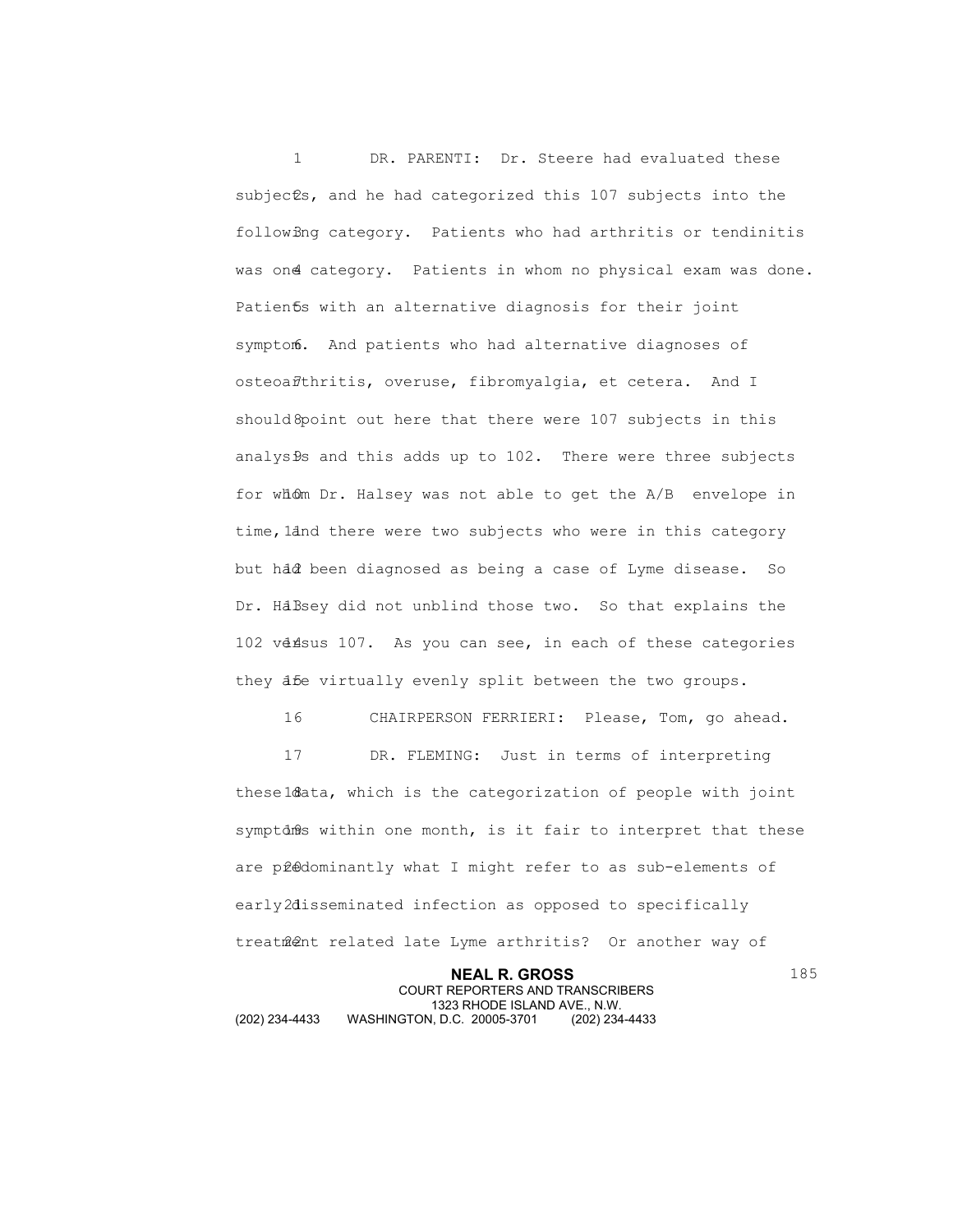stating this is do these data provide us any way of addressing whethef or not an unintended adverse effect of a vaccine in influencing OspA and HLFA might have an adverse effect on pathogenesis of treatment resistant late Lyme arthritis? And again felated to this is a 20-month study really adequate to assess 6whether we have an unintended adverse effect on late disease, chronic arthritis or neurologic abnormalities?

8 DR. PARENTI: Well, this indicates that again these were very early in the course. This is after two doses. So, adain, prospectively we were looking at this issue. We knew it was an issue. Obviously, this doesn't totally address the question. But we have looked at it after two doses and we have looked at it at the end of the study. We have looked at it with this additional CMI data that has been generated. We have 15 oked at it with 24-month data. And again, I think both the spionsor and the DSMB have concluded that we have no data to suddest that we are inducing a syndrome analogous to late resistant Lyme disease.

19 DR. FLEMING: But essentially we do have data and  $m\mathcal{D}$  Ointerpretation is that these data are showing no assoc $2$ dtion relative to sub-elements of what would be early dissem2nated infection, i.e., we can't glean from these data a

**NEAL R. GROSS** COURT REPORTERS AND TRANSCRIBERS 1323 RHODE ISLAND AVE., N.W. (202) 234-4433 WASHINGTON, D.C. 20005-3701 (202) 234-4433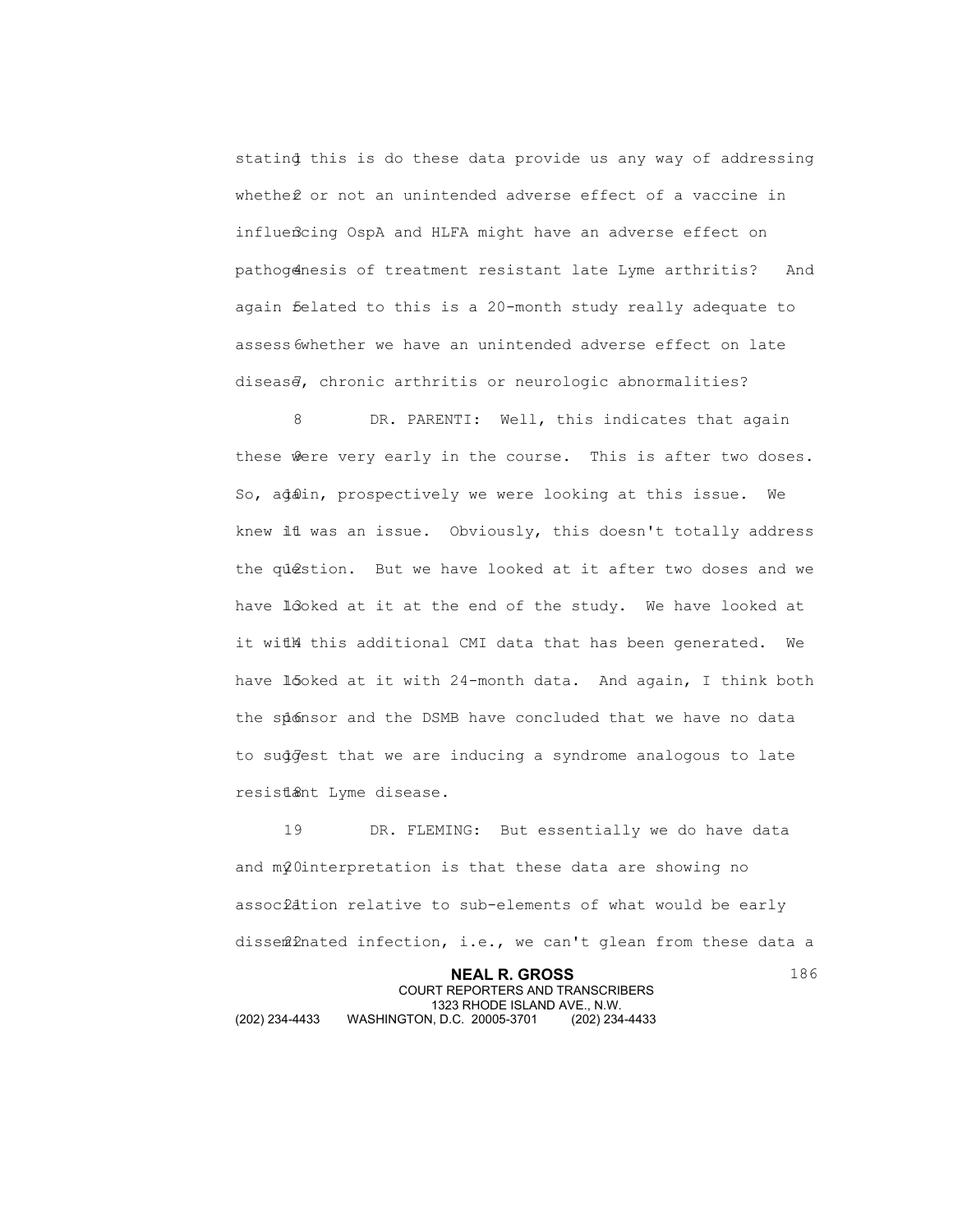conclusion that in fact there isn't a potentially unintended adverse effect on this late treatment resistant Lyme arthrißis.

 DR. PARENTI: I am sorry, you keep saying this 4 sub-element of.

6 DR. FLEMING: Well, when we talk about early disseminated infection, we are actually in that talking about elements that go beyond joint symptoms. We are talking about skin, Beart, liver, et cetera. And what I am saying is these data afe one element of early disseminated infection. So I see an lanswer here that is reassuring, and that answer is that there 12s not a vaccine-induced adverse effect on joint symptoms within a month. My question is  $--$  my understanding is a midch more global and a much more serious concern which relates to whether or not there could be an adverse effect on pathodenesis by affecting OspA and LFA's that would influence treatment resistant late Lyme arthritis, and I a just trying to get 8at the point that these data really don't address that concein. Is that a fair conclusion?

20 DR. PARENTI: The data that I just showed? DR. FLEMING: Right. 21 22 DR. PARENTI: No. They are very early data.

**NEAL R. GROSS** COURT REPORTERS AND TRANSCRIBERS 1323 RHODE ISLAND AVE., N.W. (202) 234-4433 WASHINGTON, D.C. 20005-3701 (202) 234-4433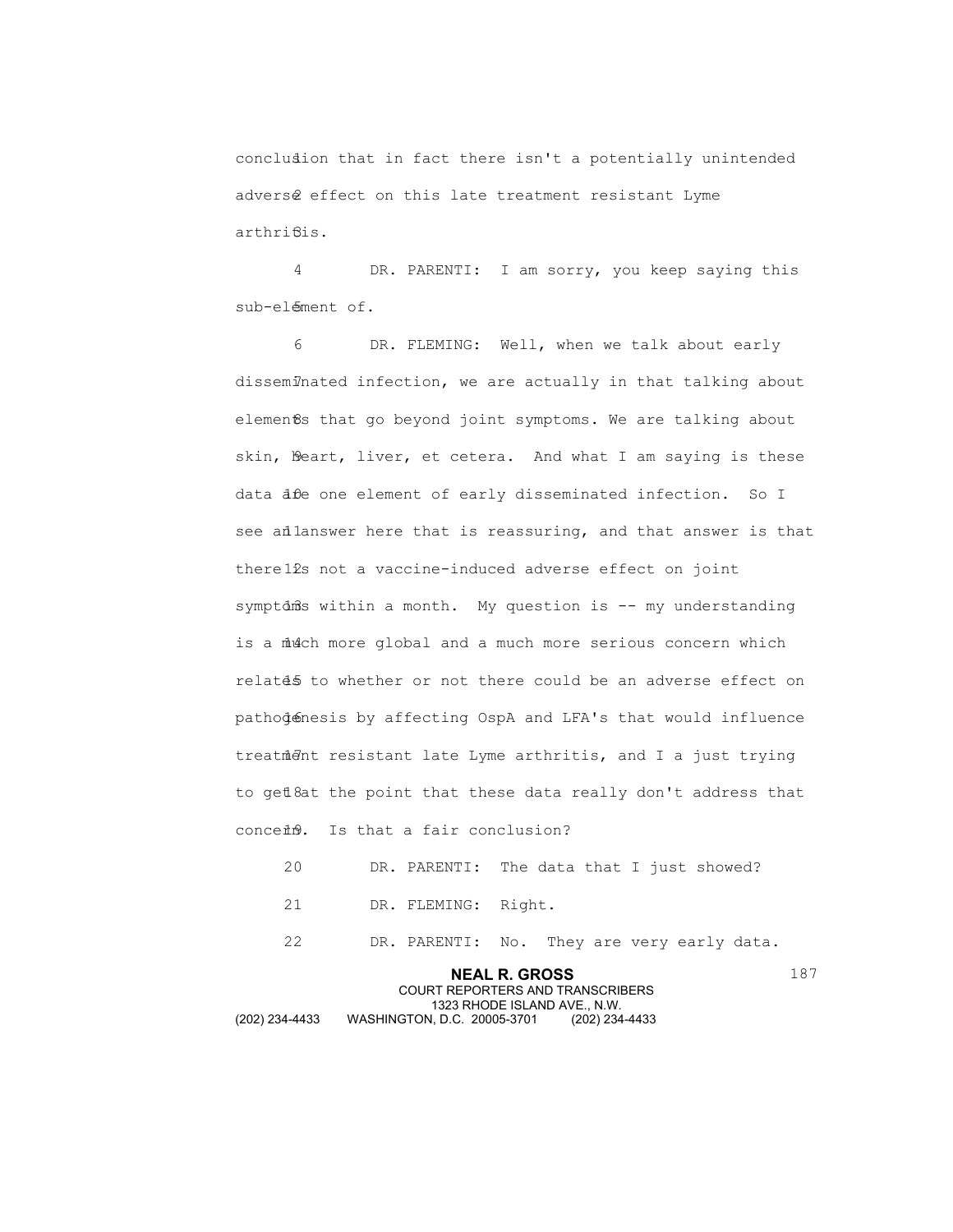1 DR. FLEMING: Right.

 DR. PARENTI: But we have also showed late data 2 to support the contention that, again, there is no relatidnship.

5 DR. FLEMING: And could you remind us of those late data that do show that?

7 DR. PARENTI: Sure. Number one, the DSMB review&d the late onset adverse events. They reviewed the early Onset adverse events after the study was unblinded, and what if showed was that there was a statistically higher rate of artHralgias in the vaccinees. Now when you looked at that, those liere the same arthralgias that were occurring in the first louple days after vaccination. So after that period of time 44 so that is accounted for. So if you look at the late onset lärthritis, arthralgia, musculoskeletal in general, there is no lofifference between the vaccinees and the placebo subjedfs.

18 DR. FLEMING: But I don't recall seeing those such dients recorded in the placebo either, i.e., my sense was that this study with its duration of follow-up was effectively giving lus short-term answers, but these answers relating to these 22ate events are really too early to be answered with

**NEAL R. GROSS** COURT REPORTERS AND TRANSCRIBERS 1323 RHODE ISLAND AVE., N.W. (202) 234-4433 WASHINGTON, D.C. 20005-3701 (202) 234-4433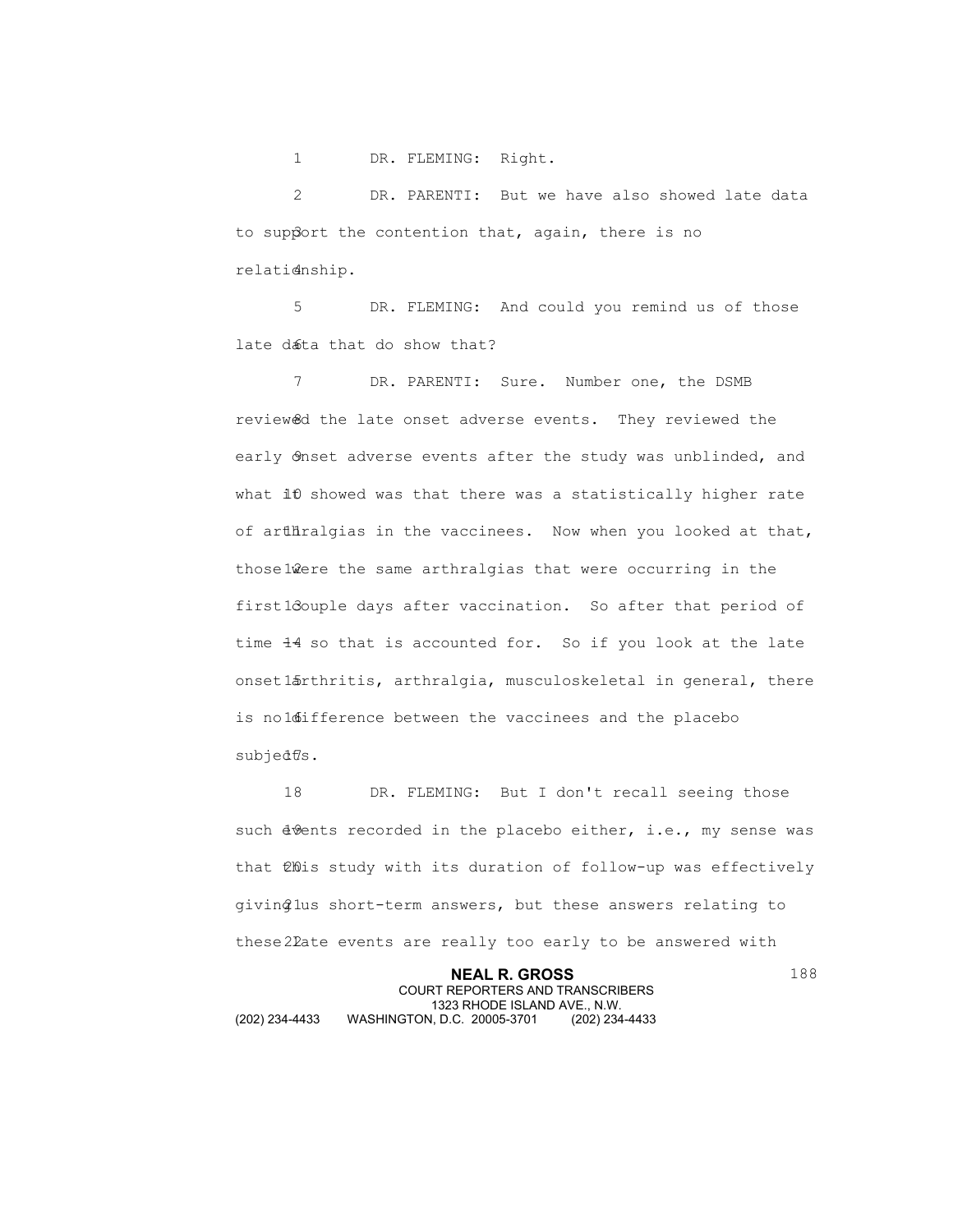this data set.

2 DR. PARENTI: I am sorry, I am missing your point, 3Tom. I have got 20-month data comparing two groups.

CHAIRPERSON FERRIERI: Dr. Greenberg? 4

5 DR. GREENBERG: I am confused by the questions, Tom. I think -- so I may be not understanding your question either7 I think you are confusing vaccine-associated effects and infection-associated effects, or at least what I am hearin $\theta$  -- could you try to clarify this because I am not following what is going on.

11 DR. FLEMING: I am glad you bring that up because both are important and I am trying to get at both. I am glad you mentioned that. There are, as I would understand it, bdth infection-related as well as unintended vaccineinduced risks of what we are referring to as treatmentresistiont late Lyme arthritis or more generally the late Lyme diseasd consequences of chronic arthritis and neurologic abnormalities. And in terms of the infection-related, is it too edfly to tell whether the beneficial effects of the  $vaci\Omega\Theta$  in reducing EM are also a clue for our hoped intention of reducing subsequent infection-related occurrence of these event\$2 And in terms of the unintended vaccine effects, is it

189

**NEAL R. GROSS** COURT REPORTERS AND TRANSCRIBERS 1323 RHODE ISLAND AVE., N.W. (202) 234-4433 WASHINGTON, D.C. 20005-3701 (202) 234-4433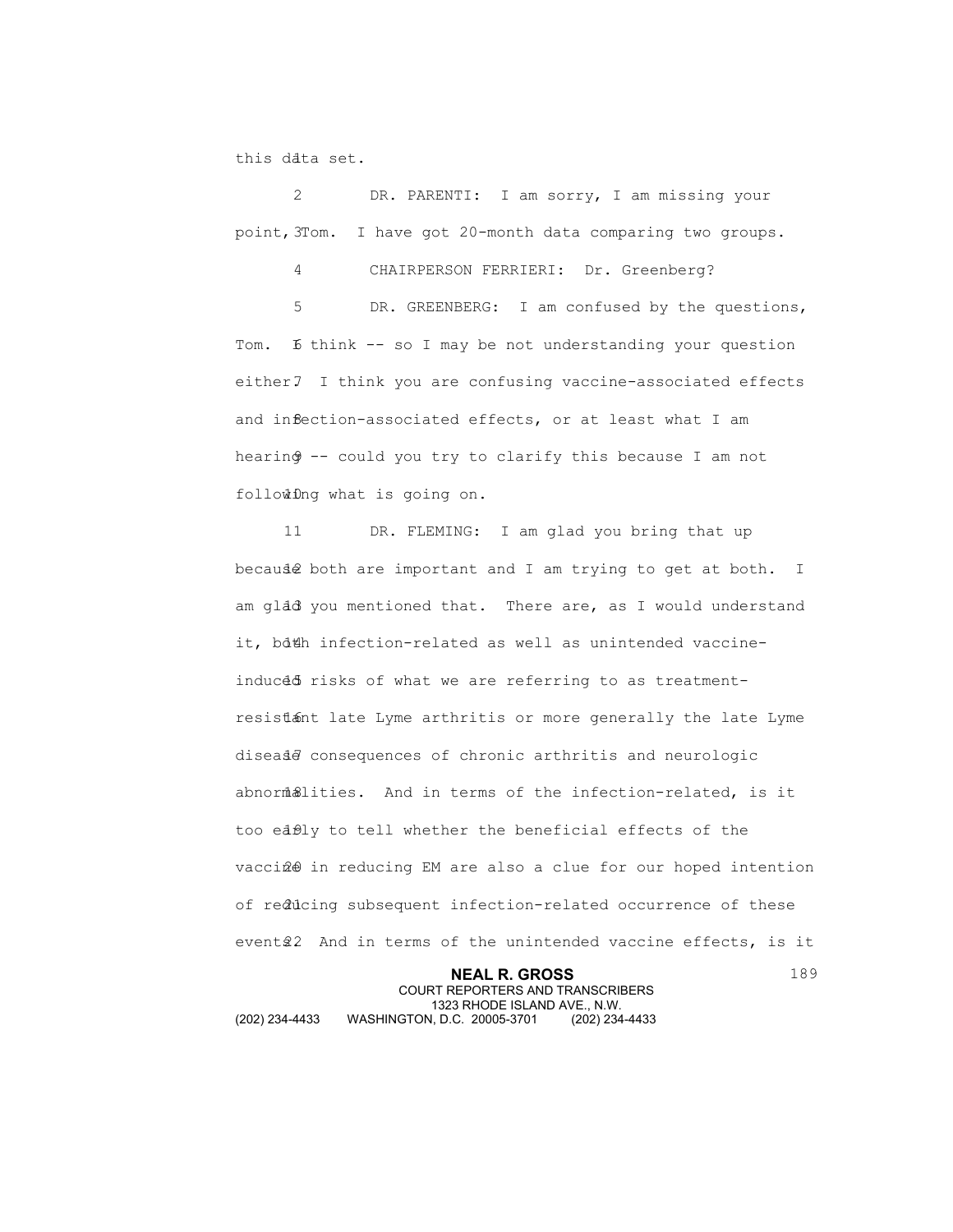possible that we may in fact be inducing a risk of such arthritis events unintentionally with the vaccine. And all I am tryBng to get at here with this clarification is it is my understanding that this study is really not able to address those Date-term effects. It would take a longer term followup. 6

7 CHAIRPERSON FERRIERI: Well, let's let the sponsoß respond first.

DR. PARENTI: David? 9

10 DR. KRAUSSE: David Krausse, SmithKline Beecham. I would just remind you, Dr. Fleming, that it was this dammittee that suggested that a 24-month follow-up was appropisiate for the safety evaluation of a Lyme disease vaccine. Now the study  $-$ - the present study lasted 20 months, and the only reason that it stopped at 20 months was because we nedded to  $-$ - we had promised the placebo recipients that we would laross them over in the third year if the vaccine were found 180 be safe and effective. So after 20 months, the study was unblinded and we continued to follow all the vaccine and place20 recipients for an additional four months in open label fashi $@1$ , and those data were provided to the FDA and a very brief 2description of those data in your briefing document were

190

**NEAL R. GROSS** COURT REPORTERS AND TRANSCRIBERS 1323 RHODE ISLAND AVE., N.W. (202) 234-4433 WASHINGTON, D.C. 20005-3701 (202) 234-4433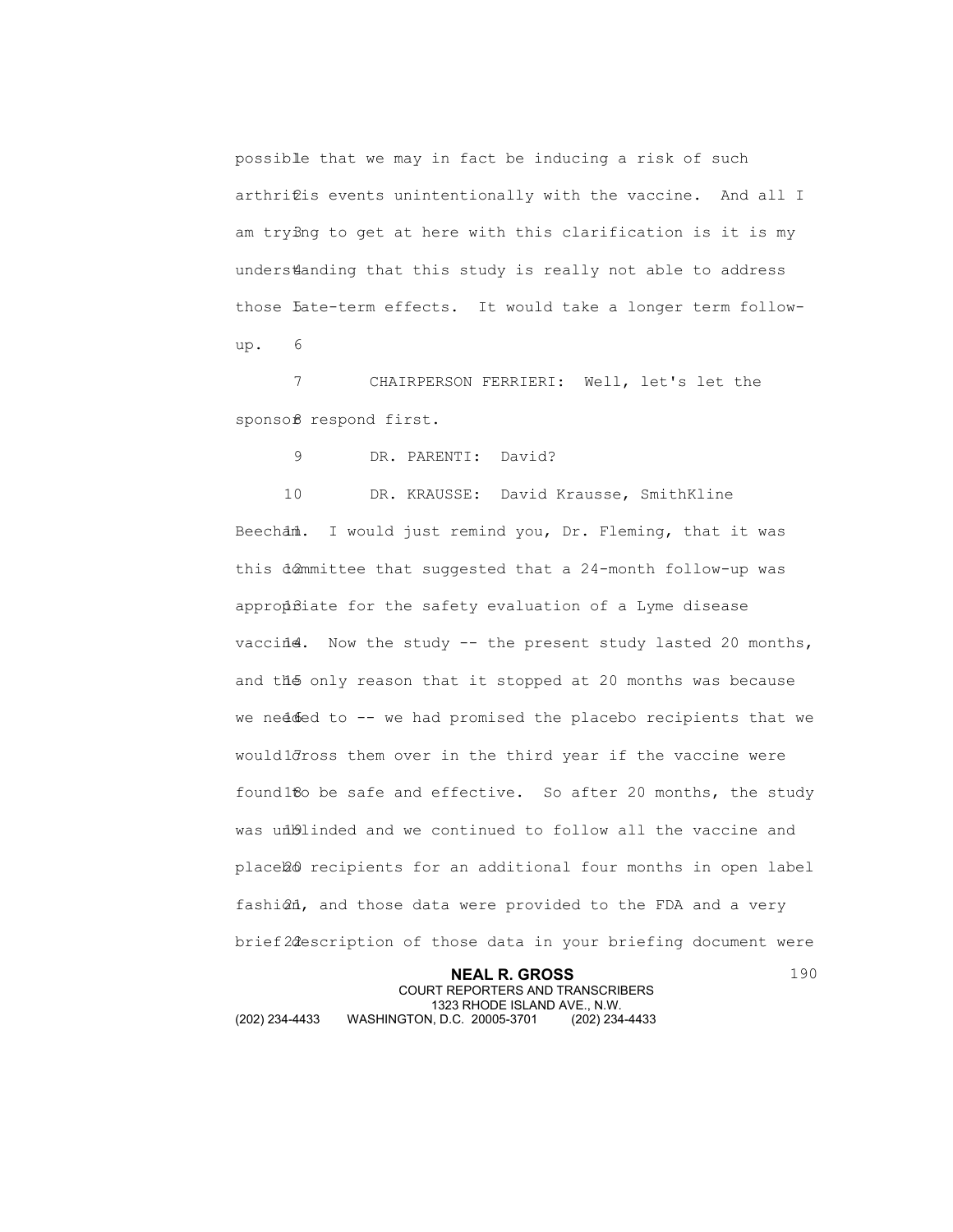also piovided. So I just wanted to point out that it was the committee that suggested 24 months for the duration of the follow-3up.

 I think that at least within the power of this 4 study, 5it is fair to say that we could not discern any difference in the safety and any increased risk in the vaccinees compared to the placebo recipients.

8 DR. FLEMING: And that we agree within the power  $\Theta$ f the study. I was getting more at what the study wouldn'Ut be powered to be able to address.

 CHAIRPERSON FERRIERI: We have several other 11 questi $\&$  If any of you have a precise question relating to this issue, keep your hand up. Otherwise, we are moving on to Dr. Pdland. Steve, can your question hold or is it related to this *d*ery issue?

16 DR. KOHL: You will have to tell me. I want to get af 7this syndrome that Dr. Steere raised, which I think is related to this issue. Dr. Steere mentioned one patient who had afl 9 arthritis paresthesia syndrome. And in reading the  $s$ afet $\hat{y}$ Odata, there are actually two patients who are identlfied, patient 12340 and 10857, both of whom had a similar syndrome with arthritis and paresthesias and both of

**NEAL R. GROSS** COURT REPORTERS AND TRANSCRIBERS 1323 RHODE ISLAND AVE., N.W. (202) 234-4433 WASHINGTON, D.C. 20005-3701 (202) 234-4433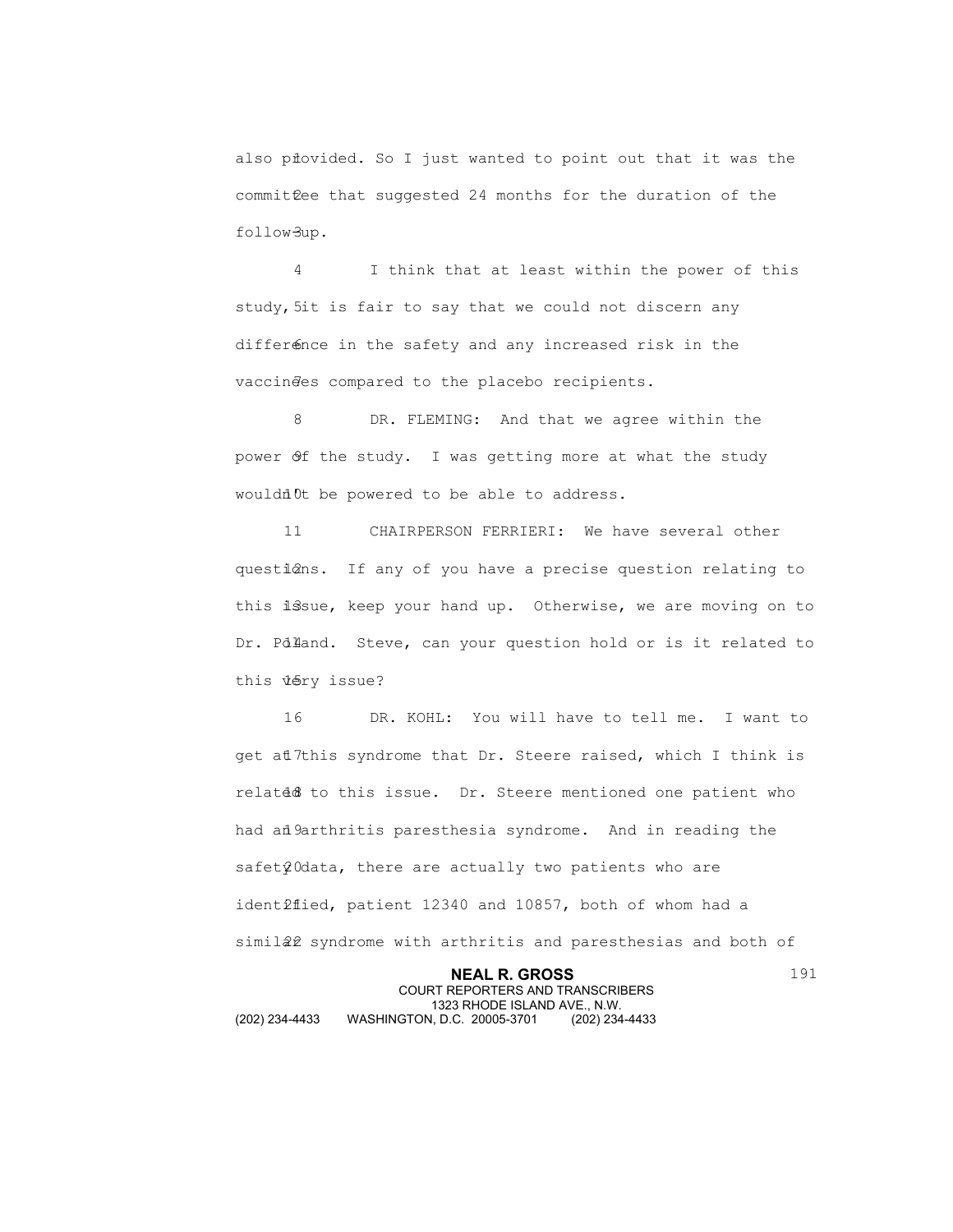whom were DR4 positive. Assuming that roughly 10 percent of the population that they vaccinated were DR4 positive, which is what the data suggests, that is 2 out of 500, whereas none of the 4ones who were DR4 negative seemed to have developed this syndrome. I wonder if the manufacturers want to address that as part of the safety issues.

7 CHAIRPERSON FERRIERI: Dr. Parenti?

8 DR. PARENTI: Let me just very briefly summarflze the adverse events. There were, in fact, three subjedts who had paresthesias and arthralgias. Two are in the vaccine group and one was in the placebo group. Now we don't know flie HLA status of the placebo person because that work is still lângoing. Now of the two vaccinees, one subject did have parestMesias and arthralgias after dose two for several months5 Those symptoms resolved, and when they returned at the end of the first year for the third dose, the symptoms had resolied and the investigator felt comfortable and gave them dose floree and they did not have any return of those symptoms. And this is the subject that Dr. Lucey had discussed a year and the months later was found to have unexplained renal failu $24.$  So I don't know how to put that story together with having 2a vaccinated subjected developing paresthesias and

**NEAL R. GROSS** COURT REPORTERS AND TRANSCRIBERS 1323 RHODE ISLAND AVE., N.W. (202) 234-4433 WASHINGTON, D.C. 20005-3701 (202) 234-4433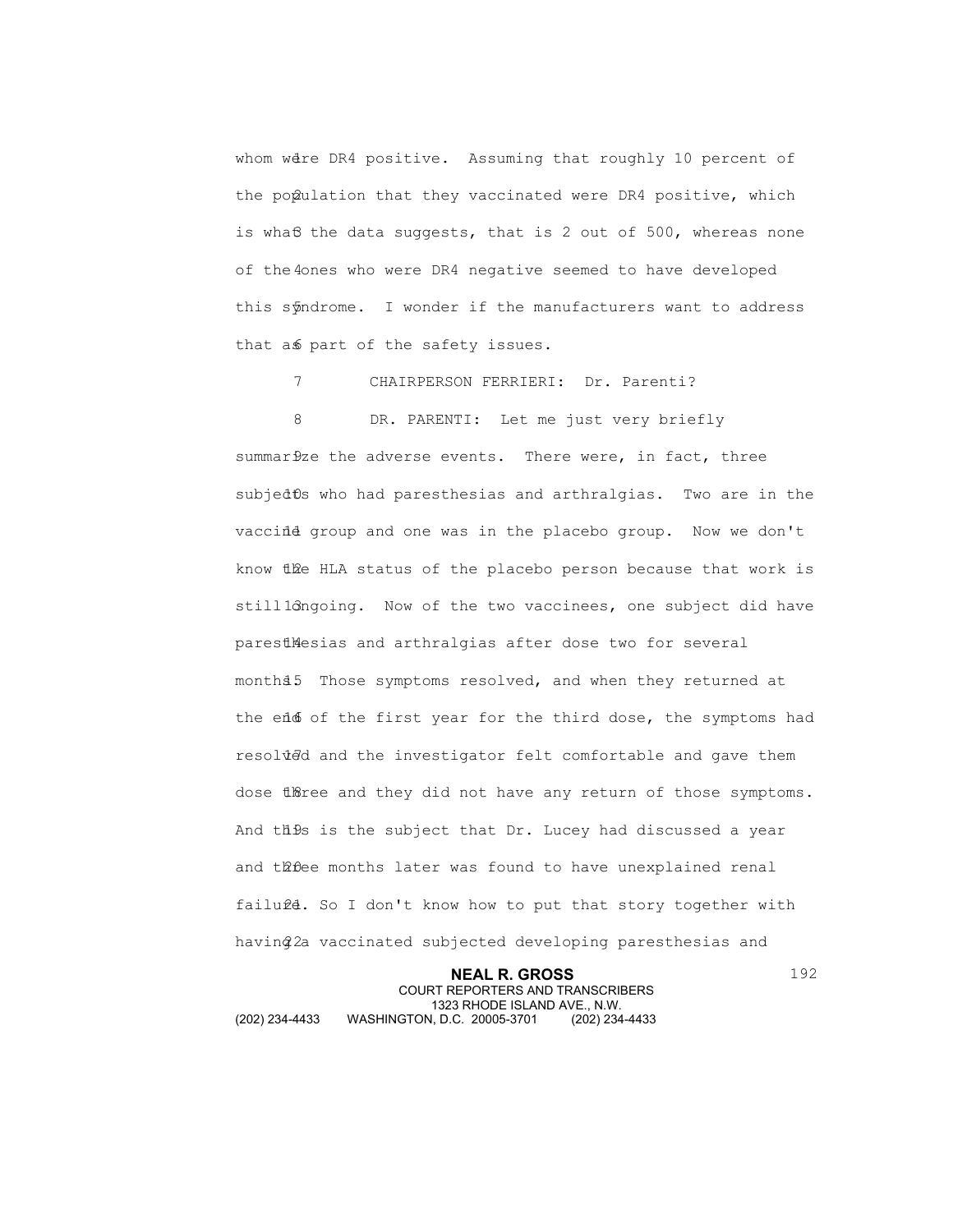arthrallgias when we have two on vaccine and one on placebo and one of 2the vaccinees gets it after two doses but doesn't get it after a third dose. I am not really sure how to put that in any 4specific theory.

5 CHAIRPERSON FERRIERI: Dr. Broome?

 DR. PARENTI: But those are the three subjects 6 that Df. Steere mentioned and on whom we have data.

8 CHAIRPERSON FERRIERI: Dr. Broome?

9 DR. BROOME: Just to try to understand what the study 10xclusion criteria might mean for this. Do you have any sense 1df whether the frequency of the HLA DRB1 0401 and other rheumatoid arthritis alleles is similar in the study population to the general population?

14 DR. PARENTI: Allen, could you comment on that? 15 DR. STEERE: I don't really know. And one of the réasons is that the ability to do this kind of subtyping that  $i$  *fl fl*  $i$  *divolves sequencing is new, and the sort of epidemiologic* study 18 hat you would like I don't think has really been done.

CHAIRPERSON FERRIERI: Dr. Poland? 19

20 DR. POLAND: Claire, I can say that the frequency of the DR4 alleles that has been quoted of 10 perceit is in the Caucasian U.S. population. I don't know

**NEAL R. GROSS** COURT REPORTERS AND TRANSCRIBERS 1323 RHODE ISLAND AVE., N.W. (202) 234-4433 WASHINGTON, D.C. 20005-3701 (202) 234-4433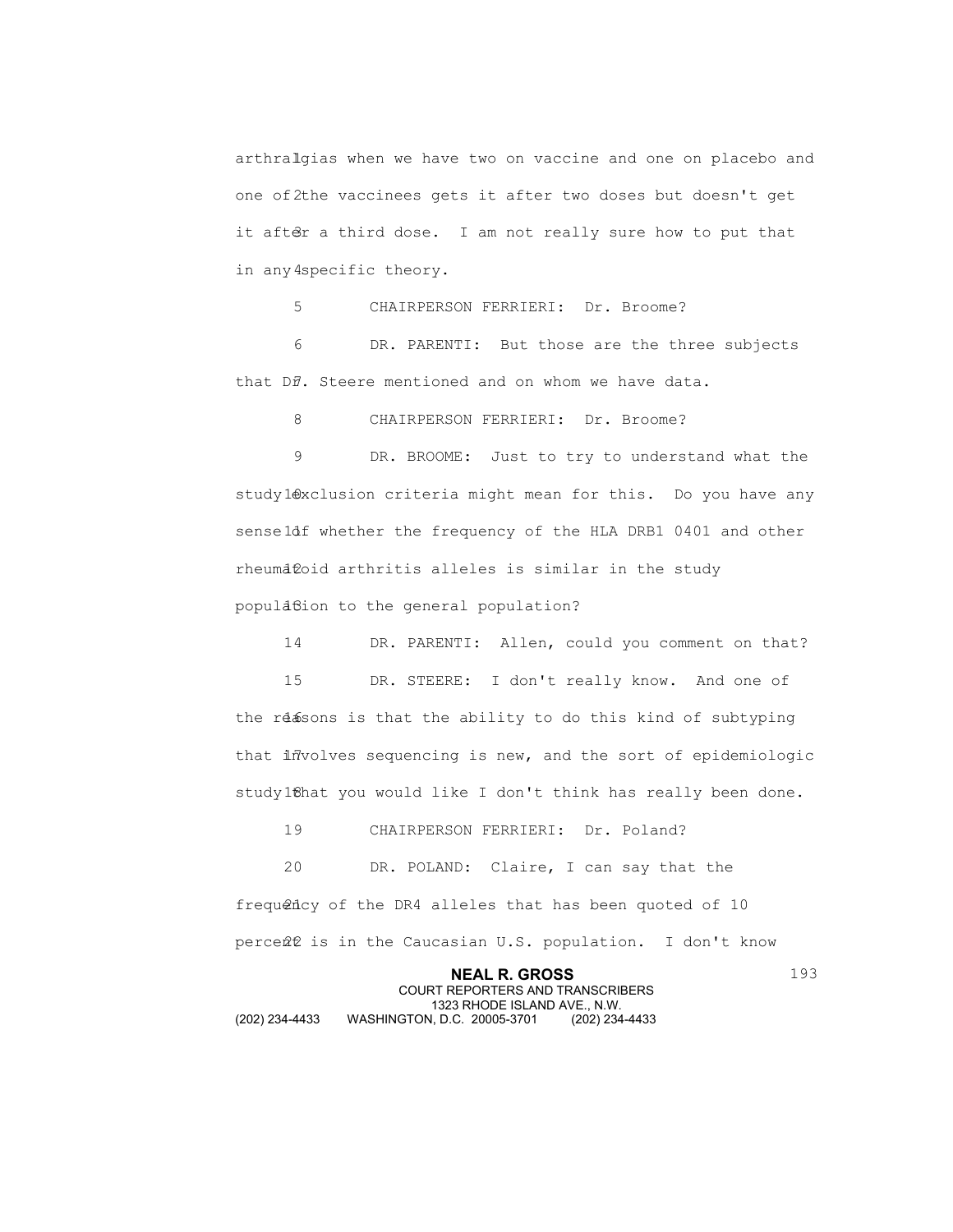what if would be in other populations. Along those lines, I had several questions. The subject 10857, did she happen to get the vaccine into her left arm?

DR. PIETRUSKO: Dr. Parenti? 4

5 DR. PARENTI: Yes.

6 DR. POLAND: Then I will tell you my theory later. 7 Have the subjects in the Lyme 008 that had vaccine failur&, have they been HLA typed?

9 DR. PARENTI: No.

10 DR. POLAND: Okay. The other question I have -- Tom lmay be able to offer some help here. In the discussion about 1the theoretical concern of the vaccine inducing any kind of rheumatologic problem in patients who are DR4 positive, what is the power of the study to determine those thresholds? If we 15aid, well, the risk was 10 percent, for example, and we quessed that 10 percent of them carried the DR4 allele, what kind df power do we have to determine if the vaccine theord Bically did induce any type of rheumatologic disorder? Do we 100 now the answer to that question from your statisticians? In other words, clearly we are not seeing it at 20 2mionths, but is that a type 2 error?

22 DR. PIETRUSKO: Dr. Krausse has some

**NEAL R. GROSS** COURT REPORTERS AND TRANSCRIBERS 1323 RHODE ISLAND AVE., N.W. (202) 234-4433 WASHINGTON, D.C. 20005-3701 (202) 234-4433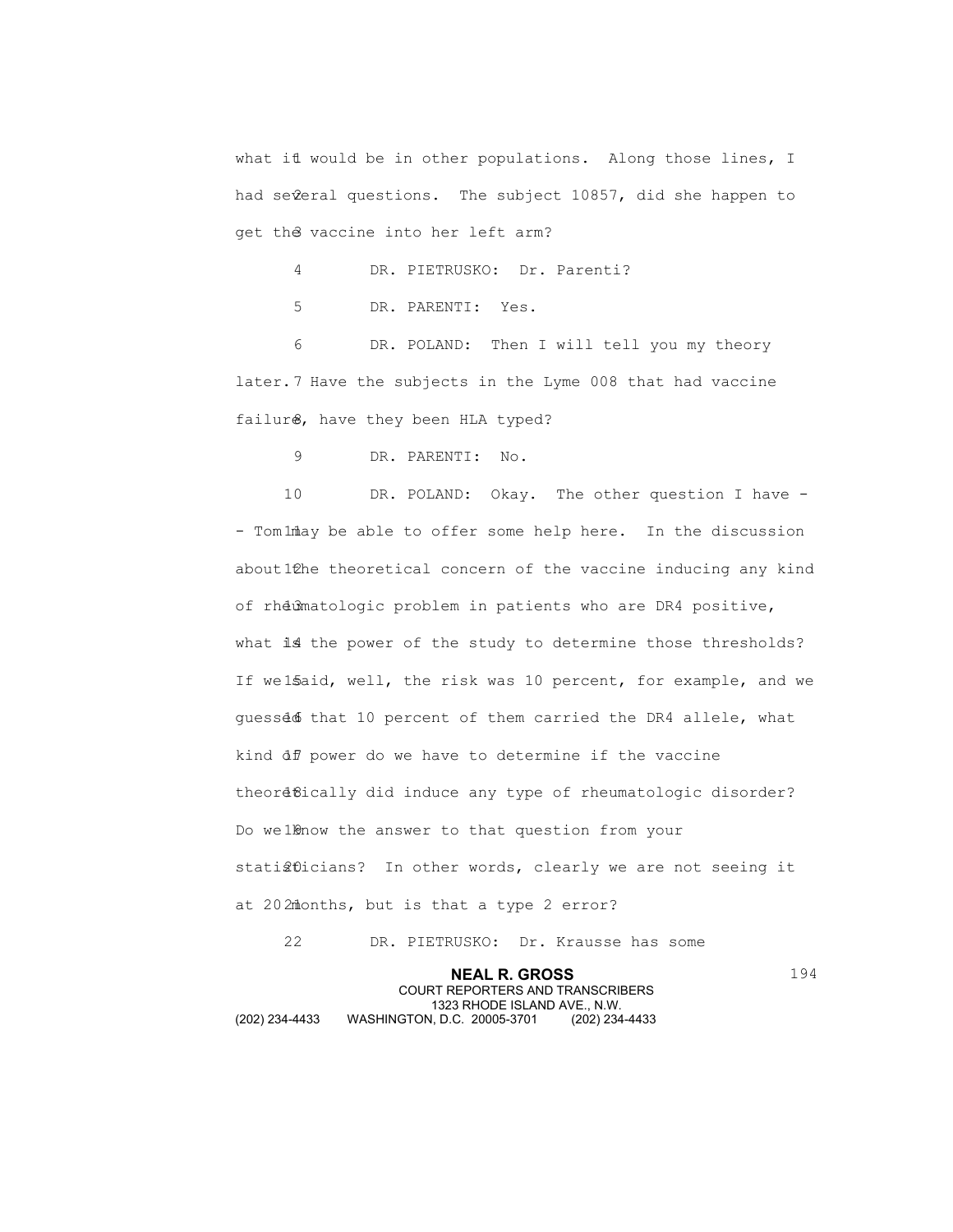information. 1

2 DR. KRAUSSE: I am not sure that we have the answer 3to your question, Dr. Poland. Just to say that from a clinical point of view, I am not sure that it is relevant. I think fit is of interest from an academic point of view. Of course  $6$  there is no way that we could screen people for HLA haplot $\bar{y}$ pe prior to vaccinating them. Even in a study, just a subset &were done. Of the 40 people who were HLA haplotyped of the 100 sequential vaccine recipients -- people who got vaccine and had sufficient cells for HLA haplotyping -- six1of them had DR alleles in question. So that would be a frequency of  $18$  percent, which is approximately equal to the numbers that are thought to be  $-$ - I think you said 10 percent and some people say 20 percent. So that probably is representative of the whole population, which probably was somewhat homogeneous from a demographic point of view.

17 DR. POLAND: It is a concern I think more than academiBc when and if this vaccine were to be delivered to millidnes of people as opposed to a small number. And I think there 200 ould be a study that could be done to get at this as has been done with looking at vaccine failure with extended haplotypes for Hep B vaccine, and that is to prospectively

**NEAL R. GROSS** COURT REPORTERS AND TRANSCRIBERS 1323 RHODE ISLAND AVE., N.W. (202) 234-4433 WASHINGTON, D.C. 20005-3701 (202) 234-4433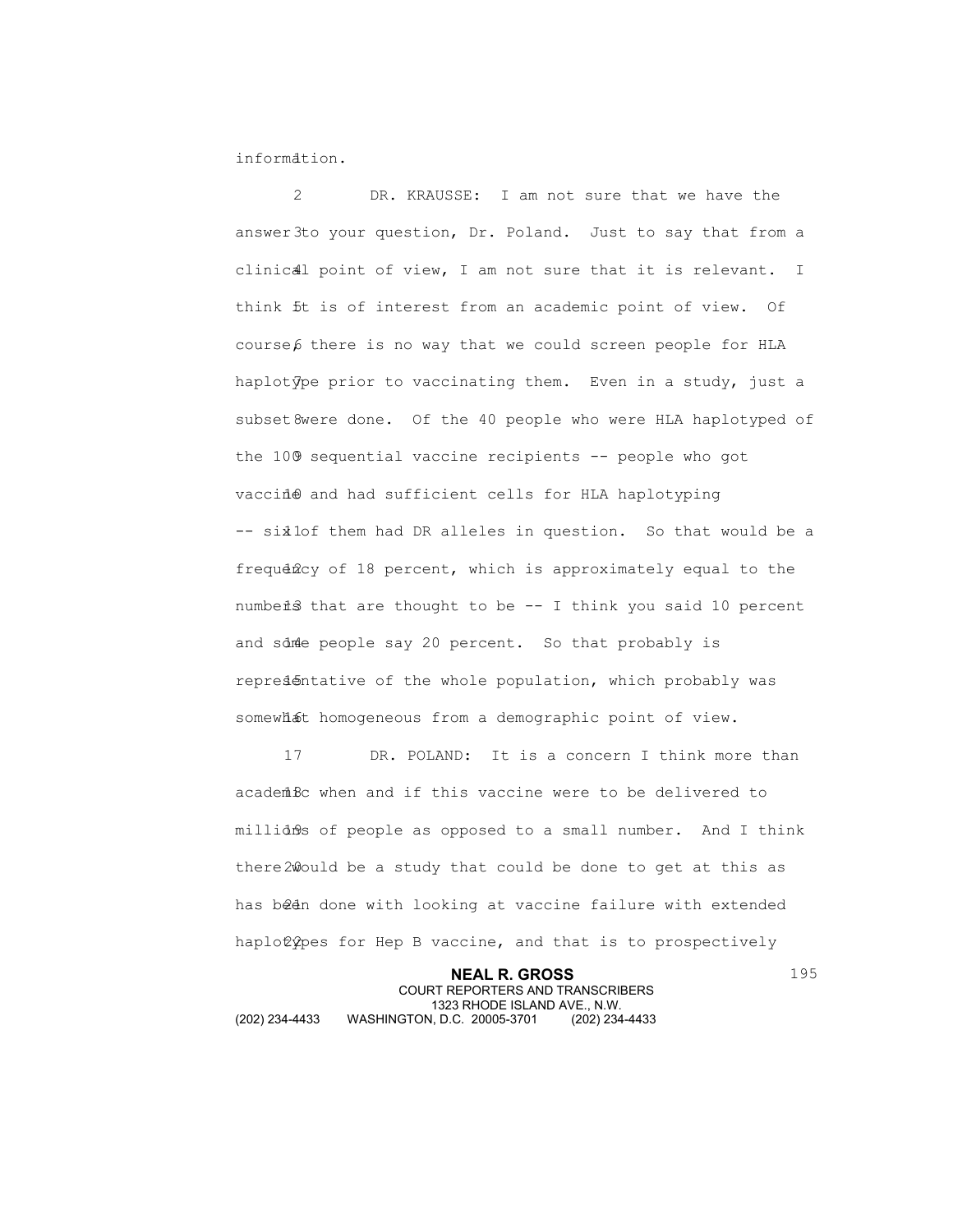immunize subjects who are known DR4's. And those are actually not -- 2because of the relatively high frequency of that allele in the 3U.S. population and the frequency with which people get typed, 4perhaps they are bone marrow donors or whatever, you actualby could prospectively immunize a large group of DR4's and perhaps get at that issue.

7 DR. KRAUSSE: I don't mean to imply that safety issues 8are of academic issues only. It is just practical issues 9 versus theoretical issues. I think it would be very diffid@lt to type people and then to vaccinate them. It seems to me 1that what is important is the frequency of adverse events 2in the entire population. So as I say, within the power lof this study, we did not detect a difference. And if there  $1$ Was an increased frequency of adverse events of  $1$  in 1,00015I think that one would need a study of about 40,000 to detect 6a significant difference. If the difference were 1 in 5,00017it would probably take several hundred thousand vaccines to detect that difference.

19 CHAIRPERSON FERRIERI: Dr. Patricia Coyle? 20 DR. COYLE: I think the possibility that vaccination might change the clinical picture of infection is of some concern. Really, the vaccine is not 100 percent

**NEAL R. GROSS** COURT REPORTERS AND TRANSCRIBERS 1323 RHODE ISLAND AVE., N.W. (202) 234-4433 WASHINGTON, D.C. 20005-3701 (202) 234-4433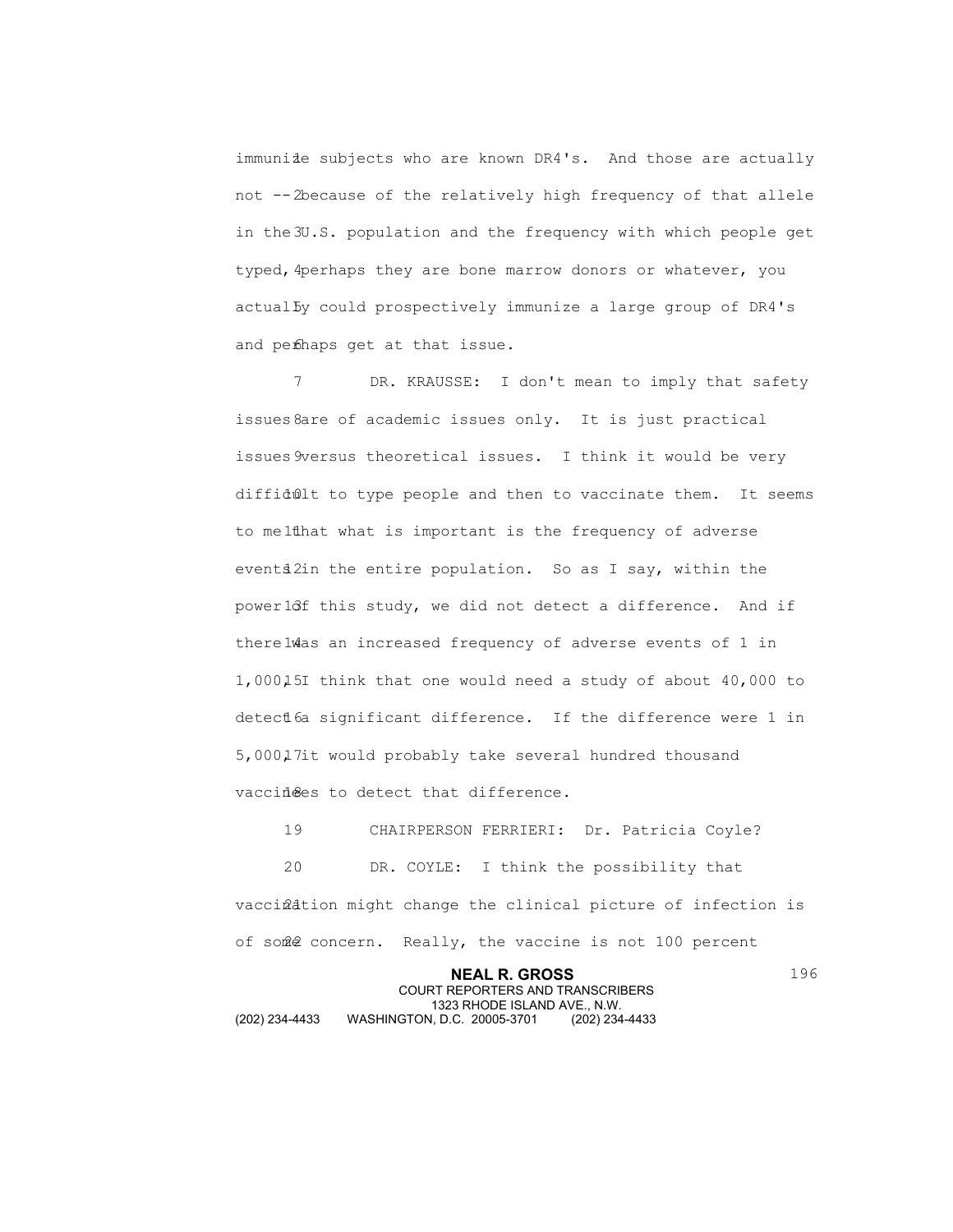effect1 It is not just of theoretic interest. There are two distinct animal models that suggest that when this single protein vaccine is used, some of the hosts do get infected but it is a smoldering infection that becomes more difficult to detect5 Now vaccination is going to mess up serologic detection. I think in the monkey model, you had antigen and PCR and pathologic data of infection in some of the animals vaccin&ted. And in the rabbit model, you lost EM, which was a very good marker of infection. And this brings us back to the possible Lyme disease group, which is somewhat problematic. We hear that at least some of 2.2 perhaps may be explained by co-inflection with HGE. You would like the same rigorous applidation to the asymptomatic sero positives to document that they are not co-infected as well. But it doesn't explain 2.1. 15 ven with the laboratory data being negative, that doesn't exclude that they had a valid EM. So my question is for those possible Lyme disease patients, were they treated or were flisey not treated? And if they were not treated, have they been followed and have any further specific testing been done 20 that group?

21 DR. PIETRUSKO: Dr. Parenti, do we have some inform2tion on that topic as far as the latter part?

**NEAL R. GROSS** COURT REPORTERS AND TRANSCRIBERS 1323 RHODE ISLAND AVE., N.W. (202) 234-4433 WASHINGTON, D.C. 20005-3701 (202) 234-4433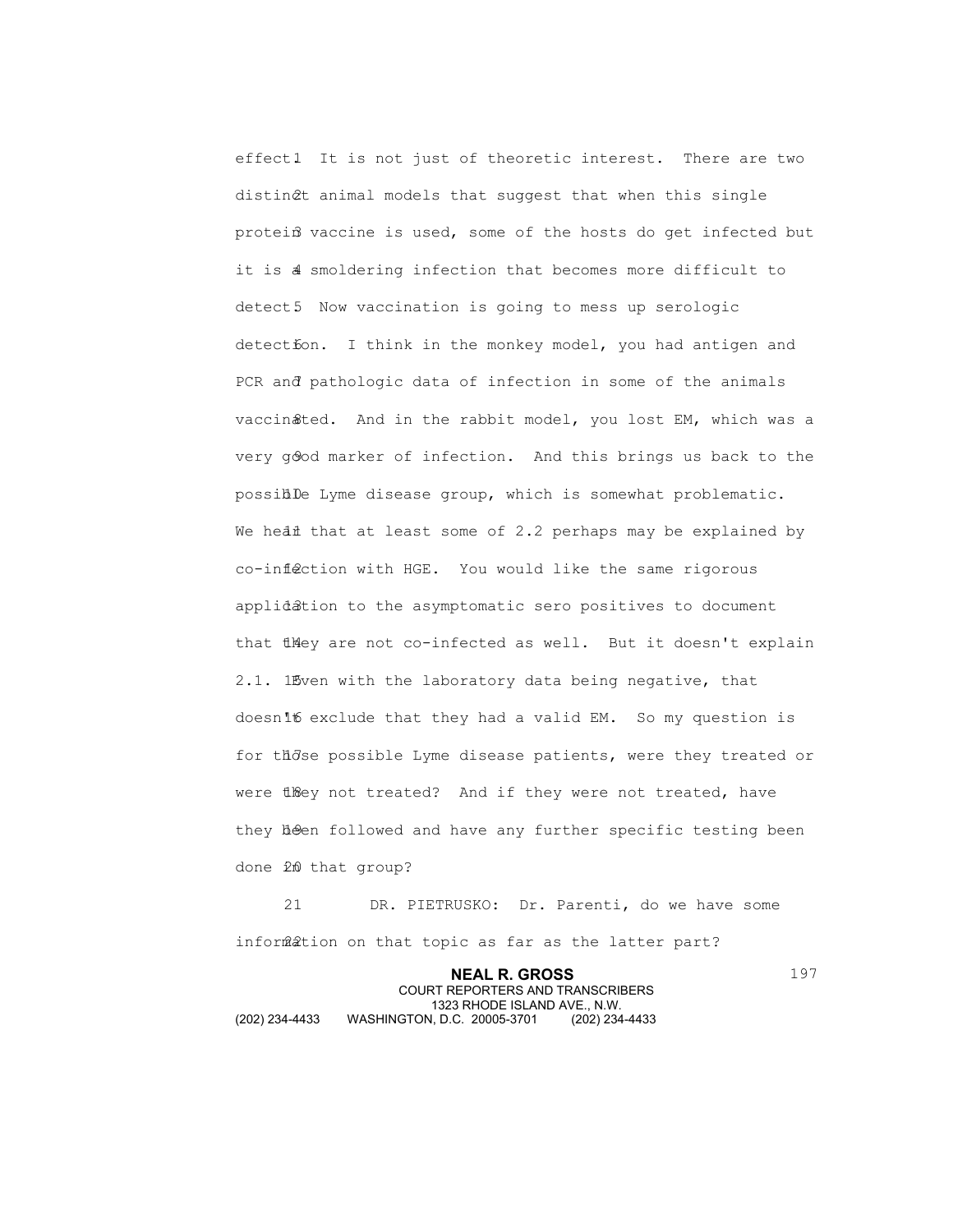1 DR. PARENTI: I don't have any specific information about whether they were treated. My presumption is that they were, number one, told that they had sero conversion and that they were treated and the decision about treatifig clinical EMs was left up to the investigator. My presumption is that the vast majority, if not all of them, were treated. So, no, I don't think that we are going to have data on these "untreated" Lyme disease subjects.

9 CHAIRPERSON FERRIERI: Does that answer your question, Dr. Coyle?

DR. COYLE: Yes. 11

 CHAIRPERSON FERRIERI: Dr. Greenberg, do you 12 still 13- you don't have anything? Dr. Finkelstein?

14 DR. FINKELSTEIN: I wanted to ask some questions about the design of the study. I found the case rate flo be kind of low in this population. So I was wondering wheth $d\vec{r}$  you thought this was really the optimal target population, and if not, what were the implications about the generalDizability of the study to a target population? And the second Oquestion is to speak to the timing of the vaccine, whether you thought that was optimal. And if not, what is the generallizability again to changing this?

**NEAL R. GROSS** COURT REPORTERS AND TRANSCRIBERS 1323 RHODE ISLAND AVE., N.W. (202) 234-4433 WASHINGTON, D.C. 20005-3701 (202) 234-4433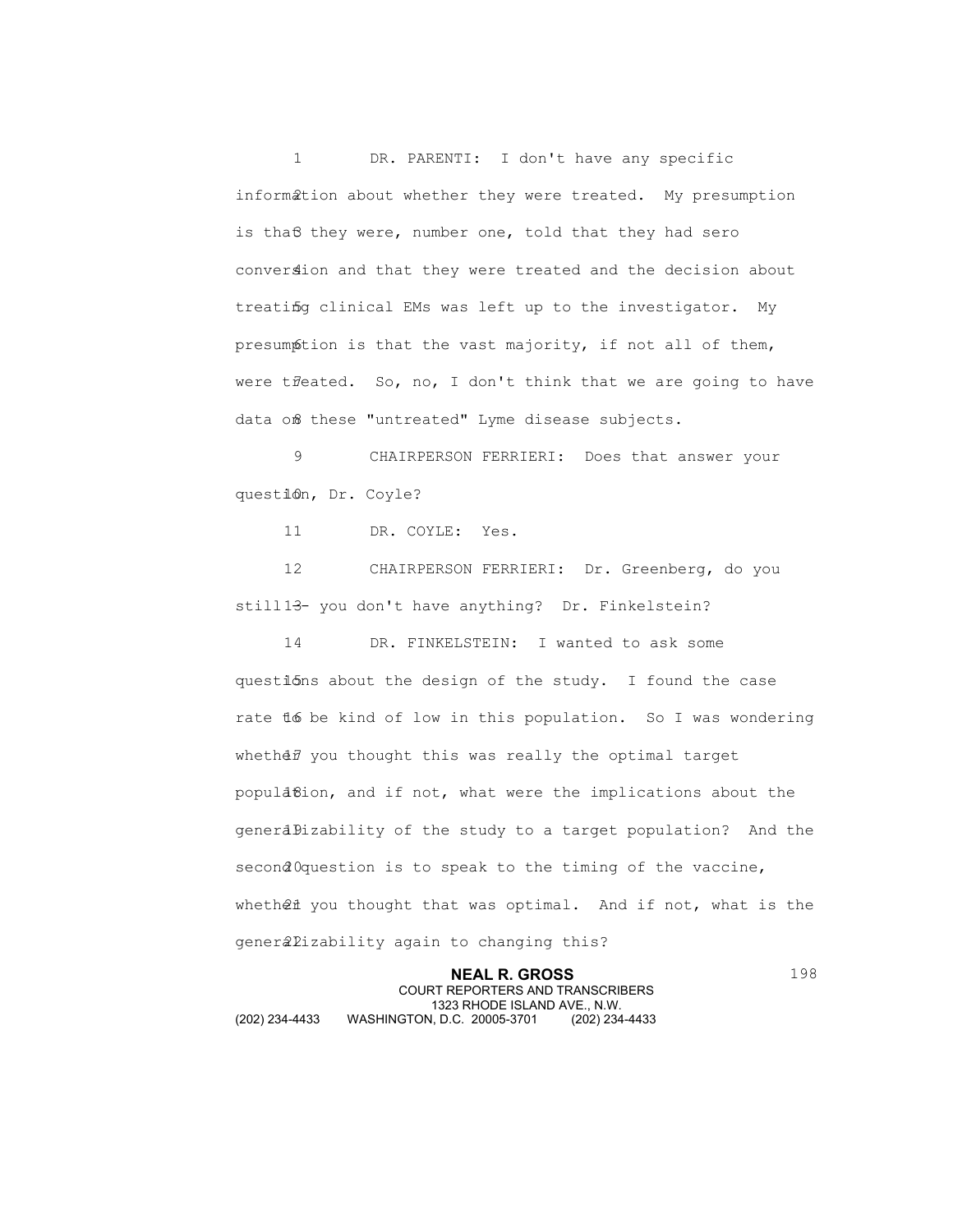1 DR. PIETRUSKO: Okay. I will have Dr. Parenti talk about the clinical cases as well as the applicability of the ulfimate design for the protective efficacy of the product.

5 DR. PARENTI: I am sorry, I missed the beginning of your first question. You were asking in regard to our 7initial assumption as to what attack rates were versus what they ended up?

9 DR. FINKELSTEIN: No. Actually, I was saying that flie case rates were rather low. So I was wondering if this was really the optimal population, and if not, how generallizable is this study to what would be the optimal population?

14 DR. PARENTI: When we initially started this study 15n 1994, there was a lot of discussion about what should we base the sample size on, what is the attack rate in the population. And those numbers -- a lot of numbers were considered. Ultimately the sample size was justified based on a ver $\sqrt{2}$  9 conservative rate of 0.5 percent attack rate. So we thought that was very conservative. As Dr. Steere has mentianed, we went to the most intensely endemic areas that we could 22ind. I believe the attack rate in the placebo group

**NEAL R. GROSS** COURT REPORTERS AND TRANSCRIBERS 1323 RHODE ISLAND AVE., N.W. (202) 234-4433 WASHINGTON, D.C. 20005-3701 (202) 234-4433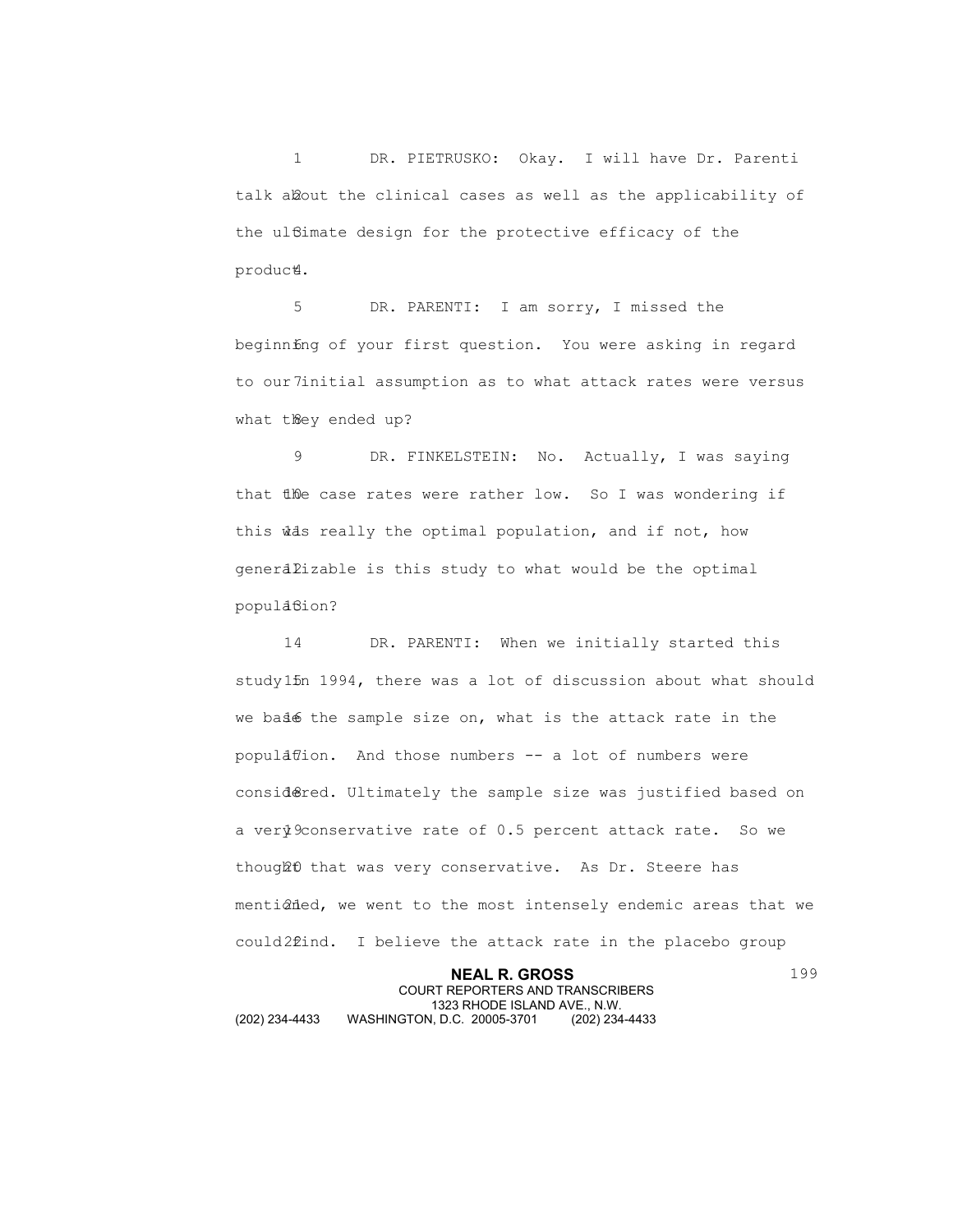for the first year was just under 2 percent and I think it was just over 2 percent for the second year. So that is pretty much  $-3$  obviously, that is a little bit more than we had actually thought that it would turn out to be. So, yes, I do think  $5t$  is generalizable.

 Your second question was in regard to the 6 optimal schedule.

8 DR. FINKELSTEIN: Right.

9 DR. PARENTI: Obviously we did this study on a 0, 1, 1D2. We administered the dose just before the onset of the tidk season. That seemed to just intuitively make the most *dense*. We would currently suggest that that be done as well. 13If it is licensed, that people get the second or third dose just prior to the onset of the tick season. Having said that,  $1\overline{w}$ e also realize that 0, 1, 12 is perhaps not the most flexible or user-friendly schedule in the world and that alternative schedules -- we are pursuing alternative schedules to obiBate that need and to give subjects and practitioners a little 9bit more flexibility in administering doses for people who we Ohave forgotten or not been in the area but wanted to be vaccinated for the ensuing season. We plan to have alternative schedules, and I mentioned them earlier, available

200

**NEAL R. GROSS** COURT REPORTERS AND TRANSCRIBERS 1323 RHODE ISLAND AVE., N.W. (202) 234-4433 WASHINGTON, D.C. 20005-3701 (202) 234-4433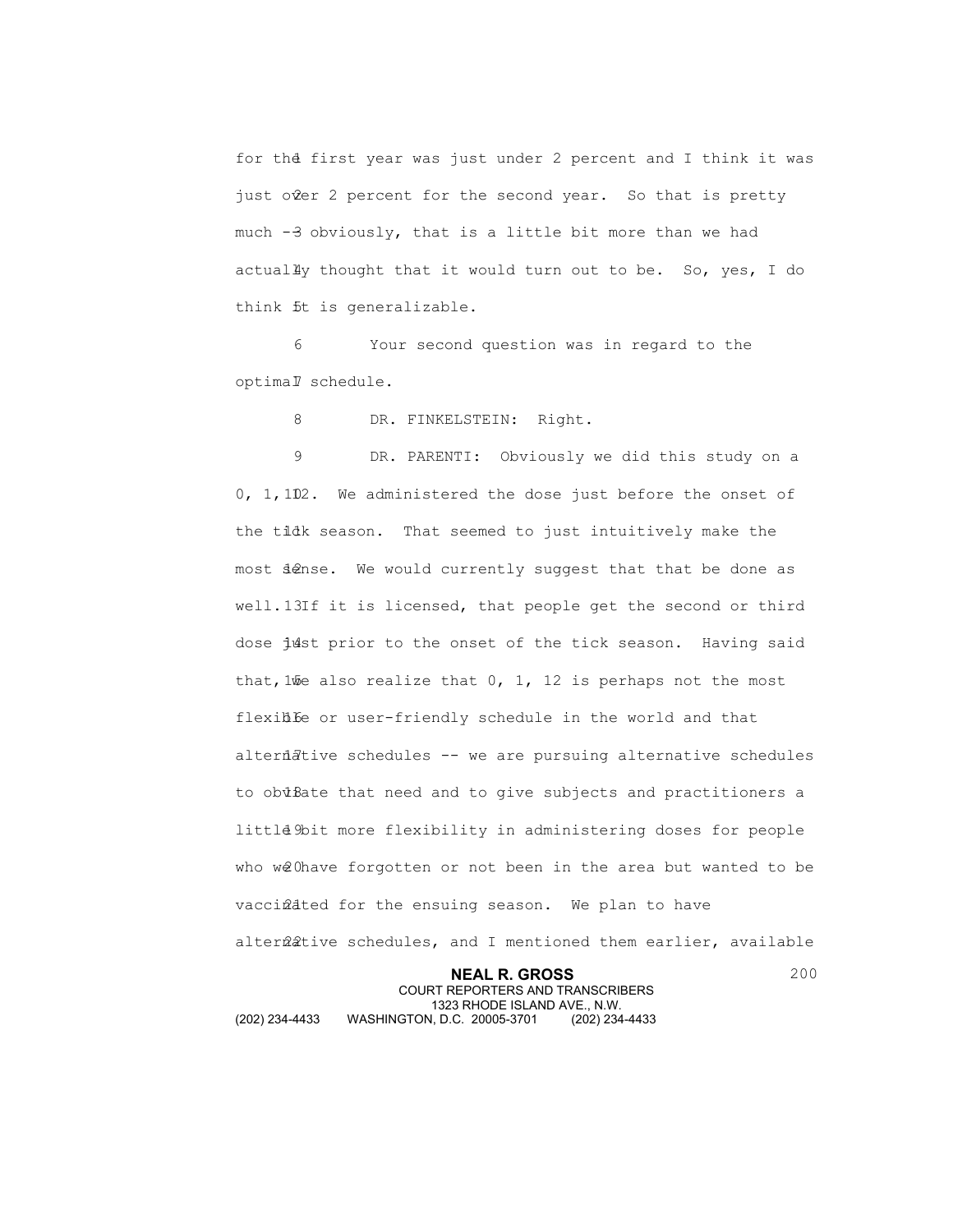so that if the GMTs after three doses in alternative schedules equal the GMTs after the third dose of Lyme 008 then we think that would be possible.

CHAIRPERSON FERRIERI: Dr. Kohl? 4

5 DR. KOHL: This is a theoretical question. It may sound like it is coming from outer space, but I will try to explain it. It is for Dr. Steere. LFA-1 is really a fascin&ting protein. It is an adhesive protein that allows lympho@ytes to stick and kill other cells when they have to or communificate with other cells. And in children who lack LFA-1, there lare severe immunodeficiency syndromes associated with that. 12I wonder if it is at all possible that some of the antibody that is cross-reacting to LFA-1 may down-regulate  $T$ cells 1dr have negative effects on T cells. Has that been studidd in-vitro possibly or in-vivo in any way?

16 DR. STEERE: We don't think that the antibody binds 100 LFA-1. It is a dominant T cell epitope of OspA that has mdBecular mimicry with LFA. How it all works is another story19 We don't know that.

20 DR. KOHL: So there is a cellular but not a humoral cross-reactivity?

22 DR. STEERE: That is right.

**NEAL R. GROSS** COURT REPORTERS AND TRANSCRIBERS 1323 RHODE ISLAND AVE., N.W. (202) 234-4433 WASHINGTON, D.C. 20005-3701 (202) 234-4433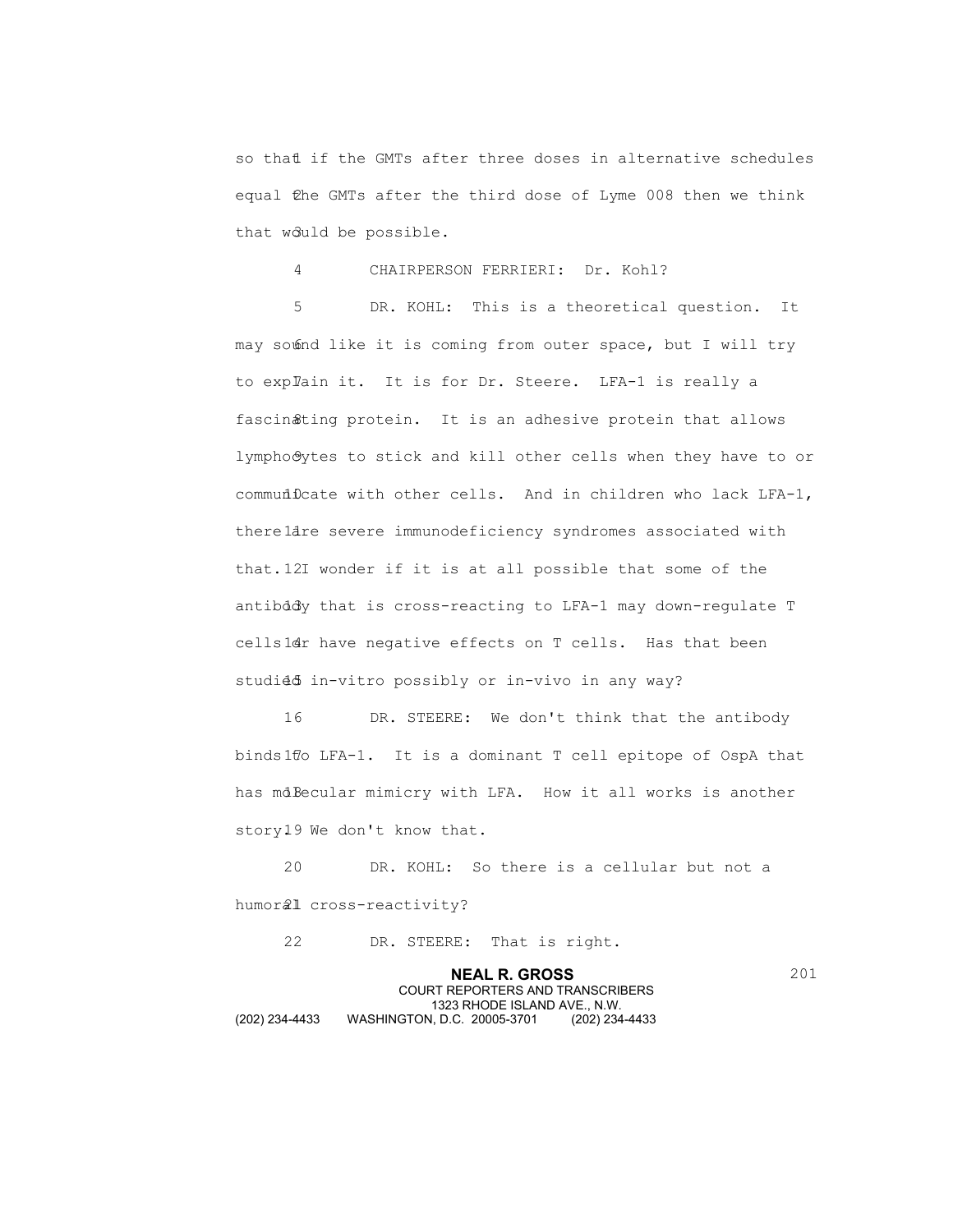1 DR. ELKINS: Excuse me, if we could be clearer, Dr. Stêere?

DR. STEERE: Pardon? 3

4 DR. ELKINS: It is our understanding that there is no direct data that addresses the question of anti-OspA antibodies binding to LFA-1, is that correct? 6

7 DR. STEERE: Well, that is true.

8 CHAIRPERSON FERRIERI: Other questions from the panel Bere? Yes, Dr. Eickhoff?

10 DR. EICKHOFF: This is a follow-up question, I believe probably for Dr. Steere, about category 2.1 again. Remember, this is physician-diagnosed EM without laboratory confirmation. And Dr. Steere, I think you alleged that somehdu these may have represented atypical cutaneous lesions that were mistakenly diagnosed as Lyme, is that correct?

16 DR. STEERE: That would be my first choice in that  $dI$  the laboratory data was negative. I mean the other interpi Betation is that they did have Borrelia burgdorferi infection but that we were not able to document it by laboratory test.

21 DR. EICKHOFF: I quess my question is recogn2zing that in category 1 the lesions were photographed,

**NEAL R. GROSS** COURT REPORTERS AND TRANSCRIBERS 1323 RHODE ISLAND AVE., N.W. (202) 234-4433 WASHINGTON, D.C. 20005-3701 (202) 234-4433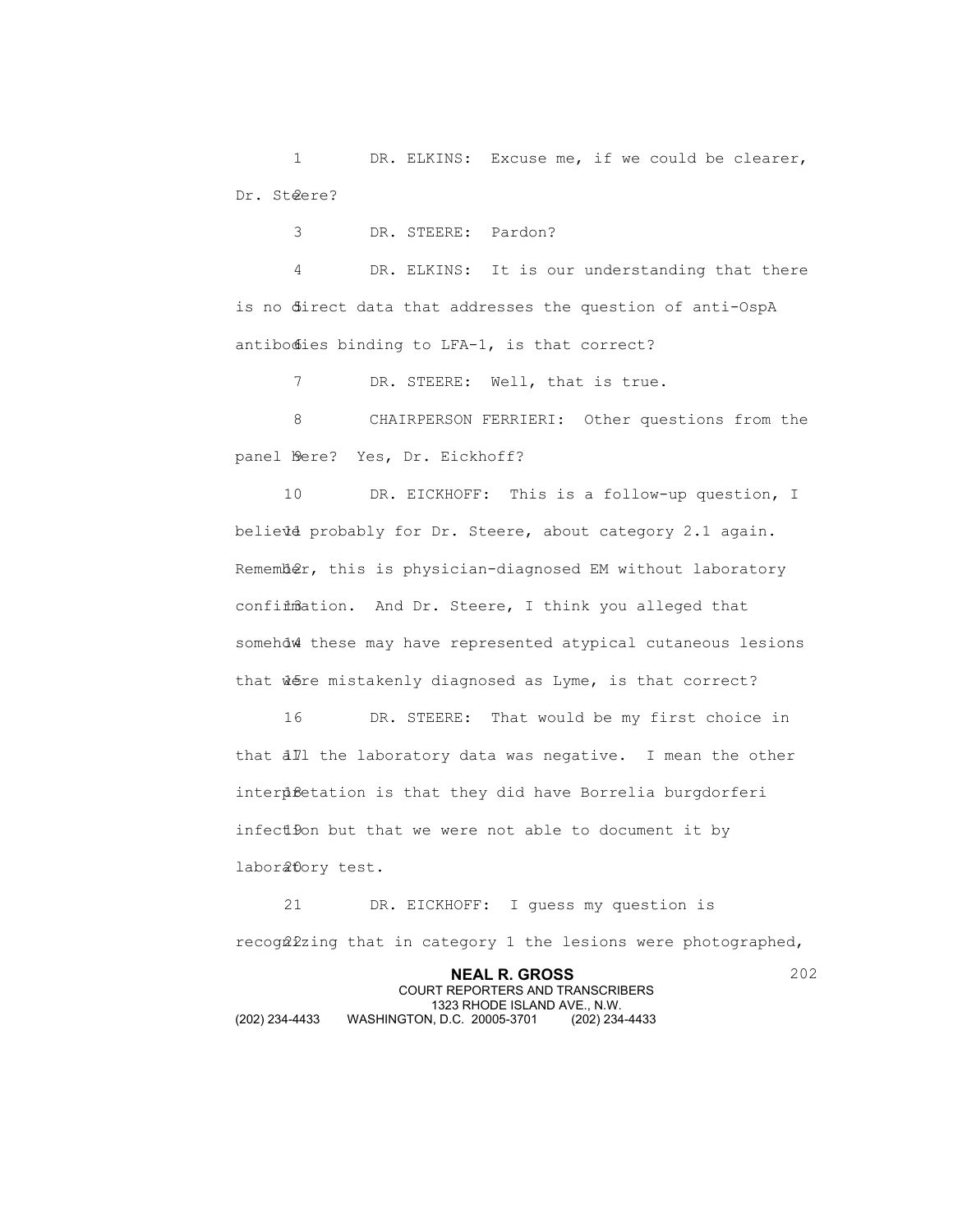were any or all of these lesions photographed?

2 DR. STEERE: Oh, yes, they were.

3 DR. EICKHOFF: Is there any way of supporting or lending some credence to the notion that these were a group of atypical lesions? 5

 DR. STEERE: On the way they looked, I would 6 say the answer to that  $-$  I mean, there can be classic erythema migrans. But I personally found it a difficult exercise deciding whether a lesion was erythema migrans or not based 10n a picture. I personally had a lot of trouble doing it. 11

12 CHAIRPERSON FERRIERI: Thank you. Dr. Hall?

13 DR. HALL: May I just ask if you can eradicate the antibody response by early treatment? In other words, somebddy who say has EM or thought to have Borrelia burgddfferi infection, give them antibiotics immediately. Will  $\overline{y}$ du eradicate the antibody response?

18 DR. STEERE: You may eradicate the antibody response entirely by early treatment. But more commonly, you will £@e an antibody response in convalescence than you see acutely. So in other words even people that you treat now, if you came back four weeks later and do an antibody titer, you

**NEAL R. GROSS** COURT REPORTERS AND TRANSCRIBERS 1323 RHODE ISLAND AVE., N.W. (202) 234-4433 WASHINGTON, D.C. 20005-3701 (202) 234-4433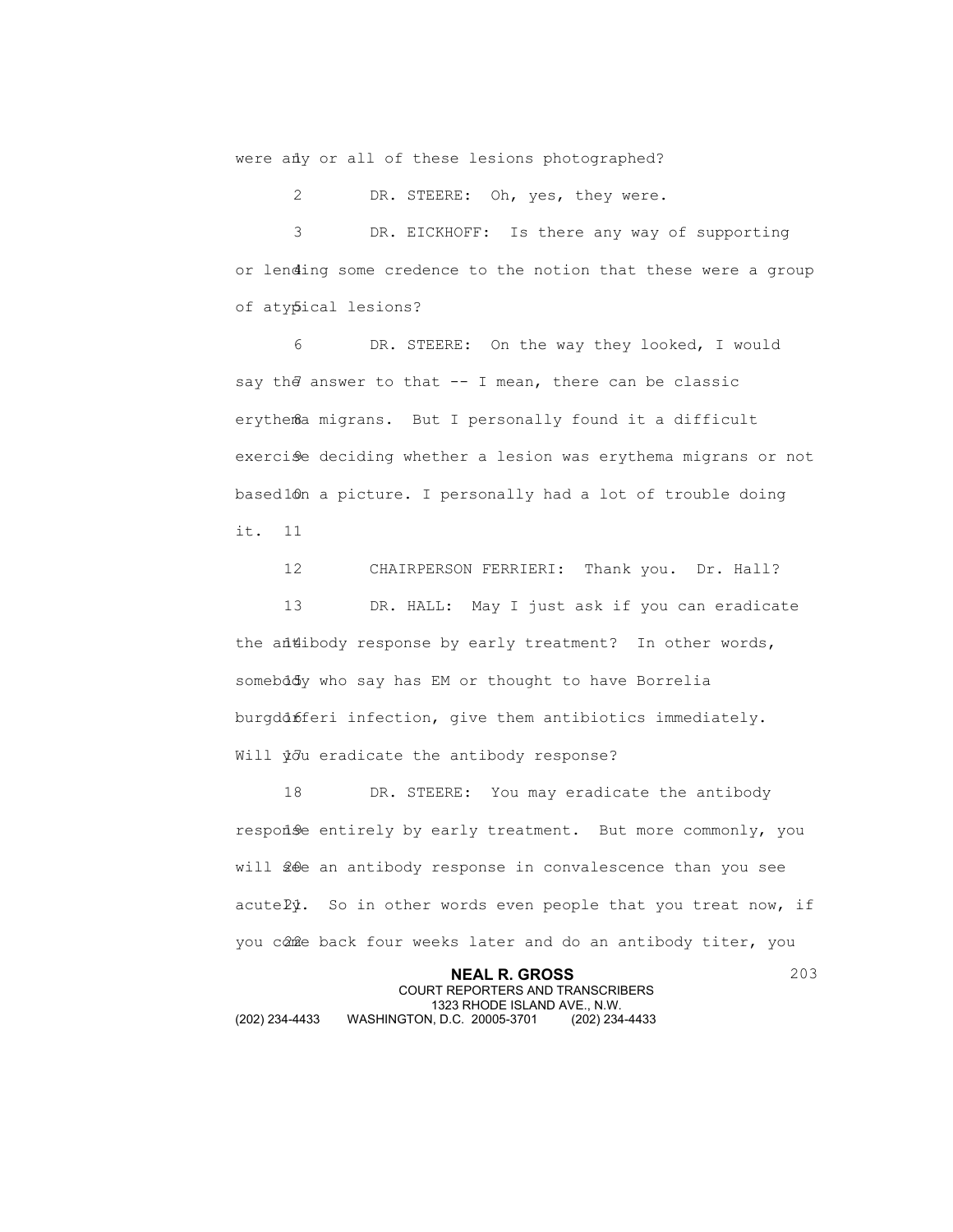are mofe likely to be able to show sero positivity then than you wefe acutely. So in this study we were getting up into the 70 3 percent range in convalescence that we could show sero conversion in the definite group.

5 CHAIRPERSON FERRIERI: Dr. Steere, could you refresh my memory on the PCR assay and when it was done on some of the patients, it was all done by the same technique I imagin&. What were we amplifying? I have forgotten.

9 DR. STEERE: Yes, it was done by the same technique. The most experience is targeting ironically the gene fldr outer surface protein A. So that is what we were doing 12We were using a primer probe set that targeted the plasmå 3qene for outer surface protein A.

 CHAIRPERSON FERRIERI: Thank you. Dr. Poland? 14 15 DR. POLAND: Two questions. The first is you mentidmed that the cut-off for sero positivity was 30 EIA units, 17 and I was wondering how that threshold got established.

18 DR. PIETRUSKO: Dr. Dani DeGrave.

19 DR. DeGRAVE: SmithKline Beecham. This has been established in different ways. The first way was to screenlwith the final assay protocol. To screen subjects who had been entered in the studies, have been tested before for

**NEAL R. GROSS** COURT REPORTERS AND TRANSCRIBERS 1323 RHODE ISLAND AVE., N.W. (202) 234-4433 WASHINGTON, D.C. 20005-3701 (202) 234-4433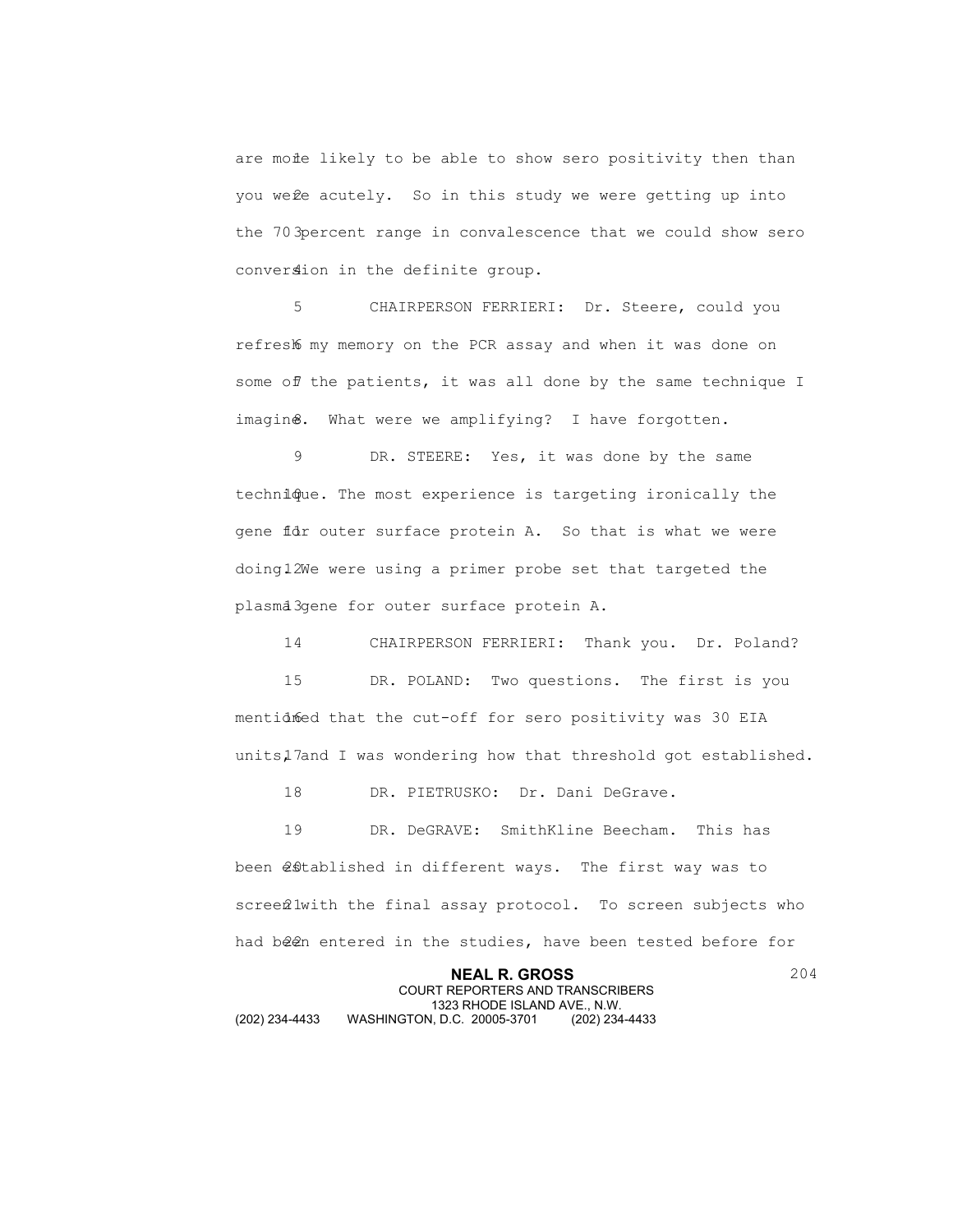Borrelia burgdorferi antibodies. And titers have been titrated for these samples and the rates have been established and this was found to be around 10 ELISA units per ml. So that is the 20 ELISA units that we used as a cutoff. Another way was to look for the specificity of the samples and to absorb 60ut  $-$ - I am sorry, this is another point. So basically we had 7over 300 samples that were included in different studies. They have been assayed by the final assay protocol and wefe found to be below this 20 ELISA units per ml cutoff.

10 DR. POLAND: The other question I have is that not suntprisingly in any study of this magnitude, and in fact the diapouts seem lower than normal in this. And I may have missed 3it, but was there any difference between the vaccine and placebo group in the rate of drop-out. And then within the diop-outs, anything that showed up as differences between the two groups?

17 DR. PIETRUSKO: Dr. Parenti has that information.

19 DR. POLAND: I think there were somewhere in excess of 5000dropouts.

21 DR. PIETRUSKO: We will have the information as soon  $22$  he finds the overhead.

**NEAL R. GROSS** COURT REPORTERS AND TRANSCRIBERS 1323 RHODE ISLAND AVE., N.W. (202) 234-4433 WASHINGTON, D.C. 20005-3701 (202) 234-4433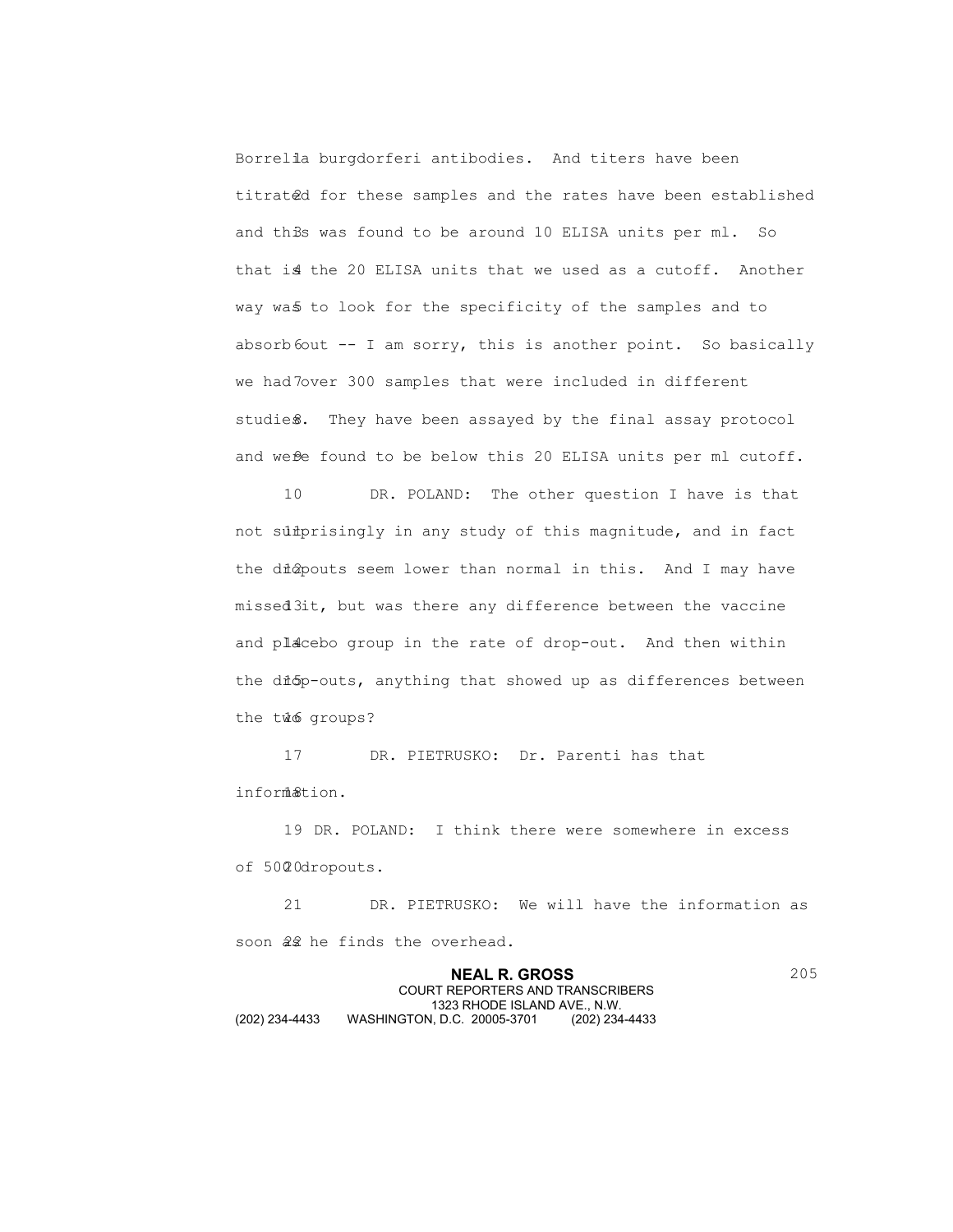CHAIRPERSON FERRIERI: While he is looking for 1 it, I would remind the committee members that we will try to wrap up, if we can. I think our questions are decreasing in number 4 We will try to wrap this up and then get back to FDA's presentation of the questions. And then we can have further committee discussion. But try to exhaust your questions for information now from the sponsor.

8 DR. PARENTI: Can I have slide #41 of Dr. Steere 9s carousel?

10 DR. KARZON: I believe Dr. Broome brought up briefl $\natural$  another topic that we really haven't discussed a whole lot, and that is how this vaccine will be used. And under this heading, I would be interested to know what your group would lutrite down as the exclusions. Who should not receive the vacine? We have had some new experiences since this question was raised initially. I would like to know whether there lWill be cardiac exclusions and how this would be screened, and in particular how we will handle individuals with afthritis of all kinds of etiologies, especially if we get into older age groups, and any other exclusions. And then how welwill handle the question of who should receive the vaccines. I know you listed initially the logical conditions

**NEAL R. GROSS** COURT REPORTERS AND TRANSCRIBERS 1323 RHODE ISLAND AVE., N.W. (202) 234-4433 WASHINGTON, D.C. 20005-3701 (202) 234-4433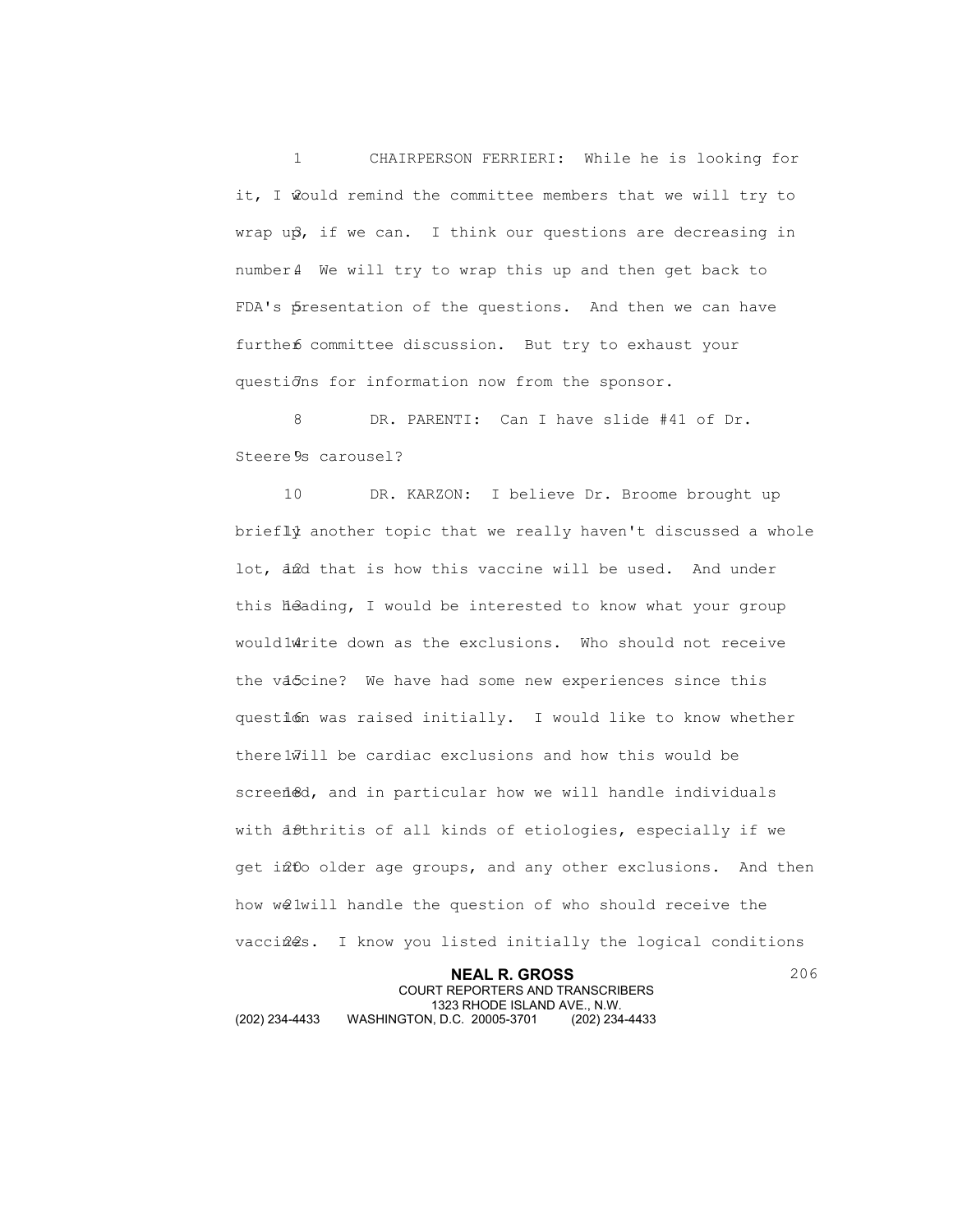of putfling people who are at risk. It would be interesting -this probably would embrace a great many people, a high percentage of the population in certain parts of the country. And even the question of how it should be used in more sporadfic regions. This may be a lot of people, as I am sure you have probably calculated. Therefore, we must pay particular attention to low incidence adverse effects, not just aß incidence in the 1 percent or above, but things that happen 9less than that. And this will inevitably appear in this disease in particular. In poliomyelitis, to give an old analo $\phi$ , we are still struggling with the extraordinarily low rate  $\partial \mathcal{L}$  adverse events as a serious issue. And here it is more domplex because I think defining things will not be as easy  $d\mathcal{A}$  it is in polio in the patient or contact. These loom to me las very major problems that we will have to think a lot about, 16 and I am sure you have been thinking a great deal about these 13orts of issues.

18 CHAIRPERSON FERRIERI: Let us proceed with this data and then we will have room for more questions.

20 DR. PARENTI: So on this slide we have the numbe $\ell$ lof subjects who start and the number of subjects who completed the study. So you can see that statistically there

**NEAL R. GROSS** COURT REPORTERS AND TRANSCRIBERS 1323 RHODE ISLAND AVE., N.W. (202) 234-4433 WASHINGTON, D.C. 20005-3701 (202) 234-4433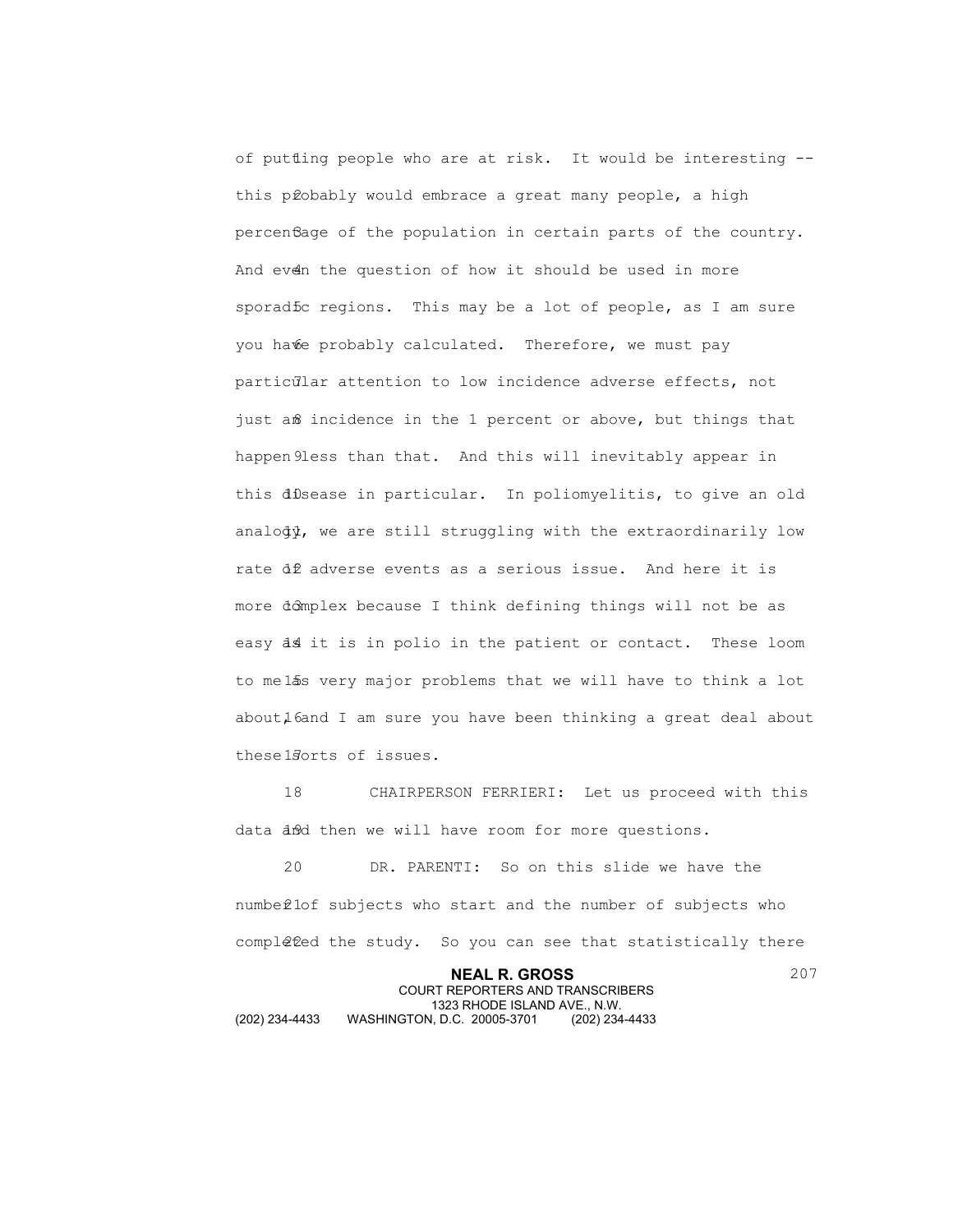is no difference between the number who completed between the two graups. The number of subjects who discontinued because of serious adverse events again were similar in both groups, 16 versus 11. When you look at the ones that were related or possibly related to the vaccination, 2 versus 1. And again, of other adverse events that are related or possibly related, 9 in the vaccine group versus 2 in the placebo group.

8 This is a table just going into the specific events 9that led to study termination. The most common was early 10nset of arthralgias. Otherwise, I think the rest of the eidnts are fairly common -- arthralgias and perhaps paresthesias. Otherwise, the events are very similar.

13 CHAIRPERSON FERRIERI: Any question on this data? 14The issues that Dr. Karzon brings up are very fundamental to what the committee can contribute to FDA and maybe lwe could hold on those. I would like the committee to wrap dn some of those issues and I would like to get to these other 1specific questions. So we will start with Dr. Luft and then Patricia Coyle and then Dattwyler.

20 DR. LUFT: I just want to make one comment on that  $2dst point.$  I think it is important for us to understand what the adverse events would be vis-a-vis the serious

**NEAL R. GROSS** COURT REPORTERS AND TRANSCRIBERS 1323 RHODE ISLAND AVE., N.W. (202) 234-4433 WASHINGTON, D.C. 20005-3701 (202) 234-4433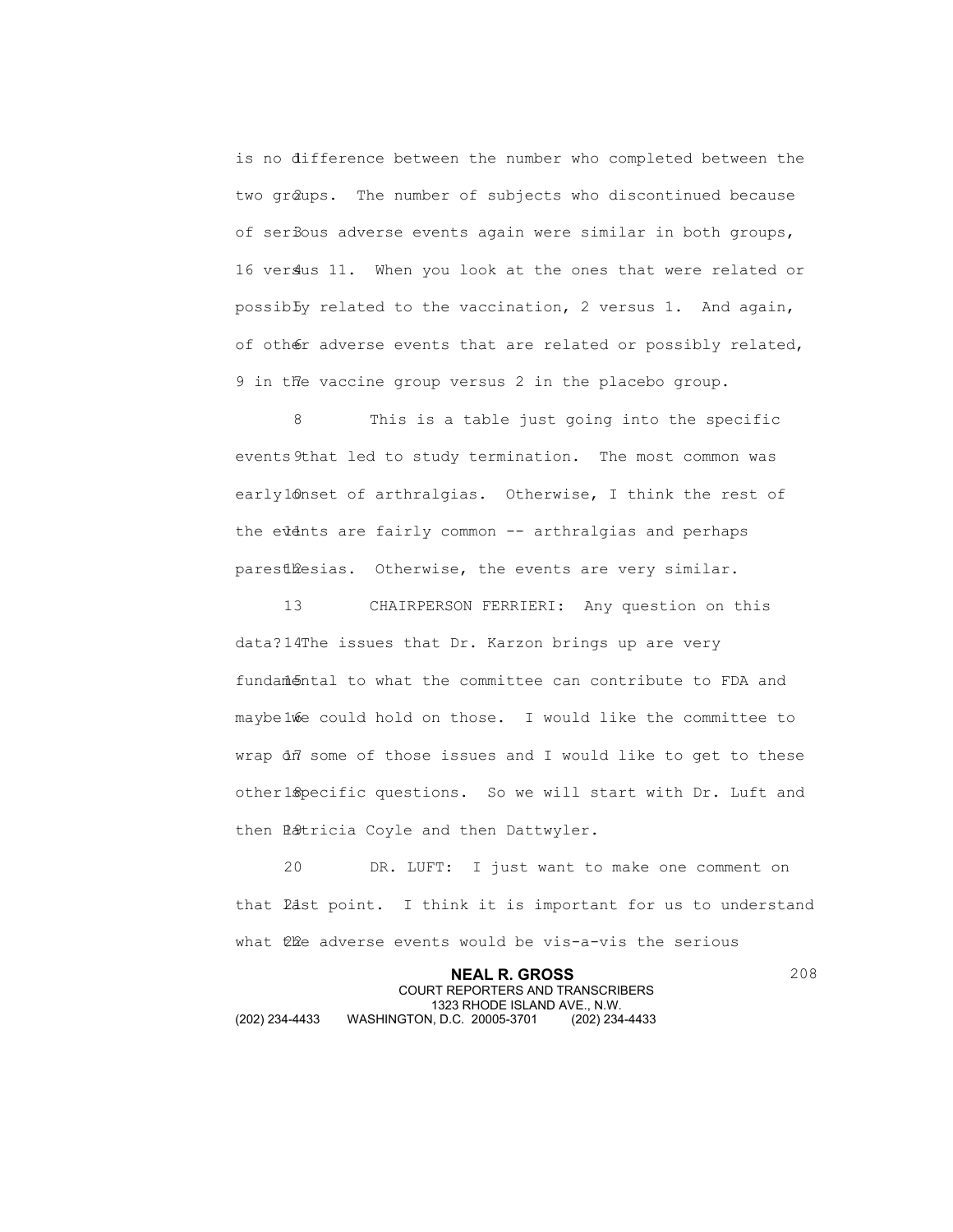sequelae or the incidence of the serious sequelae due to this disease and what is the trend in regard to the serious sequelae. It didn't escape any of us, the last comment that was made before the break that with good vigilance that the number 5of cases that were actually diagnosed was really quite high for Lyme disease.

The point that I wanted to make in regard to the study is that there is very heavy dependence on serologic confirm@ation. And when we start thinking about the adverse events $\beta$  it was stated originally when we got the overview of the disease that the disease is really quite protean. And actually the adverse events are very similar to what the diseade manifestations are. And if you start to, as I think Dr. Hall was eluding to -- if you start to kind of say well how offen do you actually become sero positive, you can start to have a different take on when someone has an adverse event of whether it is disease specific or infection specific versus vaccine specific. And I think that that is an important issue that we have to deal with. I can only say from my own experi@nce, having done a randomized double-blind controlled study 2that was FDA approved regarding the comparison of ezithi@mycin to amoxicillin, when we found that ezithromycin

**NEAL R. GROSS** COURT REPORTERS AND TRANSCRIBERS 1323 RHODE ISLAND AVE., N.W. (202) 234-4433 WASHINGTON, D.C. 20005-3701 (202) 234-4433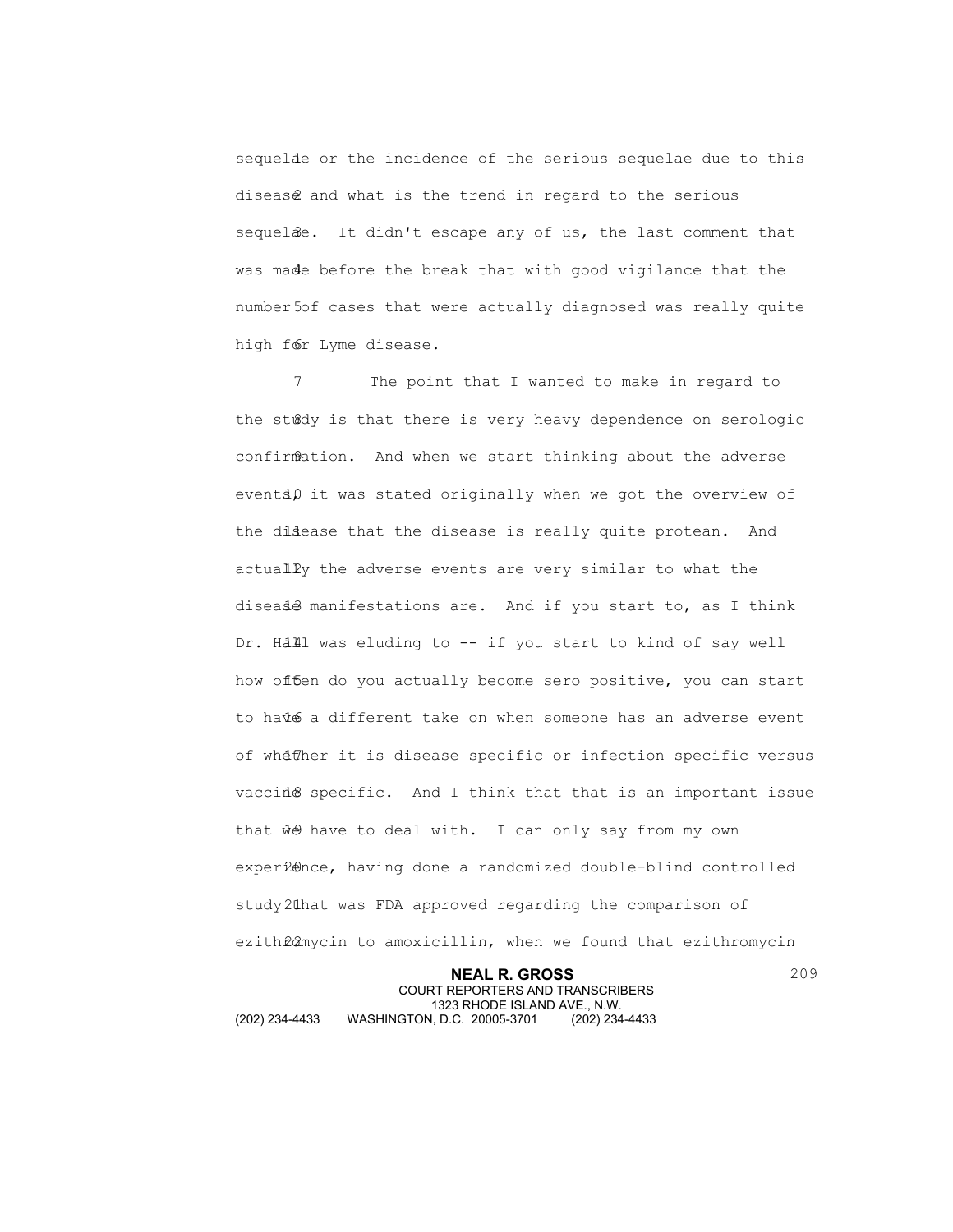was nof as effective as amoxicillin, those patients when they had their disease related events were sero negative at the time that they had those events. So the serologic criteria would flot have -- they would have done very well actually with these  $\delta$ riteria, and I think Pfizer would have been much happier with me than they turned out to be.

7 So I just wanted to kind of ask in regard to that,  $\delta$ nd I think it goes back to an earlier question that I asked  $\mathfrak h$  regard to the self-reported events and whether there was any segregation that occurred between the 10 percent of patients reporting that they were having symptomatology, whetheft there was any difference between the vaccine group and the placebo group independent of antibody or serologic diagndsis.

DR. PIETRUSKO: Dr. Parenti? 15

16 DR. PARENTI: Basically the two groups had the same *suspect symptoms.* We didn't put it through statistical rigor, 18 but when you looked at what it is that people came into the offbice with, what complaints, there was basically the same complaints in both groups. So both groups were being evaluated for the same things.

## CHAIRPERSON FERRIERI: Dr. Dattwyler? 22

**NEAL R. GROSS** COURT REPORTERS AND TRANSCRIBERS 1323 RHODE ISLAND AVE., N.W. (202) 234-4433 WASHINGTON, D.C. 20005-3701 (202) 234-4433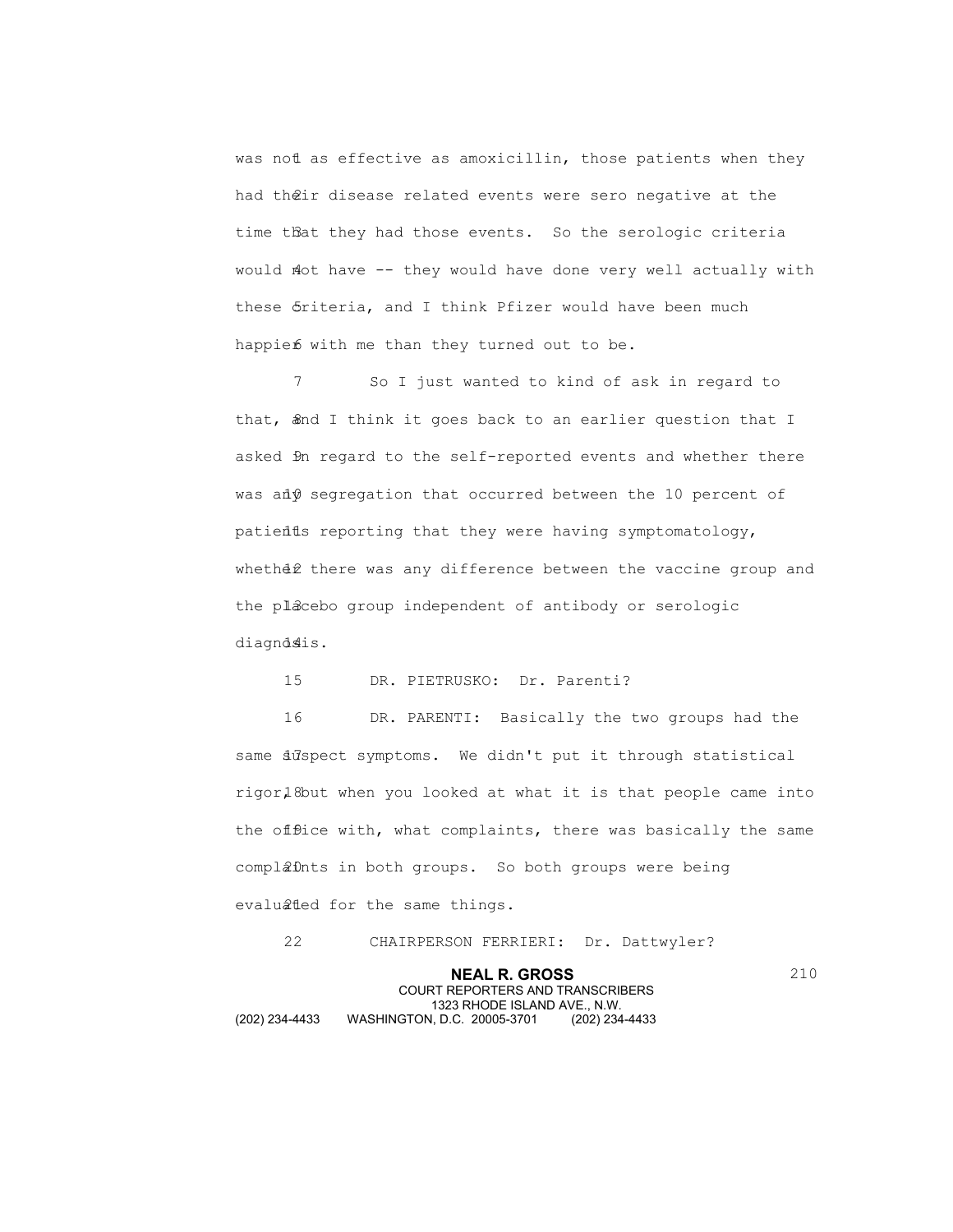1 DR. DATTWYLER: I just wanted to ask in the categoly 1, what was the sero conversion rate in culture confirmed erythema migrans? Because then we might get a better 4handle on 2.1 that way.

5 DR. PIETRUSKO: Dr. Parenti will be looking that up right now.

7 DR. DATTWYLER: Okay.

8 DR. PIETRUSKO: Dr. Steere is going to answer the question.

10 DR. STEERE: Well, this slide shows the number that had sero conversion. But what you are wanting to know is the number -- okay. Well then that is very similar to what it was oterall. In other words, to have any sero conversion, meaning both or either IgG or IgM, the sero conversation rate of 611 percent overall in the study population. It was 64 percent. So in other words, in the culture positive group, it was véry similar.

18 DR. DATTWYLER: Okay. So if that is the case, say 64 9 percent or between 60 and 65 percent, that means that you m $2$  $û$ ht expect to see people in 2.1 who really have erythema migrand but could fall out into the you just didn't culture it and you didn't sero convert. Sero conversion is obviously not

211

**NEAL R. GROSS** COURT REPORTERS AND TRANSCRIBERS 1323 RHODE ISLAND AVE., N.W. (202) 234-4433 WASHINGTON, D.C. 20005-3701 (202) 234-4433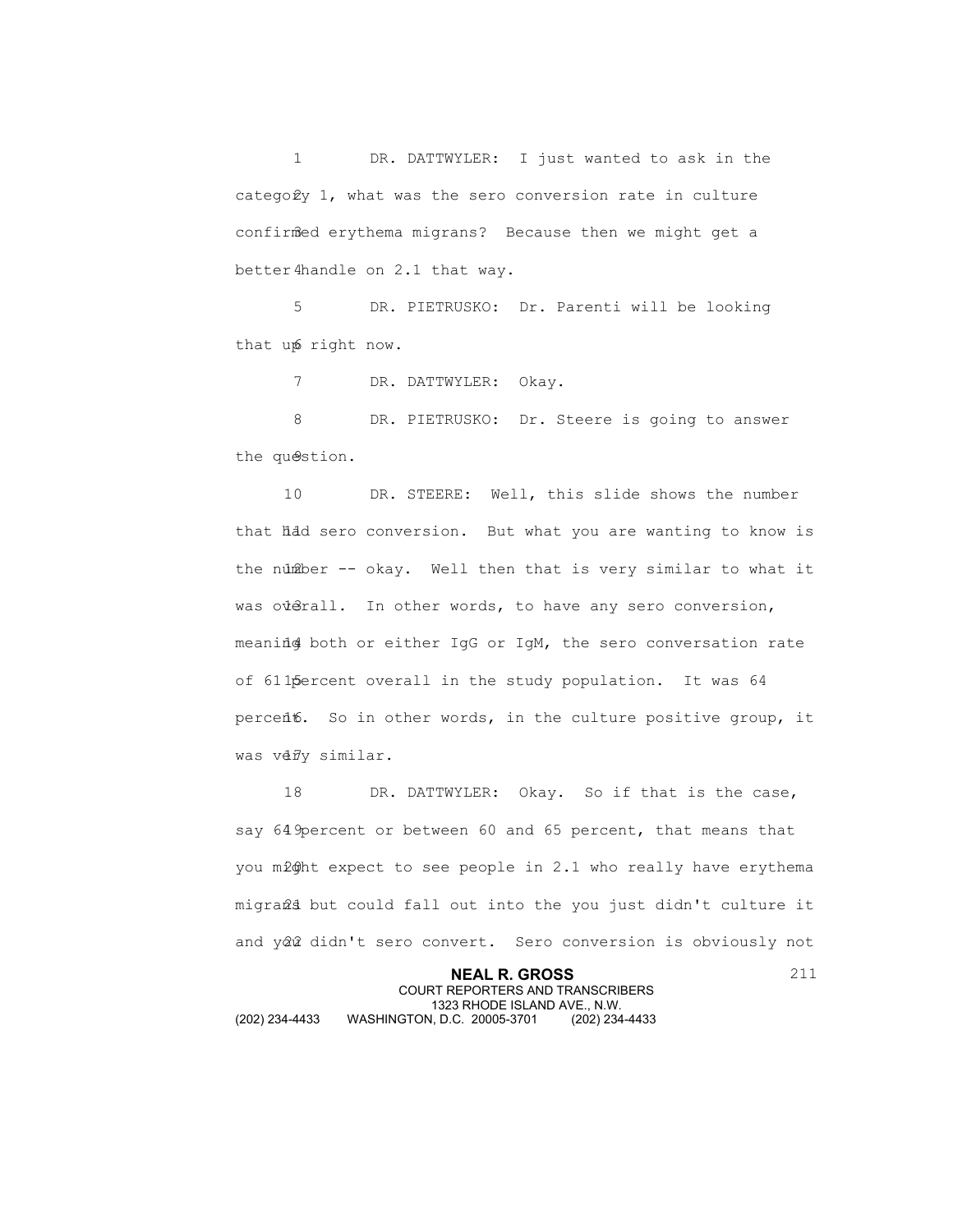universal. So that that 2.1 may contain real erythema migrang.

DR. STEERE: It may. 3

 DR. DATTWYLER: And if you over-emphasize 4 serolo $\Phi$ y, you might miss that.

 CHAIRPERSON FERRIERI: That is a terribly 6 important point. There are several other individuals. We will go on next to Patricia Coyle and then Dr. Broome, Steve Kohl, 2nd Fleming.

10 DR. COYLE: I just have three quick questions. In thé 1proliferation interferon gamma assays, lipidated OspA was ndt used because the lipid acts as a mitogen. If you use lipidated OspA, what do the placebo and vaccine patients look like? 14

15 DR. STEERE: I don't know. I haven't done it. 16 DR. COYLE: It wasn't done. Okay. Secondly, knowind how this vaccine would have to be used if it was appro $\nu$ &d in endemic areas, is there any, any, any animal or human 10ata on repetitive vaccinations -- multiple times?

20 DR. PIETRUSKO: Dr. Lobet, is there anything in animal1repeat?

22 DR. LOBET: Your question relates to multiple -

**NEAL R. GROSS** COURT REPORTERS AND TRANSCRIBERS 1323 RHODE ISLAND AVE., N.W. (202) 234-4433 WASHINGTON, D.C. 20005-3701 (202) 234-4433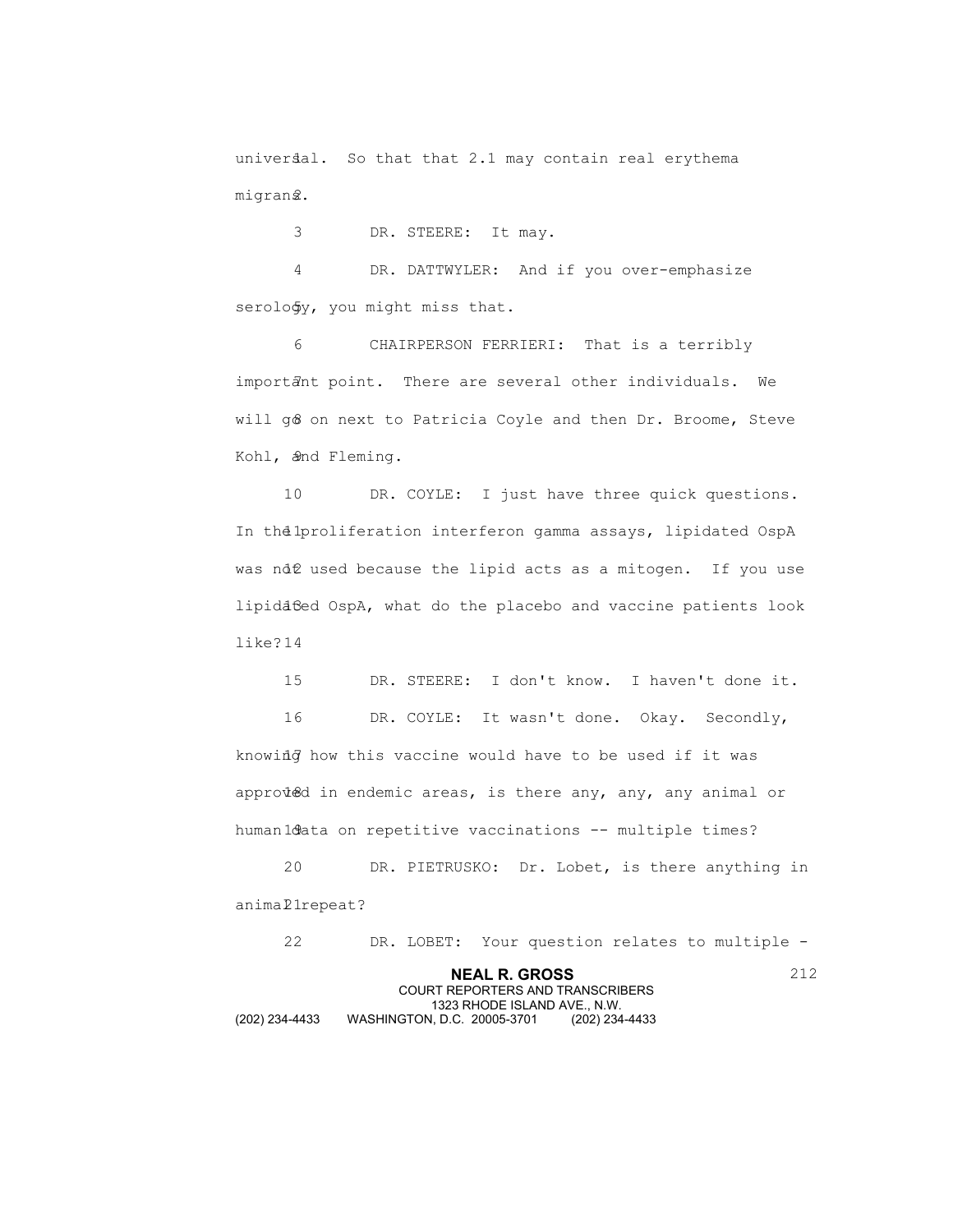- 1

2 DR. COYLE: Multiple vaccinations.

3 DR. LOBET: No, but there are -- there is no animal 4model that has been used for that, but we have some human data on this.

 DR. COYLE: Some human data on like how many 6 times? 7

8 CHAIRPERSON FERRIERI: How many boosters or challenges?

10 DR. PIETRUSKO: Dr. Parenti?

11 DR. PARENTI: We have one study where  $appro\&2$  mately 500 subjects have received 4 doses in a year  $0, 1, 12,$  and  $12.$  We have ongoing studies where people have receited  $0, 1,$  and  $12$  and have gotten a booster at month  $24,$ and another cohort of about 150 or 200 who have gone  $0, 1, 12,$ 24, and 36. And from the safety data we have right now, we are ndf aware of any unusual events happening in these people who have received four or five doses.

19 DR. COYLE: And my final question, this exclugion in the Phase III study of patients with joint problems was a little bit vague. So I am trying to get a feel of wh@2was excluded. Would anybody in general complaining of

213

**NEAL R. GROSS** COURT REPORTERS AND TRANSCRIBERS 1323 RHODE ISLAND AVE., N.W. (202) 234-4433 WASHINGTON, D.C. 20005-3701 (202) 234-4433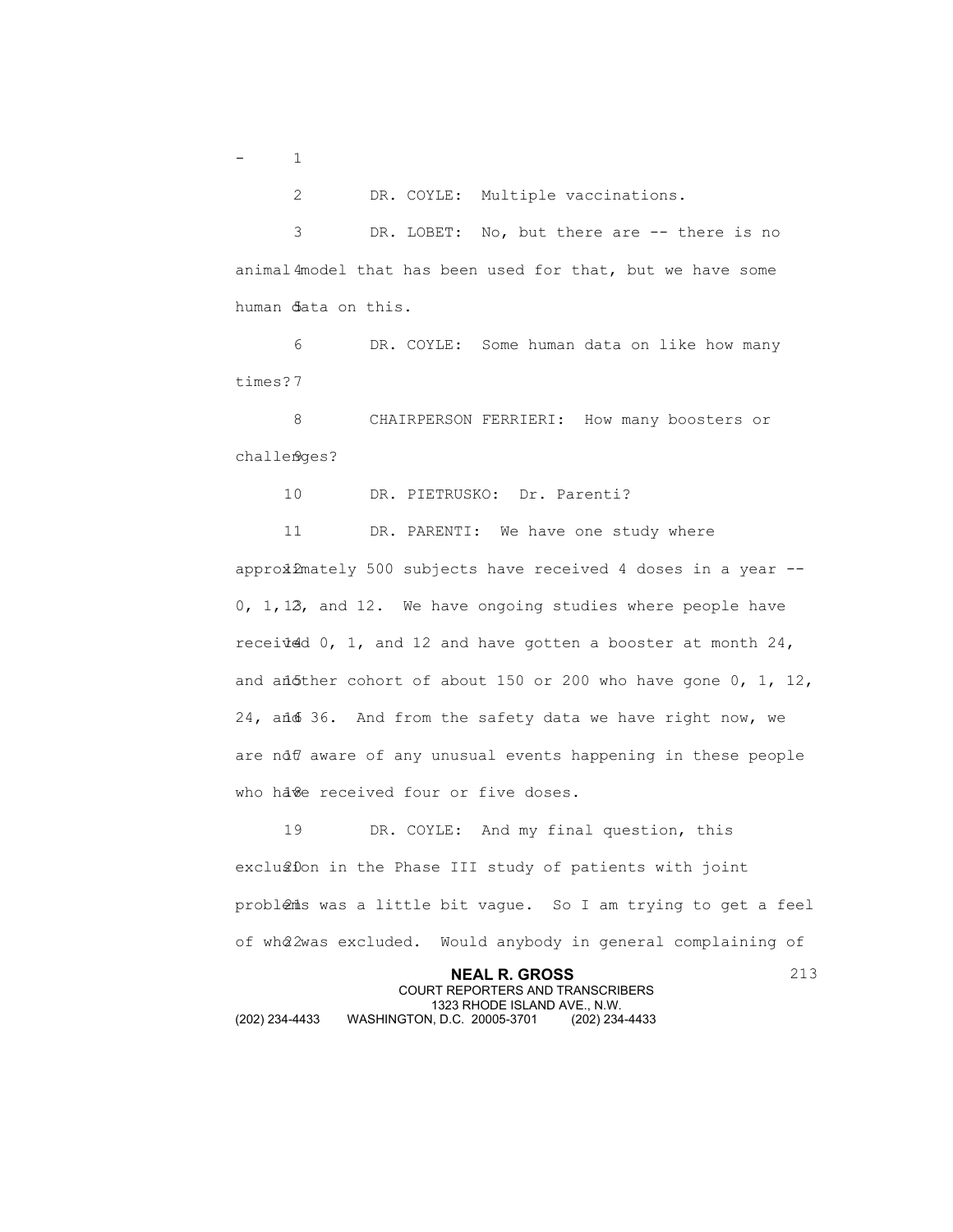any history of joint pains have been excluded or current joint pains? 2 Obviously rheumatoid arthritis and osteoarthritis, fine. 3But was it extrapolated, and just give me a sense of who was excluded based on joint problems.

5 DR. PARENTI: Yes, that is a good question. The gist that we tried to give the investigators was that we did nof want people in this study in whom it would be difficult to assess for Lyme disease later. I mean one of the endpoints is looking for arthritis. So if you started out with  $d\theta$ thritis -- we didn't want to make it -- we didn't want to havid subjects who already had unexplained knee effusions, for  $e\hat{x}$  ample. So with those quidelines, we asked the investi Bgators to use their judgment. So some investigators felt flMat back pain obviously wasn't an issue. They could clearl h5 differentiate back pain from Lyme disease. There were investifgators who had had some of these subjects in their private practice for years and years, they knew their osteoaßthritis -- they knew their patterns of osteoarthritis and f4Bt very comfortable that they could discern in a given patient whether there was a new event, for example. So we knew that this was an issue and we went back and looked at all the subjects who had musculoskeletal complaints at baseline to

**NEAL R. GROSS** COURT REPORTERS AND TRANSCRIBERS 1323 RHODE ISLAND AVE., N.W. (202) 234-4433 WASHINGTON, D.C. 20005-3701 (202) 234-4433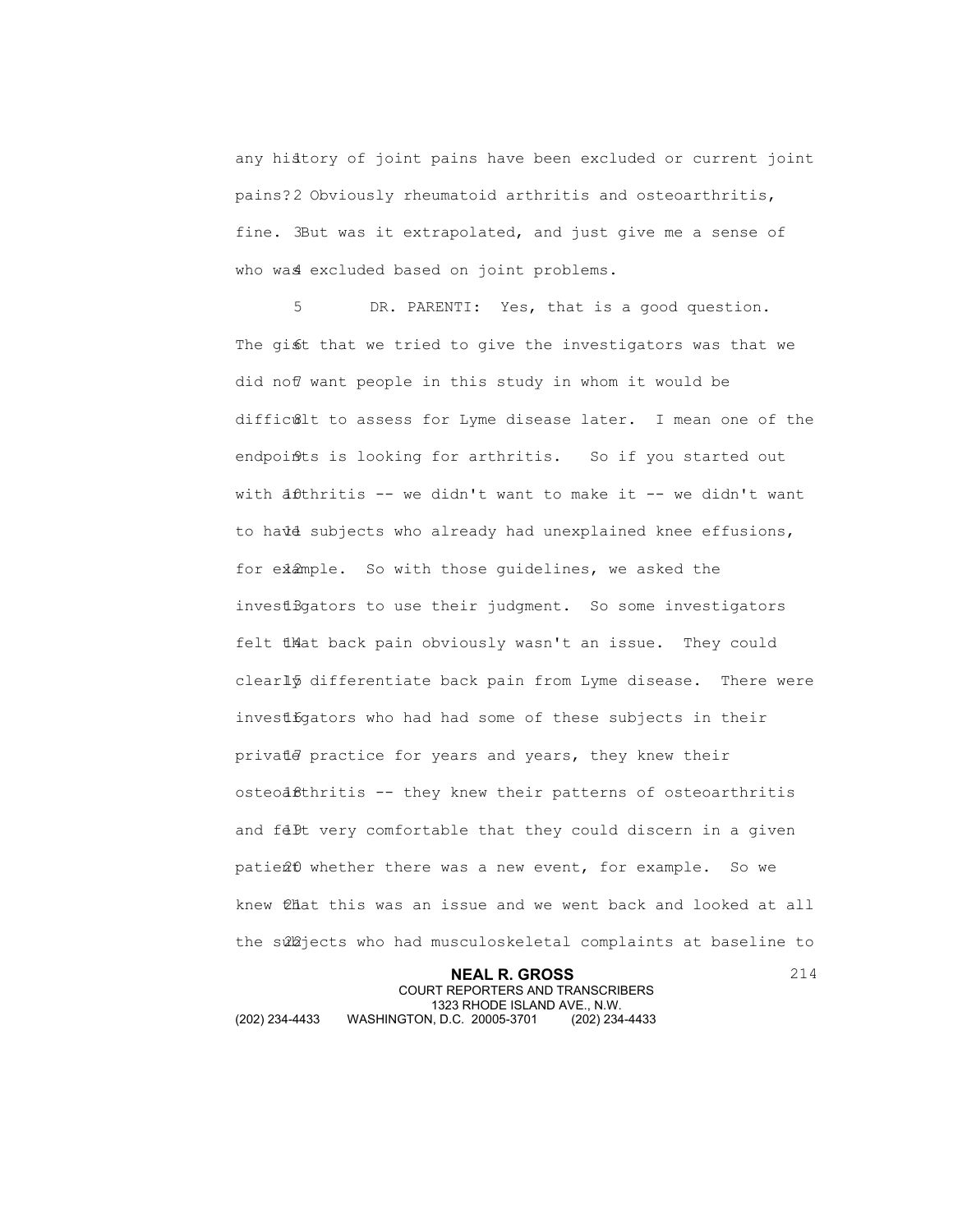see if1 again, vaccinees who had a previous history of musculøskeletal complaints or had something on physical exam at the 3beginning of this study were at increased risk of developing subsequent musculoskeletal events. And from the table  $\bar{b}$  have up here  $-$ - I apologize that the numbers are not really 6very clear -- you will see that as you go from dose 1 to 2 to 3 and look at musculoskeletal disorders, there is no difference between the two groups. So if you had a baseline histor $\vartheta$  of a musculoskeletal event and got vaccinated, you did not appear to be at increased risk. And it looks as if there was ovder 2,000 such subjects. So 20 percent of the population alread $\hat{y}$  has some baseline musculoskeletal event, which is prett $\oint$  3much what you expect when you are looking at 40, 50, 60 et cetera year subjects.

15 DR. COYLE: Thank you.

16 CHAIRPERSON FERRIERI: Dr. Broome and then Dr. Kohl. 17Dr. Breiman, would you like to start?

18 DR. BREIMAN: Could I just --

19 CHAIRPERSON FERRIERI: Sure.

20 DR. BREIMAN: I may have missed the answer, but do yoû 1know what the actual number is of people that were excluded from the study because of joint problems?

**NEAL R. GROSS** COURT REPORTERS AND TRANSCRIBERS 1323 RHODE ISLAND AVE., N.W. (202) 234-4433 WASHINGTON, D.C. 20005-3701 (202) 234-4433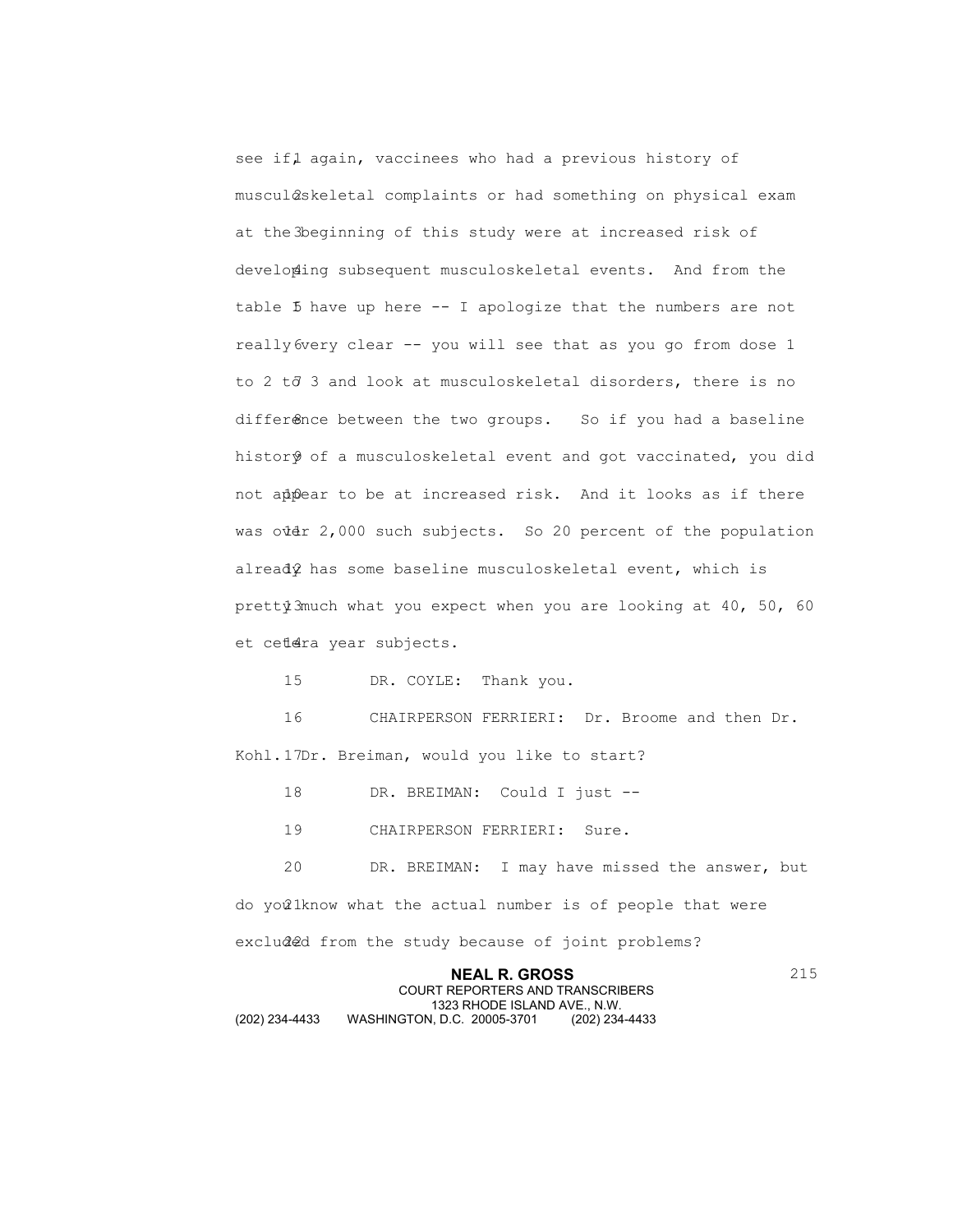DR. PIETRUSKO: Dr. Parenti? Do you want to 1 give us that number?

3 DR. PARENTI: Do you mean people who were screened for the study and not entered because of that? No, I don't Know.

CHAIRPERSON FERRIERI: Dr. Broome? 6

7 DR. BROOME: I am looking at the question we are goßng to have to address about the appropriate schedule for immfunizing, and I would like to know the interval between the s40ond dose of vaccine and the onset of disease for the failuids. I really think that that is important information. As Dr12Lucey has suggested with his nice analysis, there is a very imapid fall off in antibody. And my hypothesis would be that when you look at the reverse cumulative distribution for the cases, there are some of them that had a poor response. So that is very credible. But those that apparently had a somewhat reasonable response, did they occur later in Lyme season? Does this help you confirm the concerns that there is a preflby rapid fall off of the antibody that may relate to prote@flion?

21 DR. PIETRUSKO: Dr. Parenti is going to be answeflng the question. He is getting the information now.

**NEAL R. GROSS** COURT REPORTERS AND TRANSCRIBERS 1323 RHODE ISLAND AVE., N.W. (202) 234-4433 WASHINGTON, D.C. 20005-3701 (202) 234-4433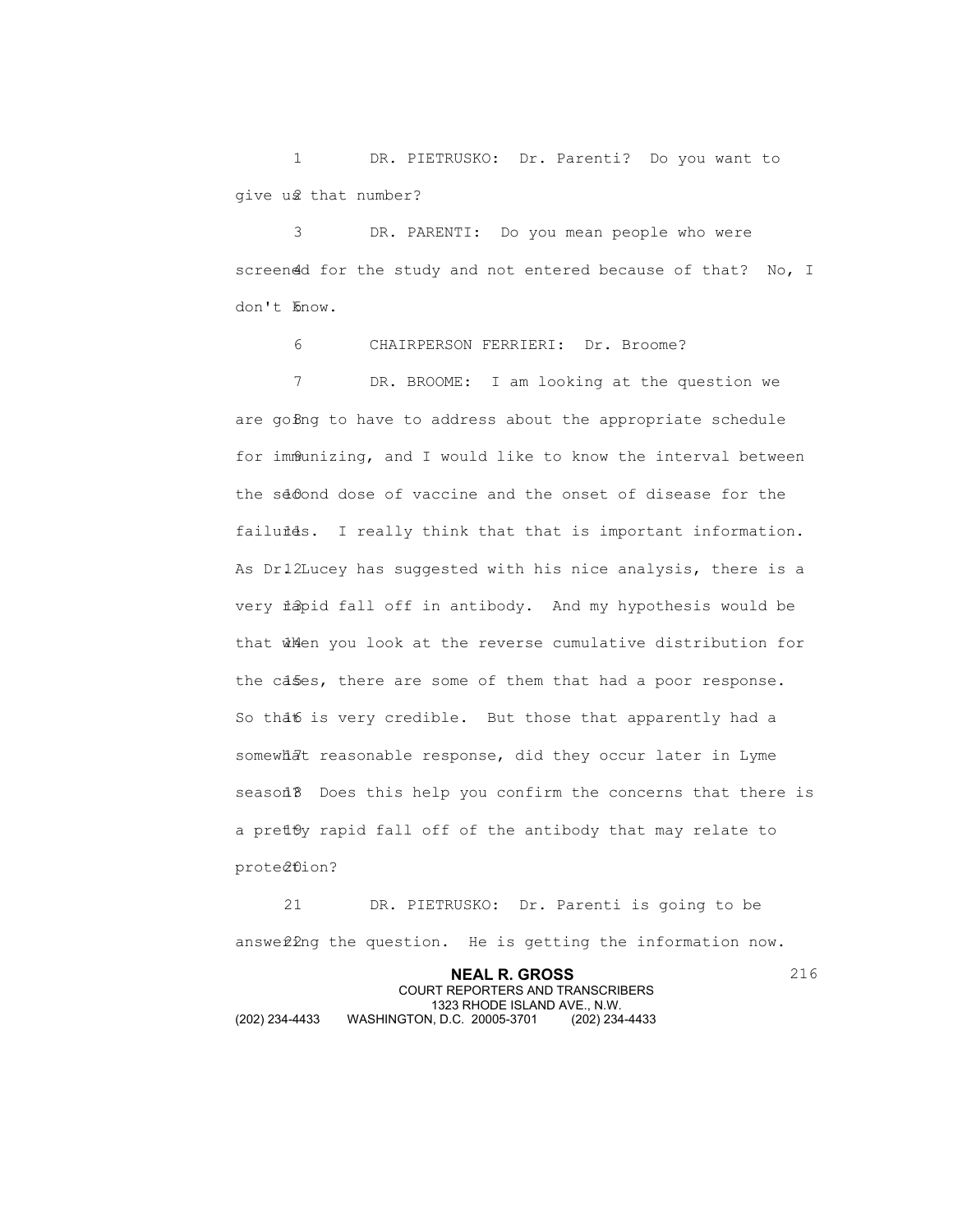CHAIRPERSON FERRIERI: All of this background 1 information is quite critical to our addressing the questions. So if any of you seem dismayed, don't be. We will be getting to the 4questions fairly soon. Dr. Parenti?

5 DR. PARENTI: Slide 64 and 65 in Dr. Steere's. These  $6r$ e survival curves. I am sorry, this doesn't specifically have the titers on here. But as you can see, during 8year one the starting point here is from four weeks after the second dose to the onset of case. There is really no difference. The vaccine cases and the placebo cases are occuriing within the same time frame. You will see the same pattein in the second year. Again, there are very few cases, but the vaccine cases are occurring in here.

14 I have a list. It is not a pretty list, but these lare the vaccine failures from year two and their GMTs. It also has their onset dates. So, again, I had previously said filhere are 7 vaccinees who are -- there are 7 vaccinees who aile over the age of  $60$  and six of them are over the age of 65. **S**if you just want to go through them very quickly, here is a 00-year-old who had virtually no response at all to the first 2two doses. They showed up in the middle of August as a year two case. I am sorry, I should step back a second. We

**NEAL R. GROSS** COURT REPORTERS AND TRANSCRIBERS 1323 RHODE ISLAND AVE., N.W. (202) 234-4433 WASHINGTON, D.C. 20005-3701 (202) 234-4433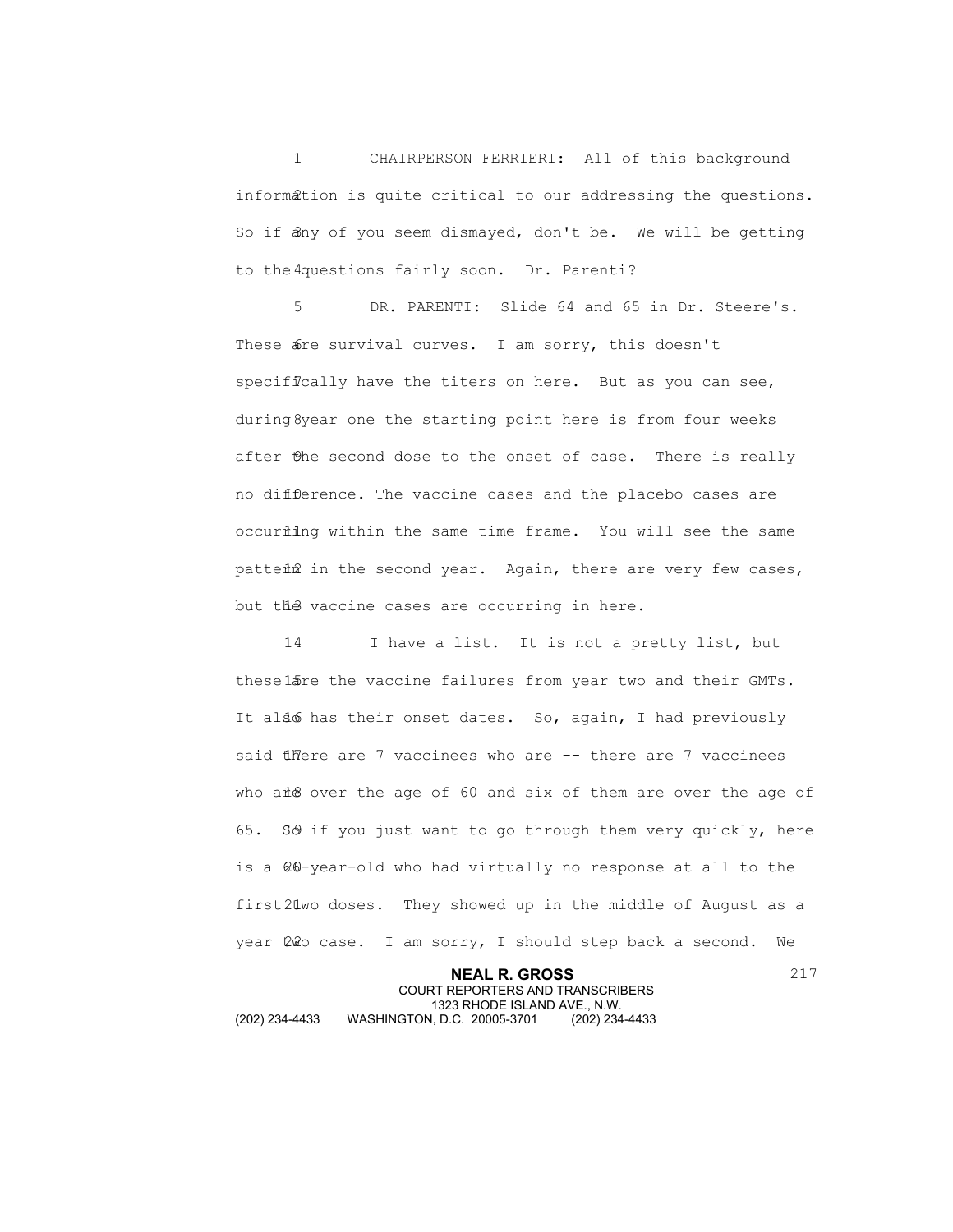have blood on baseline on everybody and we have month two, but we don2t have month 13 on everyone. The  $67$ -year-old, again  $-$ I'm soßry, this person actually had a fairly decent anti-OspA titer after the first two doses. At the end of the first year, they had lost it and they had the onset of their disease in mid-GAugust. And at the time of the acute sera or at the time of the acute attack rather, you can see that they had GMTs in the 300 to 500 range. A  $62$ -year-old with a minimal response to the first two doses. The onset of disease in year two aflothe very beginning  $-$  I am sorry, onset of disease again lin August. A 68-year-old, minimal response to the first two dd ses. Onset of disease in August. Unfortunately, they didn't 3have sera that were available to see what their titers were  $d\mathfrak{A}$  that time. A 69-year-old, again poor response to the first 15wo doses. They had their onset of disease in June, and again  $lnfinimal$  anti-OspA response here. A 70-year-old, virtually no response through the whole thing. They had the onset  $18f$  disease at the end of the season in September. A  $68$ year-dBd here, again virtually no response at all with onset in June.

21 CHAIRPERSON FERRIERI: Thank you. We will move on to 22teve Kohl, please.

**NEAL R. GROSS** COURT REPORTERS AND TRANSCRIBERS 1323 RHODE ISLAND AVE., N.W. (202) 234-4433 WASHINGTON, D.C. 20005-3701 (202) 234-4433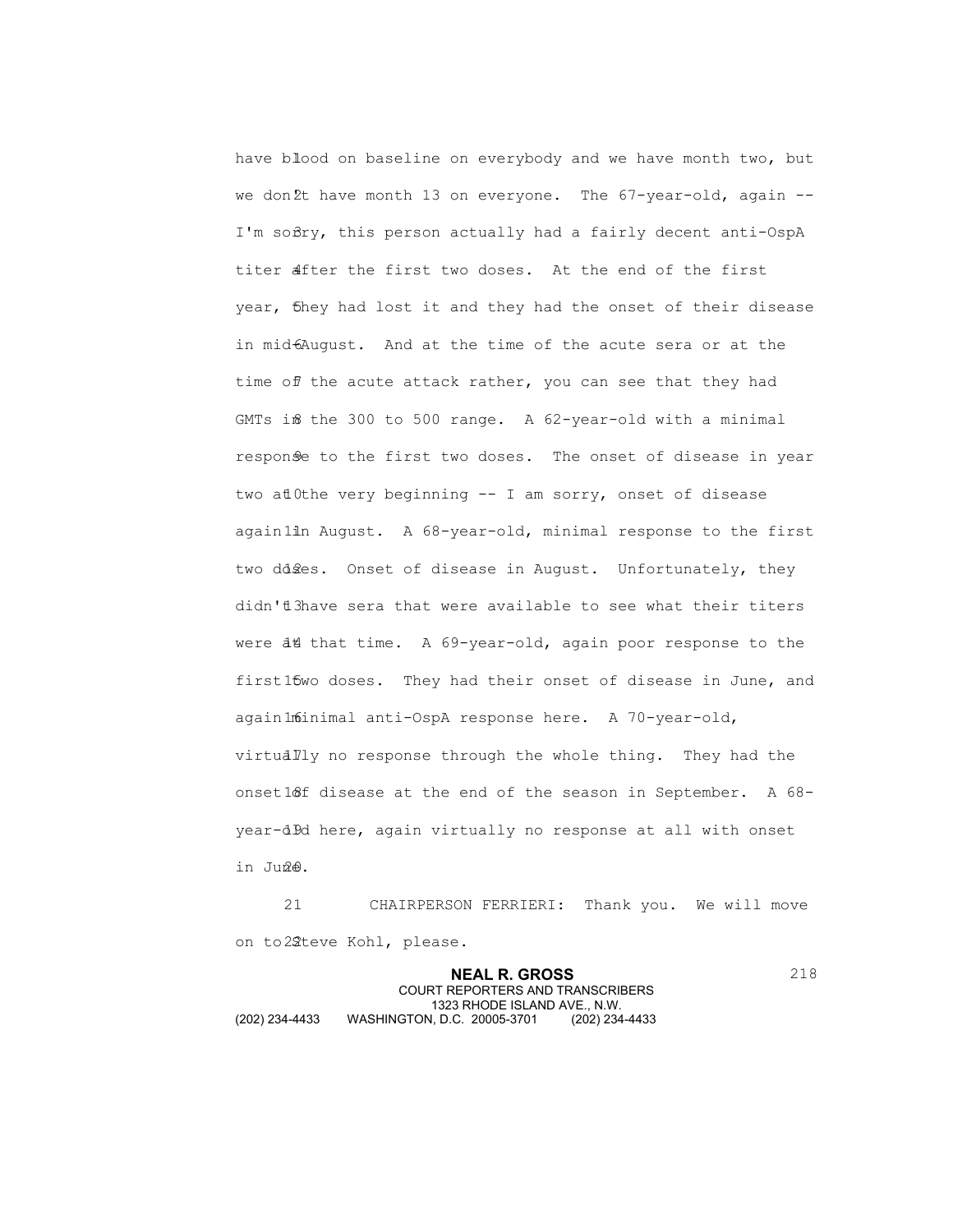1 DR. KOHL: Yes. If you take category 2.2 and remove 2all the possible Ehrlichiosis cases and take category 3 and combine those two  $--$  collapse those two into each other, assuming that the category  $2.2$ 's are really asymptomatic infectfon, what is the protection rate and what is the signifficance?

7 DR. PIETRUSKO: Dr. Parenti?

8 DR. PARENTI: Take 2.2 and what?

9 DR. KOHL: Take 2.2 and remove the Ehrlichiosis cases lor the cases that you think are Ehrlichiosis cases and collapse that into category 3. What would the protection rate be if 100u combined those?

13 DR. PARENTI: I would have to do some quick math because we have not combined category 2.2 and 3 because one is 5possible --

16 DR. KOHL: The reason I asked that is you have combined just about every other category in the analysis except8for that.

19 DR. PARENTI: We did it specifically at the FDA reque 20. But to us, there are two separate things. One possible disease mainly based on IgM in fact in the 2.2 categaty, and category 3 clearly being no symptoms based on

**NEAL R. GROSS** COURT REPORTERS AND TRANSCRIBERS 1323 RHODE ISLAND AVE., N.W. (202) 234-4433 WASHINGTON, D.C. 20005-3701 (202) 234-4433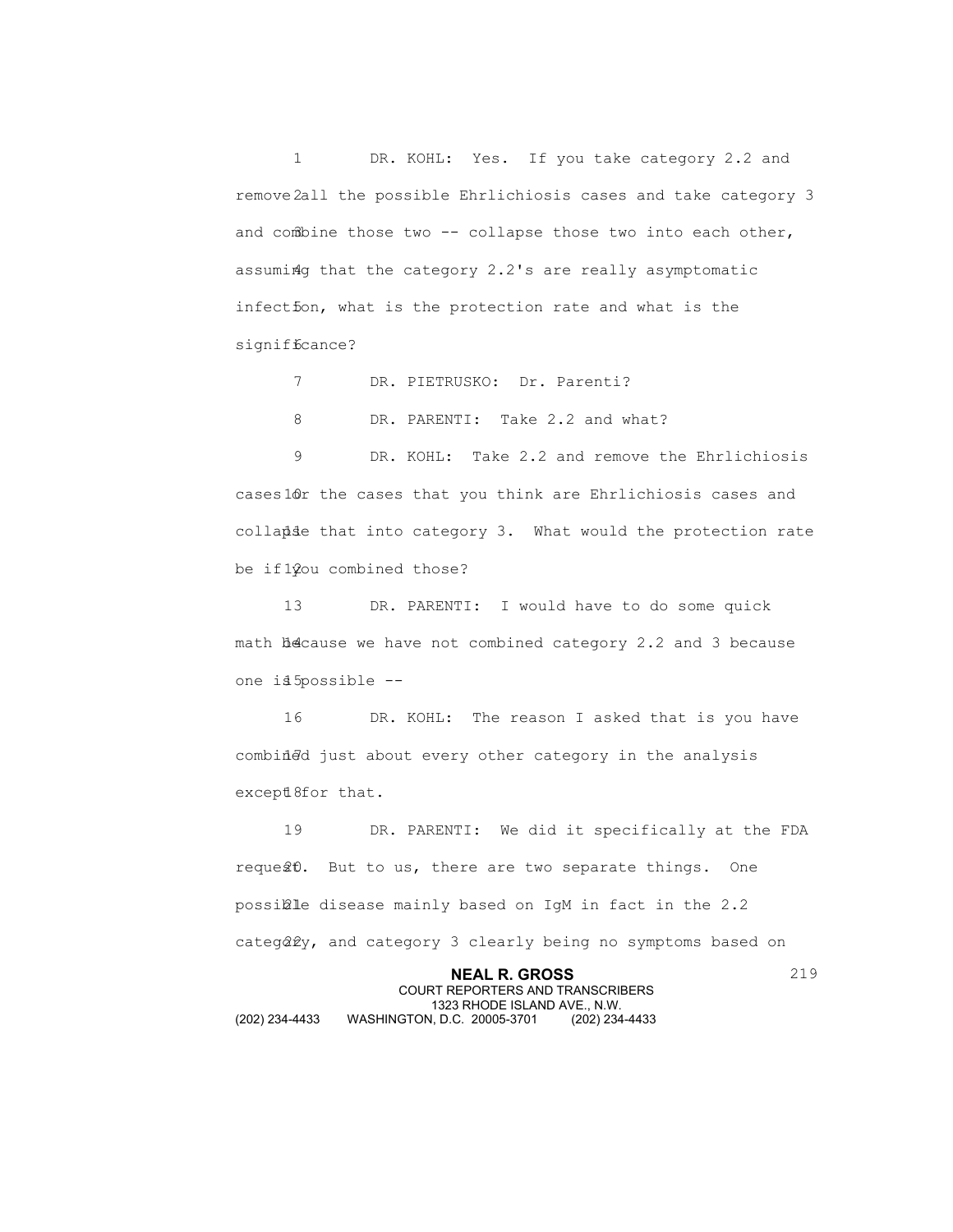IgG. But if you want, we can crunch those numbers for you.

2 DR. KOHL: Okay.

3 CHAIRPERSON FERRIERI: Thank you. Dr. Fleming? 4 DR. FLEMING: In preparing for the questions, I would bike to just probe a bit. Thinking through what had been presented to us as the three stages of disease, I would be interested in a clarification of the clinical importance in  $t$ iming $\beta$  both from colleagues on the committee as well as from the sponsor. Very quickly, it has been presented to us that the those stages of the disease include the early localized infection and erythema migrans is a key aspect of that. In fact, 127 percent of the definite cases are EM cases. Then there 1Bs the early disseminated infection that includes spread to healt, liver, and joints. And then what we refer to as  $$ or what you refer to as late Lyme disease with chronic arthritis and neurologic abnormalities.

17 The first question is as we think of clinical  $import\$ ance, is it proper to -- or is it an appropriate clinidal perspective that the clinical significance of the sequelse of infection is substantially enhanced by risks other than  $\mathbb{R}\mathbb{N}$ ? Or if EM was the only clinical consequence -another way of saying this -- the concern with Lyme disease

**NEAL R. GROSS** COURT REPORTERS AND TRANSCRIBERS 1323 RHODE ISLAND AVE., N.W. (202) 234-4433 WASHINGTON, D.C. 20005-3701 (202) 234-4433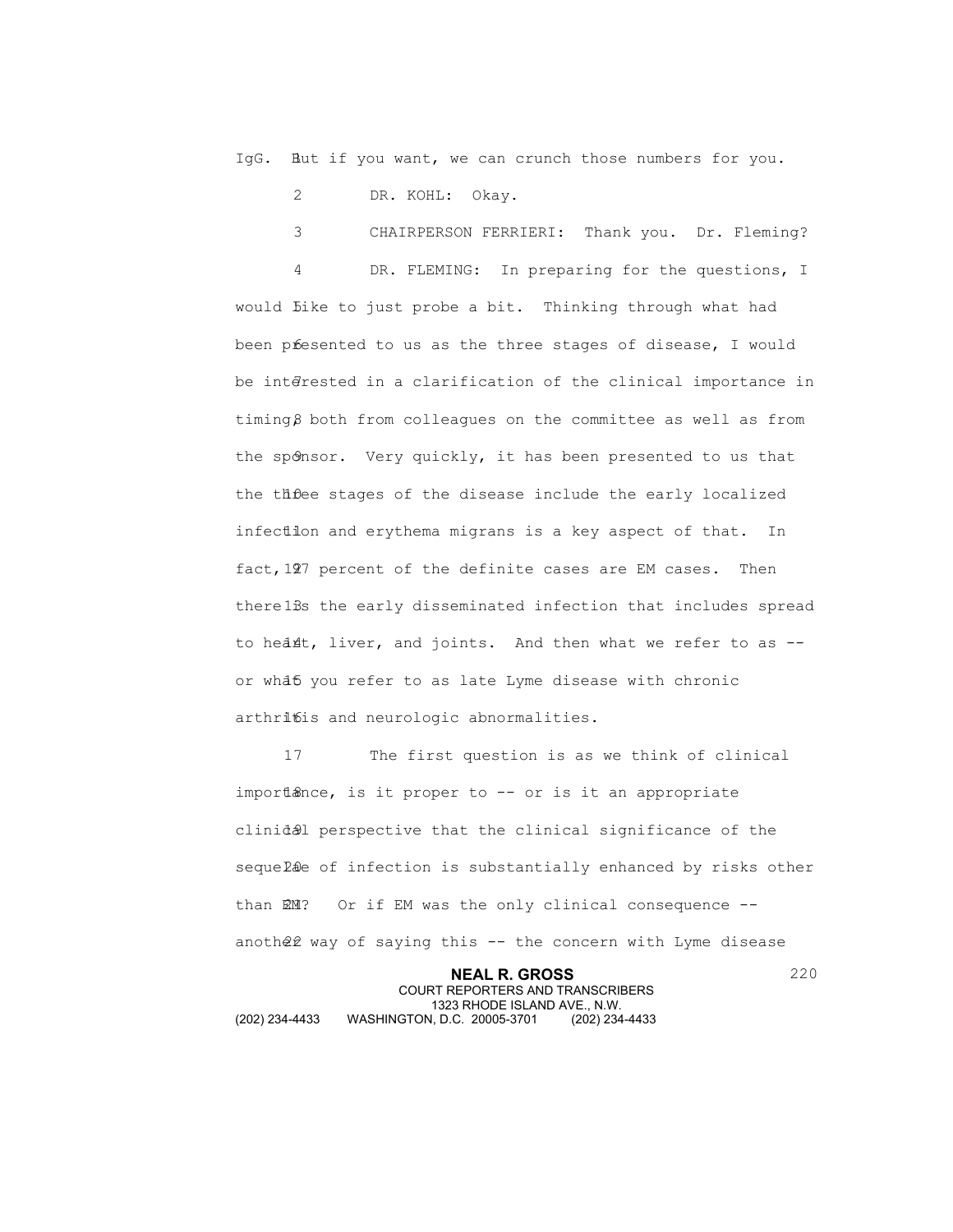would be discernibly less? is that a fair conclusion?

2 DR. PIETRUSKO: Dr. Schoen is going to answer that question for us.

4 DR. SCHOEN: I think I will ask a question first and make sure I understand the question. I think that these Categories of early and late, localized and disseminated, are rules of thumb that are helpful to the clinicBan. And as a rheumatologist, as I was listening earließ on to the discussion, I was struck by the fact that what 10typically encounter in terms of Lyme arthritis in naturall infection these days is patients  $--$  if I had to make up a dlinical story, it is a patient who has an erythema migrans rash in the summer which is missed or is perhaps not recognized. If it is not recognized, I can't say that it is in that particular summer. But it is certainly my impression as a dbinician these days that a lot of the Lyme arthritis that 17see, I am seeing in the fall or early winter following a transmission season. So I think that we would capture  $$ talking earlier about refractory Lyme arthritis and theor@flical concerns about refractory Lyme arthritis, at least in natural infection refractory Lyme arthritis is an entity which 20 ypically occurs within months after the onset of

**NEAL R. GROSS** COURT REPORTERS AND TRANSCRIBERS 1323 RHODE ISLAND AVE., N.W. (202) 234-4433 WASHINGTON, D.C. 20005-3701 (202) 234-4433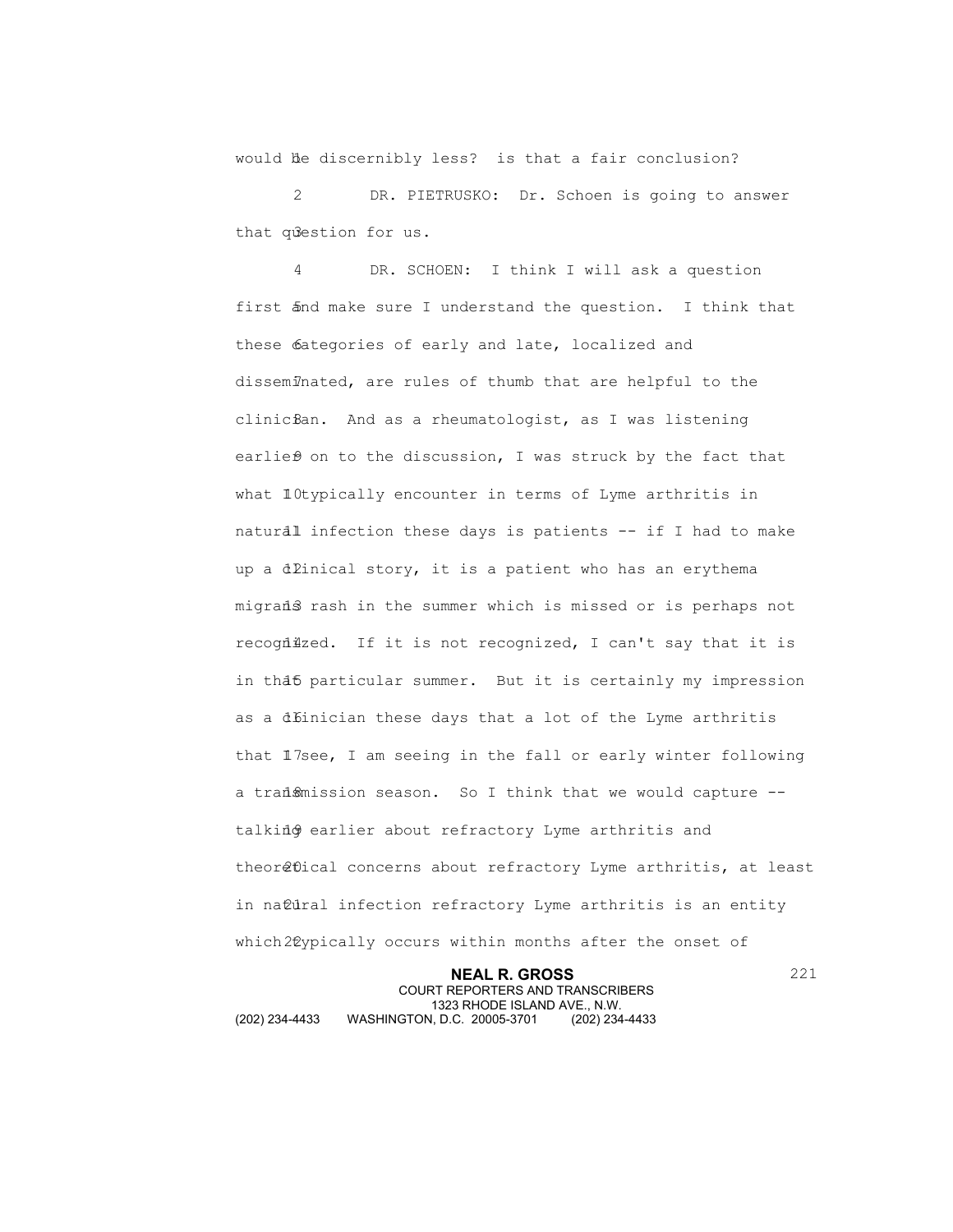illnes $\mathbf{d}$ . It is obvious, as Allen mentioned earlier on  $-$ - Dr. Steere 2-- you see cases in which there are intermittent attacks of arthritis. You also see cases less commonly where almost 4from the start you have a sense that the arthritis is not gofing to go away. And if it persists for a long enough period 6of time, it is considered to be chronic.

7 So getting back to the question, which I wonder $\&$ d away from because I did want to make that comment, I think that it is helpful to think about early and late disease. And clearly something happens between early disease, which lis easy to treat, and as Dr. Luft points out, if we didn't 2ever miss it, we wouldn't need a vaccine. But we do miss iß. And late disease, where presumably some other pathodenesis is at work because it is hard to treat. But I would 15hink of these as useful rules of thumb. And I don't think 1that the statistical information is invalidated. I think  $1/f$  we have eradicated the disease early, it doesn't have a chance to occur late and demonstrate a statistical difference.

20 DR. FLEMING: You are actually answering the second lquestion, so let's just pursue that for a quick second. What  $\hat{y}$  are saying then is if we wanted to be able to judge

**NEAL R. GROSS** COURT REPORTERS AND TRANSCRIBERS 1323 RHODE ISLAND AVE., N.W. (202) 234-4433 WASHINGTON, D.C. 20005-3701 (202) 234-4433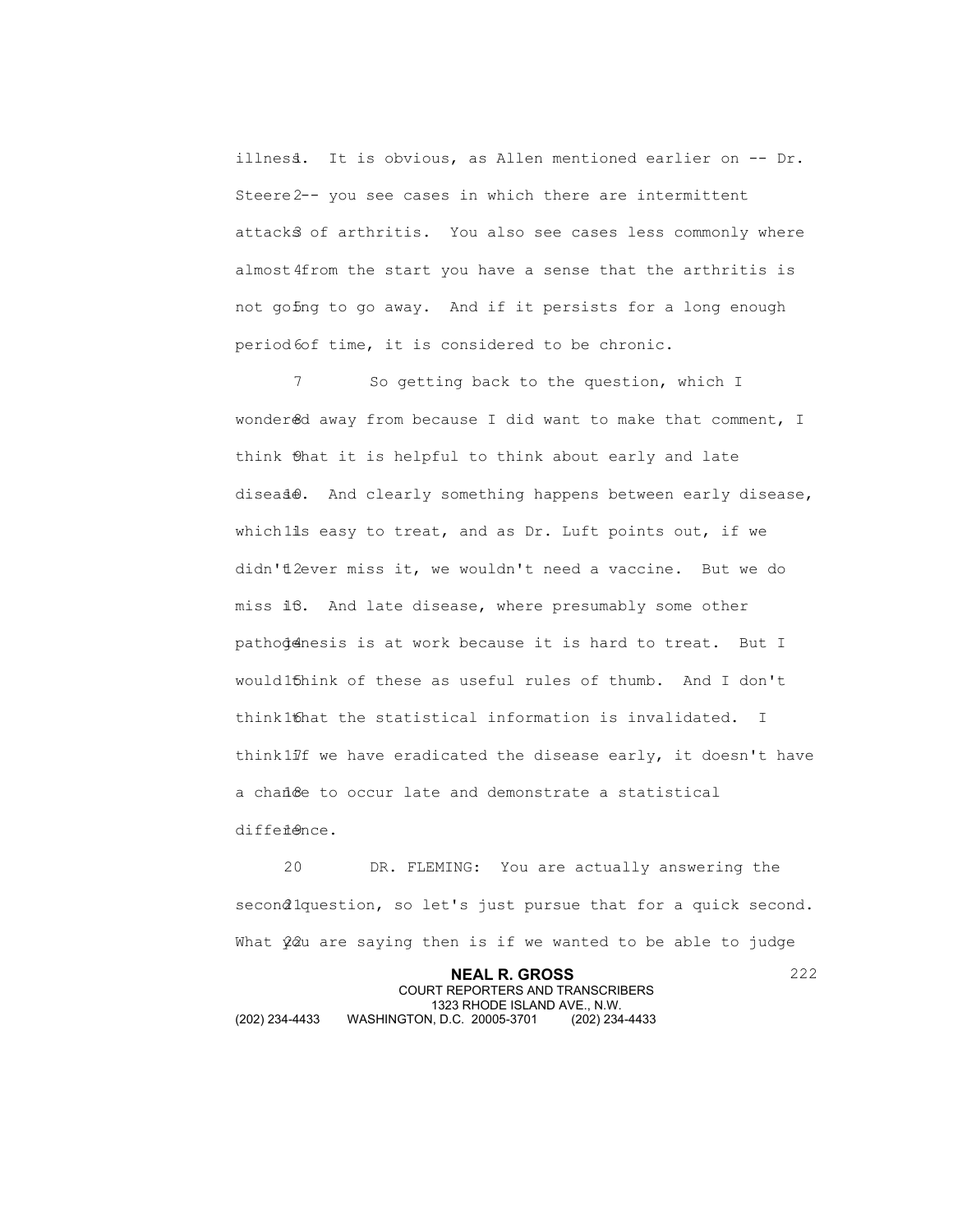our influence on chronic arthritis or the neurologic abnormalities that have been referred to as late Lyme disease, are you saying  $-$  as a rule of thumb, roughly what time frame would \$0u need to be able to assess those effects or those consequences from initial infection?

6 DR. SCHOEN: Well, I think it is a bell-shaped curve, 7which you can tell me more about than I can.

8 DR. FLEMING: Yes.

9 DR. SCHOEN: I would think that it is typically measuited in  $--$  and Allen may correct me here  $--$  but I would say the average case occurs within a year. The average case I would 12ay probably occurs within a year. And some cases occur much midre quickly. I think I have seen someone who developed Lyme dithritis 11 years after erythema migrans, but that is the ofiby case like that I have ever seen.

16 DR. FLEMING: So essentially it should be enough 7to follow a cohort for 20 months to be able to determine whether there will be a rate of chronic arthritis?

19 DR. SCHOEN: Yes. As investigators, we kept out of the study as much as possible anybody that we suspected had a2tive infection at the onset of illness. So in an ideal  $world/2nobody$  -- a few did, but nobody came into this study

**NEAL R. GROSS** COURT REPORTERS AND TRANSCRIBERS 1323 RHODE ISLAND AVE., N.W. (202) 234-4433 WASHINGTON, D.C. 20005-3701 (202) 234-4433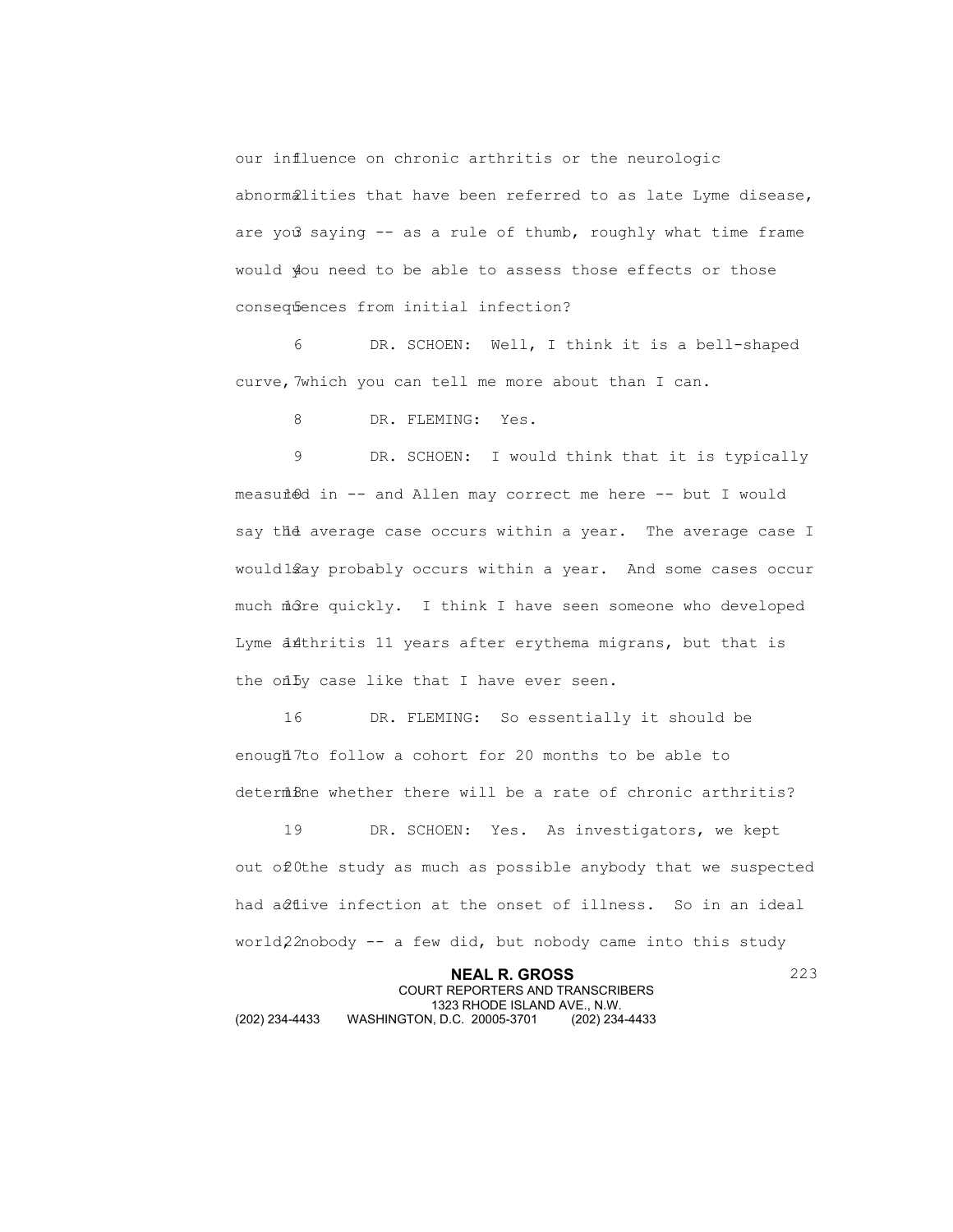with Lyme disease. We then had a surveillance in which we were very much helped by our volunteers to scour the land to find early disease and treat it. So we didn't see late disease, which I think we would have seen if it was going to break *fihrough*.

6 DR. FLEMING: So in the placebo arm of this trial, 7we should be able to define how frequently then chronic arthritis occurred? Because you are saying we will know that answer 9within 20 months?

10 DR. SCHOEN: No, because --

11 DR. FLEMING: Refractory chronic arthritis.

12 DR. SCHOEN: The answer to how frequently it occurs 3depends on whether or not the disease is treated. If you tideat the disease early, you don't see the late manifestations of disease. So if surveillance and capture of early l6ases was excellent, where are the late cases going to come  $\mathbb{1}$ n such a study?

18 DR. FLEMING: So essentially what you are saying  $9i s$  -- to modify my comment -- 20 months is enough for us to 2detect the frequency with which chronic arthritis will occur 2ffollowing infection, but in this study that rate may be very  $\n *D*\n *22*\n *22*\n *22*\n *22*\n *22*\n *22*\n *22*\n *22*\n *22*\n *22*\n *22*\n *22*\n *22*\n *22*\n *22*\n *22*\n *22*\n *22*\n *22*\n *22*\n *22*$ 

**NEAL R. GROSS** COURT REPORTERS AND TRANSCRIBERS 1323 RHODE ISLAND AVE., N.W. (202) 234-4433 WASHINGTON, D.C. 20005-3701 (202) 234-4433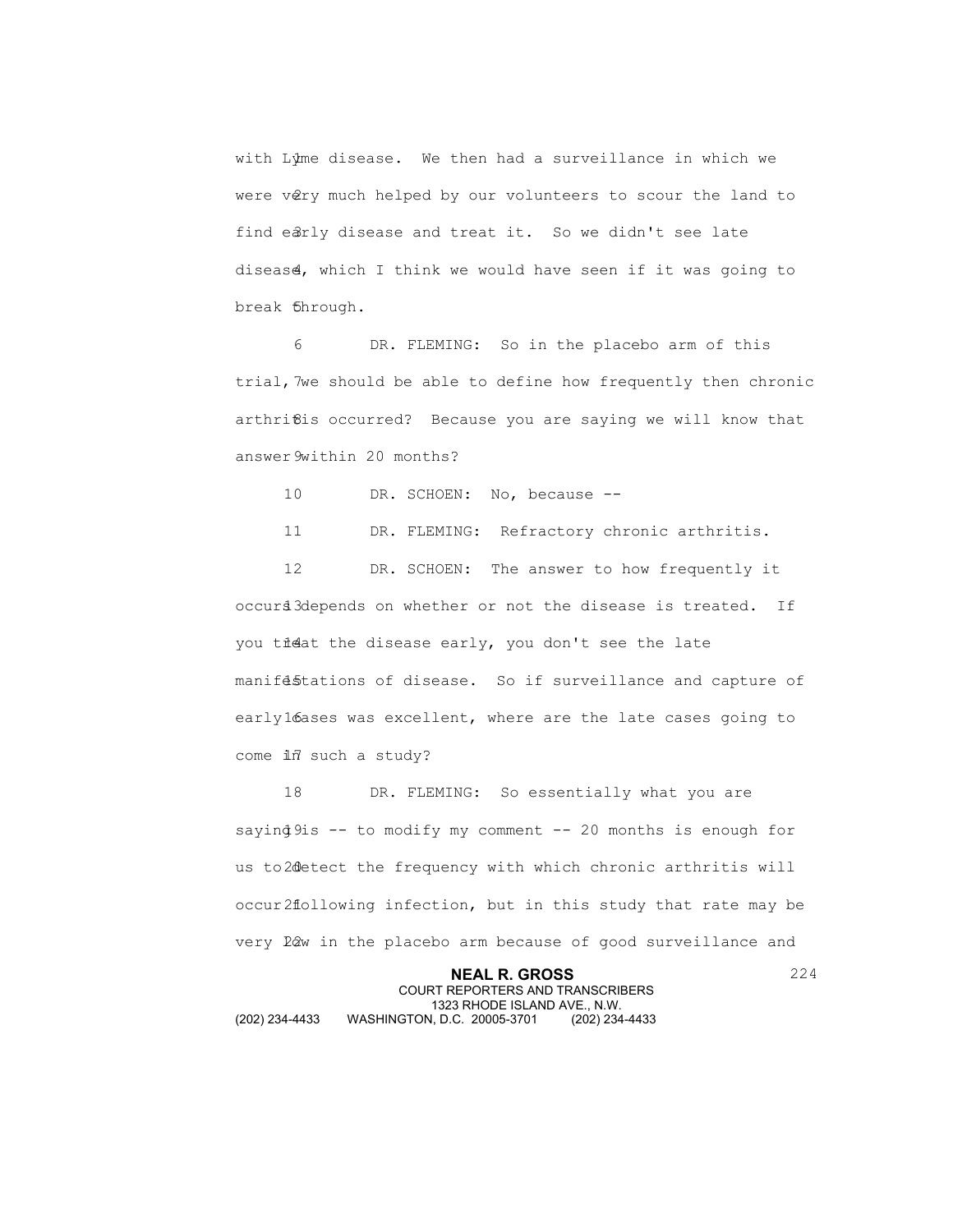effective antibiotic therapy?

2 DR. SCHOEN: I think that is true.

3 DR. FLEMING: And then the answer to the first question was if the only clinical consequence of Lyme disease was EM5 the overall clinical sequelae would be much less serious than when we look more globally at other components including arthritis and other disseminated circumstances or consequences. Is that correct to say as a clinician?

9 DR. SCHOEN: As a clinician, if you are seeing -- EM 10s less serious than late manifestations. At least I think 1that is what you are asking.

12 DR. FLEMING: Yes. What I am saying is the fact flBat there are these late manifestations and other disseminated aspects to the disease that are sequelae to infection beyond EM are very important -- are certainly very importont to the overall clinical consequences.

17 DR. SCHOEN: That is true.

18 CHAIRPERSON FERRIERI: Dr. Dattwyler?

19 DR. DATTWYLER: I agree with what Dr. Schoen has said. One point though is that chronic arthritis under any c $2$  ficumstances has become a rare event. The most comment -- the 22 cenario of Lyme arthritis is what Dr. Steere's

**NEAL R. GROSS** COURT REPORTERS AND TRANSCRIBERS 1323 RHODE ISLAND AVE., N.W. (202) 234-4433 WASHINGTON, D.C. 20005-3701 (202) 234-4433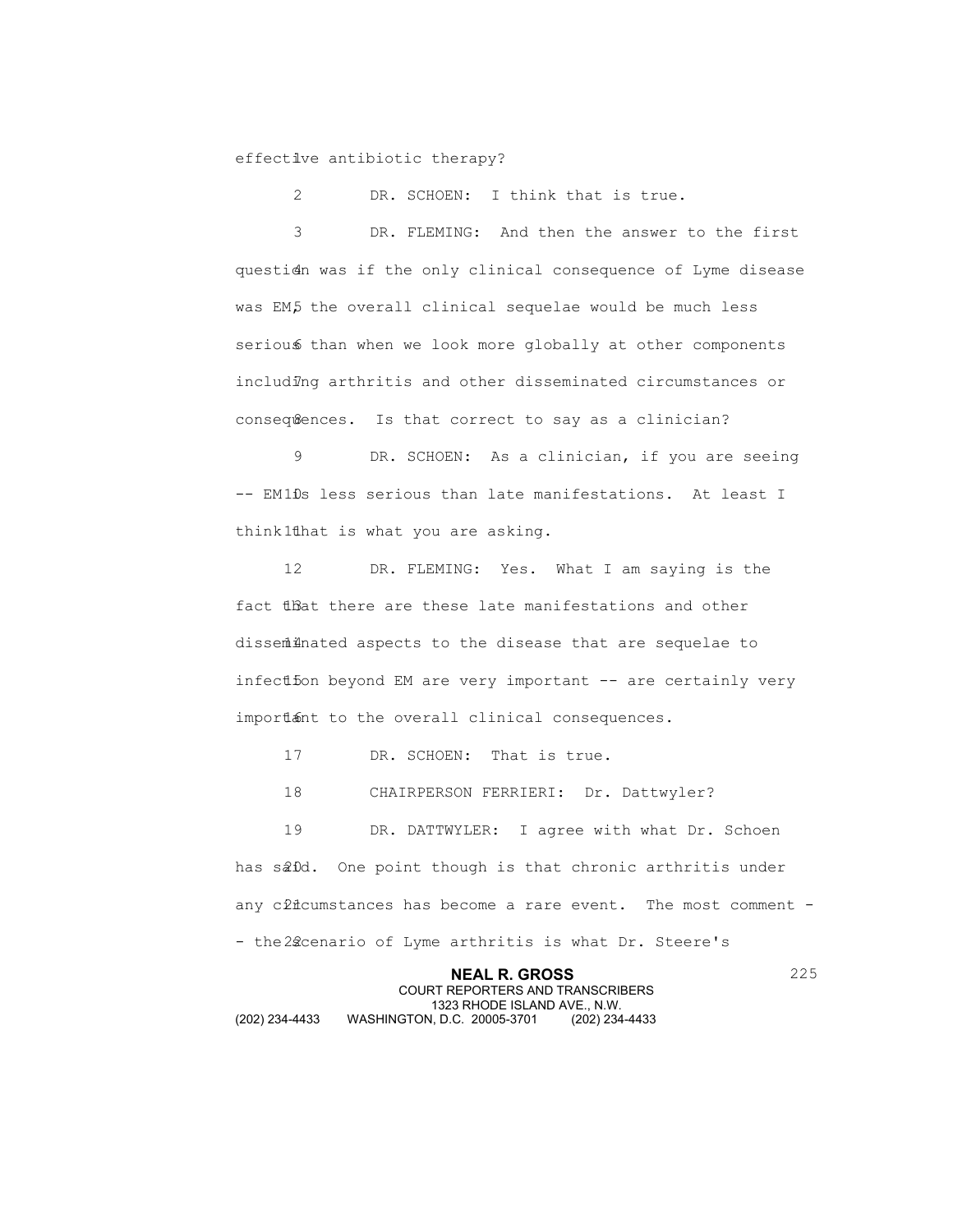described, arthralgias followed by usually knee effusion, spontaneous remission, and the sequence is repeated. And graduaBly the interval between episodes lengthens and the disease goes away. So real chronic arthritis is not the rule, it is the exception. And I think that that is an important point that everybody should realize. But otherwise, I agree with what was said.

8 CHAIRPERSON FERRIERI: Thank you. We have time for on $\Theta$  quick question, and this will be Clement-Mann. And then  $\vec{w}\theta$  will have Dr. Elkins present the questions.

11 DR. CLEMENTS-MANN: I just wanted to ask a questi $\hat{a}$ n. I was actually -- the K curve on this vaccine is not unlBike hepatitis B, and I was wondering if  $-$ - you seem to get a 1400d immunologic response with the third immunization. Evidence that looks suggestive of immunologic memory. But in the people who got vaccinated the third year, when they got the  $b\bar{d}$ ost at 24 months and then they got the boost at the third 1\$ear, did you see the same good response in terms of antibddy rise or was it less or how did that look?

20 DR. PIETRUSKO: Dr. Parenti will discuss that. 21 DR. PARENTI: We are still evaluating that. The subjects who received the dose  $-$ -

**NEAL R. GROSS** COURT REPORTERS AND TRANSCRIBERS 1323 RHODE ISLAND AVE., N.W. (202) 234-4433 WASHINGTON, D.C. 20005-3701 (202) 234-4433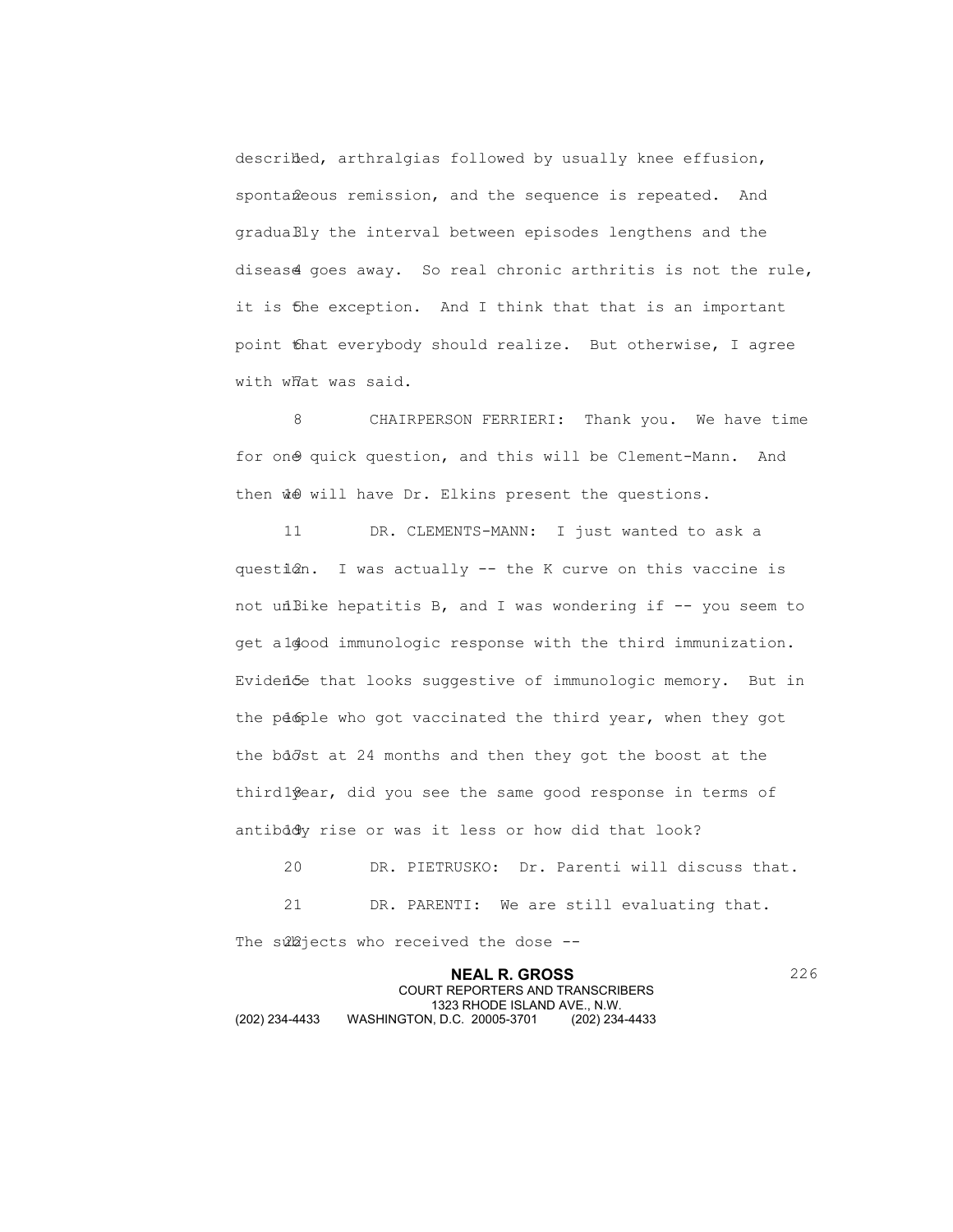CHAIRPERSON FERRIERI: Would you speak into the 1 microphone?

3 DR. PARENTI: The subjects who received the dose at month 24 and 36, we are going to be getting their serology this summer. So that is one of the issues we want to go back and look at. Does previous response predict future response, et cetera?

8 DR. CLEMENTS-MANN: And just quickly, was there any difference at all in terms of that responsiveness to the boostáß, even at 24 months, in individuals who had been previdusly infected?

12 DR. PARENTI: Again, from the preliminary look that we had, the previous infection issue did not really seem to play a part at all or a role at all. Could I make two very quick 15omments?

CHAIRPERSON FERRIERI: Very briefly. 16

17 DR. PARENTI: Okay. Number one, for Dr. Fleming, we did follow some of the vaccinees  $-$ - approximately one-third of the vaccine population was followed for an additional year to see if they developed Lyme disease, and they did not. So we have followed some of those. And the second 2thing is in regard to your question of if we combine.

**NEAL R. GROSS** COURT REPORTERS AND TRANSCRIBERS 1323 RHODE ISLAND AVE., N.W. (202) 234-4433 WASHINGTON, D.C. 20005-3701 (202) 234-4433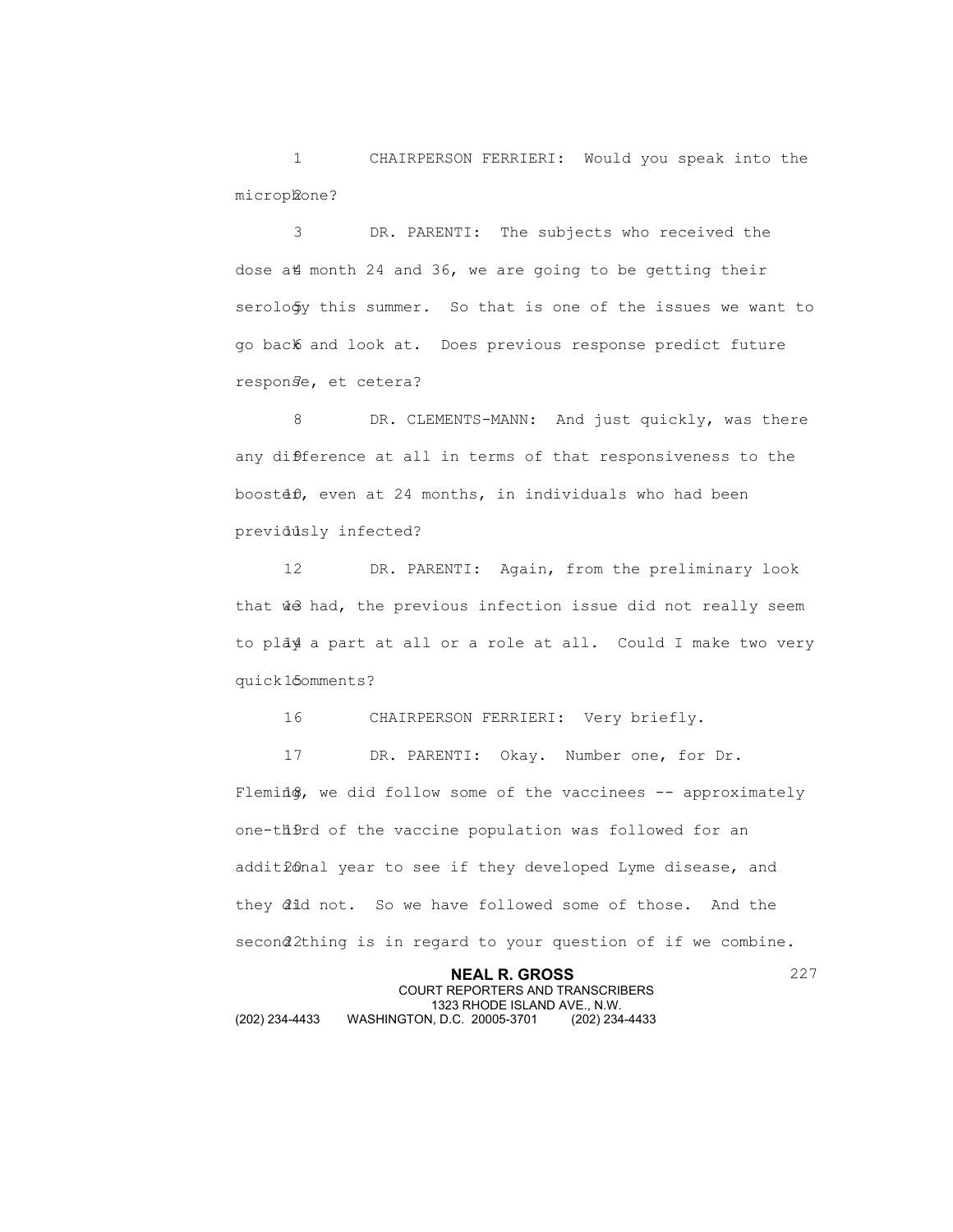At yeaf one, there were no Ehrlichia, potential false positive Ehrlichia, so we don't change the numbers there. But in year two, we would have had five vaccinees versus 30 placebo for an attack 4rate of 83 percent if we combine the 2.2 and the categoby 3's.

 CHAIRPERSON FERRIERI: Thank you. Dr. Elkins, 6 there are two ways of looking at this. That we are an hour and 40 &minutes behind or an hour and 40 minutes ahead. I am an opt $\mathfrak{Bmist}$ , so I feel we are an hour and 40 minutes ahead.

10 DR. ELKINS: You may wish to consider the afternidon break before we do questions.

12 CHAIRPERSON FERRIERI: No, I would prefer that we do 16he questions and then we will have a break and then we will deme back and do the open public hearing. And then we will deal with more committee discussion and actual votes.

16 DR. ELKINS: All right, then. The questions which lwe wish to put to consideration for advisory committee membeis this afternoon include the following. First, are the data dufficient to support the conclusion that the vaccine is safe for immunization of individuals 15 to 70 years of age? And within that overall questions, we would particularly appre $@2$ ate comment from advisory committee members on the

**NEAL R. GROSS** COURT REPORTERS AND TRANSCRIBERS 1323 RHODE ISLAND AVE., N.W. (202) 234-4433 WASHINGTON, D.C. 20005-3701 (202) 234-4433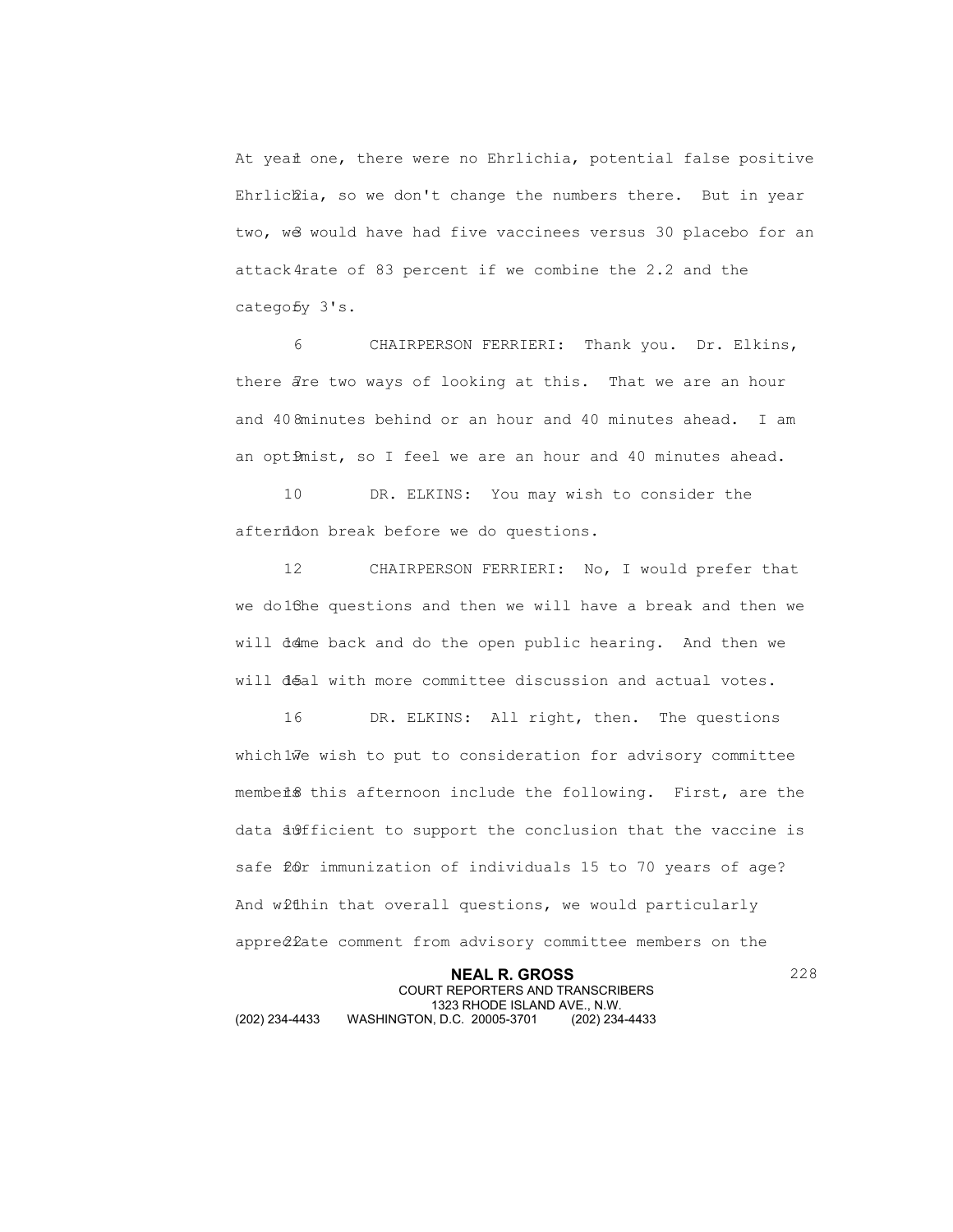adequady of the long-term follow-up data, on any cautions for those with chronic joint disease or others who were excluded in the 3pivotal efficacy trial, and on the use of Lyme disease vaccine in those persons with a previous history of Lyme diseasé.

 Number two, are the data sufficient to support 6 the conclusion that the vaccine is effective against definite Lyme dßsease in individuals 15 to 70 years of age when given on a  $0.9$  1, 12-month schedule? And we are particularly interested in advisory members' comment on the appropriate description of the overall efficacy results and the demonstration of protection against asymptomatic infection given 16he data concerning protection against possible Lyme disease, that is, the categories  $2.1$  and  $2.2$  cases.

15 Number three, please comment on the use of Lyme disease vaccine in persons over 70 years of age. that question is straightforward on its own, as is the following one. 18

19 Number four, in the efficacy trial, vaccinations were given just before the Borrelia burgdorferi transmission season at 0 and one month between January 15 and April 225, and then 12 months later between approximately

**NEAL R. GROSS** COURT REPORTERS AND TRANSCRIBERS 1323 RHODE ISLAND AVE., N.W. (202) 234-4433 WASHINGTON, D.C. 20005-3701 (202) 234-4433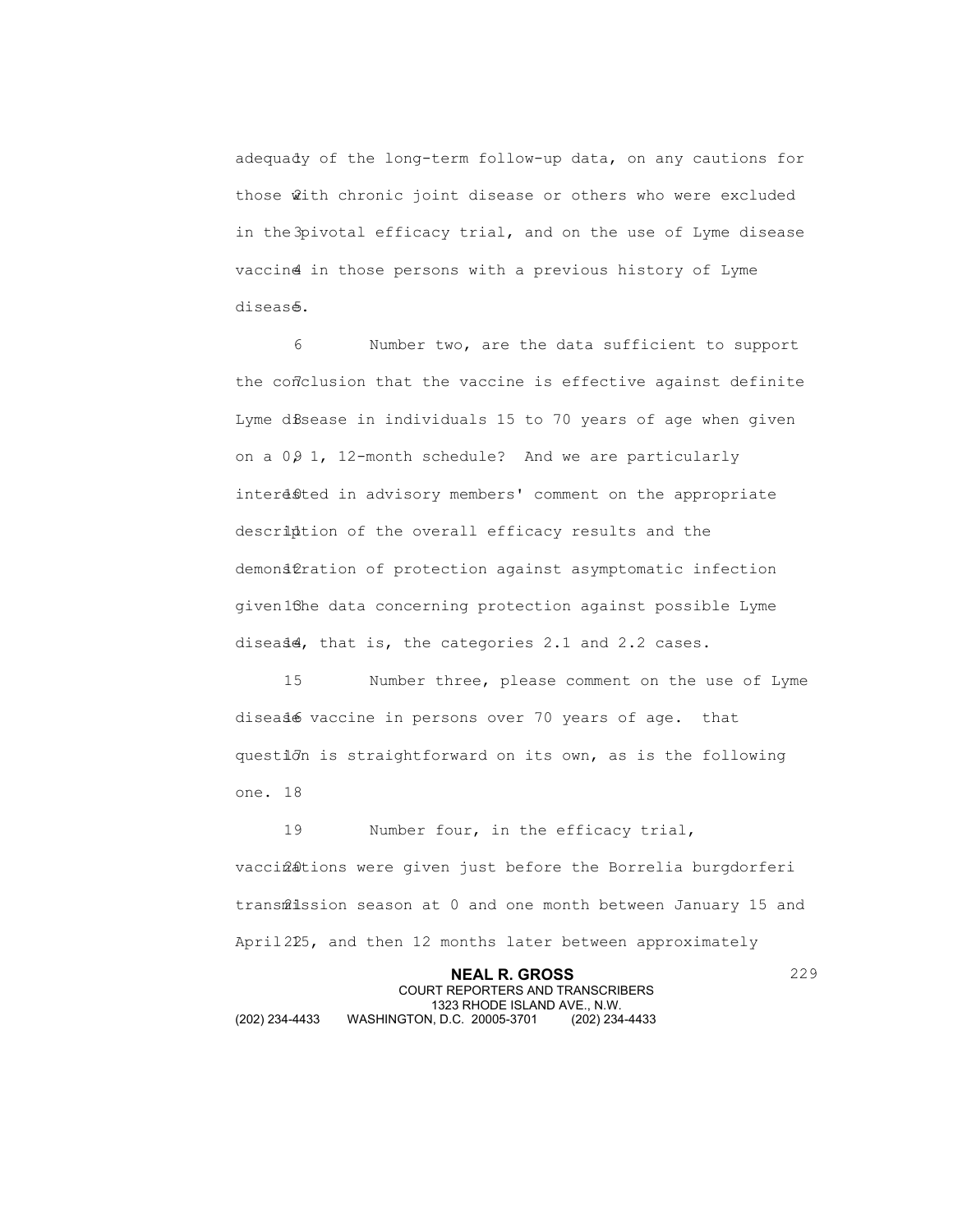February 15 and April 30. Should a similar seasonal vaccination schedule be recommended in the package insert?

 Finally number five, are there any additional 3 studies that should be performed by the sponsor, and we are particularly interested in comments on additional studies for rare adverse events, the duration of protection, booster doses, 7and pediatric stories, and some of those studies are ongoing. 8

9 We are interested in a vote from the advisory committee on questions  $1, 2,$  and  $4,$  that is, the safety, efficady, and seasonality questions, and comments on questions  $3$  and  $12$ .

 CHAIRPERSON FERRIERI: Could you please show 13 slide 12 again, Dr. Elkins?

15 DR. ELKINS: I believe that is the efficacy question?

17 CHAIRPERSON FERRIERI: Well you had -- the one on quéstion one and then the target --

19 DR. ELKINS: Slide 2, not question 2. Is that the one? Efficacy of safety points.

21 CHAIRPERSON FERRIERI: This one. Any other quest2ans on the questions?

**NEAL R. GROSS** COURT REPORTERS AND TRANSCRIBERS 1323 RHODE ISLAND AVE., N.W. (202) 234-4433 WASHINGTON, D.C. 20005-3701 (202) 234-4433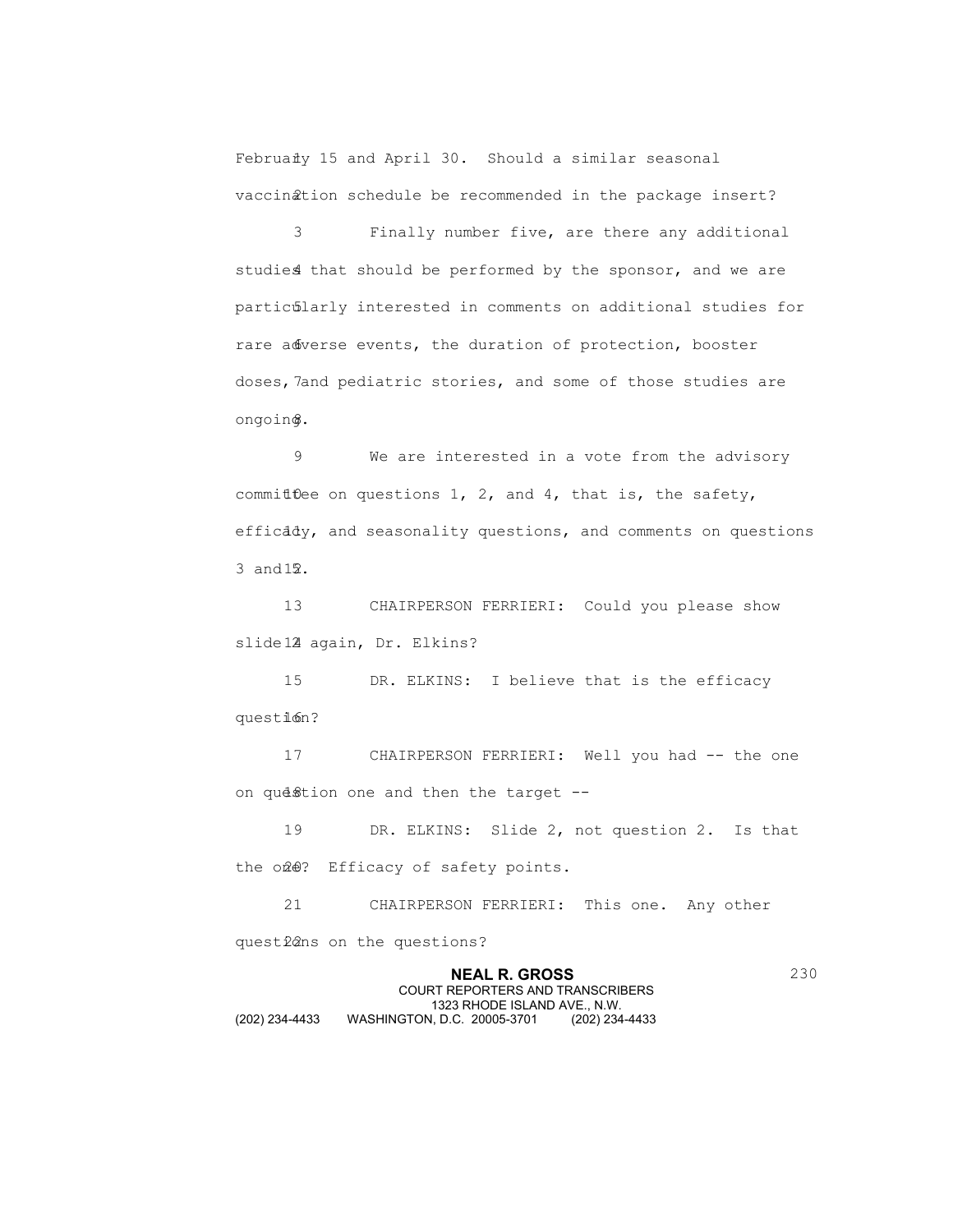1 DR. GREENBERG: I have one.

DR. ELKINS: Yes, Dr. Greenberg? 2

 DR. GREENBERG: The safety question is 3 literally 3 doses of vaccine given as the -- or the safety of this if other contexts with multiple  $-$ - you want to know simply 6safety of 0, 1, and 12 months?

7 DR. ELKINS: Yes, sir.

8 CHAIRPERSON FERRIERI: Thank you very much, Karen. 9 We will now take a 15-minute break, and then we will come  $b$  $a$ ck at  $4:00$  for the open public hearing and then we will resuméldiscussion and voting.

12 (Whereupon, at 3:46 p.m. off the record until  $4:03$  p $3m.$ )

 CHAIRPERSON FERRIERI: We will resume the 14 meeting now. If the committee members would please sit down. You have in front of you the questions that Dr. Elkins flashed on the 7screen a few minutes ago. So we will stay with those and tiff to get everyone to the table before we start.

19 The game plan that seems most logical is for us to have discussion and then voting on the questions that the agenc $\hat{Y}$  lwanted to vote on, questions 1, 2, and 4. And within our discussion, I would like committee members to be bouncing

**NEAL R. GROSS** COURT REPORTERS AND TRANSCRIBERS 1323 RHODE ISLAND AVE., N.W. (202) 234-4433 WASHINGTON, D.C. 20005-3701 (202) 234-4433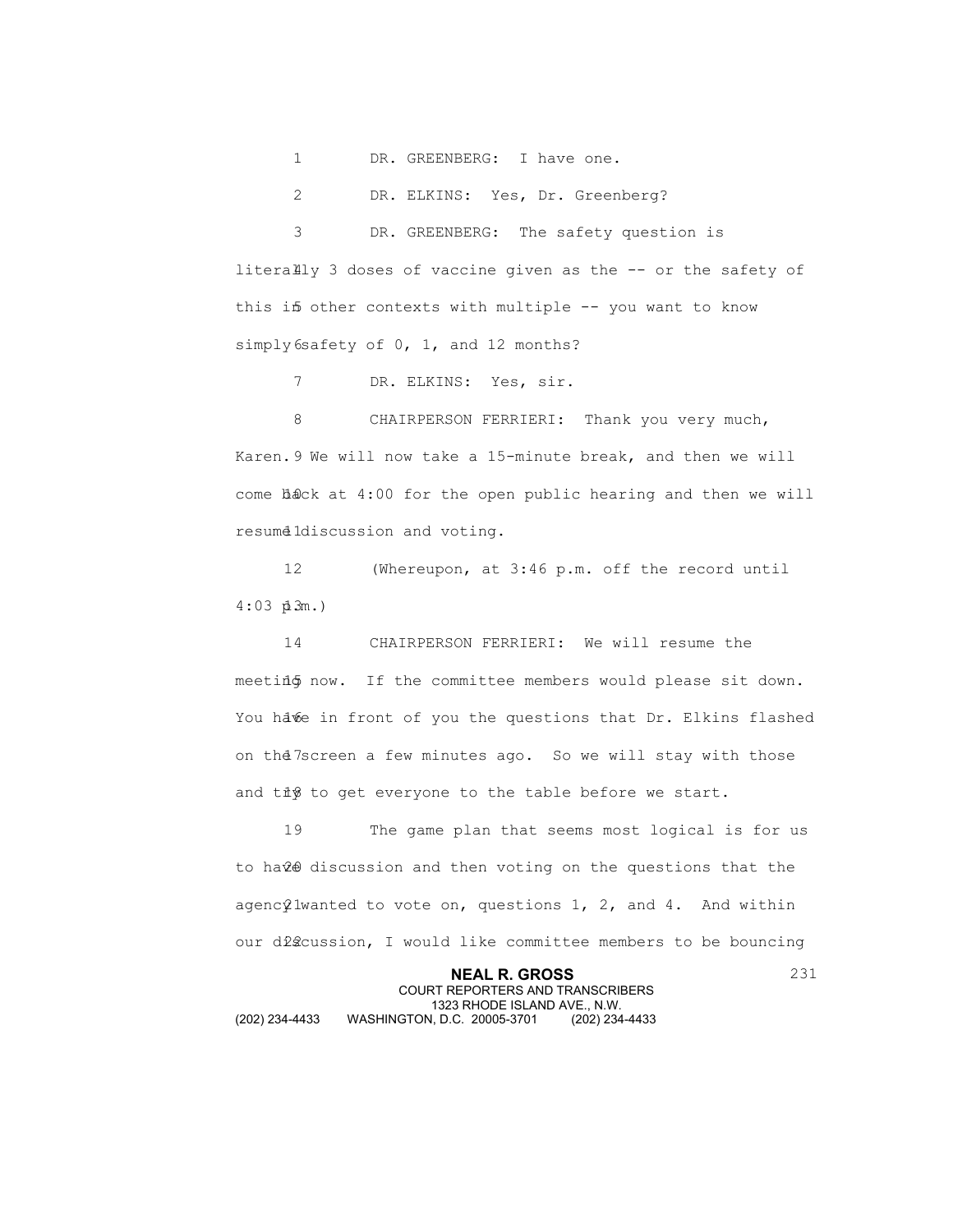off eadh other ideas, reactions, and so on, so that we are convey2ng information that will hopefully be valuable to CBER, and addressing as well the addendum questions to each of the major *questions*.

5 So if we could have everyone seated again, please6 I have just been reminded that I am quilty of a serious omission. We need to call for the open public hearing. The jargon is OPH. Is there anyone here? Mrs. Cherry 9will conduct the open public hearing. We have never had quilte so many.

11 MS. CHERRY: We had advertised one occurring in the late afternoon. So I thought that if there is anyone here who wishes to make a comment, this is the chance. If not, I will fidturn control to our chair.

15 CHAIRPERSON FERRIERI: Thanks, Nancy. So let me read the question then that you have in front of you. For the audience, are the data sufficient to support the conclussion that the vaccine is safe for immunization of individuals 15 to 70 years of age. So confining our discussion around that point, I would be happy to entertain volunteers to open up the discussion. It makes it more spontaleous than trying to go around the table. We will do

**NEAL R. GROSS** COURT REPORTERS AND TRANSCRIBERS 1323 RHODE ISLAND AVE., N.W. (202) 234-4433 WASHINGTON, D.C. 20005-3701 (202) 234-4433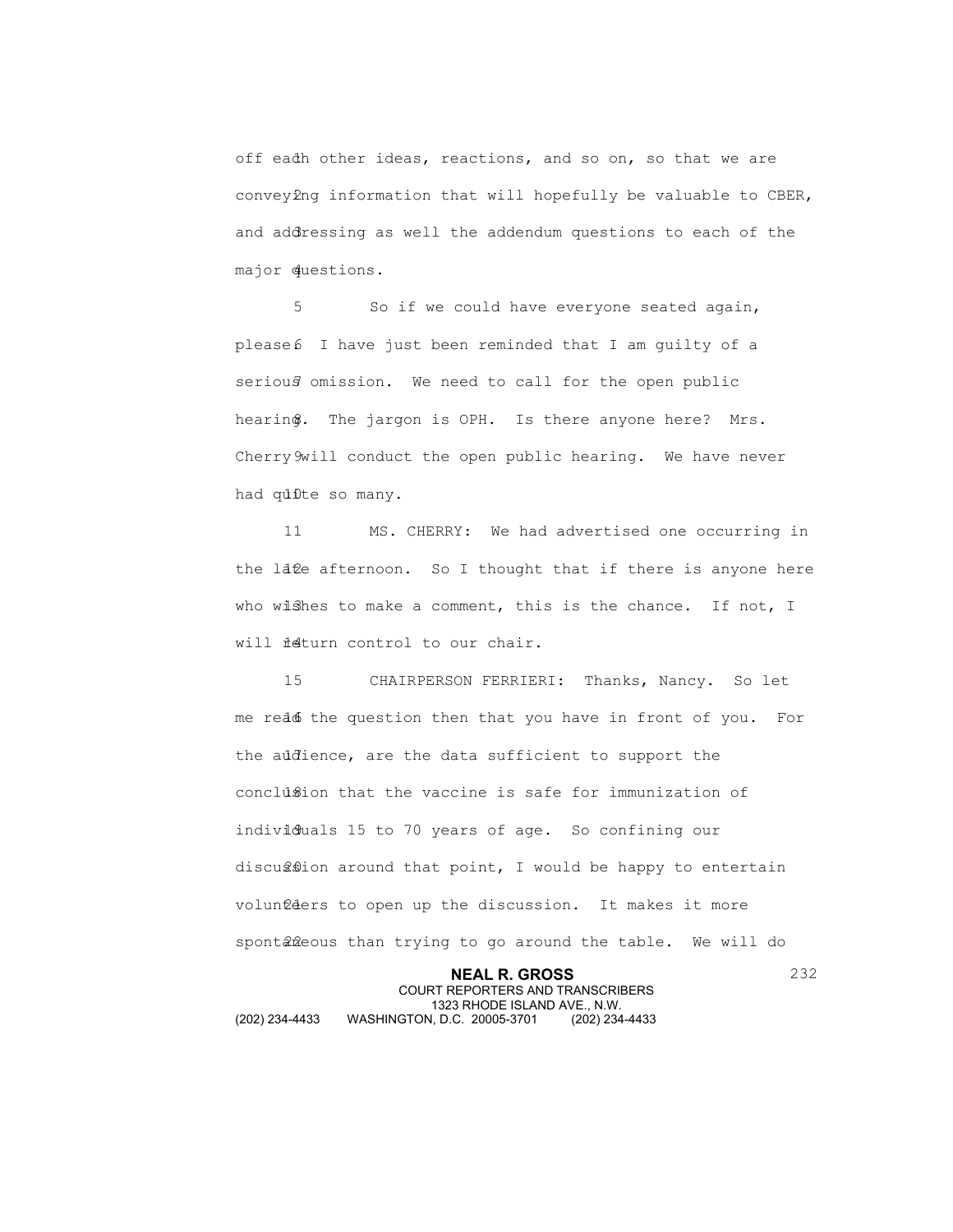that when we take a formal vote then. Who would like to open up thi£ question then on safety? Steve Kohl?

3 DR. KOHL: Well, is anyone else concerned about the twd cases of paresthesia, arthritis, and the DR positives?

5 MS. COLE: I am.

6 DR. KOHL: We have two out of roughly 500, I would quess, who are DR4 positive versus zero out of  $4,500$ . And to 8me that sounds statistically significant.

9 CHAIRPERSON FERRIERI: Thank you, Steve. Mrs. Cole 10 Rebecca Cole. We have several people whose names sound lffamiliar.

12 MS. COLE: I agree with Dr. Cole. There are several things that concern me. I think the question in all honesty should be rewritten a little bit because there are so many dfoups of people that were left out of the testing that it is lifeally difficult to say, yes, they have proven it safe for ederybody 15 to 70, because they haven't.

 CHAIRPERSON FERRIERI: Please elaborate on 18 that. 19

20 MS. COLE: Well, there needs to be certain indiv2duals. You were talking about no former Lyme patients could 22ave this, nobody with arthritis. They weren't included

**NEAL R. GROSS** COURT REPORTERS AND TRANSCRIBERS 1323 RHODE ISLAND AVE., N.W. (202) 234-4433 WASHINGTON, D.C. 20005-3701 (202) 234-4433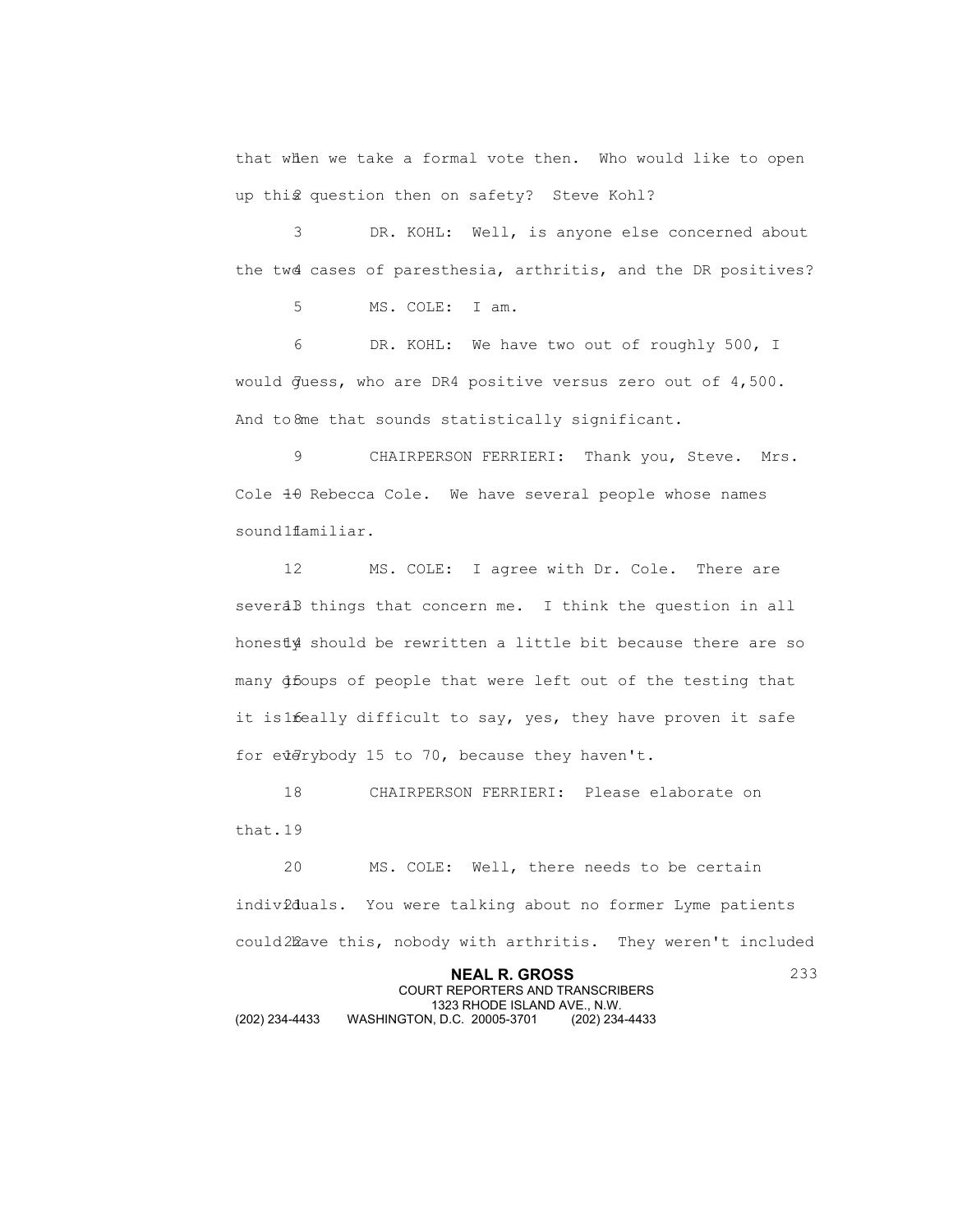in the 1testing. No cardiac pacemaker patients. There are a lot of 2groups of people in this country that would be left out. So I don't think you could say that it is safe for everybody 15 to 70, because that hasn't been proven.

5 CHAIRPERSON FERRIERI: Other reactions to this? Yes, pfease, Dr. Greenberg.

7 DR. GREENBERG: I still am concerned about the fact that from the antibody data we have been seeing, it looks likely 9that this vaccine may be given in more frequent administrations than just three doses in the lifetime of a recipient. So I have even more concern about if the vaccine is going to be delivered on repetitive vaccination, but I have no data to judge its safety.

CHAIRPERSON FERRIERI: Okay. Dr. Coyle? 14

15 DR. COYLE: I think that is probably a very important point16 Because as the question is phrased, and the only data that we have is this three vaccination schedule. And it is very dBear that that can't be how -- that is not likely to be the way this vaccine is going to be used. So I think that may come into the final question with regard to post-marketing analy 21s that has to be done.

CHAIRPERSON FERRIERI: Dr. Snider? Did you -- 22

**NEAL R. GROSS** COURT REPORTERS AND TRANSCRIBERS 1323 RHODE ISLAND AVE., N.W. (202) 234-4433 WASHINGTON, D.C. 20005-3701 (202) 234-4433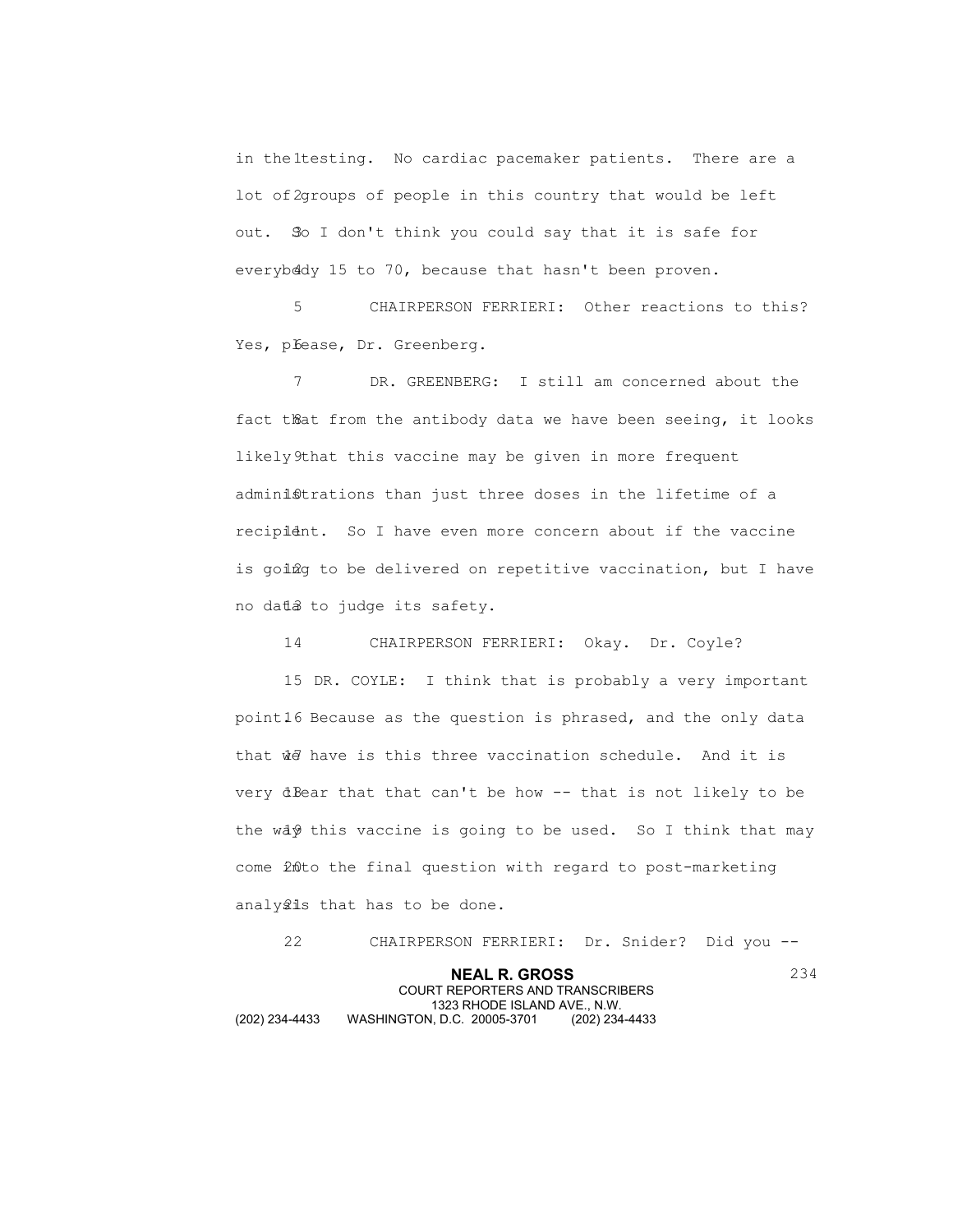1 DR. SNIDER: Yes. Well, I was just going to elaborate some, which gets a little bit over into efficacy. But I think I agree with Dr. Greenberg and others that it would appear that there is a correlation between the antibody titer and vaccine failures. I didn't ask the sponsor the question directly of whether there were other correlates. Age and so 7forth was eluded to. We kind of skirted around it and didn't 8attack it directly. But I think the point is that if this putative mechanism of action is correct, what it means is that in contrast to many other vaccines, you have got to have a certiain titer of antibody in your blood in order for the vaccine to be protective, which I think means repeated boostdis, whether they are annual or every two years or every three liears or whatever. So in terms of safety, I think what the cdmmittee is saying is we have to worry about a longer period 6of time than the 20 months of data we have in front of us. Sd7we have the dilemma of how much data do we need on the table lise fore licensure, and how much data are you willing to defer 100 after licensure to collect.

20 CHAIRPERSON FERRIERI: I think you have hit on the cflix of the issue and summarized it very well. Dr.

Clements-Mann?

**NEAL R. GROSS** COURT REPORTERS AND TRANSCRIBERS 1323 RHODE ISLAND AVE., N.W. (202) 234-4433 WASHINGTON, D.C. 20005-3701 (202) 234-4433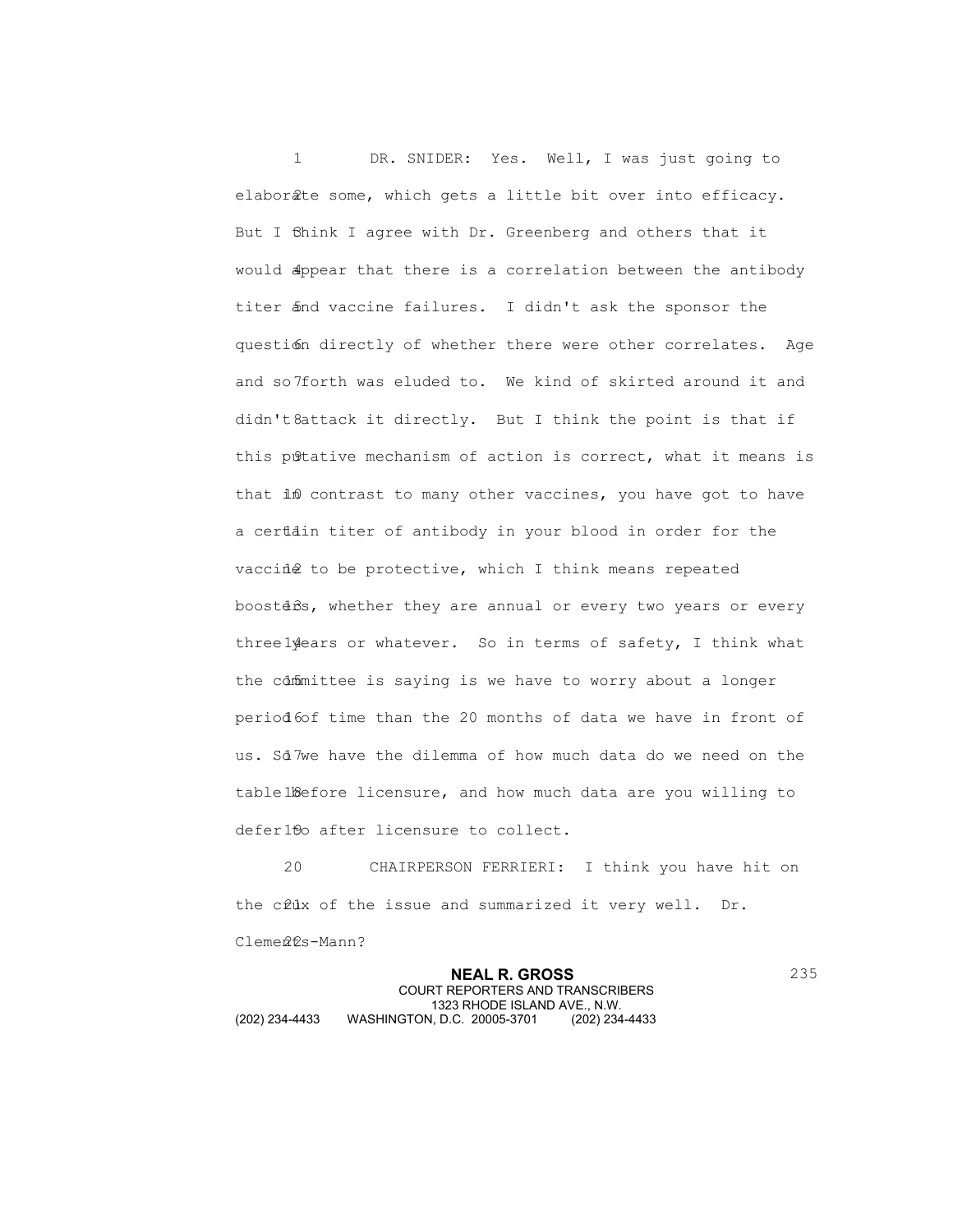1 DR. CLEMENTS-MANN: I would just like to say that we should keep an open mind about this. I think that for certain diseases, we do have to boost rather frequently, including influenza vaccine for people that are at high risk. So if  $\Phi$ e keep that in mind. I agree that the study as designed did not include -- you can't generalize to all 15 to  $70$ -yea $t$ -olds, and that there would need to be a concerted effort 8made to expand the safety data to include the entire population of people who might want to be vaccinated in that age range, and that there will need to be follow-up studies to look at the safety and immunogenicity of subsequent doses. So I think -- I mean, I think these are all things that can be worked 3out.

 CHAIRPERSON FERRIERI: Do you want to propose 14 what would be an optimum period of follow-up to pursue those points for safety and immunogenicity?

17 DR. CLEMENTS-MANN: Well, I quess the -- you know,  $18t$  seems to me that there is going to be a -- the fle is actually going to need to be more data coming to look at the optimal way of immunizing also, and that these data and being collected. So it may turn out, who knows, like hepatitis and others that you could actually immunize three

**NEAL R. GROSS** COURT REPORTERS AND TRANSCRIBERS 1323 RHODE ISLAND AVE., N.W. (202) 234-4433 WASHINGTON, D.C. 20005-3701 (202) 234-4433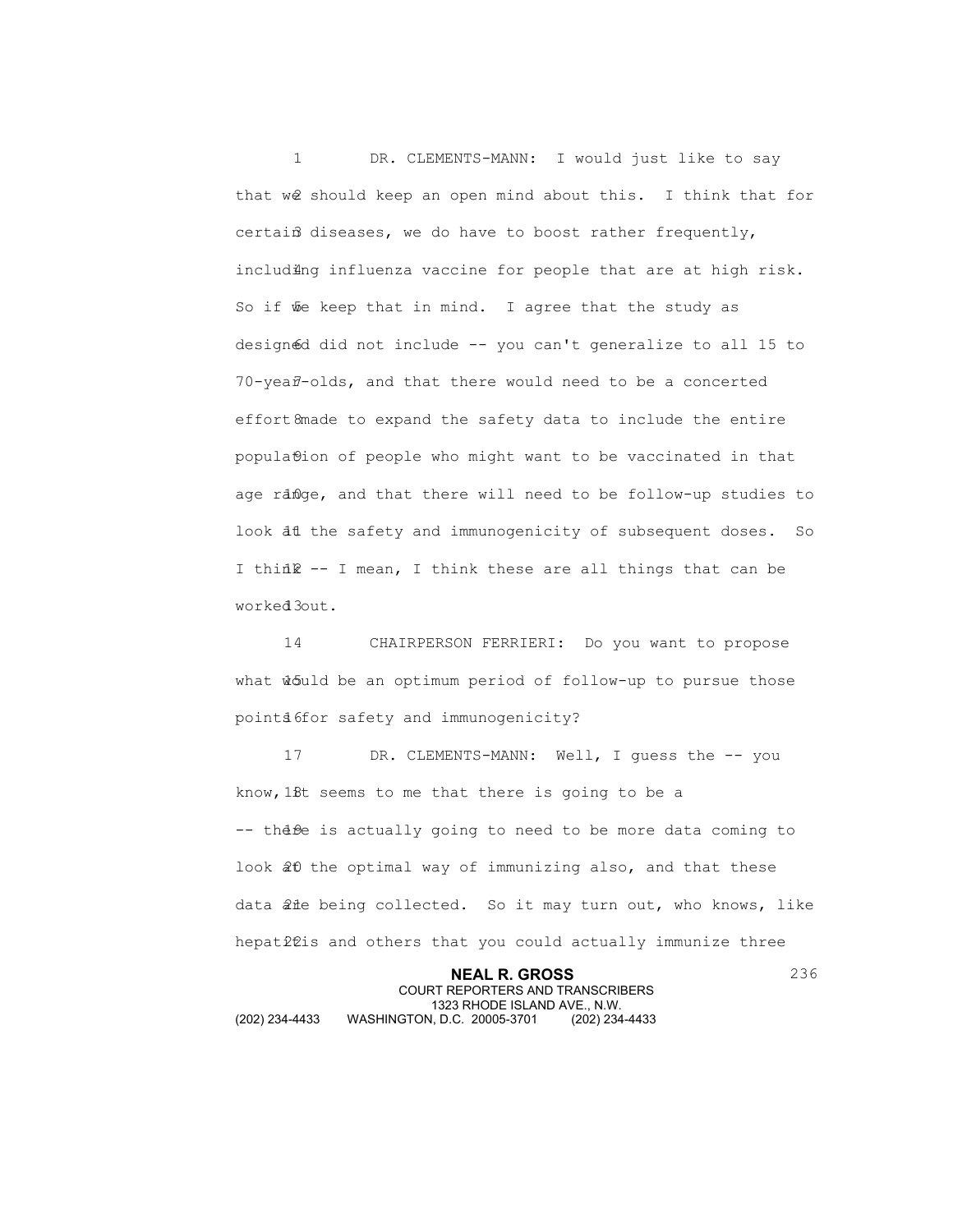doses in a year and get a very high response, which then would tail off perhaps over a longer period of time. But I think in terms of the repeated boosting, that that data will be possible to get if they are immunized the third year and then the fourth year. At least we can look at those cohorts of people 6to see if there are any problems with reimmunization.

7 CHAIRPERSON FERRIERI: Dr. Dattwyler?

8 DR. DATTWYLER: I just want to say I agree with that. 9But getting back to the DR4 thing, if you looked at  $-$ say if Ois between 10 and 20 percent of the Caucasian population. That is probably around  $1,500$  individuals in this study12 And the sponsor said that there were two people who had an 3adverse event in the vaccine group and one in the placebd group. I don't think that is statistically signifficant.

 CHAIRPERSON FERRIERI: Pardon me? You don't 16 feel if is significant?

18 DR. DATTWYLER: Right. I mean I think that I would 12ssume if that is the case that DR4 is a rather common thing 20 If we were going to see a widespread effect secondary to that haplotide, I would expect to see it in a greater numbe<sub>22of</sub> people.

**NEAL R. GROSS** COURT REPORTERS AND TRANSCRIBERS 1323 RHODE ISLAND AVE., N.W. (202) 234-4433 WASHINGTON, D.C. 20005-3701 (202) 234-4433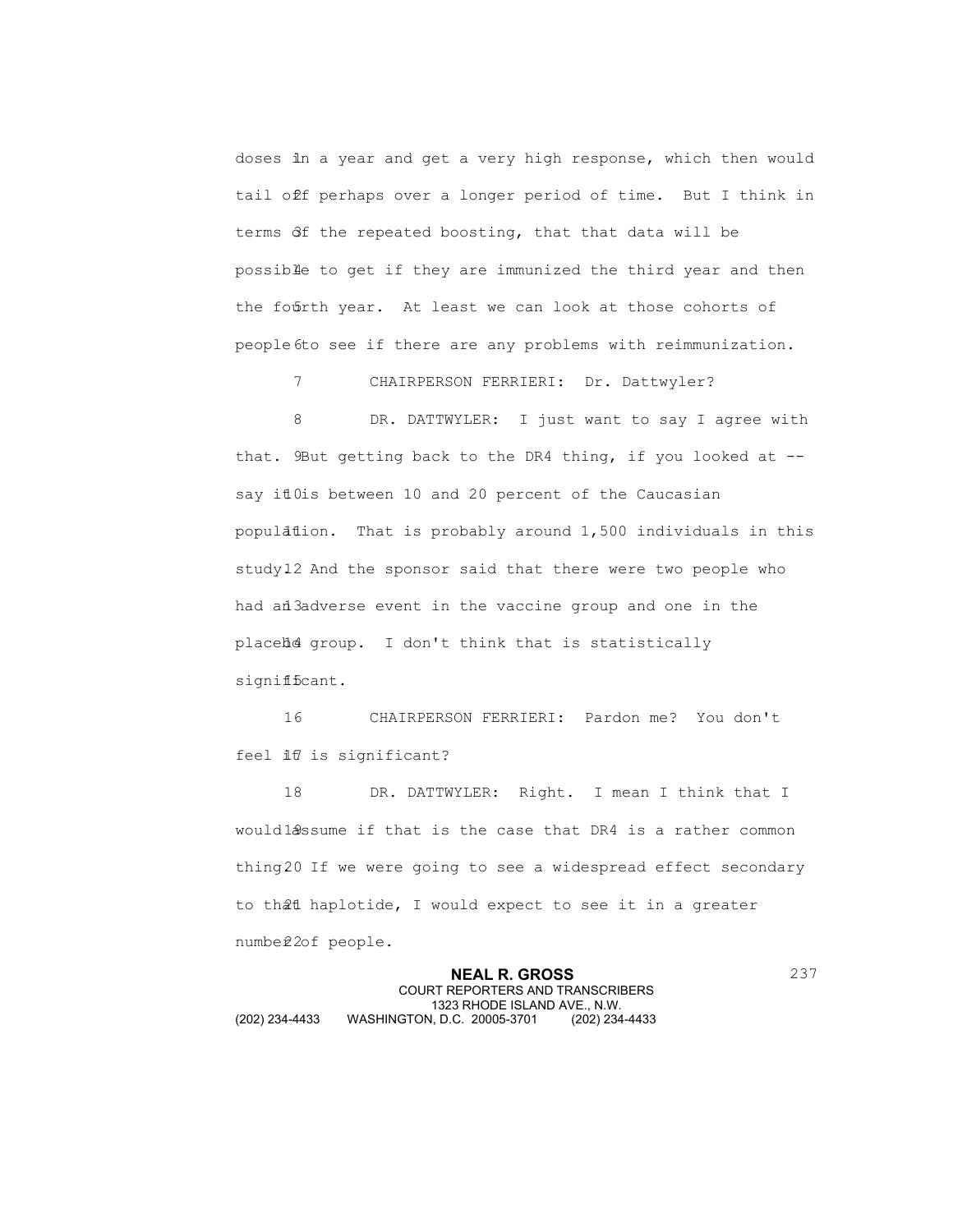CHAIRPERSON FERRIERI: Dr. Clements-Mann? 1 2 DR. CLEMENTS-MANN: Yes. I quess that was my other point too. Ordinarily if it is due to vaccination, you would Mave expected an exacerbation when they were, as Pat said, *fechallenged or reimmunized with the vaccine*. So that it is unclear to me that that event was related to that second immunization. 7

8 DR. DATTWYLER: Yes, I agree.

9 CHAIRPERSON FERRIERI: Dr. Broome, do you agree with fibat? Claire?

11 DR. BROOME: I am just following up for a minuté 2on this issue of the DR4 susceptibles, if you will. The  $-13$ what is the predictive value of DR4 positivity, if you will, 14.e., of the folks who are susceptible, what proportion will a5tually have rheumatologic manifestations, and is it a tenable hypotheses that that group may have been prefertally excluded from this trial because of the exclusionary criteria?

19 DR. DATTWYLER: But assuming it is 20 percent in the OCaucasian population, and even if you drop it down and you exclude half of those, then you would still have  $1,000$ people2with that haplotide.

**NEAL R. GROSS** COURT REPORTERS AND TRANSCRIBERS 1323 RHODE ISLAND AVE., N.W. (202) 234-4433 WASHINGTON, D.C. 20005-3701 (202) 234-4433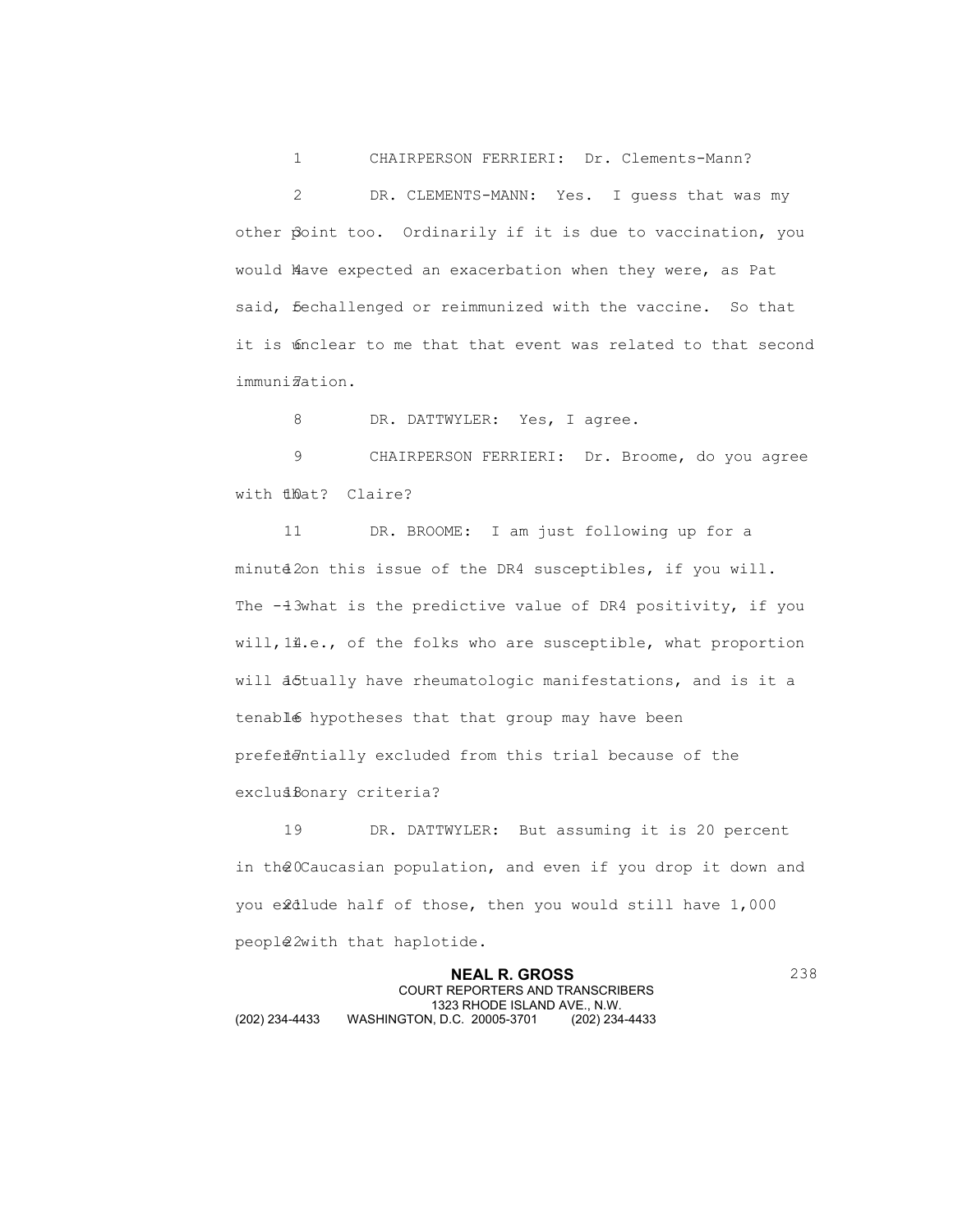1 DR. BROOME: But what I am saying is that not everybody with that haplotide goes on to develop arthritic manifestations. 3

DR. DATTWYLER: Sure. 4

5 DR. BROOME: What is the predicted frequency with which?

7 DR. DATTWYLER: I don't know. I mean, I don't know the answer.

9 DR. POLAND: It is low. It is very low. That original association was described by work done at the Mayo Clinid $\lambda$  and it is apparent that it is multi-gene that are envirdamental effects. I can't give you an exact number, but I would be surprised if it was more than -- if it predicted more flMan 30 percent rheumatoid arthritis, and maybe not even that. 15

16 CHAIRPERSON FERRIERI: Dr. Fleming, how do you react 1flo this type of loose discussion of probabilities? You have aBways held us to such an incredibly high standard. This must be really disappointing. He is thinking. Mary Lou again20please?

21 DR. CLEMENTS-MANN: I guess one of the things we can2t really answer in this study is what would happen to

**NEAL R. GROSS** COURT REPORTERS AND TRANSCRIBERS 1323 RHODE ISLAND AVE., N.W. (202) 234-4433 WASHINGTON, D.C. 20005-3701 (202) 234-4433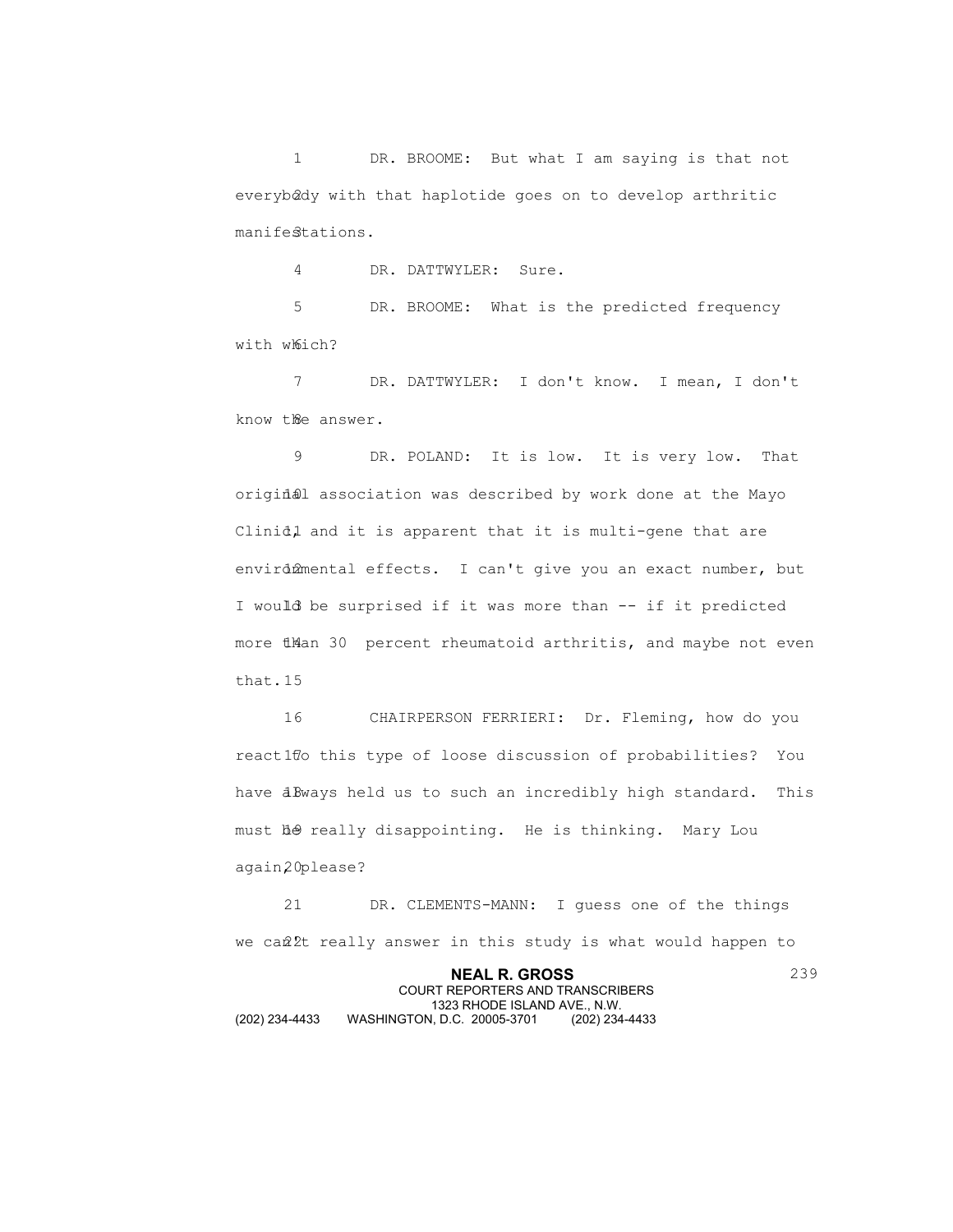people lwho had the right -- who had the unfortunate allele who were vaccinated and then developed subsequent infection, maybe one of 3these milder ones that didn't get treated. And that would feally be something that would have to be looked at,  $I$ think, 5under a totally different study design. It is not clear to me that the vaccine itself, at least based on the data we have seen, elicits this kind of adverse event, the chroni& arthritis. And it may well be that it is really associated with the actual infection, which is more than just that die antigen exposure. So that that to me is going to be a sepatate question of whether the combination of vaccination and infection that would occur when it is used on the wide scale lwithout the surveillance could occur. And that would be anothed important question to look at in terms of safety.

15 CHAIRPERSON FERRIERI: Yes. Dr. Snider and then D.6. Hall.

17 DR. SNIDER: Well, just to try to get back to the question and not dance around it as much. I agree with Mary 10u that we don't know for a fact that the vaccine has elicited any of these  $-$ - either one of these episodes of arthr $2$ tis and paresthesias, but I think we are all worried about 2that. But when the question about safety is raised, it

**NEAL R. GROSS** COURT REPORTERS AND TRANSCRIBERS 1323 RHODE ISLAND AVE., N.W. (202) 234-4433 WASHINGTON, D.C. 20005-3701 (202) 234-4433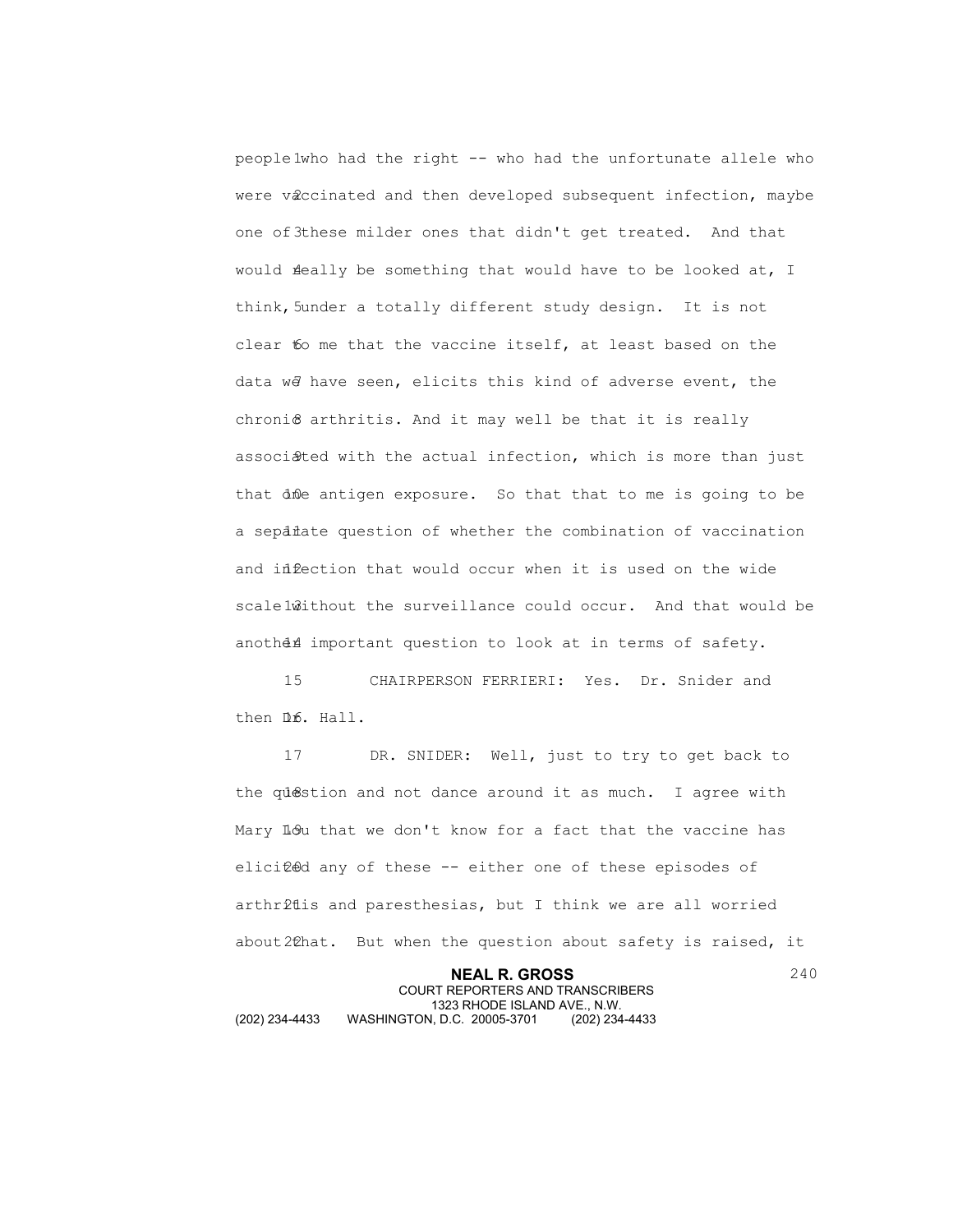is always a relative term. And in this artificial environment of a clinical trial, we look at the placebo recipients as a comparßson, but they really aren't going to be the comparison group in the real world in the sense that folks are not going to be followed so carefully. So, in fact, there will be in realit%, I would suspect, cases in which EM occurs but it is not redognized, and so arthritis and neurologic effects occur. And this is what in the real world we have to balance against when  $w\Theta$  talk about the safety of the vaccine. It is the relative safety. And that is difficult for us to do because we dofilt have or at least I don't have the numbers from what happens in the real world of people who are not monitored in the cdottext of a clinical trial.

14 CHAIRPERSON FERRIERI: Dr. Poland, did you have your hand up?

16 DR. POLAND: I was just going to say in regard to the 7DR question, that is a Phase V study. It is just not going 180 be done, I don't think, pre-licensure. On the other hand, 10here probably is an animal study you could do where you could 20 yperimmunize human transgenic mice that carry the human DR4 allele, and that strain exists. And furthermore, they have  $22 -$  you can induce a syndrome very similar to rheumatoid

241

**NEAL R. GROSS** COURT REPORTERS AND TRANSCRIBERS 1323 RHODE ISLAND AVE., N.W. (202) 234-4433 WASHINGTON, D.C. 20005-3701 (202) 234-4433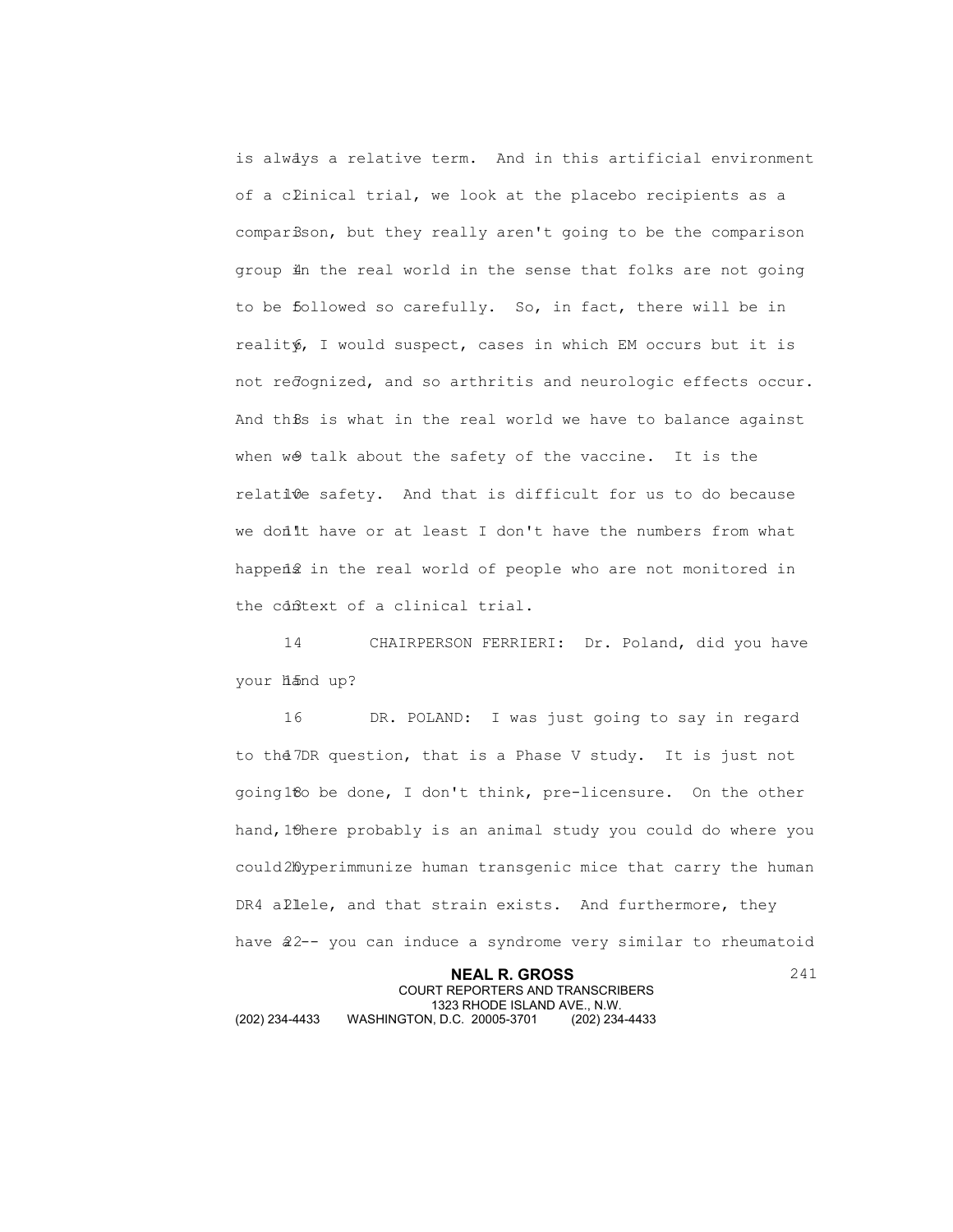arthriflis and Lyme disease in them. So that may bear worth looking into.

 CHAIRPERSON FERRIERI: Good idea. Dr. Fleming? 3 DR. FLEMING: When I look at the safety issue, 4 I am inclined to break it out as to short term and long term. And I think the study conducted as it was in a high quality fashion has I think informed us quite a lot about short term. And what is apparent in short term as I see it is some level of safety, but relatively small. We see under solicited symptoms a 5 percent increase in rash and arthralgias, for example, which aren't irrelevant but they are generally of tolerable levels. Dixie raised the issue about whether or not -- and 3I think a very important issue about whether or not the contrd# here really is a real world control. I will come back to that a little bit more when we talk about efficacy, because it ma $\psi$  fobe that we are missing some of the efficacy because we are dellivering a placebo that is really more than a real world interi&ntion, as you point out, because of the careful followup that we have and antibiotic use. On the safety, of course, that may mean that we are covering some of the safety diffe $2$ dnces because we are intervening more in the placebo arm than 22 would in the real world.

**NEAL R. GROSS** COURT REPORTERS AND TRANSCRIBERS 1323 RHODE ISLAND AVE., N.W. (202) 234-4433 WASHINGTON, D.C. 20005-3701 (202) 234-4433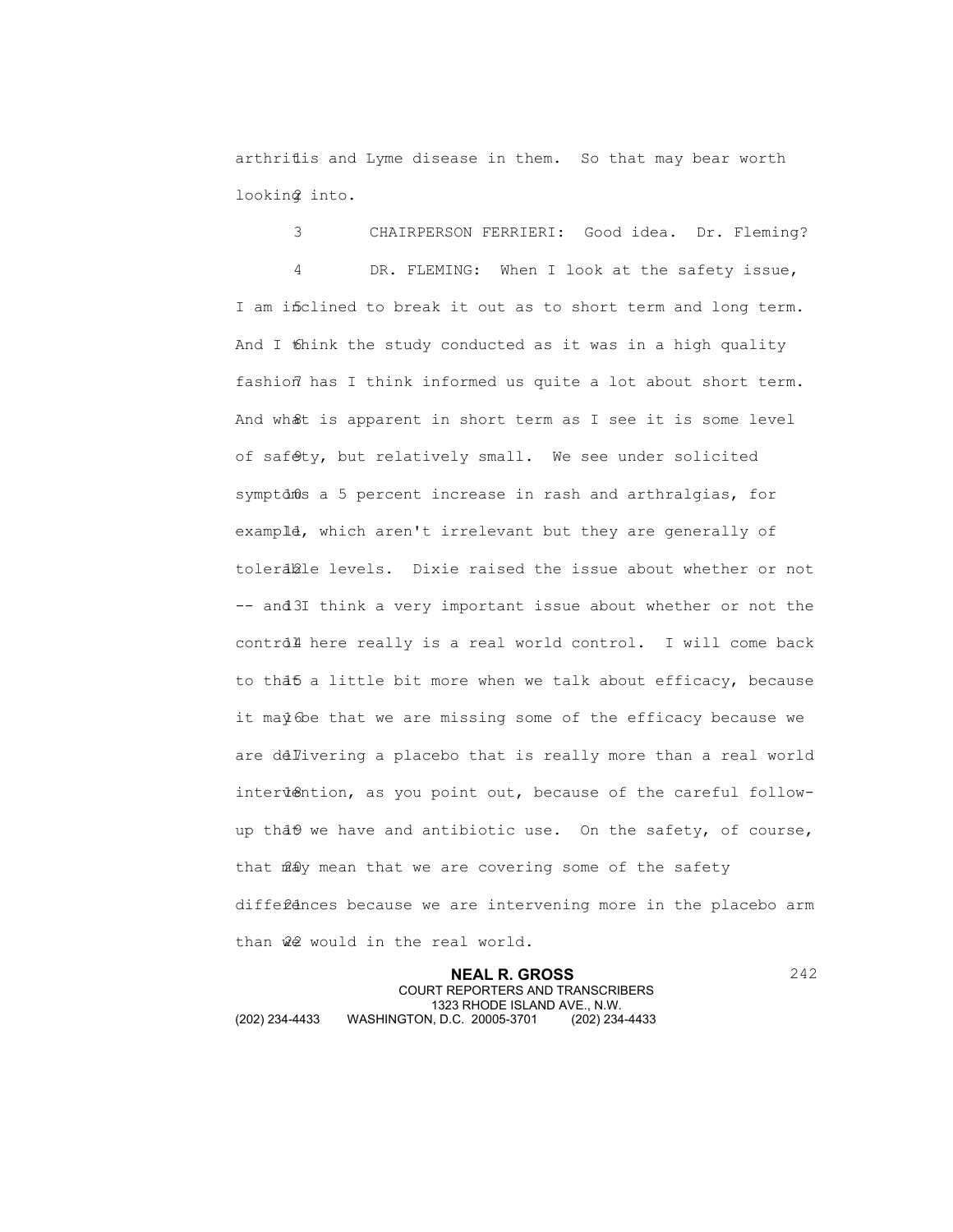In terms of my more substantive concerns here, 1 they afe relative to the longer term issues. It is somewhat reassuffing to hear the discussion that we heard just before the break that if there are safety issues or safety concerns that afe, for example, manifest in terms of chronic arthritis, that w $\mathfrak{G}$  should be able to detect those. I remain, though, somewhat concerned that if we had been in the position where we could have had a longer term follow-up in larger numbers, which  $\beta$  am not necessarily advocating because there is a limit to how Omuch we can request pre-marketing. But I am left with uncerflainties about whether there really are, and maybe these two cases of paresthesia that we are seeing are in fact a signall 3of something that we would have seen if we had been able fle follow longer. So I am left with uncertainties on that isgard.

16 And then the other issue that has been raised is will there need to be booster doses. And if we just look at the 8 second year experience from the first year experience, there loertainly is a clue that the higher GMT levels that we have  $20$  that second year, which range from  $10,000$  to  $1,000$  as opposed to  $1,000$  to  $100$ , i.e., the GMT levels are ten-fold highe $t$ 2in the second year and protection is 80 percent rather

**NEAL R. GROSS** COURT REPORTERS AND TRANSCRIBERS 1323 RHODE ISLAND AVE., N.W. (202) 234-4433 WASHINGTON, D.C. 20005-3701 (202) 234-4433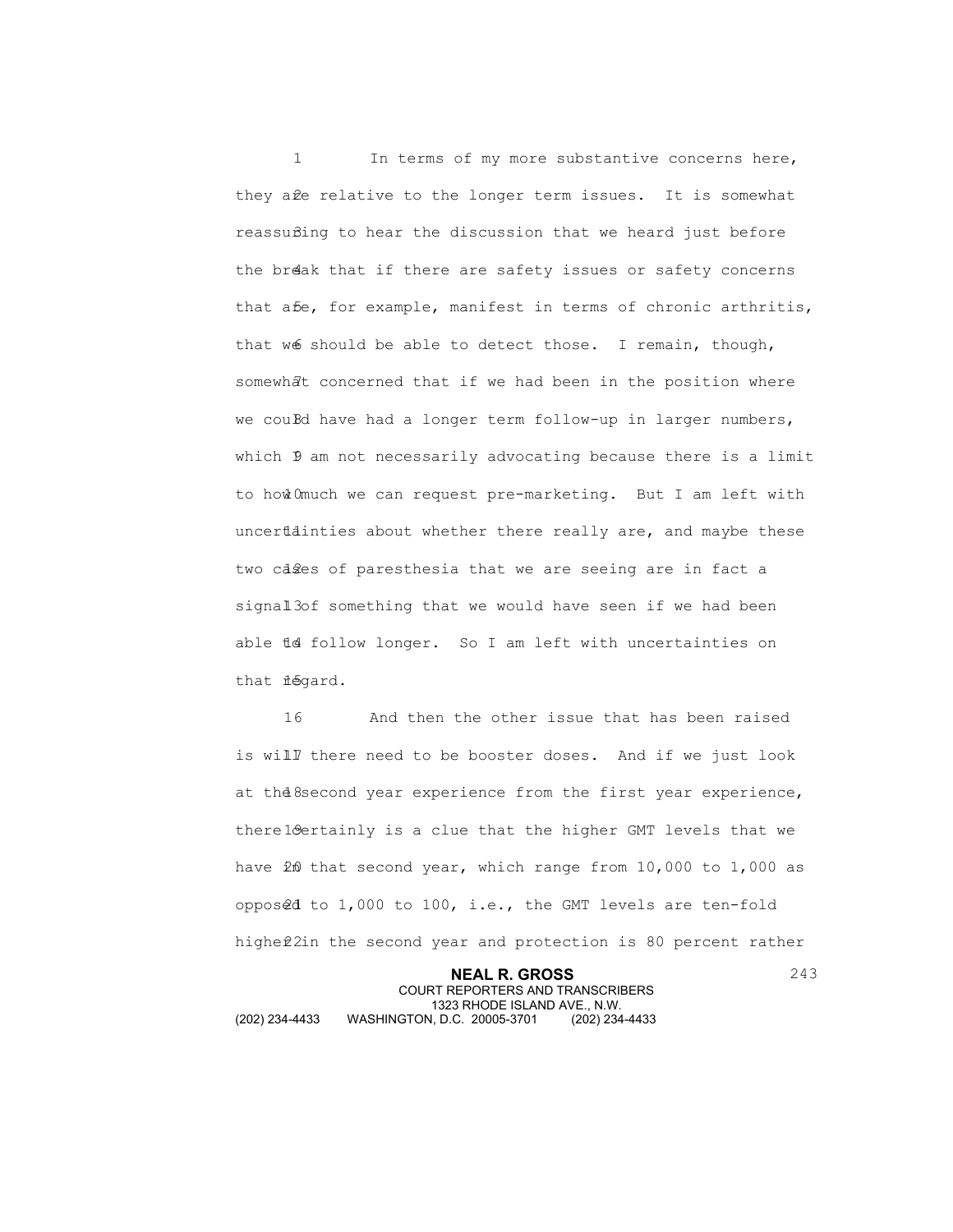than 50 percent. So there certainly are some clues that there may well need to be consideration of maintaining proper GMT levels 3 and there could well need to be additional boosts. And obviously that would then require subsequent follow-up for safety 5issues that haven't been answered here but presumably would be answered in subsequent trials or post-marketing surveillance.

8 CHAIRPERSON FERRIERI: Thanks, Tom. Other discus \$ion? Dr. Edwards?

10 DR. EDWARDS: I think we have been talking a little 1 bit over here in this corner about issues related to the parapheral nerve or joint findings on one side, unilateral. Is there any possibility that these are related to the 4injection, like a brachial neuritis or something else? Becaust it seemed like at least in one of the cases that all of the 6symptoms were occurring on the same side as the injection. I quess  $--$  is there any more information  $--$ 

18 CHAIRPERSON FERRIERI: Is there any more informition on this issue? Does anyone -- Dr. Steere, you might 20e the best to respond to that.

21 DR. STEERE: Well, Vijay, you may want to comment on this more. But the patient's EMG was normal. So,

**NEAL R. GROSS** COURT REPORTERS AND TRANSCRIBERS 1323 RHODE ISLAND AVE., N.W. (202) 234-4433 WASHINGTON, D.C. 20005-3701 (202) 234-4433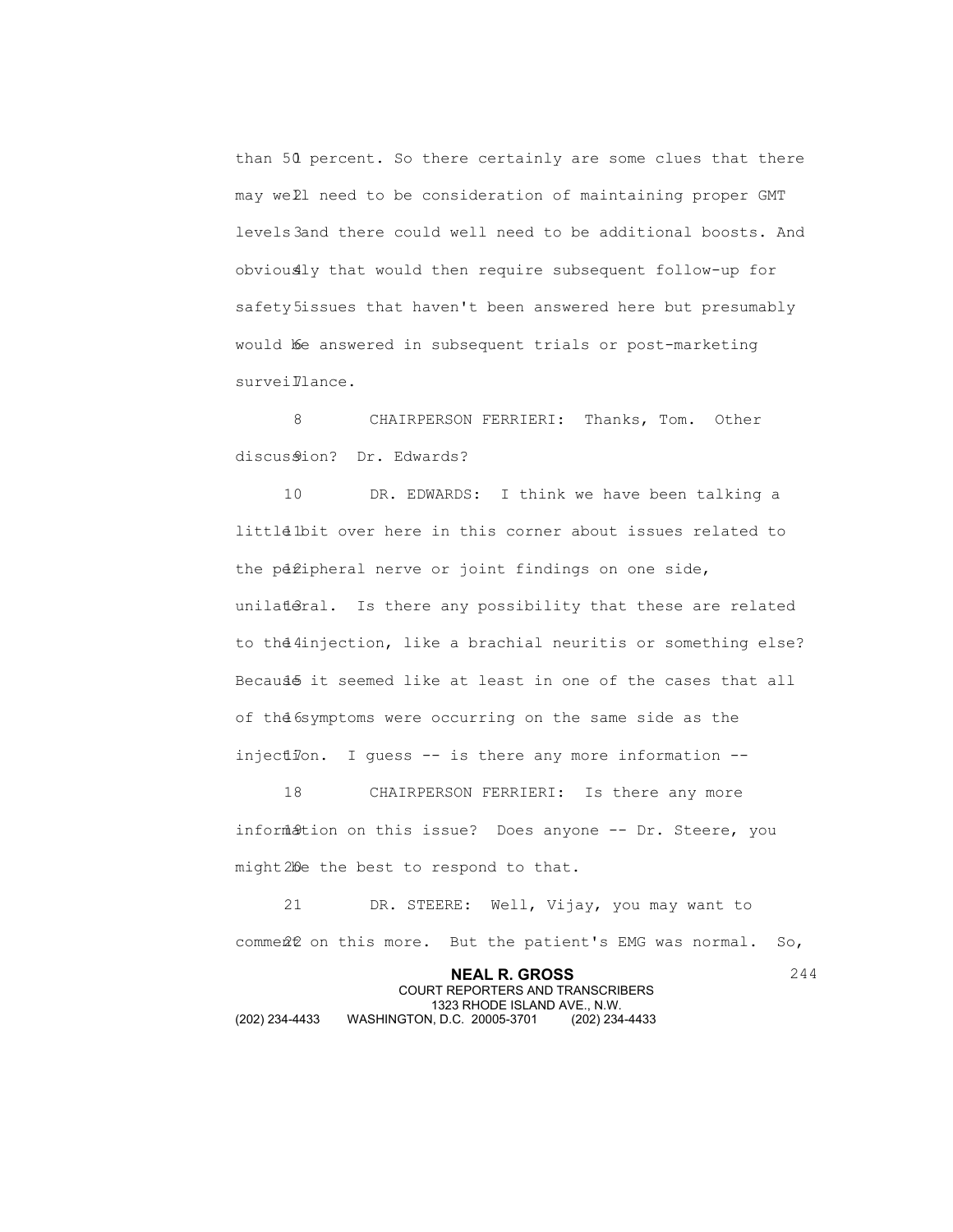in other words, in terms of explaining it as a brachial neuritis, I don't think it was a brachial neuritis.

3 DR. EDWARDS: But the patient had an injection in the 4left arm and then all of the symptoms were in the left upper  $\epsilon$ xtremity?

 DR. STEERE: Yes, following the second 6 injection. Do you want to comment? 7

8 DR. SIKAND: I can just echo and reinforce. Indeed $\beta$  she had the injection IM in the left deltoid, but her symptdm0s were in large joints of the left upper extremity. And the paresthesia were indeed in the left upper extremity, but she had nerve conduction studies which were completely normal. 3

14 DR. EDWARDS: And the other patient that receited vaccine and had the paresthesias, was it very much the same in the same arm?

17 DR. SIKAND: That was not my patient.

18 DR. STEERE: No, that was not. That patient had sumptoms in all four extremities.

20 CHAIRPERSON FERRIERI: Thank you. Further discu&dion on safety in this age group? Dr. Hall?

22 DR. HALL: I guess there are two parts of this.

**NEAL R. GROSS** COURT REPORTERS AND TRANSCRIBERS 1323 RHODE ISLAND AVE., N.W. (202) 234-4433 WASHINGTON, D.C. 20005-3701 (202) 234-4433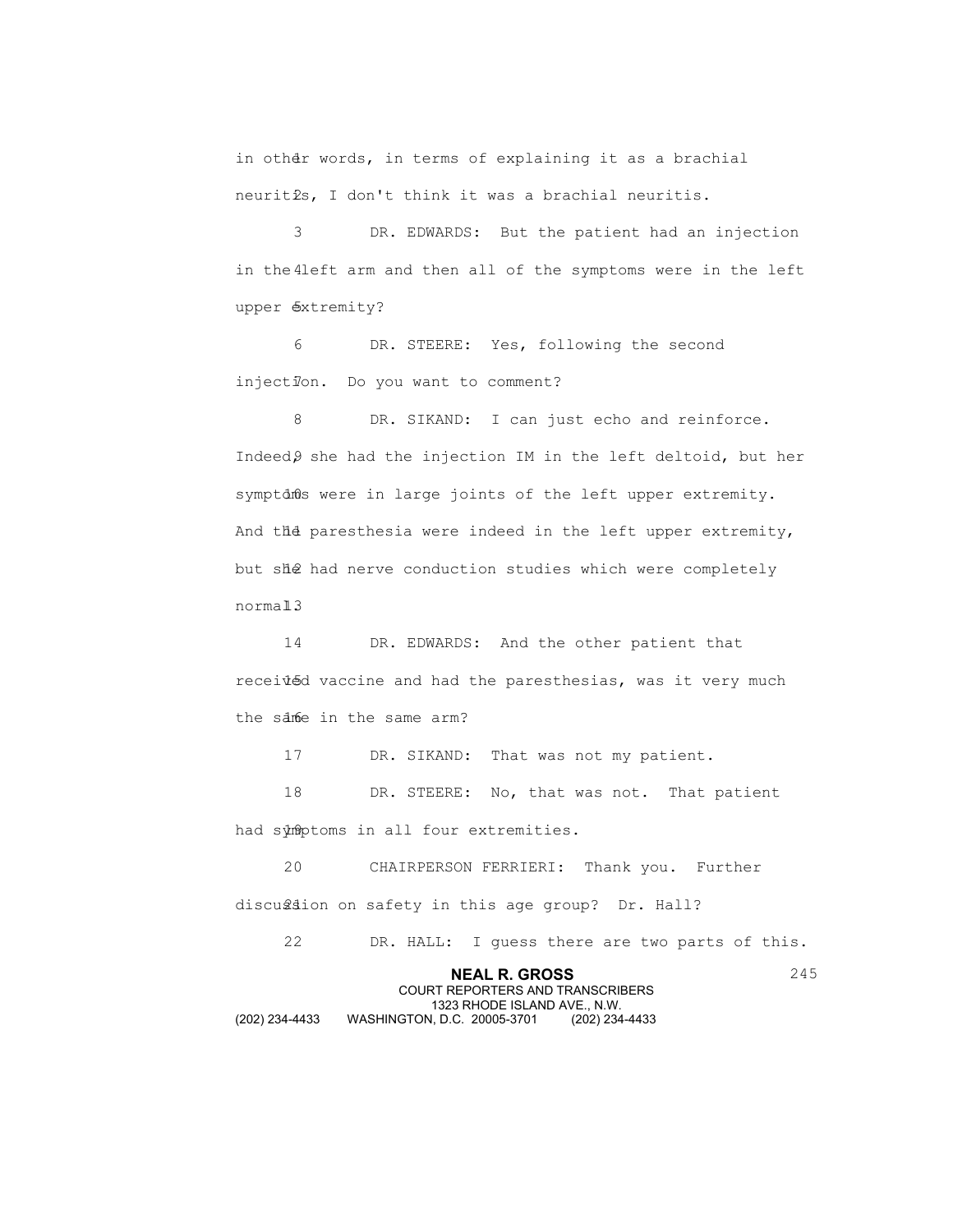I think at this point we have little evidence that the vaccine itself 2causes any long-term or more serious adverse effects. I mean $\beta$  I have not seen the data in terms of the adverse effects except less than 30 days and over 30 days. But I would fmagine that most of these occurred in the first couple of days. And if it didn't or if there were differences according to the adverse effect from the first few days to the latter 8days, that may give you some clues. But at this moment 9 it doesn't seem that we have much evidence for any long-t@rm effect. And the second question then that come up is hypdrimmunization as has been raised and the safety of this, 12nd that with the additional doses that are so far obtained or has been given, there is no more and in fact less in teims of the adverse events. So the question really is in terms 15f booster doses is not one to me at this point so much of saffety as of protection and that whether that decline is going 1flo be as rapid as it may look after the second year and require a vaccine later. But if you redefine this question as are data sufficient to support the conclusion that it is safe for immunization of individuals 15 to 70 years of age over a period lof two years  $-$  if you time limited it, then that may be an 22asier question at this point to answer.

**NEAL R. GROSS** COURT REPORTERS AND TRANSCRIBERS 1323 RHODE ISLAND AVE., N.W. (202) 234-4433 WASHINGTON, D.C. 20005-3701 (202) 234-4433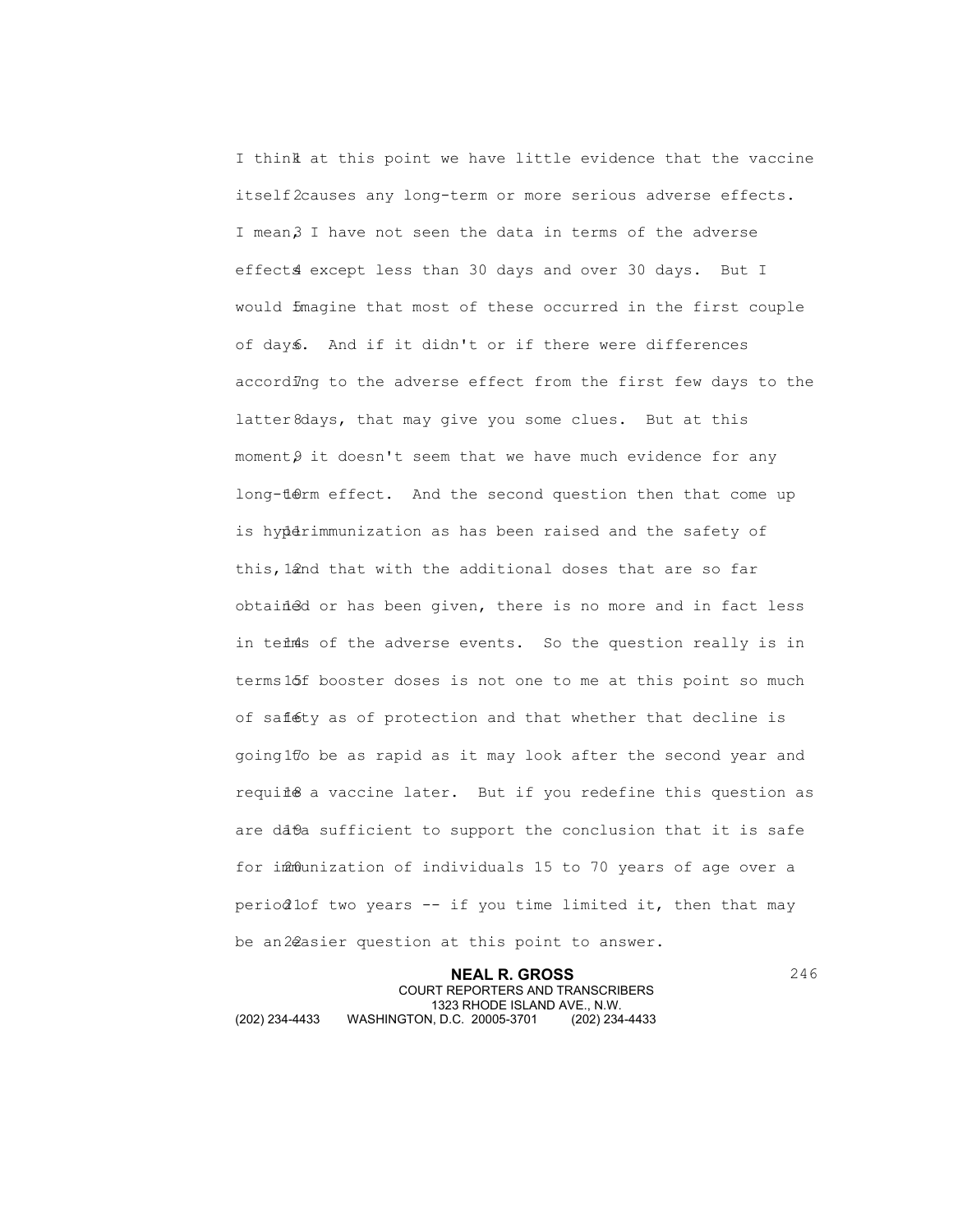CHAIRPERSON FERRIERI: It is my understanding 1 that that is the question that we are addressing. Or not,  $Dr$ . Elkins<sup>3</sup> Can you respond to that briefly?

4 DR. ELKINS: Yes, that is the question. Our expectation is that since the indication for this vaccine would  $b\$ e a 0, 1, 12-month schedule, that we are interested in comments on safety data assuming that schedule use or any variatßon thereof. That is, some patients may receive only one dose and some only two and so forth.

10 CHAIRPERSON FERRIERI: Thank you. Dr. Dattw<sub>iler?</sub>

12 DR. DATTWYLER: Can I ask a quick question then? 13Does that mean that the sponsor will have to come back for approval for additional booster studies and give additional data to get approval  $-$  say a 24-month booster or a 36-month booster or something like that?

17 DR. ELKINS: Yes. The current indication would be a *di*bands and any variation on that would need a supplement to the 9license application.

20 DR. DATTWYLER: Because one of the points I was going 2 to make later on for question 5 is I think additional studies are absolutely mandatory to look at the effects of

**NEAL R. GROSS** COURT REPORTERS AND TRANSCRIBERS 1323 RHODE ISLAND AVE., N.W. (202) 234-4433 WASHINGTON, D.C. 20005-3701 (202) 234-4433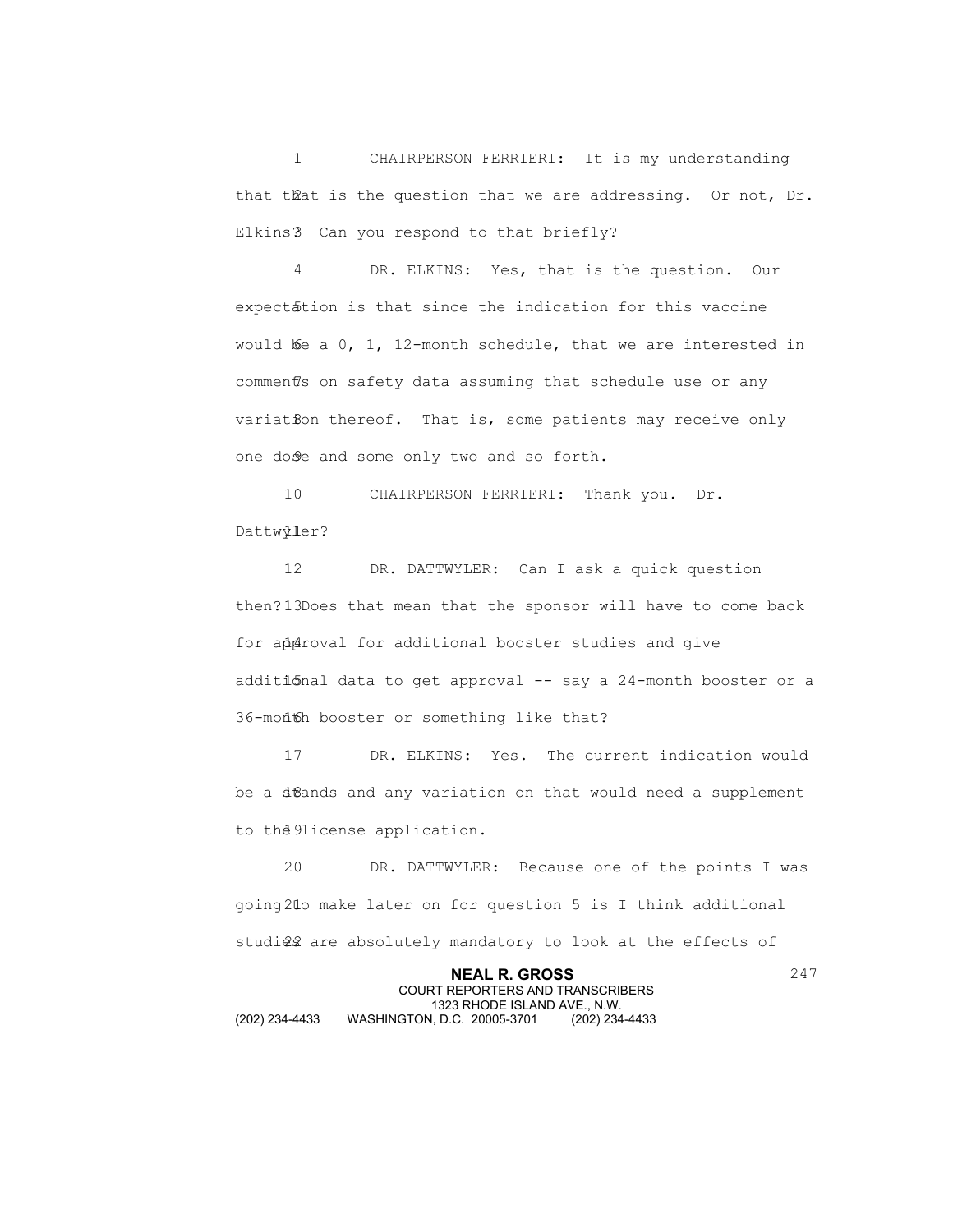boosteis and additional immunization schedules.

2 CHAIRPERSON FERRIERI: Thank you, Dr. Dattwy Ber. We will pursue that when we get to question 5. Any brief points here? Bob? Dr. Daum?

5 DR. DAUM: I am not -- Bob is fine. I am not sure that I heard very much about lot to lot variation in terms of safety considerations. And I don't know if that is going to turn out to be an issue or if the data are there and presented and I missed them or if the data really aren't there yet. 1But there are certainly other instances where there are diffeident safety profiles and different lots of other vaccines that måny in this room are well aware of. So that is one issue  $18$ hat I would  $--$  I was going to save that for immund genicity issues, but it comes up under safety also.

 CHAIRPERSON FERRIERI: Yes. Dr. Finkelstein? 15 16 DR. FINKELSTEIN: Just one other point. It seems 1 I ike this is a broad range of ages, and I am not sure that fliere is very much data in the low age range or the very high age range. So it would seem that it would be valuable to get mafe of that. Not necessarily prior to marketing, but eventûally it would be useful to have that information.

22 CHAIRPERSON FERRIERI: Thank you. Dr.

**NEAL R. GROSS** COURT REPORTERS AND TRANSCRIBERS 1323 RHODE ISLAND AVE., N.W. (202) 234-4433 WASHINGTON, D.C. 20005-3701 (202) 234-4433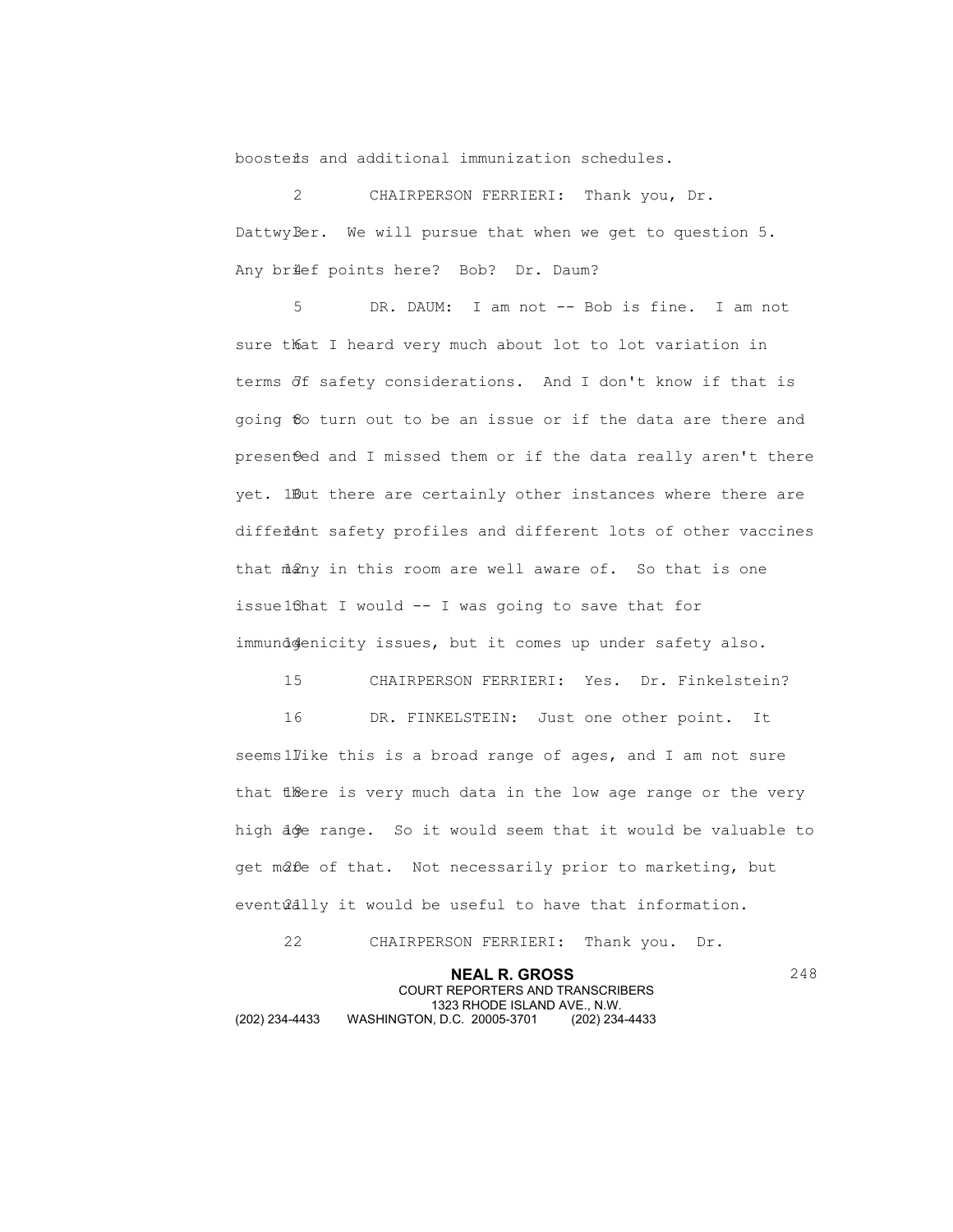Greenbdrg?

2 DR. GREENBERG: I just want to bring up that safety 3 is twofold. One is the possibility that people will receive many more doses of this vaccine, and so we really haven't seen what multiple dosing is like. On the other side, people 6will be vaccinated with an initial vaccine regimen and then qo perhaps for a number of years and not be vaccinated and then become susceptible if the decline. And the question is in that case where you might have T cells that are sensitized and not be protected, will there be an altered response. For sure that doesn't happen within the context of this 20-month experiment, and I don't see any way to get around 3that. But given the immunologic nature of this disease, that is a worry long-term, and it is more of a worry than many other types of infectious disease.

 CHAIRPERSON FERRIERI: Are there additional 16 preclinical issues that you would want addressed regarding this duestion? Is there any more preclinical data that you would 10ant? Dr. Karzon?

20 DR. KARZON: The safety issue here seems to me to be 2dery complicated compared to any vaccine I know that has been licensed. And we have unearthed the -- those who did the

**NEAL R. GROSS** COURT REPORTERS AND TRANSCRIBERS 1323 RHODE ISLAND AVE., N.W. (202) 234-4433 WASHINGTON, D.C. 20005-3701 (202) 234-4433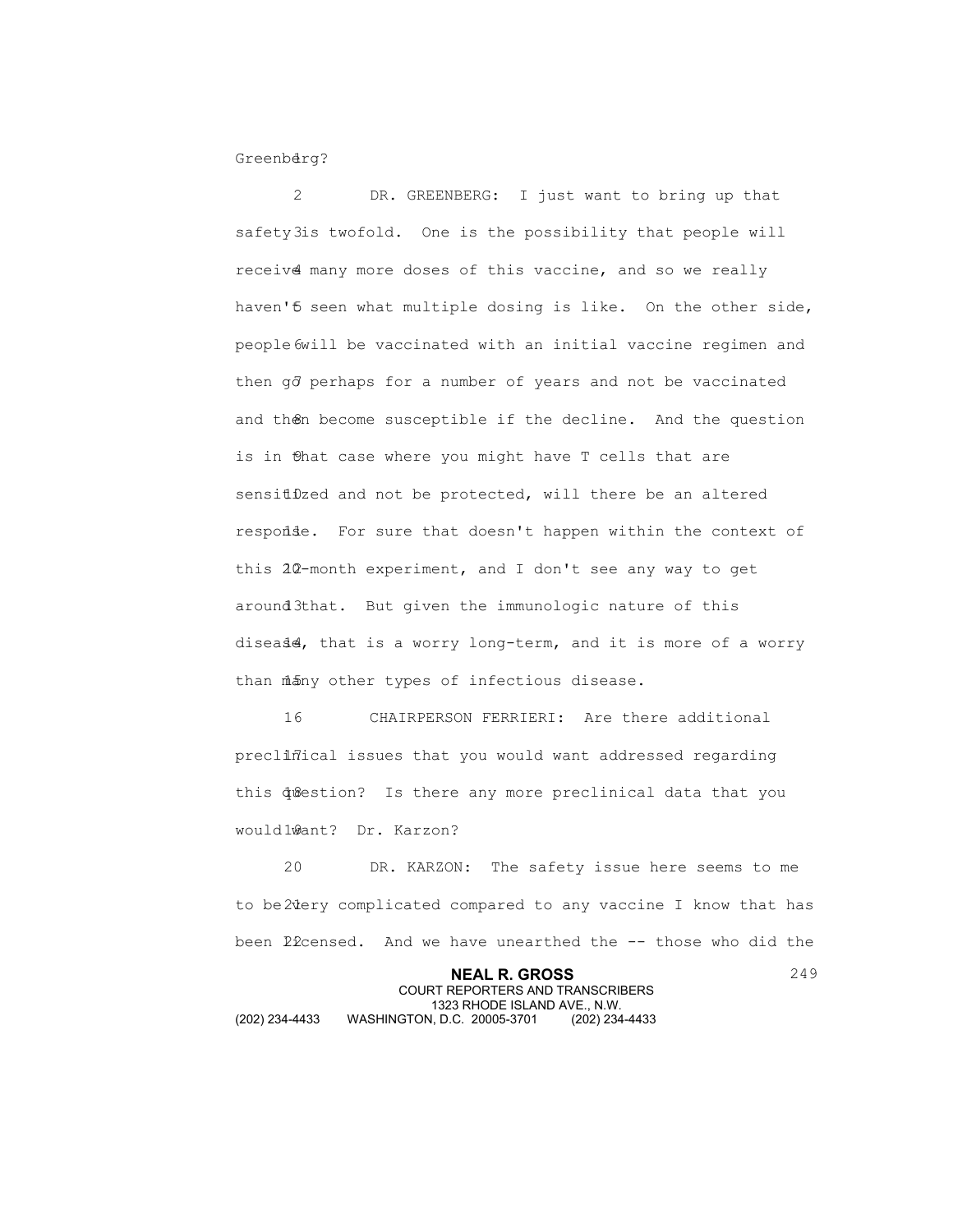trial have unearthed some very interesting sinister 1 possibilities that may or may not be real. One is that we have excluded people with arthritis. I don't know what percentage of arthritics have been excluded, but that is a group that has been a part of the trial. And we can make the judgment that the arthritis is not a threat and we don't have to explore it any further, or we can say since this hasn't been done, we can make this a clinical trial.

9 One of the problems I had or questions we can ask the manufacturers is whether they can initiate in any way a trial to answer further questions. And the possibility exists 2since the original exclusion has not been satisfied -we stilll don't know theoretically whether arthritis patients will det into more trouble if they are vaccinated or not. So we could divide those into two groups and therefore have a valid lplacebo study. I don't know the reality of that suggestion itself, but it exists as a possibility.

18 We have said that we have excluded them. We have no data on it. And we can now say that to include them again20they need to be studied. How much or how long or in what  $\hat{u}$ dy, I think we probably know those pathways.

22 There is a couple of other safety things that

**NEAL R. GROSS** COURT REPORTERS AND TRANSCRIBERS 1323 RHODE ISLAND AVE., N.W. (202) 234-4433 WASHINGTON, D.C. 20005-3701 (202) 234-4433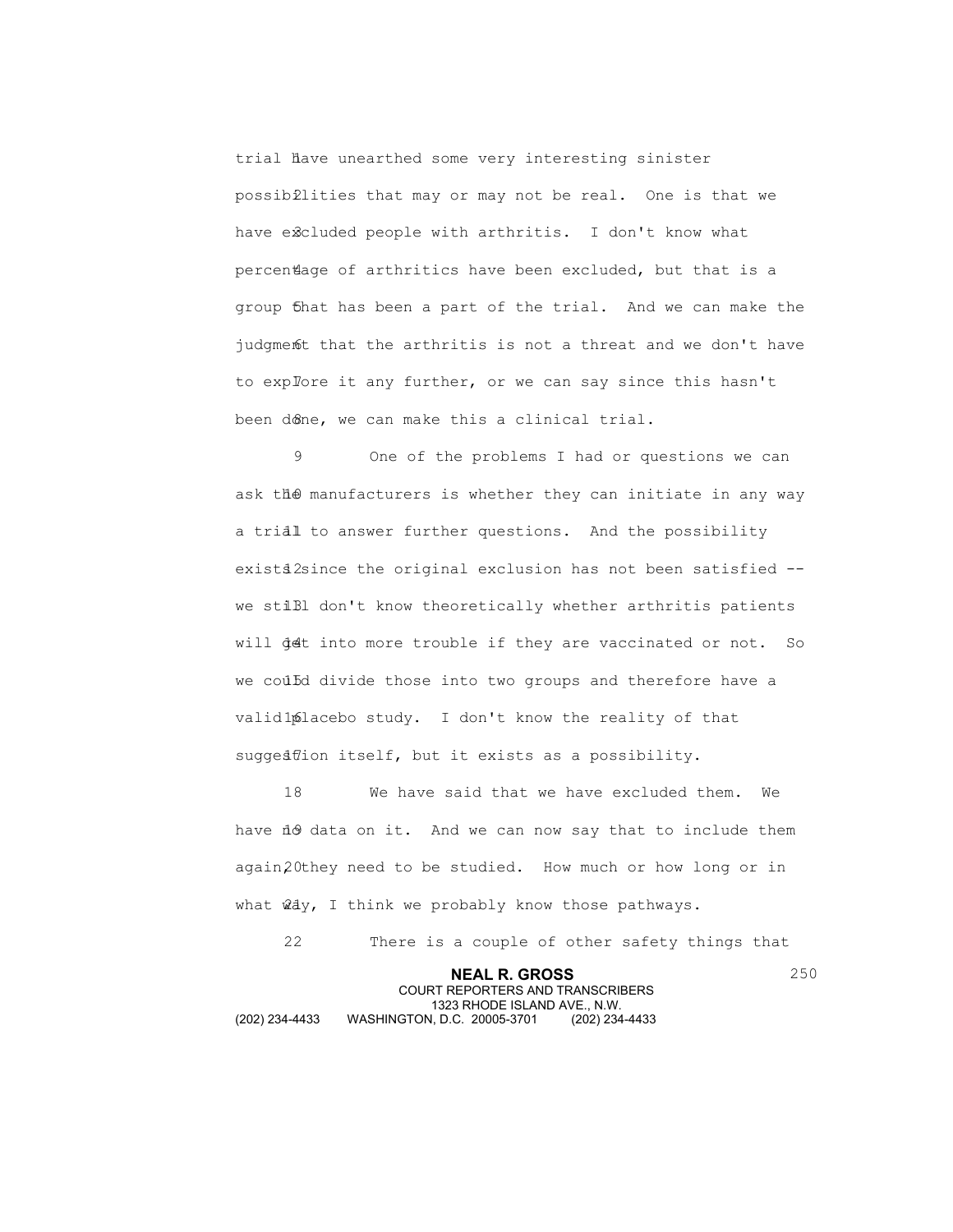we don't know all the answers, and one is problems in AV function. As people get older, and we are going to have more people 3in this age group who will take this vaccine, AV dissociations are going to become more common. We don't know what impact the vaccination has on that system. We have some data. Maybe we need more data. And then something that has nothing to do with safety, but in a way it does, and that is how many further doses we need. We know that the half-life of antibody is short after one dose. The half-life from the curve 1shown may be a little flatter and maybe a little longer after 1the second dose, which would fit as a physiological antigen administration. But we really don't know when and how many doses should be given and whether they offer any safety issues 4to be, if you will, hyperimmunized.

 Another safety issue that is there but 15 unresdEved is the very interesting studies that Dr. Steere did to show what seems to be an autoantibody response. That, I think, 18 has been very nicely pursued, but we don't know the final 12nswer to that. We don't know the significance of DR4 in a *\$tatistical* sense.

21 I see a lot of reasons why we have a lot of unsprûng threats. I don't know myself how to best follow

**NEAL R. GROSS** COURT REPORTERS AND TRANSCRIBERS 1323 RHODE ISLAND AVE., N.W. (202) 234-4433 WASHINGTON, D.C. 20005-3701 (202) 234-4433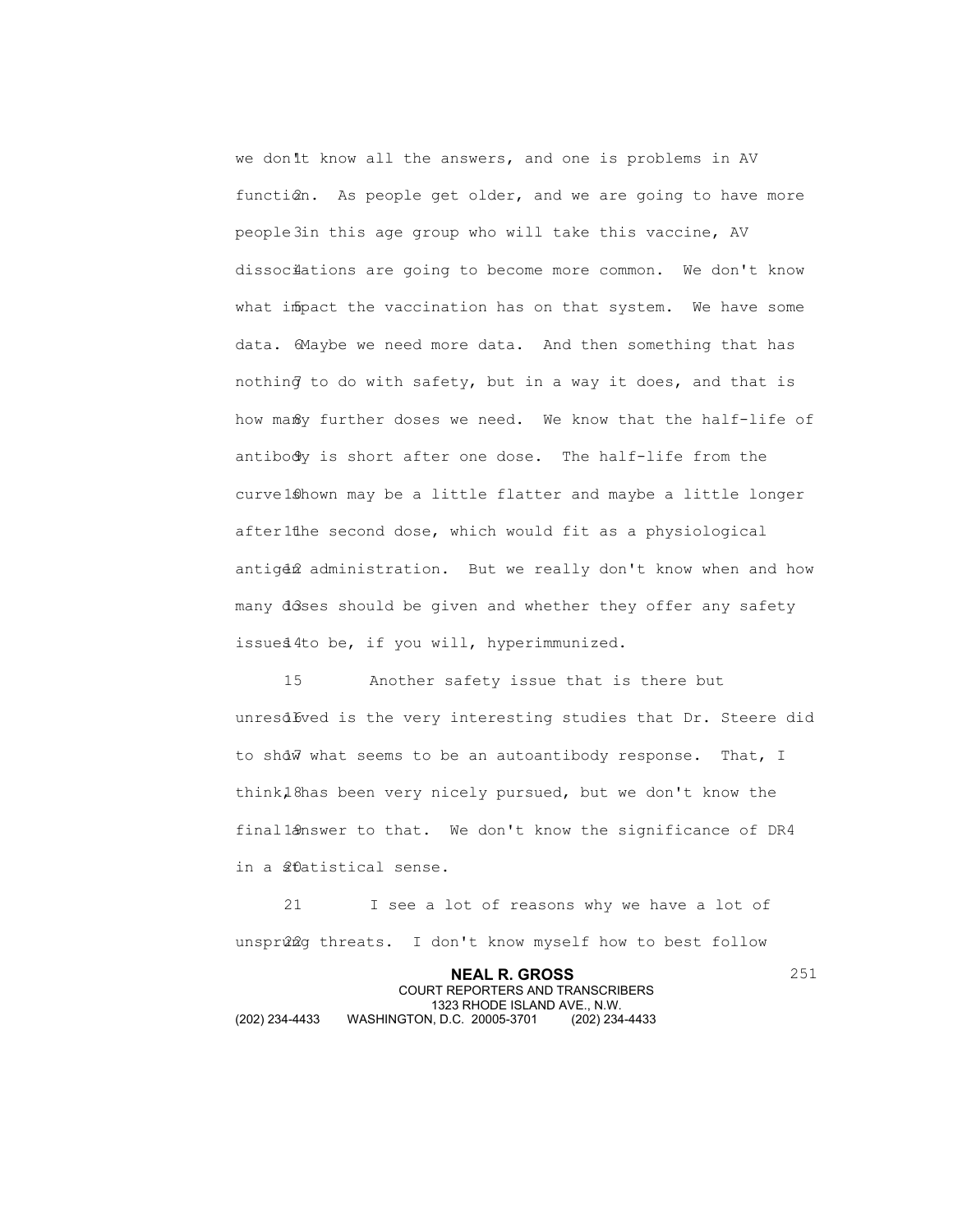those 1- what sort of follow-up we need for safety. And as I said earlier, rare events will become common when a million people 3are vaccinated. Furthermore, I can see all kinds of accusations or allegations of injury that aren't real in this sort of setting, and we have to clarify what is real and what isn't feal. If somebody develops arthritis, well blame it on the vadcine. That is easy. But the big question I have in my mind is we need follow-up. How to do it is very difficult. I would Bike to hear others opinions about how this could be done  $\hat{a}$  and that is realistic for the manufacturer. I am sure they ande just as interested as anybody else to make sure their produdt is safe and sound and know all the contraindications and things that should be watched for.

14 CHAIRPERSON FERRIERI: Thank you, David. Those are vetby sobering thoughts and analyses. I don't see that we have better answers that have emerged from the table. There is a desire to try to balance a very reasonable response and analy $d$ & the data very rationally, but we heard emerging from several people at the table their concerns. No one has yet suggested that we have extension of the follow-up on the studies that have already been executed or that are in trials. Is the fle anyone who wants to add to what David has said? I

**NEAL R. GROSS** COURT REPORTERS AND TRANSCRIBERS 1323 RHODE ISLAND AVE., N.W. (202) 234-4433 WASHINGTON, D.C. 20005-3701 (202) 234-4433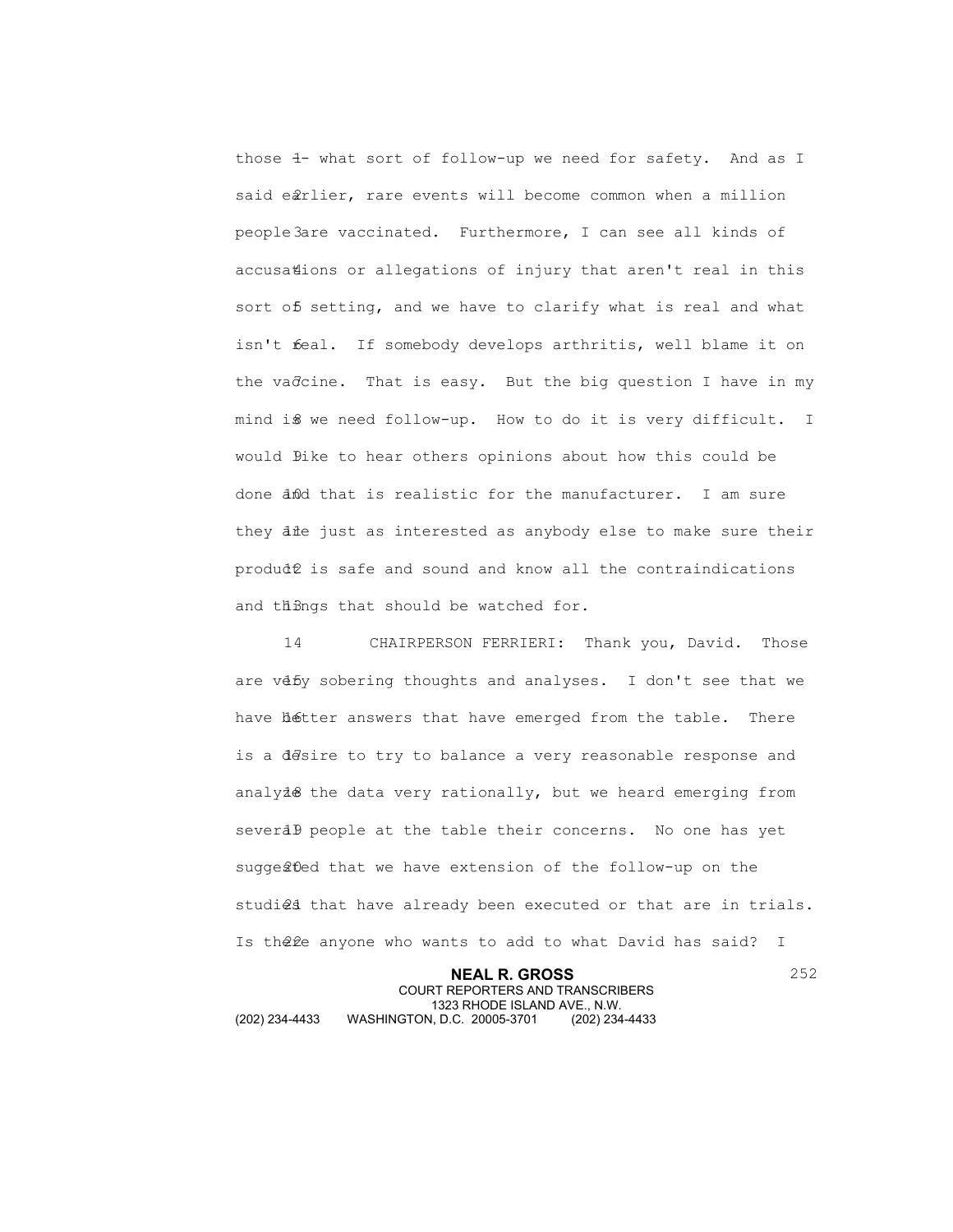might add for the agency that several of us spoke in the corner 2a few minutes ago and thought that it would be reasonable to propose a sub-trial, if you will, in patients with cMronic arthritis or joint disease, where you would know up front their DR status and that you would have vaccinees and placebo controls who would be followed for a very long period of time, much beyond the time follow-up in the current 008 study. 8 So that is something very specific that we can offer up to you, Dr. Elkins and other members of CBER.

10 But regarding Dr. Karzon's question to us committee members, should we require longer follow-up before we can 2really endorse the safety in this age group, or do you feel midre sanguine? There may be quite a bit of dissention among 1the table. How do you feel, Dr. Dattwyler?

15 DR. DATTWYLER: Well, unfortunately I think it is like buying a computer. You know that there is always going lto be something better next month, and the question is when  $t\delta$  jump in. I am not sure. I think that they have done a ver $\hat{\psi}$  9nice study that has shown that in this 20-month period in th29 population that there is a reasonable degree of safet $Q1$  But the long-term effects of repeated immunizations and what is going to happen in subpopulations I think is

**NEAL R. GROSS** COURT REPORTERS AND TRANSCRIBERS 1323 RHODE ISLAND AVE., N.W. (202) 234-4433 WASHINGTON, D.C. 20005-3701 (202) 234-4433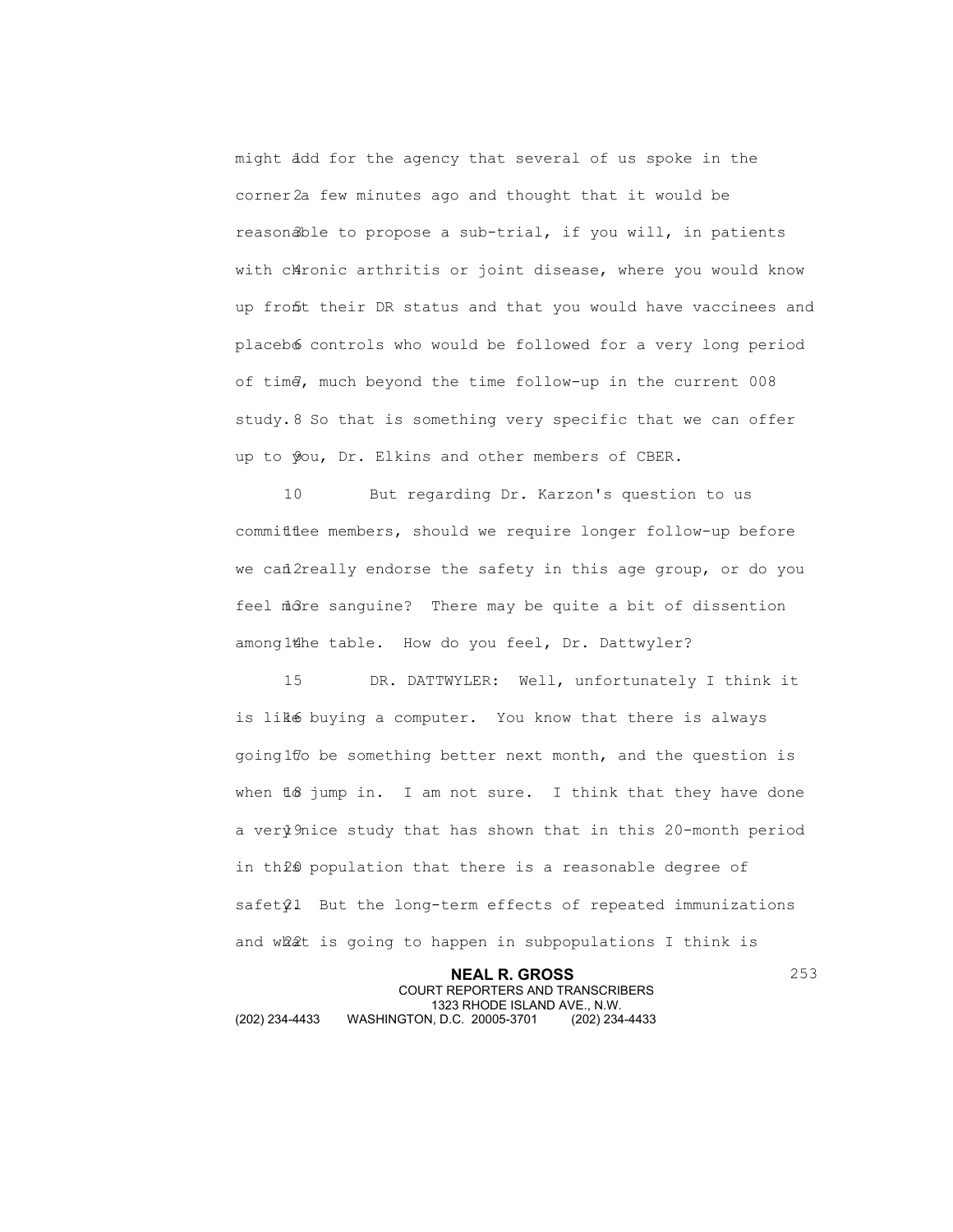something that needs to be studied. Can that be reasonably done a2 a post-licensing study or does that withhold licensing? That is a tough question and I am not sure I know the answer to that. My overall probably answer to the question is, yes, there is enough there based on the data they supplied and then it becomes the agency's problem as far as what appropriate things to do are. So I am not  $-$ - I am hedging, obviously. 8

9 CHAIRPERSON FERRIERI: Well, the agency can come  $\Delta \triangleleft c$  to us, and we will be pursuing this in question 2. If we lhave more boosters, then we are going to need longer follow-2up of that group certainly. I think we need to cut loose liere. One last comment, and then we are going to vote on the 4precise question. Dr. Clements-Mann?

15 DR. CLEMENTS-MANN: I quess in the ideal world, it would be nice to follow vaccinated and placebo people for a very 13ng time, but I don't think that that would altogether be ethBcal. If you indeed are withholding a vaccine that would lorevent the possibility of Lyme disease and would then avert 200me of these chronic conditions. So that I think it might 2he unreasonable to have a fixed placebo group for a long period 2of time. And that what would be nice is to follow this

254

**NEAL R. GROSS** COURT REPORTERS AND TRANSCRIBERS 1323 RHODE ISLAND AVE., N.W. (202) 234-4433 WASHINGTON, D.C. 20005-3701 (202) 234-4433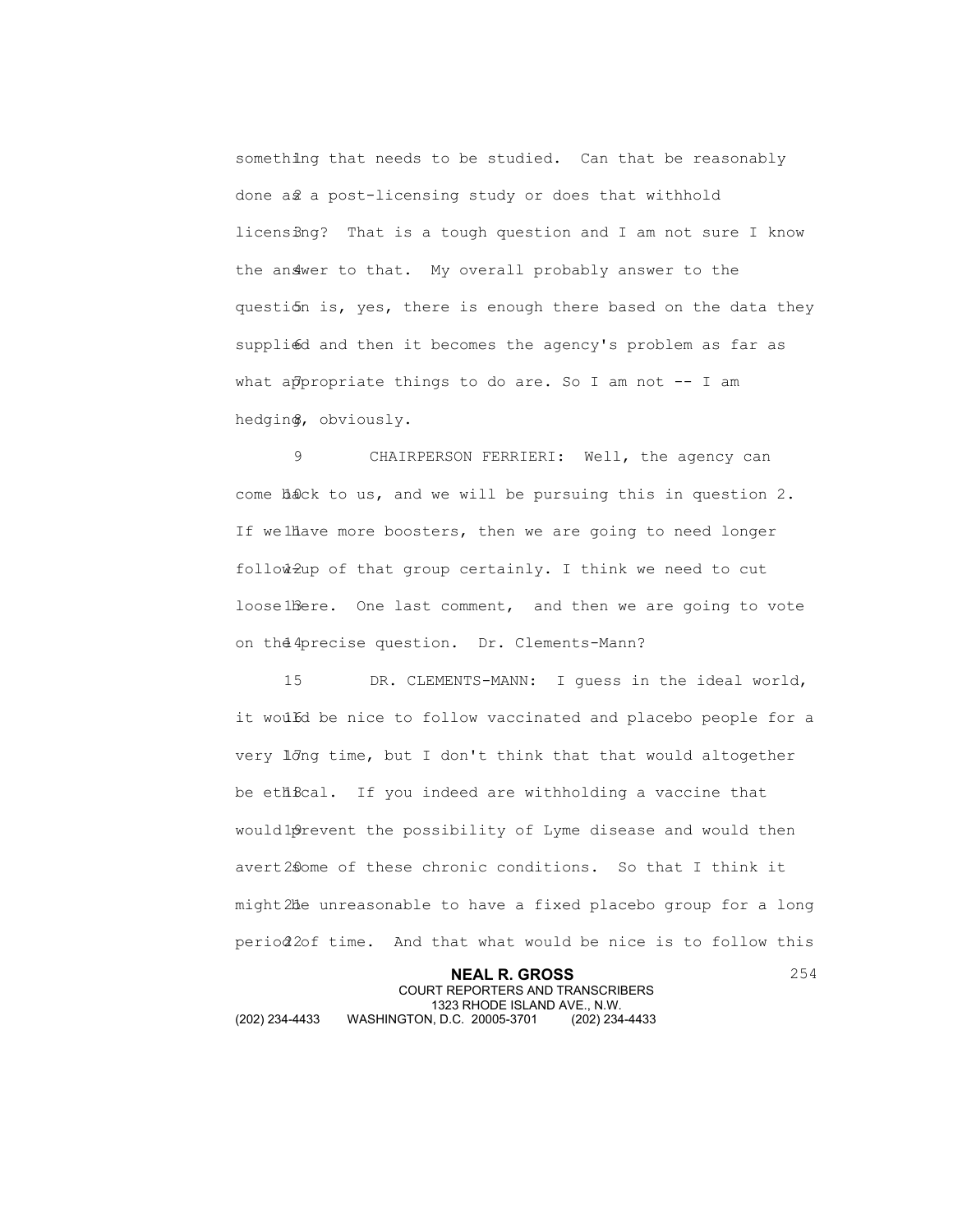group 1- as many of the people in this trial for breakthrough cases  $2n$  the future. Because they are going to get varying number\$ of immunization boosters and so forth. To begin to understand what level of antibody makes them or decline makes them susceptible, and then what kind of disease occurs. It may be 6that there is more modified disease in the vaccinated or it may be enhanced, and that would be important information. 8

9 CHAIRPERSON FERRIERI: Thank you. We will start l $\emptyset$ oting then -- yes or no or abstain. Starting with Dr. Dattwiler.

- 12 DR. DATTWYLER: Yes.
- 13 CHAIRPERSON FERRIERI: Dr. Coyle?

14 DR. COYLE: Well, I vote yes with the proviso that fibis is for a single cycle of three vaccinations. I can make is comment on the people that were excluded and I have a question mark about the elderly.

18 CHAIRPERSON FERRIERI: Fine. Dr. Luft?

19 DR. LUFT: I vote yes with a similar proviso as well  $29$  the group in regard to rheumatological conditions.

 CHAIRPERSON FERRIERI: Thank you. Dr. Broome? 21 22 DR. BROOME: Yes with the same provisos. And I

**NEAL R. GROSS** COURT REPORTERS AND TRANSCRIBERS 1323 RHODE ISLAND AVE., N.W. (202) 234-4433 WASHINGTON, D.C. 20005-3701 (202) 234-4433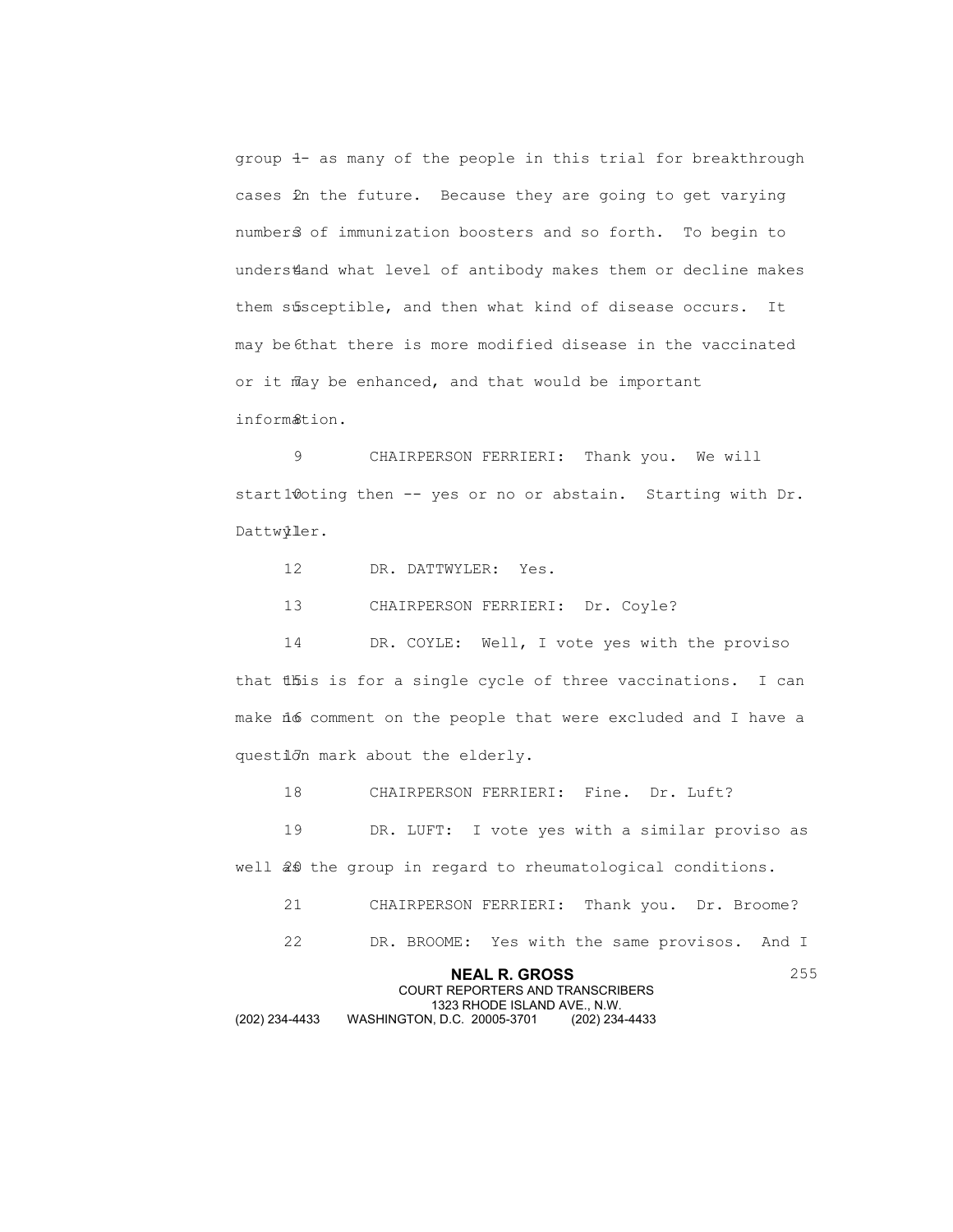guess I think it is important to note that it is not going to be trivial to figure out what do you do about the ones that were excluded. I think that the endpoint we are talking about is comm4on enough and poorly defined enough in terms of chronic arthrifis that use of the vaccine in populations that were exclud $\&$ d from the trial is going to be difficult to assess.

CHAIRPERSON FERRIERI: Dr. Breiman? 7

8 DR. BREIMAN: Yes. And I quess we should just agree On the proviso, so we don't all have to say the same thing10 But the one thing I would add to that, though, is that -- and 1I think Mary Lou may have mentioned this, but one thing that hasn't been talked about in great detail is the implidations of vaccinating a patient that is currently infected or just has been infected within the last few weeks, which lwould have been another excluded criterion. But given the autoimmune issues and the possibility that there may be sort  $df$  antibody bug relationship there that could contribute, that is a concern too. And again, I am not sure how one would study 10hat.

 CHAIRPERSON FERRIERI: Dr. Eickhoff? 20 21 DR. EICKHOFF: The same provisional yes. I think 2my provisional relates to people with chronic arthritis

**NEAL R. GROSS** COURT REPORTERS AND TRANSCRIBERS 1323 RHODE ISLAND AVE., N.W. (202) 234-4433 WASHINGTON, D.C. 20005-3701 (202) 234-4433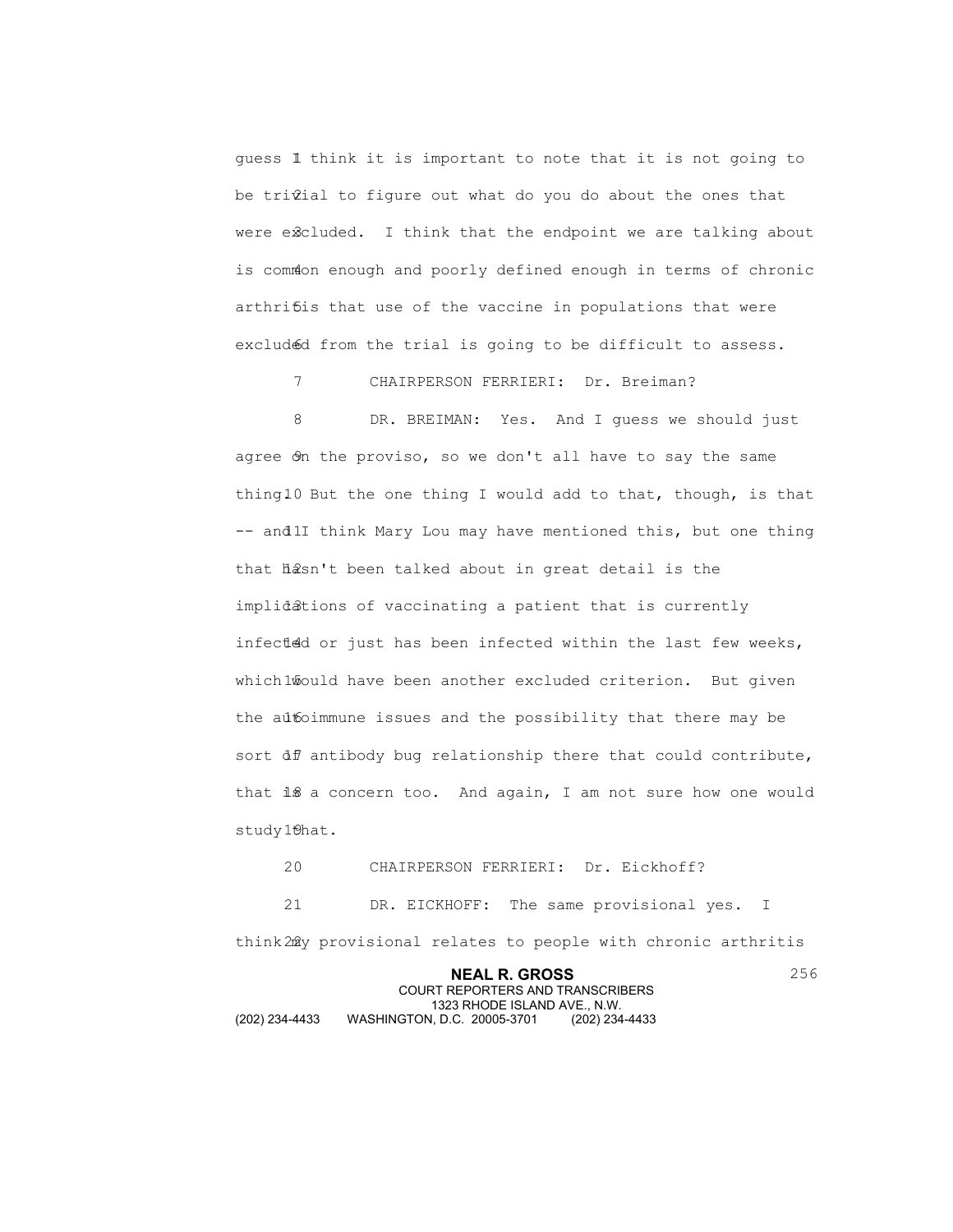and pedple with other serious underlying diseases who are clearly less likely to be exposed in the first place, and people 3who are beginning to approach that upper limit of age 70. I 4am not sure I have a good feel for the efficacy data by the time we get to the  $65$  to  $70$  age range.

 CHAIRPERSON FERRIERI: So to summarize up to 6 this point, these provisos that we are imposing and leading to provisfonal affirmative voting includes such issues of age, the data at the two ends of the spectrum, patients with arthritis, the suggestions earlier of special studies zeroing in on 1this age group as well as the other exclusions that have been mentioned regarding the recent infection. Dr. Fleming?

13 DR. FLEMING: Essentially similar provisos. Yes, *short-term safety is established in those who met* eligibility. So obviously additional information is needed in the chronic joint disease cohort and others who were excluded. We will talk about that in question 5. I would also say that this  $\sqrt[4]{8}$ s is also conditional on the duration of follow-up. So I remain with non-trivial concerns about whether the vaccine could 200e eliciting or inducing chronic infection over an interval of time that would not have been detected with 12 to 20 months of follow-up. And again in question 5 we will come

**NEAL R. GROSS** COURT REPORTERS AND TRANSCRIBERS 1323 RHODE ISLAND AVE., N.W. (202) 234-4433 WASHINGTON, D.C. 20005-3701 (202) 234-4433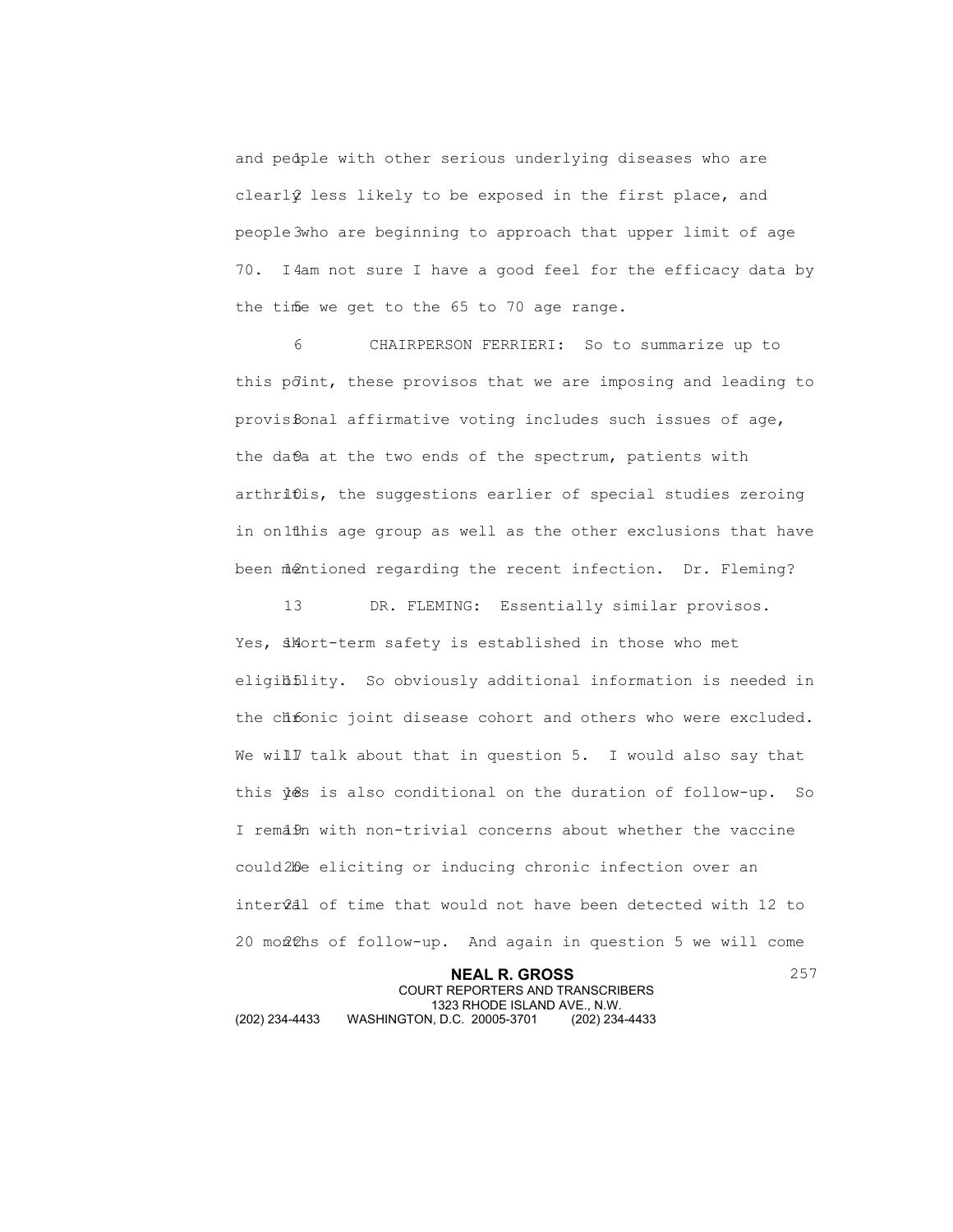back to additional studies.

 CHAIRPERSON FERRIERI: Did you mean chronic 2 infection or chronic sequelae? 3

4 DR. FLEMING: Chronic sequelae -- excuse me, chroni6 arthritis or chronic sequelae. I am sorry I misspoke.

CHAIRPERSON FERRIERI: Fine. 6

7 DR. FLEMING: And obviously as well if there are different booster schedules, et cetera, that would have to be ass@ssed for safety subsequently.

CHAIRPERSON FERRIERI: Steve Kohl? 10

11 DR. KOHL: Yes with all those provisos.

CHAIRPERSON FERRIERI: Dr. Karzon? 12

13 DR. KARZON: Yes. I can't imagine doing much bettei4than these individuals that presented this today have done with a very difficult problem. So we have learned an extradidinary amount and I like it. But if we ever needed an intensive follow-up, call it Phase IV if you will, which has been worked over carefully and prescribed, that should be appended to that approval.

20 CHAIRPERSON FERRIERI: Absolutely. Mrs. Cole? 21 MS. COLE: My vote is yes also, but as everybody else has stated just limited to the groups that were

258

**NEAL R. GROSS** COURT REPORTERS AND TRANSCRIBERS 1323 RHODE ISLAND AVE., N.W. (202) 234-4433 WASHINGTON, D.C. 20005-3701 (202) 234-4433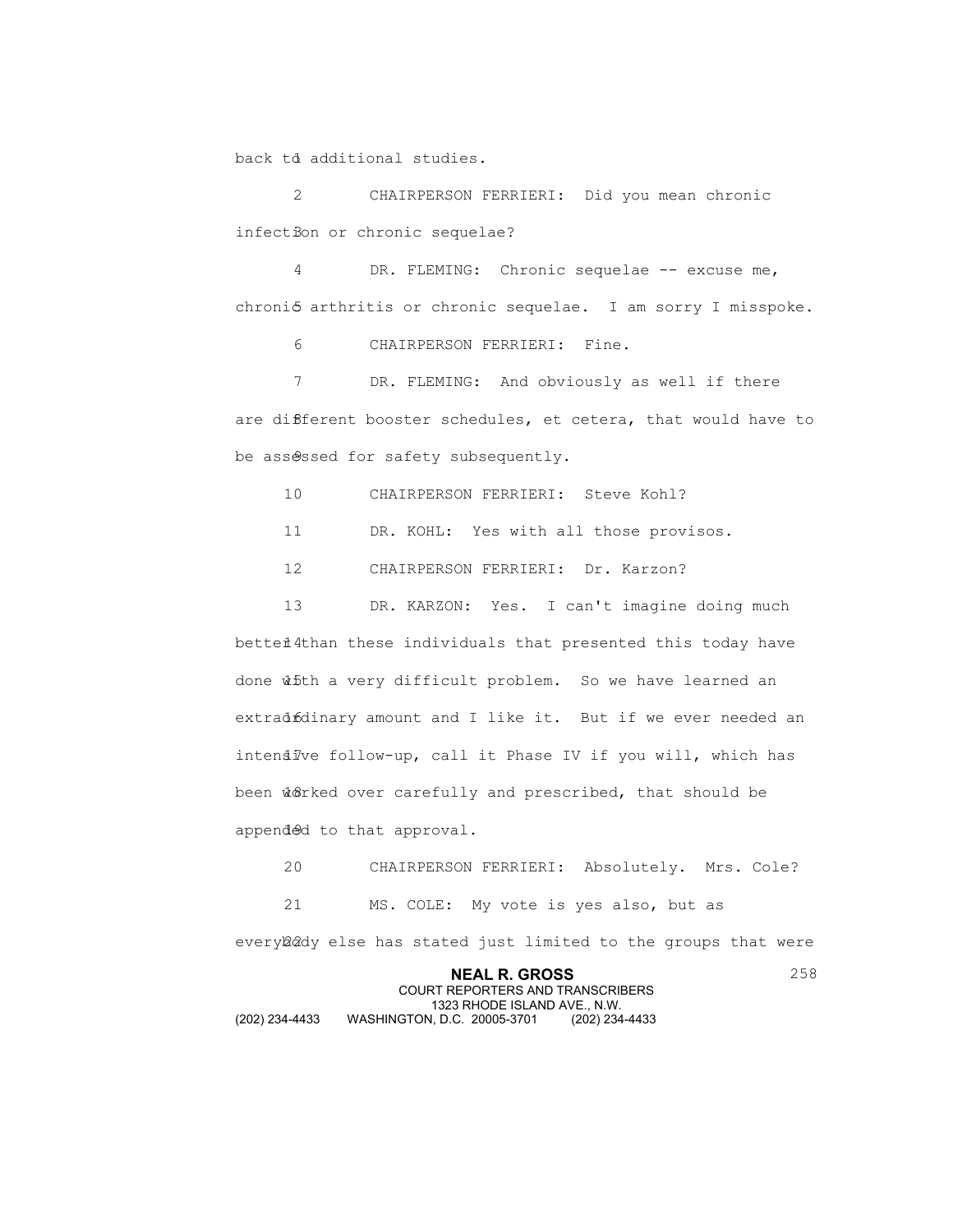tested lin the trials that as far as I am concerned the safety is proven in. I would want to see a lot more work done on this. 3

CHAIRPERSON FERRIERI: Dr. Daum? 4

5 DR. DAUM: At the risk of being a little bit repetitive, yes, with the proviso that has gone all the way around7 But I would also like to point out that it is my sense from hearing the discussion that almost certainly this  $vaccin@$  is going to require additional dosing than the schedulle that was used in the study. And thus I would like to put and ladditional proviso on that I think it should be evaludted, whether  $4$ ,  $5$ , or 6 or who knows how many doses is equall $\varnothing$  safe or generates similar kind of data to what we have heard 1#oday.

CHAIRPERSON FERRIERI: Dr. Finkelstein? 15

16 DR. FINKELSTEIN: Just a couple of other provisds. One is that I would sort of  $-$  I would like to have the ade range actually shrunk in terms of something of the nature 9of 20 to 60, because there is not that much in the other  $2\theta$ xtremes, and there is possibly -- especially in the elderly, it is possible there are side effects. And also just to point out that this is not that large a trial. So that

**NEAL R. GROSS** COURT REPORTERS AND TRANSCRIBERS 1323 RHODE ISLAND AVE., N.W. (202) 234-4433 WASHINGTON, D.C. 20005-3701 (202) 234-4433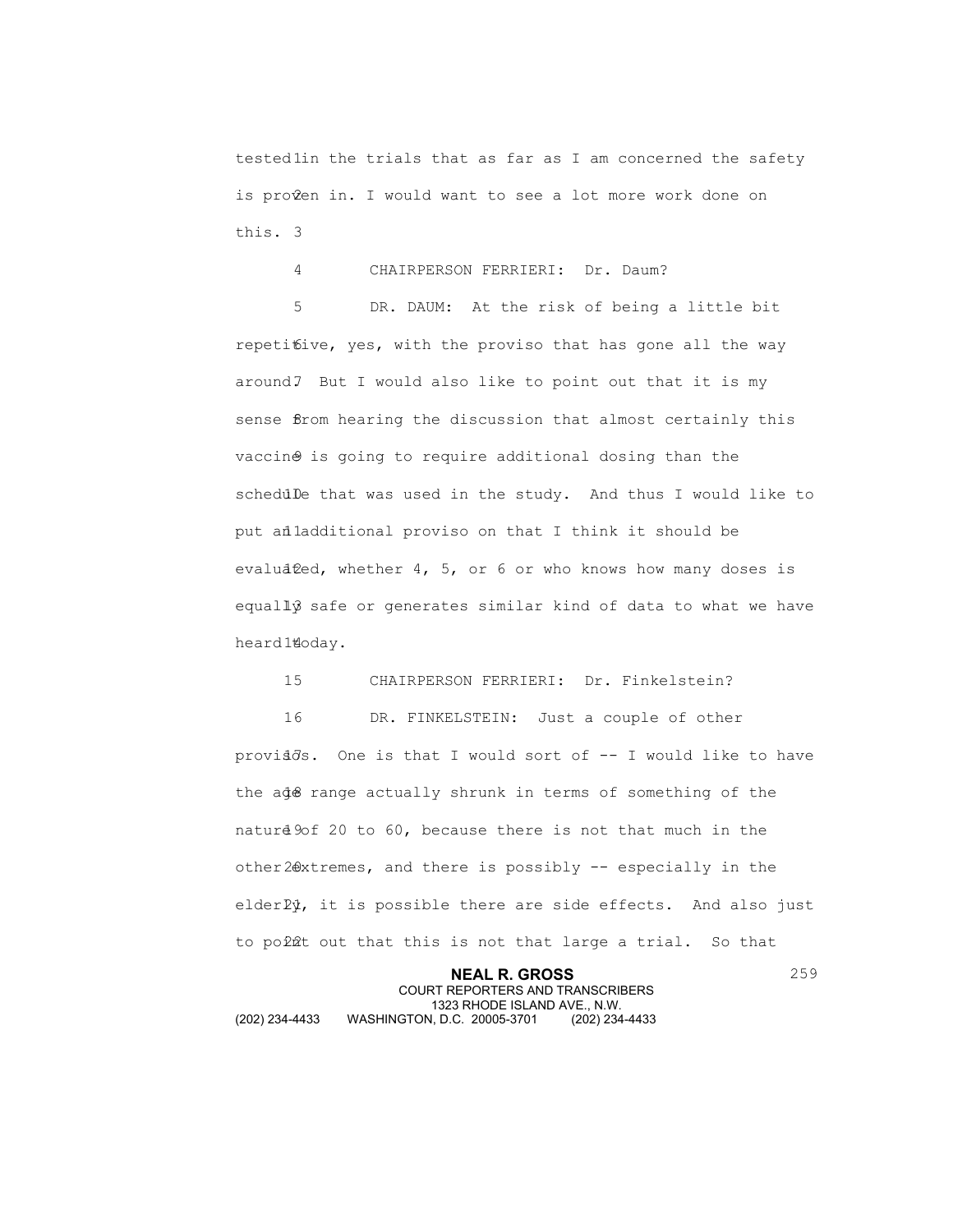some of the more rare side effects or complications wouldn't show up in this. So there is that aspect of it.

 CHAIRPERSON FERRIERI: Dr. Clements-Mann? 3 4 DR. CLEMENTS-MANN: I agree with all of the provisos, except I don't agree with the lower age range. I see no 6difference between a 15-year-old and an 18-year-old, and there have been over 300 people enrolled between 15 and 18. I 8do have the concerns about the older age group as have been mentioned.

CHAIRPERSON FERRIERI: Dr. Greenberg? 10

11 DR. GREENBERG: I vote yes, and I am not sure this plloviso has been thrown out. But this vaccine has the potentibal to be like the inactivated measles vaccine, and that is to leause a late unanticipated event in people who were vaccinated with a different disease. So there needs to be very dareful monitoring, even if there is no boosting of people 7over time -- over 5 and 10 years to make sure that they don't liespond to a secondary infection in a different way.

CHAIRPERSON FERRIERI: Dr. Hall? 19

20 DR. HALL: I would also vote yes and the provigds seem reasonable. But I think also we should be realistic that in the real world these provisos are probably

**NEAL R. GROSS** COURT REPORTERS AND TRANSCRIBERS 1323 RHODE ISLAND AVE., N.W. (202) 234-4433 WASHINGTON, D.C. 20005-3701 (202) 234-4433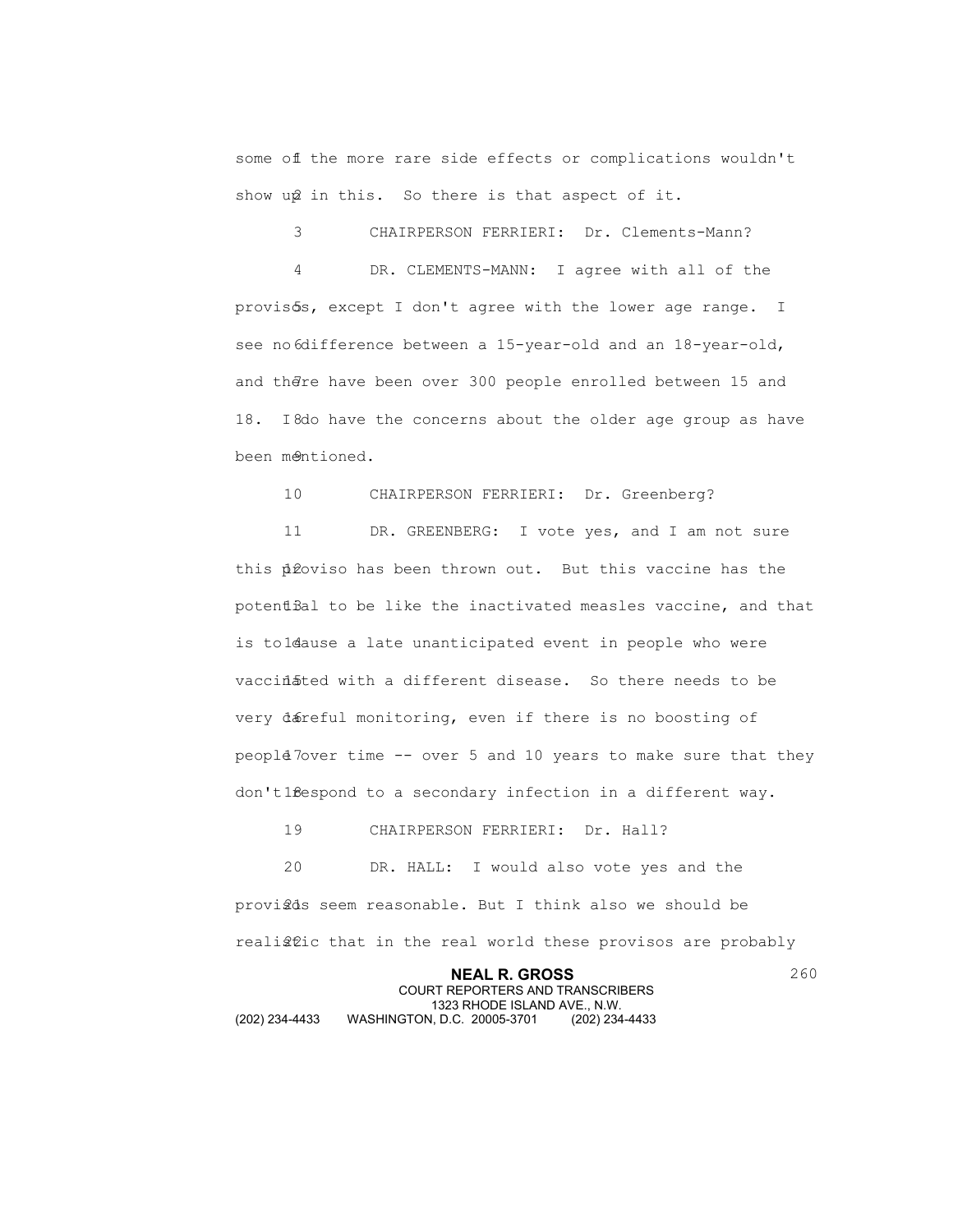not going to be very well adhered to. And particularly  $-$ - I can't flind the entire list that I saw earlier of all the various exclusion criteria, but I think that would include a great many people in our population, and I am not sure that that would be warranted even.

 CHAIRPERSON FERRIERI: Dr. Snider? 6 7 DR. SNIDER: Well, like others I am not completely sure about the absolute long-term safety. But I will vote yes based on relative safety compared to the risk of people 0in endemic areas going unvaccinated. So I think the benefits are on the side of vaccination, at least in the short term. 12And as mentioned, we don't know in the long-term. And again  $1B$  would emphasize, as others have, that although it is diffidult, this seems to me to be one vaccine where we are going 150 have to find a way to do long-term follow-up. Because it appears that not only are we going to have to be concefined about chronic sequelae, but the potential need for more flian one booster dose. One aspect of the exclusions that people 9haven't mentioned that is troubling to me has to do with  $2\theta$  I understand why I think certain groups were excluded, but itlcreates for me not only a practical problem but an ethical problem. And particularly with regard to children who

**NEAL R. GROSS** COURT REPORTERS AND TRANSCRIBERS 1323 RHODE ISLAND AVE., N.W. (202) 234-4433 WASHINGTON, D.C. 20005-3701 (202) 234-4433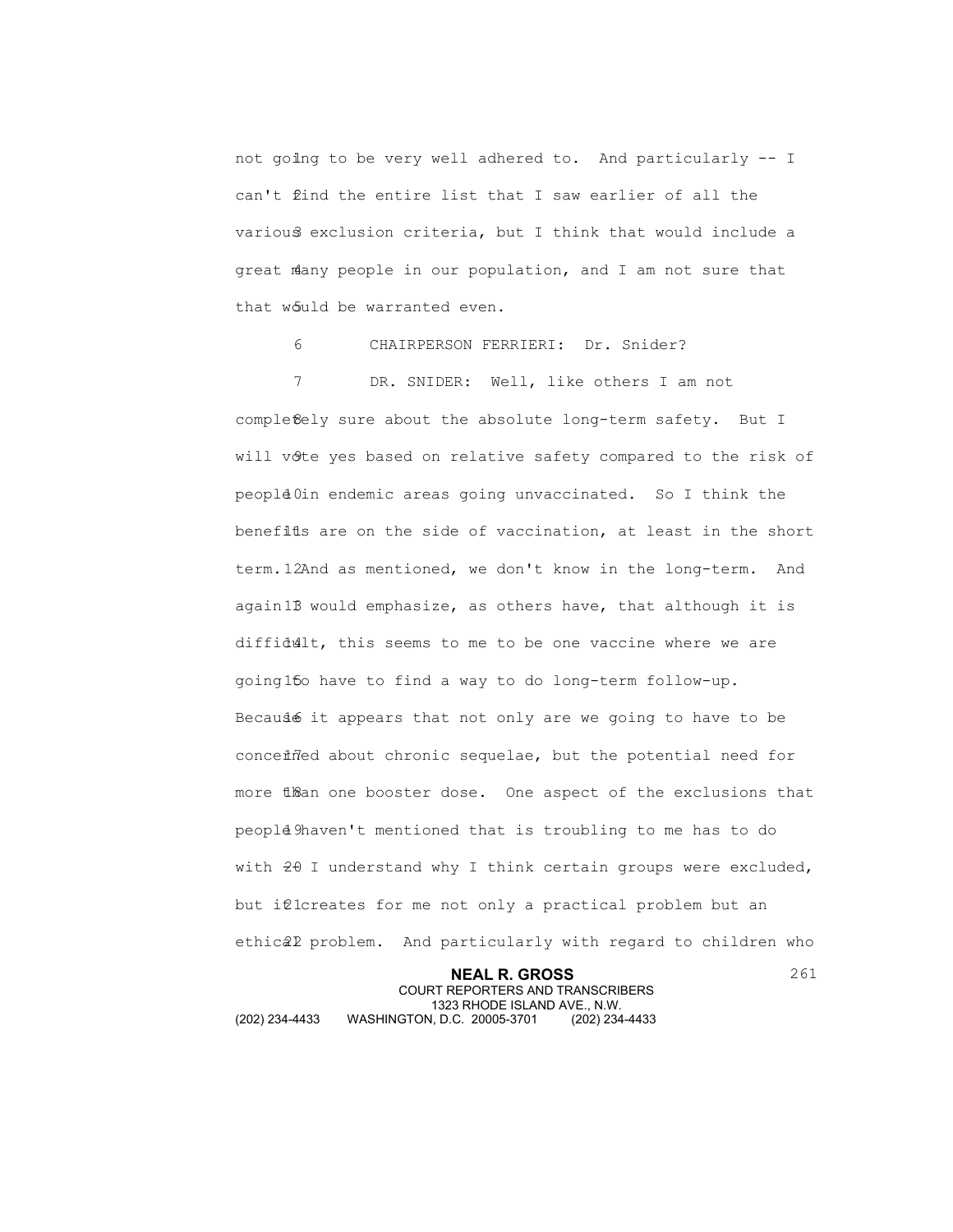are at lhigh risk of disease. So I have to wonder what we are -- I mean, I know fortunately a trial is underway. But what is the 3ethics of making a vaccine available to certain select parts df the population and not other deserving parts of the population who are at risk. So for me it is a lesson of when thinkimg about designing trials to think about those aspects as well.

8 CHAIRPERSON FERRIERI: Thank you, Dixie. Dr. Huang? 9

10 DR. HUANG: I certainly vote yes, and I also suppoid the extension of the vaccine to people 15 years of age. 12

CHAIRPERSON FERRIERI: Dr. Edwards? 13

14 DR. EDWARDS: I support this. However, I do have some concerns. I think that we need to very carefully follow 6these individuals. We need to extend at both ends and both age spectrum additional studies and we need to pursue the long-term follow-up very carefully.

CHAIRPERSON FERRIERI: Dr. Poland? 19

20 DR. POLAND: Yes, subject to the provisos that will  $\partial A$ me up in question 5.

CHAIRPERSON FERRIERI: My vote is yes with 22

**NEAL R. GROSS** COURT REPORTERS AND TRANSCRIBERS 1323 RHODE ISLAND AVE., N.W. (202) 234-4433 WASHINGTON, D.C. 20005-3701 (202) 234-4433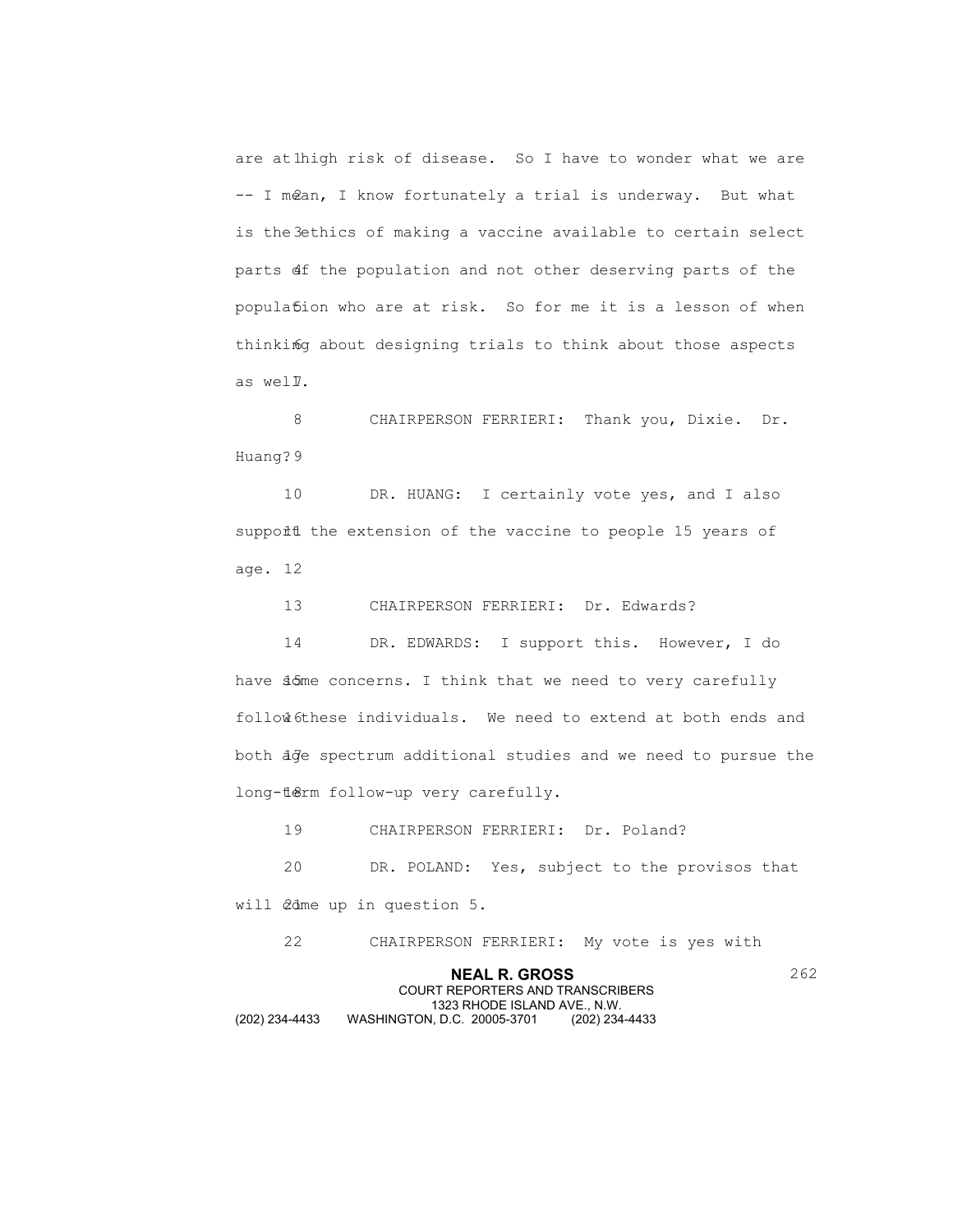great ambivalence and also in support of the provisos that have been mentioned with emphasis on the need for long-term follow-3up and additional studies. I might comment that this is fai£ly rare for a vaccine to be voted on with so much ambiva Lence by everyone with a stack of provisos. Dr. Hardegree would be able to confirm whether or not this is relatively unprecedented. So that is all for the formal vote. I would like to throw out to the committee before we move on to question 2 the issue of use of Lyme disease vaccine in those lwith a previous history of Lyme disease and would like some df you to reflect back on the comments made earlier from the spånsor regarding the risk of second infections and the susceptBibility

-- thé 4alleged susceptibility of people who have had one attack 5of Lyme disease and their susceptibility to second infections. That is not universally accepted and there are clinidians in the audience who consider that a relatively infrequent event. So what is the committee's reaction to this and the use of it in patients with a previous history? Do they fled so much more protection by undergoing a vaccination serie 21 Who would like to lead off on that? Dr. Dattwyler?

22 DR. DATTWYLER: I think that is an issue that

**NEAL R. GROSS** COURT REPORTERS AND TRANSCRIBERS 1323 RHODE ISLAND AVE., N.W. (202) 234-4433 WASHINGTON, D.C. 20005-3701 (202) 234-4433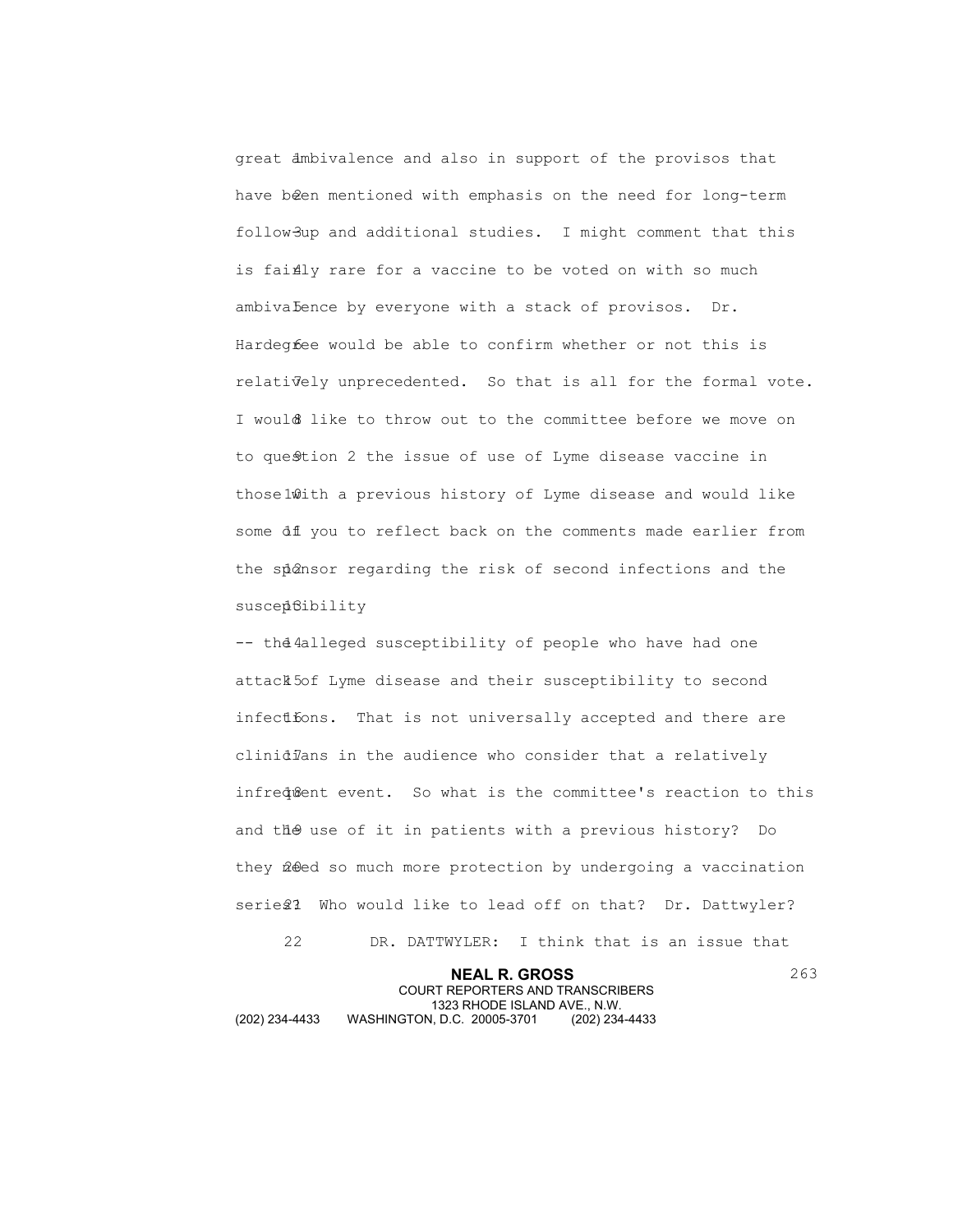has to lbe studied very rigorously. If one looks at the questi $\hat{a}$ n of autoimmunity and arthritis, it may be that the demure 3of having the bacterium in the joint is necessary for the development of significant chronic arthritis. And if you have that and you prime the T cells with this vaccine, you might  $6$ ause some difficulty. So I think that that would be  $-$ and I Was going to address that in question 5. But that, I think, 8needs to be studied quite rigorously.

9 CHAIRPERSON FERRIERI: Thank you. Other committee responses to this? Is there some consensus? A nodding of heads or hands on the further studies on this? Pleasd 2don't fall apart now. We are only about a fourth of the way there. Whatever it takes. We will stay as long as we need fid. If we could push ahead. Dr. Hall and then Dr. Luft.

15 DR. HALL: I am a little confused about the data fliat was presented that there seemed to be more unsolidited musculoskeletal events in those who had a history of Lyme disease, but that was not so in those who had confirmed serologic previous disease. Is that correct?

20 CHAIRPERSON FERRIERI: Sponsor? Is that correct?

DR. PARENTI: Yes. 22

**NEAL R. GROSS** COURT REPORTERS AND TRANSCRIBERS 1323 RHODE ISLAND AVE., N.W. (202) 234-4433 WASHINGTON, D.C. 20005-3701 (202) 234-4433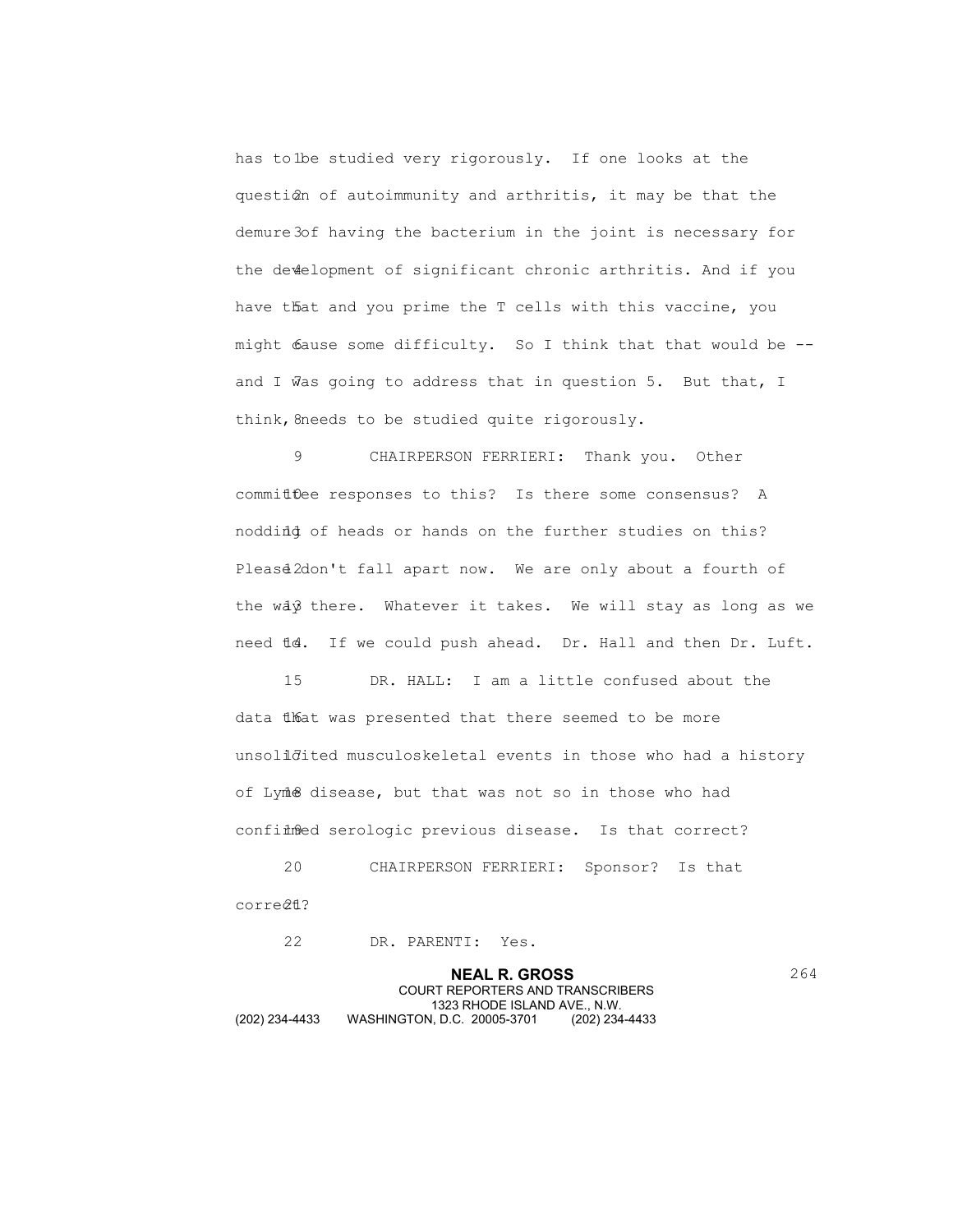1 DR. HALL: And for those events, what are those musculøskeletal events that were in the unsolicited only in those *fhat had a history but not confirmed?* 

CHAIRPERSON FERRIERI: Dr. Parenti? 4

5 DR. PARENTI: Those are the same events that we saw in 6the vaccine. In other words, vaccinees had the arthralgias in the first couple of days that were transient and mild, and that was seen in the people who had previous Lyme dBsease population. We saw the same effect in the people who had Western blot positive. Again, vaccinees had the same short<sup>4</sup>lived arthralgias. So that accounts for the early events 2of arthralgia that I believe were the only differences between the groups.

14 CHAIRPERSON FERRIERI: But were they greater?

15 DR. PARENTI: In the people who were Western blot positive -- if you compare the Western blot positive people 7to the Western blot negative people who were vaccinees, no the were not greater. There was no difference in that population. If you compare the people with a previous history of Lyme disease to other vaccinees who did not have a previous history of Lyme disease, they were greater. However, if you also  $2\&0$ k at the previous history of Lyme disease people who

**NEAL R. GROSS** COURT REPORTERS AND TRANSCRIBERS 1323 RHODE ISLAND AVE., N.W. (202) 234-4433 WASHINGTON, D.C. 20005-3701 (202) 234-4433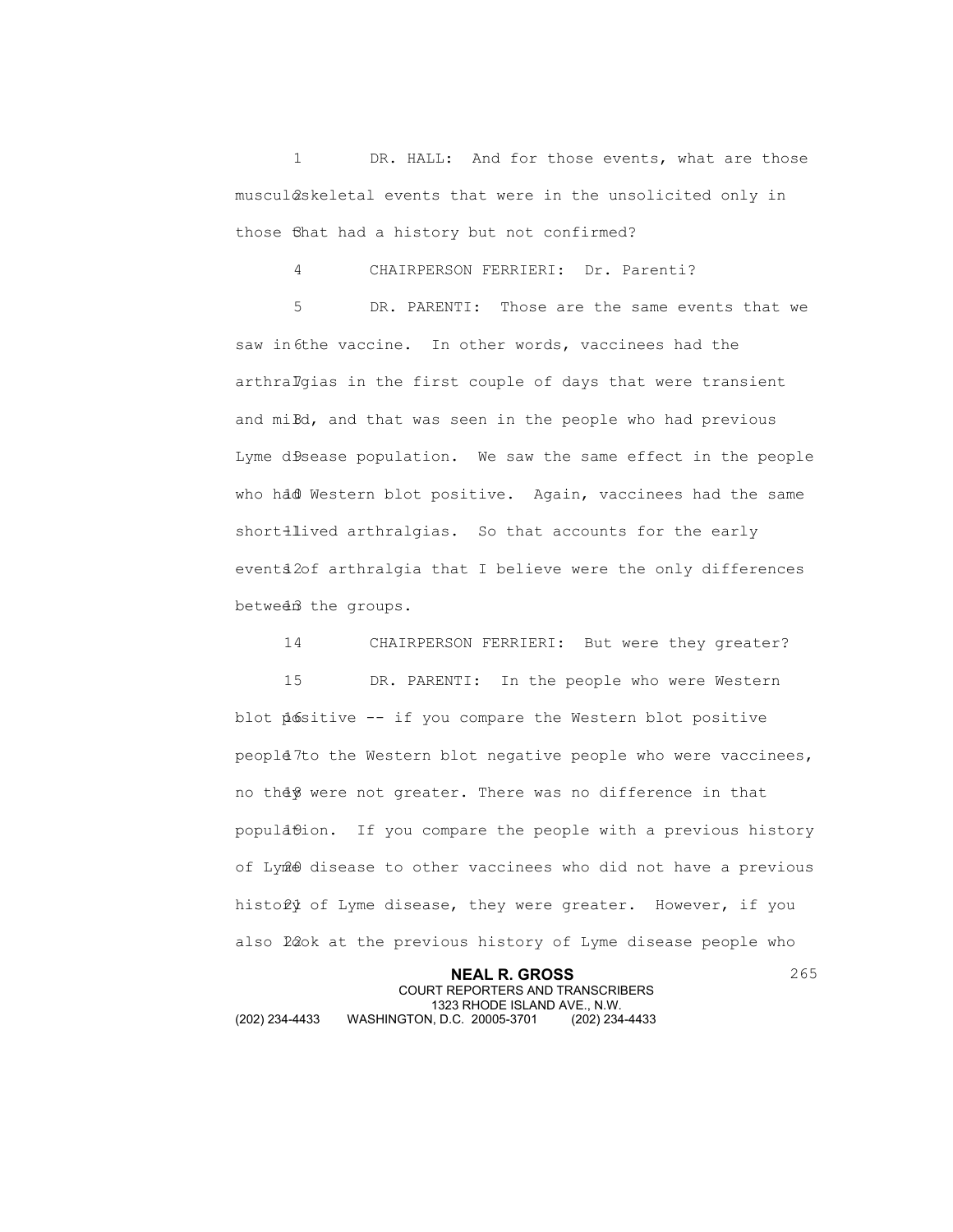were placebo recipients and compare them to previous Lyme diseas $e - -$  oh, I am sorry, to their counterparts, people who did not have a previous history of Lyme disease and got placebd, you also had a higher incidence of events. So the people 5who had previous Lyme disease by their history, whether they réceived vaccine or placebo, had a higher rate of events. And that includes not only musculoskeletal. They had GI. They h&d psychiatric complaints as well.

9 CHAIRPERSON FERRIERI: What does that tell you? 10 DR. HALL: How can you explain that. But if they had confirmed, that does not follow. I mean what is the dichofl@my?

13 DR. PARENTI: I don't know if I want to throw out a lMypothesis on that except that that is what the data were. 15

16 CHAIRPERSON FERRIERI: Okay. Thank you. Any other 10 fhoughts on this issue very briefly?

18 DR. LUFT: I think I would like to go back to a remark 9that Dr. Poland made and that is actually the power of being 2able to make any assertions in regard to these various subgraups. It is only about 2 percent of the patients who were  $\hat{z}$ 2ccinated that had Western blot confirmed prior

**NEAL R. GROSS** COURT REPORTERS AND TRANSCRIBERS 1323 RHODE ISLAND AVE., N.W. (202) 234-4433 WASHINGTON, D.C. 20005-3701 (202) 234-4433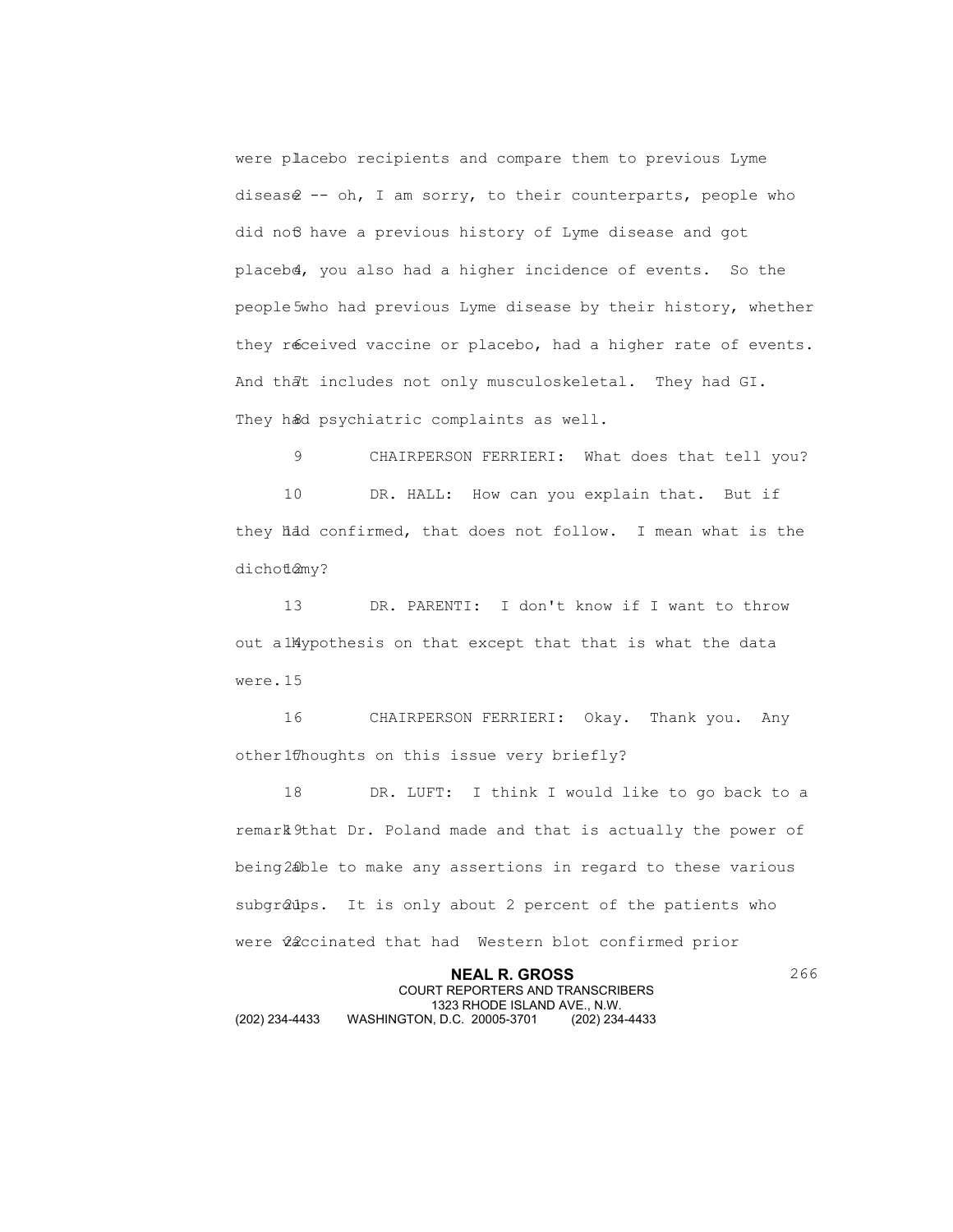diseasé, and that is about 100 patients in total. And if you look at that group of those patients that possibly could be DR4 positive, you are now talking about 10 to 20. It is a very small number. And I just have to recall what Allen Steere 5proposed as part of the pathogenetic mechanism. I don't think we have the numbers to say that there is real safety 7within that group. It is just too small of a group. I don't *Bhink* we have the

-- so  $\overline{p}$  have some real reservations about using this vaccine in pedple who have had prior Lyme disease.

11 CHAIRPERSON FERRIERI: Thank you, Dr. Luft. I also dlare those concerns very much. Other responses from the  $table1@n$  this issue -- this subtext. Dr. Coyle?

14 DR. COYLE: I'll just mention that it is also going 150 make potentially diagnosis of vaccine failures more  $diffid16lt.$ 

17 CHAIRPERSON FERRIERI: Other reactions from the committee? Dr. Steere, did you want to add a point of information on this issue?

20 DR. STEERE: Well, the only thing that I was going 2to say is that self-reported Lyme disease may not be Borrella burgdorferi infection.

**NEAL R. GROSS** COURT REPORTERS AND TRANSCRIBERS 1323 RHODE ISLAND AVE., N.W. (202) 234-4433 WASHINGTON, D.C. 20005-3701 (202) 234-4433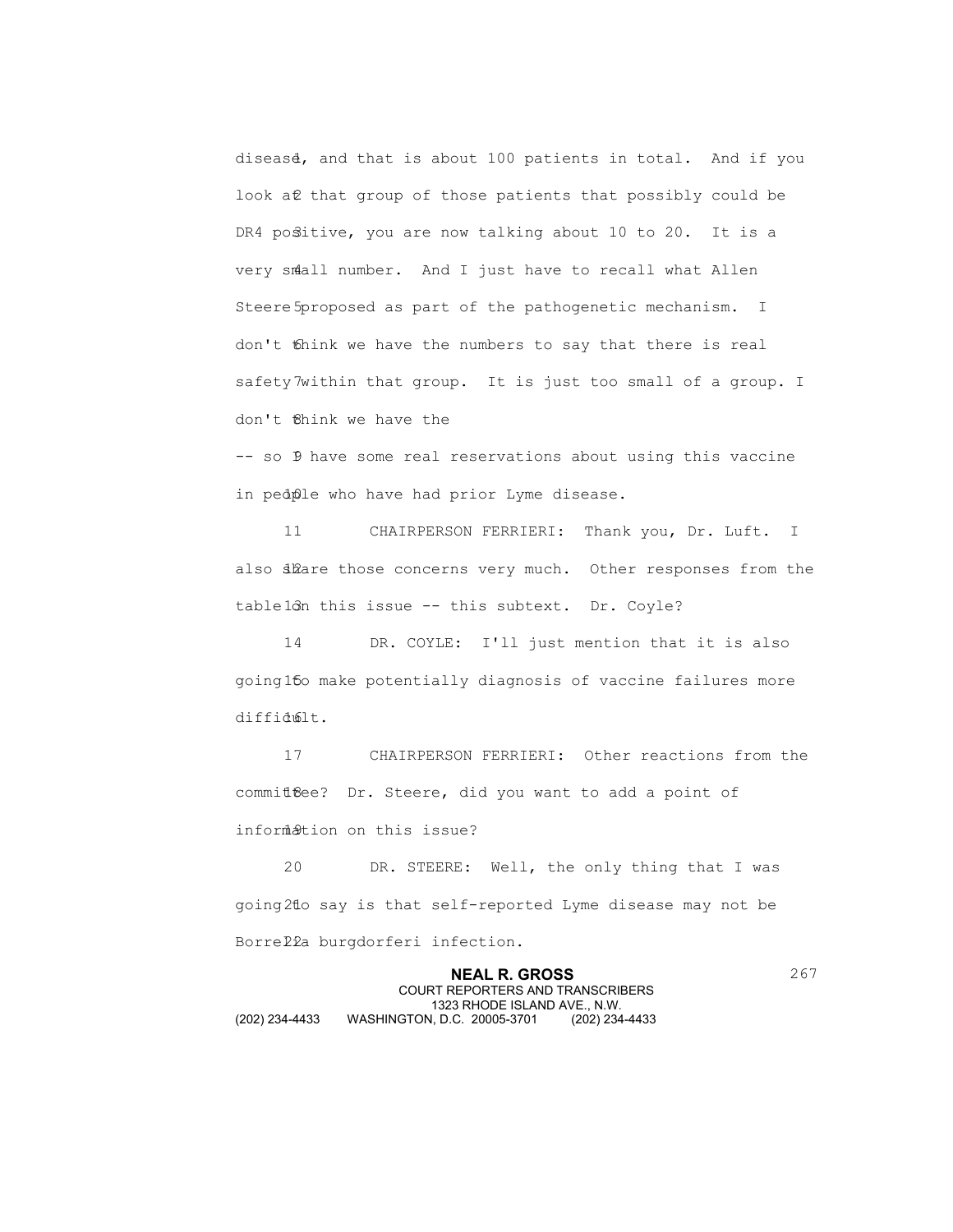1 CHAIRPERSON FERRIERI: That is hard to dispute. Dr. Kohl, did you have a point here? Otherwise, I think we should 3move on if we are going to accomplish the rest of the agenda4 We have on the screen as well as in front of you the second 5question. Are the data sufficient to support the conclussion that the vaccine is effective? So we are dealing now with efficacy against definite Lyme disease in individuals 15 to 80 years of age when given on this three injection schedule of  $0$ ,  $1$ , and  $12$  months. So we can open up discussion here dm overall efficacy in this age group with this schedule, and then we have one other major point to discuss. Dr. Finkel<sup>9</sup>tein?

13 DR. FINKELSTEIN: We might be able to avoid some df the provisos we have in question 1 if we could start by sa $\psi$  for limited to the study population, in other words all the exclusions that were involved in this particular study. At least this time the question does have a schedule, but it also doesn't say excluding the following populations.

 CHAIRPERSON FERRIERI: Discussion first. 19 Everyane is speechless. Dr. Greenberg?

21 DR. GREENBERG: I think this answer will be  $pret\&2clear, but maybe I am misjudging the rest of the board.$ 

**NEAL R. GROSS** COURT REPORTERS AND TRANSCRIBERS 1323 RHODE ISLAND AVE., N.W. (202) 234-4433 WASHINGTON, D.C. 20005-3701 (202) 234-4433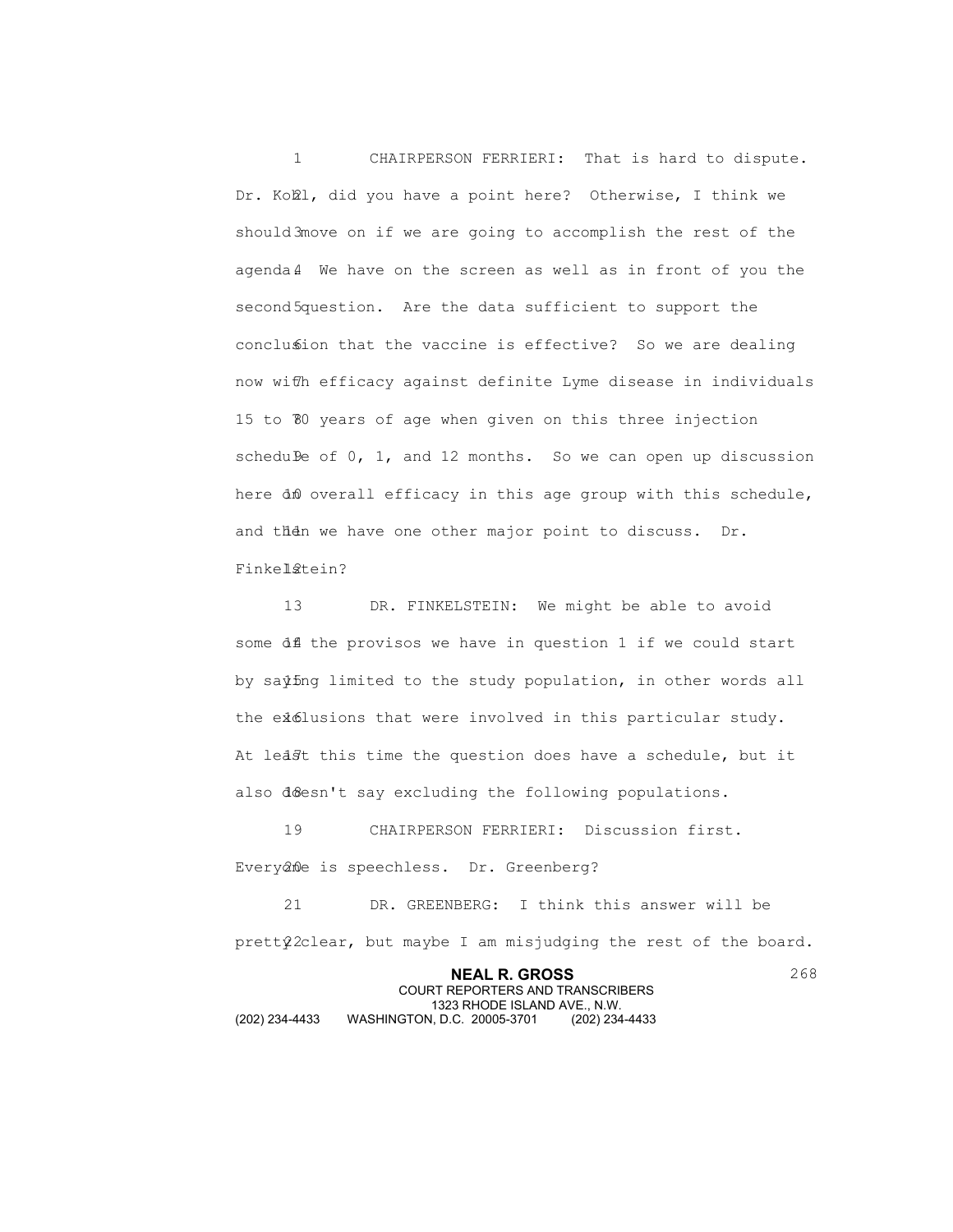1 CHAIRPERSON FERRIERI: Yes. I think I see a lot of 2heads shaking affirmatively. Does anyone want to add anything here or feel confused about the question? Yes, Steve Kohl? 4

5 DR. KOHL: For all of my negative comments, I think we need to congratulate the group that did this study. It is a fairly impressive and extremely well carried out study. 8 And not only has it taught us about the vaccine, but it has 9taught us a lot about Lyme disease.

10 CHAIRPERSON FERRIERI: Indeed, yes. Dr. Breiman?

12 DR. BREIMAN: I guess I was just wondering about 13- getting a little pickyunish here and focusing on that  $actual4age$  range of 15 to 70. Do we have enough information about 15he upper end there to say that it is efficacious in the older  $160$  65 or even the 60 to 70 age group?

17 CHAIRPERSON FERRIERI: Well, that is a concern of several people at the table and that has been voiced on more than one occasion. Dr. Daum?

20 DR. DAUM: I quess the question is posed in an appropiiately narrow way that allows at least me to answer with plobably yes. On the other hand, I wasn't very

**NEAL R. GROSS** COURT REPORTERS AND TRANSCRIBERS 1323 RHODE ISLAND AVE., N.W. (202) 234-4433 WASHINGTON, D.C. 20005-3701 (202) 234-4433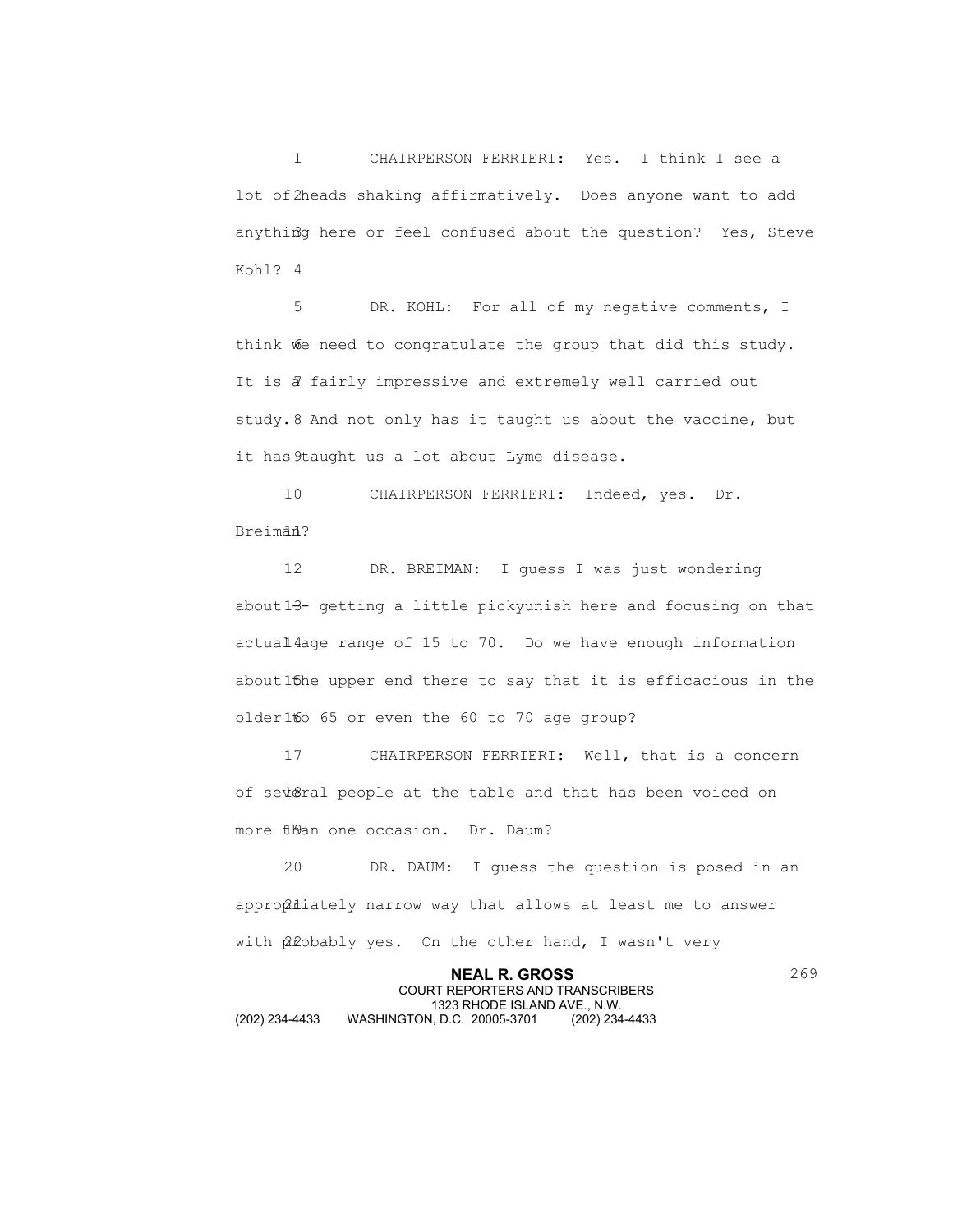overwhelmed by the data that showed the two-dose efficacy, hereby 2presented as the first year efficacy. So it sounds like I 3quess the first point I would like to make is that it really 4looks like that third dose seemed very important. It also séems like it is really dependent almost exclusively on one modality. The response to the vaccine, which is the amount 7of circulating antibody you have. I mean, I really had the feeling that you've got to have antibody or you just become 9 susceptible again. And you also have the feeling based on the Oresponse to wild type infection in terms of anti-OspA antibddies and also in terms of the very rapid decline of antib $d\partial y$  with what almost seems like no goosing in the middle that flisere is not going to be a lot of I quess stimulus by antigens circulating in the community to existing immunity. So it 15s a vaccine that is really  $-$  it is immunity that is predidated on having sufficient antibody. And it sounds like, at least based on what I have heard today, that it is pretty likel $\psi$ 8that that has got to be provided by the vaccine itself. I don'l' think we are going to get a population phenomenon with this  $\hat{v}$ and allocause I don't think it is ever going to have the k2nd of coverage  $-$ - I may be wrong  $-$ - that you might think would 2produce that. And also because there are such huge

**NEAL R. GROSS** COURT REPORTERS AND TRANSCRIBERS 1323 RHODE ISLAND AVE., N.W. (202) 234-4433 WASHINGTON, D.C. 20005-3701 (202) 234-4433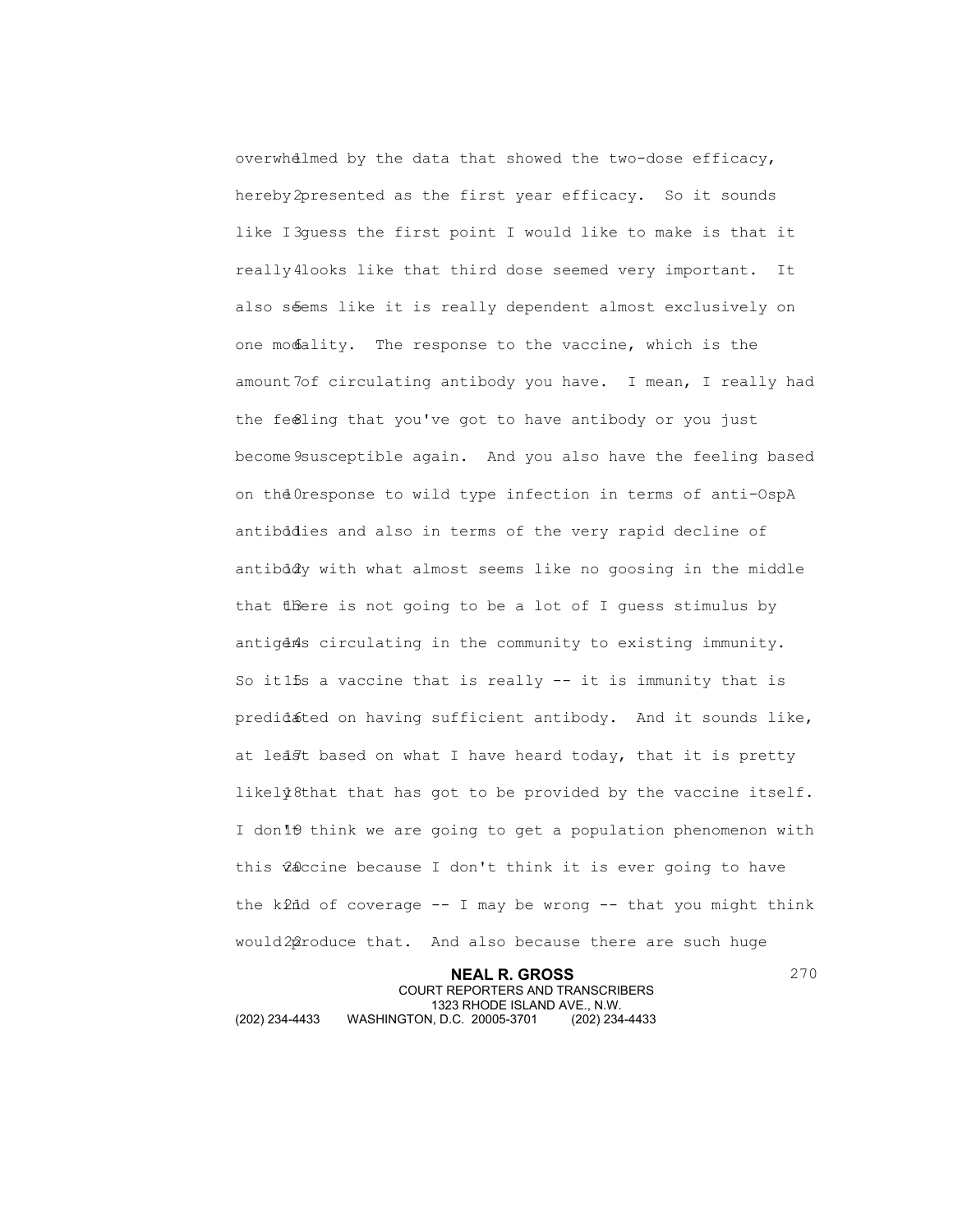animal 1 reservoirs, and I don't think that we are the major source 2of organisms or the major target of infected ticks. So that I 3don't think the organism is going to be eradicated and it is feally going to depend on -- the continued effectiveness of the 5vaccine is going to depend on the continued personal maintemance of antibody. I am trying to think of other situations where that is absolutely true with the organism circul&ting at very high levels like I guess this one would. I am hard pressed to think of one quickly where that is true.

 CHAIRPERSON FERRIERI: Varicella at times. And 10 that is an unresolved issue in terms of long, long-term immunity. Dr. Edwards?

13 DR. EDWARDS: I think we -- I haven't seen and been aldle to study carefully any breakdowns of the various decadd5. We saw an overhead that was shown that went over that, 16ut frankly it was a little hard for me to se. So I feel a 7little bit hindered in my ability to look at the immund@enicity of each decade because I don't think we have had time to study that. Maybe that would be something that the FDA with that data could very carefully focus on. If a protective level is determined, then see how many people in each  $\hat{a}\hat{g}$ e group fall into that and help in that way. But I

**NEAL R. GROSS** COURT REPORTERS AND TRANSCRIBERS 1323 RHODE ISLAND AVE., N.W. (202) 234-4433 WASHINGTON, D.C. 20005-3701 (202) 234-4433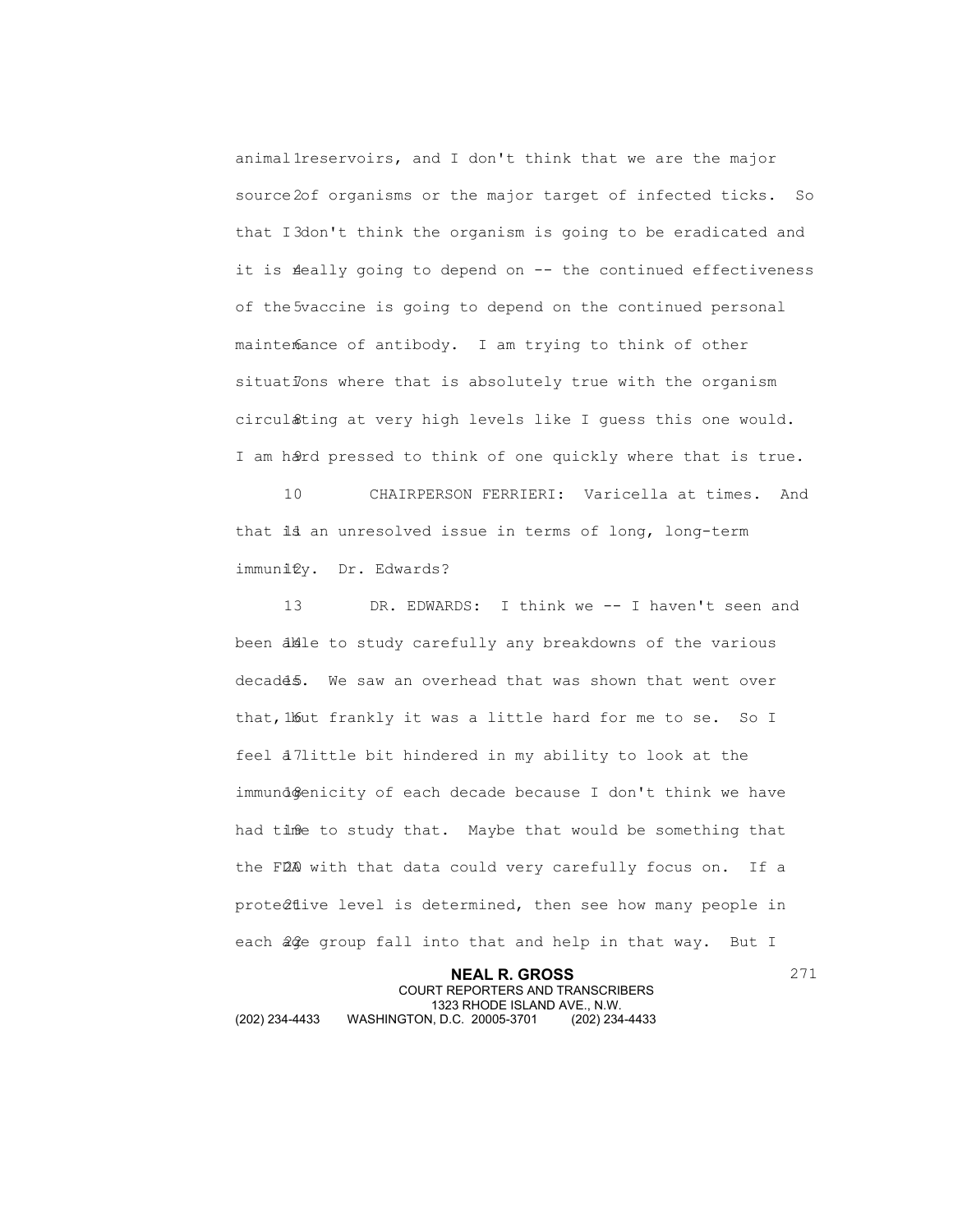think we haven't been able to study the data to address it perhaps as well as we should.

 CHAIRPERSON FERRIERI: Excellent suggestion. 3 Dr. ElMins, do you have anything to add to the pool of information on this to allay the concerns that have been indicated about the age limits here?

7 DR. ELKINS: No, except that it bears mentioning that the efficacy analysis was prospectively define $\Theta$  as 15 to 70 year olds. So post hoc analyses by  $decay \ of$  for instance, are just that, post hoc.

11 CHAIRPERSON FERRIERI: Is there -- yes, Dr. Luft? 12

13 DR. LUFT: Well, I think one of the other issues4is that there really has been a failure of being able to iddibtify the protective antibody. I mean the issue regarding the elderly was that actually they had the same GMT or that it was not statistically significantly different than the ydwnger age groups, yet there is a feeling amongst us that perhaps they are more susceptible toward disease. And I think that that is a major hole, both currently as well as in regard to bo@dter mechanisms. When people will be boosted and whether they will be boosting neutralizing antibody or non-

**NEAL R. GROSS** COURT REPORTERS AND TRANSCRIBERS 1323 RHODE ISLAND AVE., N.W. (202) 234-4433 WASHINGTON, D.C. 20005-3701 (202) 234-4433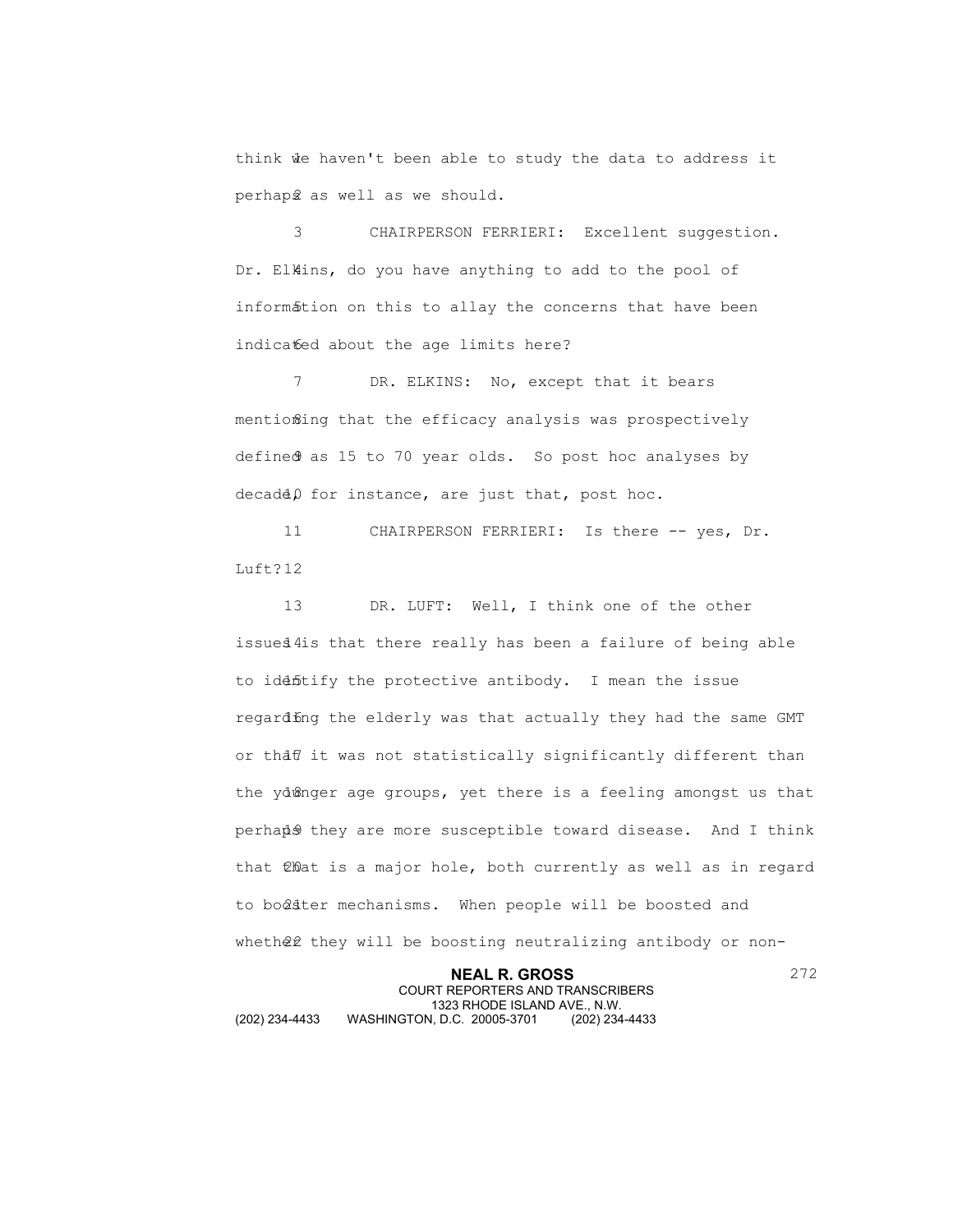neutralizing antibody. And I think that is something of concer<sub>a</sub>.

 CHAIRPERSON FERRIERI: Would you be suggesting 3 that pest-licensure, if it were licensed, that people in this age group would be followed for a longer period of time? That those who are already enrolled in one of these studies would have ondoing?

8 DR. LUFT: Maybe that would be wise.

9 CHAIRPERSON FERRIERI: Dr. Broome?

10 DR. BROOME: I actually think -- I am not as pessimistic as Dr. Luft about the possibility of defining an appro $d\hat{z}$ h to a protective live. I think if you look at the reverse cumulative distribution curves, you can clearly see diffeidnces in attack rate by difference in post-immune antibd $\delta y$  level. So that I think whether you use 500 or  $1,000$ , you can at least make an approximation of what may be protedflive, and I think that will help in looking at the age groups8 I am sure there is not enough cases to look at protedtion by age, but I think you can get a better cut at immun@@enicity by age.

21 CHAIRPERSON FERRIERI: Someone else along here have 22hand up? Dr. Fleming and then Dr. Finkelstein and

**NEAL R. GROSS** COURT REPORTERS AND TRANSCRIBERS 1323 RHODE ISLAND AVE., N.W. (202) 234-4433 WASHINGTON, D.C. 20005-3701 (202) 234-4433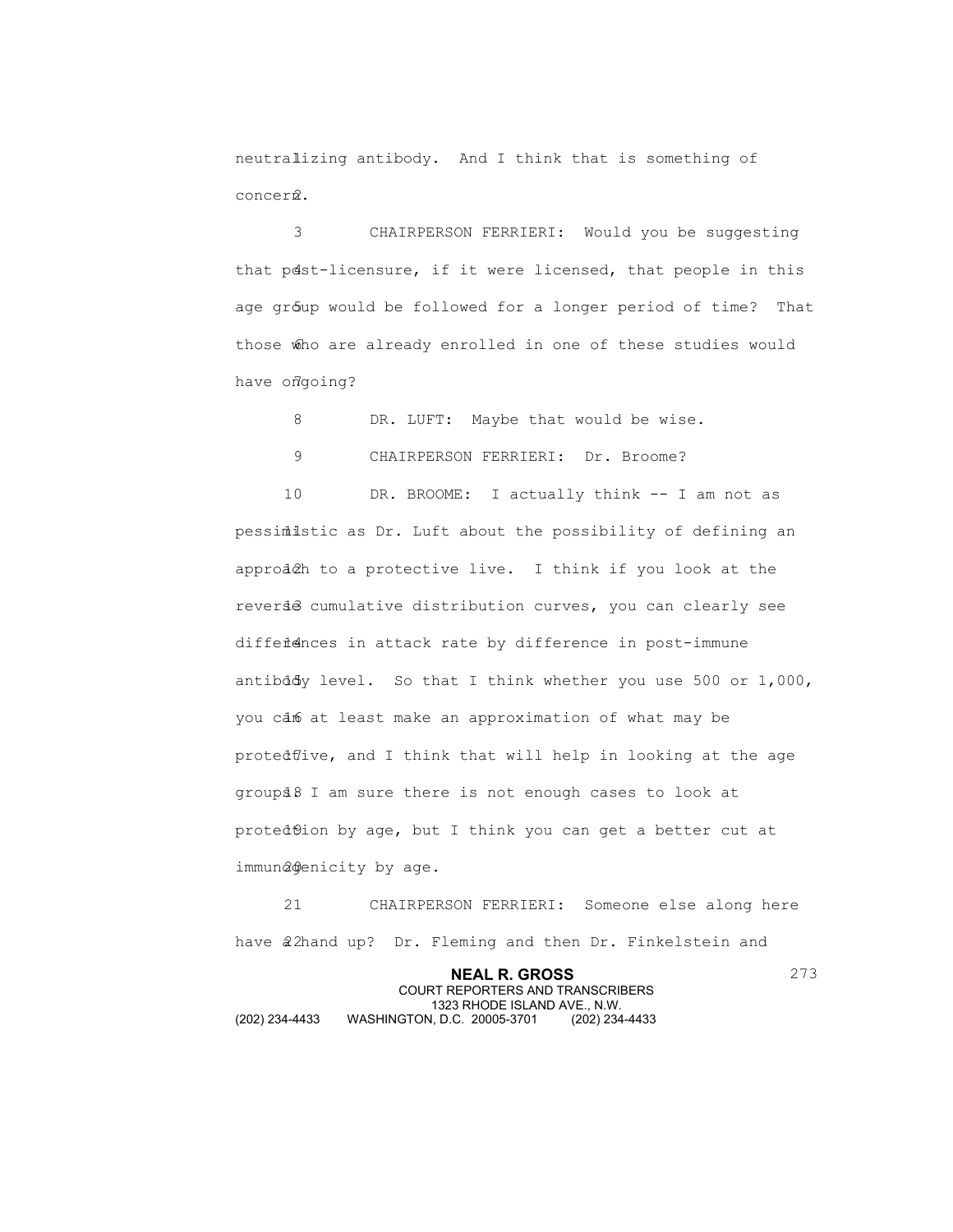Snider. 1

2 DR. FLEMING: Well, I think the study has certainly shown efficacy relative to the defined endpoint of definite cases. Looking at what this means or looking at where the signal is coming from, it is clear that there is a reduction of erythema migrans, interestingly at a level that does seem to relate to overall antibody level at least confounded by year with 50 percent and then the second year 80 percent. There is also a reduction in asymptomatic, although I havdOa harder time understanding what clinically that will mean fldr the patient.

12 Where I struggle here is related to Dixie's earliet observation about the nature of the control. When I think lef the disease here, my understanding is our intention is to lhave a vaccine whose effect is more than preventing a rash dif preventing EM. It is to prevent the overall sequelae of Lymid infection and those sequelae include the early dissemi&nated disease and the late Lyme disease. And we have looked 9at, for example, a myriad of information on the joint sympt amos within a month. There were 107 of those in year one and 304 of those in year two. And we were looking at those from 22safety perspective and seeing no difference. But if

**NEAL R. GROSS** COURT REPORTERS AND TRANSCRIBERS 1323 RHODE ISLAND AVE., N.W. (202) 234-4433 WASHINGTON, D.C. 20005-3701 (202) 234-4433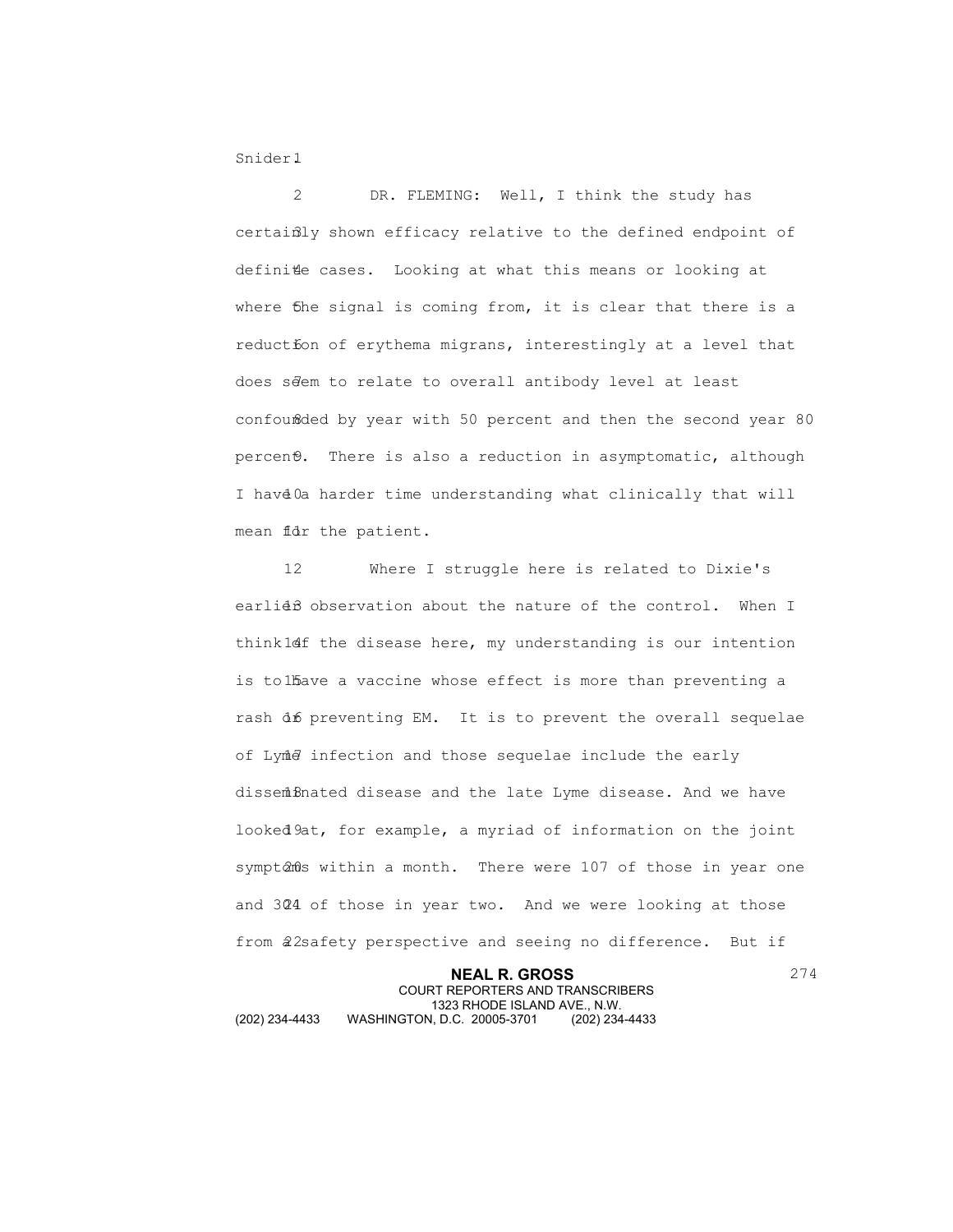you also look at it as is there any evidence from an efficacy perspective of reducing disseminated infection manifest through these phenomenon, we see no difference. And so I am left with the observation that there is a clear message that I am reducing EM and asymptomatic disease but with no direct tangible evidence of a number of these other sequelae that are admitt@dly not common, but I would think those that could be very sßgnificantly of greatest interest. And we are left then with a point that Dixie was making. It may be that either those lsequelae occur later in time or maybe they would occur within 1the 12 to 20-month period, but the control here wasn't  $really2real world.$  The control here was more intensive follow-3up and antibiotic management that maybe itself carried benefit to eliminate some of those other. So we didn't see an excess5in the placebo arm.

16 CHAIRPERSON FERRIERI: Right. Exactly.

17 DR. FLEMING: We are left with speculation. Was if 8in fact that we did prevent more than EM but the placebo did as well because it wasn't real world or are we preventing EM without any certainty that we are doing more, that  $2d$  least many of us would think would be of real clinical importance?

**NEAL R. GROSS** COURT REPORTERS AND TRANSCRIBERS 1323 RHODE ISLAND AVE., N.W. (202) 234-4433 WASHINGTON, D.C. 20005-3701 (202) 234-4433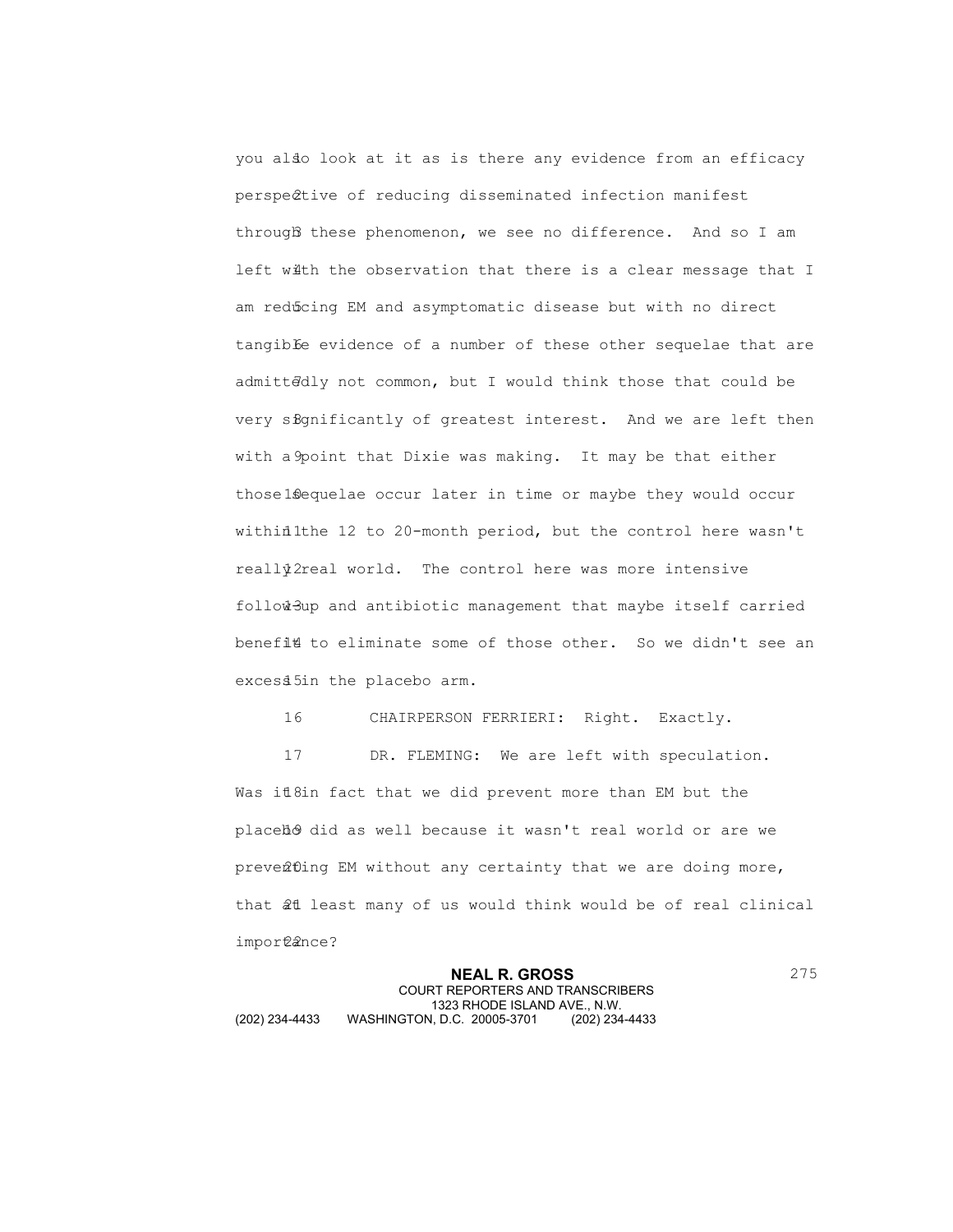CHAIRPERSON FERRIERI: Dr. Finkelstein? 1

2 DR. FINKELSTEIN: Just one comment, which is when you are dealing with something that has an efficacy of say ardund 50 percent, like you do for the first year, I have some concern about people changing behavior if they feel that they affe protected by a vaccine.

7 CHAIRPERSON FERRIERI: Please use the microphone.

9 DR. FINKELSTEIN: I have concern about people feeling that they are protected by a vaccine and therefore changing their behavior and being less careful, and prevention is important with this disease. So just making the point that in thé 3first year the 50 percent efficacy would draw some concein with respect to that.

CHAIRPERSON FERRIERI: Dr. Snider? 15

16 DR. SNIDER: Well, Tom has already made a couplé 7of my points.

18 CHAIRPERSON FERRIERI: Fine. Then we won't repeat9them.

20 DR. SNIDER: But in getting at some of the particular issues for discussion  $--$  what is the appropriate description of overall efficacy results and particularly the

**NEAL R. GROSS** COURT REPORTERS AND TRANSCRIBERS 1323 RHODE ISLAND AVE., N.W. (202) 234-4433 WASHINGTON, D.C. 20005-3701 (202) 234-4433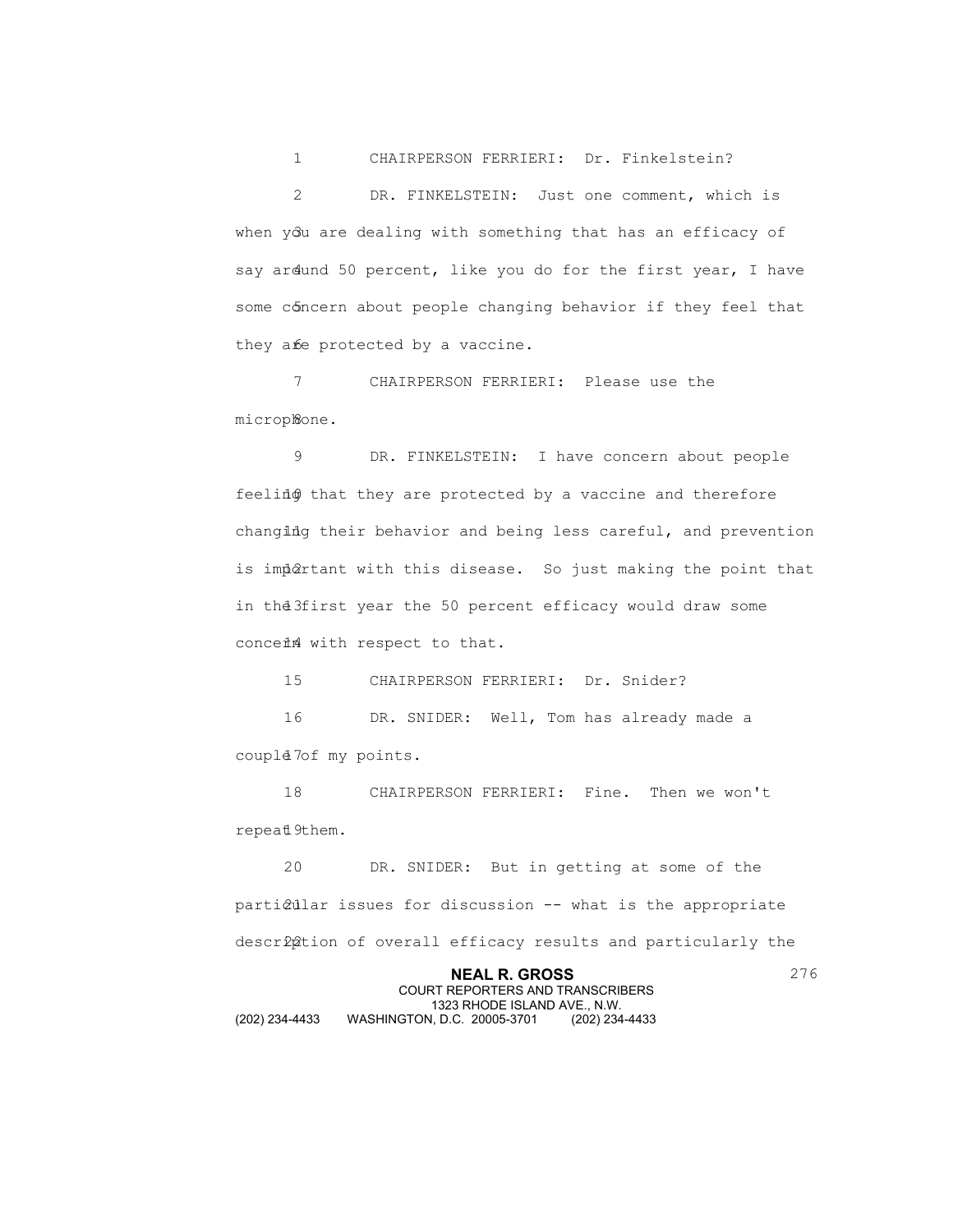demonsfiration of protection against asymptomatic infection given the data concerning protection against possible Lyme diseasé. I think these are important issues. Again, I agree with Tom that the clearest message has to do with protection agains5 definite Lyme disease as measured by EM, of course with laboratory confirmation. I am still a little bit perplexed about why in the second year the number of such cases fincreased in the placebo group but the possible category in the 9asymptomatic sero conversions remained the same. That still 1defies explanation as far as I can tell.

11 But in terms of wanting to use those data, and partidularly it would be tempting to want to use the asymptomatic sero conversion data to talk about efficacy, I have *ddme* concern about using category 2 or 3 in the context of this study because of the uncertainty about specificity in categdby 2. And even, I suppose  $-$  I am not sure what  $categoricaly$  3 means in the context of staying the same from season 8to season while definite cases go up by 50 percent. So I think the safest thing to do would be to go with the  $defin2te cases.$  I think that is where I would have the highest level of confidence in the data. The numbers are obviously smaller too in category 3.

**NEAL R. GROSS** COURT REPORTERS AND TRANSCRIBERS 1323 RHODE ISLAND AVE., N.W. (202) 234-4433 WASHINGTON, D.C. 20005-3701 (202) 234-4433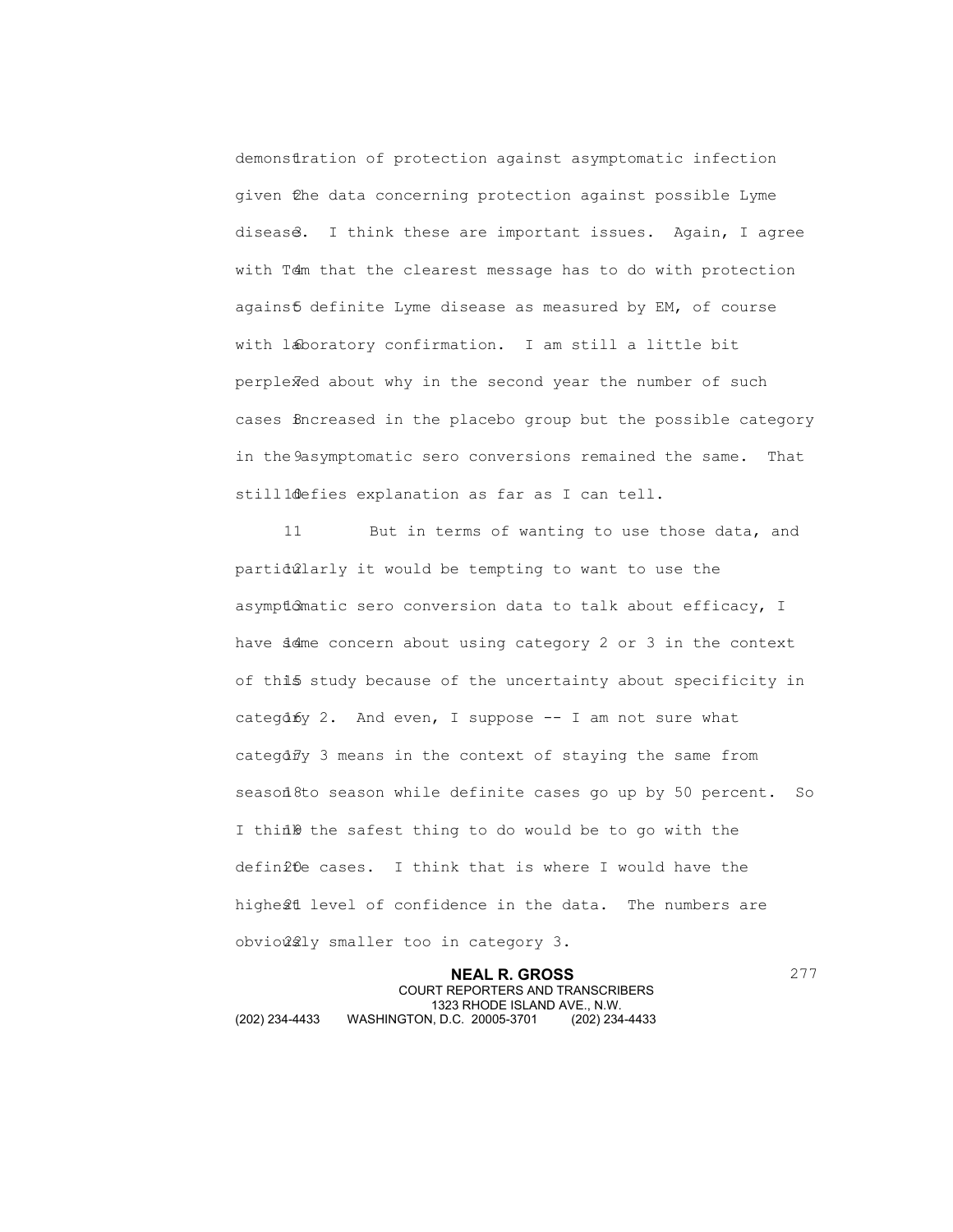CHAIRPERSON FERRIERI: Well, that is the 1 questian, the effectiveness against definite Lyme disease. And I wonder if we could have some assent to moving ahead and having 4a formal vote now. This time we will start on my right-band side with Dr. Poland. Yes, no, or abstain.

- DR. POLAND: Yes. 6
- CHAIRPERSON FERRIERI: Dr. Edwards? 7
- 8 DR. EDWARDS: Yes.
- 9 CHAIRPERSON FERRIERI: Dr. Huang?
- 10 DR. HUANG: Yes.
- 11 CHAIRPERSON FERRIERI: Dr. Snider?
- 12 DR. SNIDER: Yes.
- 13 CHAIRPERSON FERRIERI: Dr. Hall?
- 14 DR. HALL: Yes.
- CHAIRPERSON FERRIERI: Dr. Greenberg? 15
- 16 DR. GREENBERG: Yes.
- CHAIRPERSON FERRIERI: Dr. Clements-Mann? 17
- 18 DR. CLEMENTS-MANN: Yes.
- CHAIRPERSON FERRIERI: Dr. Finkelstein? 19
- DR. FINKELSTEIN: Yes. 20
- CHAIRPERSON FERRIERI: Dr. Daum? 21
- 22 DR. DAUM: Yes, for the duration of the study

|                | <b>NEAL R. GROSS</b>             |                |
|----------------|----------------------------------|----------------|
|                | COURT REPORTERS AND TRANSCRIBERS |                |
|                | 1323 RHODE ISLAND AVE N.W.       |                |
| (202) 234-4433 | WASHINGTON, D.C. 20005-3701      | (202) 234-4433 |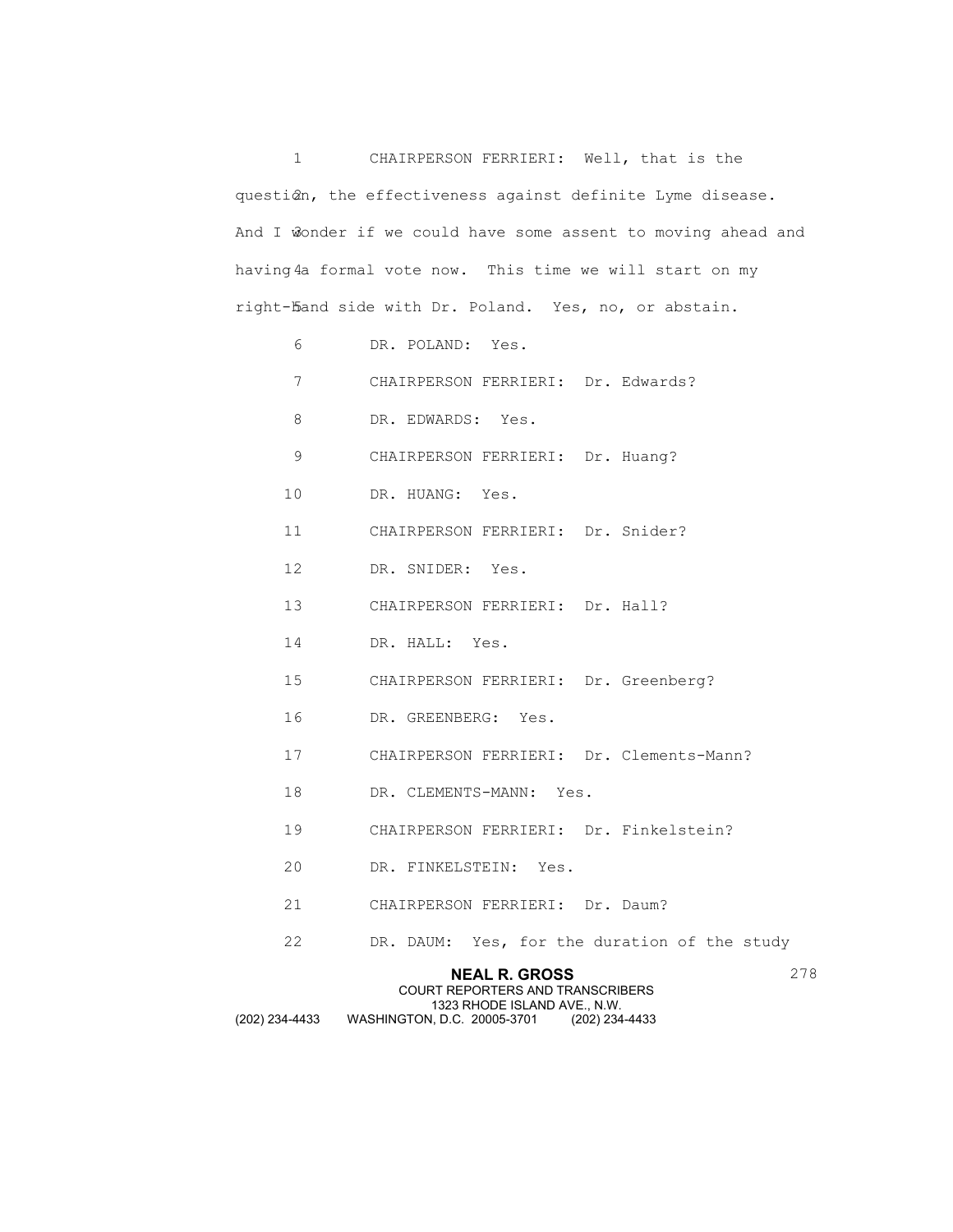period lobservation.

2 CHAIRPERSON FERRIERI: Thank you, Bob. Mrs. Cole? 3 MS. COLE: Yes. 4 CHAIRPERSON FERRIERI: Dr. Karzon? 5 DR. KARZON: Yes. 6 CHAIRPERSON FERRIERI: Steve Kohl? 7 8 DR. KOHL: Yes.

9 CHAIRPERSON FERRIERI: Dr. Fleming?

10 DR. FLEMING: Yes, for EM. But the study design lwith the placebo as it was I think did not allow us to asses & 2whether there was efficacy relative to the other key aspects that are sequelae of Lyme disease.

 CHAIRPERSON FERRIERI: Good point. Dr. Breiman 14 or Dr15Eickhoff, sorry.

16 DR. EICKHOFF: Yes.

CHAIRPERSON FERRIERI: Dr. Breiman? 17

18 DR. BREIMAN: Yes. But the dosing interval may not bé 9optimal. Of course, you are not asking that question.

20 CHAIRPERSON FERRIERI: We are not asking that, but we lwill get to that point. Dr. Broome?

22 DR. BROOME: It still means yes for after 3

**NEAL R. GROSS** COURT REPORTERS AND TRANSCRIBERS 1323 RHODE ISLAND AVE., N.W. (202) 234-4433 WASHINGTON, D.C. 20005-3701 (202) 234-4433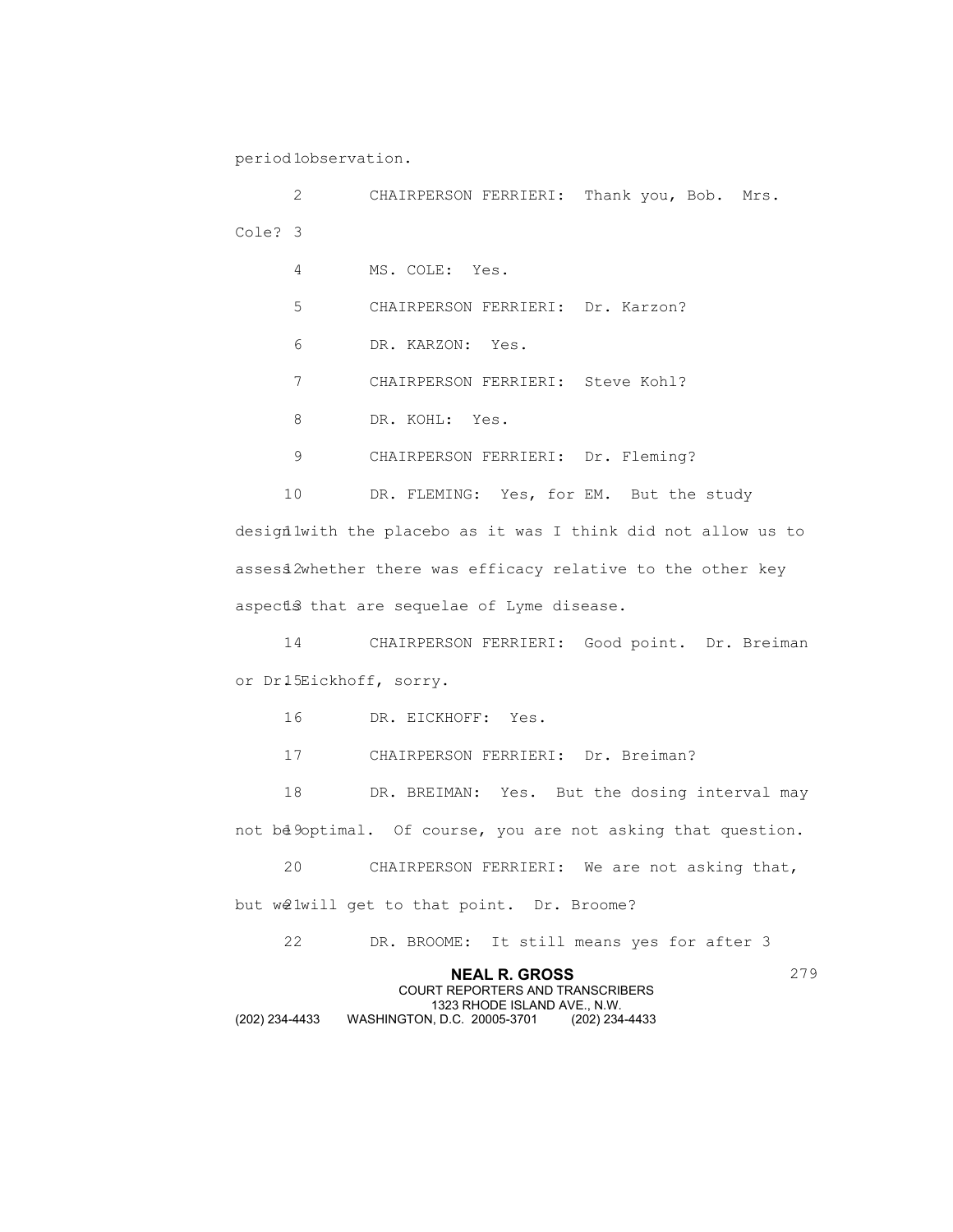doses? 1

2 CHAIRPERSON FERRIERI: Yes, that is correct. Dr. Lußt?

DR. LUFT: Yes, I concur with Dr. Kohl. 4

5 CHAIRPERSON FERRIERI: Dr. Coyle?

6 DR. COYLE: Yes, as definite Lyme was defined for the time period.

8 CHAIRPERSON FERRIERI: And Dr. Dattwyler?

9 DR. DATTWYLER: Yes, with the suggestion that there 10e a warning in the first year that it is only 50 percent efficacy.

12 CHAIRPERSON FERRIERI: Okay. And for the  $record3$  my vote is yes as well. There is a subtext to this questidn that we can maybe deal with briefly because so many of you 5have made comments on it. And this is the protection against asymptomatic infection,  $2.1$  and  $2.2$ .  $2.1$ , as you might liemember, was EM without any laboratory confirmation of Lyme dBsease. And 2.2 was a flu-like illness with Western blot *iero* conversion. Any further remarks against this? I think 200e have heard concerns about the interpretation of this categ $d$ iy and confounding this interpretation is the meaning of the Western blot data and whether they are -- are they false

**NEAL R. GROSS** COURT REPORTERS AND TRANSCRIBERS 1323 RHODE ISLAND AVE., N.W. (202) 234-4433 WASHINGTON, D.C. 20005-3701 (202) 234-4433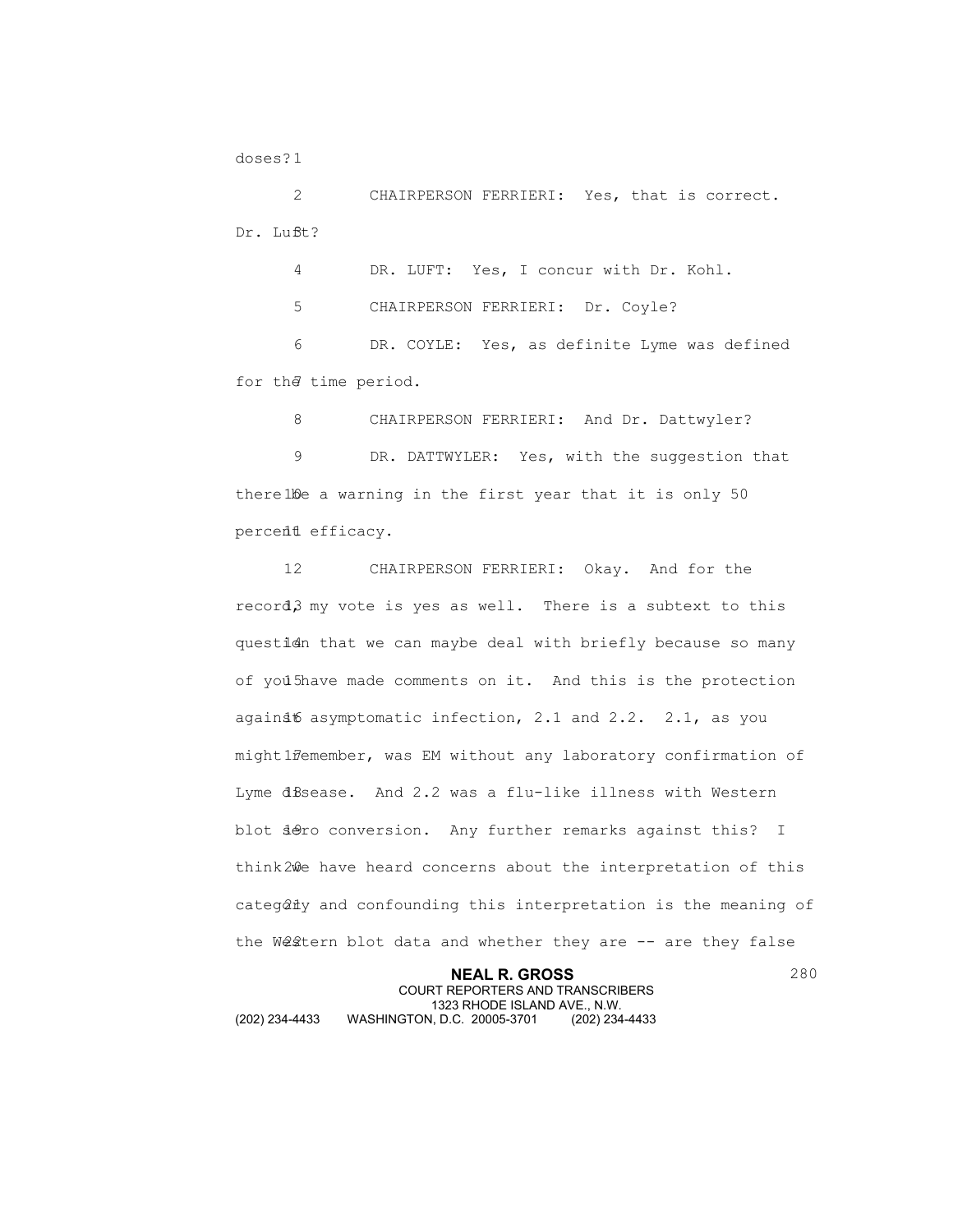positites or not? The issues of possibly other tick-borne diseases. Dr. Daum, did you want to comment on this?

3 DR. DAUM: I think I would rather listen first. CHAIRPERSON FERRIERI: There wasn't anything of 4 substance said, perhaps. But for those of you who were listening, would you like to say anything?

7 DR. DATTWYLER: Just one comment. I think that 2.1 pr&bably does contain some people with real Borrelia burgdofferi infection. I think the sponsors data would suppoff that even in culture-proven cases that not everybody sero ddnverts. So that the serologic data cannot be used as a gold *dfandard*. And the fact that someone has erythema migrans and ddesn't sero convert doesn't mean that that is not a Borrelia burgdorferi infection.

15 CHAIRPERSON FERRIERI: Exactly. And then the issue l&s raised earlier of early treatment which modifies serolddic response. Any other comments on this? Is that suffidßent, Dr. Elkins?

19 DR. ELKINS: Yes, thank you.

20 CHAIRPERSON FERRIERI: We will move on then to the quastion on the screen. We will not be voting on this question. This is amusing in a sense. Please comment on the

**NEAL R. GROSS** COURT REPORTERS AND TRANSCRIBERS 1323 RHODE ISLAND AVE., N.W. (202) 234-4433 WASHINGTON, D.C. 20005-3701 (202) 234-4433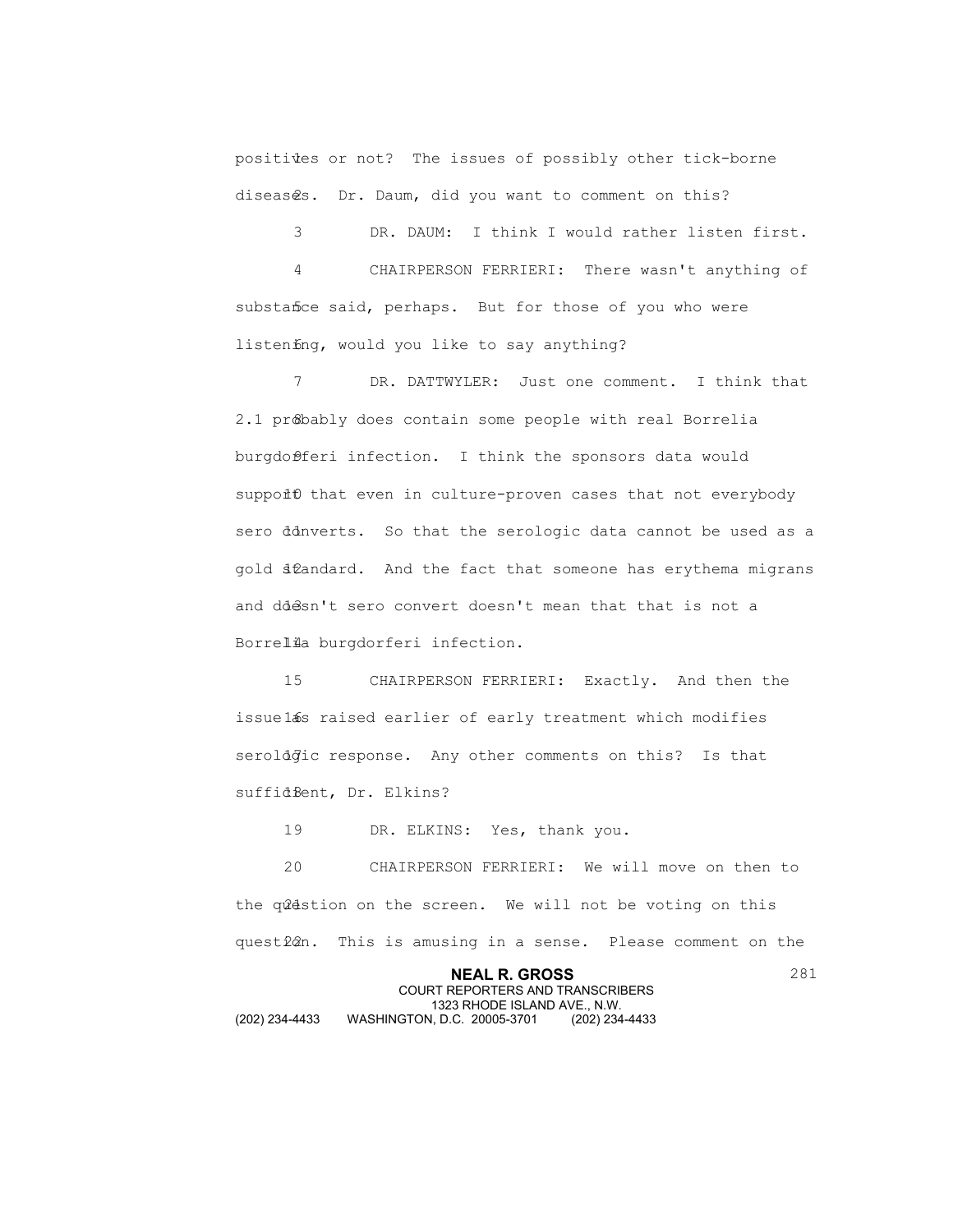use of 1Lyme disease vaccine in persons over 70 years of age. We have heard the concerns here about whether the efficacy is as great as one would like in someone hovering in that 7th decade4 But we have not seen data. Dr. Greenberg, on the greateb than 70 years?

6 DR. GREENBERG: Do we know -- I don't know anything about the natural history of Lyme disease in the  $70$ and 80 $-$ year-old population. I mean, is this a big problem with m $\emptyset$  colleagues? I mean, I know there are elderly in the northéast, my mom being one of them. But she hasn't gotten Lyme disease recently.

12 CHAIRPERSON FERRIERI: Not yet. Who would like -- anyone on the panel who would like to speak first and then we can 4call upon anyone else.

15 DR. DATTWYLER: As a clinician in an endemic area, 16he elderly rarely come to us with Lyme disease. It happend rarely. The most common age groups are young.

18 CHAIRPERSON FERRIERI: Well, that is interesting. The activity and out of door activity of many people Owho are in their 8th decades is great in many parts of the country. So do you have any factual data on sero conveflion in that age group in your endemic area?

**NEAL R. GROSS** COURT REPORTERS AND TRANSCRIBERS 1323 RHODE ISLAND AVE., N.W. (202) 234-4433 WASHINGTON, D.C. 20005-3701 (202) 234-4433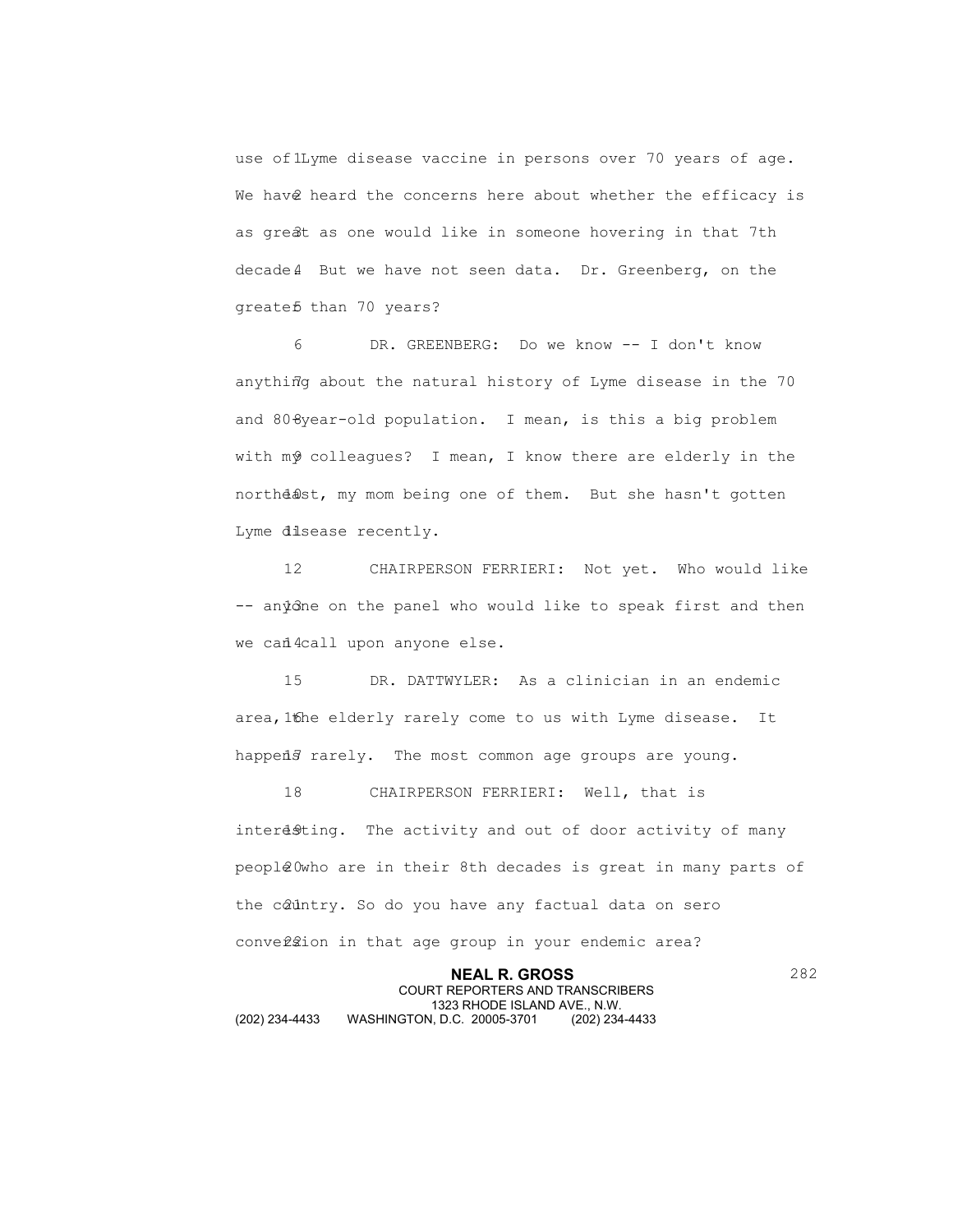1 DR. DATTWYLER: No, we have never studied that population. So unless they are just getting taken care of by other people. We don't see that many people in that age group. 4 We have no data.

5 CHAIRPERSON FERRIERI: Thank you. Yes, from our sponsors. Dr. Sikand?

7 DR. SIKAND: Vijay Sikand. I respectfully disagr&e with the comment from Dr. Dattwyler. As a primary care physician, I see numerous patients in the elderly age group 10 ho develop Lyme disease. They get it paradomestically or they get it playing golf or they get it through whatever they da. And indeed a slide presented by Dr. Schoen earlier on the 3age incidence of Lyme disease I believe it was in Conneddicut shows a significant number of patients during every 1decade right up to the age of 90 develop this infection on an 16mnual basis.

 CHAIRPERSON FERRIERI: And their presentations 17 are nd<sup>8</sup> atypical.

19 DR. SIKAND: Indeed, they are more or less the same  $2\theta$  much as can be said about Lyme disease, yes.

21 CHAIRPERSON FERRIERI: Thank you, Dr. Sikand. 22 DR. DATTWYLER: Guys like that are seeing them

**NEAL R. GROSS** COURT REPORTERS AND TRANSCRIBERS 1323 RHODE ISLAND AVE., N.W. (202) 234-4433 WASHINGTON, D.C. 20005-3701 (202) 234-4433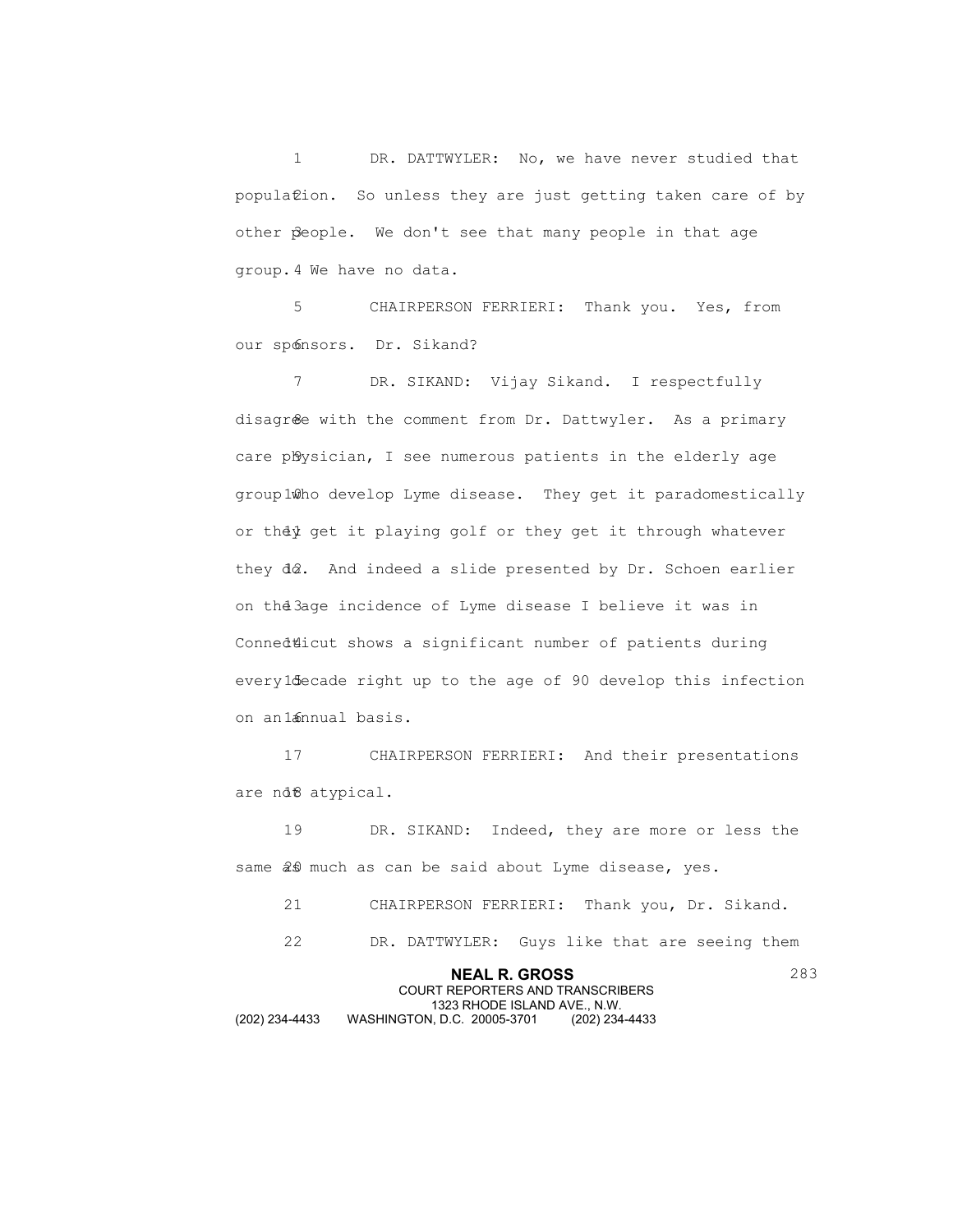and that is why we are not.

2 DR. DAUM: Why did you decide to exclude those people 3from the trial?

 CHAIRPERSON FERRIERI: You didn't want people 4 who might  $--$ 

6 DR. SIKAND: I was an investigator and I followed the protocol which included individuals up to age 70.

8 CHAIRPERSON FERRIERI: I would imagine the concerns about natural death and cardiovascular complications and sd0on. The sponsors are nodding their heads at that, Bob. They wanted to stay away from anything that confound analyses of outdome.

13 DR. SIKAND: Clearly one was looking for a health ypopulation.

15 CHAIRPERSON FERRIERI: Yes, thank you.

16 DR. FLEMING: Just a -- Bob asked exactly the question that I would have asked as well. If we are suffidBently concerned about inclusiveness in our eligibility criteilBa and that is justified, then we ought to be equally conceined about extrapolating results from the trial when it is doffe. Either because in the beginning we didn't think it was a 22 plausible that they would benefit or we thought they

**NEAL R. GROSS** COURT REPORTERS AND TRANSCRIBERS 1323 RHODE ISLAND AVE., N.W. (202) 234-4433 WASHINGTON, D.C. 20005-3701 (202) 234-4433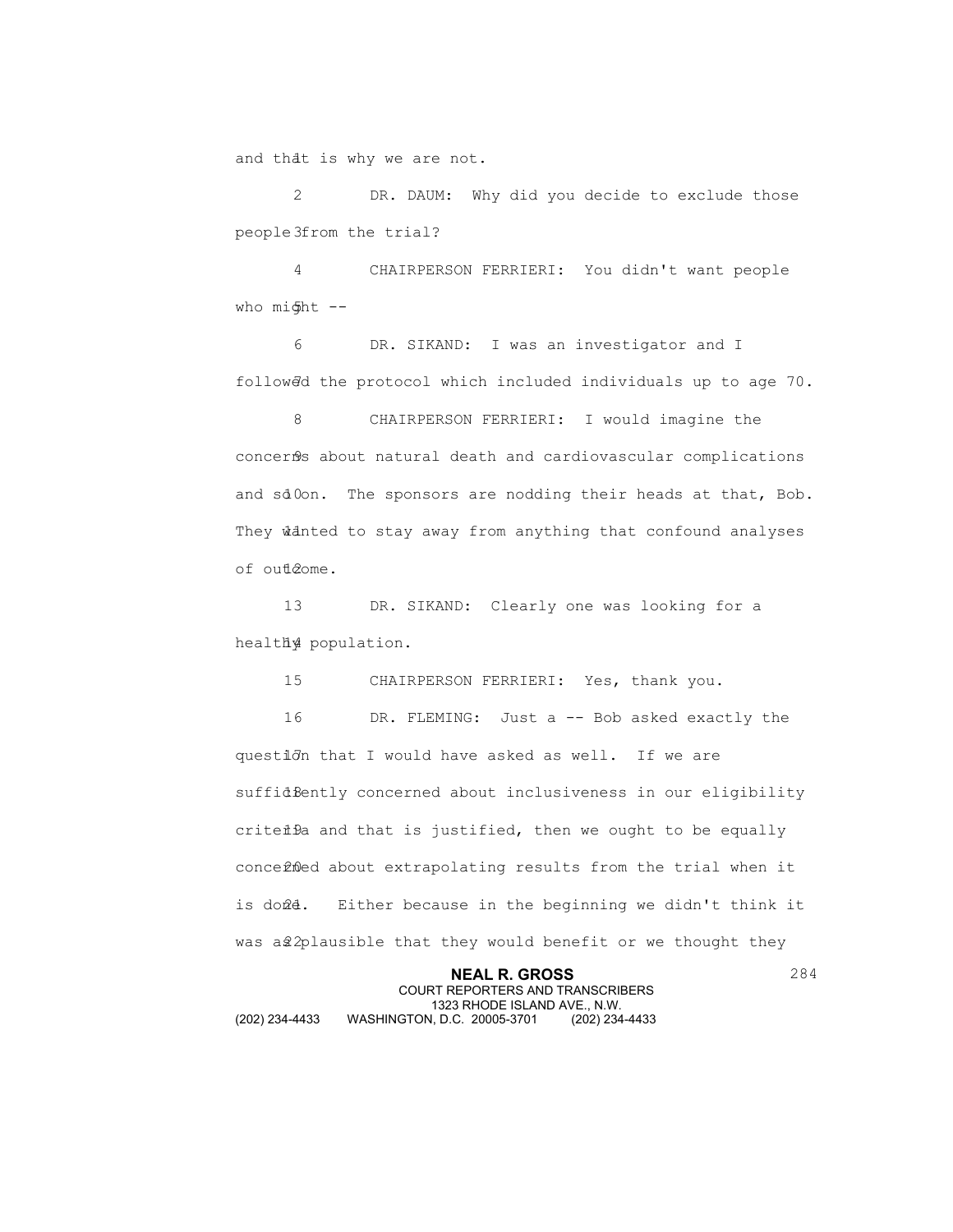might be at higher risk. So I am always troubled by the disconflect between having exclusiveness in my eligibility criteria and inclusivity in my labeling indication. What, in fact, is the substantive reason we didn't include them in the clinical trial that now shouldn't be as much a concern when we think of labeling?

 CHAIRPERSON FERRIERI: Who would like to 7 respon& to that? Dr. Clements-Mann to this question?

9 DR. CLEMENTS-MANN: Well, I think that if one were  $\mathbb{I}\mathbb{Q}$ oking at a population and the ability, as I think we are badinning to see, of being able to follow them long term, and also to select a population that would have the highest incidence of disease, then one might rationally conclude that that would be in the age range selected. I think that to get around 5this question, just as we do with other vaccine studies, one could do a bridging study to see how well people in the 7older age group respond. And within that age group, you ails going to find that those people respond differently. Probably there will be the active elderly and then those who are flagile or institutionalized who may not need the vaccine at all1 So that it may need to be further stratified to see how they respond. But just in terms of finding an age through

**NEAL R. GROSS** COURT REPORTERS AND TRANSCRIBERS 1323 RHODE ISLAND AVE., N.W. (202) 234-4433 WASHINGTON, D.C. 20005-3701 (202) 234-4433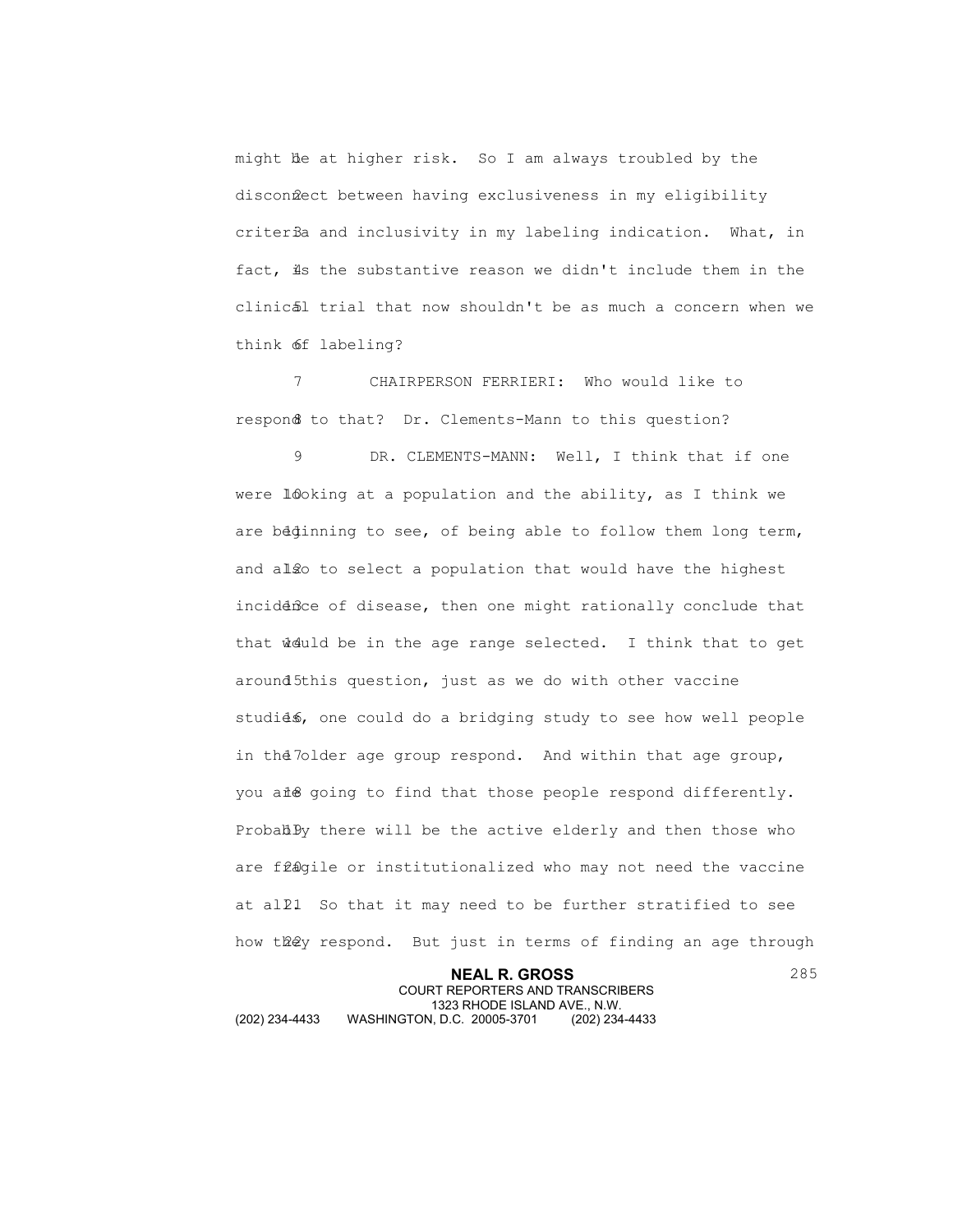that is active and that is out there exposed to ticks, probably the younger age group would be more likely to be exposed.

CHAIRPERSON FERRIERI: Tom? Dr. Fleming? 4

5 DR. FLEMING: Mary Lou, would that bridging study be one based on immunogenicity or would it actually be effica $\partial y$ ? There are some preliminary data, not the age above  $70$ , but there are some preliminary data that we would be able to put 9 forward that suggest that there is a trend toward lower GMTs as age increases. We notice that. I think Claire was noticing that in particular for the 61 to 70 age range. So if you dd 2an immunogenicity study and that trend continues, how low dd3we tolerate the GMTs and say it is still protective?

 CHAIRPERSON FERRIERI: Would you please 14 respond, Mary Lou?

16 DR. CLEMENTS-MANN: I think there are a variety of wais. With other vaccines, it may take more doses, for instance, to achieve the same GMT. And there is also an interesting phenomenon that sometimes occurs at that upper age range 2thd that those are perhaps more fit older people than the a2flual younger age range. So I think we just have to do the study to see how they do respond. Because it may be that

**NEAL R. GROSS** COURT REPORTERS AND TRANSCRIBERS 1323 RHODE ISLAND AVE., N.W. (202) 234-4433 WASHINGTON, D.C. 20005-3701 (202) 234-4433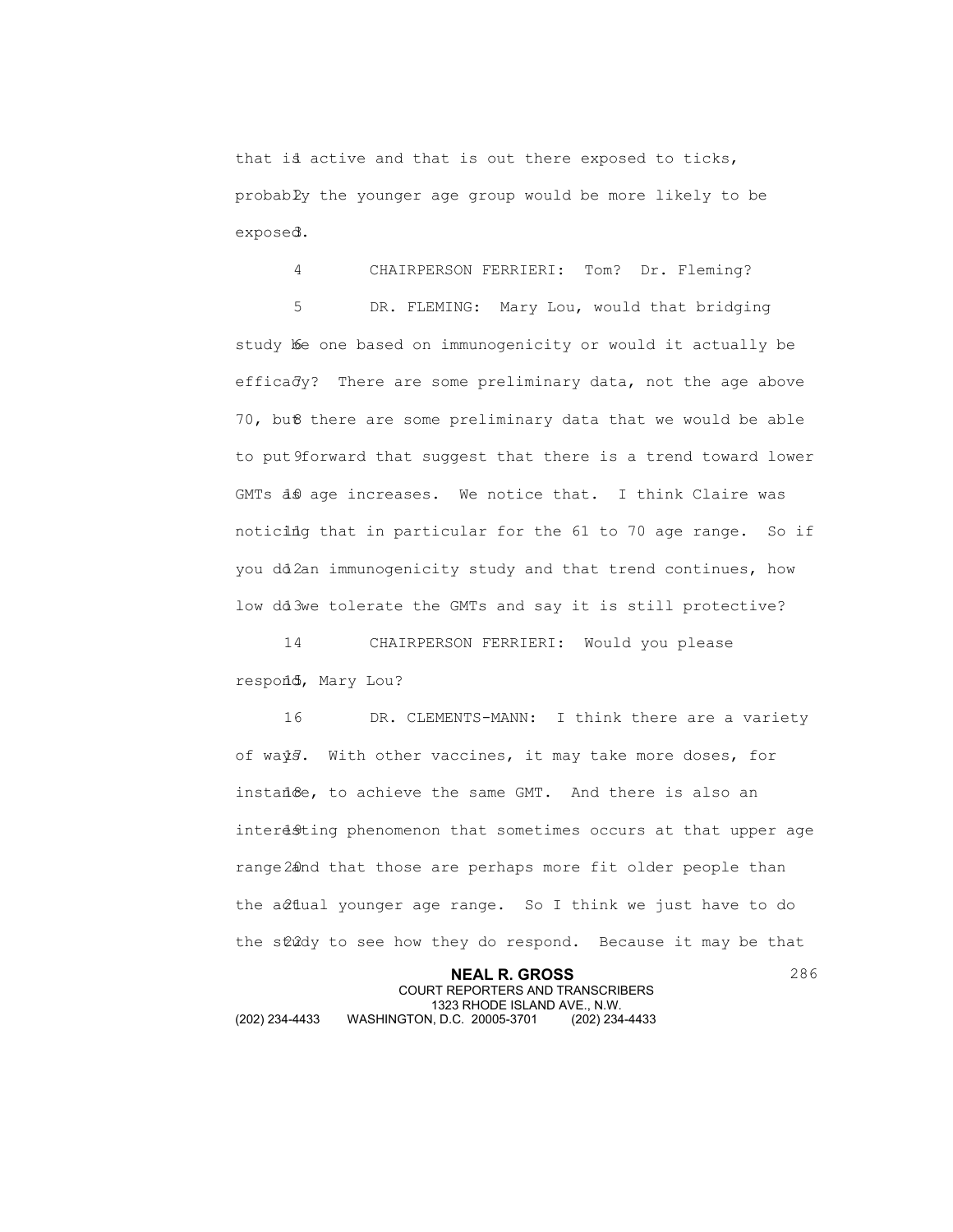they raspond equally as well as the 60 to 70-year-olds or they may need 4 doses instead of 3 doses.

3 CHAIRPERSON FERRIERI: If they were very  $activeA$  it may imply they are in good health and their nutritfon is good which may influence their immunologic response and so on. So all of these points are intimately related. Steve? Dr. Kohl? 7

8 DR. KOHL: And this dovetails with the necessity to define a protective level of antibody, which is one offOthe critical issues that has, I think, arisen from all of these discussions.

12 CHAIRPERSON FERRIERI: Yes. I am sure that CBER has heard us. We are saying it again and again. They and the sponsors absolutely need to be working hard on this issue15 Dr. Breiman, did you have your hand up? Anyone else? Dr. Habl, and then we are going to move on to question 4.

17 DR. HALL: Is there any evidence that in the older 1patients that have Lyme disease that these are reinfections? Aside from just the GMT, that even early on that they have frequency greater of having antibodies previous to inflaction? There are no data?

CHAIRPERSON FERRIERI: The patients already 22

**NEAL R. GROSS** COURT REPORTERS AND TRANSCRIBERS 1323 RHODE ISLAND AVE., N.W. (202) 234-4433 WASHINGTON, D.C. 20005-3701 (202) 234-4433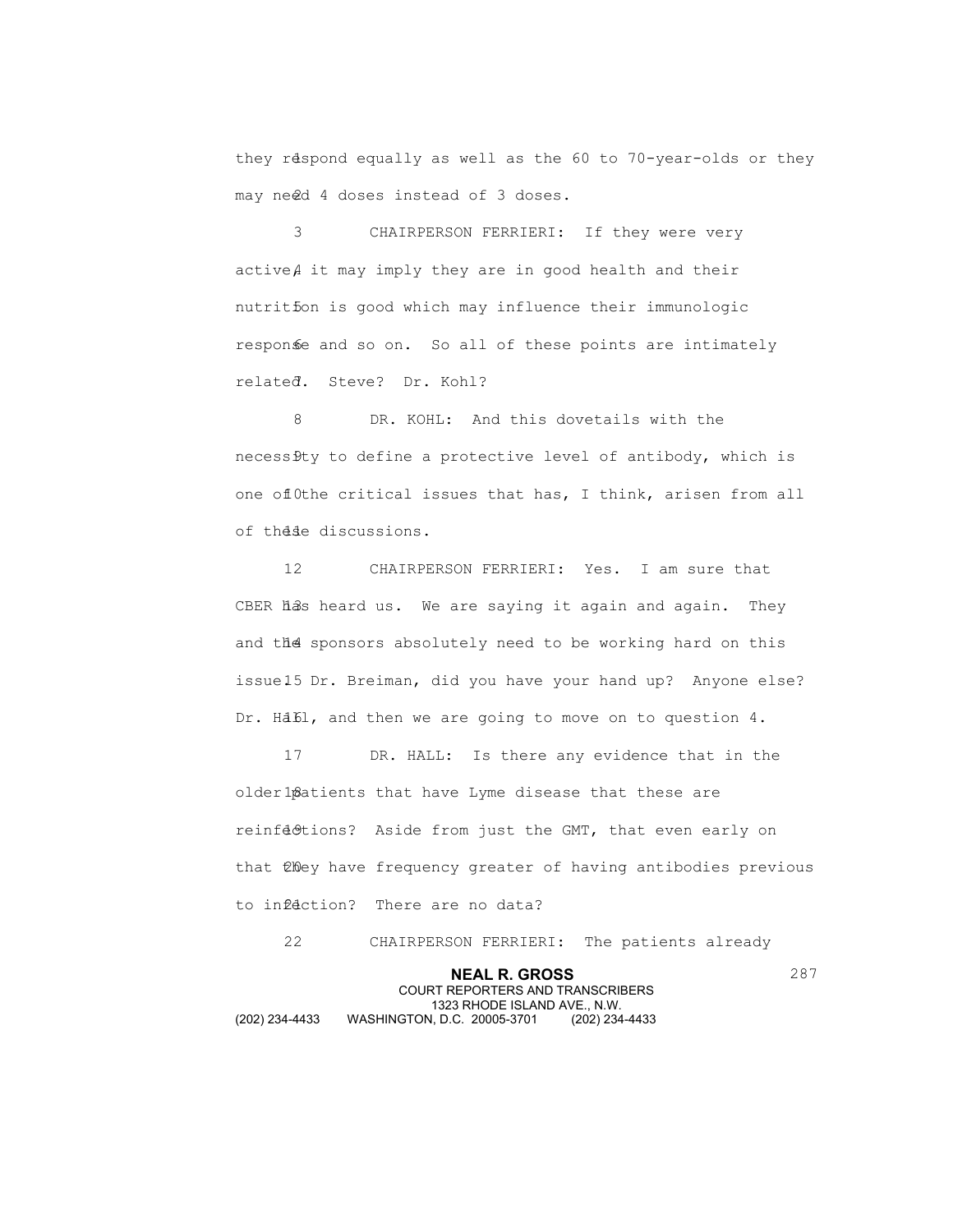enrolléd, Caroline, in 008, for example? Do we have any data to answer Dr. Hall's question? Pardon me? Yes, please. Caroline, could you repeat the question?

4 DR. HALL: I was wondering if the infection in the older age group, having lived through an endemic say area for 60 6years, if those people who then you have mentioned that have clinical Lyme disease, if those are reinfections or any eviden&e that they have had previous infections? And if so and it 9is no different, then that gives us some data on some of these other concerns about reimmunizing and reinfecting.

11 DR. STEERE: I think that it has not been an endemi $\ell$  area for 60 years, or at least the endemic area has increased. The risk has increased. And consequently someone who has lived there for 10 years or 20 years may have as much risk  $d\mathfrak{s}$  someone who has lived there for 60 years or about as much fibsk. I do not happen to know the age breakdown of the sero positive group at study entry.

18 CHAIRPERSON FERRIERI: Thank you. Dr. Finkelstein? Just one second. Dr. Parenti?

20 DR. PARENTI: Again, there were only about six positive people at baseline at study entry. I honestly don't recall2their ages. Their titers were extremely low and again

**NEAL R. GROSS** COURT REPORTERS AND TRANSCRIBERS 1323 RHODE ISLAND AVE., N.W. (202) 234-4433 WASHINGTON, D.C. 20005-3701 (202) 234-4433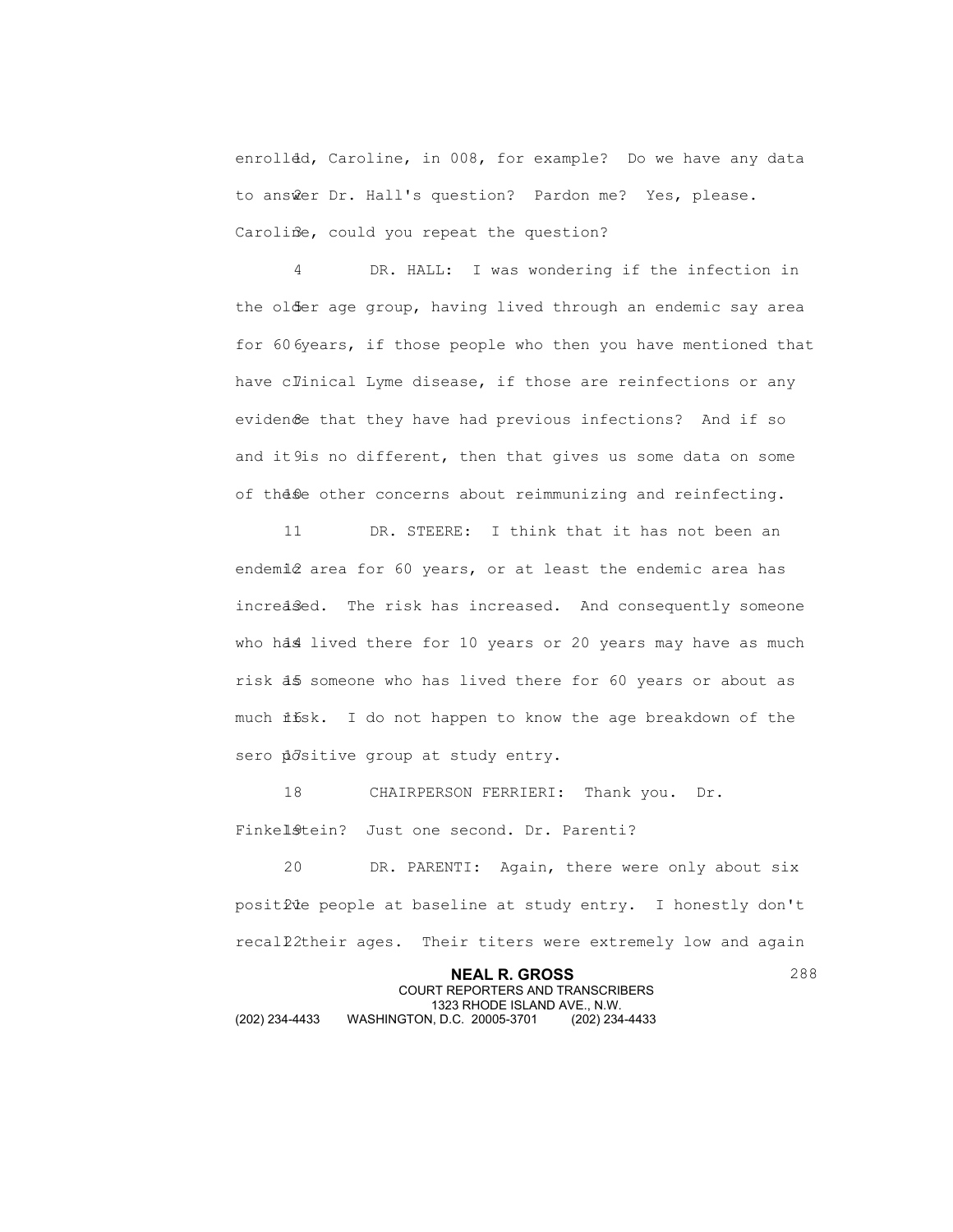they didn't boost on getting vaccine.

2 DR. HALL: Or outside of the vaccine study, just in those that are seen older -- older individuals who have L#me disease, do we know what their antibody is early on or if they have had reinfection?

6 DR. PARENTI: I don't think that we have that kind of data that really break it down by age. On the other hand, what I think is that if you have had erythema migrans and ar $\Theta$  treated with antibiotic therapy, that sort of person can  $q d\theta$  infected again. Though I also think that if they do, there lis usually what seems like an amnestic response and that the disease is milder. On the other hand, if Lyme disease has progressed so that you are months into the disease, that sort of peison I believe from my experience has a protective immune response and they don't get infected again.

16 CHAIRPERSON FERRIERI: We will move on now. The next slide, please, question 4. In the efficacy trial, vaccinations were given just before the Borrelia burgdorferi transmibssion season at 0 to 1 month between January 15 and April 205. Then 12 months later between approximately February 15 and 1April 30. Should a similar seasonal vaccination schedûle be recommended in the package insert? We will be

**NEAL R. GROSS** COURT REPORTERS AND TRANSCRIBERS 1323 RHODE ISLAND AVE., N.W. (202) 234-4433 WASHINGTON, D.C. 20005-3701 (202) 234-4433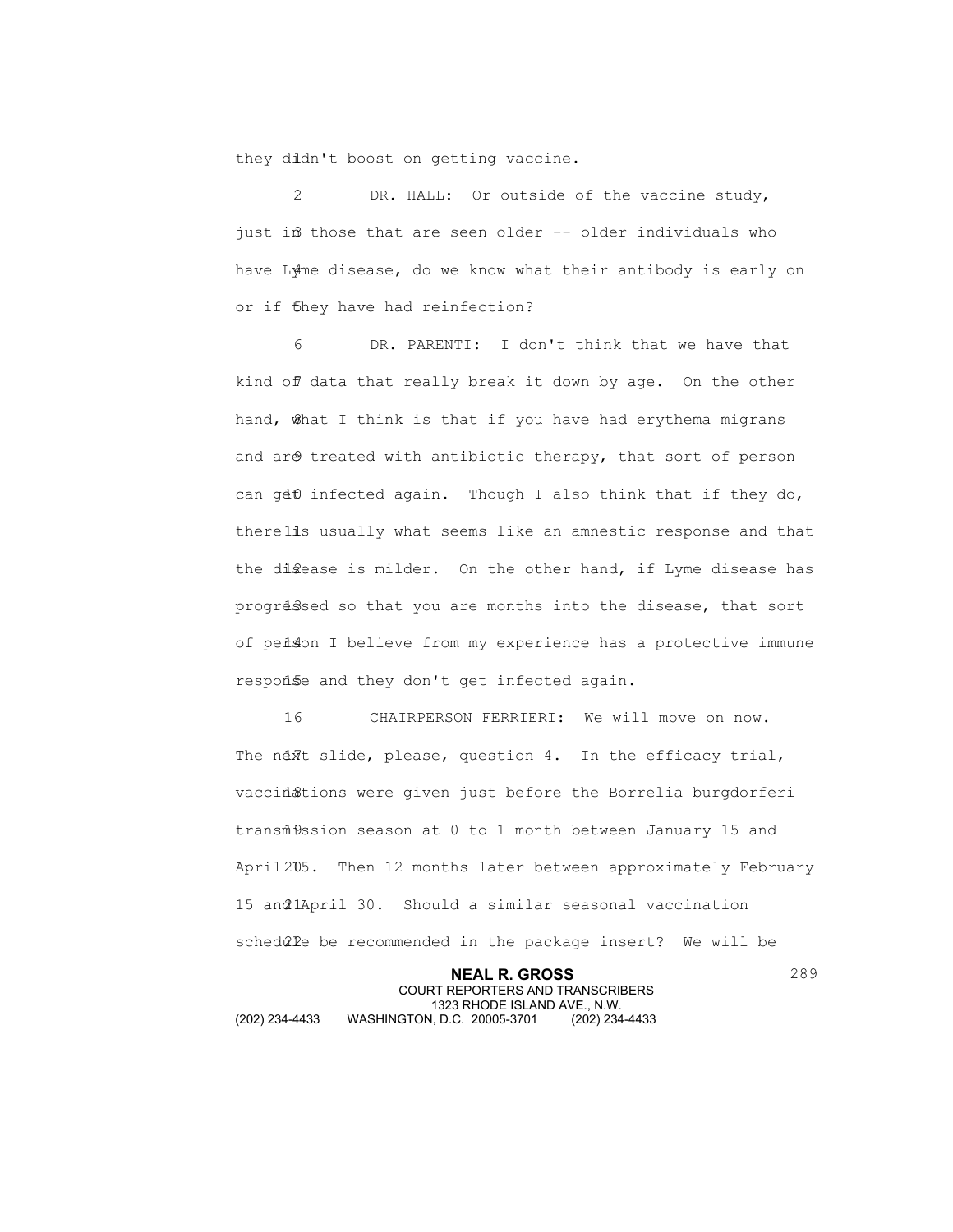voting lon this issue, but would appreciate anyone who would like tå open discussion on this. Anyone who disputes that this vaccination schedule would not be recommended in the package insert based on the data we have, of course? Dr. Edward\$?

6 DR. EDWARDS: I think we are being very careful about What we agree to based on the study that has been done. So I tBink in the same general way that we have been approaching the other issues, that we really need to go with how the study was designed in order to license the vaccine.

11 CHAIRPERSON FERRIERI: Other comments? Yes, Dr. Ei2khoff?

13 DR. EICKHOFF: Well, ordinarily I would think the answer to that ought to be no. But Bob Daum has commented several times on the unusual repetivity with which the antibdoy levels decay, and I agree. It seems incredibly fast. So gitan the dynamics of the antibody response that we have seen, 1B don't see how we can do anything other but to recommend a seasonally based vaccination schedule.

CHAIRPERSON FERRIERI: Dr. Hall? 20

21 DR. HALL: I think that again in practicality it is 22 good idea to recommend it. The real companion

**NEAL R. GROSS** COURT REPORTERS AND TRANSCRIBERS 1323 RHODE ISLAND AVE., N.W. (202) 234-4433 WASHINGTON, D.C. 20005-3701 (202) 234-4433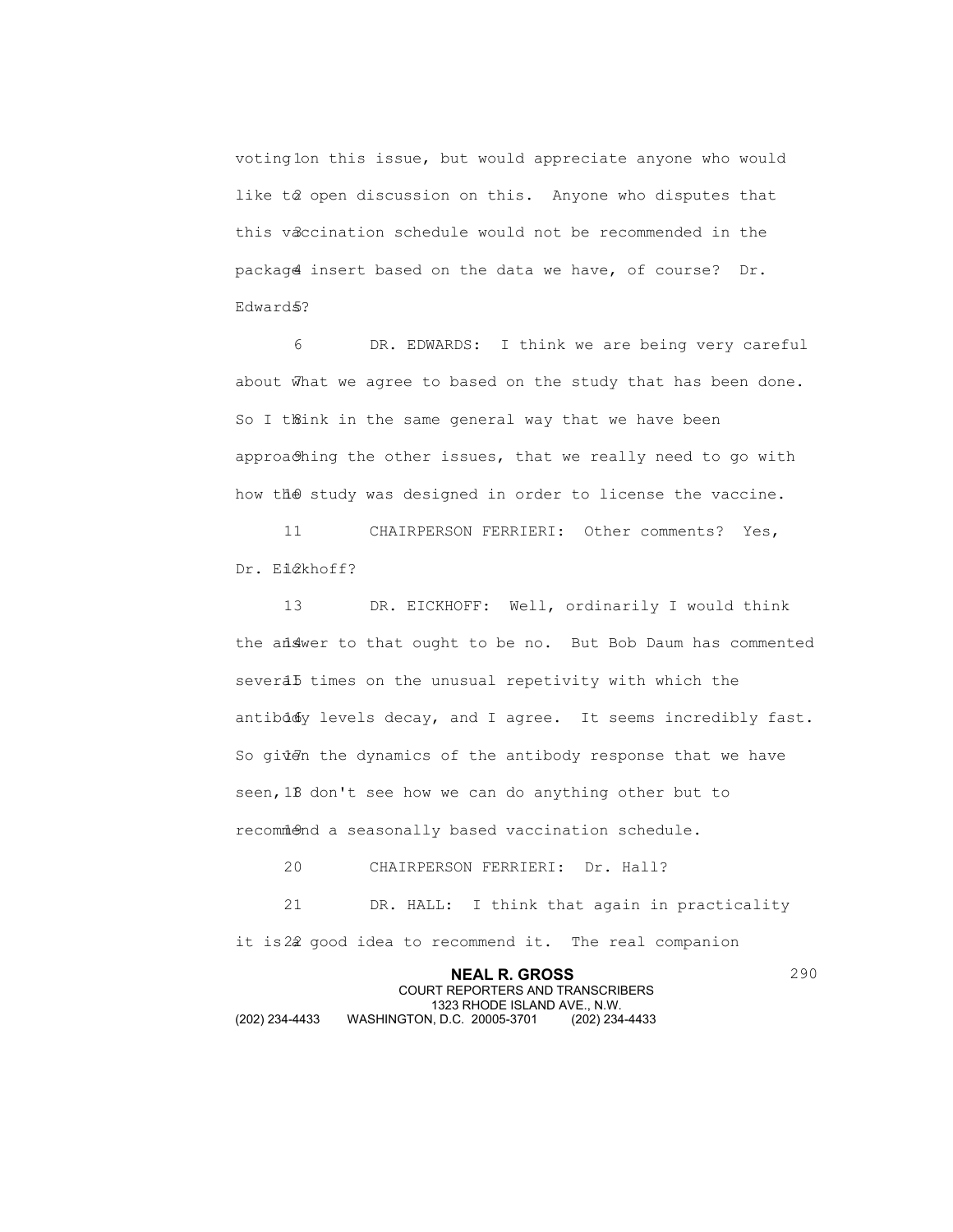question is should it be implied if not recommended not to give it at other times. Because just like the influenza vaccine, we can say that it is best to give it at such and such a 4time, but if you don't give it then, give it when you can. Should that be the alternative here?

 CHAIRPERSON FERRIERI: Any comments on this? 6 Dr. Daum and then Dr. Kohl.

8 DR. DAUM: First, apologies to Dr. Eickhoff for being *fepetitive, but I did think it was an important point*. So I needed to say it several times, I thought. But it comes up with this issue that two doses produced a relatively low GMT that had I think fairly minimal efficacy in the first season 3after the two dose regimen was completed. At least it wouldn't be enough for me as a patient to get excited about taking 5my chances with ticks or changing my behavior after receiting a two-dose regimen. I don't know whether the seasondlity has anything to do with it or not. The point is that *someone* is going to start their immunization schedule prior 100 tick season number one, get the two-dose regimen, but reall $\varphi$ Onot have that good high efficacy until the third dose comes 2 prior to tick season number two. And so I think that there 22s going to have to be a lot of patient education here

**NEAL R. GROSS** COURT REPORTERS AND TRANSCRIBERS 1323 RHODE ISLAND AVE., N.W. (202) 234-4433 WASHINGTON, D.C. 20005-3701 (202) 234-4433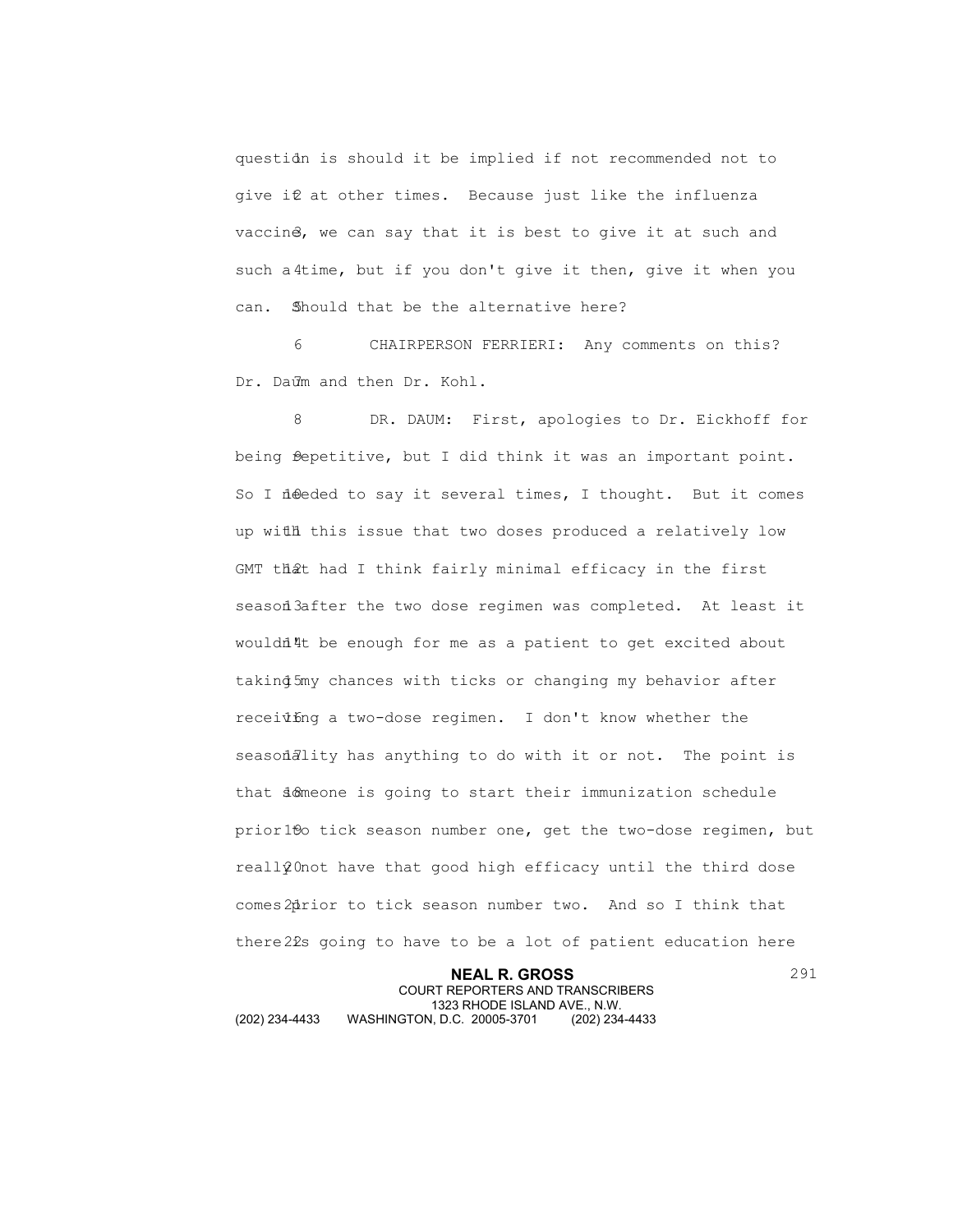that the two-dose regimen you have just received prior to the warm weather doesn't allow you to go play in the woods willy nilly and expect efficacy against this disease. And it is not going to be until next year when you get that third dose under this sohedule that the real high or the relatively high effica6y kicks in. And I think that is going to turn out to be an important issue in the uptake and how people think about this v&ccine. So I am not sure it is the seasonal vaccination scheduße, but it sure looks like that third dose looked pretty important to me.

 CHAIRPERSON FERRIERI: Well, it is important 11 and the issue of compliance and memory of coming back for your injection. So if you are privileged and you are on the Internet, then your healthcare system may send out messages when  $\psi$ 5ur next shot is due. But you almost need to be within a card 6system that is sending out reminders, memos, postcards17or e-mail to you. Dr. Fleming?

18 DR. FLEMING: I read the question as should a similaß seasonal vaccination schedule be recommended. If it is int@nded to say recommended and not mandated, I can't think that  $@4$  could say anything  $--$  I could say anything but yes to recomm2nding it. When we look at the pattern of GMT levels

**NEAL R. GROSS** COURT REPORTERS AND TRANSCRIBERS 1323 RHODE ISLAND AVE., N.W. (202) 234-4433 WASHINGTON, D.C. 20005-3701 (202) 234-4433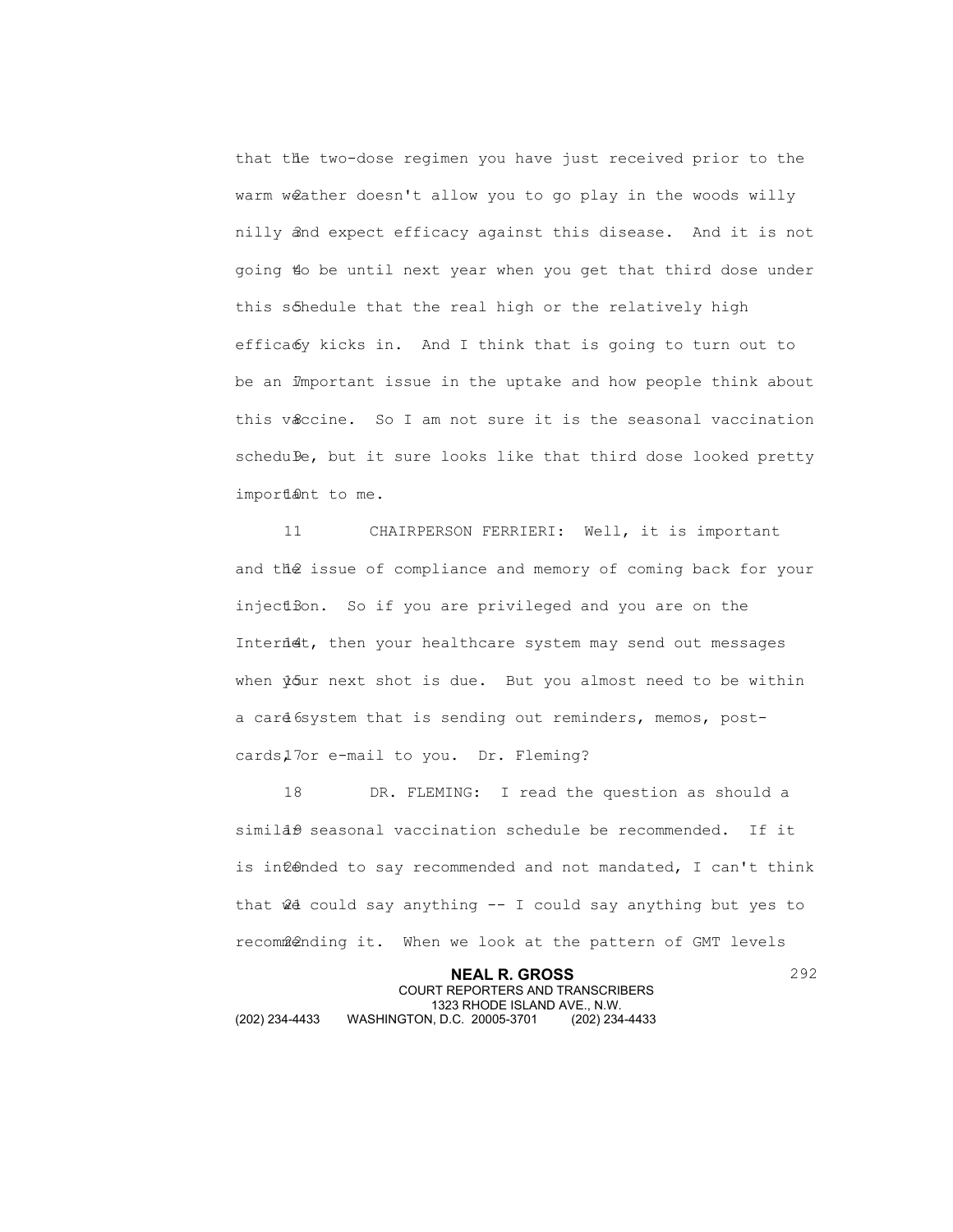and we 1see a tenfold higher GMT level in the second year and we see 2much higher efficacy, it certainly is suggestive that these Bigher GMT levels are potentially predictive of level of protection. And we see that with the schedule as it was given, 5when you get it at  $1,000$  and it is roughly the seasonal exposufe of when you are still about 600 or 700 and it gets down to 100, it would suggest to me very strongly that I would recommend  $--$  I would exactly agree with Bob. That first year, you ar $\Theta$  still at risk. But it certainly seems to be recommi@hded that you get it at a time frame that you are going to havid the higher level during that first year. So I would -- if the word is recommended rather than mandated, I would strondBy agree.

 CHAIRPERSON FERRIERI: Again, we keep hearing 14 the issue of levels of antibody. Dr. Coyle?

16 DR. COYLE: Well, I might almost argue that you have  $t\bar{\sigma}$  give it this way. That you might be in trouble or be misled&ing if you didn't give it this way. And the difficulty is the 9peculiar seasonality of the infection, the risk of getting infected, and then that the antibody levels seem to be so cr2tical. You might be in trouble if you didn't follow this \$2rt of schedule.

**NEAL R. GROSS** COURT REPORTERS AND TRANSCRIBERS 1323 RHODE ISLAND AVE., N.W. (202) 234-4433 WASHINGTON, D.C. 20005-3701 (202) 234-4433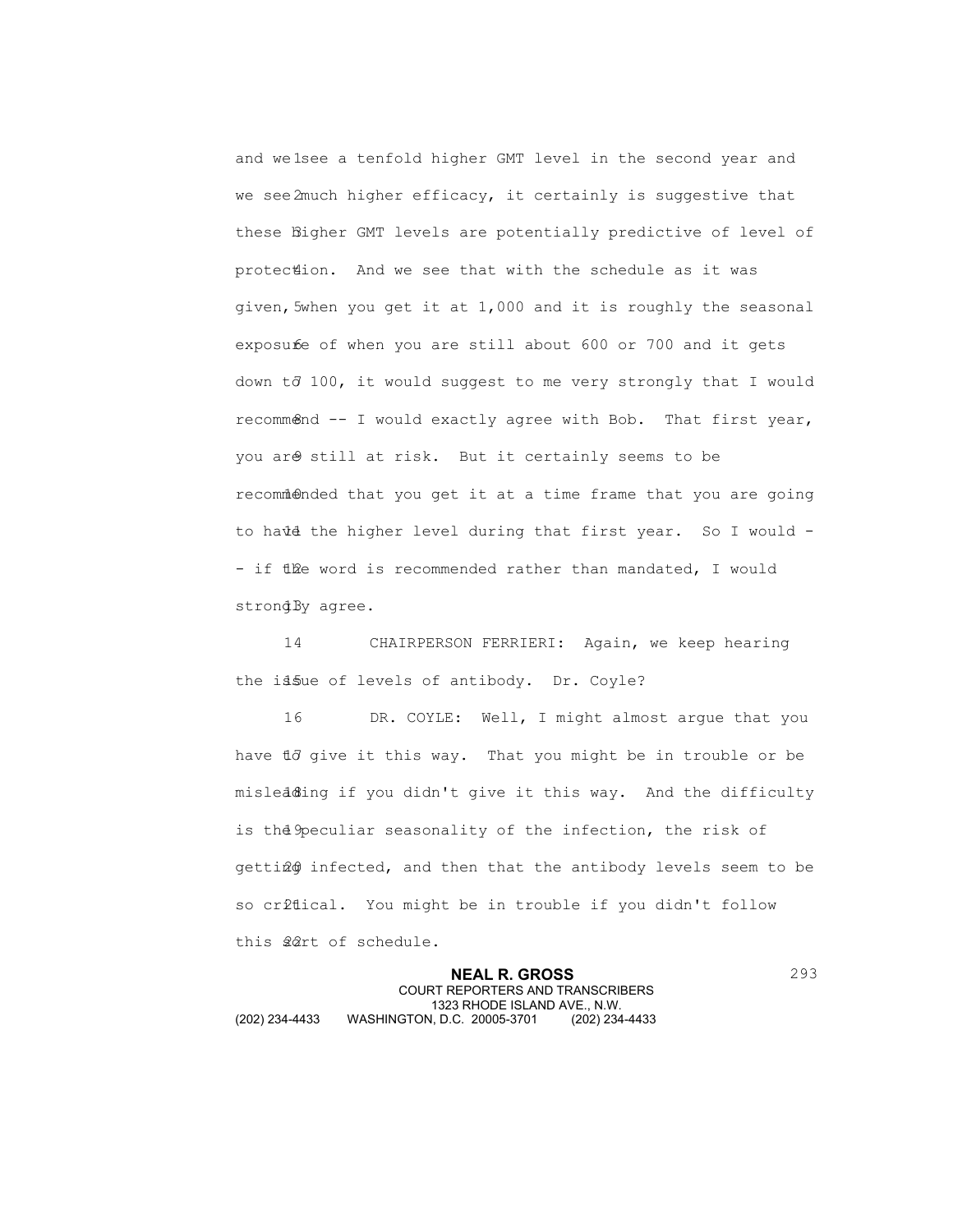CHAIRPERSON FERRIERI: Other comments? 1 Everyoße wants to contribute. We will go over to this side of the table and then I will come back. Harry and then a few others. 4

5 DR. GREENBERG: I would just simply say that as best I6know, there is no other vaccine that takes a year to develop real efficacy, and I would recommend to the manufa&turers that this is not at all optimal. You are asking somebody to buy into vaccination for a whole year before they get benefit, which is not ideal. I know you are doing trials to fiquire out a better way of doing it.

12 CHAIRPERSON FERRIERI: Sponsors, you can respond. Please give your name again.

14 DR. KRAUSSE: David Krausse, SmithKline Beecham. There are other vaccines which take 7 months to develdp gold standard immunity. We fully agree with your statement that other schedules are to be desired.

18 CHAIRPERSON FERRIERI: Thank you. Dr. Finkel<sup>9tein?</sup>

20 DR. FINKELSTEIN: I just wanted to ask the spons@it, was it essential to wait that year for the third boost  $2d$ f vaccine? Why does it have to be 0, 1, and then not

**NEAL R. GROSS** COURT REPORTERS AND TRANSCRIBERS 1323 RHODE ISLAND AVE., N.W. (202) 234-4433 WASHINGTON, D.C. 20005-3701 (202) 234-4433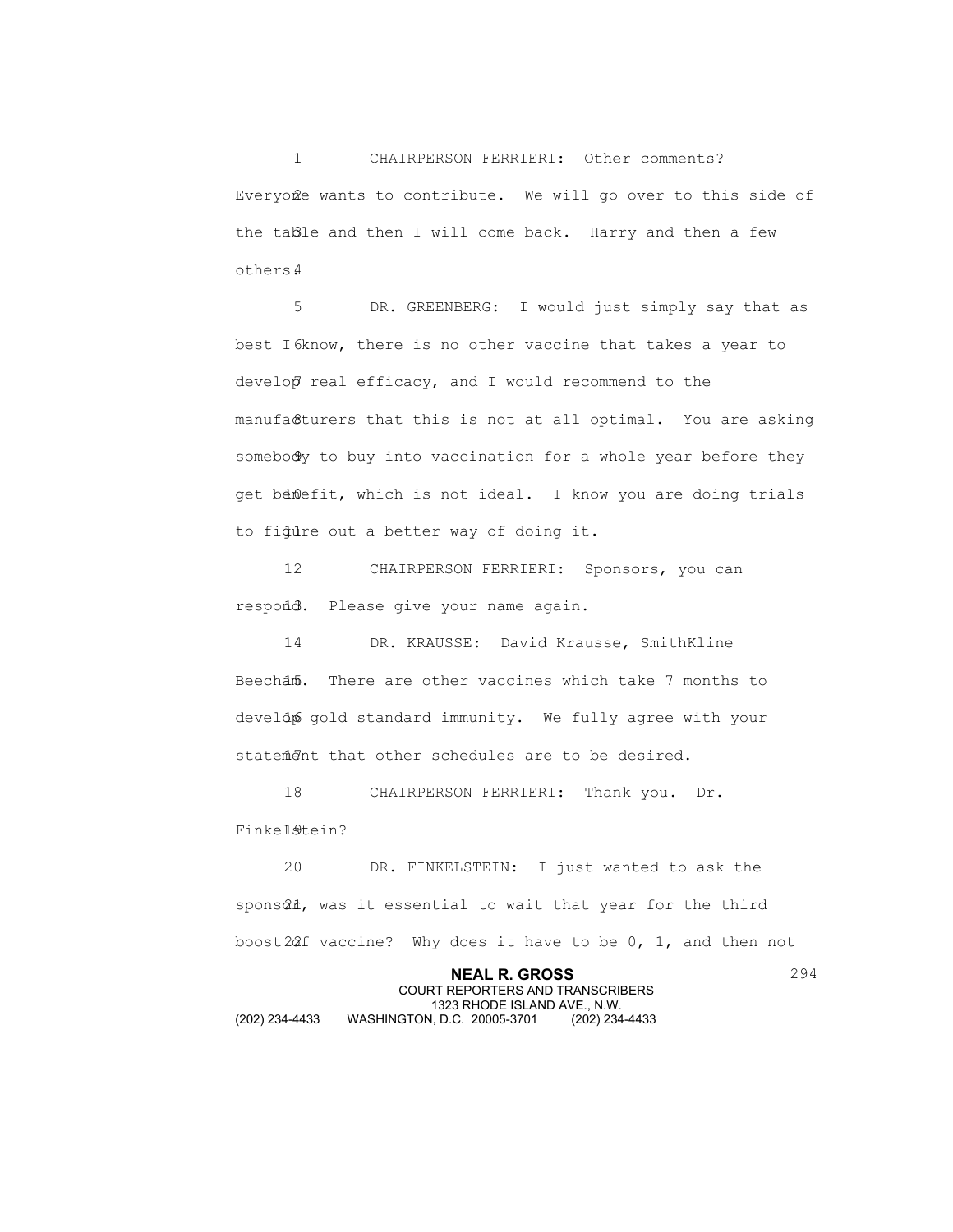until 12? Is that essential?

CHAIRPERSON FERRIERI: Dr. Parenti? 2

3 DR. PARENTI: The original study design was thinking that we had the two-dose vaccine and the third dose would be a booster dose. So that might be it.

6 DR. FINKELSTEIN: So there was no reason why you couldn't probably give that third dose after two months or someth Bng? And maybe if you got the efficacy immediately, you could protect that first year as well, is that right?

10 DR. PARENTI: Yes. If I could, I will show some GMTs after three doses.

 CHAIRPERSON FERRIERI: I don't think we have 12 the need for it nor the time right now. Dr. Karzon?

14 DR. KARZON: I think this schedule is astute. It is 1500d immunologically. It is good ecologically and it is sound16 It gives 50 percent effectiveness the first year and 80 the 7next year and hits the peak at the right time. I don't see an & downside except it is a little unusual, but so is the disease.

20 CHAIRPERSON FERRIERI: Retort here? Dr. Finke<sub>Patein?</sub>

22 DR. FINKELSTEIN: I would just follow up that

**NEAL R. GROSS** COURT REPORTERS AND TRANSCRIBERS 1323 RHODE ISLAND AVE., N.W. (202) 234-4433 WASHINGTON, D.C. 20005-3701 (202) 234-4433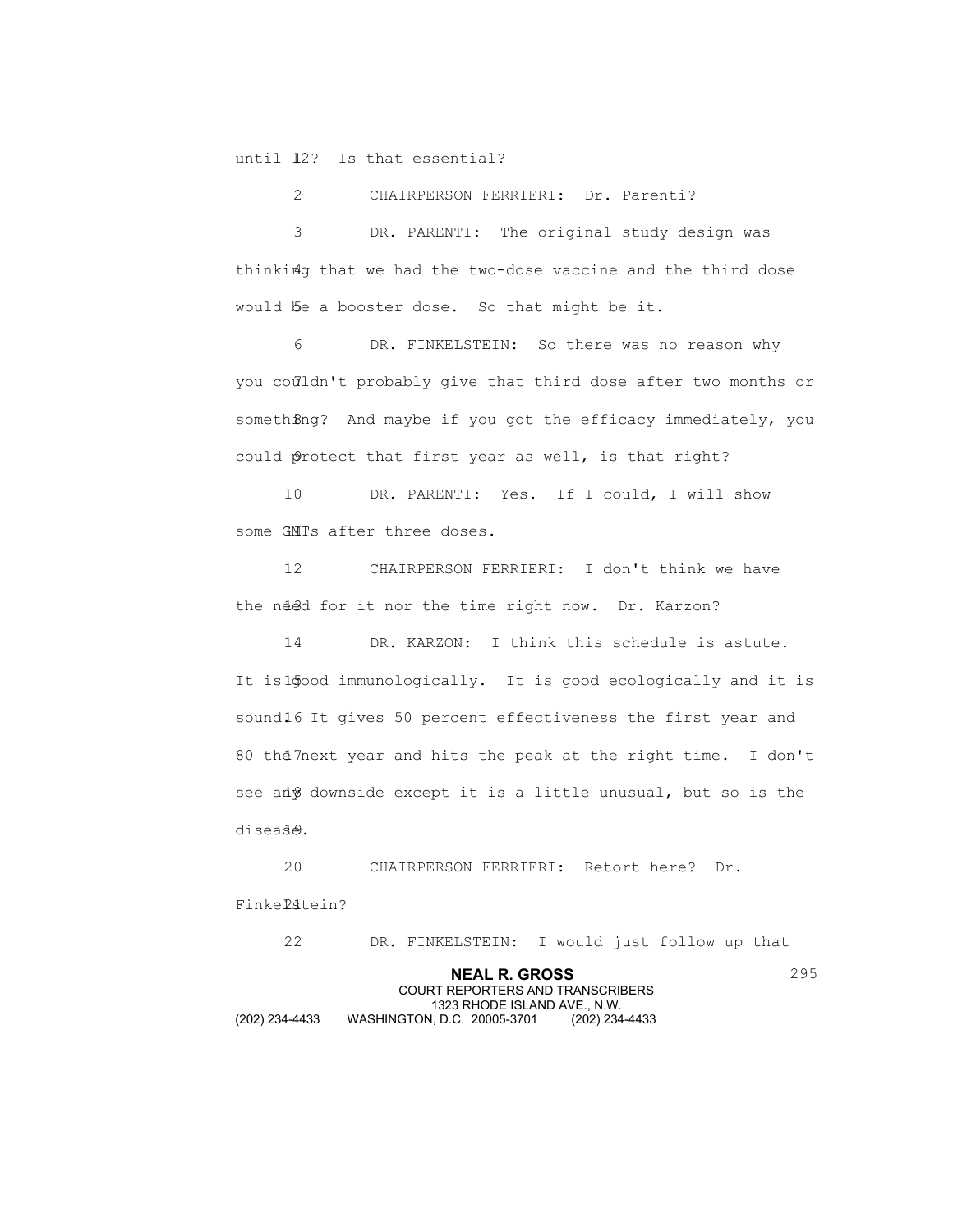it might be  $-$ - I mean, while this is the only trial on which one could make recommendations because nothing else has been presented to us, it might be useful for the sponsor to attempt to do a different schedule and improve on this.

5 CHAIRPERSON FERRIERI: They are. They are working on it. They have other projects ongoing, Dianna. Dr. Kohl? 7

8 DR. KOHL: What I would like to ask the Lyme expert $\frac{1}{2}$  is in other parts of the country -- not the hyperdmOdemic areas but other parts of the country which don't have as clearcut seasonality as the northeast, for instance, is thefle a slightly different or very different maybe epidemibology in terms of seasonality of Lyme as there is for enterd #irus, for instance, or other viral diseases?

15 DR. STEERE: Yes. My understanding is that the disease is less seasonal in California.

 CHAIRPERSON FERRIERI: If I could just bring to 17 your attention the alternate schedules that are being examined.  $0, 1,$  and 6 months versus  $0, 1,$  and  $12.$  Other alternatives -- this is the one I particularly like and I hope the data support my affinity for it  $-$  0, 1, 2, and 12 months  $versu$20, 1, and 12 months. So we have a lot to look forward$ 

**NEAL R. GROSS** COURT REPORTERS AND TRANSCRIBERS 1323 RHODE ISLAND AVE., N.W. (202) 234-4433 WASHINGTON, D.C. 20005-3701 (202) 234-4433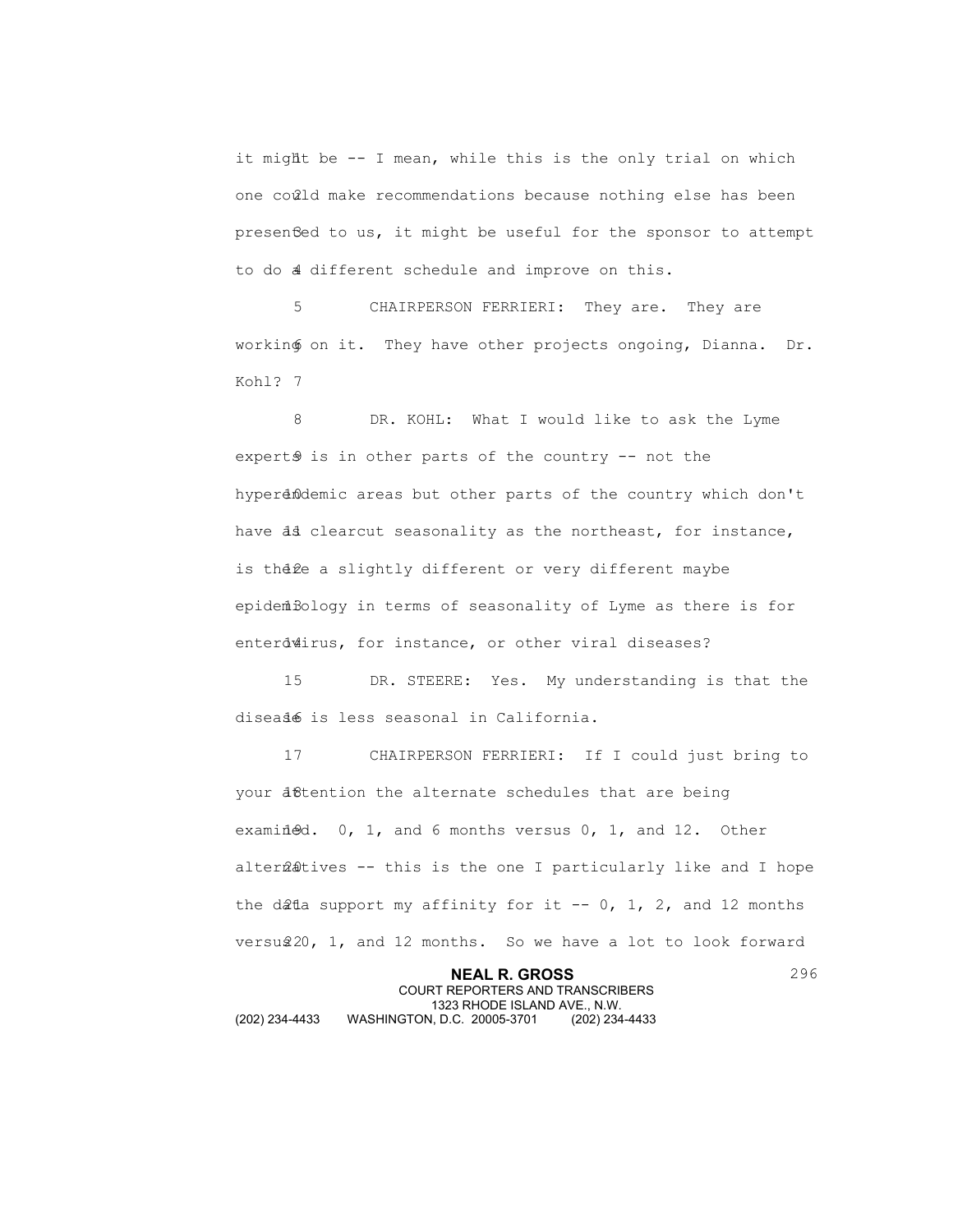to. Di. Coyle?

2 DR. COYLE: Don't you think it is an important point that if this winds up being approved by the FDA that it be clear that people be actively discouraged to use experimental protocols until you have something documented? I mean, *f* don't know if you can say mandated, but you might really The in trouble if you switched the schedule. And grante&, it is far from optimal. That one year of not being protected 50 percent is poor frankly. But how could you have people Oexperimenting with well let me do it once a month for three lmionths. We can't extrapolate. CHAIRPERSON FERRIERI: Agree. Dr. Snider?

13 DR. SNIDER: Well, let me say that I understand why based on the data we have in front of us we might agree with flbe recommendation in the package insert should be exactl $\oint$  the way the study was done. However, when you put the realities in front of another committee, such as the advisory committee on immunization practices with which I have some familiarity, or even you put the realities in front of the clini $@$ Dan, the patient who presents for the first time on April 216 for the first dose, or the patient in California who preseñts any time of year outside the range given there, then

297

**NEAL R. GROSS** COURT REPORTERS AND TRANSCRIBERS 1323 RHODE ISLAND AVE., N.W. (202) 234-4433 WASHINGTON, D.C. 20005-3701 (202) 234-4433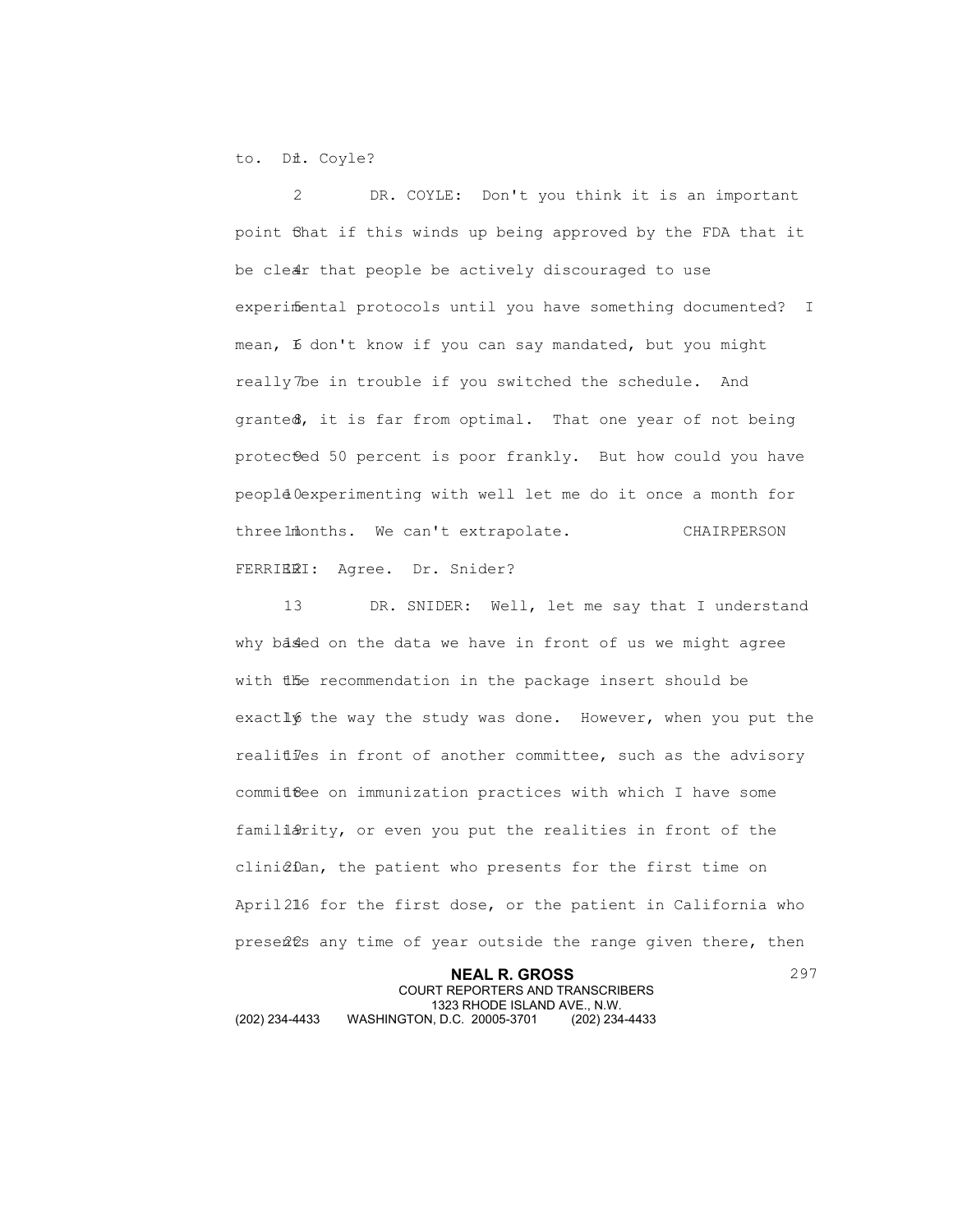I think some individual judgments are going to have to be made. 20utside the northern endemic areas -- what about the southern United States? What about the further south you get? What about the seasonality there? It seems to me that a re commendation based on the way this particular study 008 was designed is reasonable to put in the package insert. But I would Be very reticent to put in much stronger language to keep people from using the vaccine in other circumstances which  $\mathfrak h$  their clinical judgment may offer great benefits to the patients and offer little risk. I realize there is not a large ldata base, but often we have to extrapolate.

 CHAIRPERSON FERRIERI: The word recommended 12 seems 160 get lots of nods of affirmation at the table. Dr. Broomd 4and then Dr. Luft.

15 DR. BROOME: I think this is a great example of the pioblems between efficacy studies and effectiveness studidg. I think the schedule was clearly designed to optimi $\hat{z}$ e the chances of showing efficacy, not to help a clinidfan have a reasonable schedule option. I think the  $impli$ 2ations for us and for the ACIP is that us, FDA and advis $@y$  committee, need to see a really thoughtful analysis of what can be learned from the efficacy study about

**NEAL R. GROSS** COURT REPORTERS AND TRANSCRIBERS 1323 RHODE ISLAND AVE., N.W. (202) 234-4433 WASHINGTON, D.C. 20005-3701 (202) 234-4433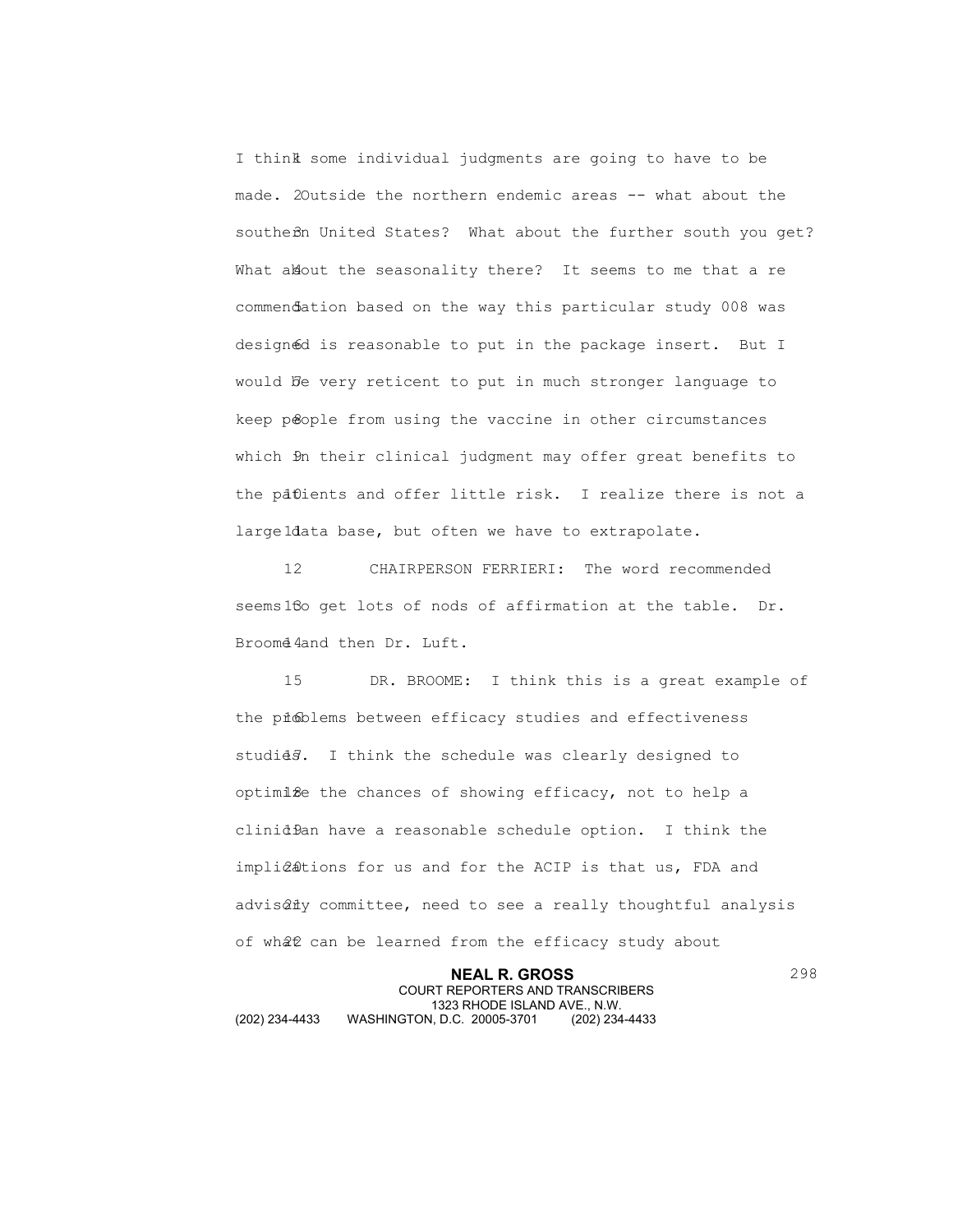surrogates. Because I would assume that is how we are going to move from where we are to where we would like to be. And so far $\beta$  I think there is a lot more that could be mined from the efflicacy study, although I think it is going to be limited by the 5way it was designed.

 CHAIRPERSON FERRIERI: Thank you. Dr. Luft? 6 7 DR. LUFT: I just -- I don't know whether I misund $erctood$  it, but I think the regimen of 0, 1, and 12 was really 9-- it sounded like it was decided upon post hoc. You know fliet the 12-month immunization was added on. So to kind of think that that is an optimal immunization regimen, perhaps they  $d\hat{x}$  that the titers were dropping or whatever. I don't know. 13But it would be apparent that this is not the optimal way to 4immunize. But on the other hand, I think that as Dr. Daum has mentioned over and over, the kinetics or the dissipation of this antibody response is really quite remarkable as well as the boosting effect. And we really don't  $l$  have -- or I haven't seen much data as to what the kineti&s are that are necessary in order to be able to optim $\hat{z}$ e antibody production. So for all I know, maybe you need 2112-month period of time when you need that boost in order 220 be able to get an optimal antibody response, and I

**NEAL R. GROSS** COURT REPORTERS AND TRANSCRIBERS 1323 RHODE ISLAND AVE., N.W. (202) 234-4433 WASHINGTON, D.C. 20005-3701 (202) 234-4433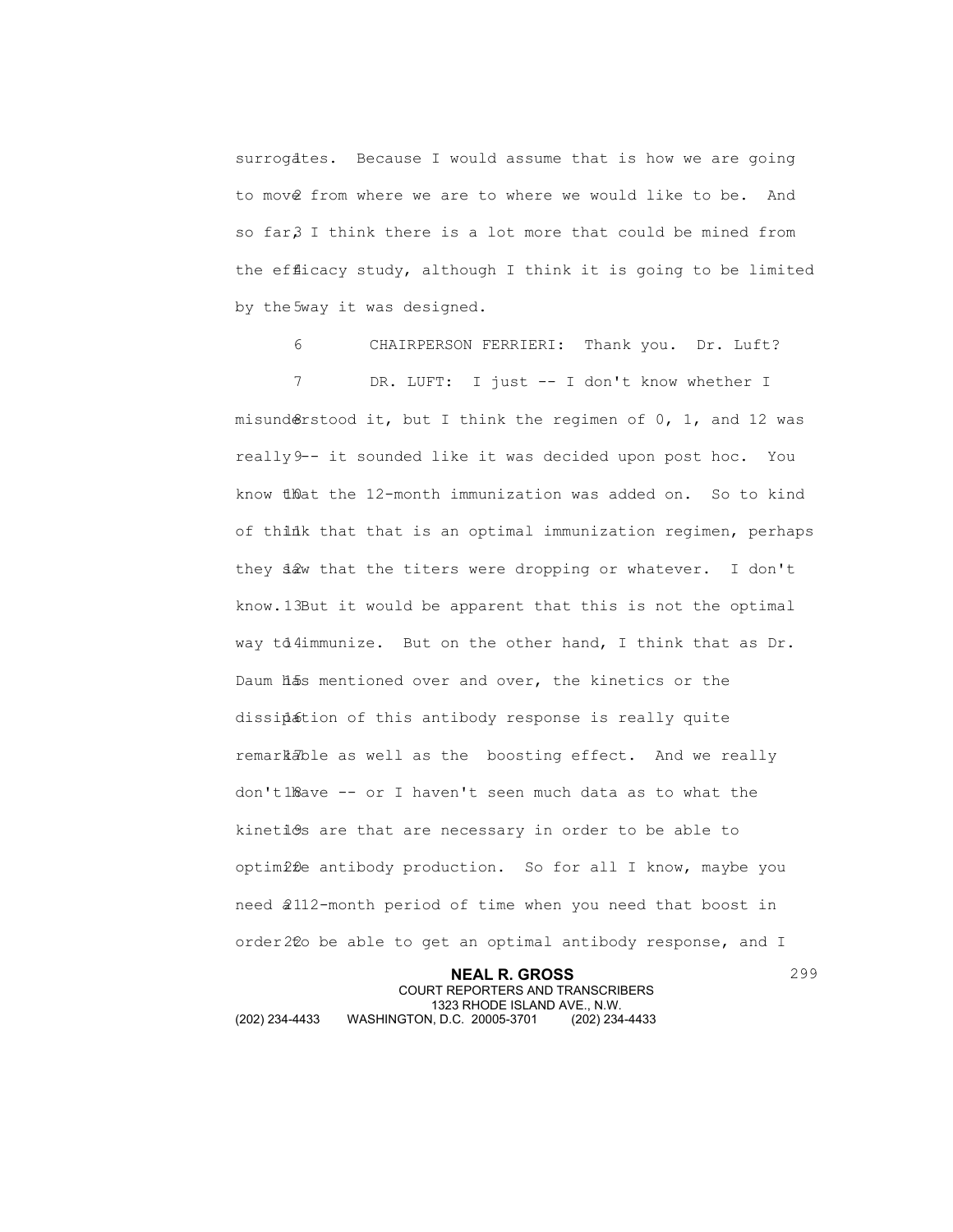think that this is really the subject of further studies and we should make that as a recommendation perhaps in number  $5$  -question 5, I think.

 CHAIRPERSON FERRIERI: We have already made 4 that récommendation in number one, I think. Sponsors, please?

6 DR. KRAUSSE: Yes, David Krausse. The study was prospectively designed to be a two-year study with a  $0, 1,$ 12 schedule. So we should put to bed the idea that this was retrospective. That is why we had 95 percent of the subjects come back for the month 12 visit. If we knew that the efficady were to be 50 percent after two doses in the first year, labviously that would not have been the schedule that we had chosen. But we tried to balance convenience to the vaccinee with the optimal efficacy based on Phase II data and on animal data. 15

16 CHAIRPERSON FERRIERI: Thank you, Dr. Krausse. I think we are ready to cut bait here. We will start voting. Dr. Dattwyler, the voting if we can with the precise wording that is on the screen.

20 DR. DATTWYLER: I agree with that with the idea that further studies need to be done, which we will discuss, I guess<sub>22next.</sub>

**NEAL R. GROSS** COURT REPORTERS AND TRANSCRIBERS 1323 RHODE ISLAND AVE., N.W. (202) 234-4433 WASHINGTON, D.C. 20005-3701 (202) 234-4433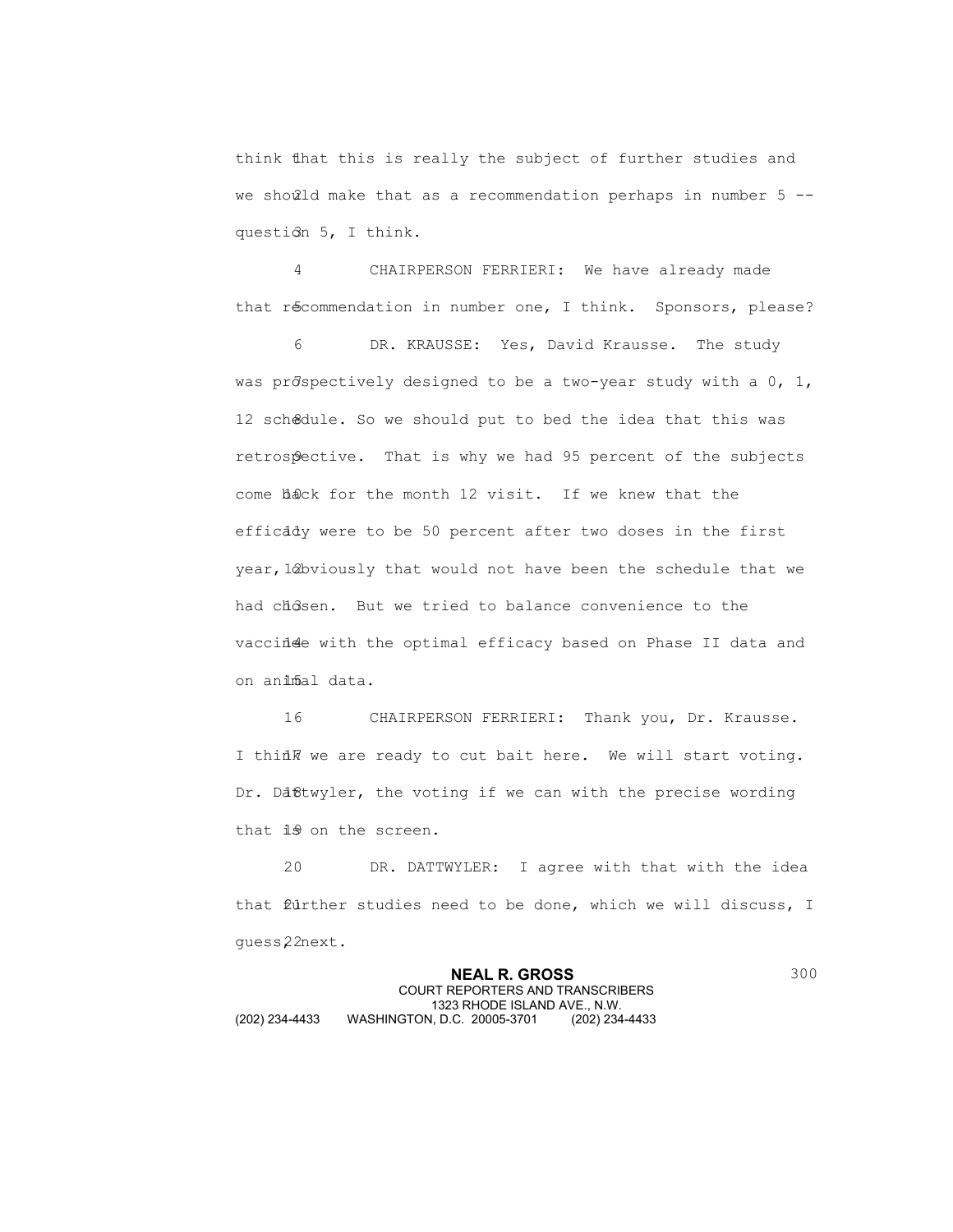CHAIRPERSON FERRIERI: Thank you. Dr. Coyle? 1 2 DR. COYLE: Yes, I agree. And I might almost add that at least in seasonal areas that they be discouraged from using a different formula until there is better data.

5 CHAIRPERSON FERRIERI: Thank you. Dr. Luft? DR. LUFT: Yes, I concur. 6

CHAIRPERSON FERRIERI: Dr. Broome? 7

8 DR. BROOME: Yes. I think, though, that we have  $t\Theta$  be clear that at least for the first season it is a strong Orecommendation because of the concern that efficacy would libe substantially less if you don't follow it.

12 DR. BREIMAN: Yes.

13 CHAIRPERSON FERRIERI: Do I understand you corredtly then, Claire, that you are recommending strongly that injections 1 and 2 be given as stated?

- 16 DR. BROOME: Until we have further data.
- CHAIRPERSON FERRIERI: Dr. Eickhoff? 17
- 18 DR. EICKHOFF: Yes.
- 19 DR. DAUM: Dr. Fleming?
- DR. FLEMING: Yes. 20
- CHAIRPERSON FERRIERI: Dr. Kohl? 21
- 22 DR. KOHL: Yes. But I am still concerned about

**NEAL R. GROSS** COURT REPORTERS AND TRANSCRIBERS 1323 RHODE ISLAND AVE., N.W. (202) 234-4433 WASHINGTON, D.C. 20005-3701 (202) 234-4433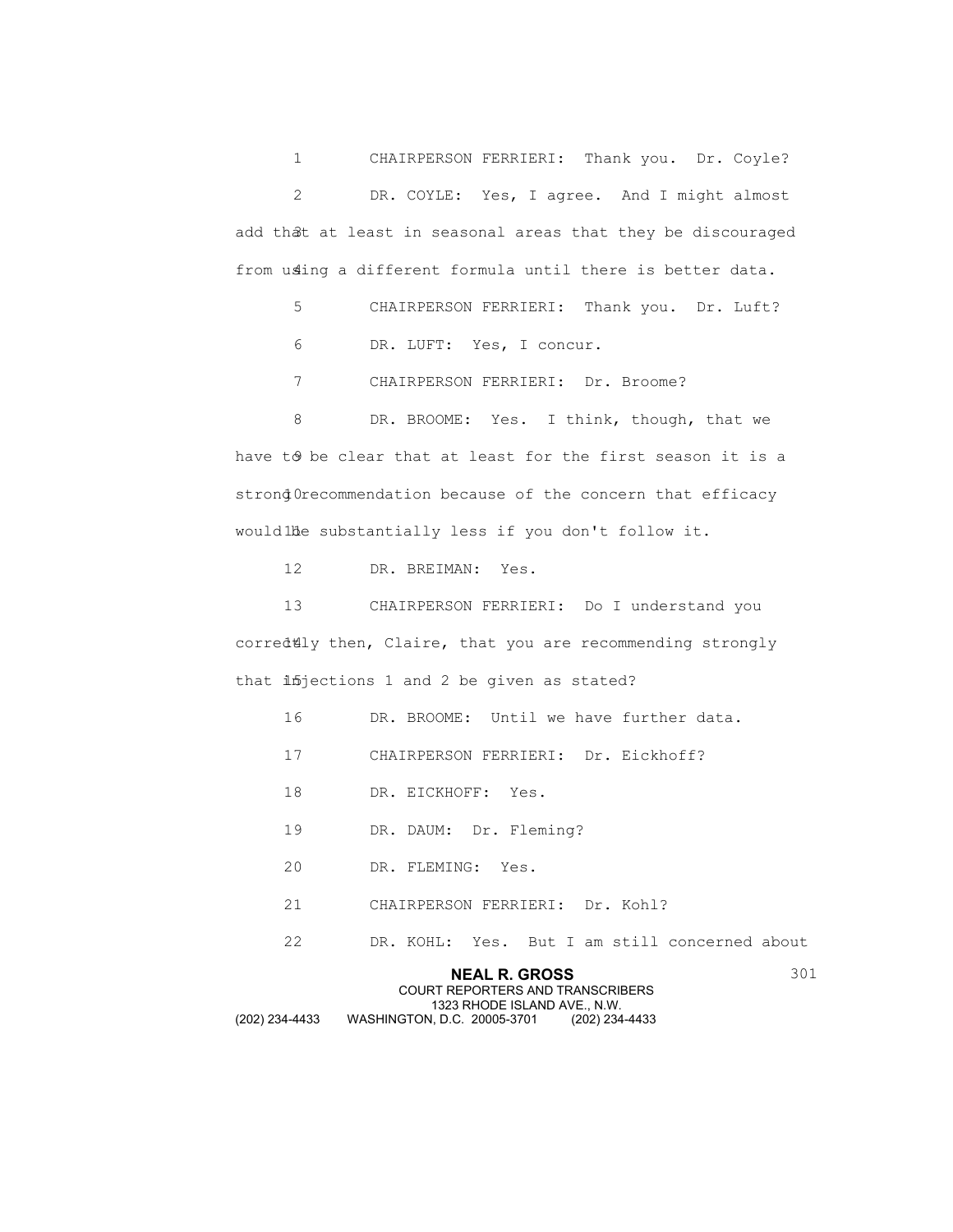geographic specific recommendations. 1

2 CHAIRPERSON FERRIERI: Thank you. That will be noted. 3 Dr. Karzon?

4 DR. KARZON: Yes. But obviously the ecology has to 5be followed. And if the facts are that the epidemicity is different in Florida than it is in northern Minnesota, which  $I$  wouldn't doubt, that should be discerned and put in here. 8I think this has to be accompanied by the fact that this tßial was conducted under these circumstances and that the goal is to maximize the level of antibody at the time of the challenge. And that regional decisions will have to be made  $d\Omega$  modify this. I want to add one other thing. There is a lot lof experience with childhood non-replicating vaccines that  $d$ 4priming dose of 0 and one month or 0 and 2 months is a common 5pattern and then a longer interval for a booster. If you ldok at the efficacy of boosters prior to say 3 months, you get a poor response. You get an additive effect and not a boostaß response. But if you wait a minimum of about six  $month49$  with a variety of non-replicating antigens you get a good 200st. The 12 months is simply a prolongation of the six month£1 so it works fine. But this has to be verified experimentally. I think some intermediate experiments are

**NEAL R. GROSS** COURT REPORTERS AND TRANSCRIBERS 1323 RHODE ISLAND AVE., N.W. (202) 234-4433 WASHINGTON, D.C. 20005-3701 (202) 234-4433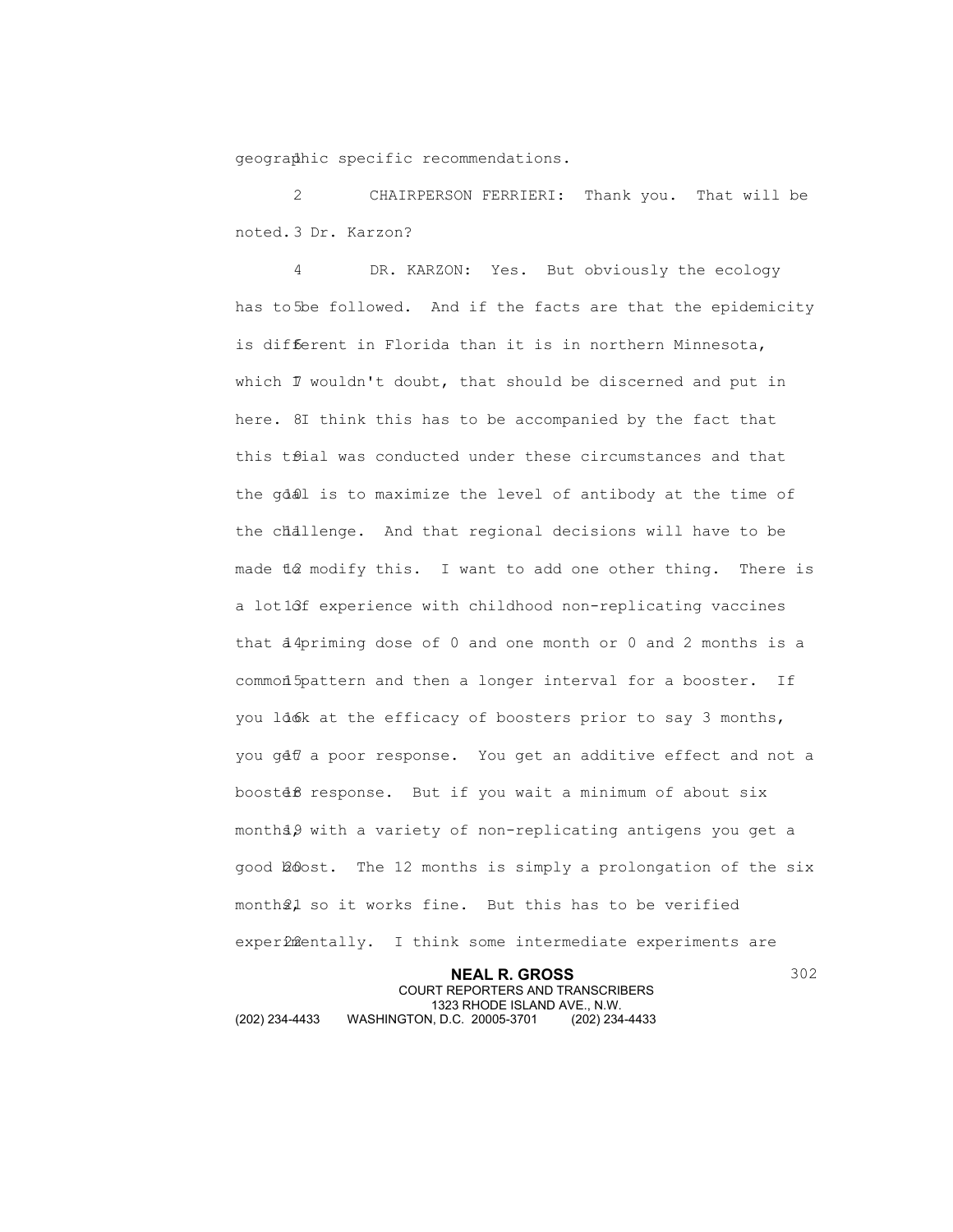going fo have to be done in children or where the epidemicity is suc $\Omega$  that it is perennial to see what minimal time has to pass before you can give a third booster dose.

| CHAIRPERSON FERRIERI: Thank you. Mrs. Cole? |  |
|---------------------------------------------|--|
| 5 MS. COLE: Yes.                            |  |

CHAIRPERSON FERRIERI: Dr. Daum? 6

7 DR. DAUM: Yes. I like very much the point of Dr. Kaßzon that pointed out that the reason for the recomm@ndation was that the study that documented the efficacy was pedformed in this way and would even go a step further and say that other regimens at this moment have not been evaluated and  $t$  hat is the reason for the recommendation.

- CHAIRPERSON FERRIERI: Dr. Finkelstein? 13
- 14 DR. FINKELSTEIN: Yes.
- CHAIRPERSON FERRIERI: Dr. Clements-Mann? 15

16 DR. CLEMENTS-MANN: Yes, and hopefully this recommendation will actually spurn the company to identify the level 1&f antibody and do the bridging studies so that we can get a luaccine that will achieve the 80 percent effective level in the Ofirst year.

 CHAIRPERSON FERRIERI: Dr. Greenberg? 21 DR. GREENBERG: Yes. 22

**NEAL R. GROSS** COURT REPORTERS AND TRANSCRIBERS 1323 RHODE ISLAND AVE., N.W. (202) 234-4433 WASHINGTON, D.C. 20005-3701 (202) 234-4433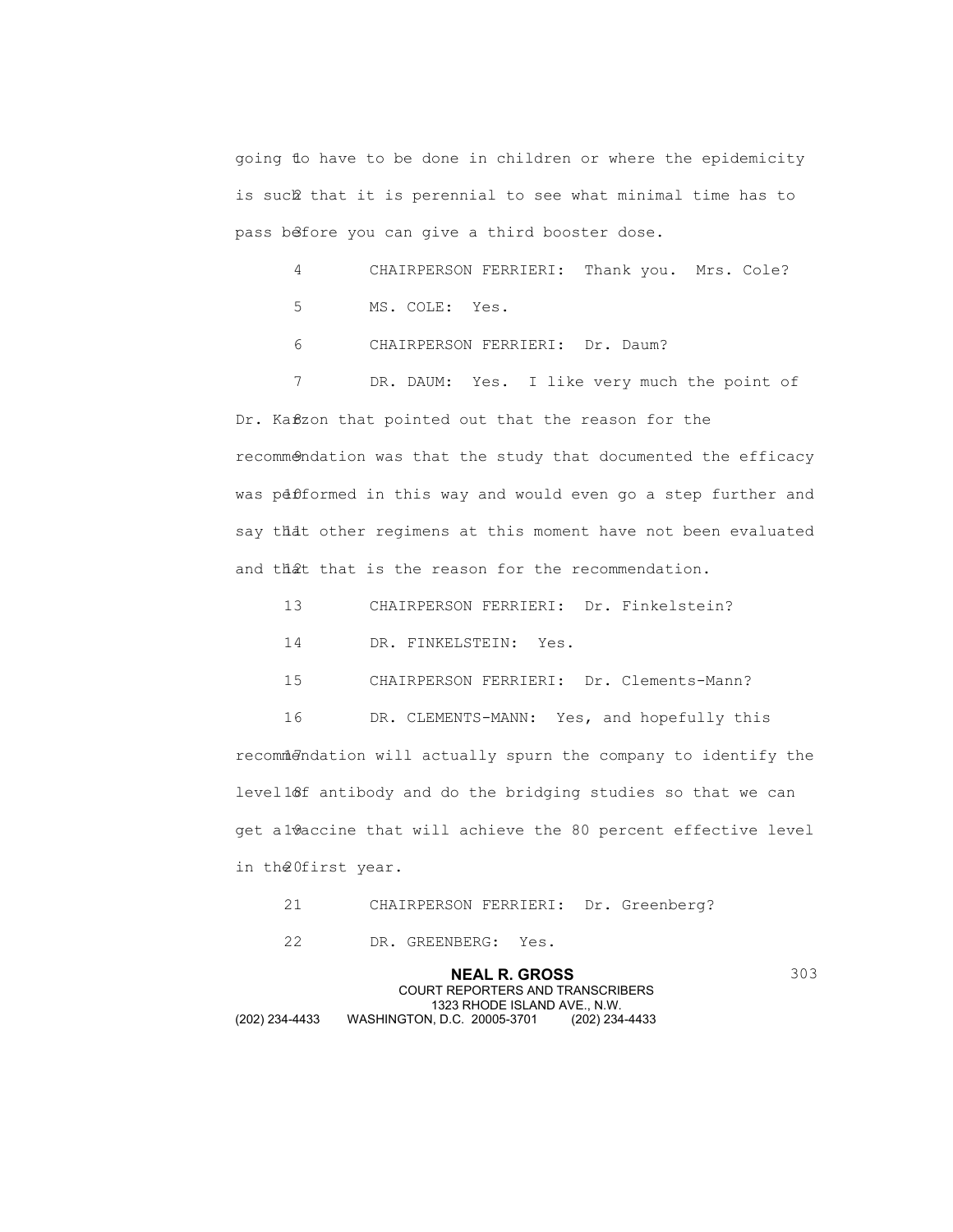CHAIRPERSON FERRIERI: Dr. Hall? 1

2 DR. HALL: Yes, and I am still concerned about the wording and how this will be set in that there will be no -- or there will be a lack of quidelines for those instances which may be the majority of instances in which the patient does not present at exactly the right time or where there is geographic variation of risk.

8 CHAIRPERSON FERRIERI: Do you consider that clinical judgment could be inserted here in terms of best judgmén0t?

11 DR. HALL: Well, there will be some quidelines needed2

13 CHAIRPERSON FERRIERI: Thank you.

14 DR. HALL: This would be optimal given the situation of this particular study. But what do we have to offer 1the rest of the world?

17 CHAIRPERSON FERRIERI: Thank you. Dr. Snider?

18 DR. SNIDER: I would say yes. I would agree with a 9lot of the comments that David Karzon made. And I guess 2the caveat I would also have in addition to the clinical judgment is that this would apply where Lyme disease is seasoñal. If it is not seasonal, I think you would adhere to

**NEAL R. GROSS** COURT REPORTERS AND TRANSCRIBERS 1323 RHODE ISLAND AVE., N.W. (202) 234-4433 WASHINGTON, D.C. 20005-3701 (202) 234-4433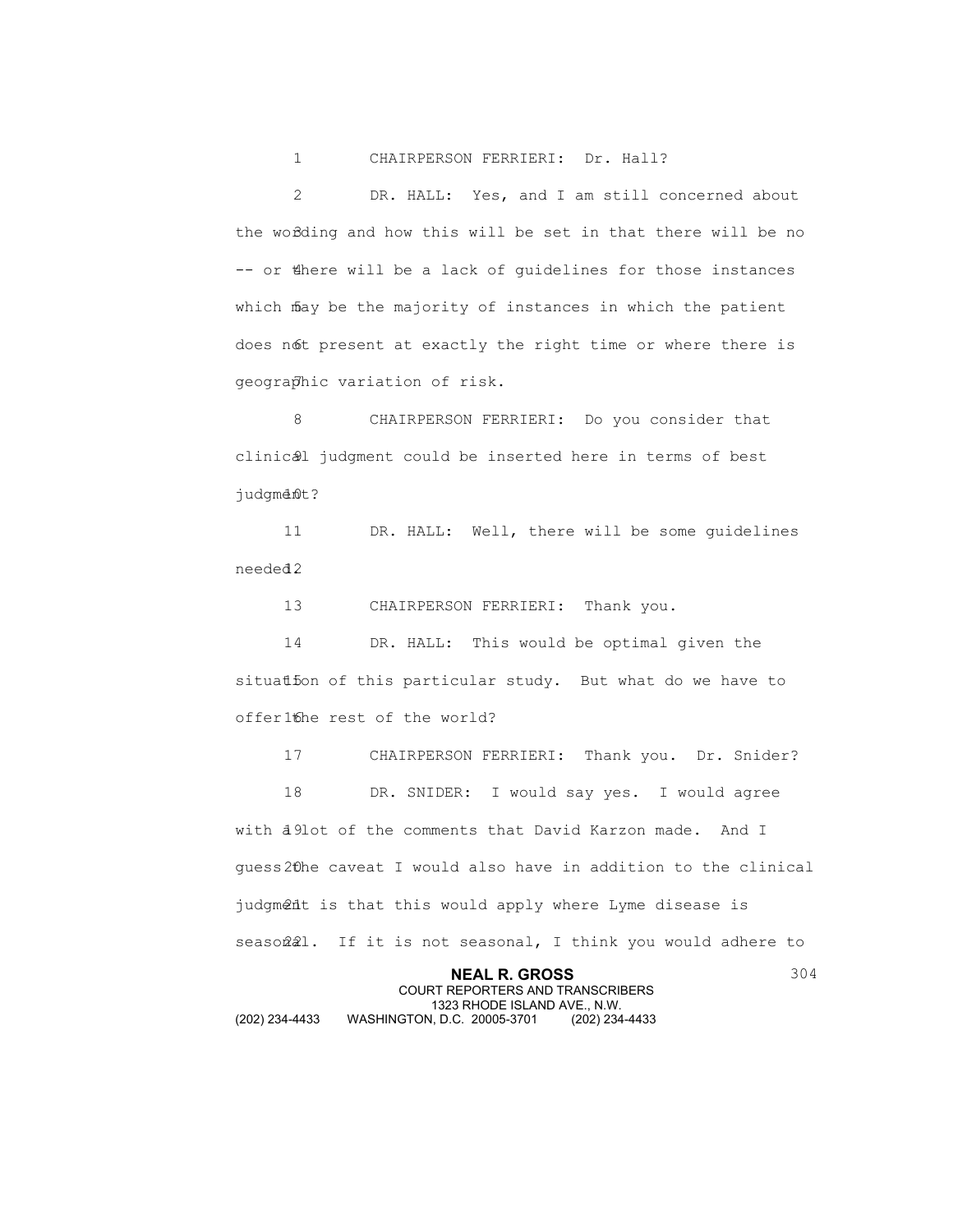the inflervals because that is what we know. But I don't see any point in adhering to a seasonal vaccination schedule if Lyme disease is not seasonal in that particular area.

 CHAIRPERSON FERRIERI: Okay. Dr. Huang? 4 5 DR. HUANG: I concur with all the previous comments.

|  | CHAIRPERSON FERRIERI: Dr. Edwards? |  |  |  |
|--|------------------------------------|--|--|--|
|--|------------------------------------|--|--|--|

8 DR. EDWARDS: Yes.

9 CHAIRPERSON FERRIERI: Dr. Poland?

10 DR. POLAND: Yes.

11 CHAIRPERSON FERRIERI: And for the record, my vote is yes as well. We will move on to the next slide and the last question.

14 DR. ELKINS: Dr. Ferrieri?

CHAIRPERSON FERRIERI: Yes. 15

16 DR. ELKINS: If I could offer a point of clarification. I sense frustration on the part of the committee and we share that. I know the sponsor does conceining studies on the serologic correlate. We happen to have 120re an unusual situation in which the efficacy data became lavailable well in advance of the complete analysis of the serological correlate. And given the nature of the

**NEAL R. GROSS** COURT REPORTERS AND TRANSCRIBERS 1323 RHODE ISLAND AVE., N.W. (202) 234-4433 WASHINGTON, D.C. 20005-3701 (202) 234-4433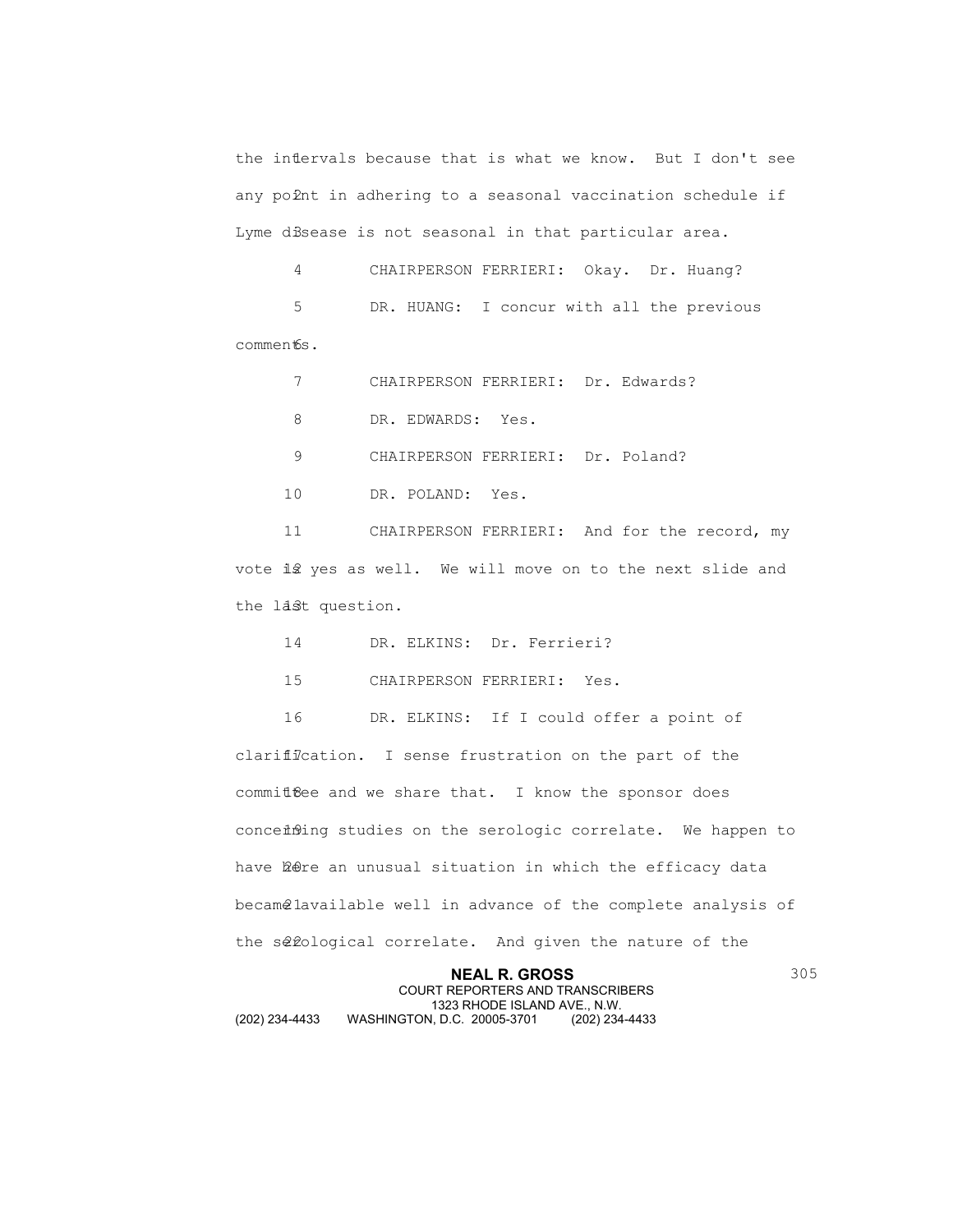efficady data, we thought we would be remiss to not bring it forward as it stands. But I assure you that those data will be forthcoming and you will have them to look forward to in the fu#ure I believe.

5 CHAIRPERSON FERRIERI: Thank you, Dr. Elkins. The question is are there any additional studies that should be perflormed by the sponsor. We have already proposed a couple 8of them. One of them that dealt with chronic joint diseas $\Theta$  patients and patients with other arthritides and gave more d@tails of our requirements than you might ever want to hear. 11And we have also proposed the long-term duration studies for booster patients who are enrolled in some of these other 1studies as well as new studies that might be proposed for bddsters. And then thirdly what we have just heard that because of the ephemeral nature of antibody responses in many patients that we are eager to see this type of antibody data and cdfrelation as well and long-term follow-up on this in terms 1&f immune protection. So I will open this up for responses to the other issues that Dr. Elkins mentioned to us, and this included the rare adverse events studies and secondly studies in children. I would like the committee to respond in particular to how their interpretation of the data they have

**NEAL R. GROSS** COURT REPORTERS AND TRANSCRIBERS 1323 RHODE ISLAND AVE., N.W. (202) 234-4433 WASHINGTON, D.C. 20005-3701 (202) 234-4433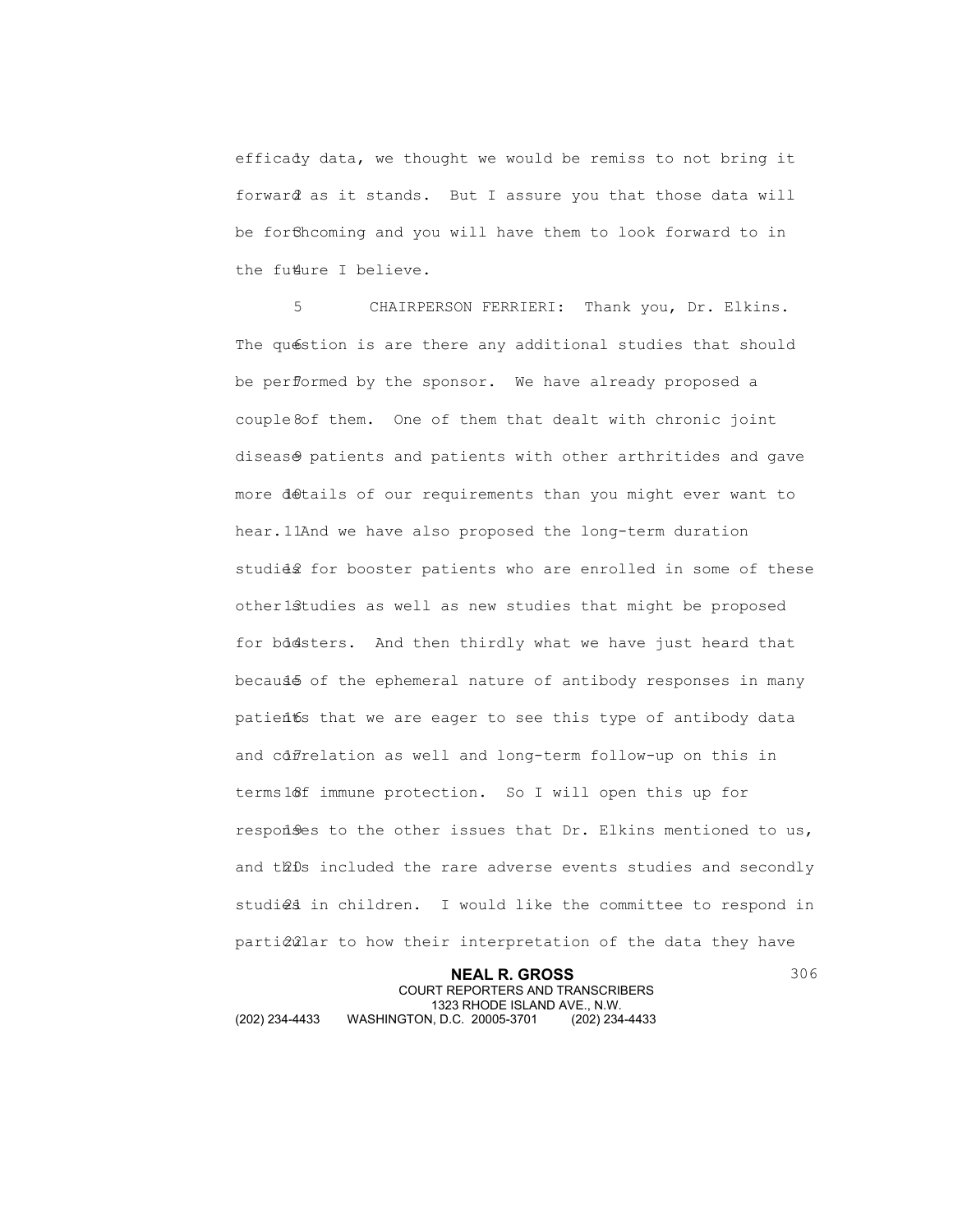heard floday in general would impact any guidelines that we would fecommend for the conduct of these studies in children under the age of 15. So I would like to get some responses from you. I know you may be tired and the hour is late, but we are 5almost at the finish point. Dr. Finkelstein?

 DR. FINKELSTEIN: I think in your list that I 6 don't fhink I heard the elderly age group.

8 CHAIRPERSON FERRIERI: Yes. That was among the ones that we have proposed.

10 DR. FINKELSTEIN: And also other schedules.

11 CHAIRPERSON FERRIERI: Correct. Any other responses to the issues we haven't discussed yet? We have discussed quite a bit on the other. Yes, Dr. Clements-Mann?

14 DR. CLEMENTS-MANN: Just out of curiosity, what schedibe were the placebo recipients given the vaccine?

CHAIRPERSON FERRIERI: Dr. Parenti? 16

17 DR. PARENTI: I am sorry, I answered too fast. The placebo subjects were subsequently transferred into several other studies. Some looked at four doses of 0, 1, 2 versu*201*, 12. Some got 0, 1, 12.

21 CHAIRPERSON FERRIERI: Let us tackle maybe the issue 20f rare adverse events and how you would like to proceed

**NEAL R. GROSS** COURT REPORTERS AND TRANSCRIBERS 1323 RHODE ISLAND AVE., N.W. (202) 234-4433 WASHINGTON, D.C. 20005-3701 (202) 234-4433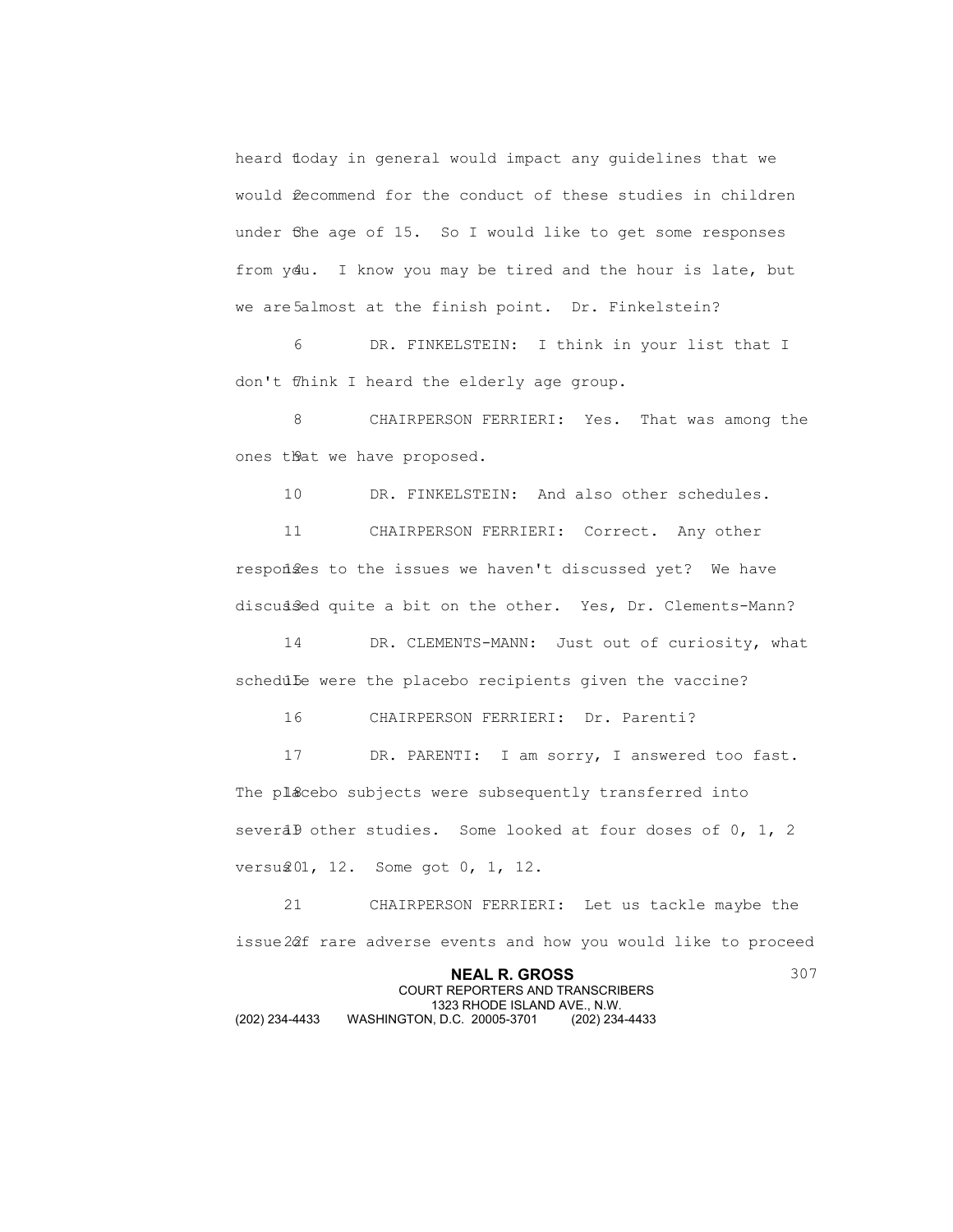to gather more data. Dr. Edwards?

2 DR. EDWARDS: Is there any data regarding the antibody levels to these proteins in children that have arthritis? Are the patterns that are seen in pediatric cases different than those in adults?

6 DR. STEERE: You mean in the natural history of the  $disé$ 

8 DR. EDWARDS: Correct.

9 DR. STEERE: Arthritis may be milder in very young 10 hildren of 2, 3, or 4. But once you get past that point, lit seems quite similar to what you see in adults, both clinidally and serologically.

CHAIRPERSON FERRIERI: Yes, Dr. Breiman? 13

14 DR. BREIMAN: I think we need something on the order 15f what we had with the large link data base to follow these lpatients. The problem with at least my understanding of the cuffrent formulation of the vaccine safety data link or the large 1Bink data base is that it is mostly on the West Coast, or I theink it is entirely on the West Coast. But it seems to me that having some kind of registry that keeps records of immun2dation status and then both adverse short-term as well as long-term events is something that we need. We need that

**NEAL R. GROSS** COURT REPORTERS AND TRANSCRIBERS 1323 RHODE ISLAND AVE., N.W. (202) 234-4433 WASHINGTON, D.C. 20005-3701 (202) 234-4433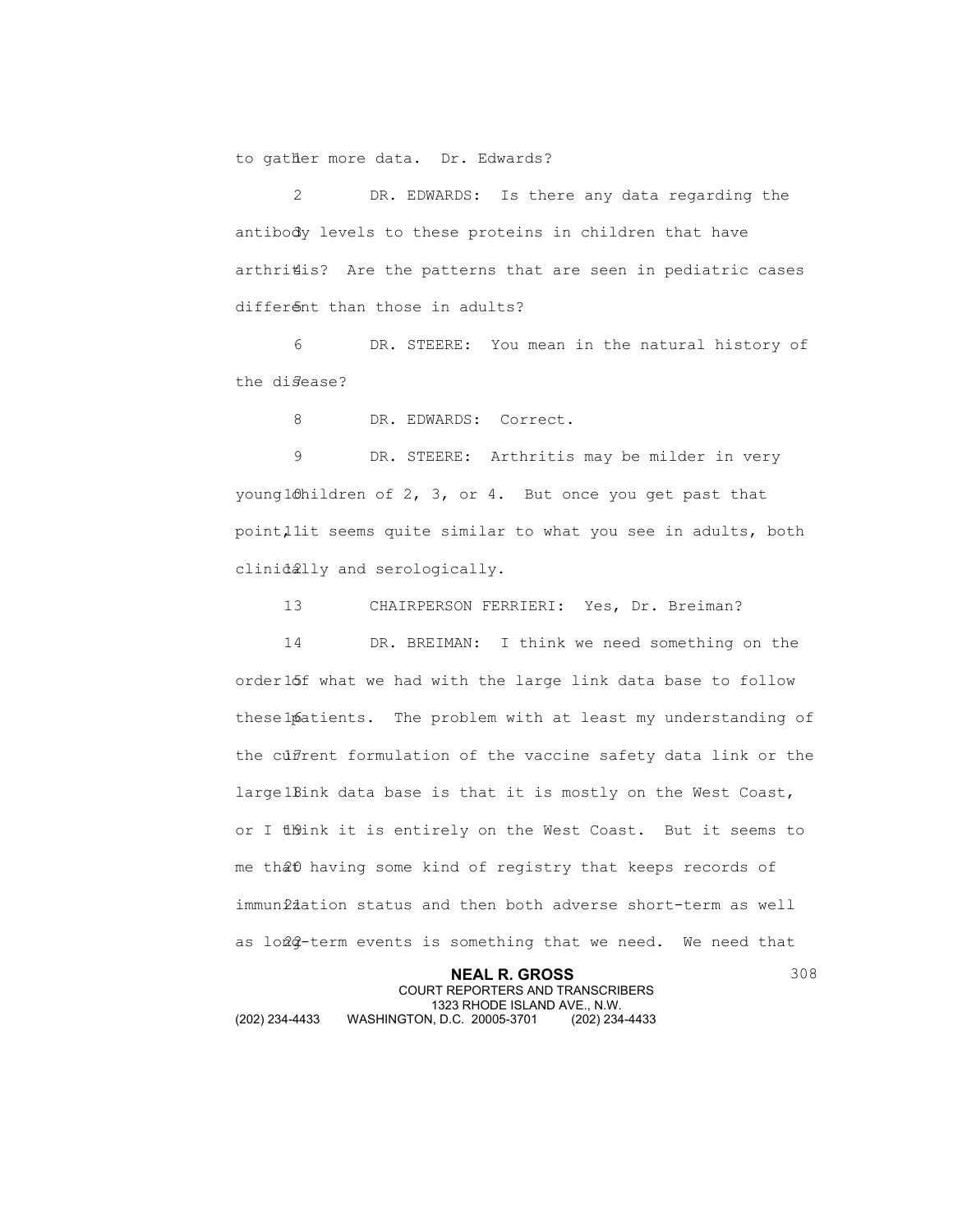not only for this vaccine actually, but this is one situation where it would be very helpful. How to bring that about and who would be responsible for implementing such a registry is anothe $4$  question, I quess. But it seems to me that we are not going fo get these questions answered in a pre-licensure situation and it is going to fall now on the next phase.

7 CHAIRPERSON FERRIERI: True. Dr. Luft?

8 DR. LUFT: Well one I think very large issue, and I  $\mathcal{A}$ m not sure it is within the purview of this group, is that flie sero diagnosis for Lyme disease in the vaccinated patient population has become extremely difficult and very expend2ve as a result of this vaccine. What is happening is that 4B1 current ELISA's will no longer be useful and that we will have to use Western blot, which is a very costly diagndstic test for the primary diagnosis of patients. And I think 16hat there has to be some work done for the development of new 7diagnostic testing as well as new diagnostic criteria for this particular patient population. It is going to become a ver $\sqrt{2}$  9 cumbersome and expensive venture.

 CHAIRPERSON FERRIERI: We need a little 20 microchip and the ability to do PCR by automation. And that is not 2an idle dream. Dr. Broome? That will come.

**NEAL R. GROSS** COURT REPORTERS AND TRANSCRIBERS 1323 RHODE ISLAND AVE., N.W. (202) 234-4433 WASHINGTON, D.C. 20005-3701 (202) 234-4433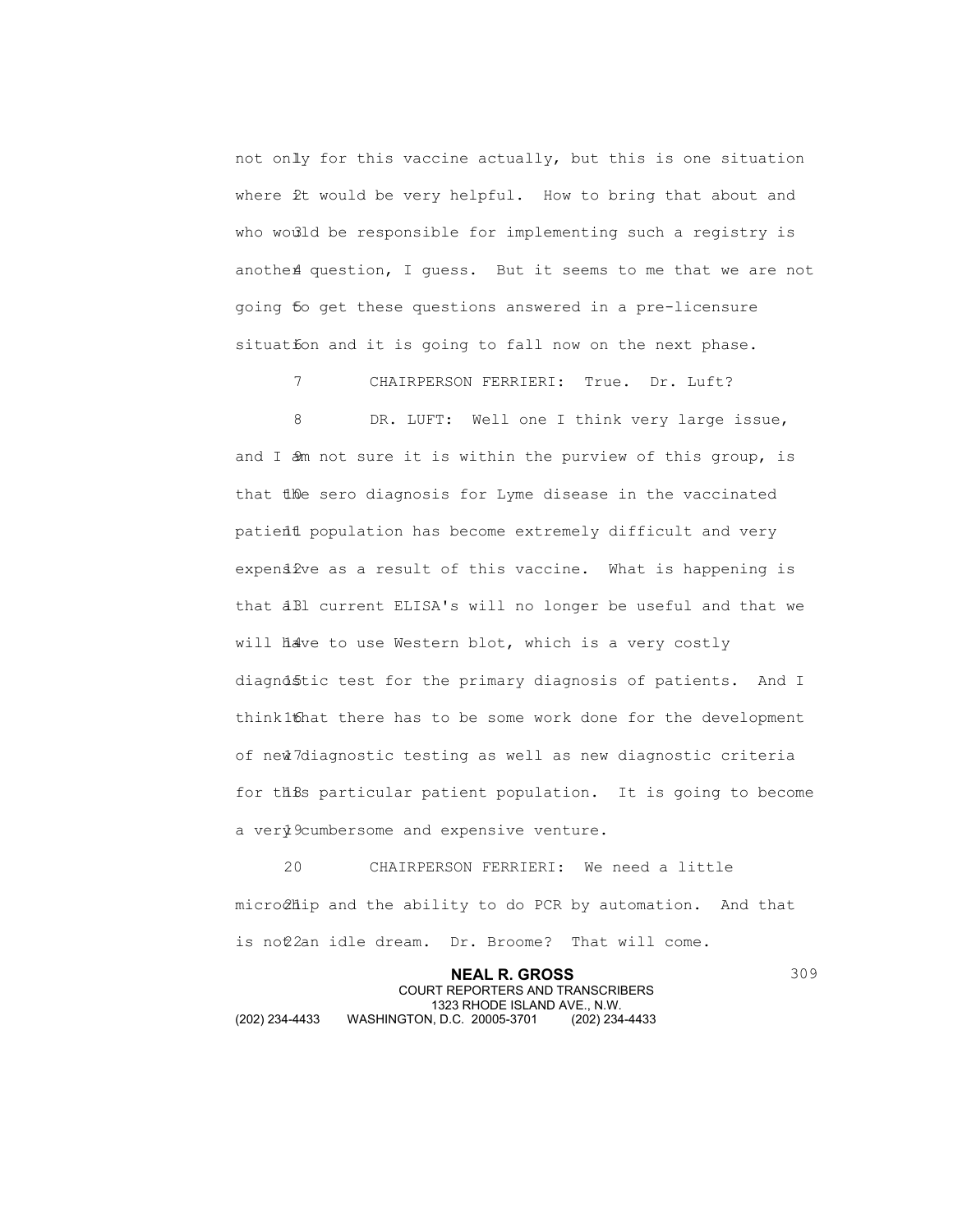1 DR. BROOME: Just a couple more comments on the safety 2issue vis-a-vis chronic arthritis or the chronic arthrifis population. I think it would be very useful to do some realistic sample size estimates either looking at what is our comfort level with data from the efficacy study in terms of profected frequencies of DR susceptibles, projected frequencies of annual progression to severe disease, and whetheß or not you would detect an increased frequency of that within 9the sample size studied. I think those calculations could 1@lso be helpful in saying whether or not it is feasible to do 14 prospective study within the groups excluded from the trial  $12$  I just have no idea whether that is  $-$  you know, what order 16f magnitude are we talking about for sample size and how feasible such a study would be given that you were dealing -- if 150u were dealing with a licensed product. If it is not eitheit6logistically or ethically feasible to do it in a prospedtive controlled fashion, then I think rather than what Rob is 8calling a registry, I think what we really mean is a defind& data base which identifies both vaccine history and disea $\frac{a}{b}$  outcome history in a substantial population. I think what @d are saying is that passive surveillance is not going to answer this question in terms of the complexity of deciding

**NEAL R. GROSS** COURT REPORTERS AND TRANSCRIBERS 1323 RHODE ISLAND AVE., N.W. (202) 234-4433 WASHINGTON, D.C. 20005-3701 (202) 234-4433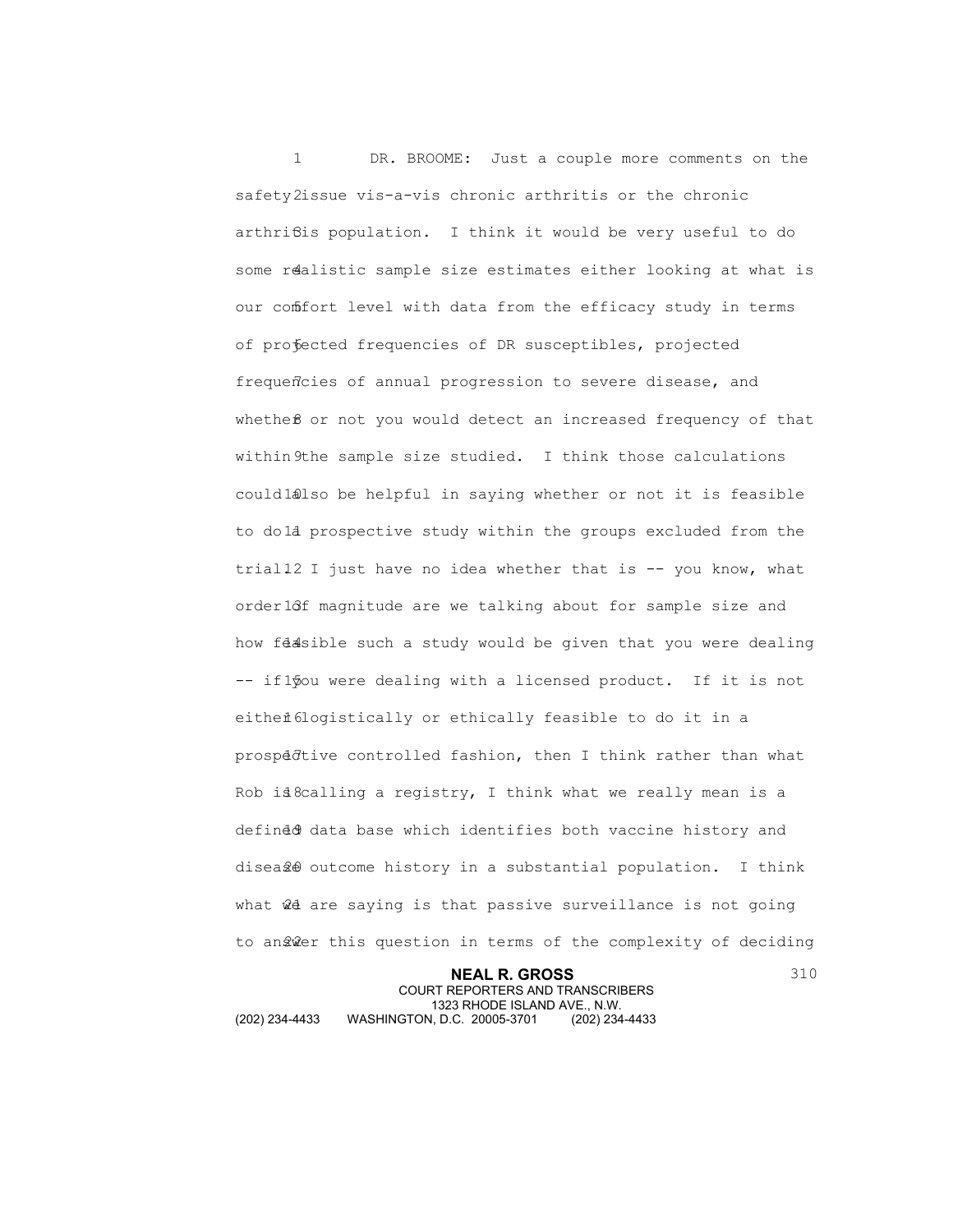whether or not vaccination is or is not associated with chroni $\ell$  arthritic.

3 CHAIRPERSON FERRIERI: Thank you, Claire. There are six of us on the committee who are pediatricians, so I would like to really squeeze you on your ideas on the vaccination studies in children, whether they are already initiafed, the direction they will go, what types of guidelfnes would you impose on these studies. Dr. Kohl?

9 DR. KOHL: Maybe I am missing the boat, but I think lonce we get reasonable antibody correlates, we need to defindlin children what optimal schedules are that will give us hid<sup>p</sup> and sustained levels of those antibodies as best as possible. The company is starting to do that, and I would urge fliem to continue to do that.

 CHAIRPERSON FERRIERI: And regarding safety 15 issue 16 Anyone? Dr. Edwards?

17 DR. EDWARDS: Well, I think it would have been nice  $t\&$  have looked at the data much more completely than it was simply presented. So I think that that might be something that  $\hat{u}\hat{d}$  could do. If we could see the data and go over it more 2drefully and get some idea what the reaction rates were, whether arthralgia was seen and also some of the issues

**NEAL R. GROSS** COURT REPORTERS AND TRANSCRIBERS 1323 RHODE ISLAND AVE., N.W. (202) 234-4433 WASHINGTON, D.C. 20005-3701 (202) 234-4433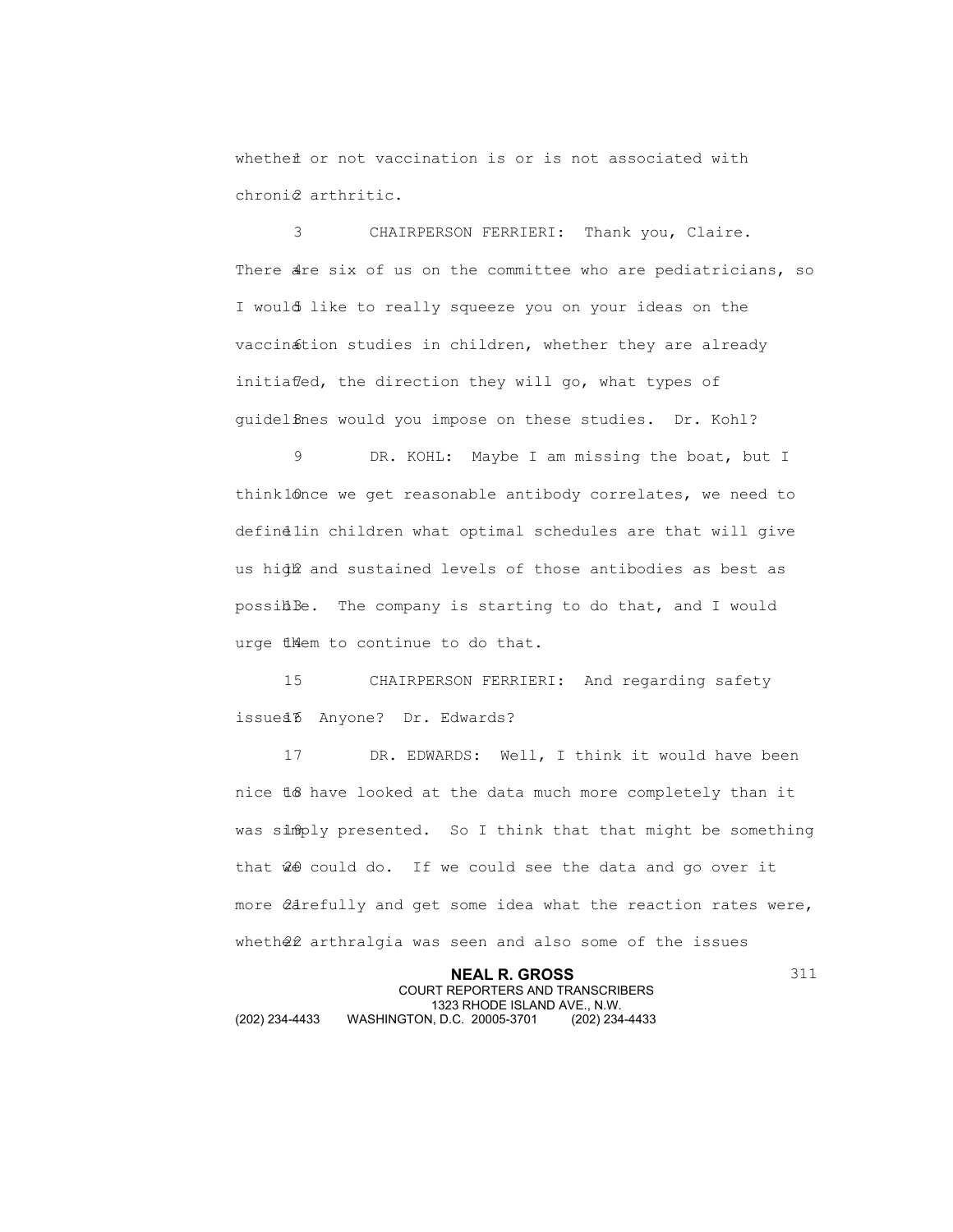regarding other safety parameters and the numbers of patients. I think it would be helpful to be able to look at that data much more completely.

 CHAIRPERSON FERRIERI: Thank you. Other points 4 on this specific issue? Dr. Daum?

 DR. DAUM: If this going to be used for 6 children who are receiving this vaccine at a time when they are re&eiving other routinely recommended diseases, there may be som $\Theta$  vaccine antigen interference issues that need to be addressed as well and that needs to be thought through carefully.

 CHAIRPERSON FERRIERI: Very excellent point. 12 Beford 3I call on Dr. Huang, do any of the other pediatricians want fld comment on this theme?

DR. HALL: Yes. 15

CHAIRPERSON FERRIERI: Yes, Dr. Hall? 16

17 DR. HALL: Just mentioning the same thing. Not only flie combination of vaccines being given with other vaccines. But in the schedules that are to be looked at to consi $d\theta$ r what the current vaccination schedule is and whether that 2dn fit in in any way with it. That is important in compliance.

**NEAL R. GROSS** COURT REPORTERS AND TRANSCRIBERS 1323 RHODE ISLAND AVE., N.W. (202) 234-4433 WASHINGTON, D.C. 20005-3701 (202) 234-4433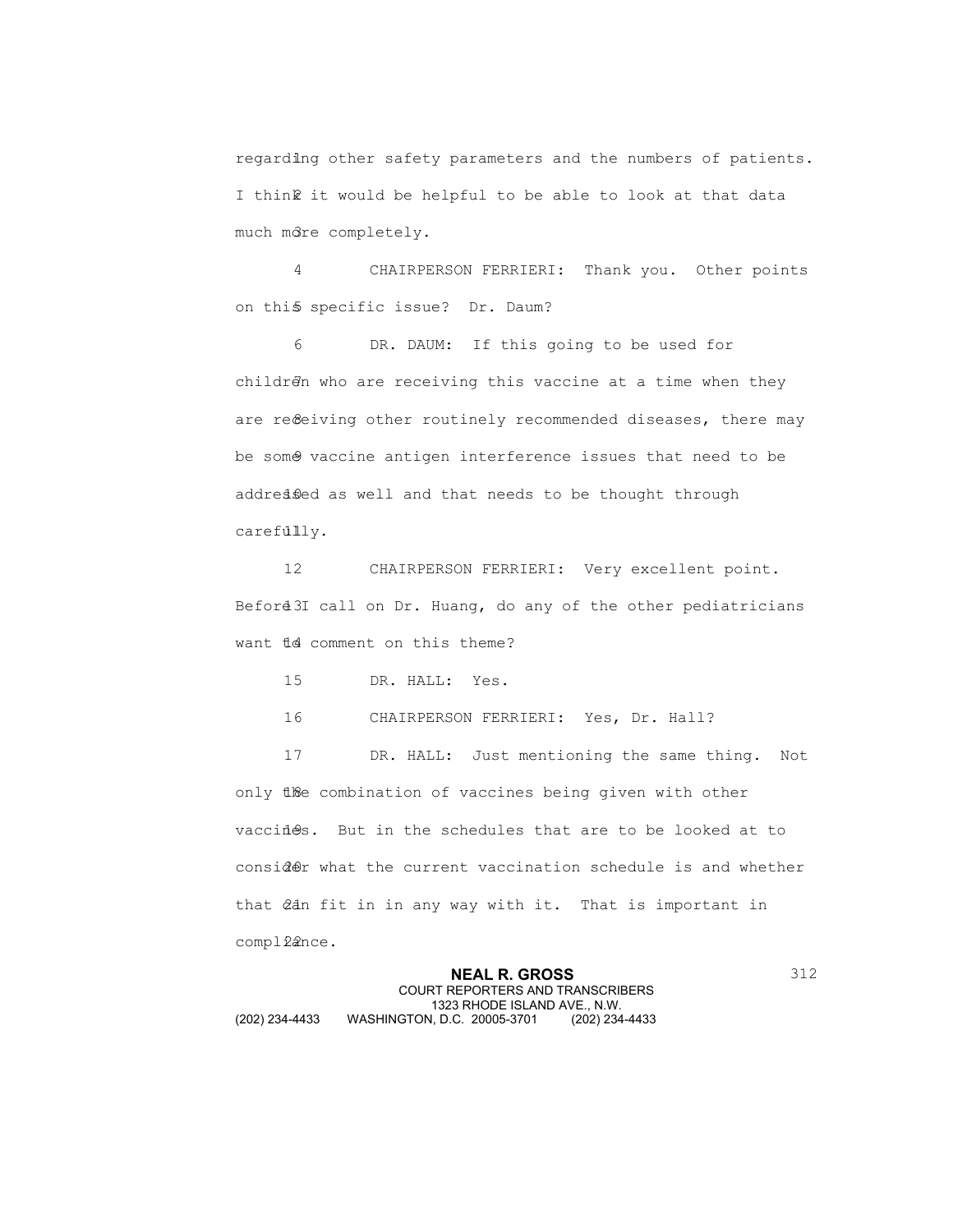CHAIRPERSON FERRIERI: Agreed. Any comments on 1 this issue? Dr. Karzon, the pediatric trials, safety, et cetera. 3

4 DR. KARZON: Well, we have big experience in putting new vaccines into children. We usually do it in adults 6and gain some appreciation of the correlates of immunity so that you have some endpoints. And then you start in children 5 and above and then you get down to the younger ages. 90n several grounds, little children are going to be differt in their reactivity and their immunogenicity, so you work ddwnwards in terms of safety and discovering an optimal schedule. But as I said, it is classical to end up with two doses land then an interval and then another dose. Then the last  $t$ Hing you have to do, as has been mentioned, is correlate it with other immunogens given in the children's period.

CHAIRPERSON FERRIERI: Dr. Kohl? 16

17 DR. KOHL: This one may be a little bit different. And I quess 12gain I will ask Allen and others in the audience. We probably don't see much Lyme disease under the age of a year, probably not even under the age of a year-and-a-half. And this may not be a vaccine that we want to start in the infant.

**NEAL R. GROSS** COURT REPORTERS AND TRANSCRIBERS 1323 RHODE ISLAND AVE., N.W. (202) 234-4433 WASHINGTON, D.C. 20005-3701 (202) 234-4433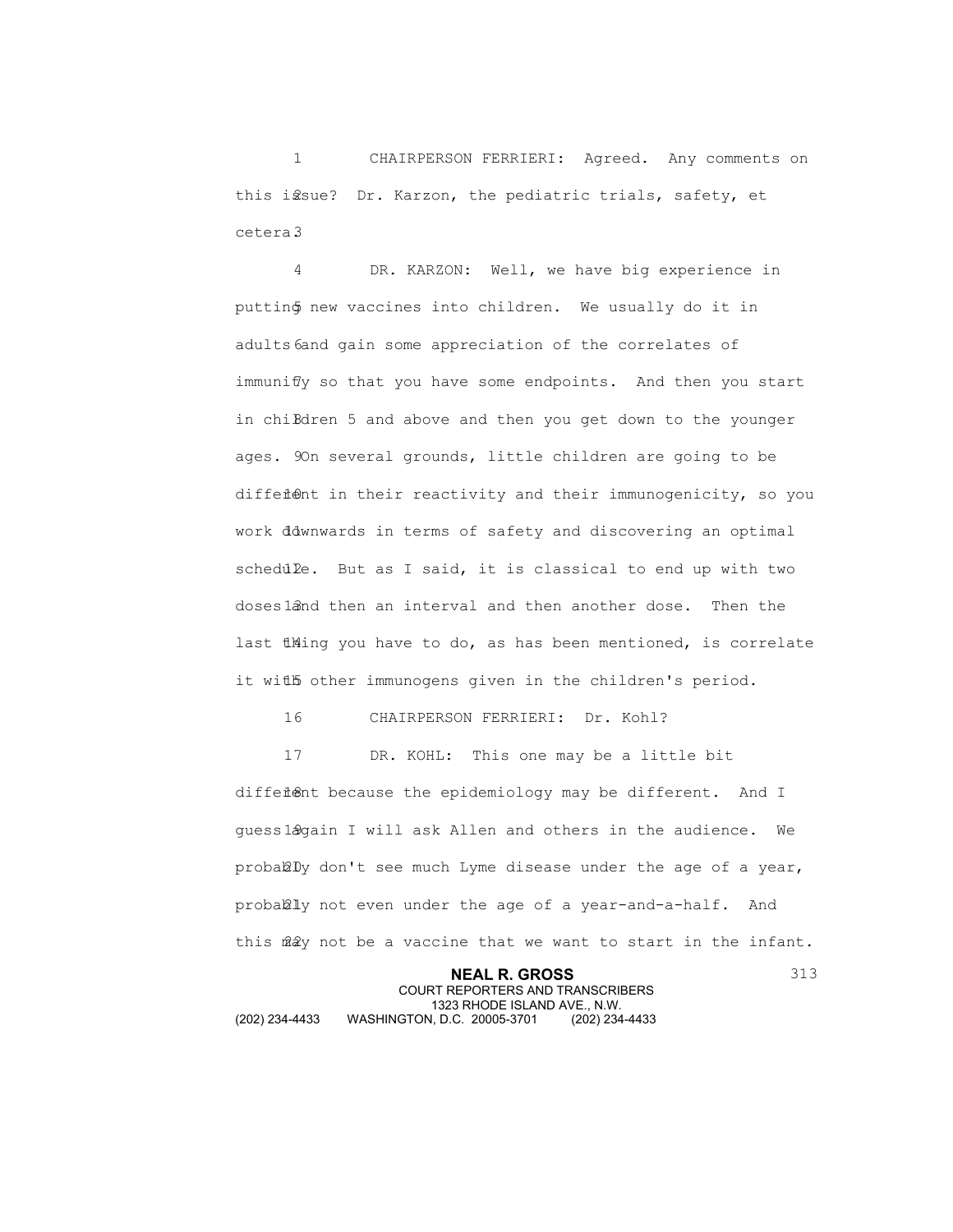This may be a vaccine we want to start in a one or two-yearold, which would be quite a departure from our routine immunization schedules.

 CHAIRPERSON FERRIERI: Thank you. Dr. Huang 4 and then Dr. Snider.

6 DR. HUANG: Well, I am certainly not talking from the perspective of a pediatrician, but in listening to the comments here, I wanted to say that this has been an extraofdinarily difficult decision for many of us, and I think the cdmments have been very carefully thought out. But if we step black and really look at this particular vaccine, it is something that has an unusual three-shot deal for one season of prdfection, and it may end up having some long-term sequelae that we now have no ideas about. But because of both humoral and T cell involvement, there is something to worry about16 So in looking at this and for what we are getting out of this, I would say that for those who are in the process of develdp8ing this vaccine and getting it licensed, not to sell it immi $\Theta$ diately tomorrow and push it as hard as you can for all the maney you can get. But that it may be worthwhile getting a little bit more data and getting better timing and scheduling of the dosages and the amounts and just waiting a

**NEAL R. GROSS** COURT REPORTERS AND TRANSCRIBERS 1323 RHODE ISLAND AVE., N.W. (202) 234-4433 WASHINGTON, D.C. 20005-3701 (202) 234-4433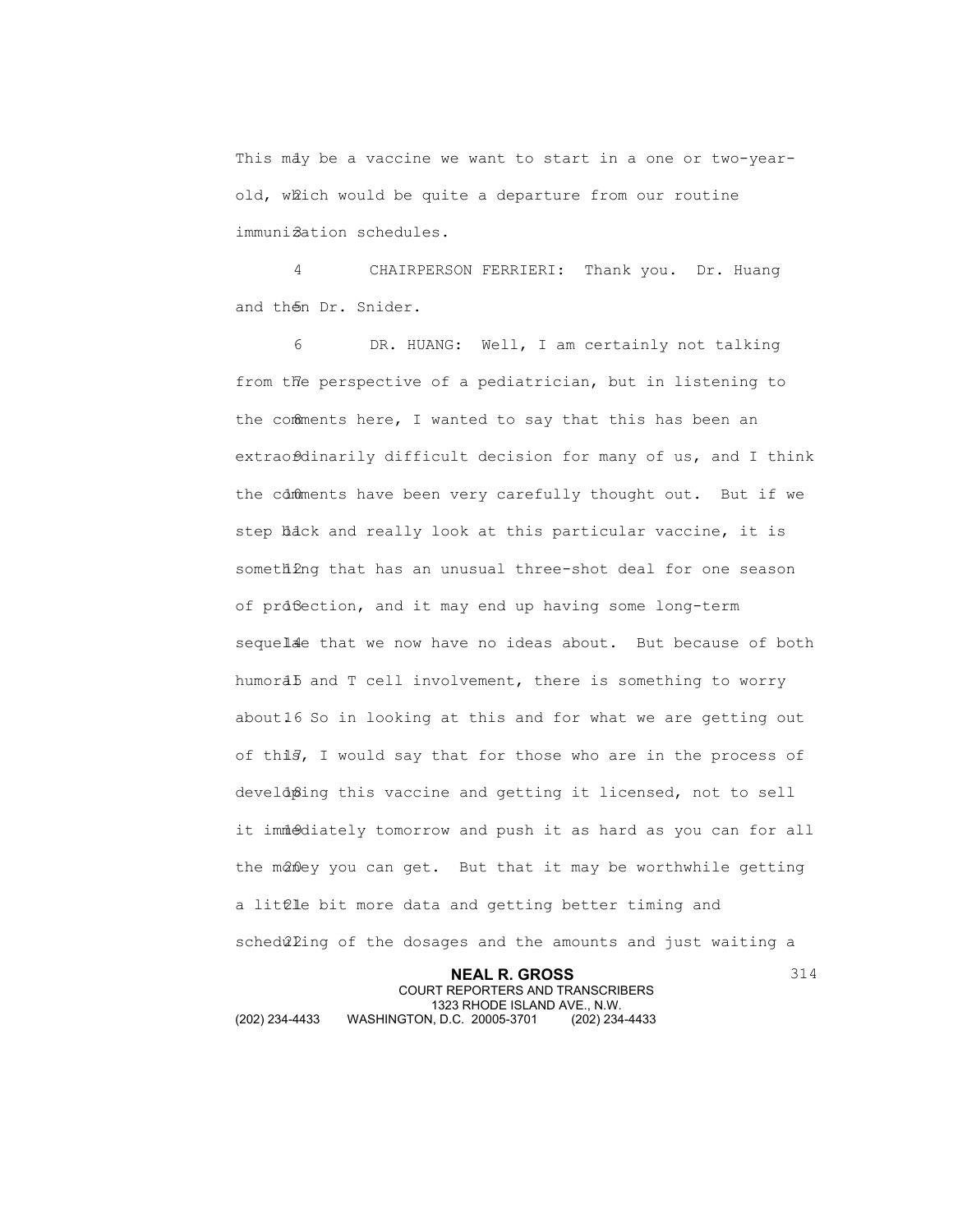little 1bit longer may not hurt. I know that we all voted yes on man $\hat{y}$  of these issues and I know that I did it because I know that there is tremendous public interest and pressure on this. And that, yes, we do have a vaccine that I am comfortable with, but it is not something that I would push tomorrów.

CHAIRPERSON FERRIERI: Dr. Snider? 7

8 DR. SNIDER: I was going to make the same comment that Dr. Kohl made about perhaps we don't need to do this in young children. Often we are concerned about the issue ldf dealing with premature infants, and I don't think in this patticular case that there would be an issue there. But it ocdurs to me that there is another group and that is the pregnamt women that I hadn't heard whether they were included in the 5trial or not and whether we had any information. I didn't 6see a specific exclusion on the list I saw, but maybe I was ofly looking at the short list and not the long list.

18 CHAIRPERSON FERRIERI: There were cautions. Dr. Kilausse, could you respond to that?

20 DR. KRAUSSE: Pregnant women were excluded from the tlial. And also in response to Dr. Huang, I think that we agree 20ith you that safety studies are necessary to do in

**NEAL R. GROSS** COURT REPORTERS AND TRANSCRIBERS 1323 RHODE ISLAND AVE., N.W. (202) 234-4433 WASHINGTON, D.C. 20005-3701 (202) 234-4433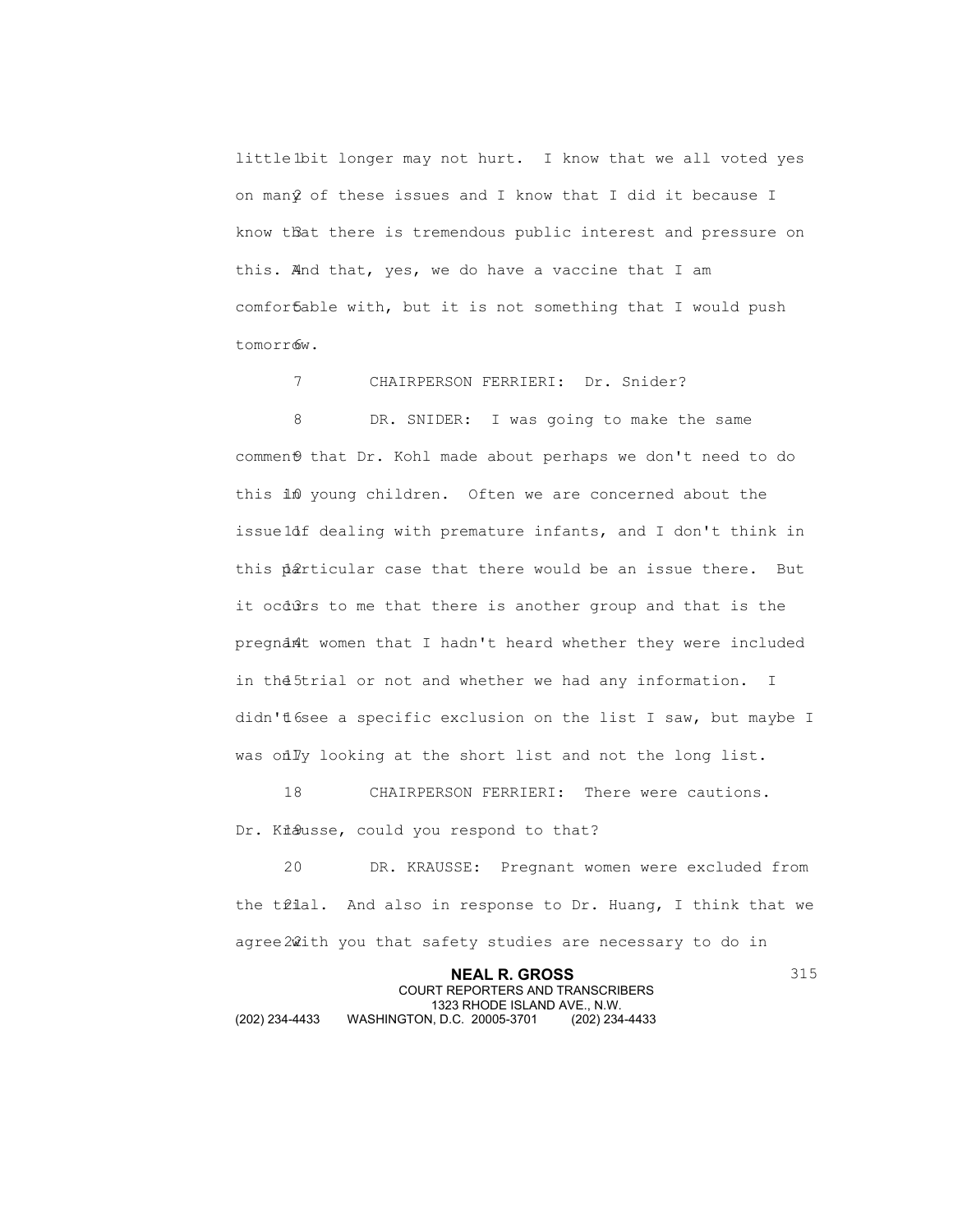children. I think we have proceeded very cautiously. On the other fand, I will say that many of the subjects in the trial, and probably Dr. Sikand can speak to it better than I, were very, Mery anxious for their children to participate in trials5 So we have a long list of children who are waiting to participate.

7 CHAIRPERSON FERRIERI: Thank you. Dr. Daum? 8 DR. DAUM: I guess to return to something I mentioned before. I would like to see some OspA gene monitdfling as this program goes forward. And particularly I quess 1the points to consider would be twofold. One would be from people who are vaccine failures, whether the OspA gene in that *d'Orain* has mutated. If they are failure isolates, it might  $l$  de interesting to look at them. And then secondly  $-$ - so I quest I would make an extra effort to get failure isolates. I guess that is the first thing I am saying. And then the second 7thing is that it might be worthwhile maybe on an annual basis 180 take a subset of strains and just have a look and make sufre that those regions which strike me as very, very conseived remain that way under antibody pressure.

21 CHAIRPERSON FERRIERI: Thank you. The sponsors would 2 Like to respond to that. Dr. Lobet?

**NEAL R. GROSS** COURT REPORTERS AND TRANSCRIBERS 1323 RHODE ISLAND AVE., N.W. (202) 234-4433 WASHINGTON, D.C. 20005-3701 (202) 234-4433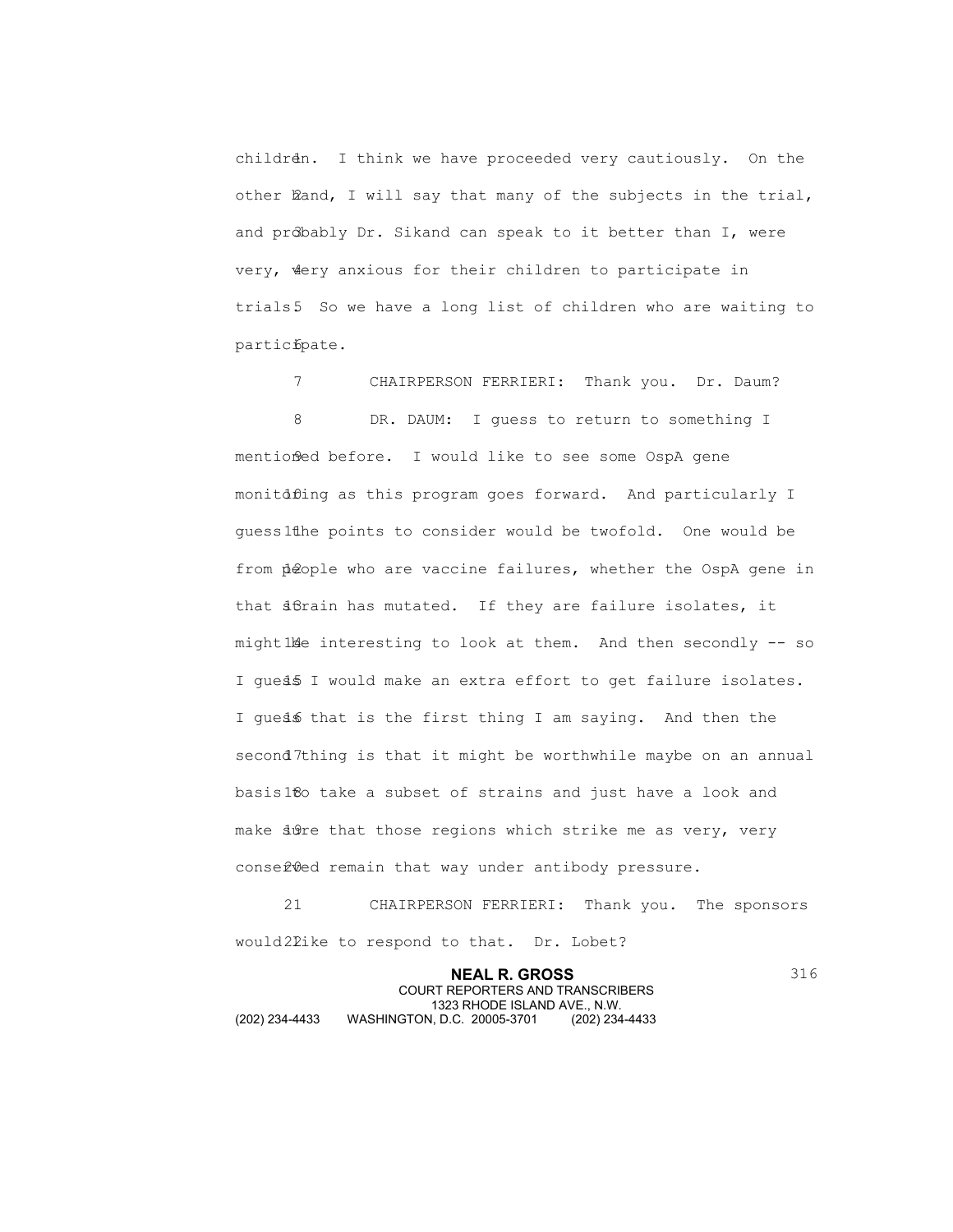1 DR. LOBET: Yes, we have already sequenced the OspA gene from 80 different strains that were collected during the efficacy trial. 20 of these strains were coming from the vaccindes or the breakthrough cases. So those are basically all the strains that are available. And we see basically no difference between those strains and any of the other known strains that were known previously  $-$  those that I mentioned, N4297 and so on. You have basically variations in three positions. For each of these three positions in most cases there lare just two possible amino acids. You have actually five different categories and those correspond to different combinations of those variations.

13 DR. DAUM: That is wonderfully reassuring. And now that you have proposed to give the vaccine to millions of people5 you may see something different. So all I am asking for is 6that it be monitored and thought about.

CHAIRPERSON FERRIERI: Dr. Clements-Mann? 17

18 DR. CLEMENTS-MANN: I realize this is probably obvious, but it would seem that perhaps a better adjuvant might 200elp make the vaccine more immunogenic and reduce the number21of doses.

CHAIRPERSON FERRIERI: Would sponsors like to 22

**NEAL R. GROSS** COURT REPORTERS AND TRANSCRIBERS 1323 RHODE ISLAND AVE., N.W. (202) 234-4433 WASHINGTON, D.C. 20005-3701 (202) 234-4433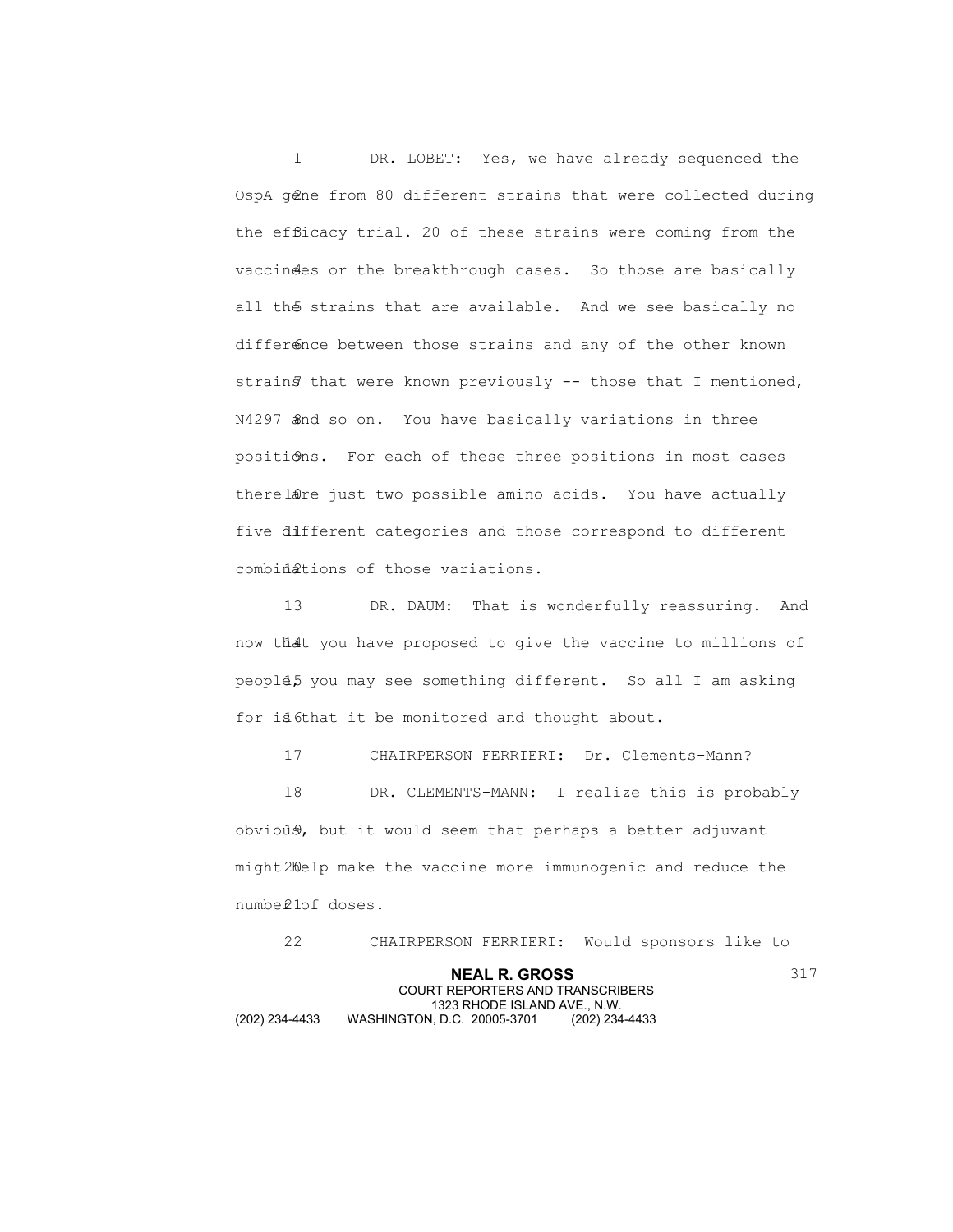respond to that? Well, it is an item that requires further examination surely. We are straying into highly secret territories perhaps. There are many other people who had their Mands up. Those of you who haven't had a chance to say much today, any of you here yet?

6 DR. SNIDER: I wanted to follow up on the pregnant women issue because it comes back then to who this is going to be recommended for. Because if women of childbearing age or 9women who are pregnant or planning to become pregnant or wh $d$  Omay become pregnant are also on the exclusion category, that dduld be a fairly large number of people from whom the vaccine will be held. So it is not a trivial issue. I am sorry 1B didn't get it in earlier.

14 CHAIRPERSON FERRIERI: That is all right. In the pitoposed package insert, I thought this issue was addressed. Would sponsors like to clarify that point? I don't liemember it verbatim. But there were several lines writtem in to cover all possibilities, although as they have said in the trials they were excluded. Dr. Krausse?

20 DR. KRAUSSE: Well, I am not aware of too many vaccine studies that the first go around that pregnant women are vaccinated. Of course, it is a recombinant protein and

**NEAL R. GROSS** COURT REPORTERS AND TRANSCRIBERS 1323 RHODE ISLAND AVE., N.W. (202) 234-4433 WASHINGTON, D.C. 20005-3701 (202) 234-4433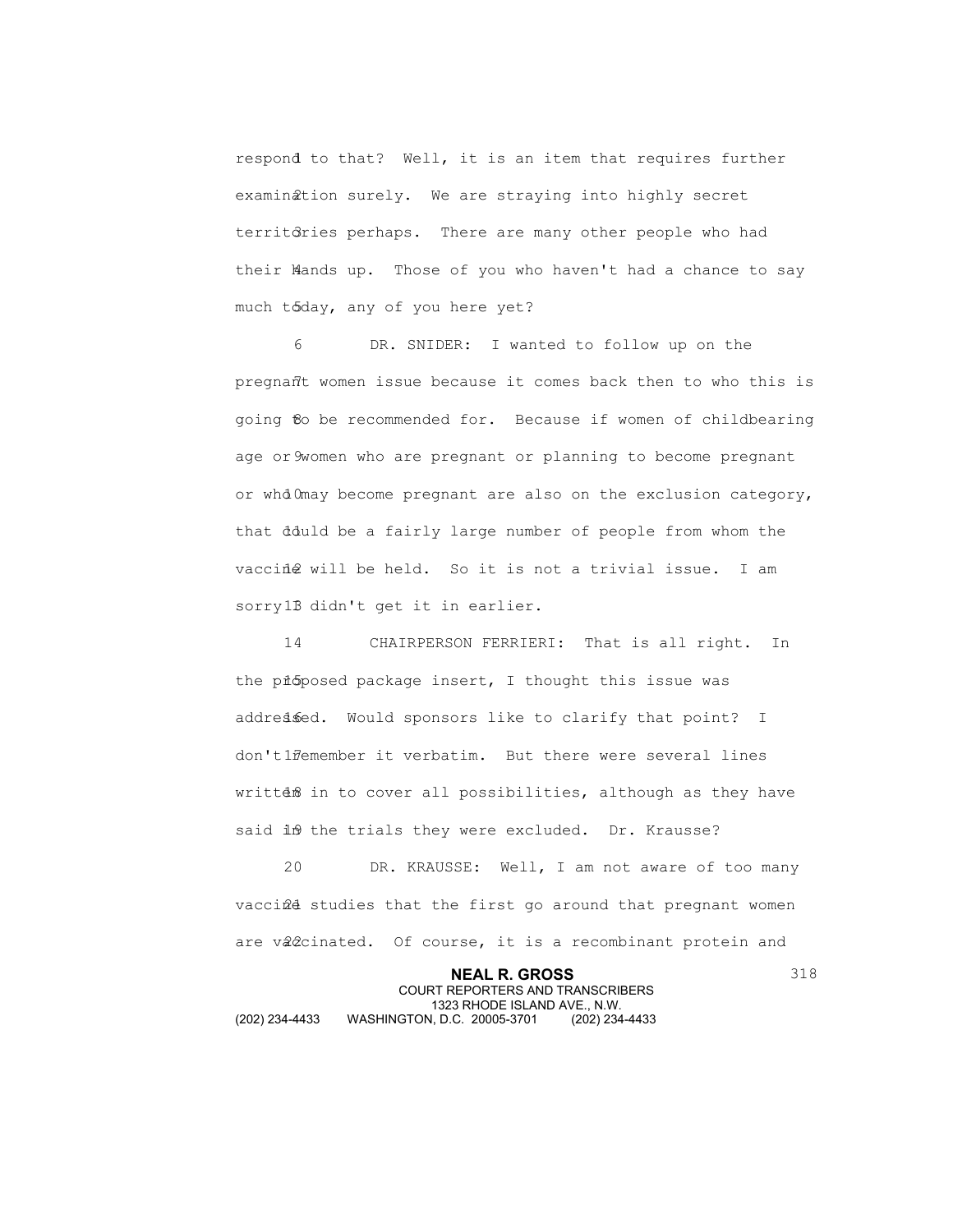not an lattenuated bacterial or particle. The FDA has already asked ûs to perform one additional preclinical study, which we have adreed to do. That is it.

4 CHAIRPERSON FERRIERI: In the -- if I might read ffom this, I don't know whether it is still valid or will be next6 week. But it indicates some caution on teratogenic effect $\bar{s}$  in pregnancy category C. It is not known whether LYMErix can cause fetal harm when administered to pregnant women  $\Theta$ r can affect reproduction capacity. It should be given to a pifegnant woman only if clearly needed. Comments on nursing mothers and caution when administered to a nursing women12 So the package insert does not exclude its use and indicates if clearly needed. So it becomes a judgment call. Does FDA wish to comment further on this and how the agency would 15- what the party line would be from the agency on this given 1611 that we know about this vaccine?

17 DR. SNIDER: I was just concerned because we had, I8think, gone on record as being very conservative in terms 10f how we were recommending this in the context of how it wa£0used in the trial.

 CHAIRPERSON FERRIERI: Right. Dr. Elkins or 21 one of 2you from the agency wish to respond?

**NEAL R. GROSS** COURT REPORTERS AND TRANSCRIBERS 1323 RHODE ISLAND AVE., N.W. (202) 234-4433 WASHINGTON, D.C. 20005-3701 (202) 234-4433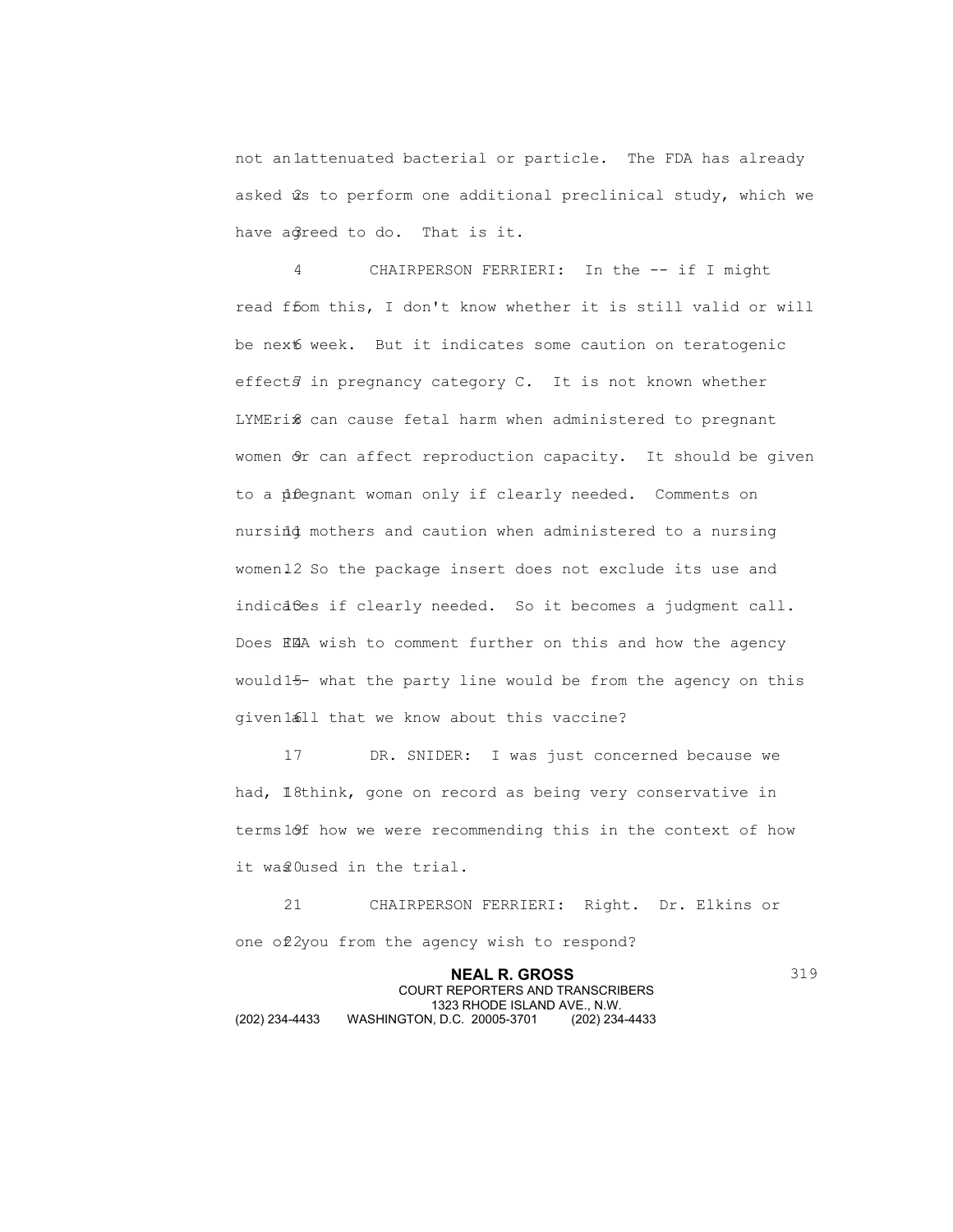1 DR. KRAUSSE: Well, actually I think I will let Dr. Hafdegree.

3 DR. HARDEGREE: I think that it is important to recognize that the package enclosure document that you have in front  $6f$  you is one that has been proposed. We are taking all consideration of comments that people are making here and any additional data we have. But we do share your concerns about this recognizing that it is likely to be used and there is no data. 9I think we have to state when we don't have information.

 CHAIRPERSON FERRIERI: Further comments on this 11 very important issue? Dr. Greenberg?

13 DR. GREENBERG: My comment is not related to pregnancy.

 CHAIRPERSON FERRIERI: Any further issues on 15 pregnancy? Dr. Luft? And then we will come back to you.

17 DR. LUFT: I think it is important to realize that fl&is vaccine has a built in adjuvant in it. I mean, it is a lippoprotein and I am not sure how many vaccines are out there 2that are lipoprotein that has a variety of immunogenic activ2ty in itself and how that might affect either the fetus or the 2reproductive status of the individual is really

**NEAL R. GROSS** COURT REPORTERS AND TRANSCRIBERS 1323 RHODE ISLAND AVE., N.W. (202) 234-4433 WASHINGTON, D.C. 20005-3701 (202) 234-4433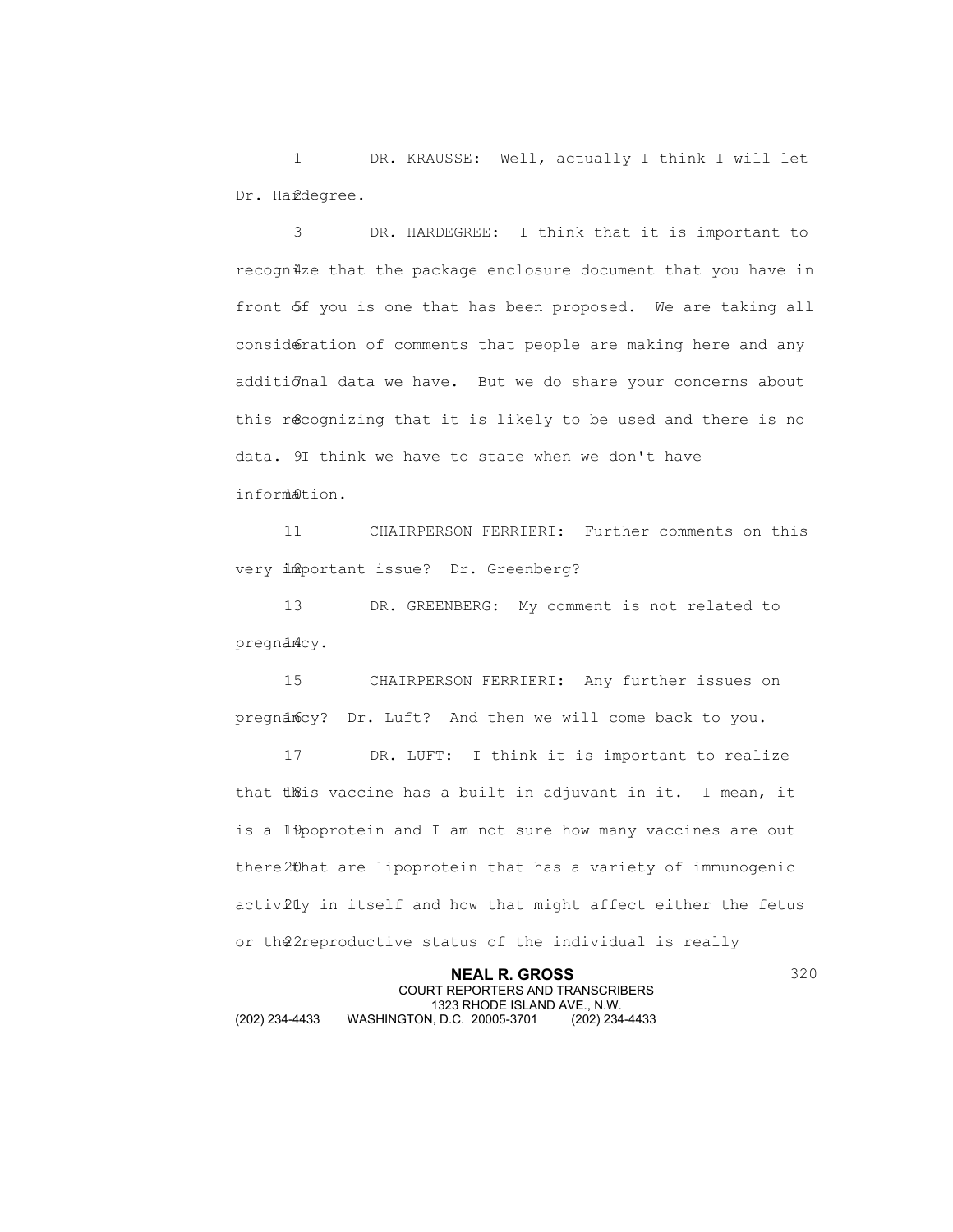unknown. So I would be very  $-$  I would approach that whole issue 2s to vaccinating someone with a lipoprotein with real caution. Just because we don't have any data in that regard.

 CHAIRPERSON FERRIERI: I would just reemphasize 4 what D5. Krausse says that this was not some intentional  $$ well, you don't have to include pregnant women and children in all vadcine trials obviously. Dr. Greenberg?

8 DR. GREENBERG: I just want to reemphasize what Dr. Broome said. I have enough concern about the safety here that *ilmply passive surveillance will not be adequate and that* I really want some form of active system built in that is reasonably enduring that can follow vaccinees over a period of time and look for associations with arthritic complications.

 CHAIRPERSON FERRIERI: Other important points? 14 Dr. Fleming?

16 DR. FLEMING: I am delighted to hear that. I wanted 7to basically reiterate the same. Both Rob and Claire some fill ago had raised this issue that the long-term followup heil beyond this 12 to 20-month framework for both efficacy and safety is really key and what is being suggested here is more than a passive surveillance approach. Rob, I think, used the cancepts of large link data bases or registries, and

**NEAL R. GROSS** COURT REPORTERS AND TRANSCRIBERS 1323 RHODE ISLAND AVE., N.W. (202) 234-4433 WASHINGTON, D.C. 20005-3701 (202) 234-4433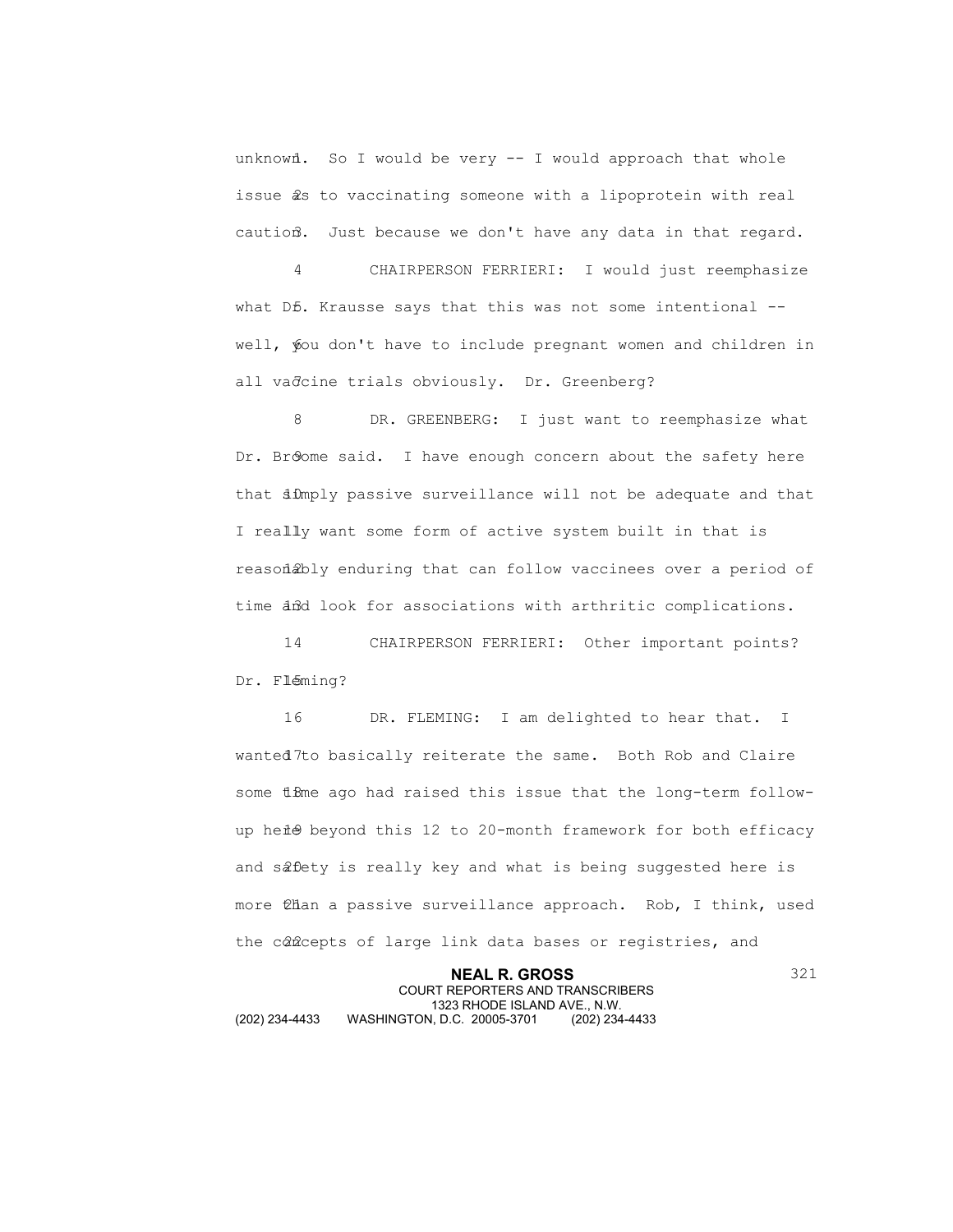Claire lhad said it certainly should be active. And I think what she was saying, or at least in my own words, in addition to an active surveillance of these individuals who are vaccinated, it will really be important to try to gather some reference information or other sources of data that would allow us to get better clues about levels of risk of significant disease-related events as well as vaccine-related events 8 We need the disease-related events -- we need to know natural history basically to be able to put into proper conteit what we are going to be seeing with this active surveillance so that we can see whether or not we are increating beyond natural levels of risk, or better yet decreasing, which is additional evidence of efficacy beyond just pileventing EM. So I would endorse what I now have heard three lother folks saying, that this level of follow-up should be actibve and it should make an attempt to include additional sourc43 of information to put into context what should have been ieen in natural history in the absence of the vaccine.

 CHAIRPERSON FERRIERI: Any other final points 19 befor@0I summarize? Dr. Poland?

21 DR. POLAND: Again, I will raise the point that I think one could prospectively and efficiently enroll people

**NEAL R. GROSS** COURT REPORTERS AND TRANSCRIBERS 1323 RHODE ISLAND AVE., N.W. (202) 234-4433 WASHINGTON, D.C. 20005-3701 (202) 234-4433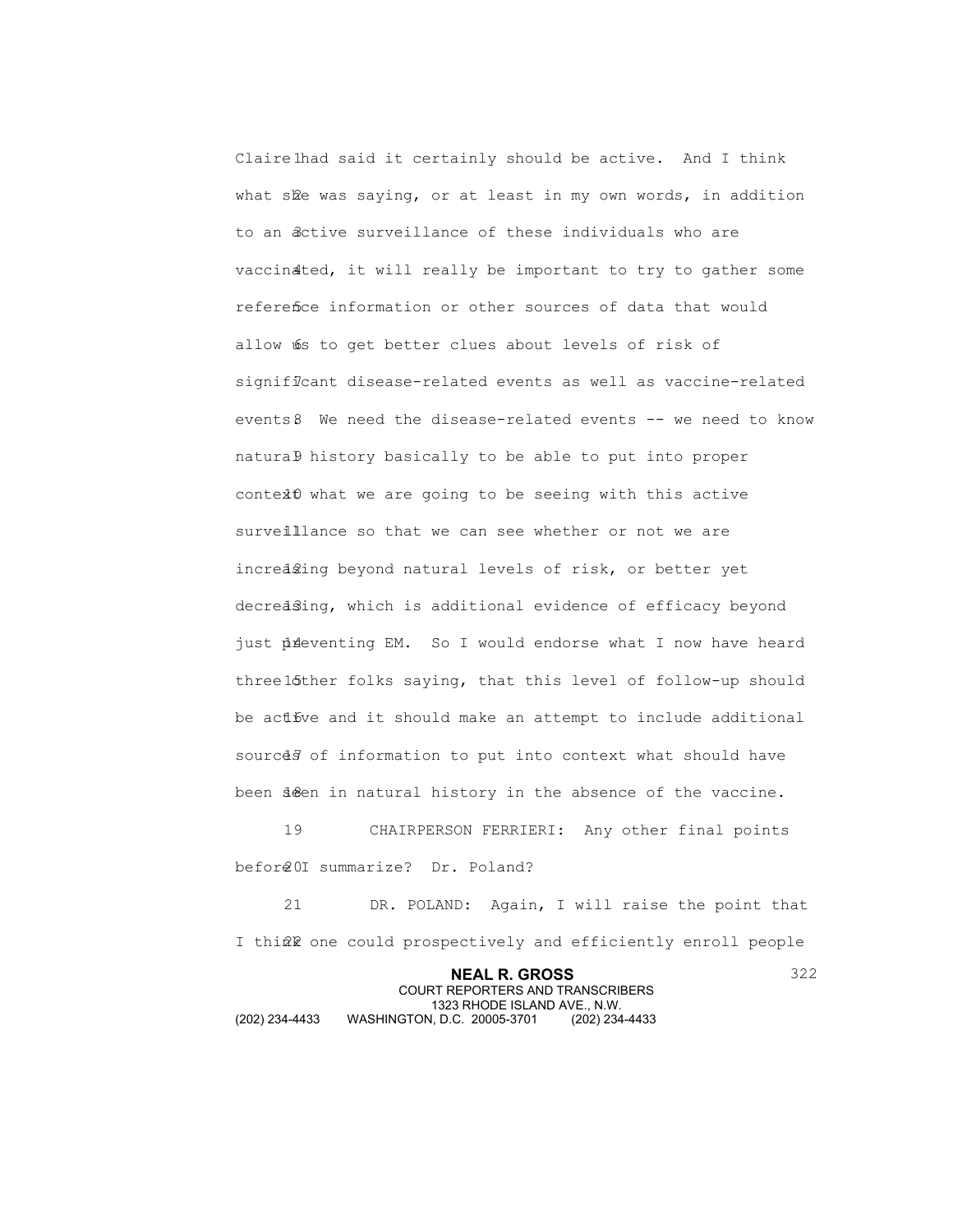known flo be DR4 and hyperimmunize them in an attempt to try to rapidl $\varphi$  get at the idea of whether with repeated doses they might Suffer some rheumatic effect. This could also be done in transgenic mice with human DR4. And the other point that I would make is that I think vaccine failures should be HLA typed. 6 There may be some valuable information there. And lastly,7 there are more than just DR associations with rheumatoid arthritis. There are also DQ associations and we haven't heard anything about DO. And it might be important and interesting to look not only at DR but DQ.

11 CHAIRPERSON FERRIERI: Thank you. On behalf of the cdm2mittee members, I want to thank the sponsors for the present Bations. I think that there is a consensus of the committee that these are very carefully carried out studies. This was obviously a very controversial subject and we have exhaust fed many, many aspects of it. A great deal of caution was iflerated by most of us and the endorsement regarding  $s$ afet $\hat{y}$  &was with considerable ambivalence, but in general there was compsensus.

20 The major issues that confront us and that I think 2will be followed through by CBER as well in collab@ration with the sponsor include the critical issues

**NEAL R. GROSS** COURT REPORTERS AND TRANSCRIBERS 1323 RHODE ISLAND AVE., N.W. (202) 234-4433 WASHINGTON, D.C. 20005-3701 (202) 234-4433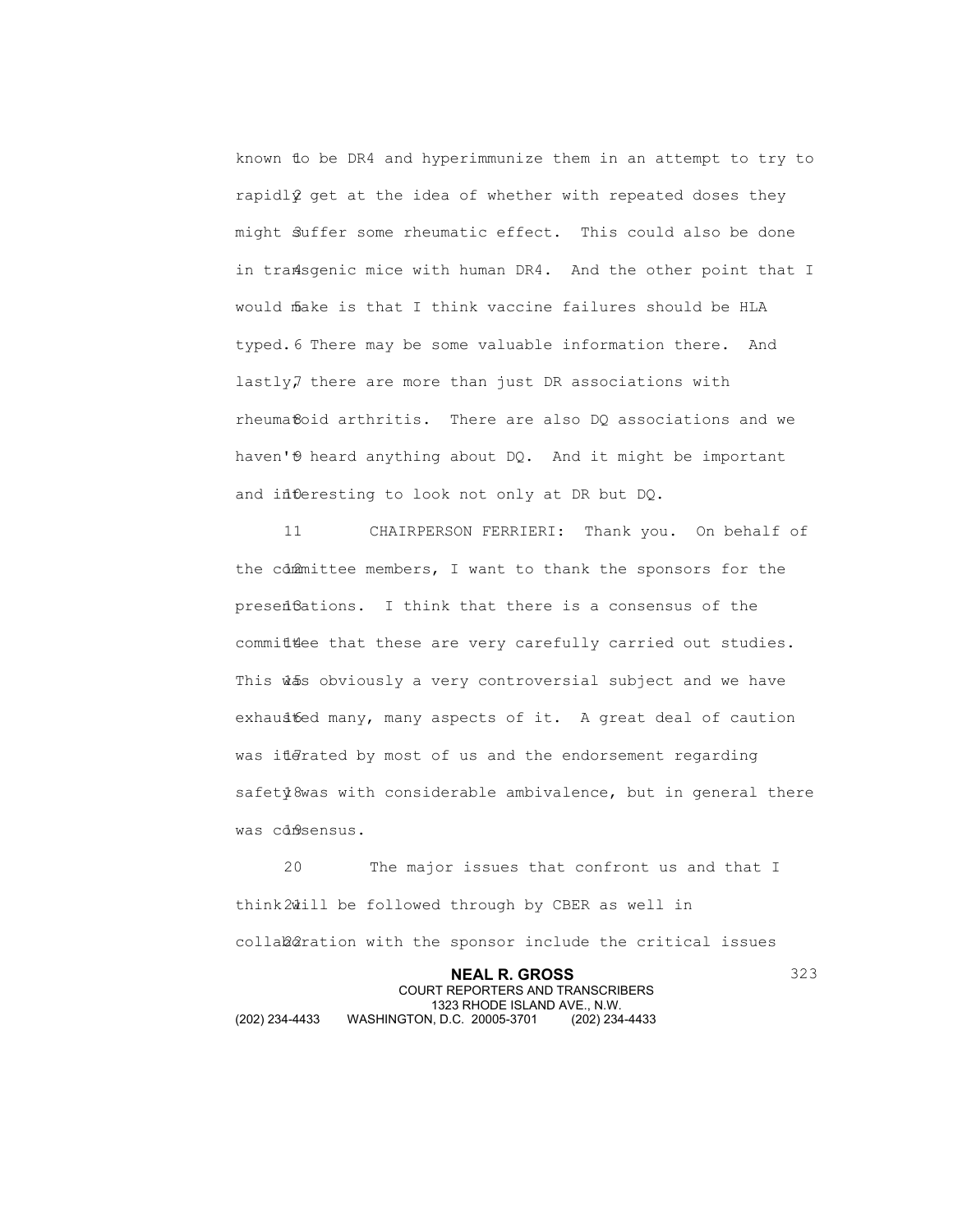indicated on active surveillance, the adequacy of long-term and the need for long-term follow-up, the optimization of duration of protection, a better understanding of what the best schedules would be to lead to the most immunologic protection, and very importantly certainly a better understanding of what the immunity to this organism is. We have made suggestions on examining older age groups, pursuing the studies in children by optimizing schedules and a better understanding of antibody data as it would apply to them. A great 100ncern about safety issues as it applies to the pediatitic studies, and the possibility of these rare events, at led ft acknowledged as rare in the moment in patients who may have a particular susceptibility or have a genetic profile such as their DR allelic status, and a better understanding of vaccine combinations and any conflicts that would proceed from addition of this to a very complex and burdensome immunization schedulle already in children. There are other issues that I won't løursue that you have heard us present. We look forward to disoussing this issue with you again hopefully at a later date. 20Thank you all.

21 (Whereupon, at 6:15 p.m., the meeting was concluded.)

**NEAL R. GROSS** COURT REPORTERS AND TRANSCRIBERS 1323 RHODE ISLAND AVE., N.W. (202) 234-4433 WASHINGTON, D.C. 20005-3701 (202) 234-4433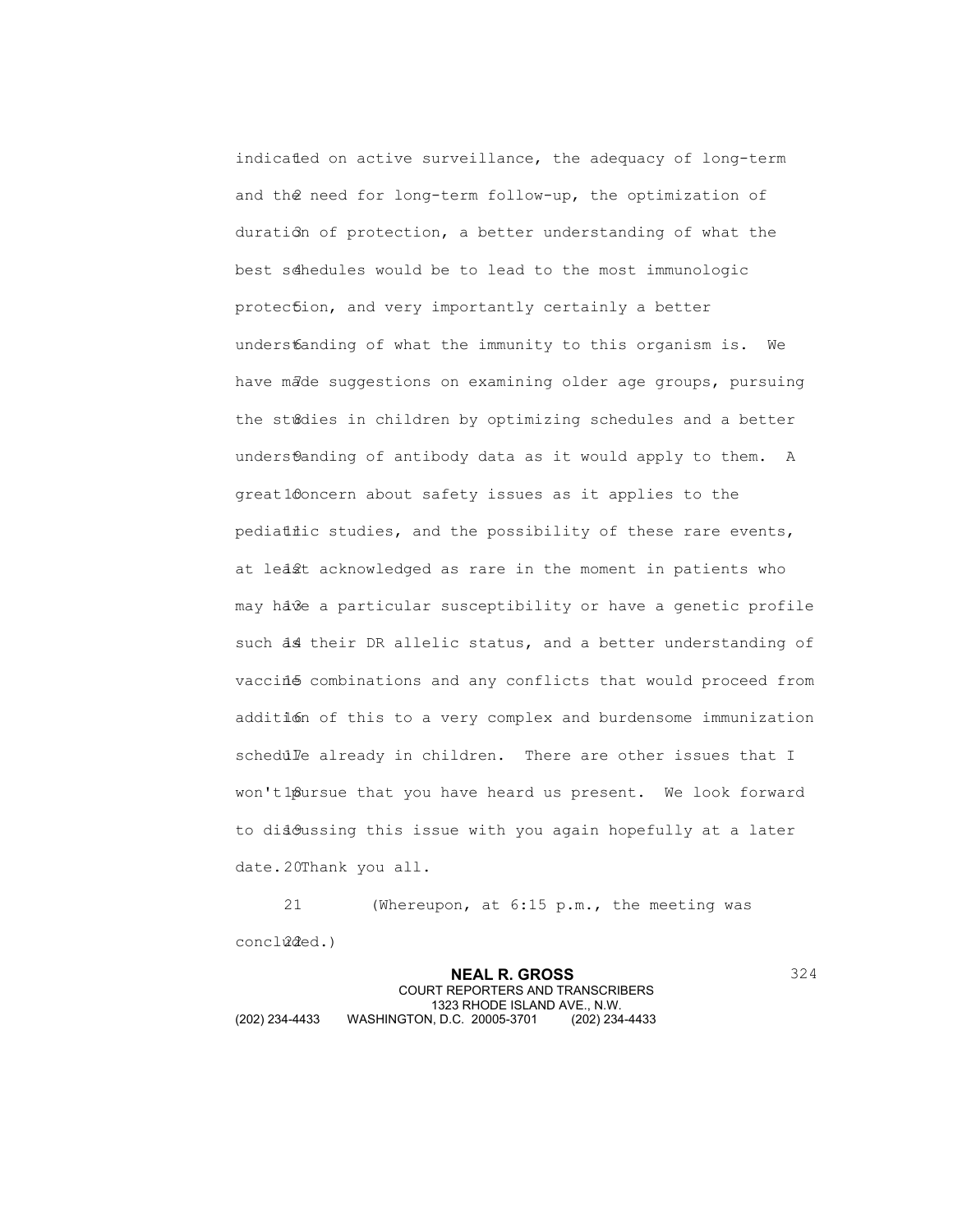## **NEAL R. GROSS** COURT REPORTERS AND TRANSCRIBERS 1323 RHODE ISLAND AVE., N.W. (202) 234-4433 WASHINGTON, D.C. 20005-3701 (202) 234-4433